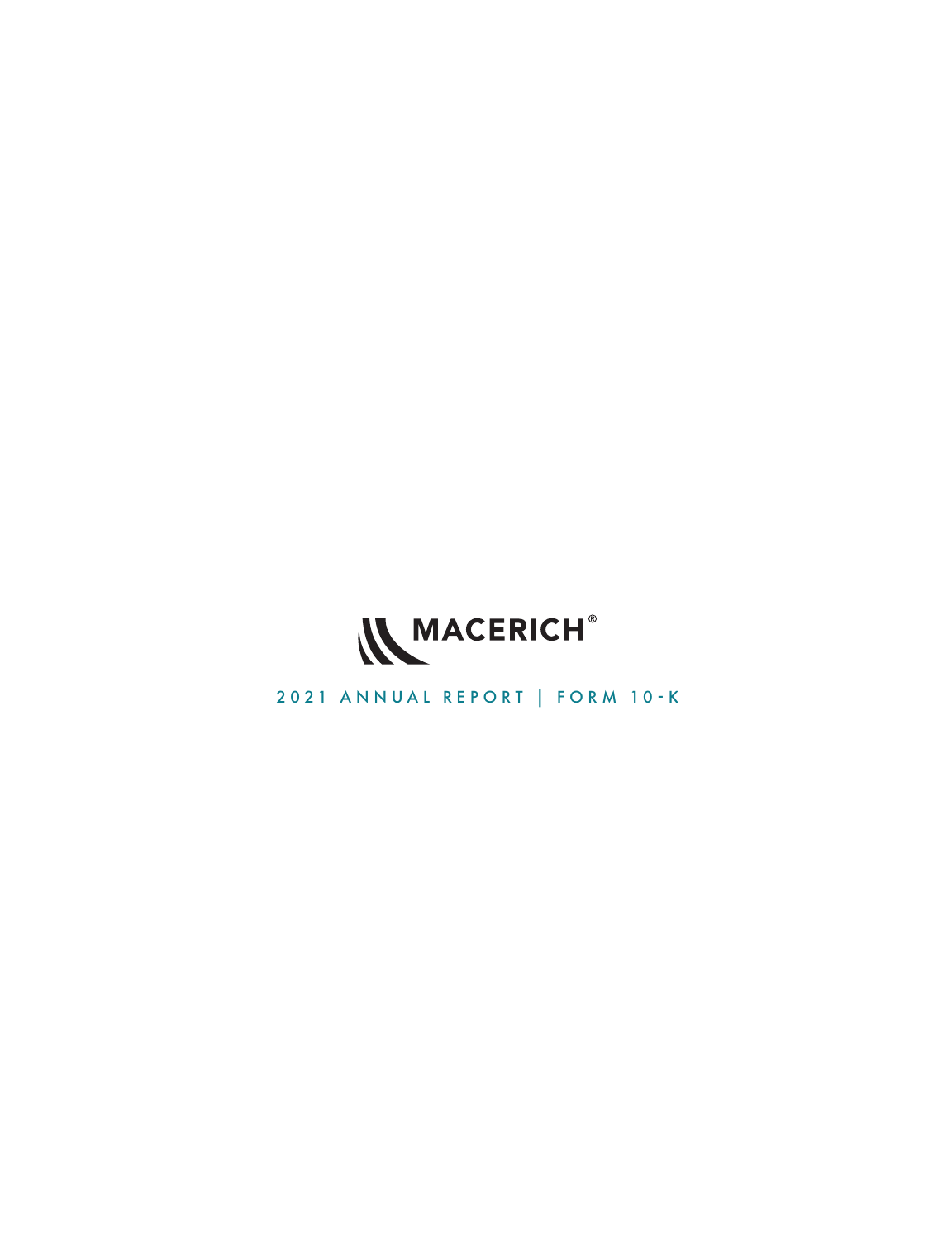# *DIRECTORS*

**Peggy Alford** Executive Vice President, Global Sales of PayPal

**John H. Alschuler** Executive Chairman, Therme North America

**Eric K. Brandt** Retired Executive Vice President and Chief Financial Officer of Broadcom Corporation

**Edward C. Coppola** President of The Macerich Company

**Steven R. Hash** Retired President and Chief Operating Officer of Renaissance Macro Research, LLC

**Daniel J. Hirsch**

Chief Operating Officer and Chief Financial Officer of Cascade Acquisition Corporation **Diana M. Laing**

Retired Interim Chief Financial Officer and Executive Vice President of Alexander & Baldwin, Inc.

**Thomas E. O'Hern** Chief Executive Officer of The Macerich Company

**Steven L. Soboroff** Managing Partner of Soboroff Partners

**Andrea M. Stephen** Retired Executive Vice President, Investments of The Cadillac Fairview Corporation Limited

# *EXECUTIVE OFFICERS*

**Thomas E. O'Hern** Chief Executive Officer

**Edward C. Coppola** President

**Douglas J. Healey** Senior Executive Vice President, Head of Leasing

**Scott W. Kingsmore** Senior Executive Vice President, Chief Financial Officer and Treasurer

**Ann C. Menard** Senior Executive Vice President, Chief Legal Officer and Secretary

**Kenneth L. Volk** Executive Vice President, Business Development

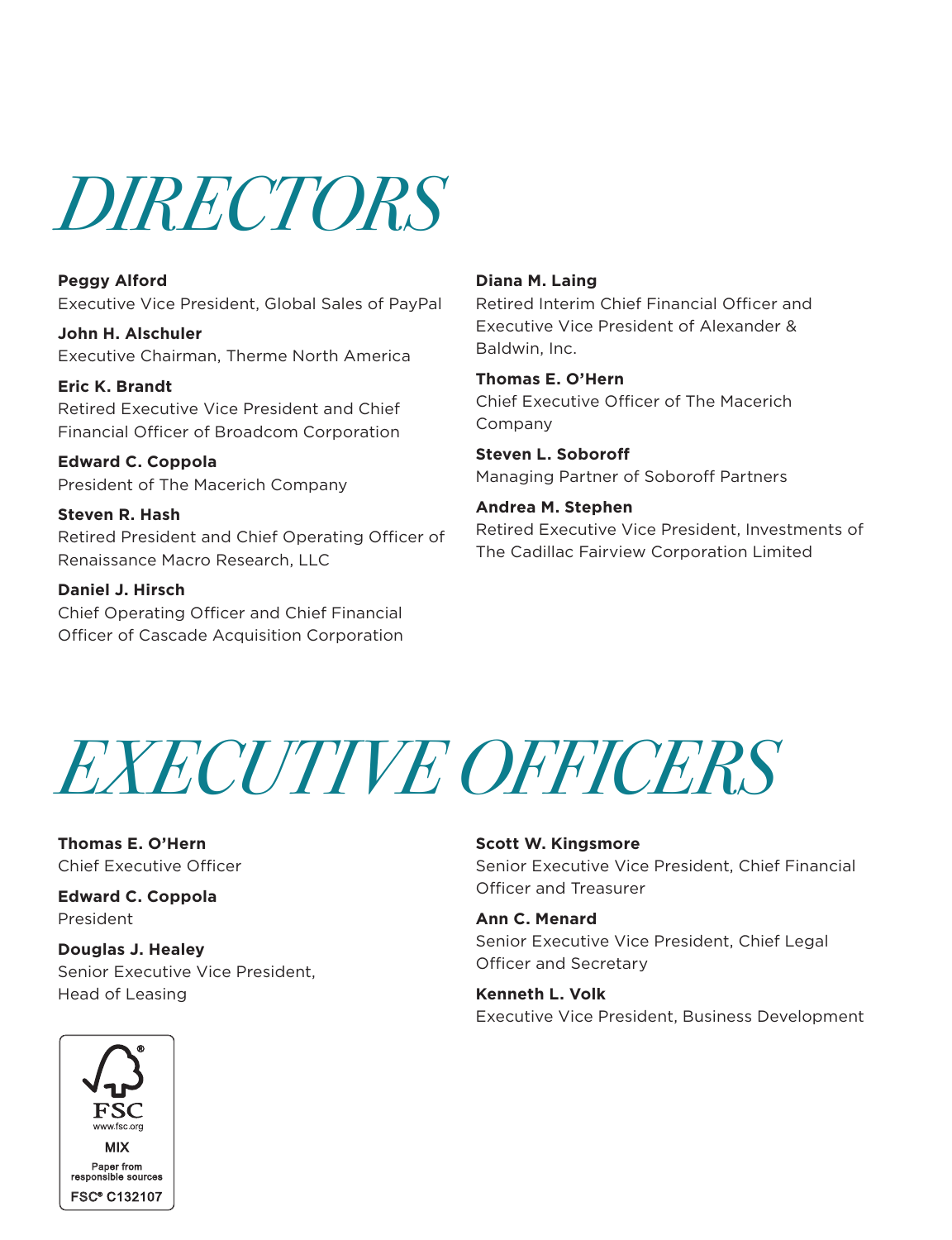# A YEAR OF **RESURGENCE**

## DEAR FELLOW STOCKHOLDERS:

It's clear to us that, for all the ways Covid reshaped how we live and work, it also launched a renaissance for physical retail in 2021.

In every community where Macerich operates, we saw people hungry for the in-person experiences they missed during two long years of the pandemic. Fresh data from the U.S. Commerce Department confirms this view: Sales growth at physical stores outpaced the growth of online shopping in 2021.

The big takeaway about Macerich is that our A-quality properties succeed because they are essential places for people to connect and return to, which makes our centers even more robust platforms for retailers and brands.

As people increasingly prioritize the "best" inperson experiences, from dining to travel to where they shop, our outstanding regional town centers should only benefit. This marked realignment of consumer preferences and behaviors is accelerating the swing to fewer, better properties that retailers see as must-have locations.

We believe that Macerich's high-quality assets in top markets are the critical differentiator for our company driving long-term value and success.

We know that value is also derived from owning properties with purpose. We are focused on the protection of natural resources and ensuring our spaces are gathering places for everyone. We continue to work toward our goal of achieving carbon neutrality by 2030, two decades ahead of the Paris Climate Agreement, and our ongoing commitment to waste diversion and responsible water usage. We value GRESB, CDP and other industry awards that recognize our accomplishments, but are even prouder that our properties – from our town centers to our regional offices – welcome all people, whether to be part of a vibrant workplace or to explore, shop, enjoy and make memories.

## SHOPPERS AND SALES COME ROARING BACK

Our momentum is evident in virtually all of our operating metrics for 2021. Same-center net operating income (NOI) grew 7.3% in 2021 compared to 2020 and a dramatic 36% in the fourth quarter year over year. Shoppers have come roaring back to our centers to shop with a purpose, with strong customer conversion rates throughout our portfolio.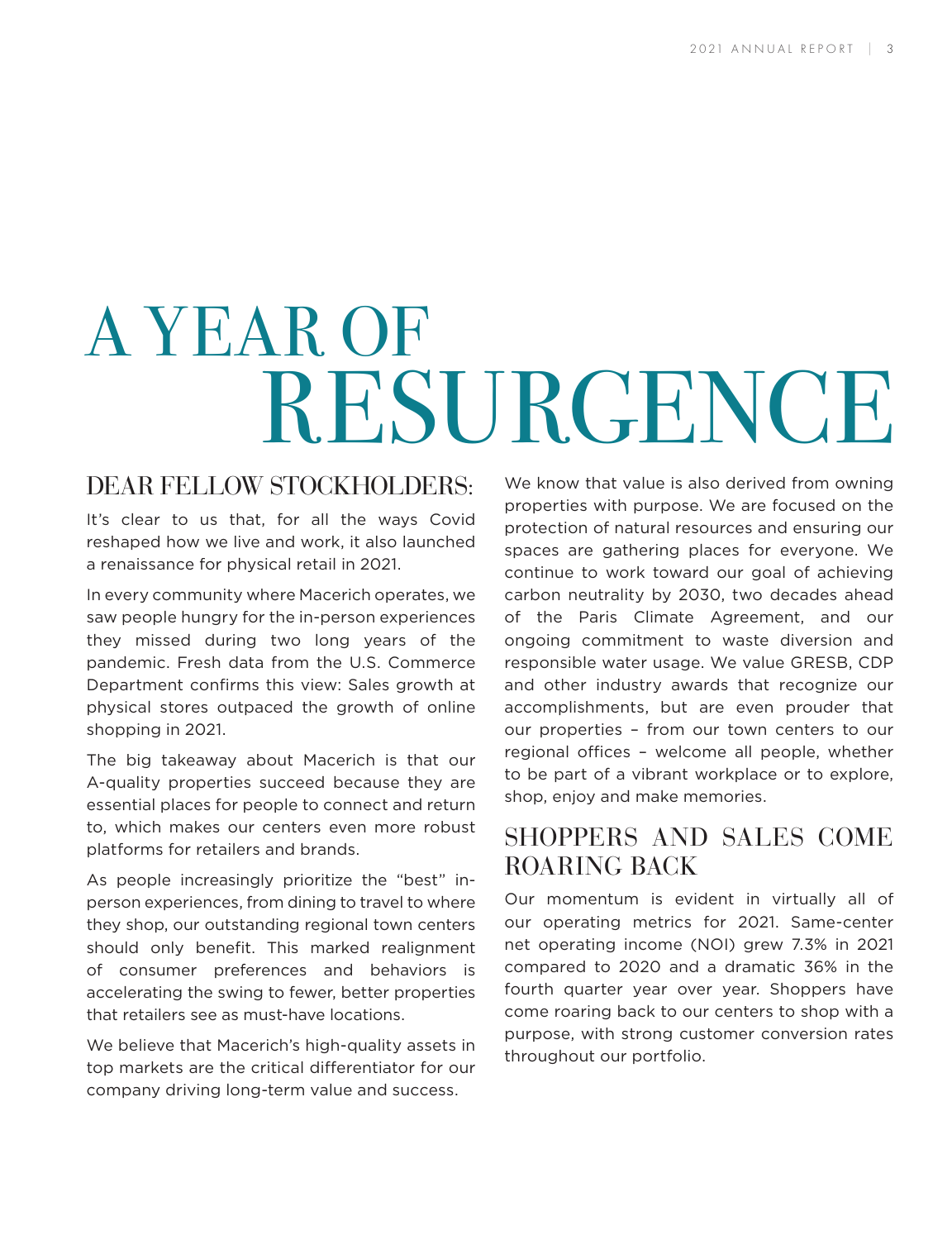We want to underscore a key achievement: Macerich finished 2021 with tenant sales exceeding pre-pandemic levels. The trendline is terrific. In fact, fourth-quarter tenant sales were up 12% over fourth quarter 2019, despite the surge from the Omicron variant during the middle of this peak retail season. This follows robust tenant sales growth of 14% in both the second and third quarters of 2021 over the second and third quarters of 2019. Most importantly, retailer margins and profitability are generally well beyond pre-pandemic levels.

## LEASING DEMAND SETS STAGE FOR MORE GROWTH

Leasing demand is back. In line with growing sales, leasing across our portfolio was exceptionally strong in 2021. For the full year, we signed 833 leases for 3.5 million square feet, which represents the highest square footage leasing volume on a same-center basis since 2015, and nearly represents an all-time company record. Importantly, these leases include 99 new-to-Macerich tenants, spanning 88 different brands for over 840,000 square feet.

In terms of store openings during the year, we introduced 900,000 square feet of new stores, or about 2% more square footage than in 2019. This is a particularly strong accomplishment because many of these leases were signed during the height of the pandemic. During 2021, notable openings included Aritzia, Fabletics and Lucid Motors at Tysons Corner Center; Dior, ALO Yoga, FORWARD, Lucid Motors, Buck Mason, Blue Nile and Marc Jacobs at Scottsdale Fashion Square; Tenshoppe and Tonal at Santa Monica Place; lululemon, Gucci, Saint Laurent and Versace at Fashion Outlets of Chicago; Chanel Fragrance & Beauty Boutique and Free People Movement at Kierland Commons; Rodd & Gunn New Zealand and Marine Layer at Broadway Plaza; Fabletics, Sim Golf, Peloton and Warby Parker at Washington Square; and Faherty, Up West and Polestar at The Village at Corte Madera. Overall, occupancy continues to improve. At year-end, occupancy was 91.5% as we moved toward pre-Covid levels. Since the low occupancy point in the first quarter of 2021, this metric has moved up by 300 basis points. Our common area and ancillary business has also recovered considerably and is set to surpass pre-pandemic levels in 2022. During 2021, we experienced our lowest volume of tenant bankruptcies since 2015, and based on our tenant watchlist, we anticipate that trend to continue.

In another key indicator of retailer demand, leasing spreads in 2021 were positive at 4.9% for the trailing 12 months. Broadly, this demand is coming from a wide range of categories, including digitally native and emerging brands, health and fitness, grocery, home furnishings, food and beverage, electric vehicles, entertainment, sports, office, including coworking, hotels and multi-family residences. We continue to realize our town center strategy adds more uses for more people. We are attracting everyday, hightraffic services such as the Department of Motor Vehicles at Valley River Center in Eugene, OR; The Veterinary Emergency Group at Twenty Ninth Street in Boulder, CO; and the first location with us for Lidl, an international grocer from Germany opening at Freehold Raceway Mall in northern New Jersey in summer 2023.

Given these positive sales and leasing trends, our 2022 FFO guidance assumes a very robust estimated same-center NOI growth range of 4.0% to 5.5%, and we anticipate healthy NOI and operating cash flow growth beyond 2022 as we emerge from the pandemic.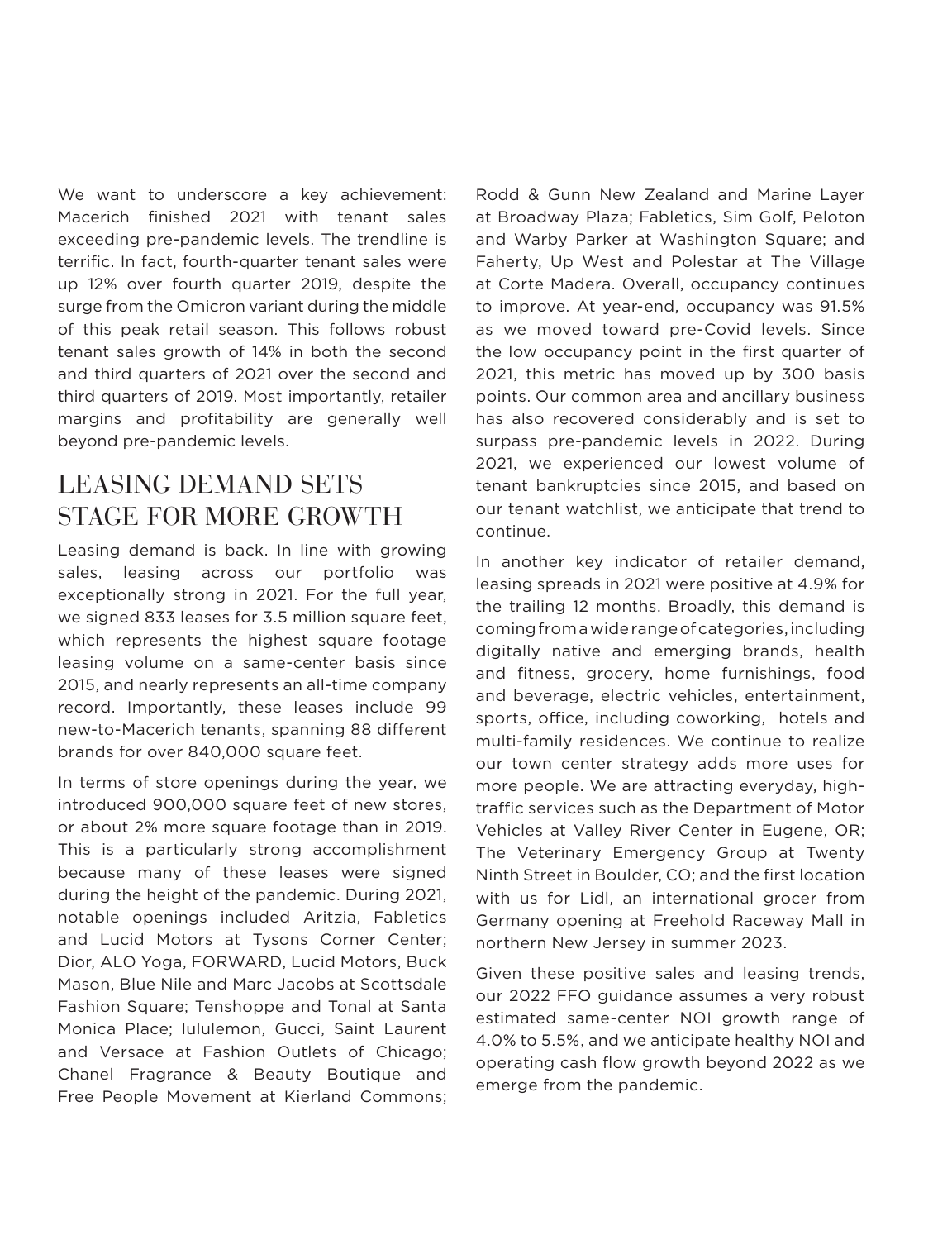## OUR IMPROVING BALANCE **SHEET**

Throughout 2021, Macerich continued to improve our balance sheet. We worked diligently to complete advantageous refinancings, secure appropriate extensions for loan maturities, and most critically, renew our corporate line of credit.

Last year, we reduced our net debt obligations by \$1.7 billion, or 20%, supported by the issuance of \$850 million of common equity and from capital raised through dispositions of two noncore properties, Paradise Valley Mall and La Encantada, and land parcels throughout the portfolio, as well as significant free cash flow generated by operations after payment of dividends and recurring capital expenditures. We expect continued cash flow growth over the coming years as our business continues to positively rebound post Covid and grow. With what we believe is a very clear view to future operating cash flow and NOI growth, we are well on our way to continued healthy improvement in leverage reduction. As of year-end, we had approximately \$622 million of total liquidity available including cash and credit line availability.

# RAMPING UP REDEVELOPMENT

We continued to ramp up redevelopment in 2021 as the economy began to move on from Covid. During the fourth quarter, our joint venture project One Westside in Los Angeles delivered a 584,000 square-foot, three-level creative office space to Google. The project remains ahead of schedule and on budget, and is fully funded with a construction loan. We anticipate Google will open in the summer of 2022. We continue to secure entitlements and/ or plan transformative projects to redevelop:

i) the former Bloomingdale's and ArcLight Cinemas spaces at Santa Monica Place with retail, entertainment and office uses, ii) the former Lord & Taylor parcel at Tysons Corner Center with office and/or residential and possibly flagship retail uses, iii) the former Sears parcels at both Washington Square and Los Cerritos Center with mixed-use densification expansions, iv) FlatIron Crossing with a multiphased, mixed-use densification expansion for which we secured entitlements in late 2021, and v) Kierland Commons for an expansion to add multi-family and office buildings to this highly prosperous, amenity-rich lifestyle property in northeast Phoenix.

Prominent, large-format names in an exciting and diverse variety of categories are a significant part of the redevelopment mix across our portfolio, funded primarily by excess cash flow from operations. Among near-term openings are SCHEELS All Sports at Chandler Fashion Center; Caesars Republic Hotel at Scottsdale Fashion Square; Target at Kings Plaza; Life Time Athletic at both Broadway Plaza and Scottsdale Fashion Square; Pinstripes at Broadway Plaza; Dave & Busters at Vintage Faire and Primark at both Green Acres Mall and Tysons Corner Center. In most cases, these pending new tenancies are anticipated to be vastly more productive than the uses that preceded them. Leases with many more influential and traffic-generating uses are expected during 2022 and beyond.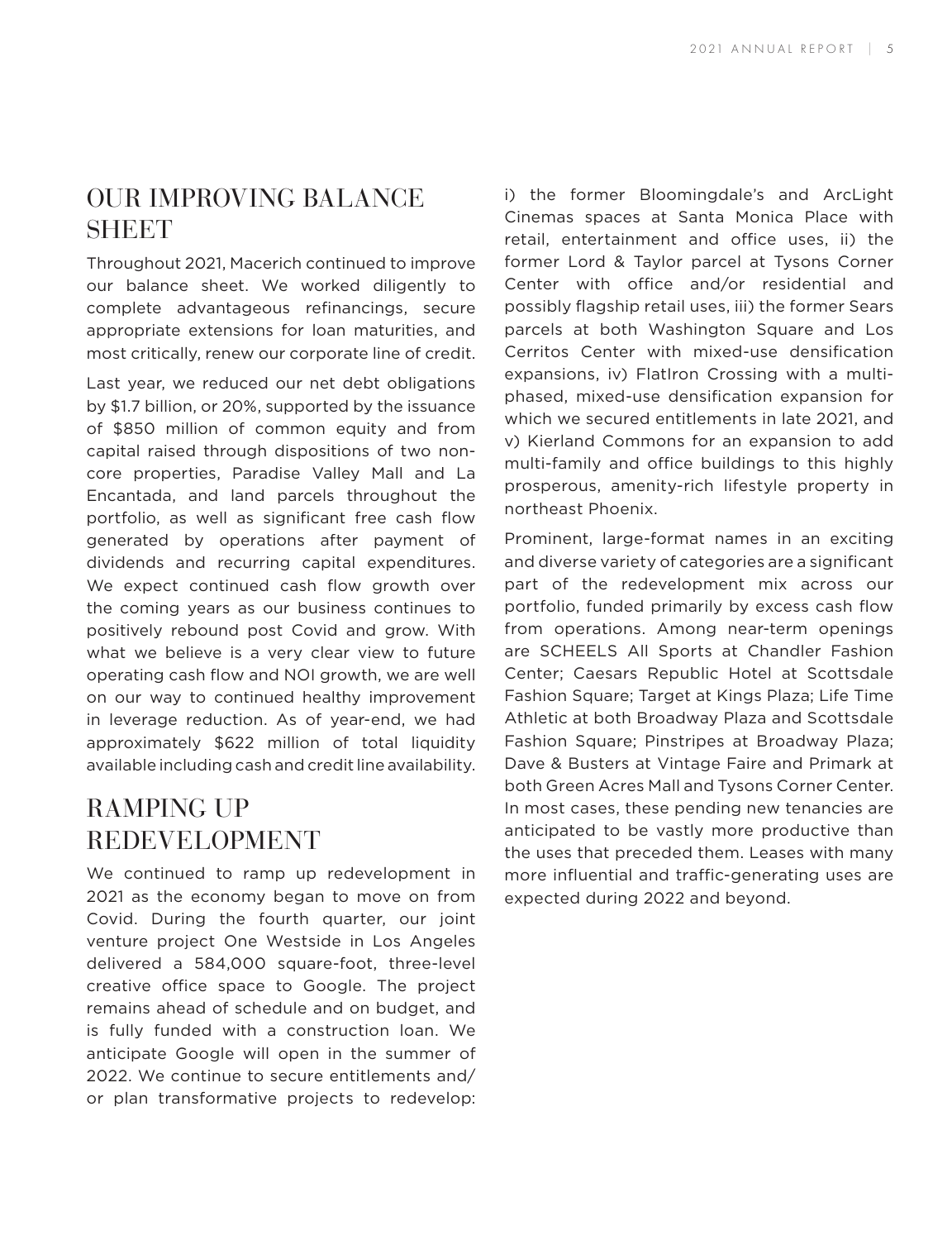# LOOKING FORWARD WITH **CONFIDENCE**

As the world begins to reach beyond Covid, Macerich is looking ahead with confidence. We are capitalizing on the renewed appreciation among consumers and brands for the highquality, in-person experiences our properties uniquely offer. We believe the resurgence of physical retail that began in 2021 has real staying power, especially as our regional town centers add new uses and new reasons for people to spend time with us.

We are strategically positioned in 2022 and the years to come, to grow NOI, occupancy and overall value, as we shape the future of our A-quality real estate.

We are proud that Macerich continues to evolve our culture of belonging to respond to the needs of our employees and our communities, as well as maintains our longstanding industry leadership in sustainability. This robust commitment to ESG underpins a company that works to succeed on every important level.

This year, we are thankful once again for the incredible dedication of our talented teams across the country. Their resilience and tenacity give us a competitive edge. We also want to express appreciation to our Board of Directors for their ongoing guidance as Macerich makes the most of this renaissance for physical retail.

Sincerely,

**Thomas E. O'Hern** Chief Executive Officer and Director

**Steven R. Hash** Chairman of the Board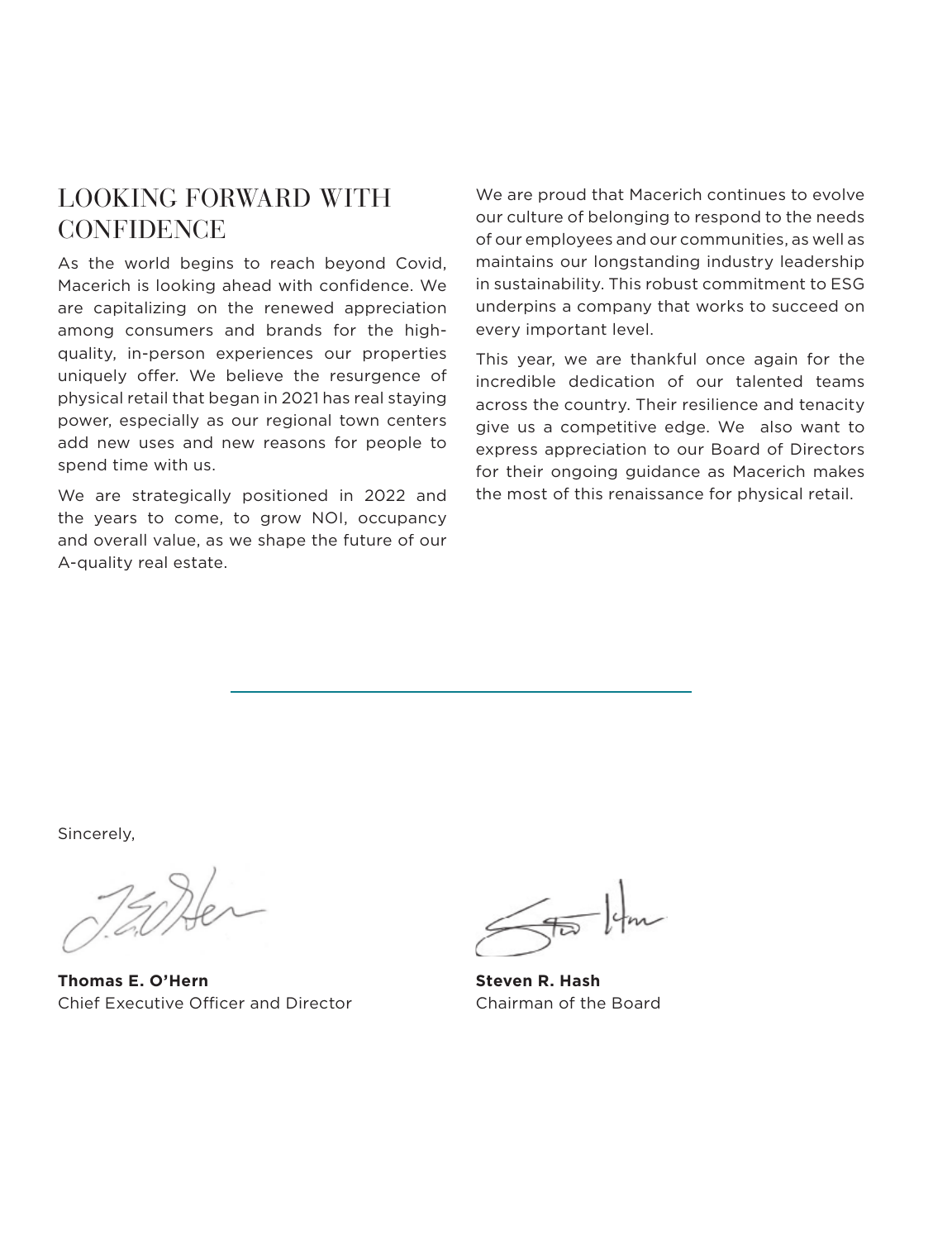### **UNITED STATES SECURITIES AND EXCHANGE COMMISSION**

**Washington, D.C. 20549**

### **FORM 10-K**

È **ANNUAL REPORT PURSUANT TO SECTION 13 OR 15(d) OF THE SECURITIES EXCHANGE ACT OF 1934**

**FOR THE FISCAL YEAR ENDED DECEMBER 31, 2021**

**OR**

' **TRANSITION REPORT PURSUANT TO SECTION 13 OR 15(d) OF THE SECURITIES EXCHANGE ACT OF 1934**

**FOR THE TRANSITION PERIOD FROM TO**

**Commission File No. 1-12504**

## **THE MACERICH COMPANY**

(Exact name of registrant as specified in its charter)

**Maryland 95-4448705**

(State or other jurisdiction of incorporation or organization) (I.R.S. Employer

**401 Wilshire Boulevard, Suite 700, Santa Monica, California 90401**

(Address of principal executive office, including zip code) (Zip Code)

**(310) 394-6000**

(Registrant's telephone number, including area code)

| Securities registered pursuant to Section 12(b) of the Securities Act: |                          |                                           |  |  |  |
|------------------------------------------------------------------------|--------------------------|-------------------------------------------|--|--|--|
| Title of each class                                                    | <b>Trading Symbol(s)</b> | Name of each exchange on which registered |  |  |  |
| Common Stock, \$0.01 Par Value                                         | MAC                      | New York Stock Exchange                   |  |  |  |

Securities registered pursuant to Section 12(g) of the Act: **None**

Indicate by check mark if the registrant is a well-known seasoned issuer, as defined in Rule 405 of the Securities Act Yes  $\times$  No  $\Box$ 

Indicate by check mark if the registrant is not required to file reports pursuant to Section 13 or Section 15(d) of the Act Yes  $\Box$  No  $\boxtimes$ 

Indicate by check mark whether the registrant (1) has filed all reports required to be filed by Section 13 or 15(d) of the Securities Exchange Act of 1934 during the preceding 12 months (or for such shorter period that the registrant was required to file such reports) and (2) has been subject to such filing requirements for the past 90 days. Yes  $\boxtimes$  No  $\Box$ 

Indicate by check mark whether the registrant has submitted electronically every Interactive Data File required to be submitted pursuant to Rule 405 of Regulation S-T (§ 232.405 of this chapter) during the preceding 12 months (or for such shorter period that the registrant was required to submit such files). Yes  $\overline{\boxtimes}$  No  $\overline{\Box}$ 

Indicate by check mark whether the registrant is a large accelerated filer, an accelerated filer, a non-accelerated filer, a smaller reporting company or an emerging growth company. See the definitions of "large accelerated filer," "accelerated filer," "smaller reporting company" and "emerging growth company" in Rule 12b-2 of the Exchange Act:

Large accelerated filer  $\boxtimes$  Accelerated Filer  $\Box$  Non-Accelerated Filer  $\Box$  Smaller Reporting Company  $\Box$ Emerging Growth Company  $\Box$ 

If an emerging growth company, indicate by check mark if the registrant has elected not to use the extended transition period for complying with any new or revised financial accounting standards pursuant to Section 13(a) of the Exchange  $Act.$ 

Indicate by check mark whether the registrant has filed a report on and attestation to its management's assessment of the effectiveness of its internal control over financial reporting under Section 404(b) of the Sarbanes-Oxley Act (15 U.S.C. 7262(b)) by the registered public accounting firm that prepared or issued its audit report.  $\boxtimes$ 

Indicate by check mark whether the registrant is a shell company (as defined in Rule 12b-2 of the Exchange Act).  $Yes \Box No \boxtimes$ 

The aggregate market value of voting and non-voting common equity held by non-affiliates of the registrant was approximately \$3.8 billion as of the last business day of the registrant's most recently completed second fiscal quarter based upon the price at which the common stock was last sold on that day.

Number of shares outstanding of the registrant's common stock, as of February 24, 2022: 214,519,464 shares

#### **DOCUMENTS INCORPORATED BY REFERENCE**

Portions of the proxy statement for the annual stockholders meeting to be held in 2022 are incorporated by reference into Part III of this Form 10-K.

Identification Number)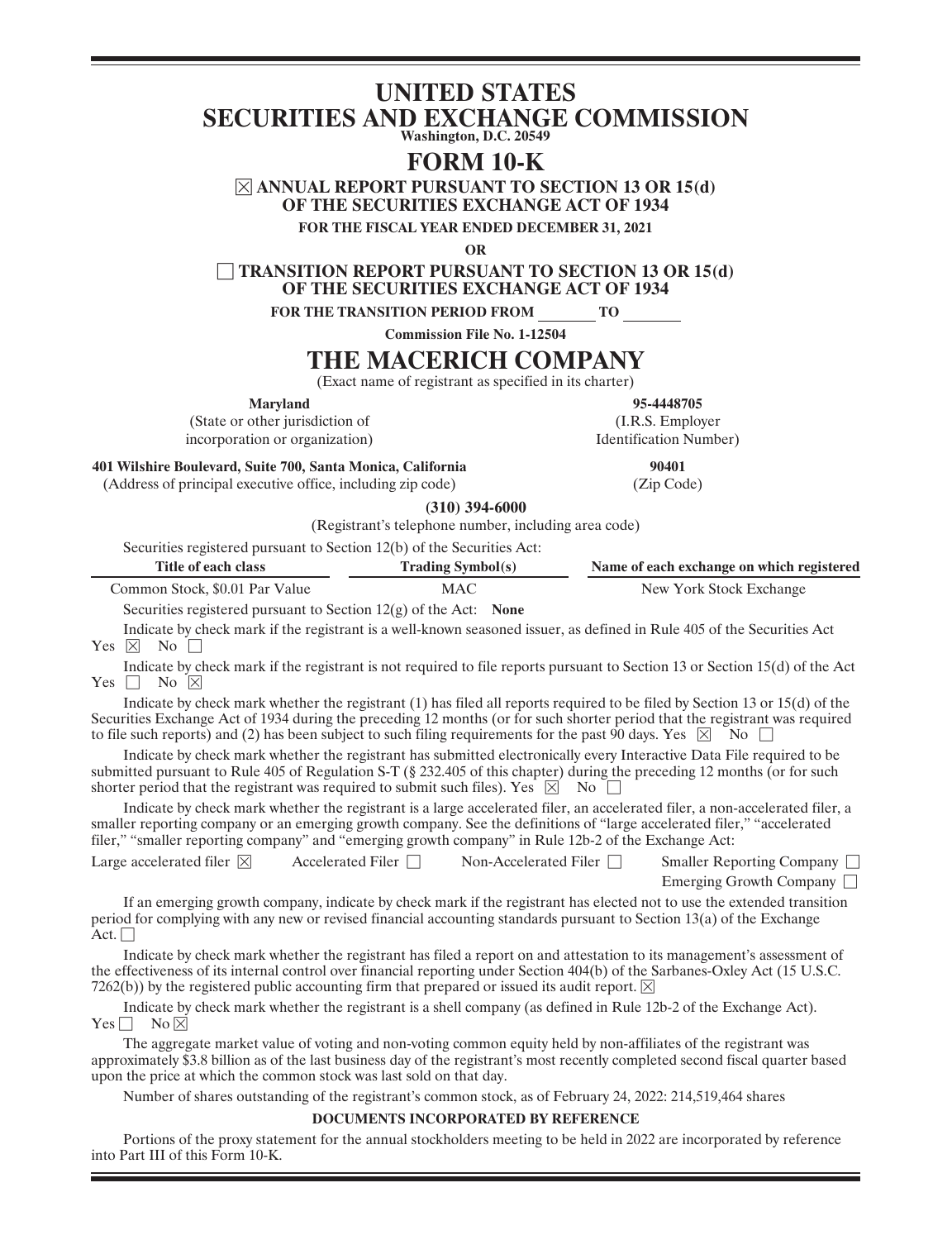#### **THE MACERICH COMPANY ANNUAL REPORT ON FORM 10-K FOR THE YEAR ENDED DECEMBER 31, 2021 INDEX**

**Page**

| Part I      |                                                                               |                |
|-------------|-------------------------------------------------------------------------------|----------------|
| Item 1.     |                                                                               | $\overline{4}$ |
| Item 1A.    |                                                                               | 19             |
| Item 1B.    |                                                                               | 33             |
| Item 2.     |                                                                               | 34             |
| Item 3.     |                                                                               | 39             |
| Item 4.     |                                                                               | 39             |
| Part II     |                                                                               |                |
| Item 5.     | Market for Registrant's Common Equity, Related Stockholder Matters and Issuer | 40             |
| Item 6.     |                                                                               | 42             |
| Item 7.     | Management's Discussion and Analysis of Financial Condition and Results of    | 43             |
| Item 7A.    | Quantitative and Qualitative Disclosures About Market Risk                    | 65             |
| Item 8.     |                                                                               | 67             |
| Item 9.     | Changes in and Disagreements with Accountants on Accounting and Financial     |                |
|             |                                                                               | 67             |
| Item 9A.    |                                                                               | 67             |
| Item 9B.    |                                                                               | 70             |
| Item 9C.    |                                                                               | 70             |
| Part III    |                                                                               |                |
| Item $10$ . | Directors, Executive Officers and Corporate Governance                        | 70             |
| Item 11.    |                                                                               | 70             |
| Item 12.    | Security Ownership of Certain Beneficial Owners and Management and Related    | 70             |
| Item 13.    | Certain Relationships and Related Transactions, and Director Independence     | 70             |
| Item 14.    |                                                                               | 70             |
| Part IV     |                                                                               |                |
| Item $15$ . |                                                                               | 71             |
| Item 16.    |                                                                               | 71             |
|             |                                                                               | 131            |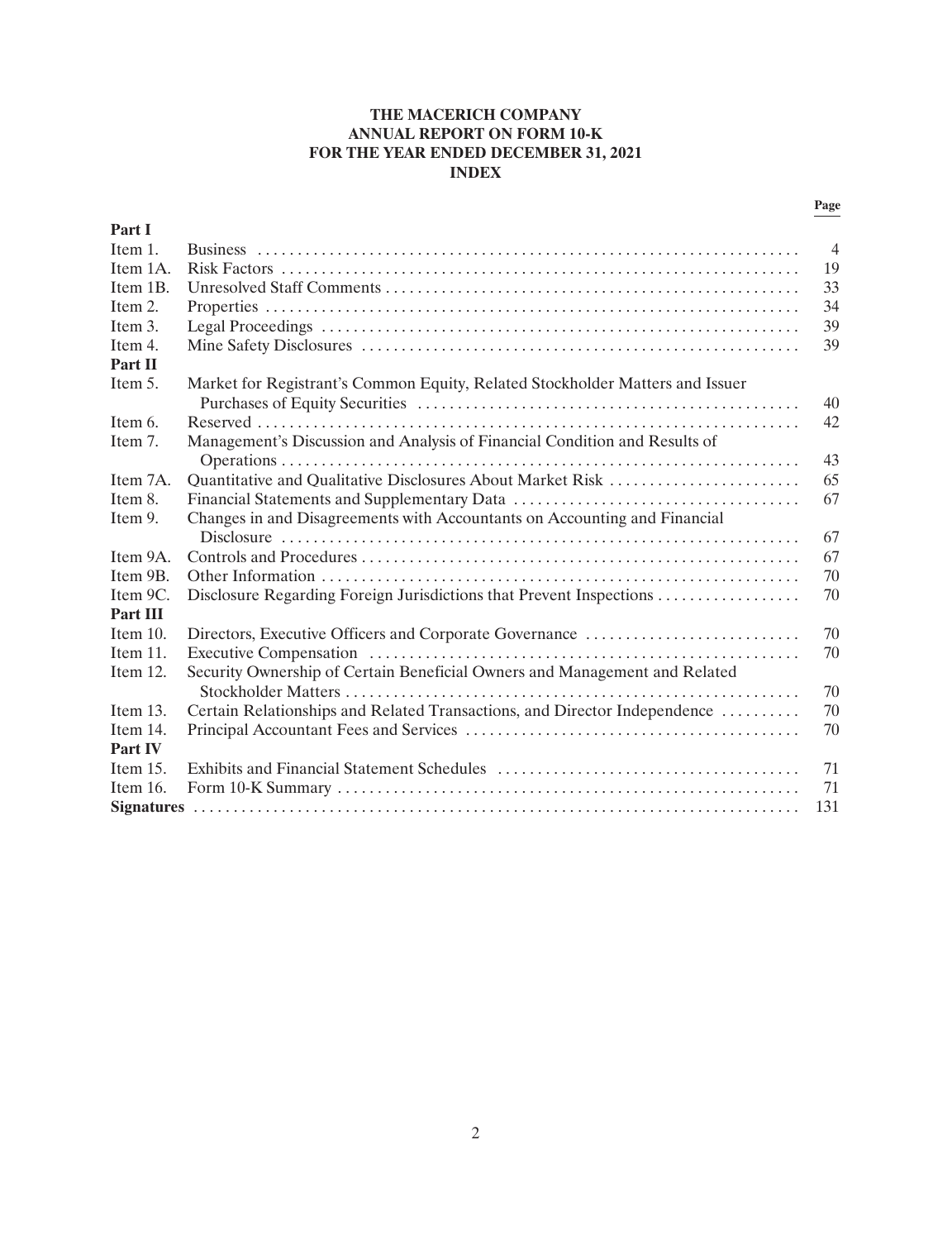#### **IMPORTANT FACTORS RELATED TO FORWARD-LOOKING STATEMENTS**

This Annual Report on Form 10-K of The Macerich Company (the "Company") contains or incorporates statements that constitute forward-looking statements within the meaning of the federal securities laws. Any statements that do not relate to historical or current facts or matters are forwardlooking statements. You can identify some of the forward-looking statements by the use of forwardlooking words, such as "may," "will," "could," "should," "expects," "anticipates," "intends," "projects," "predicts," "plans," "believes," "seeks," "estimates," "scheduled" and variations of these words and similar expressions. Statements concerning current conditions may also be forward-looking if they imply a continuation of current conditions. Forward-looking statements appear in a number of places in this Form 10-K and include statements regarding, among other matters:

- expectations regarding the Company's growth;
- the Company's beliefs regarding its acquisition, redevelopment, development, leasing and operational activities and opportunities, including the performance and financial stability of its retailers;
- the Company's acquisition, disposition and other strategies;
- regulatory matters pertaining to compliance with governmental regulations;
- the Company's capital expenditure plans and expectations for obtaining capital for expenditures;
- the Company's expectations regarding income tax benefits;
- the Company's expectations regarding its financial condition or results of operations; and
- the Company's expectations for refinancing its indebtedness, entering into and servicing debt obligations and entering into joint venture arrangements.

Stockholders are cautioned that any such forward-looking statements are not guarantees of future performance and involve risks, uncertainties and other factors that may cause actual results, performance or achievements of the Company or the industry to differ materially from the Company's future results, performance or achievements, or those of the industry, expressed or implied in such forward-looking statements. Such factors include, among others, general industry, as well as national, regional and local economic and business conditions, which will, among other things, affect demand for retail space or retail goods, availability and creditworthiness of current and prospective tenants, anchor or tenant bankruptcies, closures, mergers or consolidations, lease rates, terms and payments, interest rate fluctuations, availability, terms and cost of financing and operating expenses; adverse changes in the real estate markets including, among other things, competition from other companies, retail formats and technology, risks of real estate development and redevelopment, acquisitions and dispositions; the continuing adverse impact of the coronavirus ("COVID-19") on the U.S., regional and global economies and the financial condition and results of operations of the Company and its tenants; the liquidity of real estate investments, governmental actions and initiatives (including legislative and regulatory changes); environmental and safety requirements; and terrorist activities or other acts of violence which could adversely affect all of the above factors. You are urged to carefully review the disclosures we make concerning these risks and other factors that may affect our business and operating results, including those made in "Item 1A. Risk Factors" of this Annual Report on Form 10-K, as well as our other reports filed with the Securities and Exchange Commission ("SEC"), which disclosures are incorporated herein by reference. You are cautioned not to place undue reliance on these forward-looking statements, which speak only as of the date of this document. The Company does not intend, and undertakes no obligation, to update any forward-looking information to reflect events or circumstances after the date of this document or to reflect the occurrence of unanticipated events, unless required by law to do so.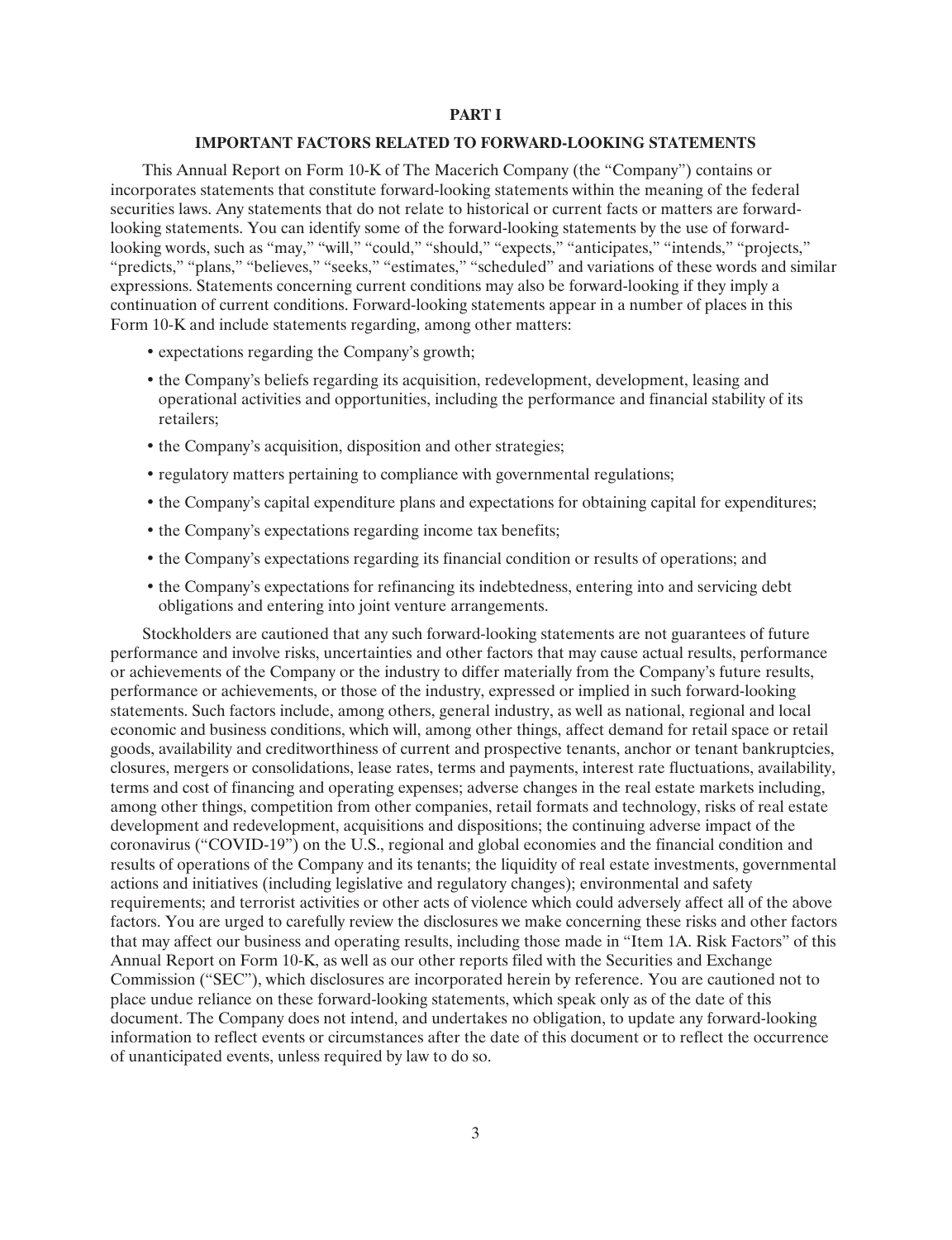#### **ITEM 1. BUSINESS**

#### **General**

The Company is involved in the acquisition, ownership, development, redevelopment, management and leasing of regional and community/power shopping centers located throughout the United States. The Company is the sole general partner of, and owns a majority of the ownership interests in, The Macerich Partnership, L.P., a Delaware limited partnership (the "Operating Partnership"). As of December 31, 2021, the Operating Partnership owned or had an ownership interest in 44 regional town centers and five community/power shopping centers. These 49 regional town centers and community/power shopping centers (which include any adjoining mixed-use improvements) consist of approximately 48 million square feet of gross leasable area ("GLA") and are referred to herein as the "Centers". The Centers consist of consolidated Centers ("Consolidated Centers") and unconsolidated joint venture Centers ("Unconsolidated Joint Venture Centers"), as set forth in "Item 2. Properties," unless the context otherwise requires.

The Company is a self-administered and self-managed real estate investment trust ("REIT") and conducts all of its operations through the Operating Partnership and the Company's management companies, Macerich Property Management Company, LLC, a single member Delaware limited liability company, Macerich Management Company, a California corporation, Macerich Arizona Partners LLC, a single member Arizona limited liability company, Macerich Arizona Management LLC, a single member Delaware limited liability company, Macerich Partners of Colorado LLC, a single member Colorado limited liability company, MACW Mall Management, Inc., a New York corporation, and MACW Property Management, LLC, a single member New York limited liability company. All seven of the management companies are owned by the Company and are collectively referred to herein as the "Management Companies."

The Company was organized as a Maryland corporation in September 1993. All references to the Company in this Annual Report on Form 10-K include the Company, those entities owned or controlled by the Company and predecessors of the Company, unless the context indicates otherwise.

Financial information regarding the Company for each of the last three fiscal years is contained in the Company's Consolidated Financial Statements included in "Item 15. Exhibits and Financial Statement Schedules."

#### **Recent Developments**

#### *Dispositions:*

On March 29, 2021, the Company sold Paradise Valley Mall in Phoenix, Arizona to a newly formed joint venture for \$100 million, resulting in a gain on sale of assets of approximately \$5.6 million. Concurrent with the sale, the Company elected to reinvest into the new joint venture at a 5% ownership interest. The Company used the \$95.3 million of net proceeds from the sale to pay down its line of credit (See "Item 7. Management's Discussion and Analysis of Financial Condition and Results of Operations— Liquidity and Capital Resources").

On September 17, 2021, the Company sold Tucson La Encantada in Tucson, Arizona for \$165.3 million, resulting in a gain on sale of assets of approximately \$117.2 million. The Company used the net cash proceeds of approximately \$100.1 million to pay down debt (See "Item 7. Management's Discussion and Analysis of Financial Condition and Results of Operations—Liquidity and Capital Resources").

On December 31, 2021, the Company assigned its joint venture interest in The Shops at North Bridge in Chicago, Illinois to its partner in the joint venture. The assignment included the assumption by the joint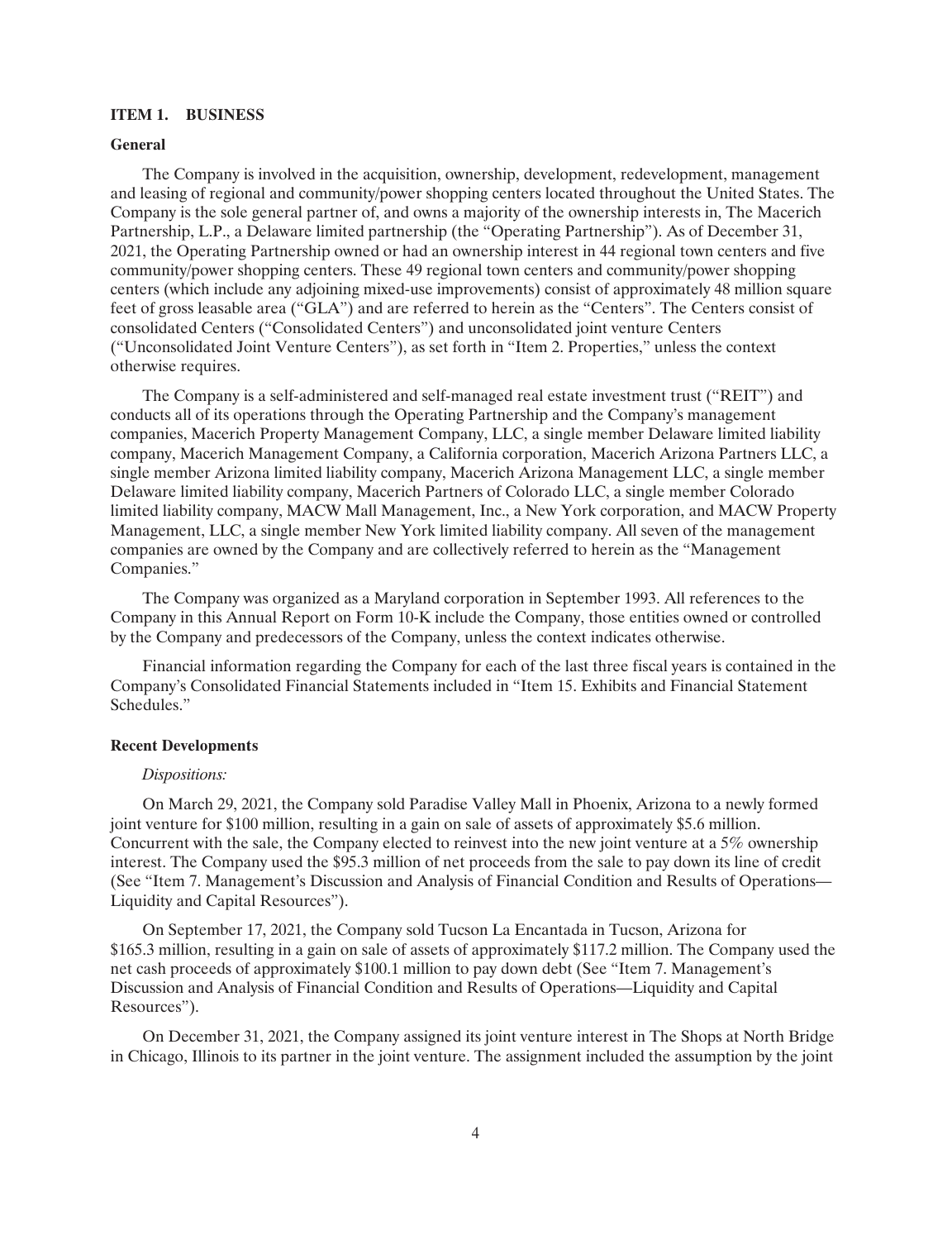venture partner of the Company's share of the debt owed by the joint venture and no cash consideration was received by the Company. The Company recognized a loss of approximately \$28.3 million in connection with the assignment.

On December 31, 2021, the Company sold its joint venture interest in the undeveloped property at 443 North Wabash Avenue in Chicago, Illinois to its partner in the joint venture for \$21.0 million. The Company recognized an immaterial gain in connection with the sale.

For the twelve months ended December 31, 2021, the Company and certain joint venture partners sold various land parcels in separate transactions, resulting in the Company's share of the gain on sale of land of \$19.6 million. The Company used its share of the proceeds from these sales of \$46.5 million to pay down debt and for other general corporate purposes.

#### *Financing Activities:*

On January 22, 2021, the Company closed on a one-year extension for the Green Acres Mall \$258.2 million loan to February 3, 2022, which also included a one-year extension option to February 3, 2023 which has been exercised. The interest rate remained unchanged, and the Company repaid \$9 million of the outstanding loan balance at closing.

On March 25, 2021, the Company closed on a two-year extension for the Green Acres Commons \$124.6 million loan to March 29, 2023. The interest rate is LIBOR plus 2.75% and the Company repaid \$4.7 million of the outstanding loan balance at closing.

On April 14, 2021, the Company terminated its existing credit facility and entered into a new credit agreement, which provides for an aggregate \$700 million facility, including a \$525 million revolving loan facility that matures on April 14, 2023, with a one-year extension option, and a \$175 million term loan facility that matures on April 14, 2024 (See "Item 7. Management's Discussion and Analysis of Financial Condition and Results of Operations—Liquidity and Capital Resources").

On October 26, 2021, the Company's joint venture in The Shops at Atlas Park replaced the existing loan on the property with a new \$65 million loan that bears interest at a floating rate of LIBOR plus 4.15% and matures on November 9, 2026, including extension options. The loan is covered by an interest rate cap agreement that effectively prevents LIBOR from exceeding 3.0% through November 7, 2023.

On February 2, 2022, the Company's joint venture in FlatIron Crossing replaced the existing \$197 million loan on the property with a new \$175 million loan that bears interest at SOFR plus 3.45% and matures on February 9, 2027, including extension options. The loan is covered by an interest rate cap agreement that effectively prevents SOFR from exceeding 4.0% through February 15, 2024.

#### *Redevelopment and Development Activities:*

The Company's joint venture with Hudson Pacific Properties is redeveloping One Westside into 584,000 square feet of creative office space and 96,000 square feet of dining and entertainment space. The entire creative office space has been leased to Google and is expected to be completed in 2022. During the fourth quarter of 2021, the joint venture delivered the office space to Google for tenant improvement work, which Google has commenced. The total cost of the project is estimated to be between \$500.0 million and \$550.0 million, with \$125.0 million to \$137.5 million estimated to be the Company's pro rata share. The Company has incurred \$106.9 million of the total \$427.7 million incurred by the joint venture as of December 31, 2021. The joint venture expects to fund the remaining costs of the development with its \$414.6 million construction loan.

The Company has a 50/50 joint venture with Simon Property Group, which was initially formed to develop Los Angeles Premium Outlets, a premium outlet center in Carson, California. The Company has funded \$41.4 million of the total \$82.8 million incurred by the joint venture as of December 31, 2021.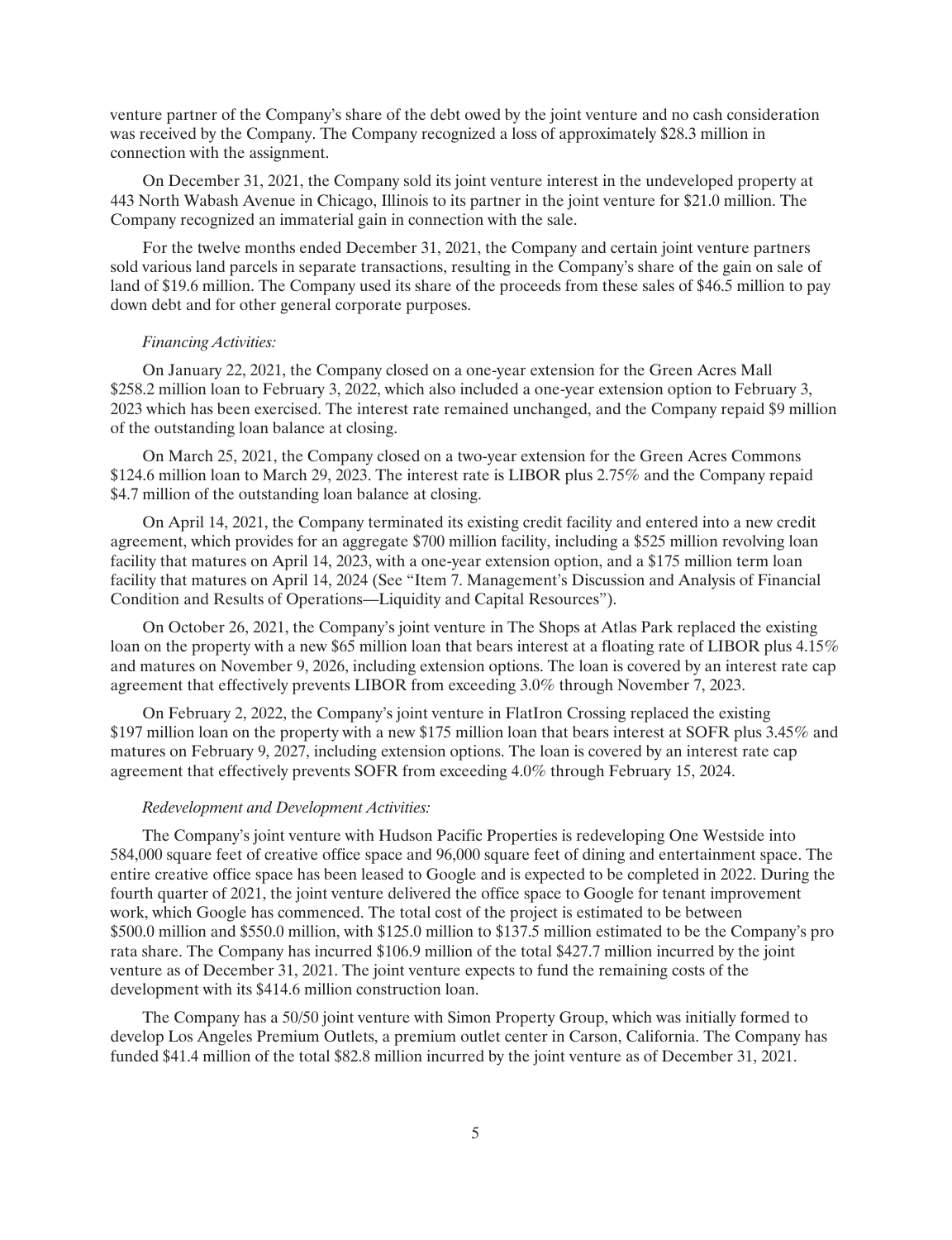In connection with the closures and lease rejections of several Sears stores owned or partially owned by the Company, the Company anticipates spending between \$130.0 million to \$160.0 million at the Company's pro rata share to redevelop the Sears stores. The anticipated openings of such redevelopments are expected to occur over several years. The estimated range of redevelopment costs could increase if the Company or its joint venture decides to expand the scope of the redevelopments. The Company has funded \$40.9 million at its pro rata share as of December 31, 2021.

#### *Other Transactions and Events:*

In March 2020, the COVID-19 outbreak was declared a pandemic by the World Health Organization. As a result, all of the markets that the Company operates in were subject to stay-at-home orders, and the majority of its properties were temporarily closed in part or completely. Following staggered re-openings during 2020, all Centers have been open and operating since October 7, 2020. As of the date of this Annual Report on Form 10-K, government-imposed capacity restrictions resulting from COVID-19 have been essentially eliminated across the Company's markets. Although overall fundamentals at the Centers continued to improve during 2021, the Company expects that the COVID-19 pandemic, including the emergence of new variants, will continue to negatively impact its results for 2022 due, in part, to reduced occupancy relative to pre-COVID levels and additional Anchor closures, among other factors. See "Outlook" in Results of Operations for a further discussion of the forward-looking impact of COVID-19 and the Company's strategic plan to mitigate the anticipated negative impact on its financial condition and results of operations.

The Company declared a cash dividend of \$0.15 per share of its common stock for each quarter in the year ended December 31, 2021. On January 27, 2022, the Company declared a first quarter cash dividend of \$0.15 per share of its common stock, which will be paid on March 3, 2022 to stockholders of record on February 18, 2022. The dividend amount will be reviewed by the Board on a quarterly basis.

In connection with the commencement of separate "at the market" offering programs, on each of February 1, 2021 and March 26, 2021, which are referred to as the "February 2021 ATM Program" and the "March 2021 ATM Program," respectively, and collectively as the "ATM Programs," the Company entered into separate equity distribution agreements with certain sales agents pursuant to which the Company may issue and sell shares of its common stock having an aggregate offering price of up to \$500 million under each of the February 2021 ATM Program and the March 2021 ATM Program, or a total of \$1 billion under the ATM Programs. As of December 31, 2021, the Company had approximately \$151.7 million of gross sales of its common stock available under the March 2021 ATM Program. The February 2021 ATM Program was fully utilized as of June 30, 2021 and is no longer active.

See "Item 7. Management's Discussion and Analysis of Financial Condition and Results of Operations—Liquidity and Capital Resources" for a further discussion of the Company's anticipated liquidity needs, and the measures taken by the Company to meet those needs.

#### **The Shopping Center Industry**

#### *General:*

There are several types of retail shopping centers, which are differentiated primarily based on size and marketing strategy. Regional shopping centers generally contain in excess of 400,000 square feet of GLA and are typically anchored by two or more department or large retail stores ("Anchors") and are referred to as "Regional Town Centers" or "Malls." Regional Town Centers also typically contain numerous diversified retail stores ("Mall Stores"), most of which are national or regional retailers typically located along corridors connecting the Anchors. "Strip centers", "urban villages" or "specialty centers" ("Community/Power Shopping Centers") are retail shopping centers that are designed to attract local or neighborhood customers and are typically anchored by one or more supermarkets, discount department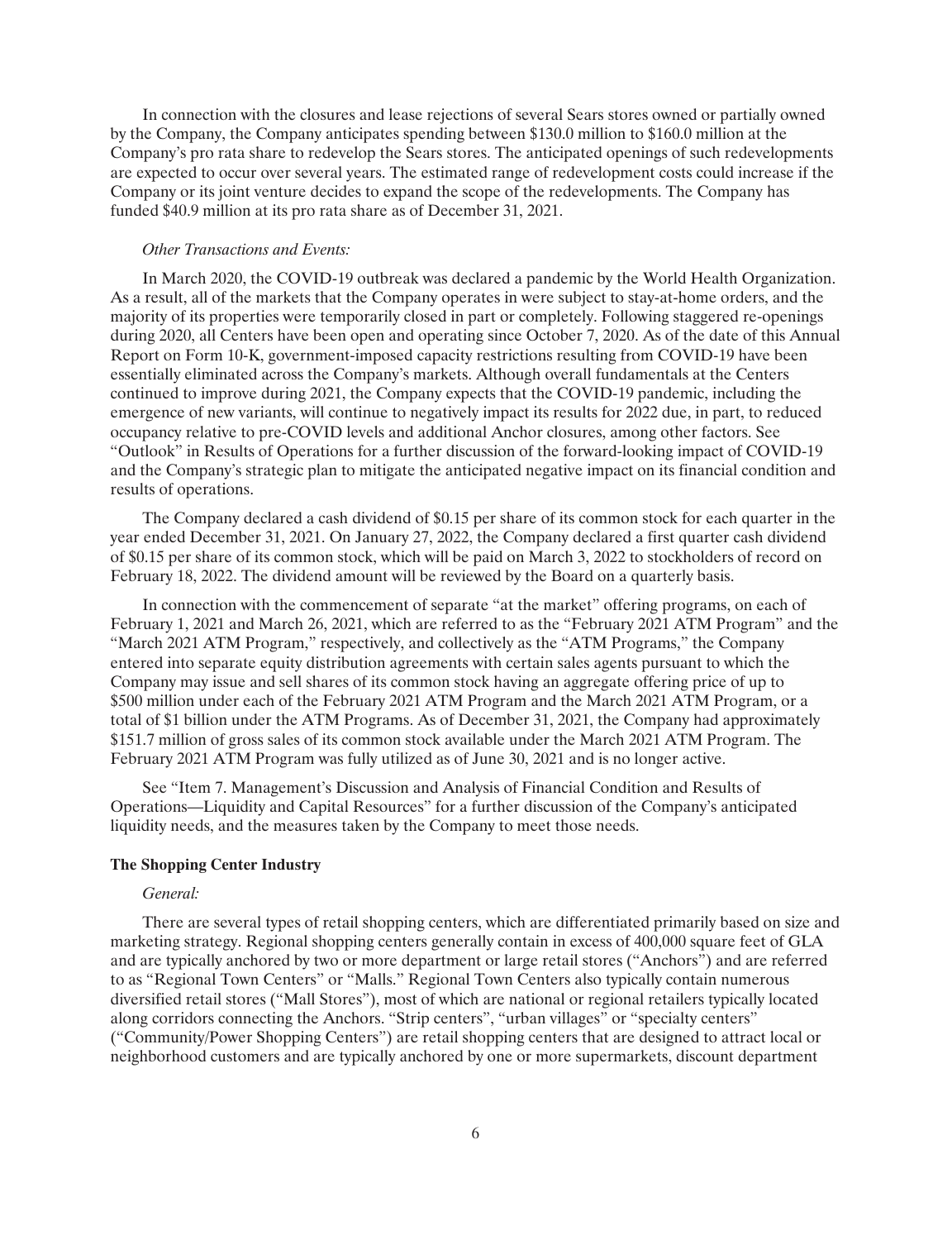stores and/or drug stores. Community/Power Shopping Centers typically contain 100,000 to 400,000 square feet of GLA. Outlet Centers generally contain a wide variety of designer and manufacturer stores, often located in an open-air center, and typically range in size from 200,000 to 850,000 square feet of GLA ("Outlet Centers"). In addition, freestanding retail stores are located along the perimeter of the shopping centers ("Freestanding Stores"). Mall Stores and Freestanding Stores over 10,000 square feet of GLA are also referred to as "Big Box." Anchors, Mall Stores, Freestanding Stores and other tenants typically contribute funds for the maintenance of the common areas, property taxes, insurance, advertising and other expenditures related to the operation of the shopping center.

#### *Regional Town Centers:*

A Regional Town Center draws from its trade area by offering a variety of fashion merchandise, hard goods and services and entertainment, often in an enclosed, climate controlled environment with convenient parking. Regional Town Centers provide an array of retail shops and entertainment facilities and often serve as the town center and a gathering place for community, charity and promotional events.

Regional Town Centers have generally provided owners with relatively stable income despite the cyclical nature of the retail business. This stability is due both to the diversity of tenants and to the typical dominance of Regional Town Centers in their trade areas.

Regional Town Centers have different strategies with regard to price, merchandise offered and tenant mix, and are generally tailored to meet the needs of their trade areas. Anchors are located along common areas in a configuration designed to maximize consumer traffic for the benefit of the Mall Stores. Mall GLA, which generally refers to GLA contiguous to the Anchors for tenants other than Anchors, is leased to a wide variety of smaller retailers. Mall Stores typically account for the majority of the revenues of a Regional Town Center.

#### **Business of the Company**

#### *Strategy:*

The Company has a long-term four-pronged business strategy that focuses on the acquisition, leasing and management, redevelopment and development of Regional Town Centers.

*Acquisitions.* The Company principally focuses on well-located, quality Regional Town Centers that can be dominant in their trade area and have strong revenue enhancement potential. In addition, the Company pursues other opportunistic acquisitions of property that include retail and will complement the Company's portfolio such as Outlet Centers. The Company subsequently seeks to improve operating performance and returns from these properties through leasing, management and redevelopment. Since its initial public offering, the Company has acquired interests in shopping centers nationwide. The Company believes that it is geographically well positioned to cultivate and maintain ongoing relationships with potential sellers and financial institutions and to act quickly when acquisition opportunities arise.

*Leasing and Management.* The Company believes that the shopping center business requires specialized skills across a broad array of disciplines for effective and profitable operations. For this reason, the Company has developed a fully integrated real estate organization with in-house acquisition, accounting, development, finance, information technology, leasing, legal, marketing, property management and redevelopment expertise. In addition, the Company emphasizes a philosophy of decentralized property management, leasing and marketing performed by on-site professionals. The Company believes that this strategy results in the optimal operation, tenant mix and drawing power of each Center, as well as the ability to quickly respond to changing competitive conditions of the Center's trade area.

The Company believes that on-site property managers can most effectively operate the Centers. Each Center's property manager is responsible for overseeing the operations, marketing, maintenance and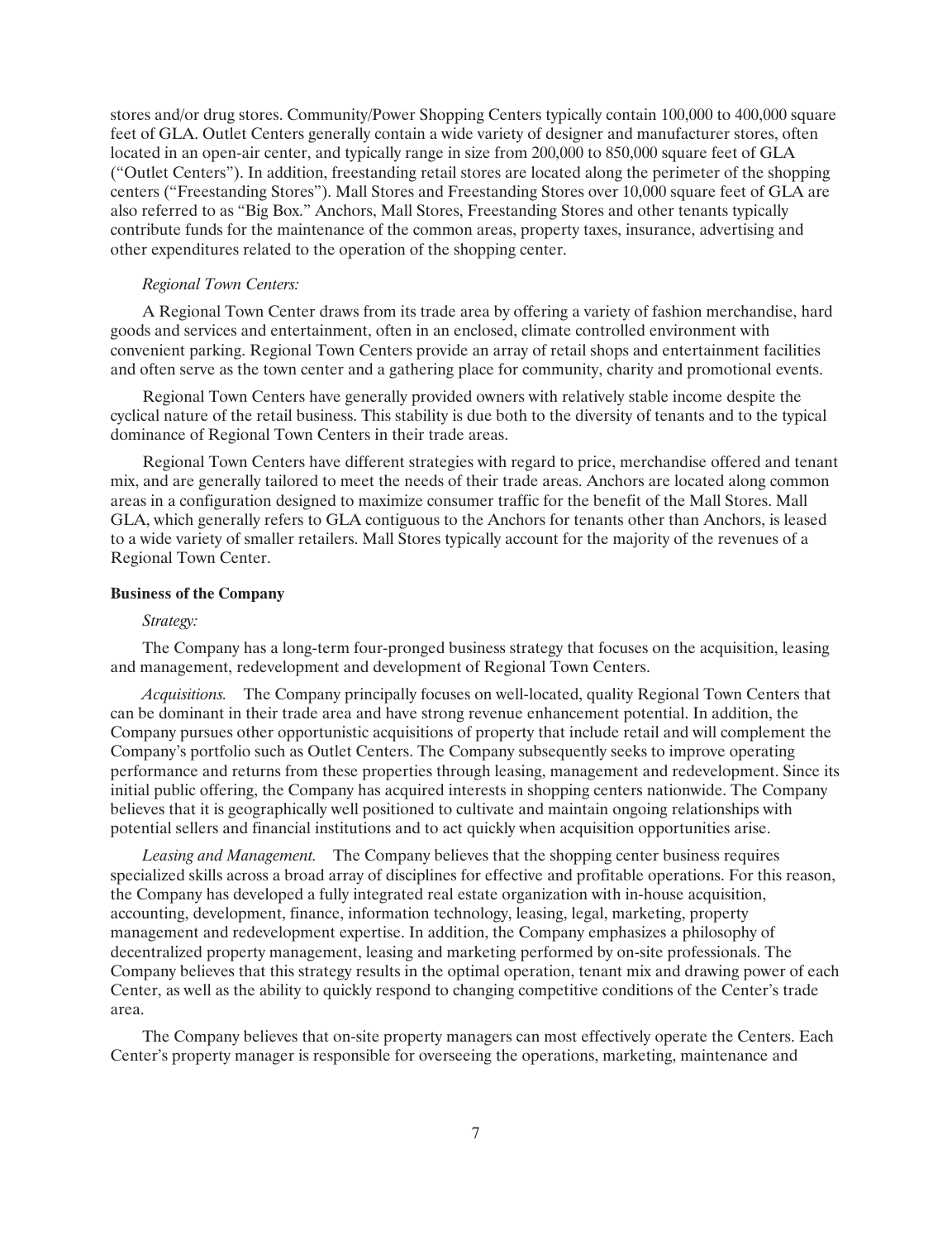security functions at the Center. Property managers focus special attention on controlling operating costs, a key element in the profitability of the Centers, and seek to develop strong relationships with, and be responsive to, the needs of retailers.

The Company generally utilizes regionally located leasing managers to better understand the market and the community in which a Center is located. The Company continually assesses and fine tunes each Center's tenant mix, identifies and replaces underperforming tenants and seeks to optimize existing tenant sizes and configurations.

On a selective basis, the Company provides property management and leasing services for third parties. The Company currently manages two regional town centers and two community centers for third party owners on a fee basis.

*Redevelopment.* One of the major components of the Company's growth strategy is its ability to redevelop acquired properties. On a selective basis, the Company's business strategy may include mixed-use densification to maximize space at the Company's Regional Town Centers, including by developing available land at the Regional Town Centers or by demolishing underperforming department store boxes and redeveloping the land. For this reason, the Company has built a staff of redevelopment professionals who have primary responsibility for identifying redevelopment opportunities that they believe will result in enhanced long-term financial returns and market position for the Centers. The redevelopment professionals oversee the design and construction of the projects in addition to obtaining required governmental approvals (See "Redevelopment and Development Activities" in Recent Developments).

*Development.* The Company pursues ground-up development projects on a selective basis. The Company has supplemented its strong acquisition, operations and redevelopment skills with its ground-up development expertise to further increase growth opportunities.

#### *The Centers:*

As of December 31, 2021, the Centers primarily included 44 Regional Town Centers and five Community/Power Shopping Centers totaling approximately 48 million square feet of GLA. These 49 Centers average approximately 911,000 square feet of GLA and range in size from 3.3 million square feet of GLA at Tysons Corner Center to 185,000 square feet of GLA at Boulevard Shops. As of December 31, 2021, the Centers primarily included 163 Anchors totaling approximately 21.8 million square feet of GLA and approximately 5,000 Mall Stores and Freestanding Stores totaling approximately 23.6 million square feet of GLA.

#### *Competition:*

Numerous owners, developers and managers of malls, shopping centers and other retail-oriented real estate compete with the Company for the acquisition of properties and in attracting tenants or Anchors to occupy space. There are a number of other publicly traded mall companies and several large private mall companies in the United States, any of which under certain circumstances could compete against the Company for an Anchor or a tenant. In addition, these companies, as well as other REITs, private real estate companies or investors compete with the Company in terms of property acquisitions. This results in competition both for the acquisition of properties or centers and for tenants or Anchors to occupy space. Competition for property acquisitions may result in increased purchase prices and may adversely affect the Company's ability to make suitable property acquisitions on favorable terms. The existence of competing shopping centers could have a material adverse impact on the Company's ability to lease space and on the level of rents that can be achieved. There is also increasing competition from other retail formats and technologies, such as lifestyle centers, power centers, outlet centers and online retail shopping that could adversely affect the Company's revenues.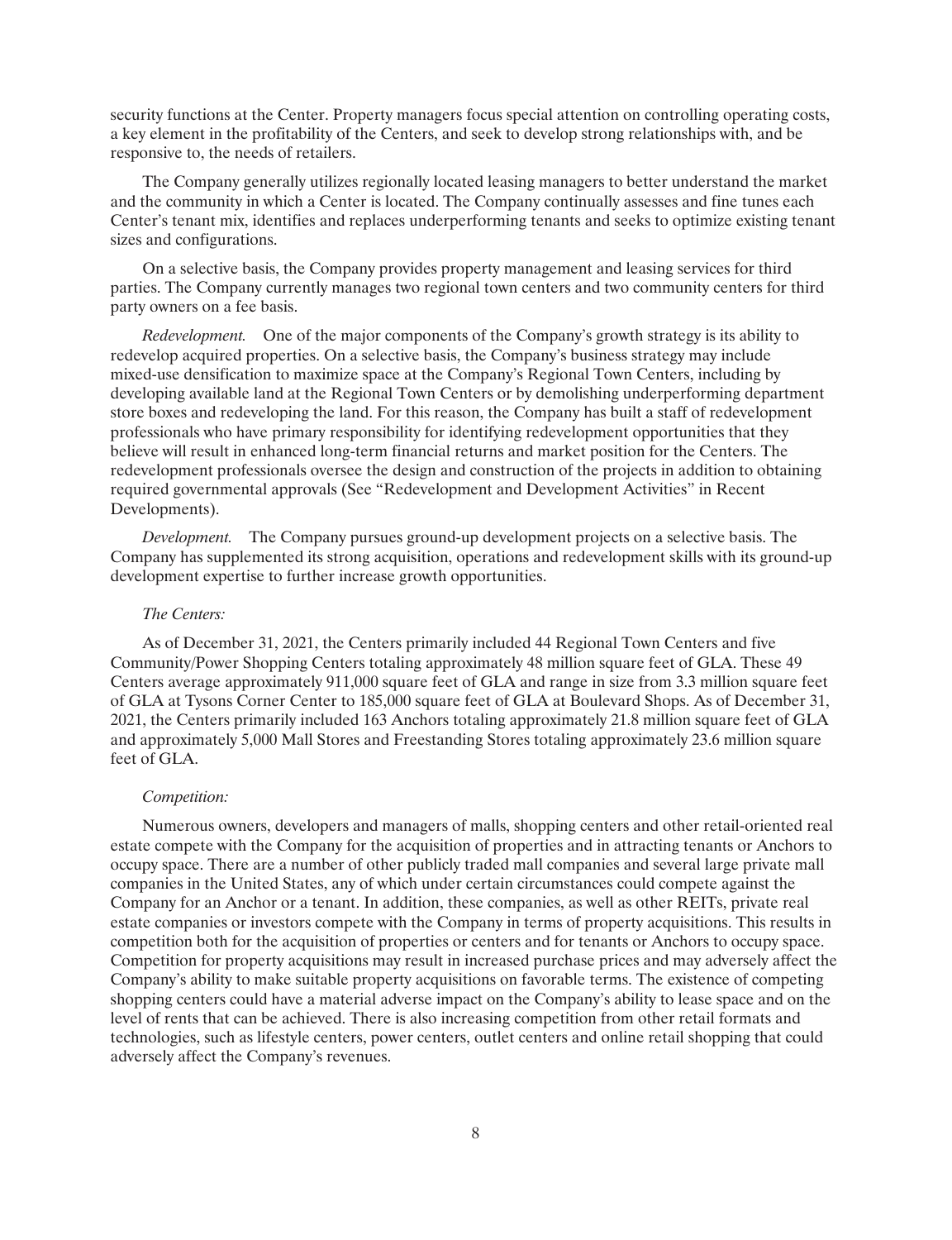In making leasing decisions, the Company believes that retailers consider the following material factors relating to a center: quality, design and location, including consumer demographics; rental rates; type and quality of Anchors and retailers at the center; and management and operational experience and strategy of the center. The Company believes it is able to compete effectively for retail tenants in its local markets based on these criteria in light of the overall size, quality and diversity of its Centers.

#### *Major Tenants:*

For the year ended December 31, 2021, the Centers derived approximately 72% of their total rents from Mall Stores and Freestanding Stores under 10,000 square feet and 28% of their total rents from Big Box and Anchor tenants. Total rents as set forth in "Item 1. Business" include minimum rents and percentage rents.

The following retailers (including their subsidiaries) represent the 10 largest tenants in the Centers based upon total rents in place as of December 31, 2021:

| <b>Tenant</b>                                            | <b>Primary DBAs</b>                                                                                           | Number of<br><b>Locations</b><br>in the<br><b>Portfolio</b> | % of Total<br><b>Rents</b> |
|----------------------------------------------------------|---------------------------------------------------------------------------------------------------------------|-------------------------------------------------------------|----------------------------|
| Best Buy Co., Inc. $\dots \dots \dots \dots \dots \dots$ | <b>Best Buy</b>                                                                                               | 7                                                           | $2.4\%$                    |
| $H \& M$ Hennes $\&$ Mauritz L.P. $\ldots \ldots$        | H&M                                                                                                           | 27                                                          | $2.4\%$                    |
|                                                          | Champs Sports, Foot Locker, Kids<br>Foot Locker, Lady Foot Locker, Foot<br>Action, House of Hoops, and others | 71                                                          | $2.3\%$                    |
| SPARC Group                                              | Aeropostale, Brooks Brothers, Eddie<br>Bauer, Forever 21, Lucky Brands,<br>Nautica                            | 72                                                          | $2.1\%$                    |
| Victoria's Secret & Co.                                  | Victoria's Secret, PINK                                                                                       | 48                                                          | $2.1\%$                    |
| Gap, Inc., The                                           | Athleta, Banana Republic, Gap, Gap<br>Kids, Old Navy, and others                                              | 41                                                          | $1.9\%$                    |
| Signet Jewelers Limited                                  | Kay Jewelers, Jared, Piercing Pagoda,<br>Zales, and others                                                    | 94                                                          | $1.8\%$                    |
| Dick's Sporting Goods, Inc.                              | Dick's Sporting Goods                                                                                         | 17                                                          | $1.7\%$                    |
| American Eagle Outfitters, Inc.                          | American Eagle Outfitters, Aerie                                                                              | 37                                                          | 1.4 $%$                    |
| Abercrombie & Fitch Co.                                  | Abercrombie & Fitch, Hollister Co.                                                                            | 44                                                          | $1.2\%$                    |
|                                                          |                                                                                                               |                                                             |                            |

#### *Mall Stores and Freestanding Stores:*

Mall Store and Freestanding Store leases generally provide for tenants to pay rent comprised of a base (or "minimum") rent and a percentage rent based on sales. In some cases, tenants pay only minimum rent, and in other cases, tenants pay only percentage rent. The Company generally enters into leases for Mall Stores and Freestanding Stores that also require tenants to pay a stated amount for operating expenses, generally excluding property taxes, regardless of the expenses the Company actually incurs at any Center. However, certain leases for Mall Stores and Freestanding Stores contain provisions that only require tenants to pay their pro rata share of maintenance of the common areas, property taxes, insurance, advertising and other expenditures related to the operations of the Center.

Tenant space of 10,000 square feet and under in the Company's portfolio at December 31, 2021 comprises approximately 63% of all Mall Store and Freestanding Store space. The Company uses tenant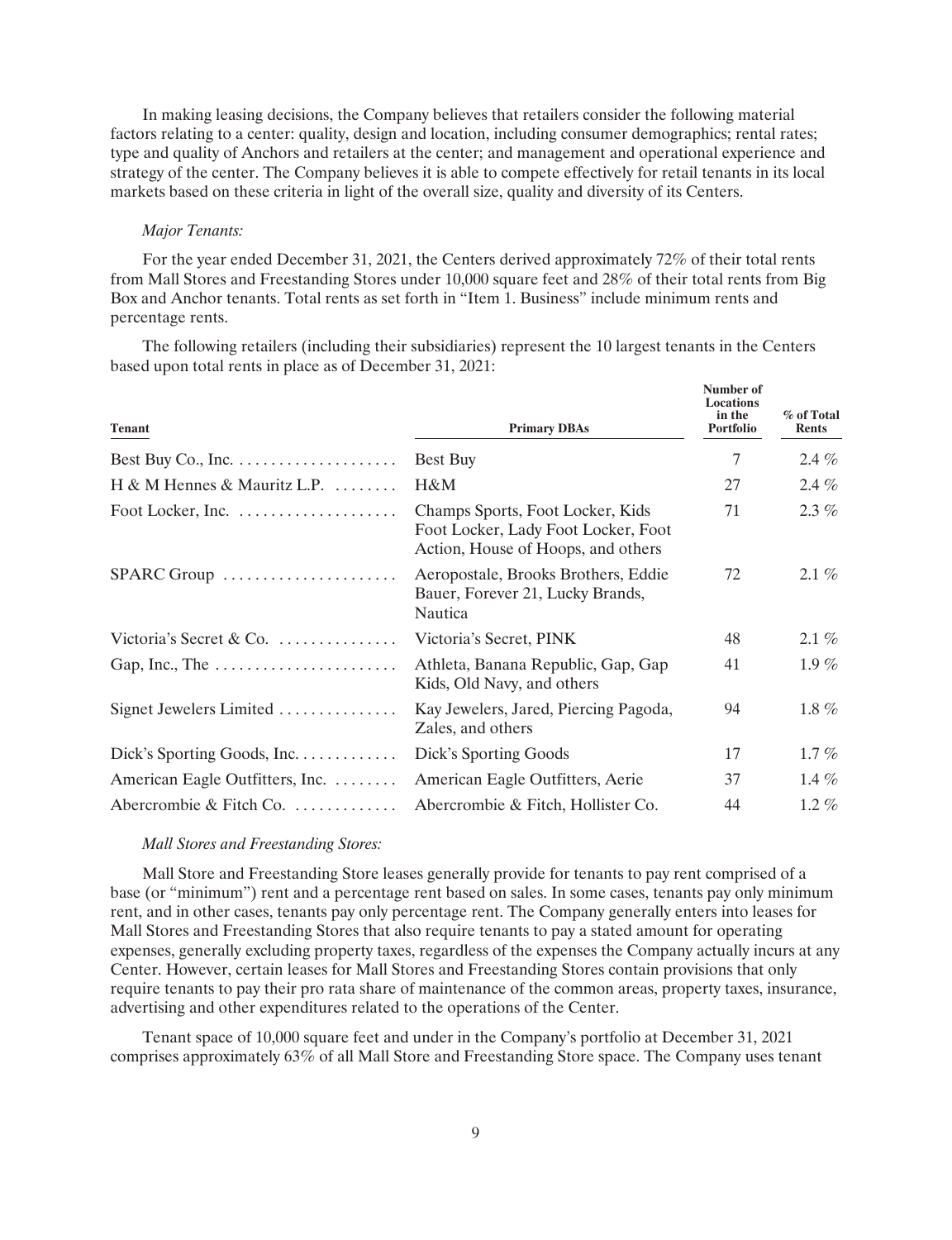spaces of 10,000 square feet and under for comparing rental rate activity because this space is more consistent in terms of shape and configuration and, as such, the Company is able to provide a meaningful comparison of rental rate activity for this space. Mall Store and Freestanding Store space greater than 10,000 square feet is inconsistent in size and configuration throughout the Company's portfolio and as a result does not lend itself to a meaningful comparison of rental rate activity with the Company's other space. Much of the non-Anchor space over 10,000 square feet is not physically connected to the mall, does not share the same common area amenities and does not benefit from the foot traffic in the mall. As a result, space greater than 10,000 square feet has a unique rent structure that is inconsistent with mall space under 10,000 square feet.

The following tables set forth the average base rent per square foot for the Centers, as of December 31 for each of the past five years:

#### **Mall Stores and Freestanding Stores under 10,000 square feet:**

| For the Years Ended December 31,                | Avg. Base<br><b>Rent Per</b><br>Sq. Ft.(1)(2) | Avg. Base Rent<br>Per Sq. Ft. on<br><b>Leases Executed</b><br>During the Year $(2)(3)$ | Avg. Base Rent<br>Per Sq. Ft.<br>on Leases Expiring<br>During the Year $(2)(4)$ |
|-------------------------------------------------|-----------------------------------------------|----------------------------------------------------------------------------------------|---------------------------------------------------------------------------------|
| Consolidated Centers (at the Company's pro rata |                                               |                                                                                        |                                                                                 |
| share):                                         |                                               |                                                                                        |                                                                                 |
|                                                 | \$59.86                                       | \$56.39                                                                                | \$55.91                                                                         |
|                                                 | \$59.63                                       | \$48.06                                                                                | \$52.60                                                                         |
|                                                 | \$58.76                                       | \$53.29                                                                                | \$53.20                                                                         |
|                                                 | \$56.82                                       | \$54.00                                                                                | \$49.07                                                                         |
|                                                 | \$55.08                                       | \$57.36                                                                                | \$49.61                                                                         |
| Unconsolidated Joint Venture Centers (at the    |                                               |                                                                                        |                                                                                 |
| Company's pro rata share):                      |                                               |                                                                                        |                                                                                 |
|                                                 | \$66.12                                       | \$66.98                                                                                | \$60.48                                                                         |
|                                                 | \$66.34                                       | \$57.23                                                                                | \$52.62                                                                         |
|                                                 | \$65.67                                       | \$73.05                                                                                | \$65.22                                                                         |
|                                                 | \$63.84                                       | \$66.95                                                                                | \$59.49                                                                         |
|                                                 | \$60.99                                       | \$63.50                                                                                | \$55.50                                                                         |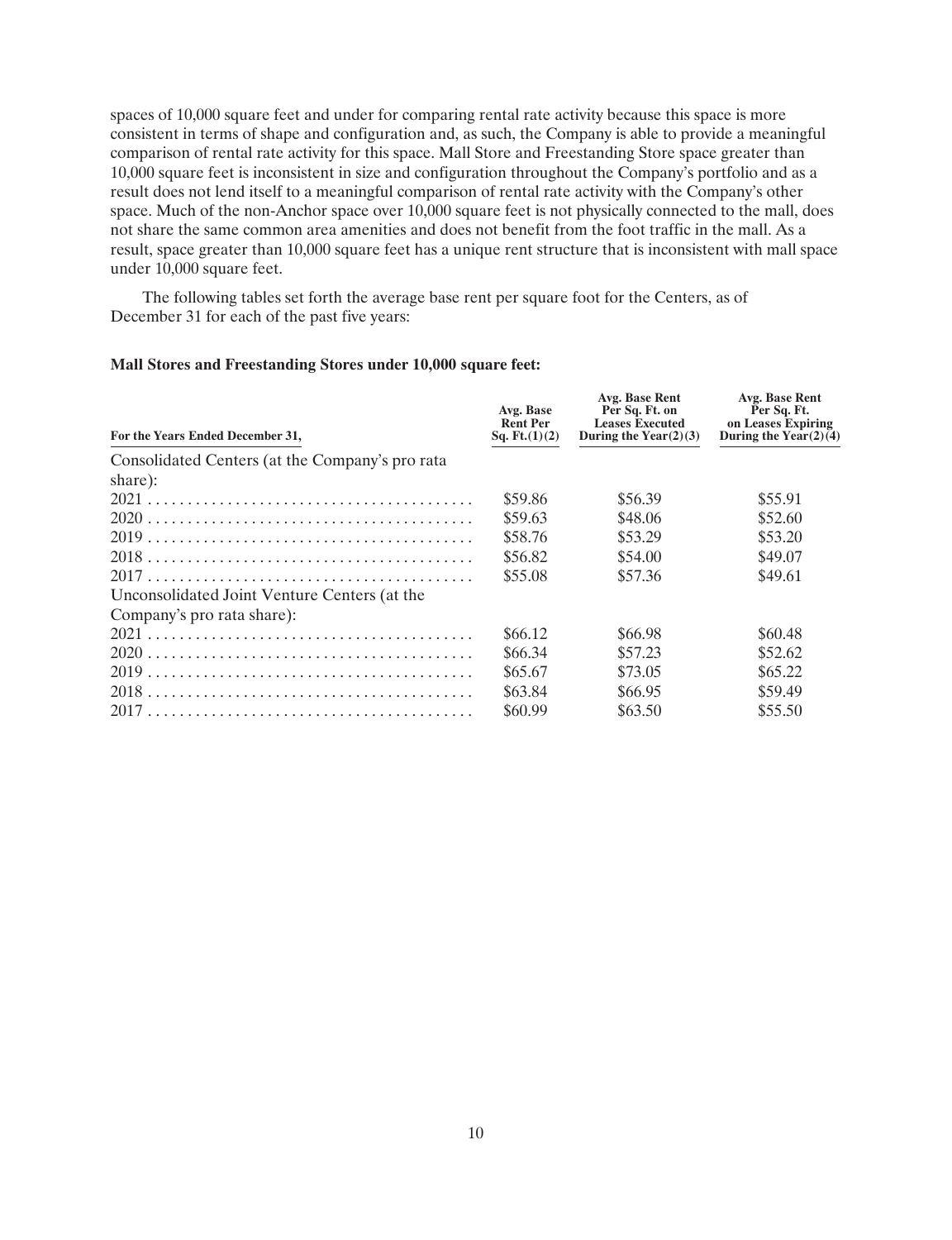#### **Big Box and Anchors:**

| For the Years Ended December 31,   | Avg. Base<br><b>Rent Per</b><br>Sq. $Ft.(1)(2)$ | Avg. Base Rent<br>Per Sq. Ft. on<br><b>Leases Executed</b><br>During the Year $(2)(3)$ | Number of<br><b>Leases</b><br><b>Executed</b><br>During<br>the Year | 111.1<br>Per Sq. Ft. on<br><b>Leases</b><br><b>Expiring</b><br>During the<br>Year $(2)(4)$ | Number of<br>Leases<br><b>Expiring</b><br>During<br>the Year |
|------------------------------------|-------------------------------------------------|----------------------------------------------------------------------------------------|---------------------------------------------------------------------|--------------------------------------------------------------------------------------------|--------------------------------------------------------------|
| Consolidated Centers (at the       |                                                 |                                                                                        |                                                                     |                                                                                            |                                                              |
| Company's pro rata share):         |                                                 |                                                                                        |                                                                     |                                                                                            |                                                              |
|                                    | \$17.26                                         | \$11.08                                                                                | 15                                                                  | \$ 8.57                                                                                    | 15                                                           |
|                                    | \$17.58                                         | \$24.14                                                                                | 8                                                                   | \$11.03                                                                                    | 10                                                           |
|                                    | \$16.51                                         | \$15.47                                                                                | 24                                                                  | \$10.37                                                                                    | 11                                                           |
|                                    | \$15.29                                         | \$14.03                                                                                | 23                                                                  | \$16.83                                                                                    | 13                                                           |
|                                    | \$14.13                                         | \$18.19                                                                                | 24                                                                  | \$14.85                                                                                    | 21                                                           |
| Unconsolidated Joint Venture       |                                                 |                                                                                        |                                                                     |                                                                                            |                                                              |
| Centers (at the Company's pro rata |                                                 |                                                                                        |                                                                     |                                                                                            |                                                              |
| share):                            |                                                 |                                                                                        |                                                                     |                                                                                            |                                                              |
| 2021                               | \$16.72                                         | \$27.71                                                                                | 11                                                                  | \$37.45                                                                                    | 15                                                           |
|                                    | \$17.18                                         | \$39.81                                                                                | 10                                                                  | \$27.31                                                                                    | 15                                                           |
|                                    | \$17.20                                         | \$25.62                                                                                | 13                                                                  | \$19.28                                                                                    | 8                                                            |
|                                    | \$17.40                                         | \$38.98                                                                                | 11                                                                  | \$38.20                                                                                    | 7                                                            |
|                                    | \$16.87                                         | \$26.33                                                                                | 15                                                                  | \$33.25                                                                                    | 8                                                            |

**Avg. Base Rent**

(1) Average base rent per square foot is based on spaces occupied as of December 31 for each of the Centers and gives effect to the terms of each lease in effect, as of such date, including any concessions, abatements and other adjustments or allowances that have been granted to the tenants.

- (2) Centers under development and redevelopment are excluded from average base rents. As a result, the leases for Fashion District Philadelphia, Paradise Valley Mall and One Westside are excluded for the years ended December 31, 2020, 2019, 2018 and 2017. Also, the leases for Paradise Valley Mall and One Westside are excluded for the year ended December 31, 2021.
- (3) The average base rent per square foot on leases executed during the year represents the actual rent paid on a per square foot basis during the first twelve months of the lease.
- (4) The average base rent per square foot on leases expiring during the year represents the actual rent to be paid on a per square foot basis during the final twelve months of the lease.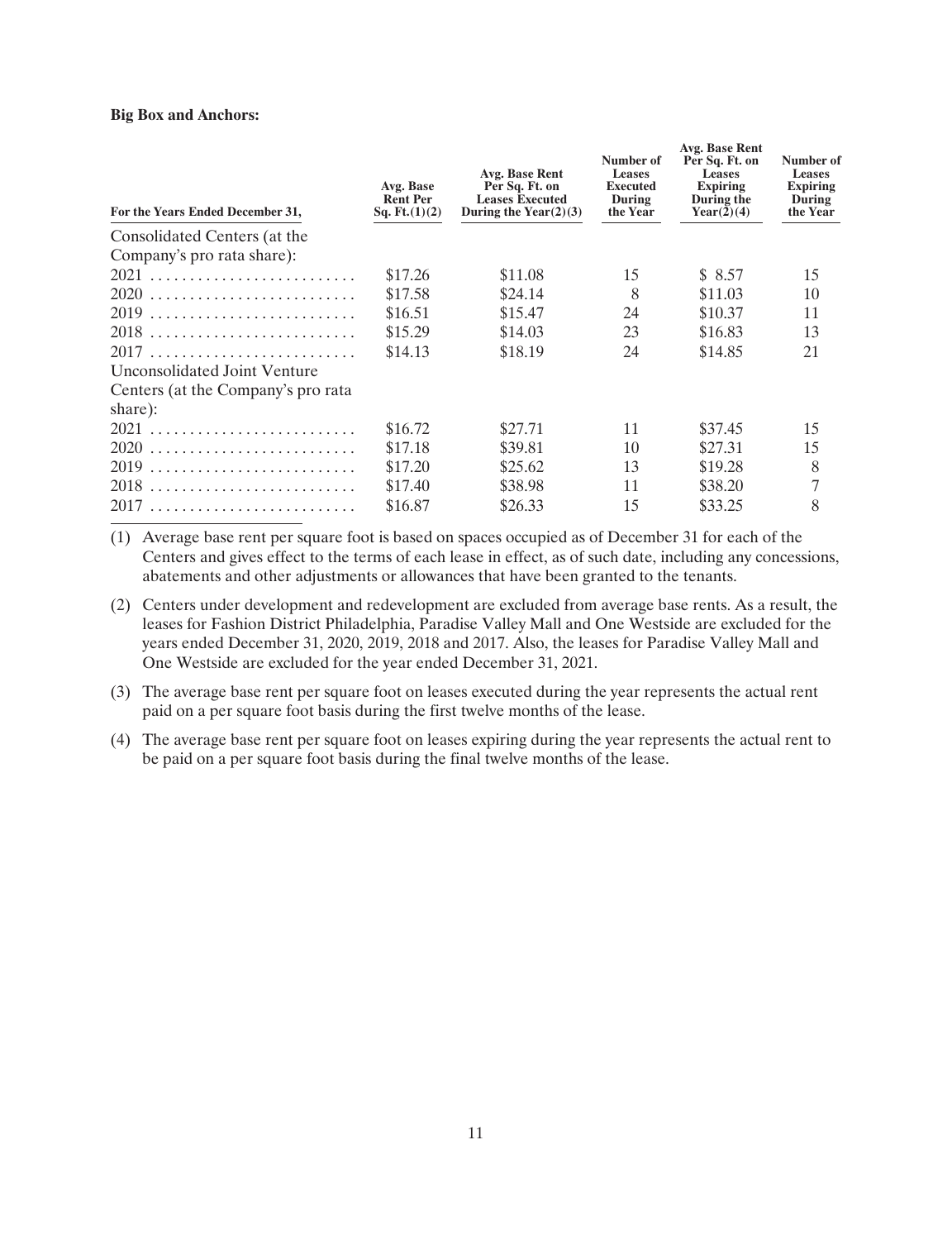### *Lease Expirations:*

The following tables show scheduled lease expirations for Centers owned as of December 31, 2021 for the next ten years, assuming that none of the tenants exercise renewal options:

#### **Mall Stores and Freestanding Stores under 10,000 square feet:**

| <b>Year Ending December 31,</b>     | Number of<br><b>Leases</b><br><b>Expiring</b> | Approximate<br><b>GLA</b> of Leases<br>Expiring $(1)$ | % of Total<br><b>Leased GLA</b><br><b>Represented</b><br>by Expiring<br>Leases(1) | <b>Ending Base Rent</b><br>per Square Foot<br>of Expiring<br>Leases(1) | % of Base Rent<br><b>Represented</b><br>by Expiring<br>Leases(1) |
|-------------------------------------|-----------------------------------------------|-------------------------------------------------------|-----------------------------------------------------------------------------------|------------------------------------------------------------------------|------------------------------------------------------------------|
| Consolidated Centers (at the        |                                               |                                                       |                                                                                   |                                                                        |                                                                  |
| Company's pro rata share):          |                                               |                                                       |                                                                                   |                                                                        |                                                                  |
|                                     | 367                                           | 695,067                                               | $18.39\%$                                                                         | \$57.87                                                                | 16.21 $%$                                                        |
|                                     | 295                                           | 592,688                                               | 15.68 %                                                                           | \$53.98                                                                | 12.89 %                                                          |
|                                     | 278                                           | 612,556                                               | $16.20\%$                                                                         | \$65.95                                                                | 16.28 %                                                          |
|                                     | 188                                           | 407,217                                               | $10.77\%$                                                                         | \$73.48                                                                | 12.06 %                                                          |
|                                     | 156                                           | 437,482                                               | 11.57 $%$                                                                         | \$71.20                                                                | 12.55 %                                                          |
|                                     | 108                                           | 259,836                                               | $6.87\%$                                                                          | \$76.32                                                                | $7.99\%$                                                         |
|                                     | 74                                            | 191,970                                               | 5.08 %                                                                            | \$73.06                                                                | 5.65 %                                                           |
|                                     | 93                                            | 253,132                                               | $6.70\%$                                                                          | \$72.63                                                                | 7.41 %                                                           |
|                                     | 73                                            | 187,583                                               | 4.96 $%$                                                                          | \$60.89                                                                | 4.60 $%$                                                         |
|                                     | 39                                            | 94,495                                                | $2.50\%$                                                                          | \$63.14                                                                | 2.40%                                                            |
| <b>Unconsolidated Joint Venture</b> |                                               |                                                       |                                                                                   |                                                                        |                                                                  |
| Centers (at the Company's pro rata  |                                               |                                                       |                                                                                   |                                                                        |                                                                  |
| share):                             |                                               |                                                       |                                                                                   |                                                                        |                                                                  |
|                                     | 233                                           | 263,995                                               | 14.00 $\%$                                                                        | \$63.61                                                                | $12.06\%$                                                        |
|                                     | 179                                           | 276,752                                               | 14.68 %                                                                           | \$60.31                                                                | 11.99 %                                                          |
|                                     | 188                                           | 252,397                                               | 13.39 %                                                                           | \$69.24                                                                | 12.55 $%$                                                        |
| 2025                                | 156                                           | 215,375                                               | 11.42 %                                                                           | \$74.89                                                                | 11.58 %                                                          |
|                                     | 176                                           | 250,251                                               | 13.27 %                                                                           | \$79.86                                                                | 14.35 %                                                          |
|                                     | 111                                           | 177,893                                               | $9.44\%$                                                                          | \$80.52                                                                | $10.29\%$                                                        |
|                                     | 103                                           | 166,510                                               | 8.83 %                                                                            | \$85.76                                                                | $10.26\%$                                                        |
| 2029                                | 72                                            | 89,764                                                | $4.76\%$                                                                          | \$83.41                                                                | 5.38 %                                                           |
|                                     | 59                                            | 80,683                                                | 4.28 %                                                                            | \$91.83                                                                | 5.32 %                                                           |
|                                     | 45                                            | 68,514                                                | 3.63%                                                                             | \$73.26                                                                | 3.61 $%$                                                         |
|                                     |                                               |                                                       |                                                                                   |                                                                        |                                                                  |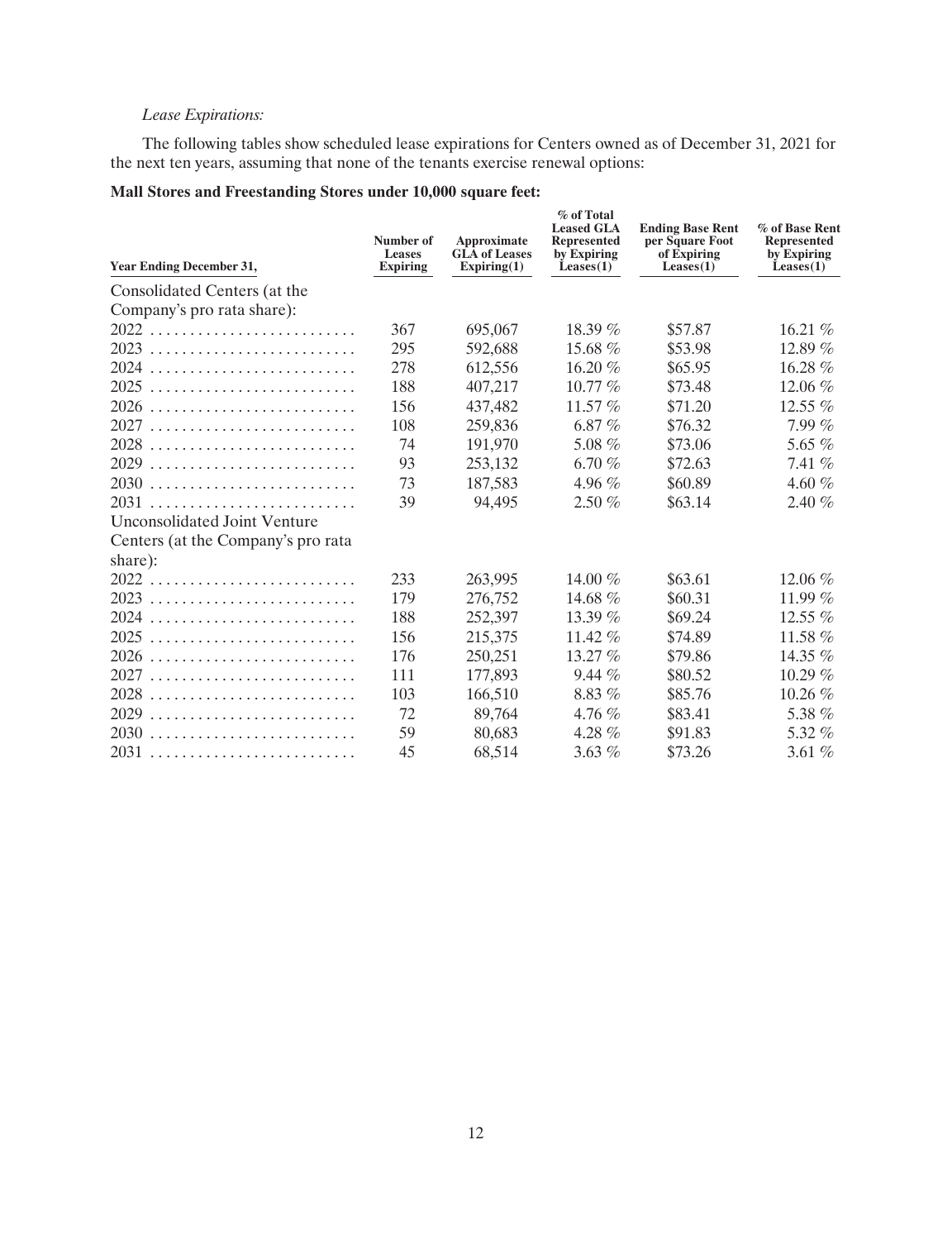#### **Big Boxes and Anchors:**

| <b>Year Ending December 31,</b>              | Number of<br><b>Leases</b><br><b>Expiring</b> | Approximate<br><b>GLA</b> of Leases<br>Expiring $(1)$ | % of Total<br><b>Leased GLA</b><br>Represented<br>by Expiring<br>Leases(1) | <b>Ending Base</b><br><b>Rent</b> per<br><b>Square Foot</b><br>of Expiring<br>Leases(1) | % of Base Rent<br><b>Represented</b><br>by Expiring<br>Leases(1) |
|----------------------------------------------|-----------------------------------------------|-------------------------------------------------------|----------------------------------------------------------------------------|-----------------------------------------------------------------------------------------|------------------------------------------------------------------|
| Consolidated Centers (at the Company's pro   |                                               |                                                       |                                                                            |                                                                                         |                                                                  |
| rata share):                                 |                                               |                                                       |                                                                            |                                                                                         |                                                                  |
|                                              | 14                                            | 413,323                                               | 5.05 $%$                                                                   | \$32.15                                                                                 | $8.58\%$                                                         |
|                                              | 26                                            | 648,519                                               | $7.92\%$                                                                   | \$18.65                                                                                 | $7.81\%$                                                         |
|                                              | 28                                            | 673,305                                               | $8.22\%$                                                                   | \$25.45                                                                                 | 11.06 $%$                                                        |
|                                              | 32                                            | 1,154,741                                             | 14.10 %                                                                    | \$13.38                                                                                 | 9.98%                                                            |
|                                              | 28                                            | 1,573,930                                             | 19.21 %                                                                    | \$10.66                                                                                 | 10.83 %                                                          |
|                                              | 26                                            | 892,515                                               | $10.90\%$                                                                  | \$24.72                                                                                 | 14.24 %                                                          |
|                                              | 15                                            | 794,611                                               | $9.70\%$                                                                   | \$16.67                                                                                 | $8.55\%$                                                         |
|                                              | 11                                            | 199,553                                               | $2.44\%$                                                                   | \$23.11                                                                                 | 2.98 %                                                           |
|                                              | 11                                            | 291,507                                               | $3.56\%$                                                                   | \$19.24                                                                                 | $3.62\%$                                                         |
|                                              | 9                                             | 411,117                                               | $5.02\%$                                                                   | \$22.39                                                                                 | 5.94 $%$                                                         |
| Unconsolidated Joint Venture Centers (at the |                                               |                                                       |                                                                            |                                                                                         |                                                                  |
| Company's pro rata share):                   |                                               |                                                       |                                                                            |                                                                                         |                                                                  |
|                                              | 12                                            | 311,535                                               | $8.57\%$                                                                   | \$15.81                                                                                 | 7.40 $%$                                                         |
|                                              | 21                                            | 239,180                                               | 6.58 $%$                                                                   | \$27.50                                                                                 | $9.88\%$                                                         |
|                                              | 23                                            | 297,123                                               | $8.17\%$                                                                   | \$36.03                                                                                 | 16.08 %                                                          |
|                                              | 22                                            | 747,922                                               | 20.57%                                                                     | \$10.92                                                                                 | 12.27 %                                                          |
|                                              | 19                                            | 324,360                                               | $8.92\%$                                                                   | \$30.82                                                                                 | 15.02 %                                                          |
|                                              | 13                                            | 222,406                                               | $6.12\%$                                                                   | \$25.71                                                                                 | 8.59%                                                            |
|                                              | 11                                            | 462,853                                               | 12.73 %                                                                    | \$12.34                                                                                 | 8.58%                                                            |
|                                              | 8                                             | 284,559                                               | $7.82\%$                                                                   | \$13.07                                                                                 | 5.59 $%$                                                         |
|                                              | 5                                             | 251,601                                               | $6.92\%$                                                                   | \$5.60                                                                                  | $2.12\%$                                                         |
|                                              | 6                                             | 295,933                                               | $8.14\%$                                                                   | \$11.21                                                                                 | 4.98 $%$                                                         |
|                                              |                                               |                                                       |                                                                            |                                                                                         |                                                                  |

(1) The ending base rent per square foot on leases expiring during the period represents the final year minimum rent, on a cash basis, for tenant leases expiring during the year.

#### *Anchors:*

Anchors have traditionally been a major factor in the public's identification with Regional Town Centers. Anchors are generally department stores whose merchandise appeals to a broad range of shoppers. Although the Centers receive a smaller percentage of their operating income from Anchors than from Mall Stores and Freestanding Stores, strong Anchors play an important part in maintaining customer traffic and making the Centers desirable locations for Mall Store and Freestanding Store tenants.

Anchors either own their stores, the land under them and in some cases adjacent parking areas, or enter into long-term leases with an owner at rates that are lower than the rents charged to tenants of Mall Stores and Freestanding Stores. Each Anchor that owns its own store and certain Anchors that lease their stores enter into reciprocal easement agreements with the owner of the Center covering, among other things, operational matters, initial construction and future expansion.

Anchors accounted for approximately 6.4% of the Company's total rents for the year ended December 31, 2021.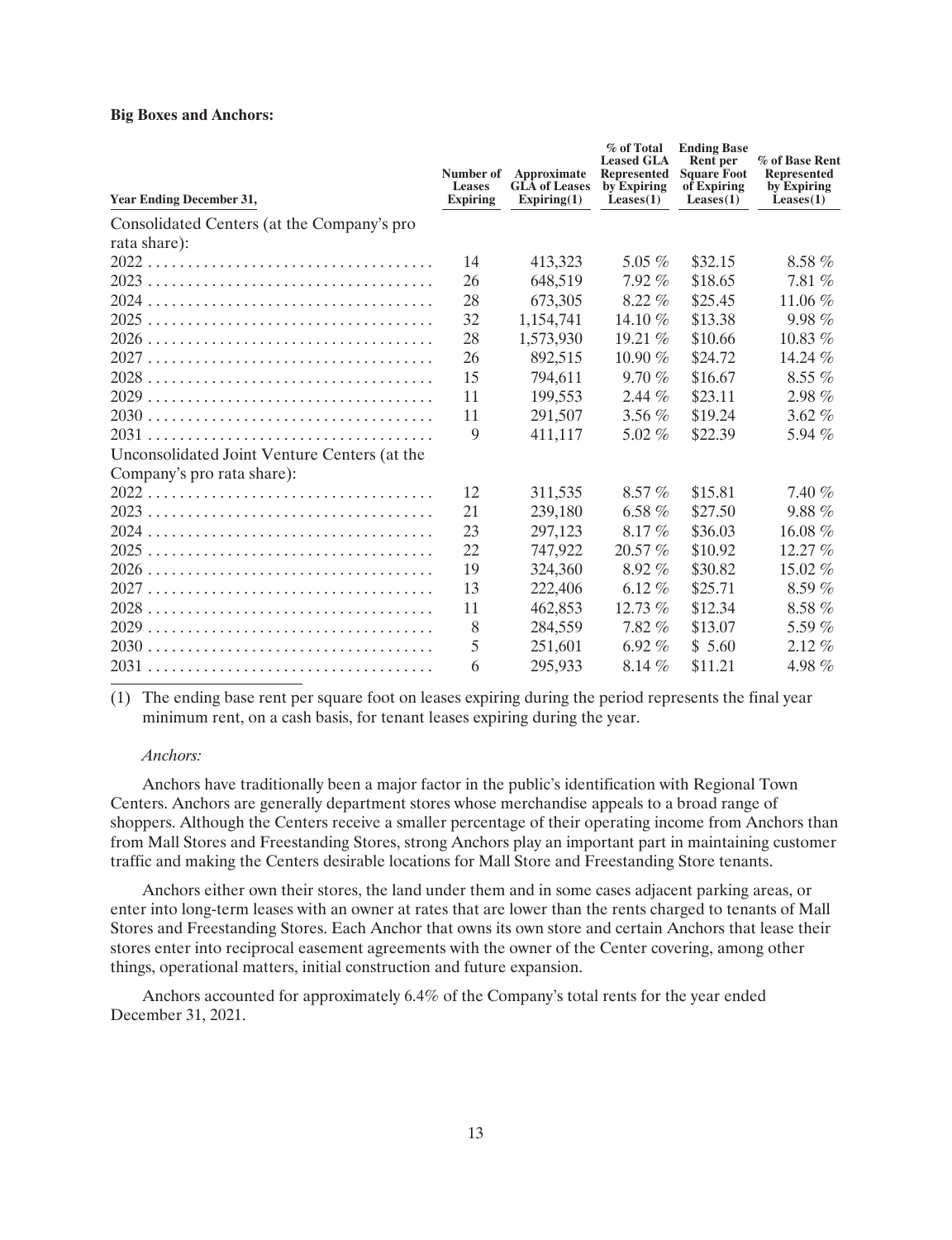The following table identifies each Anchor, each parent company that owns multiple Anchors and the number of square feet owned or leased by each such Anchor or parent company in the Company's portfolio at December 31, 2021.

| Name                                            | Number of<br>Anchor<br><b>Stores</b> | <b>GLA</b><br>Owned<br>by Anchor | <b>GLA</b><br><b>Leased</b><br>by Anchor | <b>Total</b><br><b>GLA</b><br>Occupied<br>by<br>Anchor |
|-------------------------------------------------|--------------------------------------|----------------------------------|------------------------------------------|--------------------------------------------------------|
| Macy's Inc.                                     |                                      |                                  |                                          |                                                        |
|                                                 | 34                                   | 4,402,000                        | 1,931,000                                | 6,333,000                                              |
|                                                 | 1                                    |                                  | 253,000                                  | 253,000                                                |
|                                                 | 35                                   | 4,402,000                        | 2,184,000                                | 6,586,000                                              |
|                                                 | 25                                   | 1,641,000                        | 2,090,000                                | 3,731,000                                              |
|                                                 | 12                                   | 1,915,000                        | 257,000                                  | 2,172,000                                              |
|                                                 | 8                                    | 267,000                          | 1,079,000                                | 1,346,000                                              |
| Dick's Sporting Goods                           | 16                                   |                                  | 1,048,000                                | 1,048,000                                              |
|                                                 | $\sqrt{5}$                           | 304,000                          | 368,000                                  | 672,000                                                |
|                                                 | 5                                    |                                  | 469,000                                  | 469,000                                                |
|                                                 | 3                                    |                                  | 395,000                                  | 395,000                                                |
|                                                 | 6                                    |                                  | 348,000                                  | 348,000                                                |
|                                                 | 4                                    | 187,000                          | 140,000                                  | 327,000                                                |
|                                                 | $\overline{2}$                       |                                  | 321,000                                  | 321,000                                                |
|                                                 | $\overline{2}$                       | 187,000                          |                                          | 187,000                                                |
|                                                 | 1                                    |                                  | 173,000                                  | 173,000                                                |
|                                                 | $\overline{2}$                       |                                  | 170,000                                  | 170,000                                                |
|                                                 | 1                                    |                                  | 165,000                                  | 165,000                                                |
|                                                 | 1                                    |                                  | 161,000                                  | 161,000                                                |
|                                                 | $\mathbf{1}$                         | 144,000                          |                                          | 144,000                                                |
|                                                 | $\overline{2}$                       |                                  | 139,000                                  | 139,000                                                |
| BJ's Wholesale Club                             | 1                                    |                                  | 123,000                                  | 123,000                                                |
|                                                 | 1                                    |                                  | 114,000                                  | 114,000                                                |
| Neiman Marcus                                   | 1                                    |                                  | 100,000                                  | 100,000                                                |
| <b>Hudson Bay Company</b>                       |                                      |                                  |                                          |                                                        |
|                                                 | 1                                    |                                  | 92,000                                   | 92,000                                                 |
| Kohl's                                          | 1                                    |                                  | 84,000                                   | 84,000                                                 |
| Mercado de los Cielos                           | 1                                    |                                  | 78,000                                   | 78,000                                                 |
|                                                 | 1                                    | 66,000                           |                                          | 66,000                                                 |
| Des Moines Area Community College               | 1                                    | 64,000                           |                                          | 64,000                                                 |
|                                                 | 23                                   | 149,000                          | 2,249,000                                | 2,398,000                                              |
|                                                 | 162                                  | 9,326,000                        | 12,347,000                               | 21,673,000                                             |
| Anchors at Centers not owned by the Company(5): |                                      |                                  |                                          |                                                        |
|                                                 | 1                                    |                                  | 83,000                                   | 83,000                                                 |
|                                                 | 163                                  | 9,326,000                        | 12,430,000                               | 21,756,000                                             |
|                                                 |                                      |                                  |                                          |                                                        |

(1) Target has announced plans to open a three-level 90,000 square foot store at Kings Plaza.

(2) Primark has announced plans to open two new two-level stores at Green Acres Mall and Tysons Corner Center.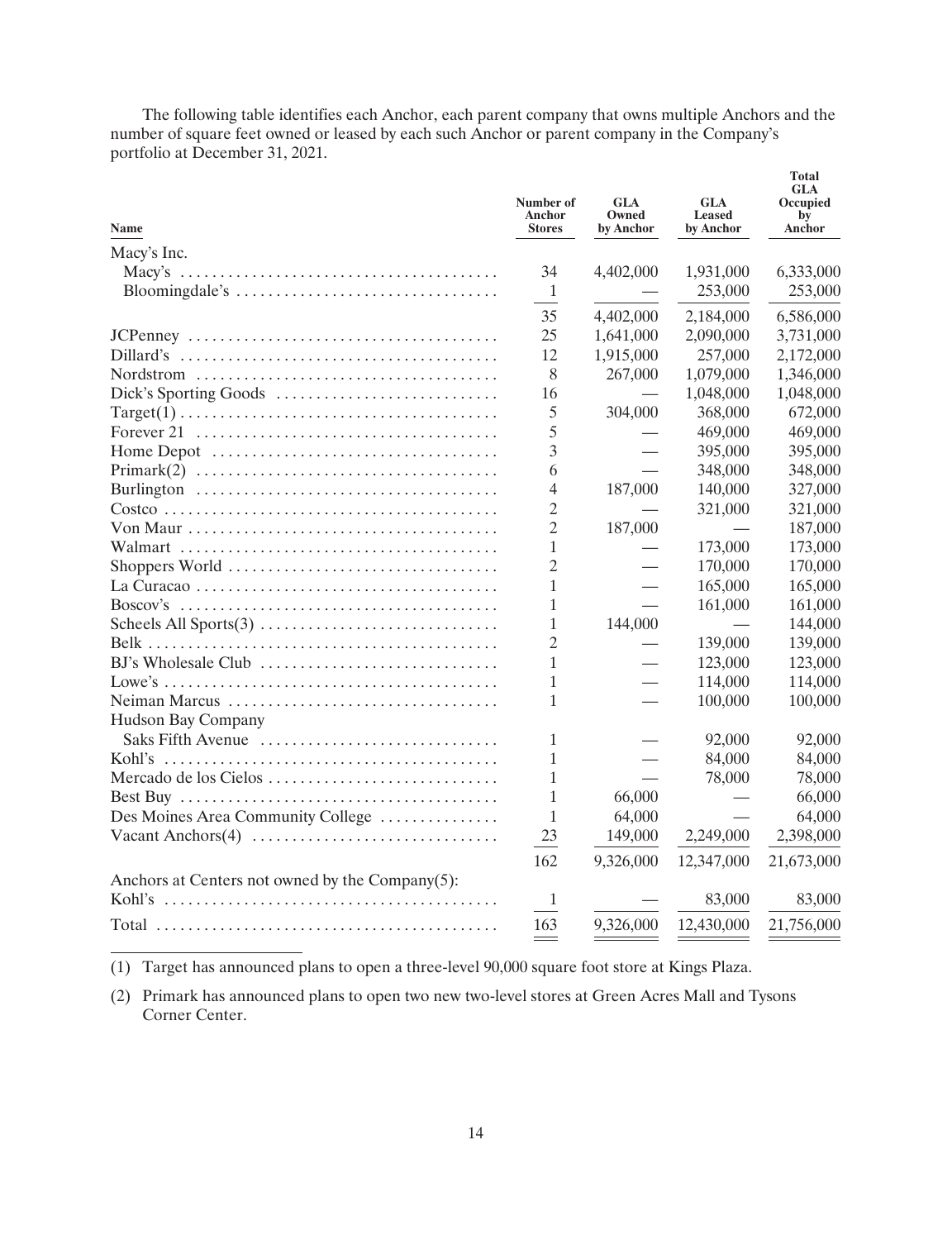- (3) Scheels All Sports has announced plans to expand and build a two-level, 222,000 square foot store at Chandler Fashion Center utilizing the vacant 144,000 square foot location formerly occupied by Nordstrom. The store is anticipated to open in fall 2023.
- (4) The Company is actively seeking replacement tenants or has entered into replacement leases for many of these vacant sites and/or is currently executing on or considering redevelopment opportunities for these locations. The Company continues to collect rent under the terms of an agreement regarding four of these vacant Anchors.
- (5) The Company owns an office building and four stores located at shopping centers not owned by the Company. Of these four stores, one is leased to Kohl's, and three have been leased for non-Anchor usage.

#### **Governmental Regulations**

Compliance with various governmental regulations has an impact on the Company's business, including its capital expenditures, earnings and competitive position, which can be material. The Company incurs costs to monitor, and takes actions to comply with, governmental regulations that are applicable to its business, which include, among others, federal securities laws and regulations, applicable stock exchange requirements, REIT and other tax laws and regulations, environmental and health and safety laws and regulations, local zoning, usage and other regulations relating to real property, the Americans with Disabilities Act of 1990 (the "ADA") and related laws and regulations.

See "Item 1A. Risk Factors" for a discussion of material risks to the Company, including, to the extent material, to its competitive position, relating to governmental regulations, and see "Item 7. Management's Discussion and Analysis of Financial Condition and Results of Operations" together with the Company's Consolidated Financial Statements, including the related notes included therein, for a discussion of material information relevant to an assessment of the Company's financial condition and results of operations, including, to the extent material, the effects that compliance with governmental regulations may have upon its capital expenditures and earnings.

#### **Insurance**

Each of the Centers has comprehensive liability, fire, extended coverage and rental loss insurance with insured limits customarily carried for similar properties. The Company does not insure certain types of losses (such as losses from wars), because they are either uninsurable or not economically insurable. In addition, while the Company or the relevant joint venture, as applicable, carry specific earthquake insurance on the Centers located in California, the policies are subject to a deductible equal to 5% of the total insured value of each Center, a \$148,000 per occurrence minimum and a combined annual aggregate loss limit of \$100 million on these Centers. The Company or the relevant joint venture, as applicable, carry specific earthquake insurance on the Centers located in the Pacific Northwest and in the New Madrid Seismic Zone. However, the policies are subject to a deductible equal to 2% of the total insured value of each Center, a \$114,000 per occurrence minimum and a combined annual aggregate loss limit of \$100 million on these Centers. While the Company or the relevant joint venture also carry standalone terrorism insurance on the Centers, the policies are subject to a \$25,000 deductible and a combined annual aggregate loss limit of \$1.0 billion. Each Center has environmental insurance covering eligible third-party losses, remediation and non-owned disposal sites, subject to a \$100,000 retention and a \$50 million threeyear aggregate loss limit, with the exception of one Center, which has a \$5 million ten-year aggregate loss limit and another Center, which has a \$20 million ten-year aggregate loss limit. Some environmental losses are not covered by this insurance because they are uninsurable or not economically insurable. Furthermore, the Company carries title insurance on substantially all of the Centers for generally less than their full value.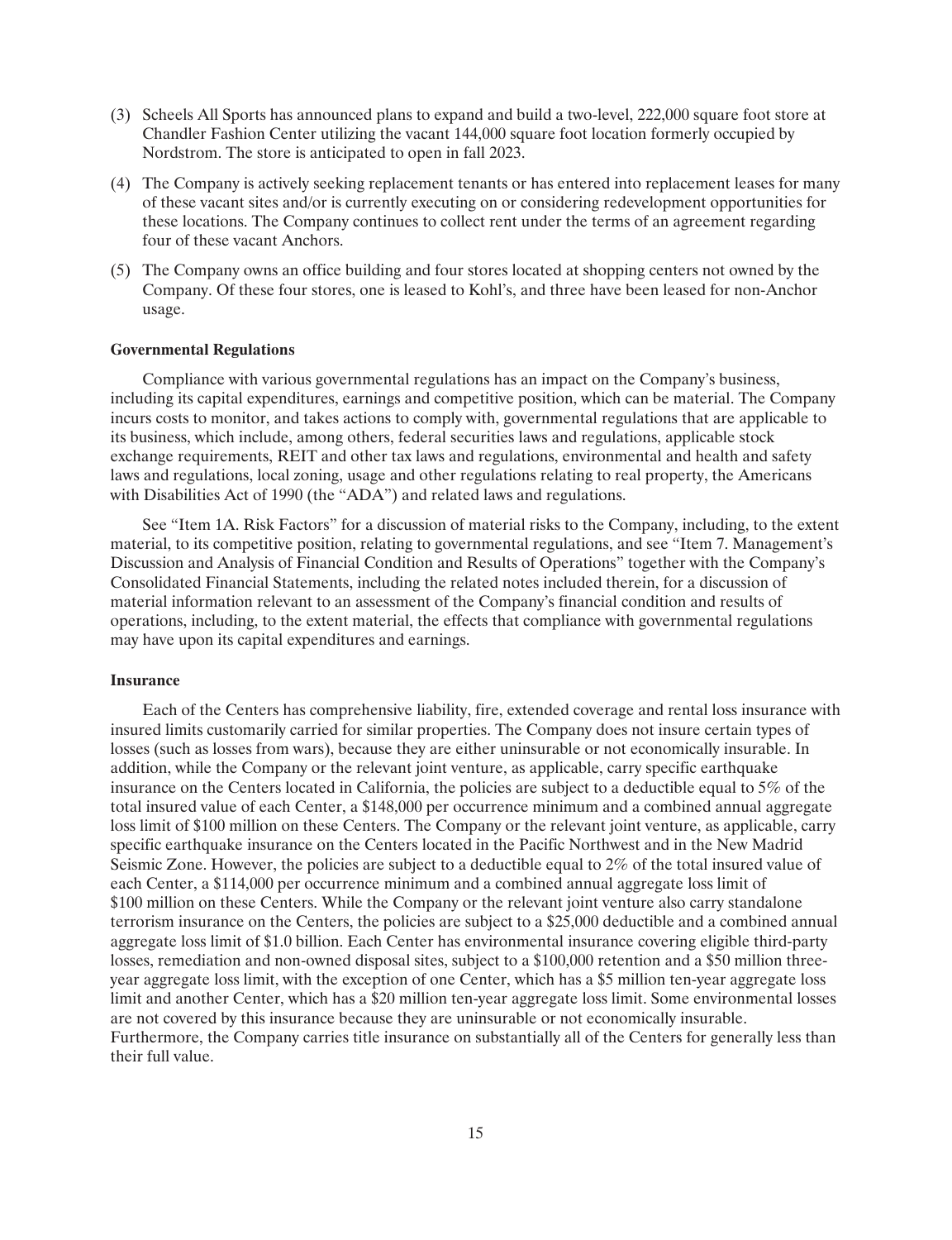#### **Qualification as a Real Estate Investment Trust**

The Company elected to be taxed as a REIT under the Internal Revenue Code of 1986, as amended (the "Code"), commencing with its first taxable year ended December 31, 1994, and intends to conduct its operations so as to continue to qualify as a REIT under the Code. As a REIT, the Company generally will not be subject to federal and state income taxes on its net taxable income that it currently distributes to stockholders. Qualification and taxation as a REIT depends on the Company's ability to meet certain dividend distribution tests, share ownership requirements and various qualification tests prescribed in the Code.

#### **Employees and Human Capital**

As of December 31, 2021, the Company had approximately 640 employees, of which 639 were fulltime and one was part-time. The Company believes that relations with its employees are good.

The Company, with oversight from senior management and its Board of Directors, puts great effort into cultivating an inclusive company culture that attracts top talent and creates an environment that fosters collaboration, innovation and diversity, while providing professional development opportunities and training. The Company's human capital objectives include, as applicable, identifying, recruiting, retaining, developing, incentivizing and integrating the Company's existing and prospective employees. To further these objectives, the Company has established a number of policies and programs and undertaken various initiatives, including:

*Diversity and Inclusion:* The Company recognizes the value in strengthening its workforce with diverse thought, ideas and people and maintains employment policies that comply with federal, state and local labor laws. As an equal opportunity employer, it is committed to diversity, recognition and inclusion and rewards its employees based on merit and their contributions in accordance with the principles and requirements of the Equal Employment Opportunities Commission and the principles and requirements of the ADA. The Company's policies set forth its commitment to provide equal employment opportunity and to recruit, hire and promote at all levels without regard to race, national origin, religion, age, color, sex, sexual orientation, gender identity, disability, protected veteran status or any other characteristic protected by local, state or federal laws. As of December 31, 2021, approximately 58% and 28% of the Company's employees were female and non-white, respectively.

*Employee Compensation and Benefits:* The Company maintains cash- and equity-based compensation programs designed to attract, retain and motivate its employees. The Company offers full-time employees a strong benefits package, including:

- Company-matched retirement savings through tax-advantaged 401(k) plans;
- basic life and long-term disability insurance, as well as medical, dental and vision insurance;
- critical illness coverage and supplemental accident insurance;
- paid vacation, sick time and company observed holidays;
- healthcare and dependent care flexible spending accounts;
- referral bonus awards;
- financial, legal, family or personal assistance through the employee assistance program;
- an employee stock purchase program;
- a tax-advantaged 529 educational savings program;
- scholarship program to help fund post high-school education for dependents of employees;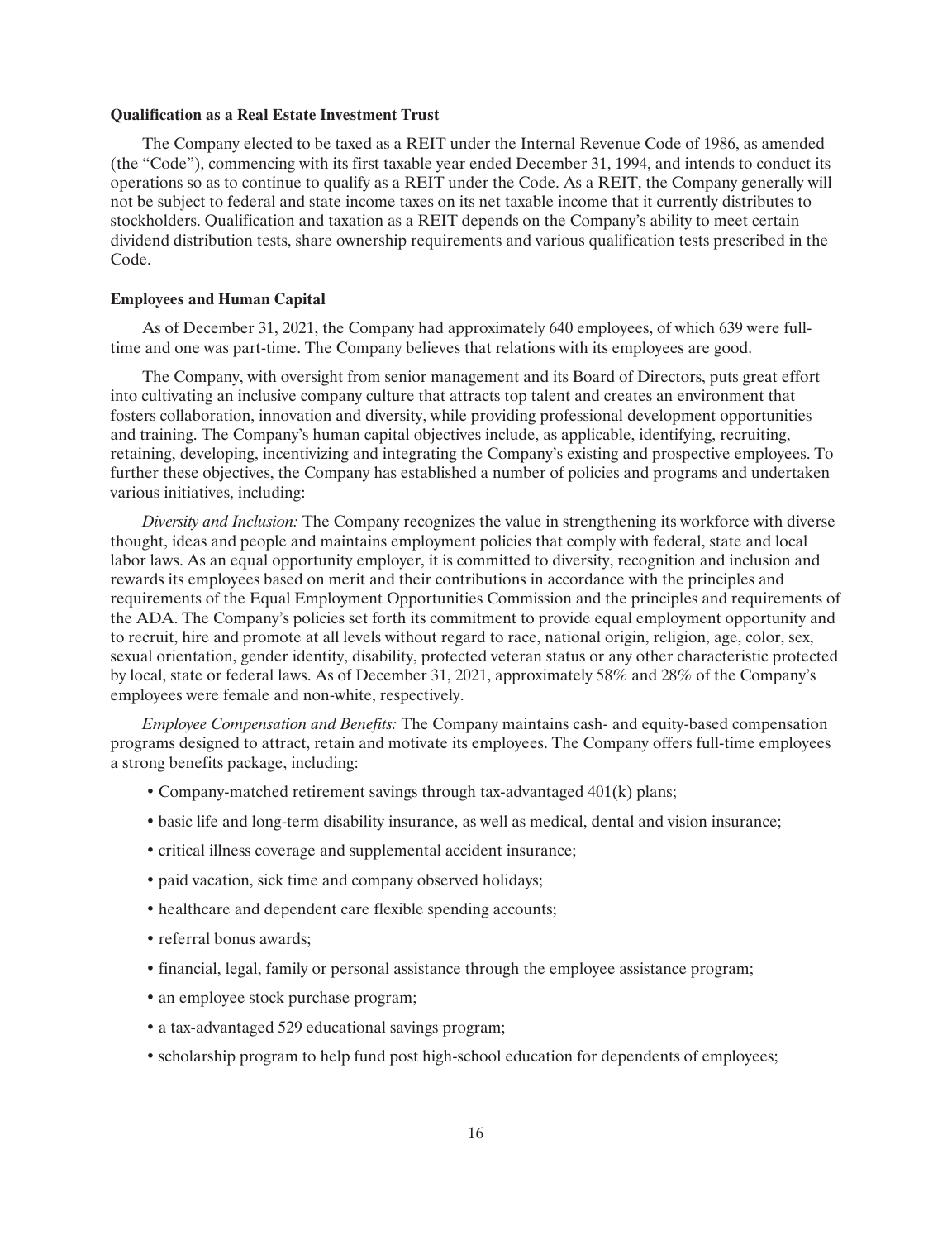- Company-sponsored donor advised fund to support philanthropic efforts of employees, which provides a Company matching program and paid time off program for philanthropic volunteerism;
- paid time off for volunteer efforts; and
- paid time off for employees to bond with a new child.

*Employee Training and Professional Development:* The Company values the professional development of its employees and seeks to foster their talent and growth by providing training and education at all levels. In addition to training programs geared towards specific job functions, the Company offers training related to company policies, diversity, skill development, privacy and cybersecurity. In 2020, the Company launched its first-ever diversity, equity and inclusion ("DE&I") training module designed to broaden employee understanding of DE&I and how embracing of diversity furthers organizational goals. The Company believes these training and development opportunities support workforce retention. As of December 31, 2021, the average tenure of the Company's employees is approximately 11.6 years and that of the Company's senior management is 20 years. In 2021, the Company's workforce turnover rate was 13%, which includes all employees.

*Employee Health and Safety:* The Company is also committed to ensuring that the operations at all of its Centers and corporate offices are conducted in a manner that safeguards the health and safety of employees, tenants, contractors, customers and members of the public who are either present at, or affected by, its operations. This commitment became supremely important as a result of the unique challenges posed by the COVID-19 pandemic and the Company continues to work with all stakeholders to mitigate the pandemic's impact. The Company has developed and implemented a long list of operational protocols at each of its Centers and its offices that meet or exceed recommendations from the Centers for Disease Control and Prevention and are designed to ensure the safety of its employees, tenants, service providers and shoppers. All of the Company's retail properties achieved SafeGuard certification from Bureau Veritas, an internationally recognized testing and certification board. This program is considered to be the gold standard audit for disinfection, cleaning and COVID-19 safety protocols. See "Item 7. Management's Discussion And Analysis of Financial Condition And Results of Operations— Management's Overview and Summary—Other Transactions and Events."

#### **Seasonality**

The shopping center industry is seasonal in nature, particularly in the fourth quarter during the holiday season when retailer occupancy and retail sales are typically at their highest levels. In addition, shopping malls achieve a substantial portion of their specialty (temporary retailer) rents during the holiday season and the majority of percentage rent is recognized in the fourth quarter. As a result of the above, earnings are generally higher in the fourth quarter.

#### **Sustainability**

A recognized leader in sustainability, the Company has achieved the #1 GRESB ranking in the North American Retail Sector for seven straight years 2015 – 2021. Additional information about the Company's Environmental, Social and Governance programs can be obtained from the Company's website at w*ww.macerich.com*. Information provided on the Company's website is not incorporated by reference into this Form 10-K.

#### **Available Information; Website Disclosure; Corporate Governance Documents**

The Company's corporate website address is *www.macerich.com*. The Company makes available free-of-charge through this website its reports on Forms 10-K, 10-Q and 8-K and all amendments thereto, as soon as reasonably practicable after the reports have been filed with, or furnished to, the SEC. These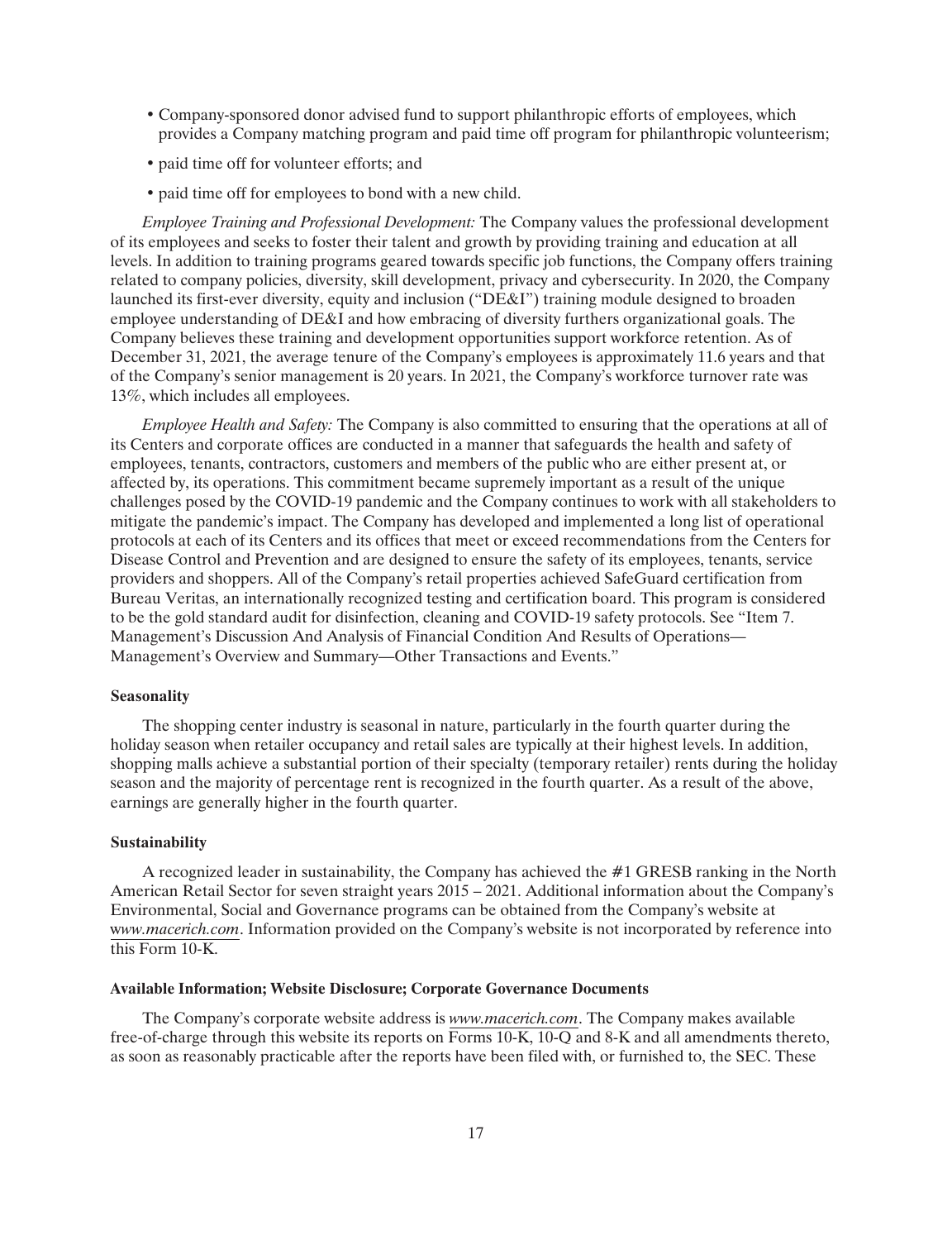reports are available under the heading "Investors—Financial Information—SEC Filings", through a free hyperlink to a third-party service. Information provided on the Company's website is not incorporated by reference into this Form 10-K. The following documents relating to Corporate Governance are available on the Company's website at *www.macerich.com* under "Investors—Corporate Governance":

> Guidelines on Corporate Governance Code of Business Conduct and Ethics Code of Ethics for CEO and Senior Financial Officers Audit Committee Charter Compensation Committee Charter Executive Committee Charter Nominating and Corporate Governance Committee Charter

You may also request copies of any of these documents by writing to:

Attention: Corporate Secretary The Macerich Company 401 Wilshire Blvd., Suite 700 Santa Monica, CA 90401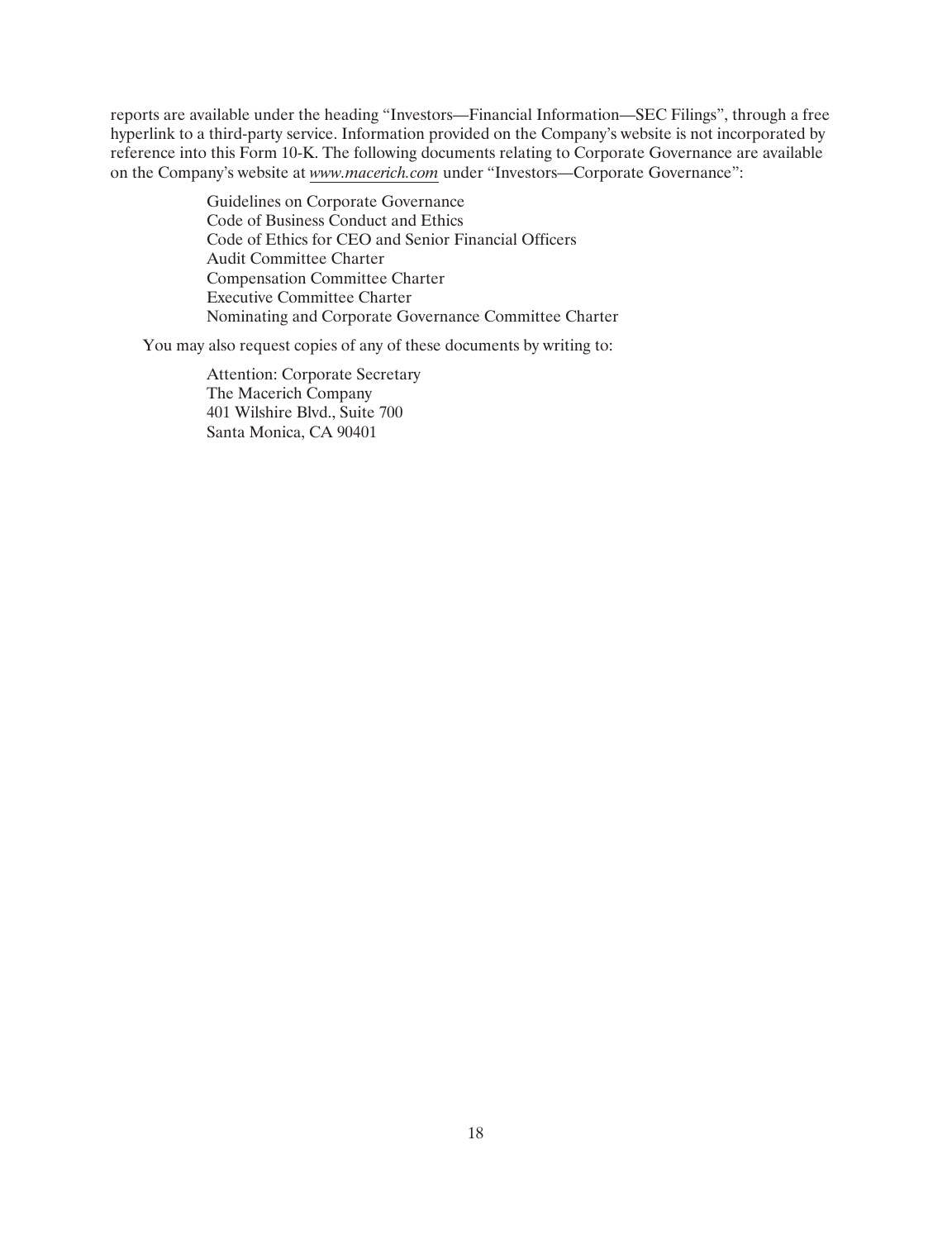#### **ITEM 1A. RISK FACTORS**

*Set forth below are the risks that we believe are material to our investors and they should be carefully considered. Those risks are not all of the risks we face, and other factors not presently known to us or that we currently believe are immaterial may also affect our business if they occur. This section contains forward-looking statements. You should refer to the explanation of the qualifications and limitations on forward-looking statements in "Important Factors Related To Forward-Looking Statements." For purposes of this "Risk Factor" section, Centers wholly owned by us are referred to as "Wholly Owned Centers" and Centers that are partly but not wholly owned by us are referred to as "Joint Venture Centers."*

#### *RISKS RELATED TO OUR BUSINESS AND PROPERTIES*

*The novel coronavirus ("COVID-19") has caused, and could continue to cause, disruptions in the U.S., regional and global economies and has impacted, and could continue to materially and adversely impact, the Company's financial condition and results of operations and the financial condition and results of operations of its tenants.*

The COVID-19 pandemic, including the emergence of various variants, has caused, and could continue to cause, widespread disruptions to the United States and global economy and has contributed, and may continue to contribute, to significant volatility and negative pressure in financial markets. The extent to which COVID-19, or any future pandemic, epidemic or outbreak of any other highly infectious disease, impacts the Company's operations will depend on future developments, which are highly uncertain and cannot be predicted with confidence, including the scope, severity and duration of such pandemic, the emergence and characteristics of new variants, the actions taken to contain the pandemic or mitigate its impact, including the adoption, administration and effectiveness of available COVID-19 vaccines, and the direct and indirect economic effects of the pandemic and containment measures, among others. Nevertheless, COVID-19 has, and may continue to, adversely affect our business, financial condition and results of operations, and it may also have the effect of heightening many of the risks described in this "Risk Factors" section, including:

- a complete or partial closure of, or other operational issues at, one or more of our Centers resulting from government or tenant action, which has caused or could continue to cause subsequent closures of previously re-opened Centers, which has adversely affected, and could continue to adversely effect, our operations and those of our tenants;
- reduced economic activity impacting the businesses, financial condition and liquidity of our tenants, which has caused and could continue to cause, one or more of our tenants, including one or more of our Anchors, to be unable to meet their obligations to us in full, or at all, to otherwise seek modifications of such obligations, including, deferrals or reductions of rental payments, or to declare bankruptcy;
- decreased levels of consumer spending and consumer confidence during the pandemic, as well as a decrease in traffic at our Centers, which has affected, and could continue to affect, the ability of the Centers to generate sufficient revenues to meet operating and other expenses in the short-term and could also accelerate a shift to online retail shopping, which, if sustained could result in prolonged decreases in revenue at the Centers even after the immediate impact of the pandemic is resolved;
- inability to renew leases, lease vacant space, including vacant space from tenant bankruptcies and defaults, or re-let space as leases expire on favorable terms, or at all, which could result in lower rental payments or reduced occupancy levels, or could cause interruptions or delays in the receipt of rental payments;
- the closure of Anchors at one or more of our properties, has triggered, and future closures could trigger, co-tenancy lease clauses within one or more of our leases at such properties and any future closures could potentially lead to a decline in revenue and occupancy;
- state, local or industry-initiated efforts, such as a rent freeze for tenants or a suspension of a landlord's ability to enforce evictions, which has affected, and could continue to affect, our ability to collect rent or enforce remedies for the failure to pay rent;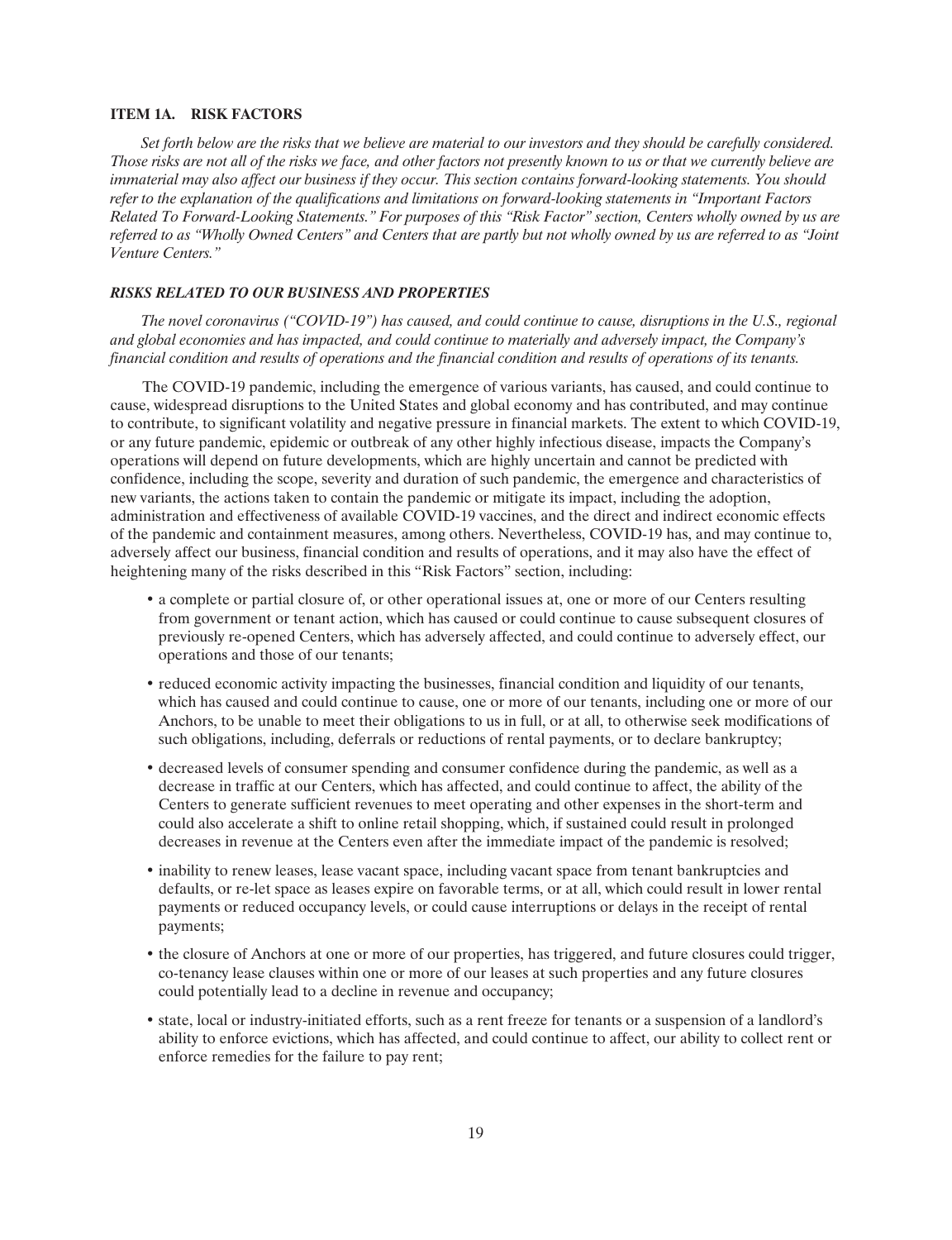- disruption and instability in the global financial markets or deteriorations in credit and financing conditions, which has made, and could continue to make, it difficult for us to access debt and equity capital on attractive terms, or at all, and could also impact our ability to fund business activities, repay debt on a timely basis and renew, extend or replace our credit facility prior to its maturity date at all or on terms that are favorable to us;
- a potential negative impact on our financial results could adversely impact our compliance with the financial covenants within our credit facility and other debt agreements or cause a failure to meet certain of these financial covenants, which could cause an event of default, which, if not cured or waived, could accelerate some or all of such indebtedness and could have a material adverse effect on us;
- a potential decline in asset values at one or more of our properties encumbered by mortgage debt, which could inhibit our ability to successfully refinance one or more such properties, result in a default under the applicable mortgage debt agreement and potentially cause the acceleration of such indebtedness;
- a general decline in business activity and demand for real estate transactions, which could adversely affect our ability or desire to make strategic acquisitions or dispositions; and
- uncertainty as to whether government authorities will maintain the relaxation of current restrictions on businesses in the regions in which our properties are located, if such restrictions have been relaxed at all, and whether government authorities will impose (or suggest) requirements on landlords, such as us, to further enhance health and safety protocols, or whether we will voluntarily adopt any such requirements ourselves, which could result in increased operating costs and demands on our property management teams to ensure compliance with any such requirements.

If these and potential other disruptions caused by COVID-19 continue, our business could continue to be adversely affected.

#### *We invest primarily in shopping centers, which are subject to a number of significant risks that are beyond our control.*

Real property investments are subject to varying degrees of risk that may affect the ability of our Centers to generate sufficient revenues to meet operating and other expenses, including debt service, lease payments, capital expenditures and tenant improvements, and to make distributions to us and our stockholders. A number of factors, some of which may be heightened as a result of the COVID-19 pandemic, as further discussed in the risk factor above, may decrease the income generated by the Centers, including:

- the national economic climate;
- the regional and local economy (which may be negatively impacted by rising unemployment, declining real estate values, increased foreclosures, higher taxes, plant closings, industry slowdowns, union activity, adverse weather conditions, natural disasters and other factors);
- local real estate conditions (such as an oversupply of, or a reduction in demand for, retail space or retail goods, decreases in rental rates, declining real estate values and the availability and creditworthiness of current and prospective tenants);
- decreased levels of consumer spending, consumer confidence, and seasonal spending (especially during the holiday season when many retailers generate a disproportionate amount of their annual sales);
- increasing use by customers of e-commerce and online store sites and the impact of internet sales on the demand for retail space;
- negative perceptions by retailers or shoppers of the safety, convenience and attractiveness of a Center;
- acts of violence, including terrorist activities; and
- increased costs of maintenance, insurance and operations (including real estate taxes).

Income from shopping center properties and shopping center values are also affected by applicable laws and regulations, including tax, environmental, safety and zoning laws.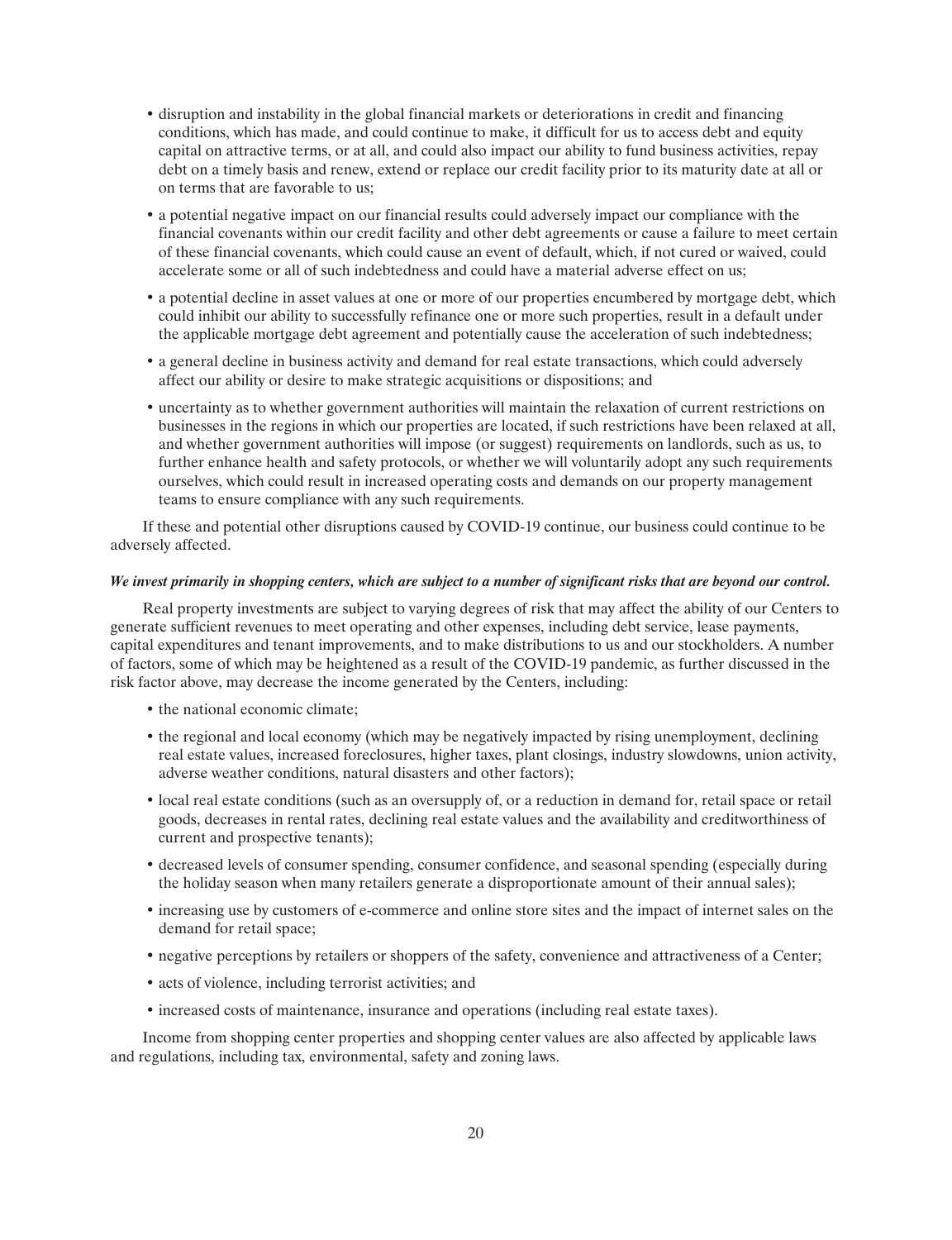#### *A significant percentage of our Centers are geographically concentrated and, as a result, are sensitive to local economic and real estate conditions.*

A significant percentage of our Centers are located in California, New York and Arizona. To the extent that weak economic or real estate conditions or other factors affect California, New York and Arizona or any region in which we have a high concentration of properties more severely than other areas of the country, our financial performance could be negatively impacted.

#### *We are in a competitive business.*

Numerous owners, developers and managers of malls, shopping centers and other retail-oriented real estate compete with us for the acquisition of properties and in attracting tenants or Anchors to occupy space. There are a number of other publicly traded mall companies and several large private mall companies in the United States, any of which under certain circumstances could compete against us for an Anchor or a tenant. In addition, these companies, as well as other REITs, private real estate companies or investors compete with us in terms of property acquisitions. This results in competition both for the acquisition of properties or centers and for tenants or Anchors to occupy space. Competition for property acquisitions may result in increased purchase prices and may adversely affect our ability to make suitable property acquisitions on favorable terms or at all. The existence of competing shopping centers could have a material adverse impact on our ability to lease space and on the rental rates that can be achieved.

There is also increasing competition for tenants and shoppers from other retail formats and technologies, such as lifestyle centers, power centers, outlet centers and online retail shopping that could adversely affect our revenues. The increased popularity of digital and mobile technologies has accelerated the transition of a percentage of market share from shopping at physical stores to web-based shopping, and the ongoing COVID-19 pandemic and restrictions intended to prevent its spread have significantly increased the utilization of e-commerce and may, particularly in certain market segments, accelerate the sustained shift to online retail shopping. If we are unsuccessful in adapting our business to evolving consumer purchasing habits it may have a material adverse impact on our financial condition and results of operations. Further, the increased utilization of online retail shopping, if sustained, may lead to the closure of underperforming stores by retailers, which could impact our occupancy levels and the rates that tenants are willing to pay to lease our space.

#### *We may be unable to renew leases, lease vacant space or re-let space as leases expire on favorable terms or at all, or to the appropriate mix of tenants for the Centers, which could adversely affect our financial condition and results of operations.*

There are no assurances that our leases will be renewed or that vacant space in our Centers will be re-let at net effective rental rates equal to or above the current average net effective rental rates or that substantial rent abatements, tenant improvements, early termination rights or below-market renewal options will not be offered to attract new tenants or retain existing tenants. If the rental rates at our Centers decrease, if our existing tenants do not renew their leases or if we do not re-let a significant portion of our available space and space for which leases will expire, our financial condition and results of operations could be adversely affected.

Additionally, if we fail to identify and secure the right blend of tenants at our retail and mixed-use properties, including our properties under development or redevelopment, our Centers may not appeal to the communities they are intended to serve, which could reduce customer traffic and the operations of our tenants and adversely affect our financial condition and results of operations.

#### *If Anchors or other significant tenants experience a downturn in their business, close or sell stores or declare bankruptcy, our financial condition and results of operations could be adversely affected.*

Our financial condition and results of operations could be adversely affected if a downturn in the business of, or the bankruptcy or insolvency of, an Anchor or other significant tenant leads them to close retail stores or terminate their leases after seeking protection under the bankruptcy laws from their creditors, including us as lessor. In recent years, including as a result of the general conditions caused by COVID-19, a number of companies in the retail industry, including some of our tenants, have declared bankruptcy, have gone out of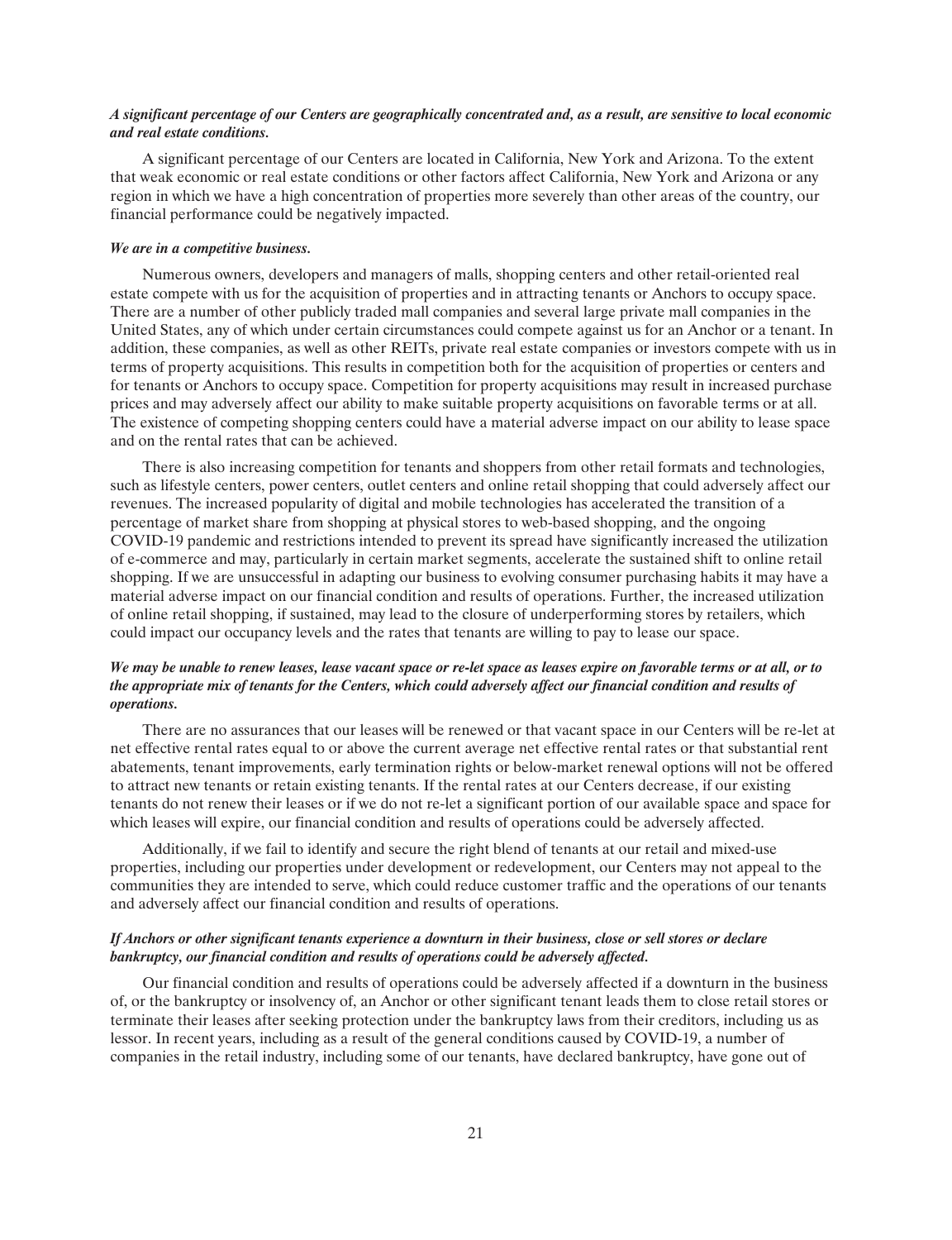business, have significantly reduced their brick-and-mortar presence or failed to comply with their contractual obligations to us and others. If one of our tenants files for bankruptcy, we may not be able to collect amounts owed by that party prior to filing for bankruptcy. We may make lease modifications either pre- or postbankruptcy for certain tenants undergoing significant financial distress in order for them to continue as a going concern. In addition, after filing for bankruptcy, a tenant may terminate any or all of its leases with us, in which event we would have a general unsecured claim against such tenant that would likely be worth less than the full amount owed to us for the remainder of the lease term. Furthermore, we may be required to incur significant expense in re-letting the space vacated by a bankrupt tenant and may not be able to release the space on similar terms or at all. The bankruptcy of a tenant, particularly an Anchor, may require a substantial redevelopment of their space, the success of which cannot be assured, and may make the re-letting of their space difficult and costly, and it may also be difficult to lease the remainder of the space at the affected property.

Furthermore, certain department stores and other national retailers have experienced, and may continue to experience, decreases in customer traffic in their retail stores, increased competition from alternative retail options such as e-commerce and other forms of pressure on their business models. If the in-store sales of retailers operating at our Centers decline significantly due to adverse economic conditions or for any other reason, tenants might be unable to pay their minimum rents or expense recovery charges. In the event of a default by a lessee, the affected Center may experience delays and costs in enforcing its rights as lessor.

Anchors and/or tenants at one or more Centers might also terminate their leases as a result of mergers, acquisitions, consolidations or dispositions in the retail industry. The sale of an Anchor or store to a less desirable retailer may reduce occupancy levels, customer traffic and rental income. Depending on economic conditions, there is also a risk that Anchors or other significant tenants may sell stores operating in our Centers or consolidate duplicate or geographically overlapping store locations. Store closures by an Anchor and/or a significant number of tenants may allow other Anchors and/or certain other tenants to terminate their leases, receive reduced rent and/or cease operating their stores at the Center or otherwise adversely affect occupancy at the Center.

#### *Our real estate acquisition, development and redevelopment strategies may not be successful.*

Our historical growth in revenues, net income and funds from operations has been in part tied to the acquisition, development and redevelopment of shopping centers. Many factors, including the availability and cost of capital, our total amount of debt outstanding, our ability to obtain financing on attractive terms, if at all, interest rates and the availability of attractive acquisition targets, among others, will affect our ability to acquire, develop and redevelop additional properties in the future. We may not be successful in pursuing acquisition opportunities, and newly acquired properties may not perform as well as expected. Expenses arising from our efforts to complete acquisitions, develop and redevelop properties or increase our market penetration may have a material adverse effect on our business, financial condition and results of operations. We face competition for acquisitions primarily from other REITs, as well as from private real estate companies or investors. Some of our competitors have greater financial and other resources. Increased competition for shopping center acquisitions may result in increased purchase prices and may impact adversely our ability to acquire additional properties on favorable terms. We cannot guarantee that we will be able to implement our growth strategy successfully or manage our expanded operations effectively and profitably.

We may not be able to achieve the anticipated financial and operating results from newly acquired assets. Some of the factors that could affect anticipated results are:

- our ability to integrate and manage new properties, including increasing occupancy rates and rents at such properties;
- the disposal of non-core assets within an expected time frame; and
- our ability to raise long-term financing to implement a capital structure at a cost of capital consistent with our business strategy.

Our business strategy also includes the selective development and construction of retail properties. On a selective basis, our business strategy may include mixed-use densification to maximize space at our Regional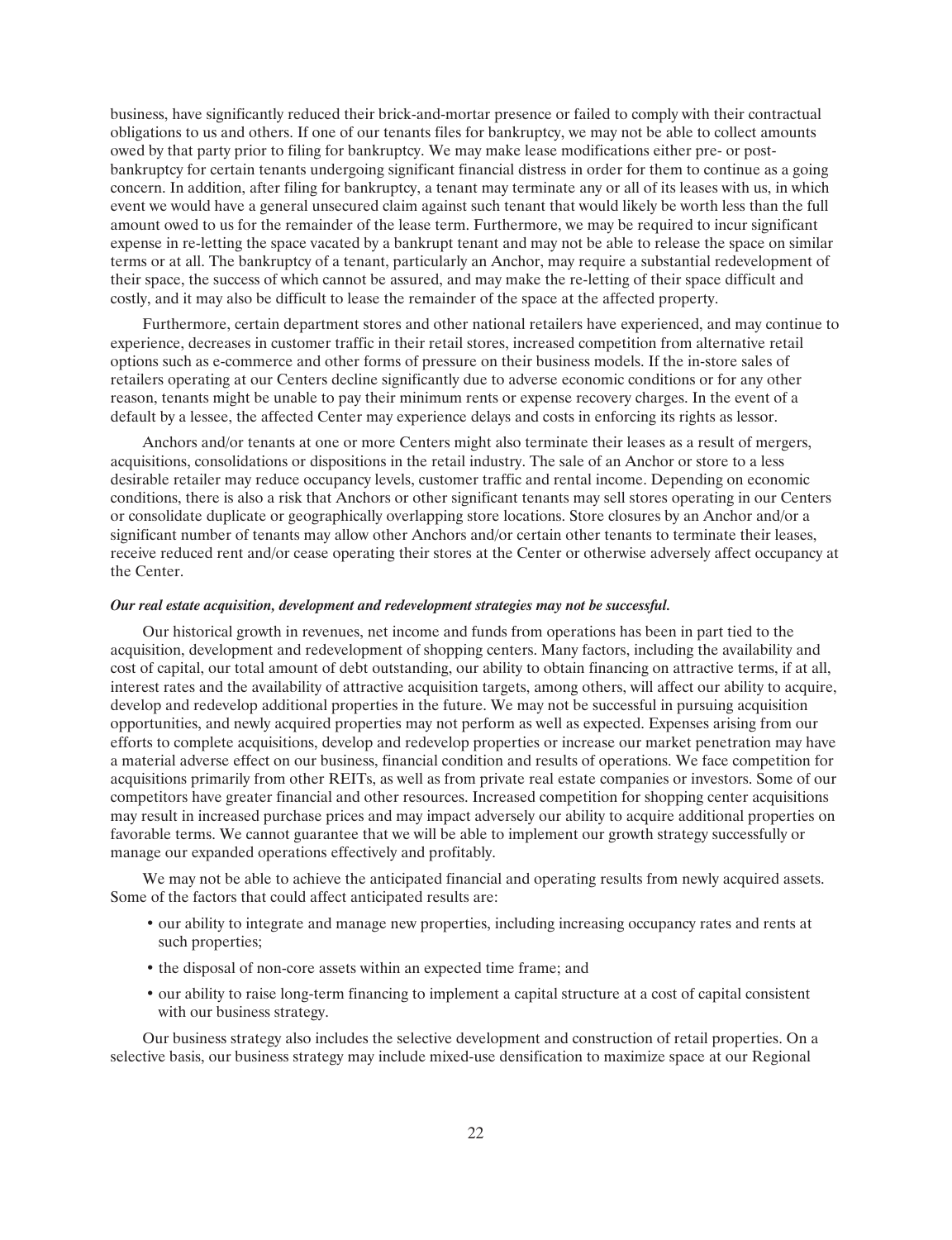Town Centers, including by developing available land at our Regional Town Centers or by demolishing underperforming department store boxes and redeveloping the land. Any development, redevelopment and construction activities that we may undertake will be subject to the risks of real estate development, including lack of financing, construction delays, environmental requirements, budget overruns, sunk costs and lease-up. Furthermore, occupancy rates and rents at a newly completed property may not be sufficient to make the property profitable. Real estate development activities are also subject to risks relating to the inability to obtain, or delays in obtaining, all necessary zoning, land-use, building, and occupancy and other required governmental permits and authorizations. Additionally, if we elect to pursue a "mixed-use" redevelopment, we expose ourselves to risks associated with each non-retail use (e.g., office, residential, hotel and entertainment). If any of the above events occur, our ability to pay dividends to our stockholders and service our indebtedness could be adversely affected.

#### *Excess space at our properties could materially and adversely affect us.*

Certain of our properties have had excess space available for prospective tenants, and those properties may continue to experience, and other properties may commence experiencing, such oversupply in the future. Among other causes, (1) there has been an increased number of bankruptcies of Anchors and other national retailers, as well as store closures, and (2) there has been lower demand from retail tenants for space, due to certain retailers increasing their use of e-commerce websites to distribute their merchandise. As a result of the increased bargaining power of creditworthy retail tenants, there is a downward pressure on our rental rates and occupancy levels, and this increased bargaining power may also result in us having to increase our spend on tenant improvements and potentially make other lease modifications in order to attract or retain tenants, any of which, in the aggregate, could materially and adversely affect us.

#### *Real estate investments are relatively illiquid and we may be unable to sell properties at the time we desire and on favorable terms.*

Investments in real estate are relatively illiquid, which limits our ability to adjust our portfolio in response to changes in economic, market or other conditions. Moreover, there are some limitations under federal income tax laws applicable to REITs that limit our ability to sell assets. In addition, because our properties are generally mortgaged to secure our debts, we may not be able to obtain a release of a lien on a mortgaged property without the payment of the associated debt and/or a substantial prepayment penalty, which restricts our ability to dispose of a property, even though the sale might otherwise be desirable. Furthermore, the number of prospective buyers interested in purchasing shopping centers is limited. Therefore, if we want to sell one or more of our Centers, we may not be able to dispose of it in the desired time period and may receive less consideration than we originally invested in the Center.

#### *Our real estate assets may be subject to impairment charges.*

We periodically assess whether there are any indicators, including property operating performance, changes in anticipated holding period and general market conditions, that the value of our real estate assets and other investments may be impaired. A property's value is considered to be impaired only if the estimated aggregate future undiscounted and unleveraged property cash flows, taking into account the anticipated probability weighted average holding period, are less than the carrying value of the property. In our estimate of cash flows, we consider trends and prospects for a property and the effects of demand and competition on expected future operating income. If we are evaluating the potential sale of an asset or redevelopment alternatives, the undiscounted future cash flows consider the most likely course of action as of the balance sheet date based on current plans, intended holding periods and available market information. We are required to make subjective assessments as to whether there are impairments in the value of our real estate assets and other investments. Impairment charges have an immediate direct impact on our earnings. There can be no assurance that we will not take additional charges in the future related to the impairment of our assets. Any future impairment could have a material adverse effect on our operating results in the period in which the charge is recognized.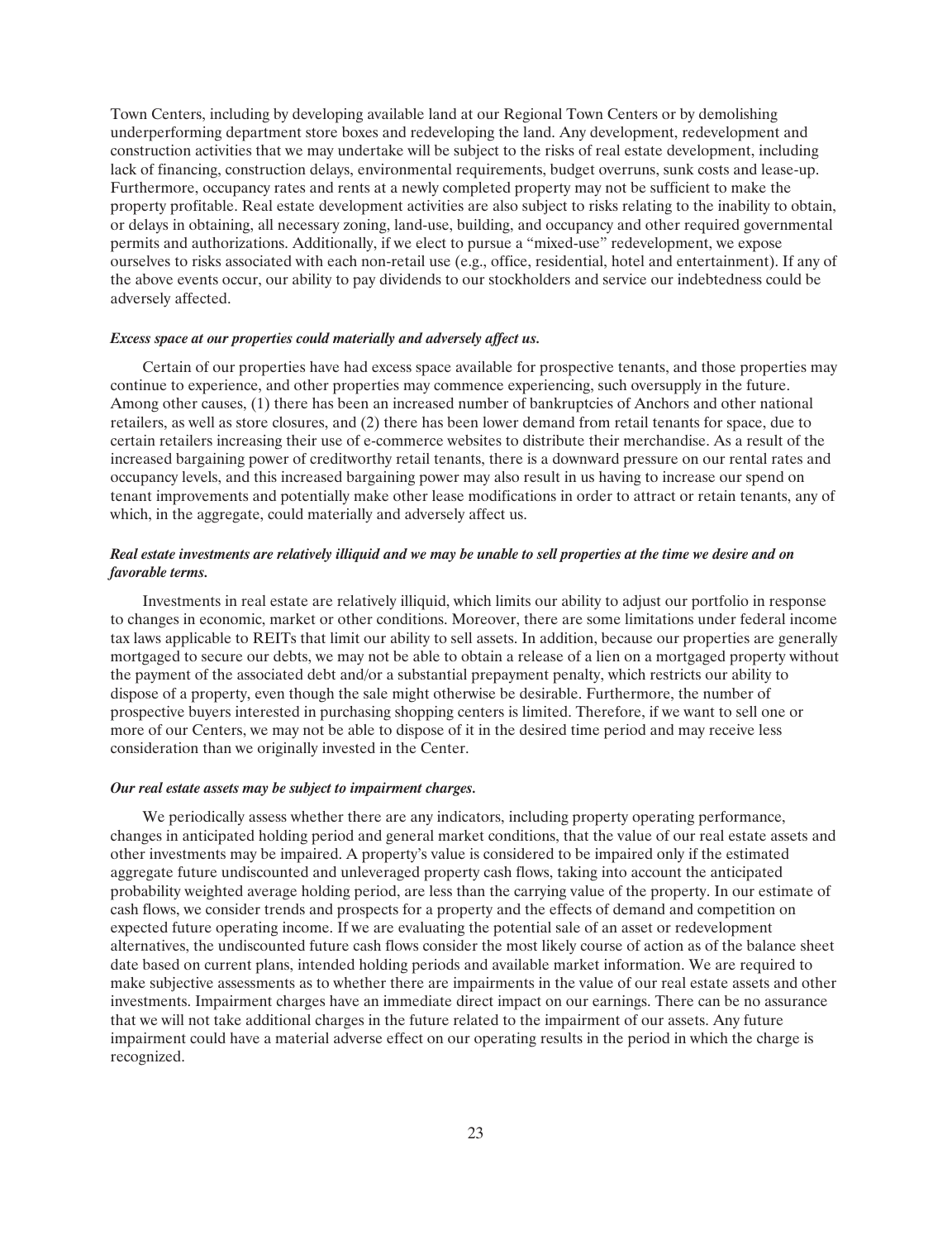#### *Possible environmental liabilities could adversely affect us.*

Each of the Centers have undergone Environmental Site Assessment-Phase I studies conducted by an environmental consultant. As a result of these assessments and other information, we are aware of certain environmental issues present at certain Centers or at properties neighboring certain Centers, such as asbestos containing materials ("ACMs") (some of which may ultimately require removal under certain conditions, though the company has developed an operations and maintenance plan to manage ACMs), underground storage tanks (which are often present at or near Centers in connection with gasoline stations or automotive tire, battery and accessory services centers, and some of which may have leaked or are suspected to have leaked) and chlorinated hydrocarbons (such as perchloroethylene and its degradation byproducts, which have been detected at certain Centers and are often present in connection with tenant dry cleaning operations). These issues may result in potential environmental liability and cause us to incur costs in responding to these liabilities or in other costs associated with future investigation or remediation.

Under various federal, state and local environmental laws, ordinances and regulations, a current or previous owner or operator of real property may be liable for the costs of removal or remediation of hazardous or toxic substances on, under or in that real property. These laws often impose liability whether or not the owner or operator knew of, or was responsible for, the presence of hazardous or toxic substances. The costs of investigation, removal or remediation of hazardous or toxic substances may be substantial. In addition, the presence of hazardous or toxic substances, or the failure to remedy environmental hazards properly, may adversely affect the owner's or operator's ability to sell or rent affected real property or to borrow money using affected real property as collateral.

Persons or entities that arrange for the disposal or treatment of hazardous or toxic substances may also be liable for the costs of removal or remediation of hazardous or toxic substances at the disposal or treatment facility, whether or not that facility is owned or operated by the person or entity arranging for the disposal or treatment of hazardous or toxic substances. For example, laws exist that impose liability for release of ACMs into the air, and third parties may seek recovery from owners or operators of real property for personal injury associated with exposure to ACMs. In connection with our ownership, operation, management, development and redevelopment of the Centers, or any other centers or properties we acquire in the future, we may be potentially liable under these laws and may incur costs in responding to these liabilities.

#### *We face risks associated with climate change.*

Due to changes in weather patterns caused by climate change, our properties in certain markets could experience increases in storm intensity and rising sea levels. Over time, climate change could result in volatile or decreased demand for retail space at some of our Centers or, in extreme cases, our inability to operate the properties at all. Climate change may also have indirect effects on our business by increasing the cost of (or making unavailable) insurance on favorable terms, or at all, increasing the cost of energy at our properties or requiring us to spend funds to repair and protect our properties against such risks.

#### *Some of our properties are subject to potential natural or other disasters.*

Some of our Centers are located in areas that are subject to natural disasters, including our Centers in California or in other areas with higher risk of earthquakes, our Centers in flood plains or in areas that may be adversely affected by tornadoes, as well as our Centers in coastal regions that may be adversely affected by increases in sea levels or in the frequency or severity of hurricanes, tropical storms or other severe weather conditions. The occurrence of natural disasters can delay redevelopment or development projects, increase investment costs to repair or replace damaged properties, increase future property insurance costs and negatively impact the tenant demand for lease space. If insurance is unavailable to us or is unavailable on acceptable terms, or our insurance is not adequate to cover losses from these events, our financial condition and results of operations could be adversely affected.

#### *Uninsured or underinsured losses could adversely affect our financial condition.*

Each of our Centers has comprehensive liability, fire, extended coverage and rental loss insurance with insured limits customarily carried for similar properties. We do not insure certain types of losses (such as losses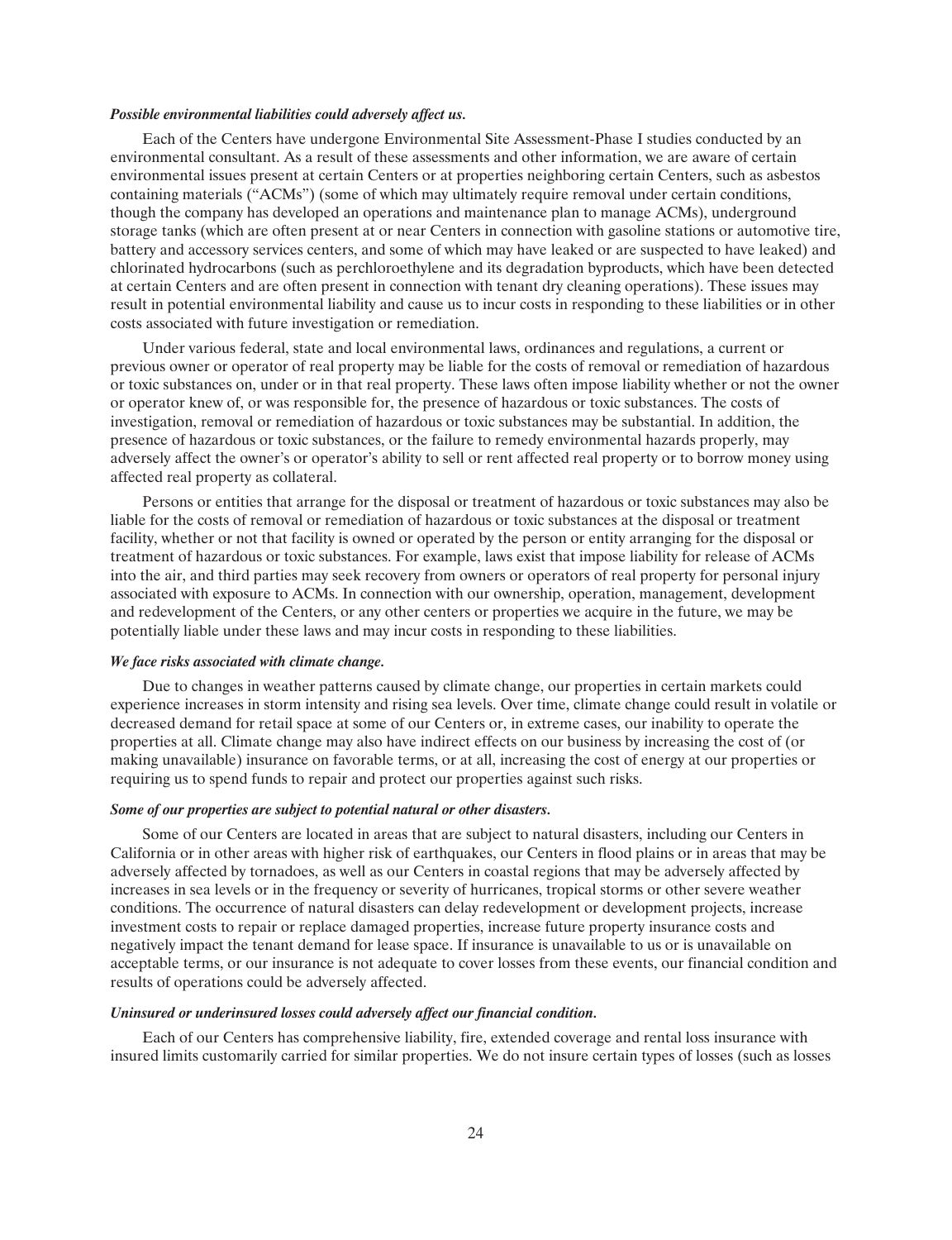from wars), because they are either uninsurable or not economically insurable, and our insurance coverage may have certain exclusions (such as pandemics) that prevent us from collecting on certain claims under our policies. In addition, while we or the relevant joint venture, as applicable, carry specific earthquake insurance on the Centers located in California, the policies are subject to a deductible equal to 5% of the total insured value of each Center, a \$148,000 per occurrence minimum and a combined annual aggregate loss limit of \$100 million on these Centers. We or the relevant joint venture, as applicable, carry specific earthquake insurance on the Centers located in the Pacific Northwest and in the New Madrid Seismic Zone. However, the policies are subject to a deductible equal to 2% of the total insured value of each Center, a \$114,000 per occurrence minimum and a combined annual aggregate loss limit of \$100 million on these Centers. While we or the relevant joint venture also carry standalone terrorism insurance on the Centers, the policies are subject to a \$25,000 deductible and a combined annual aggregate loss limit of \$1.0 billion. Each Center has environmental insurance covering eligible third-party losses, remediation and non-owned disposal sites, subject to a \$100,000 retention and a \$50 million three-year aggregate loss limit, with the exception of one Center, which has a \$5 million ten-year aggregate loss limit and another Center has a \$20 million ten-year aggregate loss limit. Some environmental losses are not covered by this insurance because they are uninsurable or not economically insurable. Furthermore, we carry title insurance on substantially all of the Centers for generally less than their full value.

If an uninsured loss or a loss in excess of insured limits occurs, we could lose all or a portion of the capital we have invested in a property, as well as the anticipated future revenue from the property, but may remain obligated for any mortgage debt or other financial obligations related to the property.

#### *Compliance with the Americans with Disabilities Act and fire, safety and other regulations may require us to make expenditures that could adversely affect our cash flows.*

All of the properties in our portfolio are required to comply with the Americans with Disabilities Act ("ADA"). The ADA has separate compliance requirements for "public accommodations" and "commercial facilities," but generally requires that buildings be made accessible to people with disabilities. Compliance with the ADA requirements could require removal of access barriers, and non-compliance could result in the imposition of fines by the United States government or an award of damages to private litigants, or both. While the tenants to whom our portfolio is leased are obligated to comply with ADA provisions, within their leased premises, if required changes within their leased premises involve greater expenditures than anticipated, or if the changes must be made on a more accelerated basis than anticipated, the ability of tenants to cover costs could be adversely affected. Furthermore, we are required to comply with ADA requirements within the common areas of the properties in our portfolio and we may not be able to pass on to our tenants any costs necessary to remediate any common area ADA issues. As a result, we could be required to expend funds to comply with the provisions of the ADA, which could adversely affect our financial condition and operating results. In addition, we are required to operate the properties in compliance with fire and safety regulations, building codes and other land use regulations, as they may be adopted by governmental agencies and bodies and become applicable to our portfolio. We may be required to make substantial capital expenditures to comply with, and we may be restricted in our ability to renovate or redevelop the properties subject to, those requirements. The resulting expenditures and restrictions could have a material adverse effect on our ability to meet our financial obligations.

#### *Possible terrorist activity or other acts or threats of violence and threats to public safety could adversely affect our financial condition and results of operations.*

Terrorist attacks and threats of terrorist attacks in the United States or other acts or threats of violence may result in declining economic activity, which could harm the demand for goods and services offered by our tenants and the value of our properties and might adversely affect the value of an investment in our securities. Such a resulting decrease in retail demand could make it difficult for us to renew or re-lease our properties.

Terrorist activities or violence also could result in decreased traffic at our properties due to a heightened level of concern for safety in public places or directly affect the value of our properties through damage,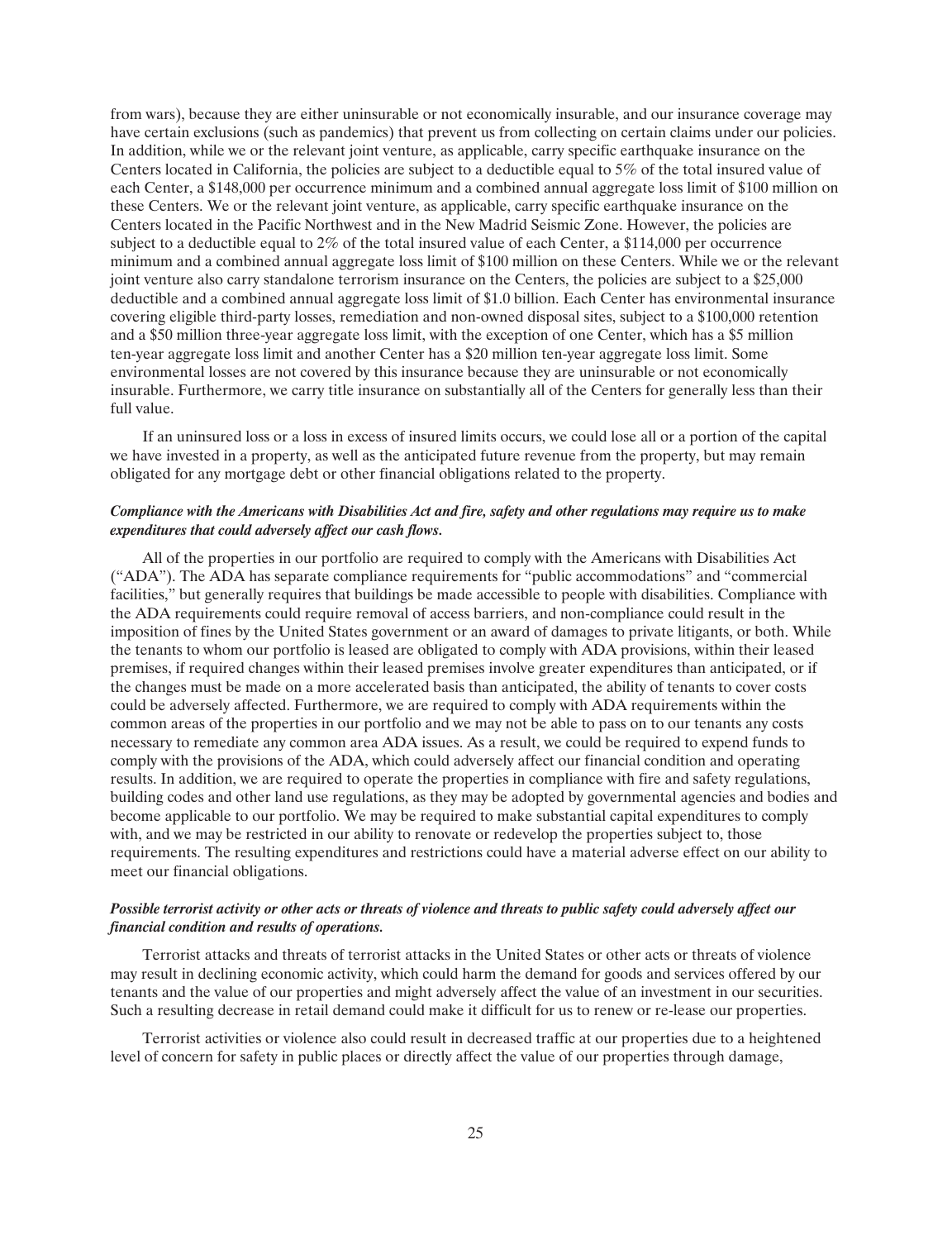destruction or loss. Further, the availability of insurance for such acts, or of insurance generally, might be reduced or cost more, which could increase our operating expenses and adversely affect our financial condition and results of operations. To the extent that our tenants are affected by such attacks and threats of attacks, their businesses similarly could be adversely affected, including their ability to continue to meet obligations under their existing leases. These acts and threats might erode business and consumer confidence and spending and might result in increased volatility in national and international financial markets and economies. Any one of these events might decrease demand for real estate, decrease or delay the occupancy of our new or redeveloped properties, and limit our access to capital or increase our cost of raising capital.

#### *Inflation may adversely affect our financial condition and results of operations.*

If inflation increases in the future, we may experience any or all of the following:

- Difficulty in replacing or renewing expiring leases with new leases at higher rents; and
- Decreasing tenant sales as a result of decreased consumer spending which could adversely affect the ability of our tenants to meet their rent obligations and/or result in lower percentage rents.

Inflation also poses a risk to us due to the possibility of future increases in interest rates. Such increases would adversely impact us due to our outstanding floating-rate debt as well as result in higher interest rates on new fixed-rate debt. In certain cases, we may limit our exposure to interest rate fluctuations related to a portion of our floating-rate debt by the use of interest rate cap and swap agreements. Such agreements, subject to current market conditions, allow us to replace floating-rate debt with fixed-rate debt in order to achieve our desired ratio of floating-rate to fixed-rate debt. However, in an increasing interest rate environment the fixed rates we can obtain with such replacement fixed-rate cap and swap agreements or the fixed-rate on new debt will also continue to increase.

#### *We have substantial debt that could affect our future operations.*

Our total outstanding loan indebtedness at December 31, 2021 was \$6.98 billion (consisting of \$4.53 billion of consolidated debt, less \$0.46 billion attributable to noncontrolling interests, plus \$2.91 billion of our pro rata share of mortgages and other notes payable on unconsolidated joint ventures). As a result of this substantial indebtedness, we are required to use a material portion of our cash flow to service principal and interest on our debt, which limits the amount of cash available for other business opportunities. We are also subject to the risks normally associated with debt financing, including the risk that our cash flow from operations will be insufficient to meet required debt service and that rising interest rates could adversely affect our debt service costs. In addition, our use of interest rate hedging arrangements may expose us to additional risks, including that the counterparty to the arrangement may fail to honor its obligations and that termination of these arrangements typically involves costs such as transaction fees or breakage costs. There can be no assurance that our hedging activities will have the desired impact on our results of operations, liquidity or financial condition. Furthermore, most of our Centers are mortgaged to secure payment of indebtedness, and if income from the Center is insufficient to pay that indebtedness, the Center could be foreclosed upon by the mortgagee resulting in a loss of income and a decline in our total asset value. Certain Centers also have debt that could become recourse debt to us if the Center is unable to discharge such debt obligation and, in certain circumstances, we may incur liability with respect to such debt greater than our legal ownership.

#### *We are obligated to comply with financial and other covenants that could affect our operating activities.*

Our unsecured credit facilities contain financial covenants, including interest coverage requirements, as well as limitations on our ability to incur debt, make dividend payments and make certain acquisitions. These covenants may restrict our ability to pursue certain business initiatives or certain transactions that might otherwise be advantageous. In addition, failure to meet certain of these financial covenants could cause an event of default, which, if not cured or waived, could accelerate some or all of such indebtedness which could have a material adverse effect on us.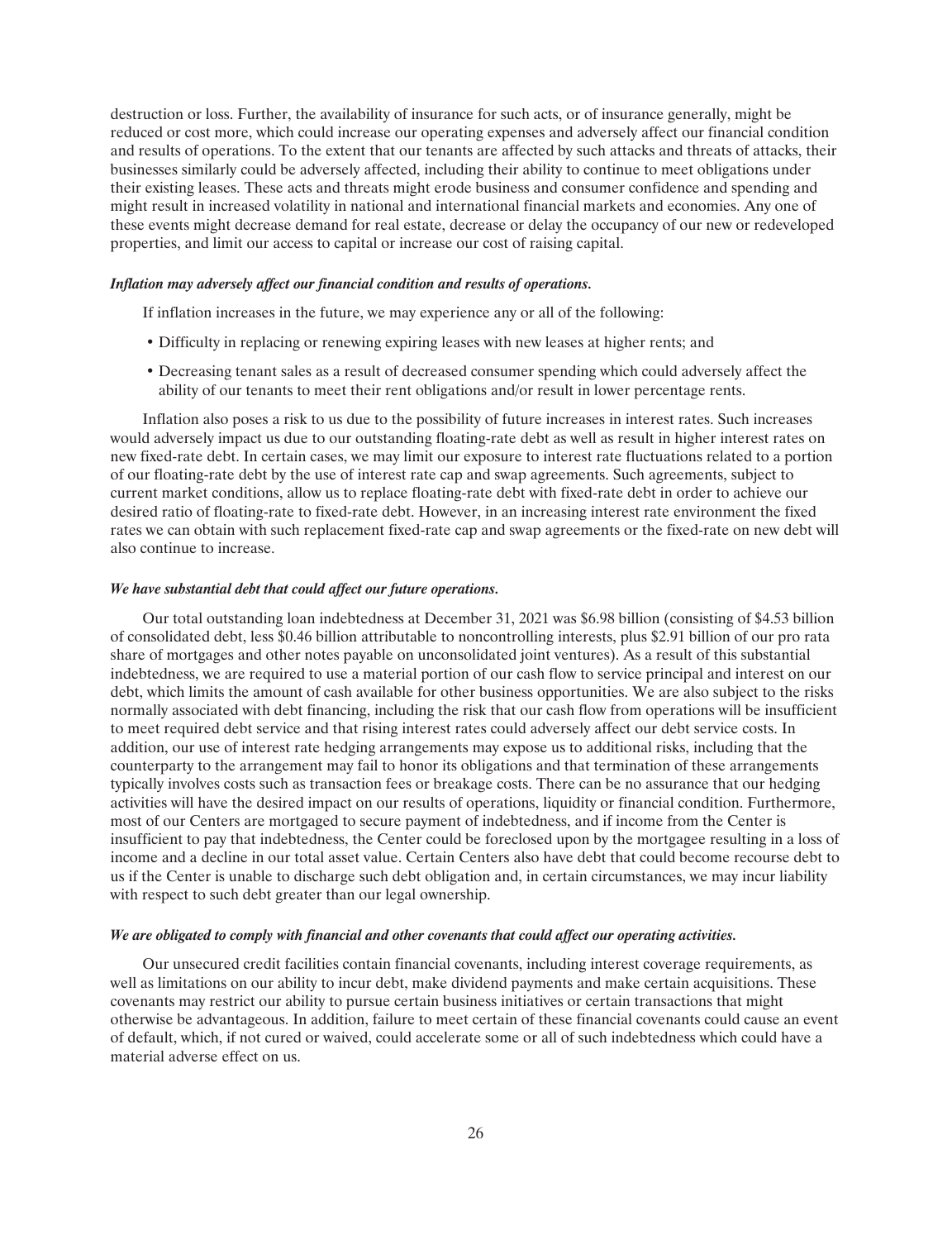#### *We depend on external financings for our growth and ongoing debt service requirements.*

We depend primarily on external financings, principally debt financings and, in more limited circumstances, equity financings, to fund the growth of our business and to ensure that we can meet ongoing maturities of our outstanding debt. Our access to financing depends on the willingness of banks, lenders and other institutions to lend to us based on their underwriting criteria which can fluctuate with market conditions and on conditions in the capital markets in general. In addition, levels of market disruption and volatility could materially adversely impact our ability to access the capital markets for equity financings.

There are no assurances that we will continue to be able to obtain the financing we need for future growth or to meet our debt service as obligations mature, or that the financing will be available to us on acceptable terms, or at all. Any debt refinancing could also impose more restrictive terms.

#### *The discontinuation of LIBOR and the replacement of LIBOR with an alternative reference rate may adversely affect our borrowing costs and could impact our business and results of operations.*

The LIBOR benchmark has been the subject of national, international and other regulatory guidance and proposals for reform and replacement, with most LIBOR settings not expected to be published after June 30, 2023. In the United States, the Alternative Reference Rates Committee ("AARC"), which was convened by the Federal Reserve Board and the Federal Reserve Bank of New York, has recommended the Secured Overnight Financing Rate ("SOFR") plus a recommended spread adjustment as its preferred alternative to USD-LIBOR. There are significant differences between LIBOR and SOFR, such as LIBOR being an unsecured lending rate while SOFR is a secured rate, and SOFR is an overnight rate while LIBOR reflects term rates at different maturities.

We expect that all LIBOR settings relevant to us will cease to be published or will no longer be representative after June 30, 2023. As a result, any of our LIBOR-based borrowings that extend beyond such date will need to be converted to a replacement rate. Certain risks may arise in connection with transitioning contracts to SOFR or any other alternative variable rate, including any resulting value transfer that may occur. The value of loans, securities, or derivative instruments tied to LIBOR could also be impacted. If a contract is not transitioned to an alternative variable rate and LIBOR is discontinued, the impact is likely to vary by contract. As of December 31, 2021, each of the agreements governing our variable rate debt provides for the replacement of LIBOR if it becomes unavailable during the term of such agreement.

The discontinuation of LIBOR will not affect our ability to borrow or maintain already outstanding borrowings or swaps, but if our contracts indexed to LIBOR, including certain contracts governing our variable rate debt, the variable rate debt of our joint ventures and our interest rate swaps, are converted to SOFR, the differences between LIBOR and SOFR, plus the recommended spread adjustment, could result in interest costs that are higher than if LIBOR remained available. Additionally, although SOFR is the AARC's recommended replacement rate, it is also possible that lenders may instead choose alternative replacement rates that may differ from LIBOR in ways similar to SOFR or in ways that would result in higher interest costs for us. It is not yet possible to predict the magnitude of LIBOR's end on our borrowing costs given the remaining uncertainty about which rates will replace LIBOR.

#### *RISKS RELATED TO OUR ORGANIZATIONAL STRUCTURE*

#### *Certain individuals have substantial influence over the management of both us and the Operating Partnership, which may create conflicts of interest.*

Under the limited partnership agreement of the Operating Partnership, we, as the sole general partner, are responsible for the management of the Operating Partnership's business and affairs. Conflicts of interest may exist or could arise in the future as a result of the relationships between us and our affiliates, on the one hand, and our Operating Partnership or any of its partners, on the other. Our directors and officers have duties to our Company under Maryland law in connection with their management of our Company. At the same time, we have duties and obligations to our Operating Partnership and its limited partners under Delaware law as modified by the partnership agreement of our Operating Partnership in connection with the management of our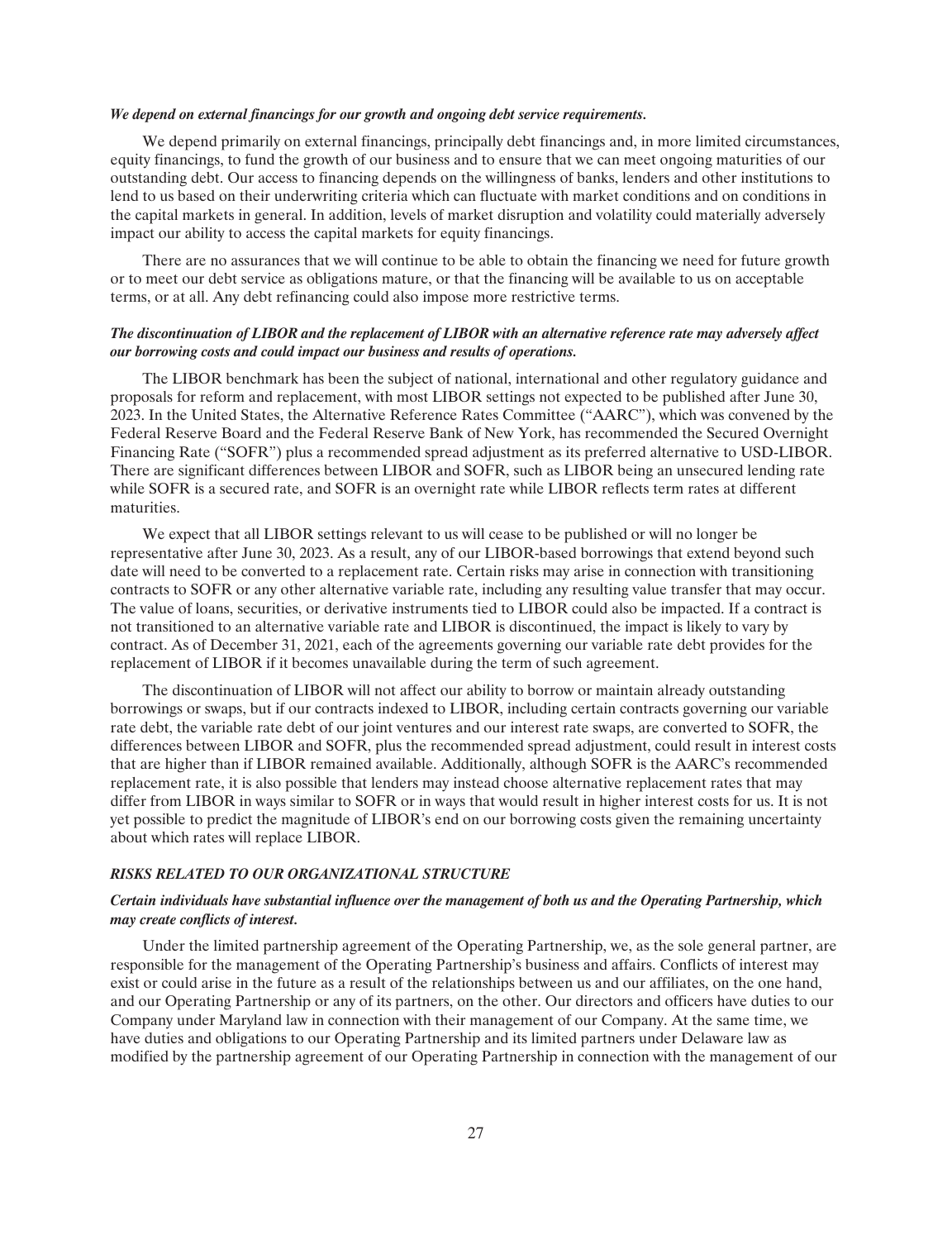Operating Partnership as the sole general partner. Our duties and obligations as the general partner of our Operating Partnership may come into conflict with the duties of our directors and officers to our Company and our stockholders.

#### *Outside partners in Joint Venture Centers result in additional risks to our stockholders.*

We own partial interests in property partnerships that own 22 Joint Venture Centers as well as several development sites. We may acquire partial interests in additional properties through joint venture arrangements. Investments in Joint Venture Centers involve risks different from those of investments in Wholly Owned Centers.

We have fiduciary responsibilities to our joint venture partners that could affect decisions concerning the Joint Venture Centers. Our partners in certain Joint Venture Centers (notwithstanding our majority legal ownership) share control of major decisions relating to the Joint Venture Centers, including decisions with respect to sales, refinancings and the timing and amount of additional capital contributions, as well as decisions that could have an adverse impact on us.

In addition, we may lose our management and other rights relating to the Joint Venture Centers if:

- we fail to contribute our share of additional capital needed by the property partnerships; or
- we default under a partnership agreement for a property partnership or other agreements relating to the property partnerships or the Joint Venture Centers.

Furthermore, the bankruptcy of one of the other investors in our Joint Venture Centers could materially and adversely affect the respective property or properties. Pursuant to the bankruptcy code, we could be precluded from taking some actions affecting the estate of the other investor without prior court approval which would, in most cases, entail prior notice to other parties and a hearing. At a minimum, the requirement to obtain court approval may delay the actions we would or might want to take. If the relevant joint venture through which we have invested in a Joint Venture Center has incurred recourse obligations, the discharge in bankruptcy of one of the other investors might result in our ultimate liability for a greater portion of those obligations than would otherwise be required.

Our legal ownership interest in a joint venture vehicle may, at times, not equal our economic interest in the entity because of various provisions in certain joint venture agreements regarding distributions of cash flow based on capital account balances, allocations of profits and losses and payments of preferred returns. As a result, our actual economic interest (as distinct from our legal ownership interest) in certain of the Joint Venture Centers could fluctuate from time to time and may not wholly align with our legal ownership interests. Substantially all of our joint venture agreements contain rights of first refusal, buy-sell provisions, exit rights, default dilution remedies and/or other break up provisions or remedies which are customary in real estate joint venture agreements and which may, positively or negatively, affect the ultimate realization of cash flow and/or capital or liquidation proceeds.

#### *Our holding company structure makes us dependent on distributions from the Operating Partnership.*

Because we conduct our operations through the Operating Partnership, our ability to service our debt obligations and pay dividends to our stockholders is strictly dependent upon the earnings and cash flows of the Operating Partnership and the ability of the Operating Partnership to make distributions to us. Under the Delaware Revised Uniform Limited Partnership Act, the Operating Partnership is prohibited from making any distribution to us to the extent that at the time of the distribution, after giving effect to the distribution, all liabilities of the Operating Partnership (other than some non-recourse liabilities and some liabilities to the partners) exceed the fair value of the assets of the Operating Partnership. An inability to make cash distributions from the Operating Partnership could jeopardize our ability to maintain qualification as a REIT.

#### *An ownership limit and certain of our Charter and bylaw provisions could inhibit a change of control or reduce the value of our common stock.*

The Ownership Limit. In order for us to maintain our qualification as a REIT, not more than  $50\%$  in value of our outstanding stock (after taking into account certain options to acquire stock) may be owned, directly or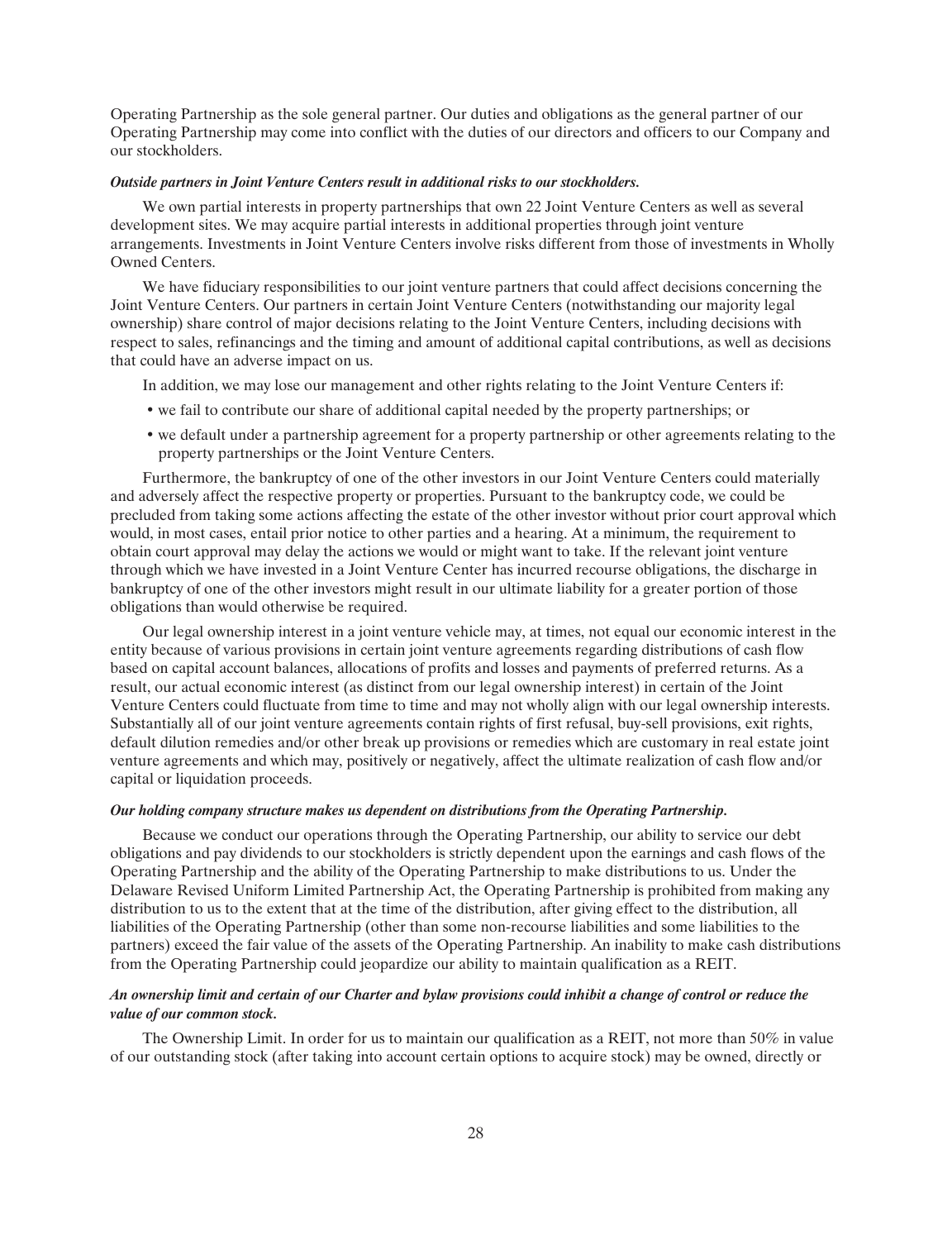indirectly or through the application of certain attribution rules, by five or fewer individuals (as defined in the Internal Revenue Code of 1986, as amended (the "Code"), to include some entities that would not ordinarily be considered "individuals") at any time during the last half of a taxable year. To assist us in maintaining our qualification as a REIT, among other purposes, our Charter restricts ownership of more than 5% (the "Ownership Limit") of the lesser of the number or value of our outstanding shares of stock by any single stockholder or a group of stockholders (with limited exceptions). In addition to enhancing preservation of our status as a REIT, the Ownership Limit may:

- have the effect of delaying, deferring or preventing a change in control of us or other transaction without the approval of our board of directors, even if the change in control or other transaction is in the best interests of our stockholders; and
- limit the opportunity for our stockholders to receive a premium for their common stock or preferred stock that they might otherwise receive if an investor were attempting to acquire a block of stock in excess of the Ownership Limit or otherwise effect a change in control of us.

Our board of directors, in its sole discretion, may waive or modify (subject to limitations and upon any conditions as it may direct) the Ownership Limit with respect to one or more of our stockholders, if it is satisfied that ownership in excess of this limit will not jeopardize our status as a REIT.

*Selected Provisions of our Charter and bylaws.* Some of the provisions of our Charter and bylaws may have the effect of delaying, deferring or preventing a third party from making an acquisition proposal for us and may inhibit a change in control that holders of some, or a majority, of our shares might believe to be in their best interests or that could give our stockholders the opportunity to realize a premium over the then-prevailing market prices for our shares. These provisions include the following:

- advance notice requirements for stockholder nominations of directors and stockholder proposals to be considered at stockholder meetings;
- the obligation of our directors to consider a variety of factors with respect to a proposed business combination or other change of control transaction;
- the authority of our directors to classify or reclassify unissued shares and cause the Company to issue shares of one or more classes or series of common stock or preferred stock;
- the authority of our directors to create and cause the Company to issue rights entitling the holders thereof to purchase shares of stock or other securities from us; and
- limitations on the amendment of our Charter, the change in control of us, and the liability of our directors and officers.

#### *Certain provisions of Maryland law could inhibit a change in control or reduce the value of our common stock.*

Certain provisions of the Maryland General Corporation Law (the "MGCL") may have the effect of delaying, deferring or preventing a third party from making an acquisition proposal for us and may inhibit a change in control that holders of some, or a majority, of our shares might believe to be in their best interests or that could give our stockholders the opportunity to realize a premium over the then-prevailing market prices for our shares, including:

• "Business Combination" provisions that, subject to limitations, prohibit certain business combinations between us and an "interested stockholder" (defined generally as any person who beneficially owns 10% or more of the voting power of our outstanding voting stock or an affiliate or associate of ours who, at any time within the two-year period immediately prior to the date in question, was the beneficial owner of 10% or more of our then outstanding stock) or an affiliate of an interested stockholder for five years after the most recent date on which the stockholder becomes an interested stockholder, and thereafter may impose special appraisal rights and special stockholder voting requirements on these combinations; and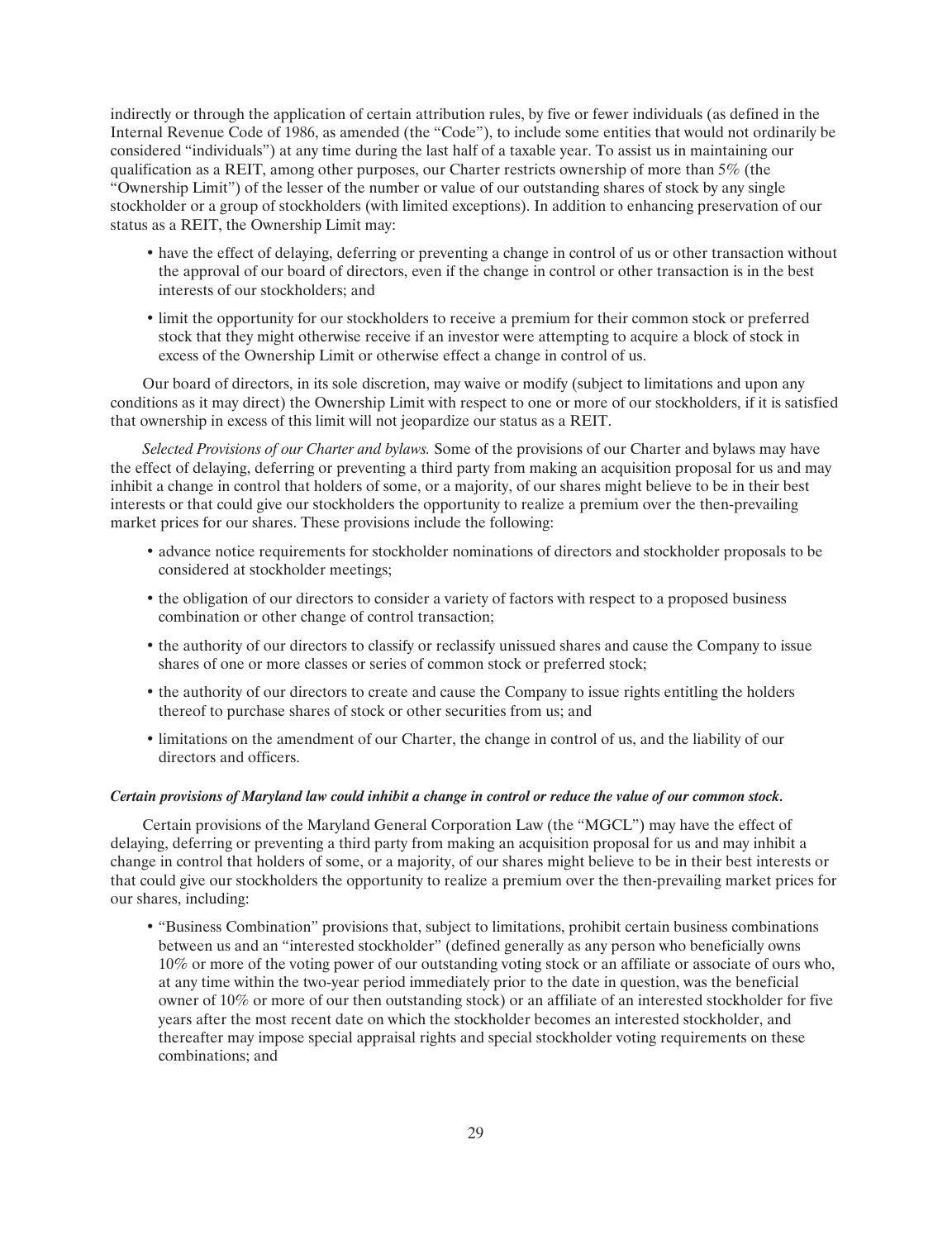• "Control Share" provisions that provide that holders of "control shares" of our Company (defined as shares which, when aggregated with other shares controlled by the stockholder, entitle the stockholder to exercise one of three increasing ranges of voting power in electing directors) acquired in a "control share acquisition" (defined as the direct or indirect acquisition of ownership or control of "control shares") have no voting rights except to the extent approved by our stockholders by the affirmative vote of at least two-thirds of all the votes entitled to be cast on the matter, excluding all interested shares.

As permitted by the MGCL, our Charter exempts from the "business combination" provisions any business combination between us and the principals and their respective affiliates and related persons. The MGCL also allows the board of directors to exempt particular business combinations before the interested stockholder becomes an interested stockholder. Furthermore, a person is not an interested stockholder if the transaction by which he or she would otherwise have become an interested stockholder is approved in advance by the board of directors.

Additionally, pursuant to a provision in our bylaws, we have opted out of the "control share" acquisition provisions of the MGCL. However, in the future, we may, without the approval of our stockholders, by amendment to our bylaws, opt in to the control share provisions of the MGCL. The MGCL and our Charter also contain supermajority voting requirements with respect to our ability to amend certain provisions of our Charter, merge, or sell all or substantially all of our assets.

Furthermore, our board of directors has adopted a resolution prohibiting us from electing to be subject to the provisions of Title 3, Subtitle 8 of the MGCL that would, among other things, permit our board of directors to classify the board without stockholder approval. Such provisions of Title 3, Subtitle 8 of the MGCL could have an anti-takeover effect. We may only elect to be subject to the classified board provisions of Title 3, Subtitle 8 after first obtaining the approval of our stockholders.

#### *FEDERAL INCOME TAX RISKS*

#### *The tax consequences of the sale of some of the Centers and certain holdings of the principals may create conflicts of interest.*

The principals will experience negative tax consequences if some of the Centers are sold. As a result, the principals may not favor a sale of these Centers even though such a sale may benefit our other stockholders. In addition, the principals may have different interests than our stockholders because they are significant holders of limited partnership units in the Operating Partnership.

#### *If we were to fail to qualify as a REIT, we would have reduced funds available for distributions to our stockholders.*

We believe that we currently qualify as a REIT. No assurance can be given that we will remain qualified as a REIT. Qualification as a REIT involves the application of highly technical and complex Code provisions for which there are only limited judicial or administrative interpretations. The complexity of these provisions and of the applicable income tax regulations is greater in the case of a REIT structure like ours that holds assets through the Operating Partnership and joint ventures. The determination of various factual matters and circumstances not entirely within our control, including determinations by our partners in the Joint Venture Centers, may affect our continued qualification as a REIT. In addition, legislation, new regulations, administrative interpretations or court decisions could significantly change the tax laws with respect to our qualification as a REIT or the U.S. federal income tax consequences of that qualification.

In addition, we currently hold certain of our properties through subsidiaries that have elected to be taxed as REITs and we may in the future determine that it is in our best interests to hold one or more of our other properties through one or more subsidiaries that elect to be taxed as REITs. If any of these subsidiaries fails to qualify as a REIT for U.S. federal income tax purposes, then we may also fail to qualify as a REIT for U.S. federal income tax purposes.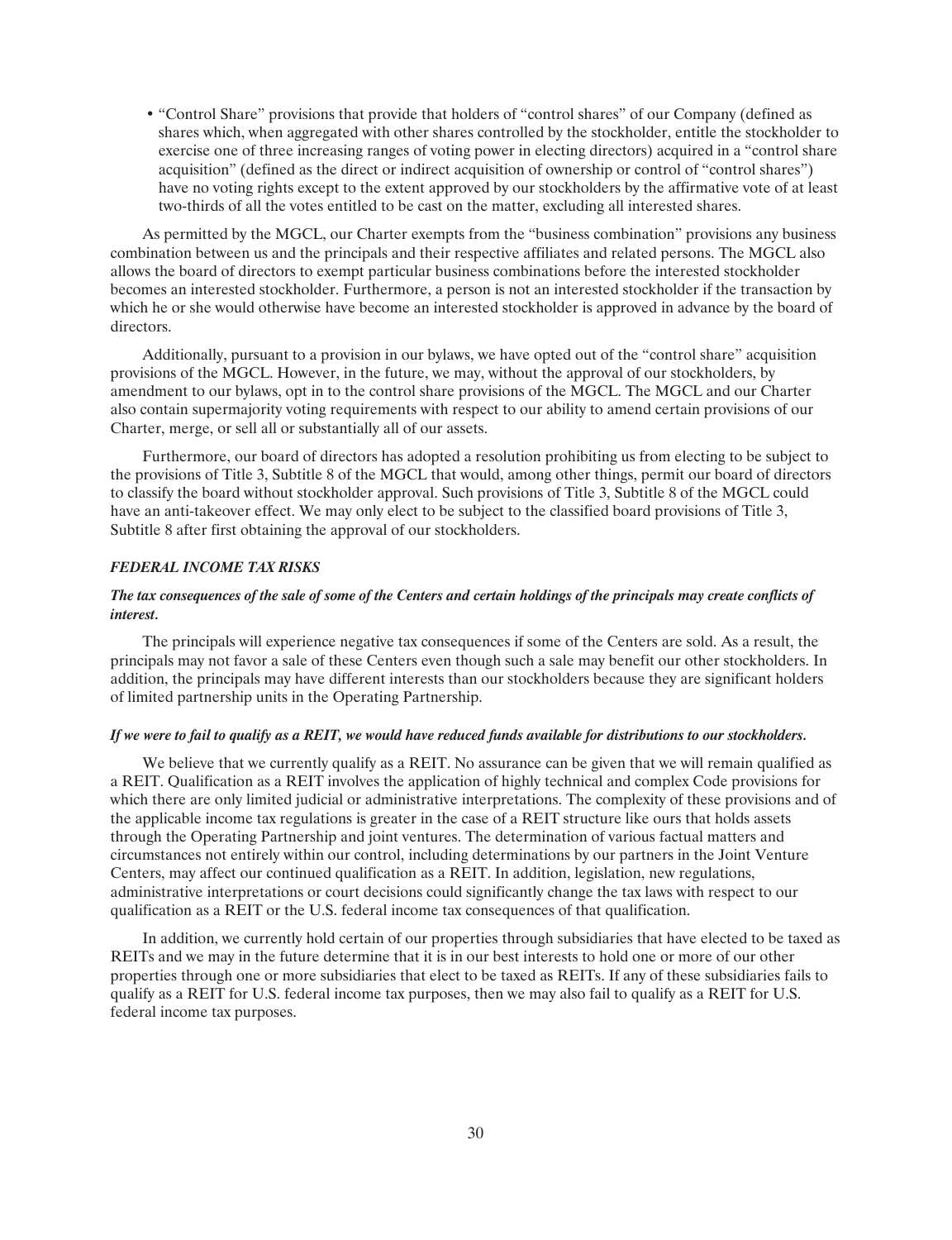If in any taxable year we were to fail to qualify as a REIT, we will suffer the following negative results:

- we will not be allowed a deduction for distributions to stockholders in computing our taxable income; and
- we will be subject to U.S. federal and state income tax on our taxable income at regular corporate rates.

In addition, if we were to lose our REIT status, we would be prohibited from qualifying as a REIT for the four taxable years following the year during which the qualification was lost, absent relief under statutory provisions. As a result, net income and the funds available for distributions to our stockholders would be reduced for at least five years and the fair market value of our shares could be materially adversely affected. Furthermore, the Internal Revenue Service could challenge our REIT status for past periods. Such a challenge, if successful, could result in us owing a material amount of tax, interest and penalties for prior periods. It is possible that future economic, market, legal, tax or other considerations might cause our board of directors to revoke our REIT election.

Even if we remain qualified as a REIT, we might face other tax liabilities that reduce our cash flow. Further, we might be subject to federal, state and local taxes on our income and property. Any of these taxes would decrease cash available for distributions to stockholders.

#### *Complying with REIT requirements might cause us to forego otherwise attractive opportunities.*

In order to qualify as a REIT for U.S. federal income tax purposes, we must satisfy tests concerning, among other things, our sources of income, the nature of our assets, the amounts we distribute to our stockholders and the ownership of our stock. We may also be required to make distributions to our stockholders at disadvantageous times or when we do not have funds readily available for distribution. Thus, compliance with REIT requirements may cause us to forego opportunities we would otherwise pursue.

In addition, the REIT provisions of the Code impose a 100% tax on income from "prohibited transactions." Prohibited transactions generally include sales of assets that do not qualify for a statutory safe harbor if such assets constitute inventory or other property held for sale in the ordinary course of business, other than foreclosure property. This 100% tax could impact our desire to sell assets and other investments at otherwise opportune times if we believe such sales could be considered prohibited transactions.

### *Complying with REIT requirements may force us to borrow or take other measures to make distributions to our stockholders.*

As a REIT, we generally must distribute 90% of our annual taxable income (subject to certain adjustments) to our stockholders. From time to time, we might generate taxable income greater than our net income for financial reporting purposes, or our taxable income might be greater than our cash flow available for distributions to our stockholders. If we do not have other funds available in these situations, we might be unable to distribute 90% of our taxable income as required by the REIT rules. In that case, we would need to borrow funds, liquidate or sell a portion of our properties or investments (potentially at disadvantageous or unfavorable prices), in certain limited cases distribute a combination of cash and stock (at our stockholders' election but subject to an aggregate cash limit established by the Company) or find another alternative source of funds. These alternatives could increase our costs or reduce our equity. In addition, to the extent we borrow funds to pay distributions, the amount of cash available to us in future periods will be decreased by the amount of cash flow we will need to service principal and interest on the amounts we borrow, which will limit cash flow available to us for other investments or business opportunities.

#### *We may face risks in connection with Section 1031 Exchanges.*

If a transaction intended to qualify as a Section 1031 Exchange is later determined to be taxable, we may face adverse consequences, and if the laws applicable to such transactions are amended or repealed, we may not be able to dispose of properties on a tax deferred basis. Section 1031 Exchanges now only apply to real property and do not apply to any related personal property transferred with the real property. As a result, any appreciated personal property that is transferred in connection with a Section 1031 Exchange of real property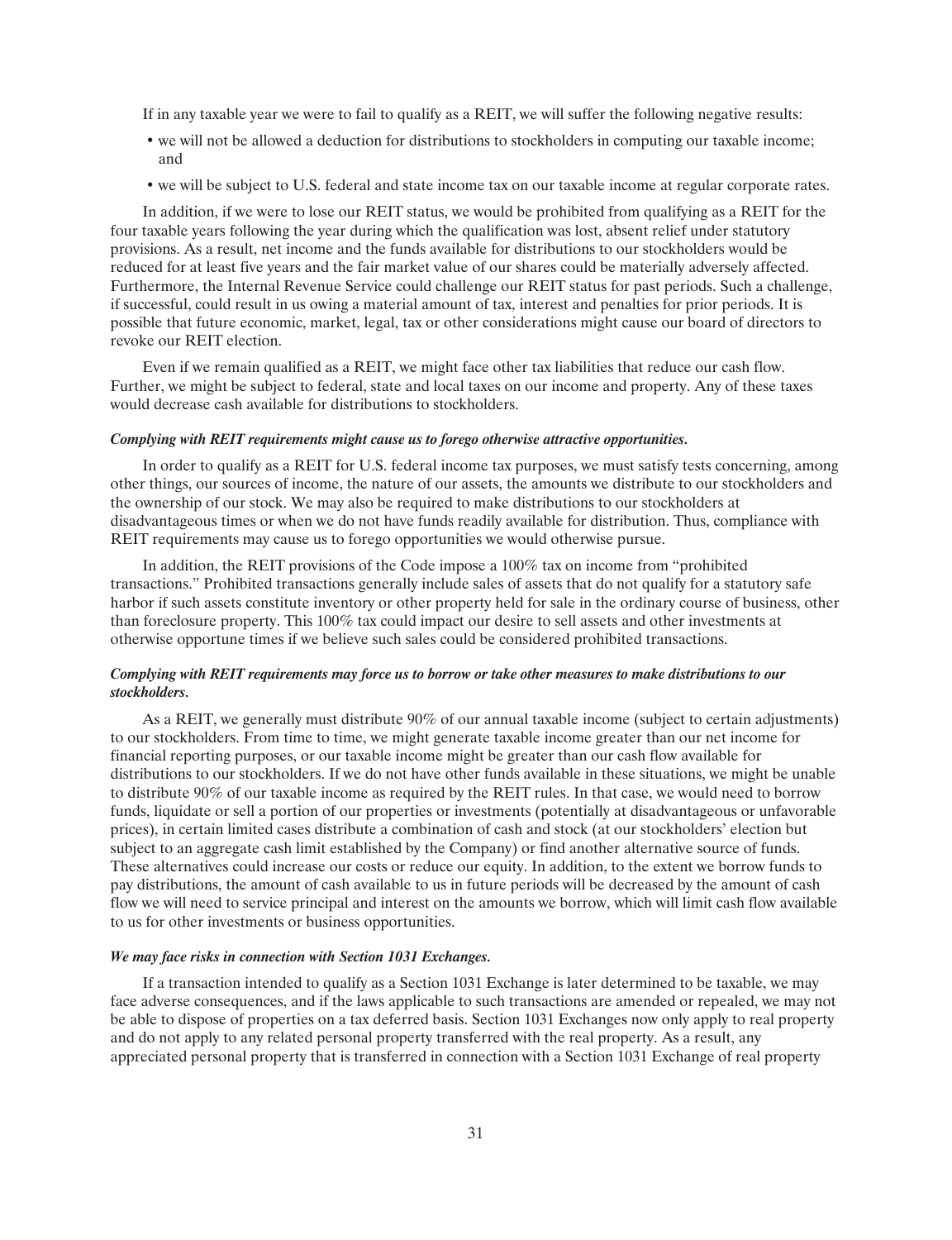will cause gain to be recognized, and such gain is generally treated as non-qualifying income for the 95% and 75% gross income tests. Any such non-qualifying income could have an adverse effect on our REIT status.

### *If our Operating Partnership fails to maintain its status as a partnership for tax purposes, we would face adverse tax consequences.*

We intend to maintain the status of the Operating Partnership as a partnership for federal income tax purposes. However, if the Internal Revenue Service were to successfully challenge the status of the Operating Partnership as an entity taxable as a partnership, the Operating Partnership would be taxable as a corporation. This would reduce the amount of distributions that the Operating Partnership could make to us. This could also result in our losing REIT status, with the consequences described above. This would substantially reduce the cash available to us to make distributions and the return on your investment. In addition, if any of the partnerships or limited liability companies through which the Operating Partnership owns its property, in whole or in part, loses its characterization as a partnership or disregarded entity for federal income tax purposes, it would be subject to taxation as a corporation, thereby reducing distributions to the Operating Partnership. Such a recharacterization of an underlying entity could also threaten our ability to maintain REIT status.

#### *Legislative or regulatory action could adversely affect our stockholders.*

In recent years, numerous legislative, judicial and administrative changes have been made to the U.S. federal income tax laws applicable to investments similar to an investment in our stock. Additional changes to tax laws are likely to continue in the future, and we cannot assure you that any such changes will not adversely affect the taxation of us or our stockholders. Any such changes could have an adverse effect on an investment in our stock or on the market value or the resale potential of our properties.

### *GENERAL RISK FACTORS*

### *Our success depends, in part, on our ability to attract and retain talented employees, and the loss of any one of our key personnel could adversely impact our business.*

The success of our business depends, in part, on the leadership and performance of our executive management team and key employees, and our ability to attract, retain and motivate talented employees could significantly impact our future performance. Competition for these individuals is intense, and we cannot assure you that we will retain our executive management team and key employees or that we will be able to attract and retain other highly qualified individuals for these positions in the future. Losing any one or more of these persons could have a material adverse effect on our results of operations, financial condition and cash flows.

### *The price of our common stock has and may continue to fluctuate significantly, which may make it difficult for our stockholders to resell their shares when they want or at prices they find attractive.*

The price of our common stock on the NYSE constantly changes and has been subject to significant price fluctuations. For example, between January 1, 2021 and March 22, 2021, the highest intra-day sale price of our common stock on the NYSE was \$25.99 per share and the lowest intra-day sale price of our common stock on the NYSE was \$10.31 per share. The high of \$25.99 occurred on January 27, 2021 when approximately 58,466,600 shares were traded. Our average daily trading volume between January 1, 2021 and March 22, 2021 was approximately 9,464,650 shares per day. We did not experience any material changes in our financial condition or results of operations during that time that explained such price volatility or trading volume. Accordingly, the market price of our common stock may fluctuate dramatically, and may decline rapidly, irrespective of any key developments in our business.

Our stock price can fluctuate as a result of a variety of factors, many of which are beyond our control. These factors may include, but are not limited to, actual or anticipated variations in our operating results or dividends; general market fluctuations, including potentially extreme increases or decreases in the market prices of certain of our publicly traded tenants, industry factors and general economic and geopolitical conditions and events, such as economic slowdowns or recessions, consumer confidence in the economy, ongoing military conflicts and terrorist attacks; technical factors in the public trading market for our stock that may produce price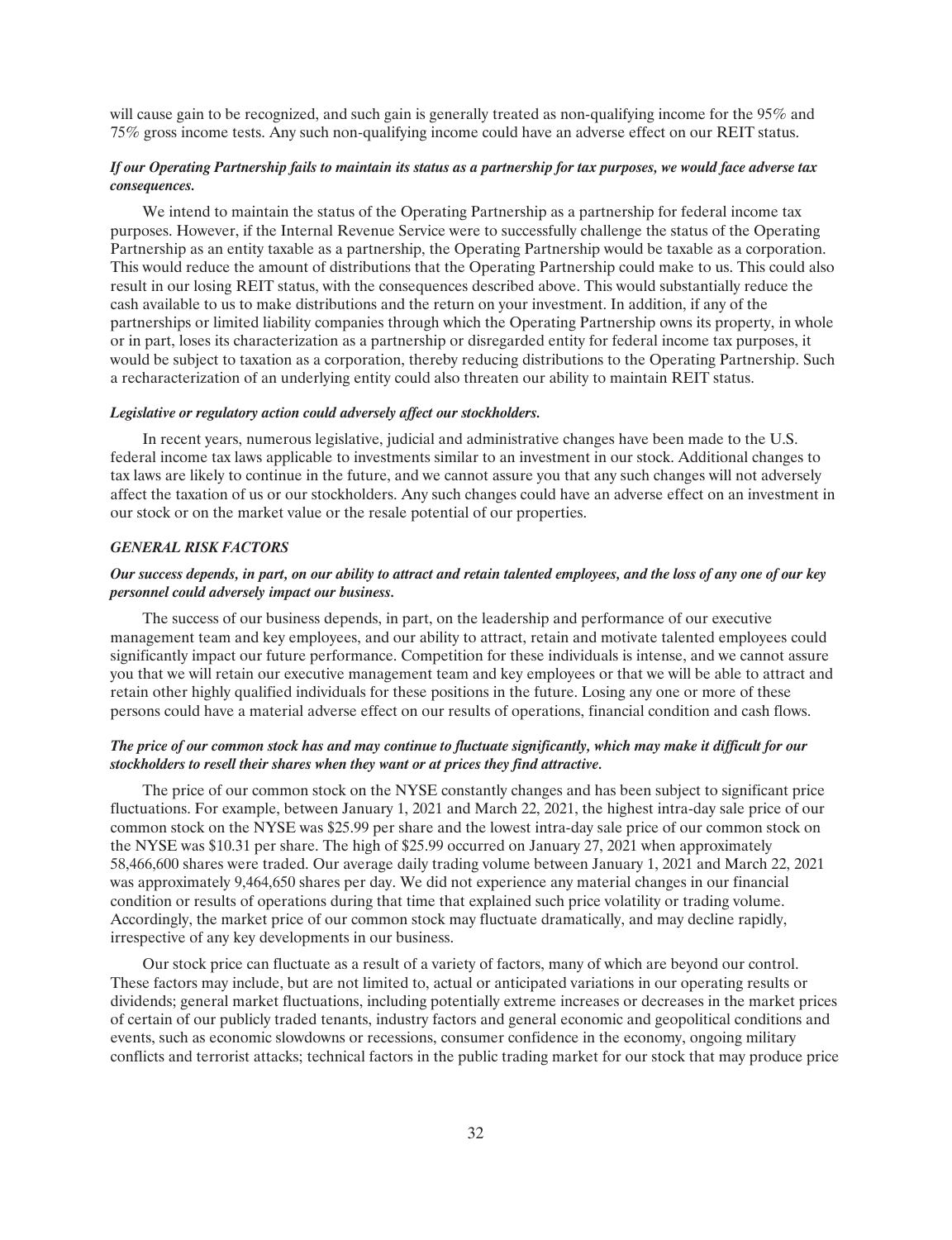movements that may or may not comport with macro, industry or company-specific fundamentals, including, without limitation, the sentiment of retail investors (including as may be expressed on financial trading and other social media sites), the amount and status of short interest in our securities and the potential for a "short squeeze" whereby short sellers are forced to cover their open positions, access to margin debt, trading in options and other derivatives on our common stock and other technical trading factors; changes in our funds from operations or earnings estimates; changes in the ability of our shopping centers to generate sufficient revenues to meet operating and other expenses; anchor or tenant bankruptcies, closures, mergers or consolidations; local economic and real estate conditions in geographic locations where we have a high concentration of Centers; competition by public or private mall companies or others, including competition for both acquisition of Centers and for tenants to occupy space; the ability of our tenants to pay rent and meet their other obligations to us under current lease terms and our ability to lease space on favorable terms; the success of our acquisition and real estate development strategy; our ability to comply with the financial covenants in our debt agreements and the impact of restrictive covenants in our debt agreements; our access to financing; inflation and increases in interest rates; the risk of our failure to qualify or maintain our status as a REIT; our ability to comply with our joint venture agreements and other risks associated with our joint venture investments; possible uninsured losses, including losses from casualty events or natural disasters, and possible environmental liabilities; the continued adverse impact of COVID-19 on the U.S., regional and global economies and on our financial condition and results of operations and the financial condition and results of operations of our tenants; a decision by any of our significant stockholders to sell substantial amounts of our common stock; any future issuances of equity securities; and the realization of any of the other risk factors included in this Annual Report on Form 10-K.

### *We face risks associated with and have been the target of security breaches through cyber attacks, cyber intrusions or otherwise, as well as other significant disruptions of our information technology (IT) networks and related systems.*

We face risks associated with and have been the target of security breaches, whether through cyber attacks or cyber intrusions over the Internet, malware, computer viruses, attachments to e-mails, persons inside our organization or persons with access to systems inside our organization, and other significant disruptions of our IT networks and related systems. The risk of a security breach or disruption, particularly through cyber attack or cyber intrusion, including by computer hackers, foreign governments and cyber terrorists, has generally increased as the number, intensity and sophistication of attempted attacks and intrusions from around the world have increased. Our IT networks and related systems are essential to the operation of our business and our ability to perform day-to-day operations and, in some cases, may be critical to the operations of certain of our tenants. Although we make efforts to maintain the security and integrity of these types of IT networks and related systems, and we have implemented various measures to manage the risk of a security breach or disruption, there can be no assurance that our security efforts and measures will be effective or that attempted security breaches or disruptions would not be successful or damaging. A security breach or other significant disruption involving our IT networks and related systems could disrupt the proper functioning of our networks and systems; result in misstated financial reports, violations of loan covenants and/or missed reporting deadlines; result in our inability to properly monitor our compliance with the rules and regulations regarding our qualification as a REIT; result in the unauthorized access to, and destruction, loss, theft, misappropriation or release of proprietary, confidential, sensitive or otherwise valuable information of ours or others, which others could use to compete against us or for disruptive, destructive or otherwise harmful purposes and outcomes; require significant management attention and resources to remedy any damages that result; subject us to claims for breach of contract, damages, credits, penalties or termination of leases or other agreements; or damage our reputation among our tenants and investors generally. Moreover, cyber attacks perpetrated against our Anchors and tenants, including unauthorized access to customers' credit card data and other confidential information, could diminish consumer confidence and consumer spending and negatively impact our business.

### **ITEM 1B. UNRESOLVED STAFF COMMENTS**

None.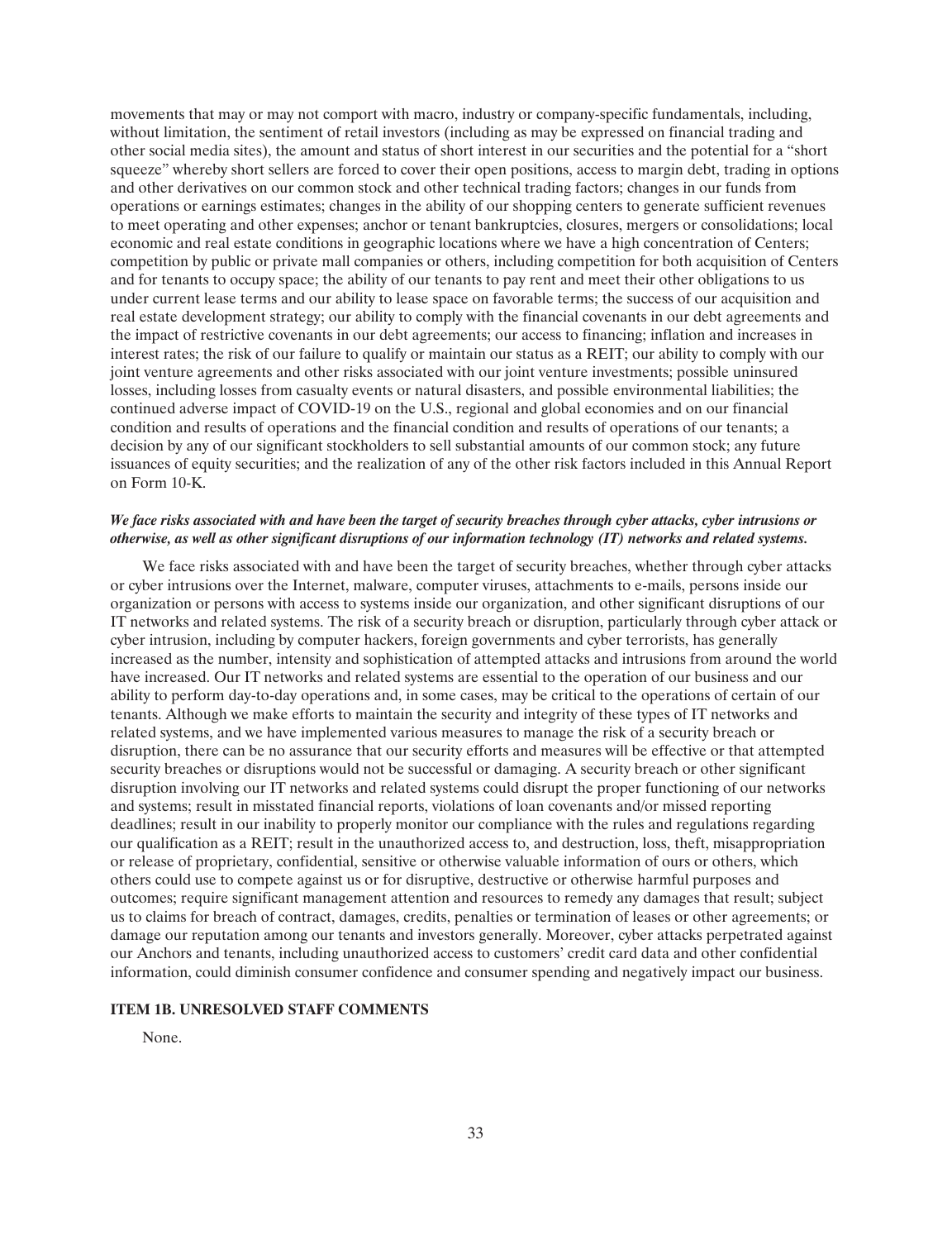# **ITEM 2. PROPERTIES**

The following table sets forth certain information regarding the Centers and other locations that are wholly owned or partly owned by the Company as of December 31, 2021.

|              | Company's<br>Count Ownership(1) | Name of<br>Center/Location(2)                                   | Year of<br>Original<br>Construction/ Expansion/<br>Acquisition | Year of<br><b>Most Recent</b><br>Renovation | Total<br>GLA(3) | Mall and<br>Freestanding<br>GLA | Percentage<br>of Mall and<br>Freestanding<br><b>GLA Leased</b> | Non-Owned<br>Anchors (3)                         | Company-<br>Owned<br>Anchors $(3)$                                                                  |
|--------------|---------------------------------|-----------------------------------------------------------------|----------------------------------------------------------------|---------------------------------------------|-----------------|---------------------------------|----------------------------------------------------------------|--------------------------------------------------|-----------------------------------------------------------------------------------------------------|
|              |                                 | <b>CONSOLIDATED CENTERS:</b>                                    |                                                                |                                             |                 |                                 |                                                                |                                                  |                                                                                                     |
| $\mathbf{1}$ | 50.1%                           | Chandler Fashion Center(4)<br>Chandler, Arizona                 | 2001/2002                                                      |                                             | 1,319,000       | 633,000                         | 95.3%                                                          | Dillard's, Macy's, —<br>Scheels All<br>Sports(5) |                                                                                                     |
| 2            | 100%                            | Danbury Fair Mall(4)<br>Danbury, Connecticut                    | 1986/2005                                                      | 2016                                        | 1,224,000       | 540,000                         | 90.1%                                                          | JCPenney, Macy's Dick's Sporting                 | Goods, Primark                                                                                      |
| 3            | 100%                            | Desert Sky Mall<br>Phoenix, Árizona                             | 1981/2002                                                      | 2007                                        | 720,000         | 254,000                         | 97.7%                                                          | Burlington,<br>Dillard's                         | La Curacao,<br>Mercado de los<br>Cielos                                                             |
| 4            | 100%                            | Eastland Mall(6)<br>Evansville, Indiana                         | 1978/1998                                                      | 1996                                        | 1,017,000       | 528,000                         | 88.9%                                                          | Dillard's, Macy's                                | <b>JCPenney</b>                                                                                     |
| 5            | 50%                             | Fashion District Philadelphia<br>Philadelphia, Pennsylvania     | 1977/2014                                                      | 2019                                        | 801,000         | 573,000                         | 83.2%                                                          |                                                  | Burlington,<br>Primark,<br>Shoppers World                                                           |
| 6            | 100%                            | Fashion Outlets of Chicago<br>Rosemont, Illinois                | 2013/                                                          |                                             | 527,000         | 527,000                         | 97.9%                                                          | $\overline{\phantom{a}}$                         |                                                                                                     |
| 7            | 100%                            | Fashion Outlets of Niagara Falls USA<br>Niagara Falls, New York | 1982/2011                                                      | 2014                                        | 689,000         | 689,000                         | 82.8%                                                          |                                                  |                                                                                                     |
| 8            | 50.1%                           | Freehold Raceway Mall(4)<br>Freehold, New Jersey                | 1990/2005                                                      | 2007                                        | 1,553,000       | 771,000                         | 91.7%                                                          | JCPenney, Macy's Dick's Sporting                 | Goods, Primark                                                                                      |
| 9            | $100\%$                         | Fresno Fashion Fair<br>Fresno, California                       | 1970/1996                                                      | 2006                                        | 973,000         | 418,000                         | 93.4%                                                          | Macy's                                           | Forever 21,<br>JCPenney, Macy's                                                                     |
| 10           | 100%                            | Green Acres Mall(4)(6)<br>Valley Stream, New York               | 1956/2013                                                      | 2016                                        | 2,057,000       | 919,000                         | 93.2%                                                          |                                                  | BJ's Wholesale<br>Club, Dick's<br>Sporting Goods,<br>Macy's (two),<br>Primark(7),<br>Shoppers World |
| 11           | 100%                            | <b>Inland Center</b><br>San Bernardino, California              | 1966/2004                                                      | 2016                                        | 630,000         | 230,000                         | 97.1%                                                          | Macy's                                           | Forever 21,<br><b>JCPenney</b>                                                                      |
| 12           | 100%                            | Kings Plaza Shopping Center(6)<br>Brooklyn, New York            | 1971/2012                                                      | 2018                                        | 1,146,000       | 445,000                         | 98.9%                                                          | Macy's                                           | Burlington,<br>Lowe's, Primark,<br>Target(8)                                                        |
| 13           | $100\%$                         | La Cumbre Plaza $(4)(6)$<br>Santa Barbara, California           | 1967/2004                                                      | 1989                                        | 473,000         | 173,000                         | $90.6\%$                                                       | Macy's                                           |                                                                                                     |
| 14           | 100%                            | NorthPark Mall(4)<br>Davenport, Iowa                            | 1973/1998                                                      | 2001                                        | 929,000         | 394,000                         | 88.8%                                                          | Dillard's,<br>JCPenney, Von<br>Maur              |                                                                                                     |
| 15           | 100%                            | Oaks, The<br>Thousand Oaks, California                          | 1978/2002                                                      | 2009                                        | 1,205,000       | 603,000                         | 85.8%                                                          | JCPenney, Macy's Dick's Sporting<br>(two)        | Goods,<br>Nordstrom                                                                                 |
| 16           | 100%                            | Pacific View<br>Ventura, California                             | 1965/1996                                                      | 2001                                        | 886,000         | 401,000                         | 78.0%                                                          | JCPenney, Target Macy's                          |                                                                                                     |
| 17           | 100%                            | Queens Center(6)<br>Queens, New York                            | 1973/1995                                                      | 2004                                        | 967,000         | 411,000                         | 97.6%                                                          | JCPenney, Macy's                                 |                                                                                                     |
| 18           | 100%                            | Santa Monica Place(4)<br>Santa Monica, California               | 1980/1999                                                      | 2015                                        | 479,000         | 255,000                         | 85.4%                                                          |                                                  | Nordstrom                                                                                           |
| 19           | 84.9%                           | SanTan Village Regional Center<br>Gilbert, Arizona              | 2007/                                                          | 2018                                        | 1,161,000       | 754,000                         | 93.8%                                                          | Dillard's, Macy's                                | Dick's Sporting<br>Goods                                                                            |
| 20           | 100%                            | SouthPark Mall(4)<br>Moline, Illinois                           | 1974/1998                                                      | 2015                                        | 855,000         | 290,000                         | 69.3%                                                          | Dillard's, Von<br>Maur                           | Dick's Sporting<br>Goods, JCPenney                                                                  |
| 21           | 100%                            | Stonewood Center $(4)(6)$<br>Downey, California                 | 1953/1997                                                      | 1991                                        | 929,000         | 358,000                         | 88.5%                                                          |                                                  | JCPenney, Kohl's,<br>Macy's                                                                         |
| 22           | 100%                            | Superstition Springs Center(4)<br>Mesa, Arizona                 | 1990/2002                                                      | 2002                                        | 912,000         | 380,000                         | 97.1%                                                          | Dillard's.<br>JCPenney, Macy's                   |                                                                                                     |
| 23           | 100%                            | Towne Mall(4)<br>Elizabethtown, Kentucky                        | 1985/2005                                                      | 1989                                        | 350,000         | 179,000                         | 79.8%                                                          | $\overline{\phantom{a}}$                         | Belk, JCPenney                                                                                      |
| 24           | 100%                            | Valley Mall<br>Harrisonburg, Virginia                           | 1978/1998                                                      | 1992                                        | 502,000         | 187,000                         | 75.3%                                                          | Target                                           | Belk, Dick's<br>Sporting Goods,<br><b>JCPenney</b>                                                  |
| 25           | 100%                            | Valley River Center<br>Eugene, Oregon                           | 1969/2006                                                      | 2007                                        | 813,000         | 413,000                         | 94.4%                                                          | Macy's                                           | <b>JCPenney</b>                                                                                     |
| 26           | 100%                            | Victor Valley, Mall of(4)<br>Victorville, California            | 1986/2004                                                      | 2012                                        | 577,000         | 259,000                         | 98.8%                                                          | Macy's                                           | Dick's Sporting<br>Goods, JCPenney                                                                  |
| 27           | 100%                            | Vintage Faire Mall<br>Modesto, California                       | 1977/1996                                                      | 2008                                        | 915,000         | 471,000                         | 95.7%                                                          | Macy's                                           | Dick's Sporting<br>Goods,<br>JCPenney, Macy's                                                       |
| 28           | 100%                            | Wilton Mall(4)<br>Saratoga Springs, New York                    | 1990/2005                                                      | 1998                                        | 708,000         | 505,000                         | 93.2%                                                          | <b>JCPenney</b>                                  | Dick's Sporting<br>Goods                                                                            |
|              |                                 | <b>Total Consolidated Centers</b>                               |                                                                |                                             | 25,317,000      | 12,560,000                      | 90.7%                                                          |                                                  |                                                                                                     |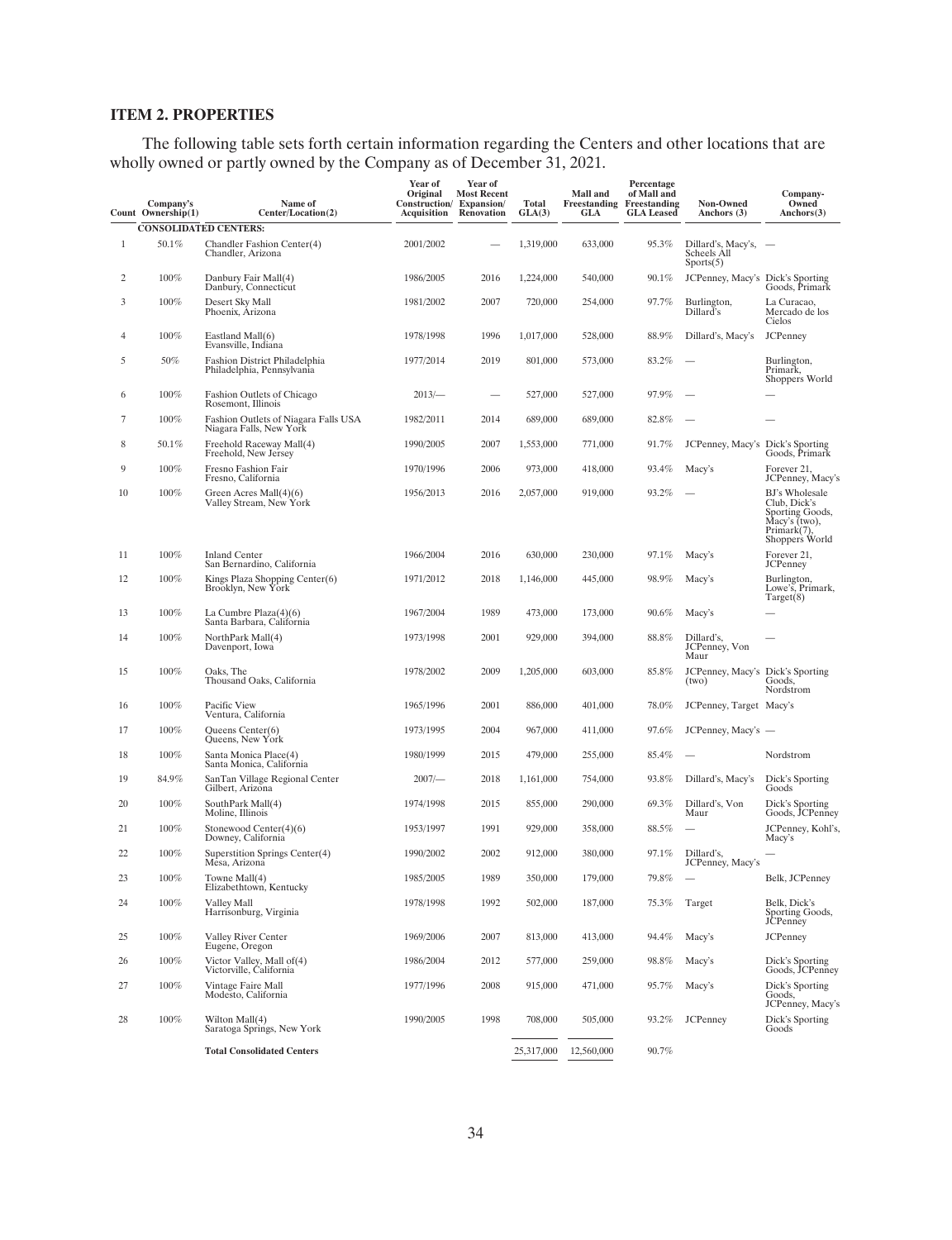|         | Company's<br>Count Ownership(1) | Name of<br>Center/Location(2)                                                     | Year of<br>Original<br>Construction/ Expansion/<br>Acquisition | Year of<br><b>Most Recent</b><br>Renovation | Total<br>GLA(3)         | Mall and<br>Freestanding<br>GLA | Percentage<br>of Mall and<br>Freestanding<br><b>GLA Leased</b> | Non-Owned<br>Anchors(3)                        | Company-<br>Owned<br>Anchors(3)                                   |
|---------|---------------------------------|-----------------------------------------------------------------------------------|----------------------------------------------------------------|---------------------------------------------|-------------------------|---------------------------------|----------------------------------------------------------------|------------------------------------------------|-------------------------------------------------------------------|
|         |                                 | UNCONSOLIDATED JOINT VENTURE CENTERS:                                             |                                                                |                                             |                         |                                 |                                                                |                                                |                                                                   |
| 29      | 60%                             | Arrowhead Towne Center(4)<br>Glendale, Arizona                                    | 1993/2002                                                      | 2015                                        | 1,073,000               | 386,000                         | 96.2%                                                          | Dillard's,<br>JCPenney, Macy's                 | Dick's Sporting<br>Goods                                          |
| 30      | 50%                             | <b>Biltmore Fashion Park</b><br>Phoenix, Arizona                                  | 1963/2003                                                      | 2020                                        | 597,000                 | 292,000                         | 92.3%                                                          |                                                | Macy's, Saks Fifth<br>Avenue                                      |
| 31      | 50%                             | Broadway Plaza(4)<br>Walnut Creek, California                                     | 1951/1985                                                      | 2016                                        | 990,000                 | 445,000                         | 96.8%                                                          | Macy's                                         | Nordstrom                                                         |
| 32      | 50.1%                           | Corte Madera, The Village at<br>Corte Madera, California                          | 1985/1998                                                      | 2020                                        | 501,000                 | 265,000                         | 94.5%                                                          | Macy's,<br>Nordstrom                           |                                                                   |
| 33      | 50%                             | Country Club Plaza<br>Kansas City, Missouri                                       | 1922/2016                                                      | 2015                                        | 947,000                 | 947,000                         | 84.9%                                                          |                                                |                                                                   |
| 34      | 51%                             | Deptford Mall<br>Deptford, New Jersey                                             | 1975/2006                                                      | 2020                                        | 1,000,000               | 428,000                         | 95.1%                                                          | JCPenney, Macy's Boscov's, Dick's              | <b>Sporting Goods</b>                                             |
| 35      | 51%                             | FlatIron Crossing(4)<br>Broomfield, Colorado                                      | 2000/2002                                                      | 2009                                        | 1,426,000               | 727,000                         | 92.7%                                                          | Dillard's, Macy's                              | Dick's Sporting<br>Goods, Forever<br>21                           |
| 36      | 50%                             | Kierland Commons<br>Phoenix, Arizona                                              | 1999/2005                                                      | 2003                                        | 437,000                 | 437,000                         | 89.4%                                                          |                                                |                                                                   |
| 37      | 60%                             | Lakewood Center<br>Lakewood, California                                           | 1953/1975                                                      | 2008                                        | 1,981,000               | 916,000                         | 89.2%                                                          |                                                | Costco, Forever<br>21, Home Depot,<br>JCPenney,<br>Macy's, Target |
| 38      | 60%                             | Los Cerritos Center(9)<br>Cerritos, California                                    | 1971/1999                                                      | 2016                                        | 1,012,000               | 537,000                         | 90.8%                                                          | Macy's,<br>Nordstrom                           | Dick's Sporting<br>Goods, Forever<br>21                           |
| 39      | 50%                             | Scottsdale Fashion Square<br>Scottsdale, Arizona                                  | 1961/2002                                                      | 2020                                        | 1,883,000               | 922,000                         | 95.2%                                                          | Dillard's                                      | Dick's Sporting<br>Goods, Macy's,<br>Neiman Marcus.<br>Nordstrom  |
| 40      | 60%                             | South Plains Mall(4)<br>Lubbock, Texas                                            | 1972/1998                                                      | 2017                                        | 1,136,000               | 494,000                         | 90.3%                                                          |                                                | Dillard's (two),<br><b>JCPenney</b>                               |
| 41      | 51%                             | Twenty Ninth Street(6)<br>Boulder, Colorado                                       | 1963/1979                                                      | 2007                                        | 703,000                 | 561,000                         | 92.3%                                                          | Macy's                                         | Home Depot                                                        |
| 42      | 50%                             | Tysons Corner Center(9)<br>Tysons Corner, Virginia                                | 1968/2005                                                      | 2014                                        | 1,827,000               | 1,087,000                       | 89.0%                                                          |                                                | Bloomingdale's,<br>Macy's,<br>Nordstrom,<br>Primary(7)            |
| 43      | 60%                             | Washington Square(9)<br>Portland, Oregon                                          | 1974/1999                                                      | 2005                                        | 1,300,000               | 577,000                         | 93.9%                                                          | Macy's                                         | Dick's Sporting<br>Goods,<br>JCPenney,<br>Nordstrom               |
| 44      | 19%                             | West Acres<br>Fargo, North Dakota                                                 | 1972/1986                                                      | 2001                                        | 692,000                 | 426,000                         | 94.7%                                                          | Macy's                                         | <b>JCPenney</b>                                                   |
|         |                                 | <b>Total Unconsolidated Joint Ventures</b>                                        |                                                                |                                             | 17,505,000              | 9,447,000                       | 92.4%                                                          |                                                |                                                                   |
| 44      |                                 | <b>Total Regional Town Centers</b>                                                |                                                                |                                             | 42,822,000              | 22,007,000                      | 91.5%                                                          |                                                |                                                                   |
|         |                                 | <b>COMMUNITY/POWER SHOPPING CENTERS</b>                                           |                                                                |                                             |                         |                                 |                                                                |                                                |                                                                   |
| 1       | 50%                             | Atlas Park, The Shops at (11)<br>Queens, New York                                 | 2006/2011                                                      | 2013                                        | 373,000                 | 373,000                         | 90.1%                                                          |                                                |                                                                   |
| 2       | 50%                             | Boulevard Shops(11)<br>Chandler, Arizona                                          | 2001/2002                                                      | 2004                                        | 185,000                 | 185,000                         | 94.8%                                                          |                                                |                                                                   |
| 3       | 100%                            | Southridge Center(4)(10)<br>Des Moines, Iowa                                      | 1975/1998                                                      | 2013                                        | 801,000                 | 520,000                         | 77.6%                                                          | Des Moines Area Target<br>Community<br>College |                                                                   |
| 4       | 100%                            | Superstition Springs Power Center(10)<br>Mesa, Arizona                            | 1990/2002                                                      |                                             | 206,000                 | 53,000                          | 95.9%                                                          | Best Buy,<br>Burlington                        |                                                                   |
| 5       | 100%                            | The Marketplace at Flagstaff $(6)(10)$<br>Flagstaff, Arizona                      | 2007/                                                          |                                             | 268,000                 | 147,000                         | 100.0%                                                         |                                                | Home Depot                                                        |
| 5<br>49 |                                 | <b>Total Community/Power Shopping Centers</b><br><b>Total before Other Assets</b> |                                                                |                                             | 1,833,000<br>44,655,000 | 1,278,000<br>23,285,000         | 85.9%                                                          |                                                |                                                                   |
|         | <b>OTHER ASSETS:</b>            |                                                                                   |                                                                |                                             |                         |                                 |                                                                |                                                |                                                                   |
|         | 100%                            | Various $(10)(12)$                                                                |                                                                |                                             | 348,000                 | 265,000                         |                                                                |                                                | Kohl's                                                            |
|         | 50%                             | Scottsdale Fashion Square-Office(11)<br>Scottsdale, Arizona                       | 1984/2002                                                      | 2016                                        | 127,000                 |                                 |                                                                |                                                |                                                                   |
|         | 50%                             | Tysons Corner Center-Office(11)<br>Tysons Corner, Virginia                        | 1999/2005                                                      | 2012                                        | 174,000                 |                                 |                                                                |                                                |                                                                   |
|         | 50%                             | Hyatt Regency Tysons Corner Center(11)<br>Tysons Corner, Virginia                 | 2015                                                           | 2015                                        | 290,000                 |                                 |                                                                |                                                |                                                                   |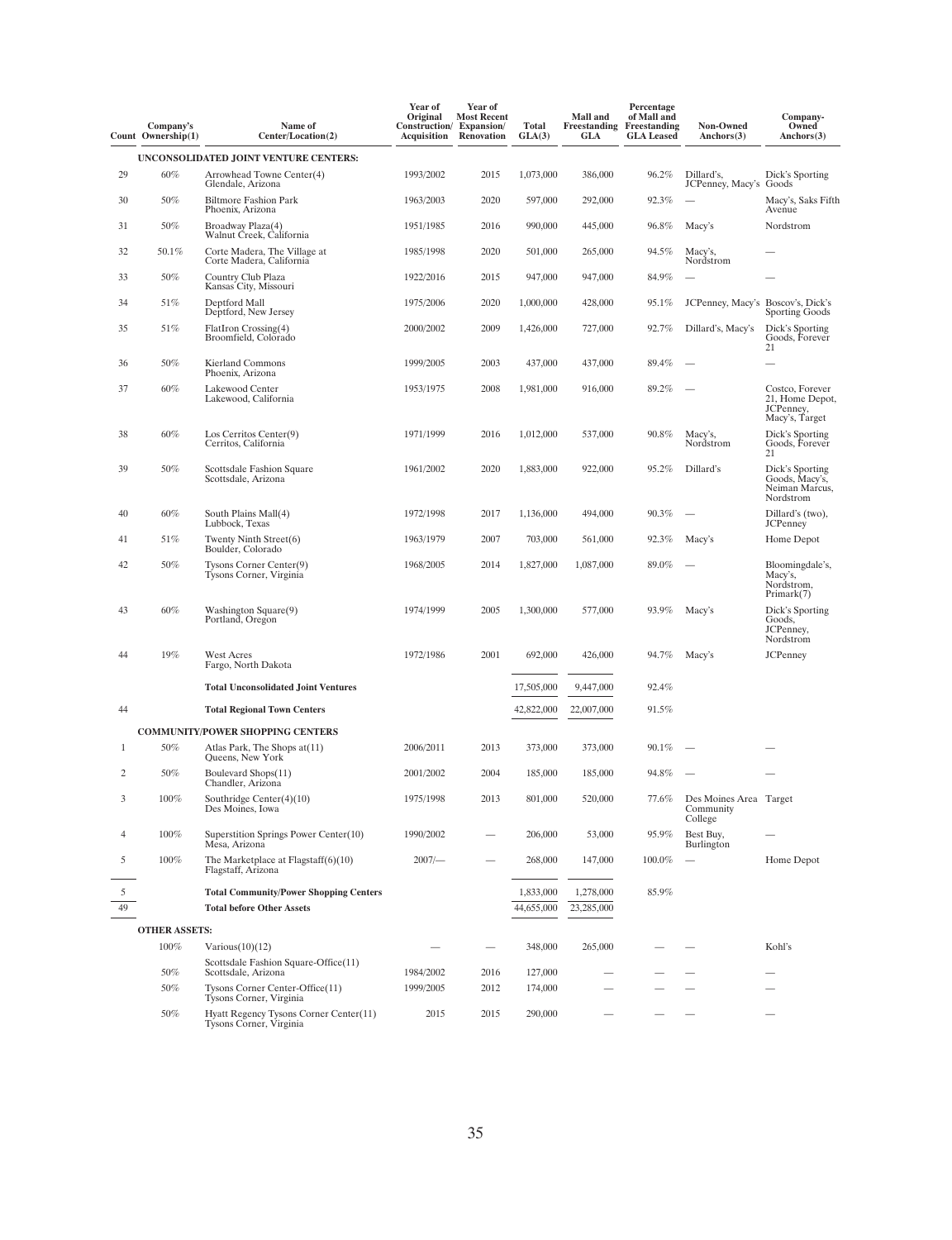| Company's<br>Count Ownership(1) | Name of<br>Center/Location(2)                            | Year of<br>Original<br>Construction/<br><b>Acquisition</b> | Year of<br><b>Most Recent</b><br>Expansion/<br>Renovation | Total<br>GLA(3) | Mall and<br>Freestanding<br>GLA | Percentage<br>of Mall and<br>Freestanding<br><b>GLA</b> Leased | <b>Non-Owned</b><br>Anchors(3) | Company-<br>Owned<br>Anchors $(3)$ |
|---------------------------------|----------------------------------------------------------|------------------------------------------------------------|-----------------------------------------------------------|-----------------|---------------------------------|----------------------------------------------------------------|--------------------------------|------------------------------------|
| 50%                             | VITA Tysons Corner Center(11)<br>Tysons Corner, Virginia | 2015                                                       | 2015                                                      | 510,000         |                                 |                                                                |                                |                                    |
| 50%                             | Tysons Tower $(11)$<br>Tysons Corner, Virginia           | 2014                                                       | 2014                                                      | 529,000         |                                 |                                                                |                                |                                    |
|                                 | <b>OTHER ASSETS UNDER DEVELOPMENT:</b>                   |                                                            |                                                           |                 |                                 |                                                                |                                |                                    |
| 25%                             | One Westside $(11)(13)$<br>Los Angeles, California       | 1985/1998                                                  | Ongoing                                                   | 680,000         |                                 |                                                                |                                |                                    |
| 5%                              | Paradise Valley Mall(11)(14)<br>Phoenix, Arizona         | 1979/2002                                                  | Ongoing                                                   | 303,000         |                                 | -                                                              | <b>JCPenney</b>                | Costco                             |
|                                 | <b>Total Other Assets</b>                                |                                                            |                                                           | 2,961,000       | 265,000                         |                                                                |                                |                                    |
|                                 | <b>Grand Total</b>                                       |                                                            |                                                           | 47,616,000      | 23,550,000                      |                                                                |                                |                                    |
|                                 |                                                          |                                                            |                                                           |                 |                                 |                                                                |                                |                                    |

- (1) The Company's ownership interest in this table reflects its direct or indirect legal ownership interest. Legal ownership may, at times, not equal the Company's economic interest in the listed properties because of various provisions in certain joint venture agreements regarding distributions of cash flow based on capital account balances, allocations of profits and losses and payments of preferred returns. As a result, the Company's actual economic interest (as distinct from its legal ownership interest) in certain of the properties could fluctuate from time to time and may not wholly align with its legal ownership interests. Substantially all of the Company's joint venture agreements contain rights of first refusal, buy-sell provisions, exit rights, default dilution remedies and/or other break up provisions or remedies which are customary in real estate joint venture agreements and which may, positively or negatively, affect the ultimate realization of cash flow and/or capital or liquidation proceeds. See "Item 1A.—Risks Related to Our Organizational Structure—Outside partners in Joint Venture Centers result in additional risks to our stockholders."
- (2) The Company owned or had an ownership interest in 44 regional town centers, five community/power shopping centers and office, hotel and residential space adjacent to these shopping centers. With the exception of the eight Centers indicated with footnote (6) in the table above, the underlying land controlled by the Company is owned in fee entirely by the Company or, in the case of Joint Venture Centers, by the joint venture property partnership or limited liability company. With respect to these eight Centers, portions of the underlying land controlled by the Company are owned by third parties and leased to the Company, or the joint venture property partnership or limited liability company, pursuant to long-term ground leases. Under the terms of a typical ground lease, the Company, or the joint venture property partnership or limited liability company, has an option or right of first refusal to purchase the land. The termination dates of the ground leases range from 2028 to 2098.
- (3) Total GLA includes GLA attributable to Anchors (whether owned or non-owned) and Mall and Freestanding Stores as of December 31, 2021. "Non-owned Anchors" is space not owned by the Company (or, in the case of Joint Venture Centers, by the joint venture property partnership or limited liability company) which is occupied by Anchor tenants. "Company-owned Anchors" is space owned (or leased) by the Company (or, in the case of Joint Venture Centers, by the joint venture property partnership or limited liability company) and leased (or subleased) to Anchor.
- (4) These Centers have vacant Anchor locations. The Company is actively seeking replacement tenants or has entered into replacement leases for many of these vacant sites and/or is currently executing or considering redevelopment opportunities for these locations. The Company continues to collect rent under the terms of an agreement regarding four of these vacant Anchors.
- (5) Scheels All Sports has announced plans to expand and build a two-level 222,000 square foot store at Chandler Fashion Center utilizing the vacant 144,000 square foot location formerly occupied by Nordstrom. The store is anticipated to open in fall 2023.
- (6) Portions of the land on which the Center is situated are subject to one or more long-term ground leases.
- (7) Primark has announced plans to open two new two-level stores at Green Acres Mall and Tysons Corner Center.
- (8) Target has announced plans to open a three-level, 90,000 square foot store at Kings Plaza.
- (9) The Center has a vacant former anchor store to be demolished for redevelopment.
- (10) Included in Consolidated Centers.
- (11) Included in Unconsolidated Joint Venture Centers.
- (12) The Company owns an office building and four stores located at shopping centers not owned by the Company. Of the four stores, one has been leased to Kohl's and three have been leased for non-Anchor uses. With respect to the office building and two of the four stores, the underlying land is owned in fee entirely by the Company. With respect to the remaining two stores, the underlying land is owned by third parties and leased to the Company pursuant to long-term building or ground leases. Under the terms of a typical building or ground lease, the Company pays rent for the use of the building or land and is generally responsible for all costs and expenses associated with the building and improvements. In some cases, the Company has an option or right of first refusal to purchase the land. The two ground leases terminate in years 2026 and 2027.
- (13) One Westside, formerly known as Westside Pavilion, was a regional town center that closed in January 2019. This property is under redevelopment into 584,000 square feet of creative office leased entirely to Google, along with 96,000 square feet of existing entertainment and retail space.
- (14) Construction started in summer 2021 on the first phase of a multi-phase, multi-year project to convert the former regional town center Paradise Valley Mall into a mixedused development with high-end grocery, restaurants, multi-family residences, offices, retail shops and other elements on the 92-acre site. The existing Costco and JCPenney stores remain open, while all of the other stores at the property have closed.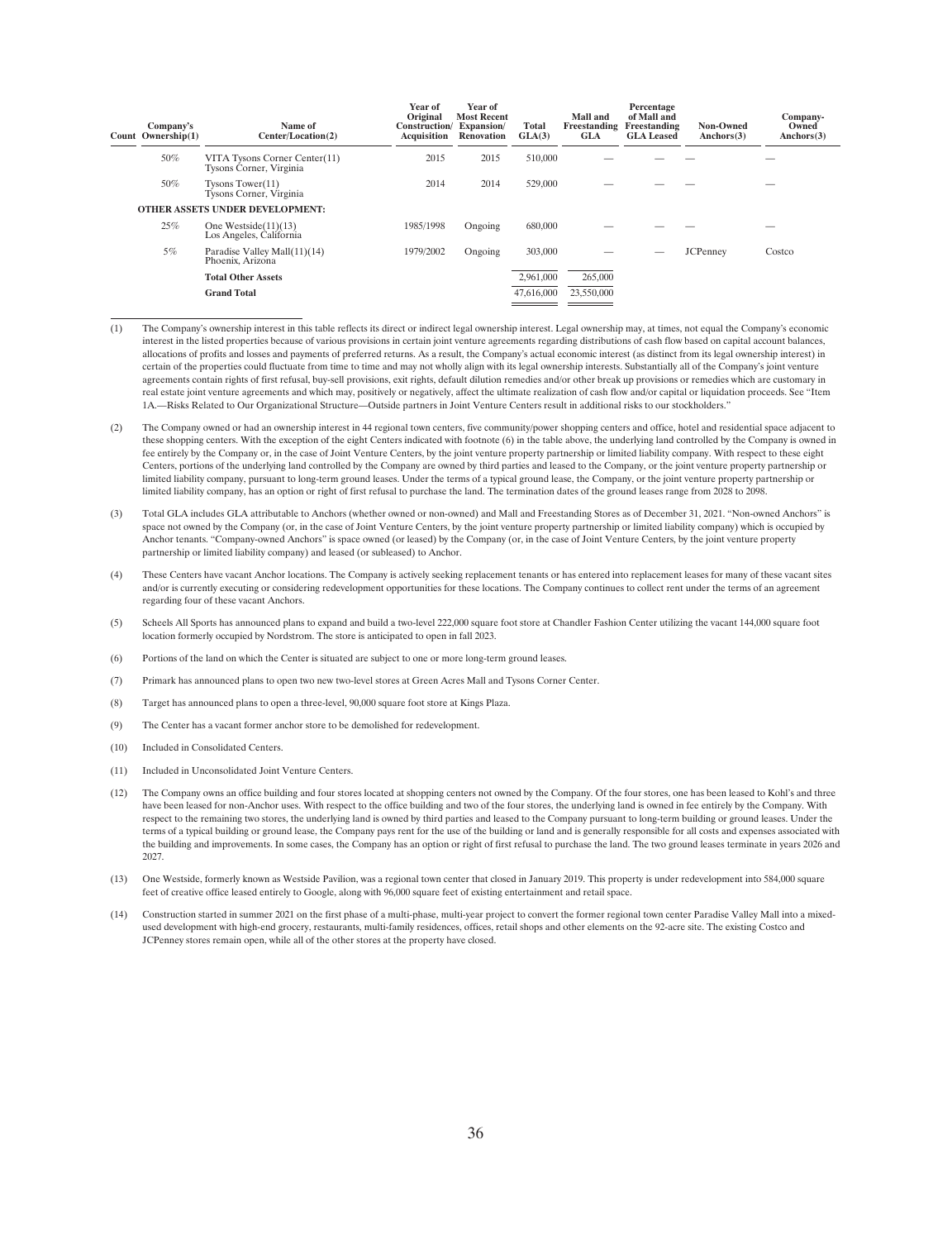# **Mortgage Debt**

The following table sets forth certain information regarding the mortgages encumbering the Centers, including those Centers in which the Company has less than a 100% interest. The information set forth below is as of December 31, 2021 (dollars in thousands):

| <b>Property Pledged as Collateral</b> | <b>Fixed or</b><br><b>Floating</b> | Carrying<br>Amount(1) | <b>Effective</b><br><b>Interest</b><br>Rate(2) | Annual<br>Debt<br>Service(3) | <b>Maturity</b><br>Date(4) | <b>Balance</b><br>Due on<br><b>Maturity</b> | <b>Earliest Date</b><br><b>Notes Can Be</b><br>Defeased or<br><b>Be Prepaid</b> |
|---------------------------------------|------------------------------------|-----------------------|------------------------------------------------|------------------------------|----------------------------|---------------------------------------------|---------------------------------------------------------------------------------|
| <b>Consolidated Centers:</b>          |                                    |                       |                                                |                              |                            |                                             |                                                                                 |
| Chandler Fashion Center $(5)$         | Fixed                              | 255,548<br>S.         |                                                | 4.18\% \$10,496              | 7/5/24                     | \$256,000                                   | Any Time                                                                        |
| Danbury Fair Mall                     | Fixed                              | 168,037               | 5.71\%                                         | 18,451                       | 7/1/22                     | 163,677                                     | Any Time                                                                        |
| Fashion District Philadelphia         | Floating                           | 194,602               | $4.00\%$                                       | 7,784                        | 1/22/24                    | 184,602                                     | Any Time                                                                        |
| Fashion Outlets of Chicago            | Fixed                              | 299,274               | $4.61\%$                                       | 13,740                       | 2/1/31                     | 300,000                                     | Any Time                                                                        |
| Fashion Outlets of Niagara Falls USA  | Fixed                              | 95,329                | $6.45\%$                                       | 8,719                        | 10/6/23                    | 91,135                                      | Any Time                                                                        |
| Freehold Raceway Mall(5) $\dots$      | Fixed                              | 398,711               | $3.94\%$                                       | 15,600                       | 11/1/29                    | 386,013                                     | 11/1/22                                                                         |
| Fresno Fashion Fair                   | Fixed                              | 324,056               | $3.67\%$                                       | 11,658                       | 11/1/26                    | 325,000                                     | Any Time                                                                        |
| Green Acres Commons $(6)$             | Floating                           | 124,875               | $3.12\%$                                       | 3,571                        | 3/29/23                    | 125,320                                     | Any Time                                                                        |
| Green Acres Mall $(7)$                | Fixed                              | 246,061               | $3.94\%$                                       | 17,366                       | 2/3/23                     | 236,628                                     | Any Time                                                                        |
| Kings Plaza Shopping Center           | Fixed                              | 535,928               | $3.71\%$                                       | 19,543                       | 1/1/30                     | 540,000                                     | 2/1/2023                                                                        |
|                                       | Fixed                              | 176,721               | 4.14%                                          | 12,772                       | 6/5/22                     | 174,433                                     | Any Time                                                                        |
|                                       | Fixed                              | 111,481               | $4.08\%$                                       | 8,021                        | 4/1/22                     | 110,597                                     | Any Time                                                                        |
| Queens Center                         | Fixed                              | 600,000               | $3.49\%$                                       | 20,922                       | 1/1/25                     | 600,000                                     | Any Time                                                                        |
| Santa Monica Place(8)                 | Floating                           | 299,314               | $1.84\%$                                       | 4,755                        | 12/9/22                    | 300,000                                     | Any Time                                                                        |
| SanTan Village Regional Center        | Fixed                              | 219,323               | $4.34\%$                                       | 9,460                        | 7/1/29                     | 220,000                                     | 7/1/2023                                                                        |
| Towne Mall                            | Fixed                              | 19,320                | 4.48%                                          | 1,404                        | 11/1/22                    | 18,886                                      | Any Time                                                                        |
| Victor Valley, Mall of                | Fixed                              | 114,850               | $4.00\%$                                       | 4,560                        | 9/1/24                     | 115,000                                     | Any Time                                                                        |
| Vintage Faire Mall                    | Fixed                              | 240,124               | $3.55\%$                                       | 15,069                       | 3/6/26                     | 211,507                                     | Any Time                                                                        |
|                                       |                                    | \$4,423,554           |                                                |                              |                            |                                             |                                                                                 |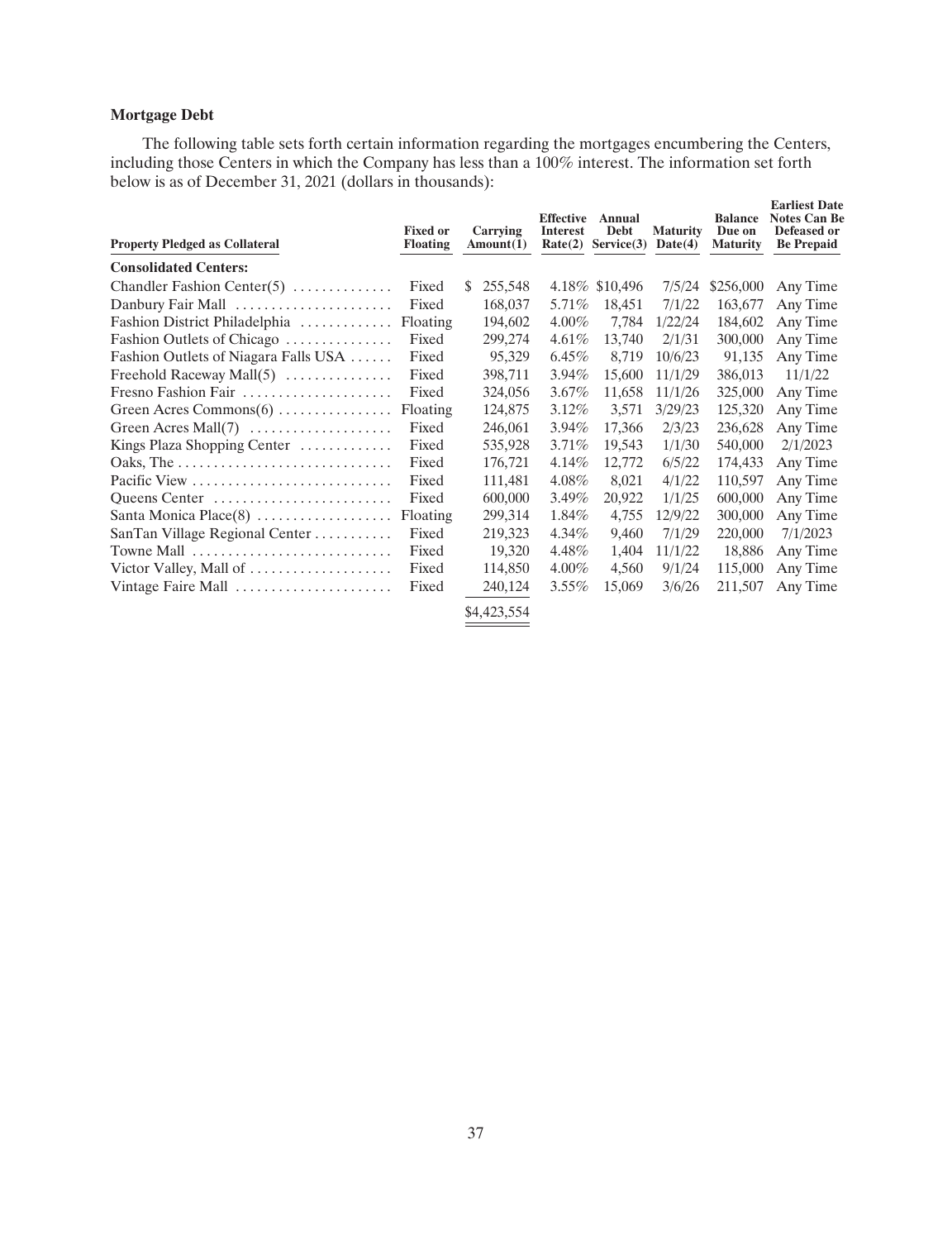| <b>Property Pledged as Collateral</b>           | <b>Fixed or</b><br><b>Floating</b> | Carrying<br>Amount(1) | <b>Effective</b><br><b>Interest</b><br>Rate(2) | Annual<br>Debt<br>Service(3) | <b>Maturity</b><br>Date(4) | <b>Balance</b><br>Due on<br><b>Maturity</b> | <b>Notes Can Be</b><br>Defeased or<br><b>Be Prepaid</b> |
|-------------------------------------------------|------------------------------------|-----------------------|------------------------------------------------|------------------------------|----------------------------|---------------------------------------------|---------------------------------------------------------|
| <b>Unconsolidated Joint Venture Centers (at</b> |                                    |                       |                                                |                              |                            |                                             |                                                         |
| the Company's Pro Rata Share):                  |                                    |                       |                                                |                              |                            |                                             |                                                         |
| Arrowhead Towne Center(60%)                     | Fixed                              | S<br>240,000          |                                                | 4.05\% \$13,147              |                            | 2/1/28 \$212,555                            | 2/1/22                                                  |
| Atlas Park, The Shops at $(50\%)$ (9)           | Floating                           | 31,525                | 4.92%                                          | 1,398                        | 11/9/26                    | 32,500                                      | Any Time                                                |
| Boulevard Shops $(50\%)(10)$                    | Floating                           | 11,428                | 2.28%                                          | 225                          | 12/5/23                    | 11,500                                      | Any Time                                                |
| Broadway Plaza $(50\%)$                         | Fixed                              | 224,568               | 4.19%                                          | 12,230                       | 4/1/30                     | 189,724                                     | 4/1/22                                                  |
| Corte Madera, The Village at $(50.1\%)$         | Fixed                              | 112,465               | 3.53%                                          | 4,478                        | 9/1/28                     | 98,753                                      | Any Time                                                |
| Country Club Plaza $(50\%)$                     | Fixed                              | 151,833               | 3.88%                                          | 9,001                        | 4/1/26                     | 137,525                                     | Any Time                                                |
| Deptford Mall(51%)                              | Fixed                              | 85,251                | $3.55\%$                                       | 5,795                        | 4/3/23                     | 81,750                                      | Any Time                                                |
| FlatIron Crossing $(51\%)$ (11)                 | Fixed                              | 100,476               | 4.38%                                          | 6,585                        | 2/4/22                     | 100,270                                     | Any Time                                                |
| Kierland Commons $(50\%)$                       | Fixed                              | 102,350               | 3.98%                                          | 6,407                        | 4/1/27                     | 88,724                                      | Any Time                                                |
| Lakewood Center $(60\%)$                        | Fixed                              | 206,434               | 4.15%                                          | 13,144                       | 6/1/26                     | 185,306                                     | Any Time                                                |
| Los Cerritos Center $(60\%)$                    | Fixed                              | 314,546               | $4.00\%$                                       | 18,046                       | 11/1/27                    | 278,711                                     | Any Time                                                |
| One Westside $(25\%)(12)$                       | Floating                           | 59,646                | 2.13%                                          | 1,086                        | 12/18/24                   | 60,349                                      | Any Time                                                |
| Paradise Valley $(5\%)$                         | Fixed                              | 3,116                 | 5.00%                                          | 156                          | 9/29/24                    | 3,116                                       | Any Time                                                |
| Scottsdale Fashion Square $(50\%)$              | Fixed                              | 210,021               | $3.02\%$                                       | 13,281                       | 4/3/23                     | 201,331                                     | Any Time                                                |
| South Plains Mall $(60\%)$                      | Fixed                              | 120,000               | 4.22%                                          | 5,065                        | 11/6/25                    | 120,000                                     | Any Time                                                |
| Twenty Ninth Street $(51\%)$                    | Fixed                              | 76,500                | $4.10\%$                                       | 3,137                        | 2/6/26                     | 76,500                                      | Any Time                                                |
| Tysons Corner Center $(50\%)$                   | Fixed                              | 353,963               | $4.13\%$                                       | 24,643                       | 1/1/24                     | 333,233                                     | Any Time                                                |
|                                                 | Fixed                              | 94,506                | 3.38%                                          | 3,164                        | 10/11/29                   | 95,000                                      | Any Time                                                |
| Tysons Vita $(50\%)$                            | Fixed                              | 44,475                | $3.43\%$                                       | 1,485                        | 12/1/30                    | 45,000                                      | 1/1/24                                                  |
| Washington Square $(60\%)$                      | Fixed                              | 316,881               | $3.65\%$                                       | 18,115                       | 11/1/22                    | 311,348                                     | Any Time                                                |
| West Acres—Development $(19\%)$                 | Fixed                              | 430                   | 3.72%                                          | 16                           | 10/10/29                   | 436                                         | Any Time                                                |
|                                                 | Fixed                              | 13,432                | 4.61%                                          | 1,025                        | 3/1/32                     | 8,256                                       | Any Time                                                |
|                                                 |                                    | \$2,873,846           |                                                |                              |                            |                                             |                                                         |

**Earliest Date**

(1) The mortgage notes payable balances include the unamortized debt premiums (discounts). Debt premiums (discounts) represent the excess (deficiency) of the fair value of debt over (under) the principal value of debt assumed in various acquisitions. The debt premiums (discounts) are being amortized into interest expense over the term of the related debt in a manner which approximates the effective interest method.

The debt premiums (discounts) as of December 31, 2021 consisted of the following:

|  |  |  | <b>Property Pledged as Collateral</b> |
|--|--|--|---------------------------------------|
|--|--|--|---------------------------------------|

| Unconsolidated Joint Venture Centers (at the Company's Pro Rata Share): |           |
|-------------------------------------------------------------------------|-----------|
|                                                                         |           |
|                                                                         |           |
|                                                                         | \$(6,055) |

The mortgage notes payable balances also include unamortized deferred finance costs that are amortized into interest expense over the remaining term of the related debt in a manner that approximates the effective interest method. Unamortized deferred finance costs at December 31, 2021 were \$11.9 million for Consolidated Centers and \$4.2 million for Unconsolidated Joint Venture Centers (at the Company's pro rata share).

- (2) The interest rate disclosed represents the effective interest rate, including the debt premiums (discounts) and deferred finance costs.
- (3) The annual debt service represents the annual payment of principal and interest.
- (4) The maturity date assumes that all extension options are fully exercised and that the Company does not opt to refinance the debt prior to these dates. These extension options are at the Company's discretion, subject to certain conditions, which the Company believes will be met.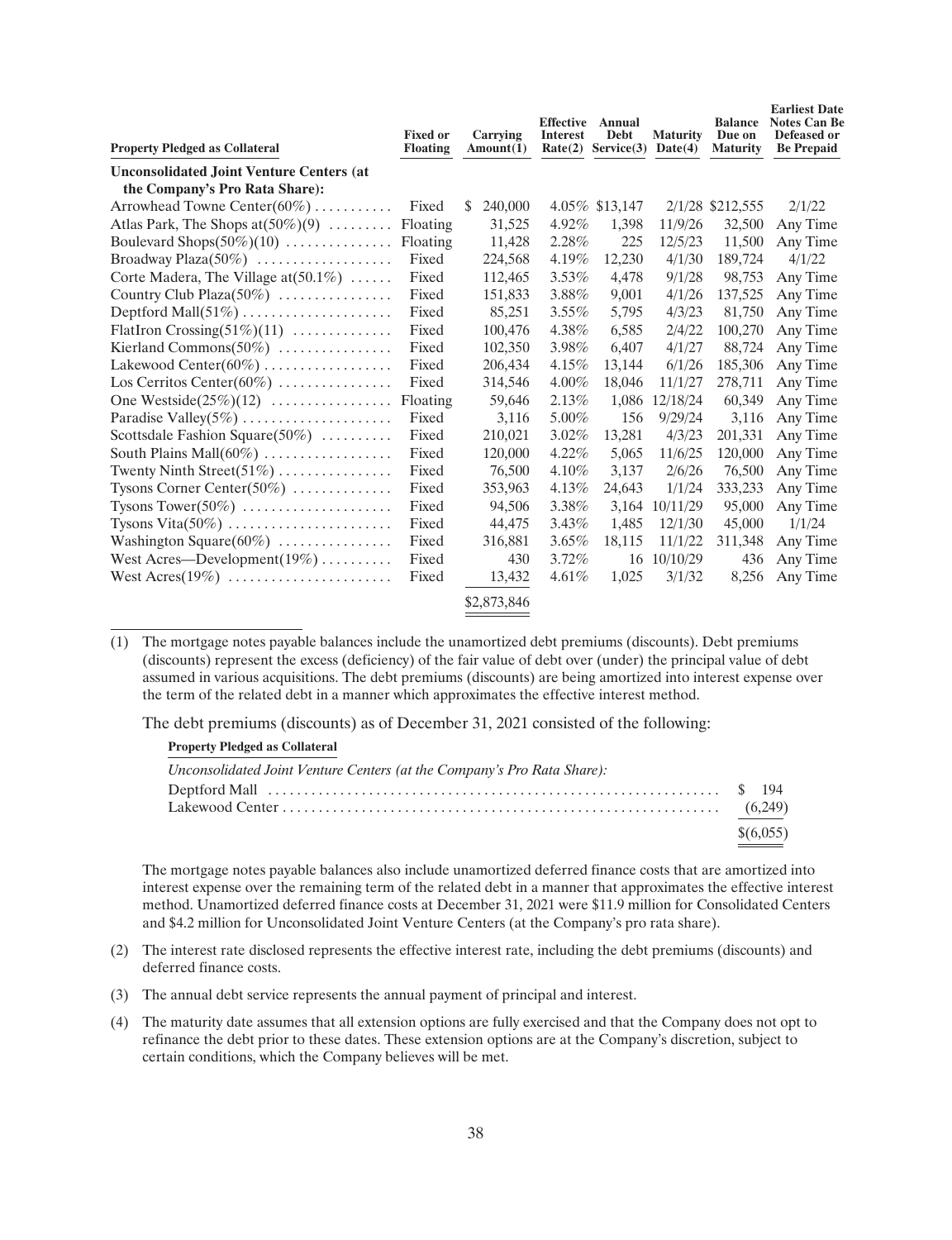- (5) A 49.9% interest in the loan has been assumed by a third party in connection with a financing arrangement.
- (6) On March 25, 2021, the Company closed on a two-year extension of the loan to March 29, 2023. The interest rate is LIBOR plus 2.75% and the Company repaid \$4.7 million of the outstanding loan balance at closing.
- (7) On January 22, 2021, the Company closed on a one-year extension of the loan to February 3, 2022, which also included a one-year extension option to February 3, 2023 which has been exercised. The interest rate remained unchanged, and the Company repaid \$9 million of the outstanding loan balance at closing.
- (8) The loan bears interest at LIBOR plus 1.48%. The loan is covered by an interest rate cap agreement that effectively prevents LIBOR from exceeding 4.0% during the period ending December 9, 2022.
- (9) On October 26, 2021, the Company's joint venture in The Shops at Atlas Park replaced the existing loan on the property with a new \$65 million loan that bears interest at a floating rate of LIBOR plus 4.15% and matures on November 9, 2026, including extension options. The loan is covered by an interest rate cap agreement that effectively prevents LIBOR from exceeding 3.0% through November 7, 2023.
- (10) The loan bears interest at LIBOR plus 1.85% and matures on December 5, 2023.
- (11) On February 2, 2022, the Company's joint venture in FlatIron Crossing replaced the existing \$197 million loan on the property with a new \$175 million loan that bears interest at SOFR plus 3.45% and matures on February 9, 2027, including extension options. The loan is covered by an interest rate cap agreement that effectively prevents SOFR from exceeding 4.0% through February 15, 2024.
- (12) On December 18, 2019, the Company's joint venture in One Westside placed a construction loan on the property that allows for borrowing of up to \$414.6 million, bears interest at LIBOR plus 1.70%, which can be reduced to LIBOR plus 1.50% upon the completion of certain conditions, and matures on December 18, 2024.

### **ITEM 3. LEGAL PROCEEDINGS**

None of the Company, the Operating Partnership, the Management Companies or their respective affiliates is currently involved in any material legal proceedings.

### **ITEM 4. MINE SAFETY DISCLOSURES**

Not applicable.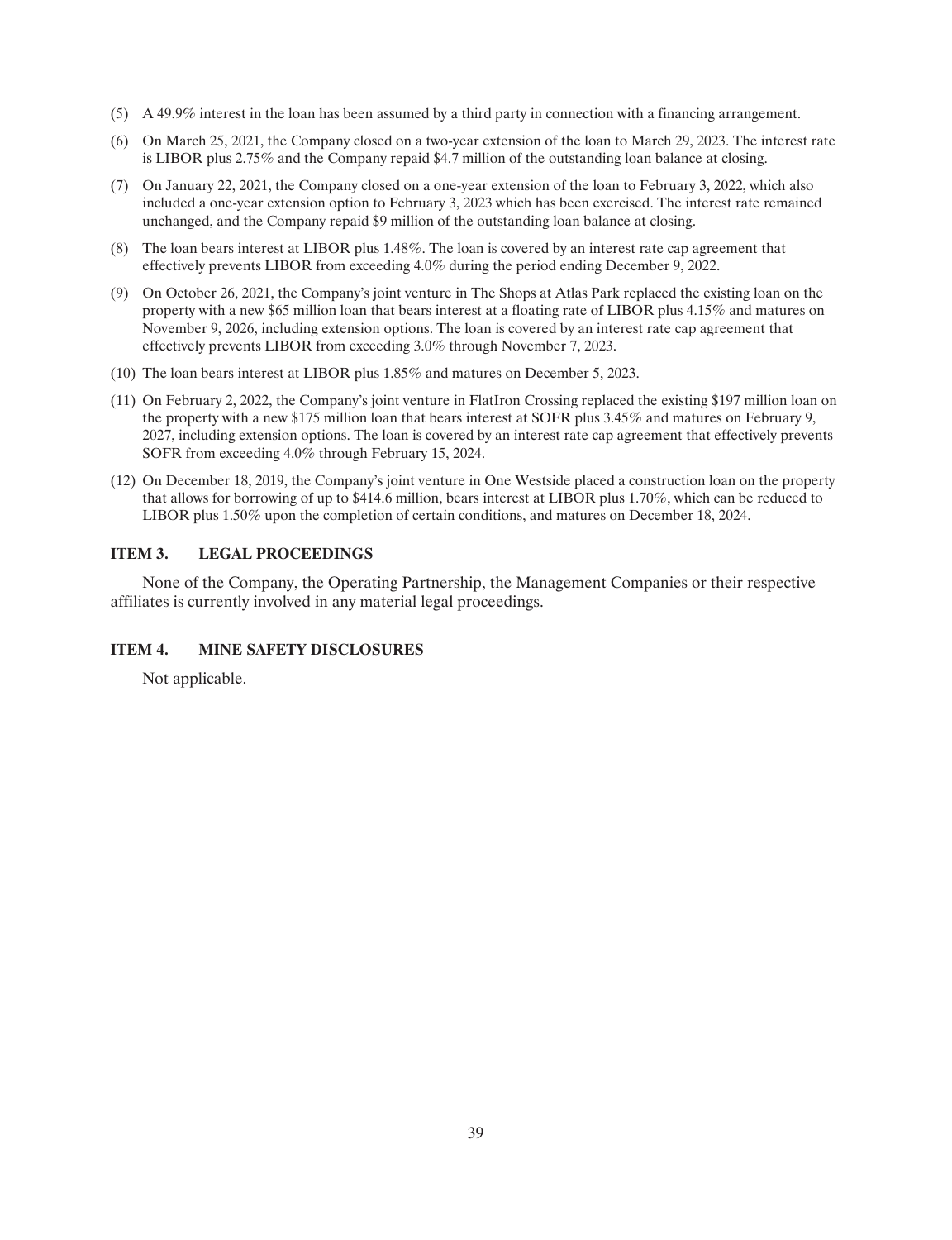### **PART II**

## **ITEM 5. MARKET FOR REGISTRANT'S COMMON EQUITY, RELATED STOCKHOLDER MATTERS AND ISSUER PURCHASES OF EQUITY SECURITIES**

The common stock of the Company is listed and traded on the New York Stock Exchange under the symbol "MAC". The common stock began trading on March 10, 1994 at a price of \$19 per share. As of February 22, 2022, there were approximately 590 stockholders of record.

To maintain its qualification as a REIT, the Company is required each year to distribute to stockholders at least 90% of its net taxable income after certain adjustments. During 2020, the Company took numerous measures to preserve its liquidity, including paying a reduced dividend in the second, third and fourth quarters. Other than its dividend declared in March 2020 and paid in June 2020, which was paid in a combination of cash and shares of its common stock, the Company paid all of its 2021 and 2020 quarterly dividends in cash. The timing, amount and composition of future dividends will be determined in the sole discretion of the Company's board of directors and will depend on actual and projected cash flow, financial condition, funds from operations, earnings, capital requirements, annual REIT distribution requirements, contractual prohibitions or other restrictions, applicable law and such other factors as the board of directors deems relevant. For example, under the Company's existing financing arrangements, the Company may pay cash dividends and make other distributions based on a formula derived from funds from operations (See "Item 7. Management's Discussion and Analysis of Financial Condition and Results of Operations — Funds From Operations ("FFO")") and only if no default under the financing agreements has occurred, unless, under certain circumstances, payment of the distribution is necessary to enable the Company to continue to qualify as a REIT under the Code.

#### **Stock Performance Graph**

The following graph provides a comparison, from December 31, 2016 through December 31, 2021, of the yearly percentage change in the cumulative total stockholder return (assuming reinvestment of dividends) of the Company, the Standard & Poors ("S&P") Midcap 400 Index, and the FTSE Nareit Equity Retail Index. The FTSE Nareit Equity Retail Index is an industry index of publicly-traded REITs that include the Company.

The graph assumes that the value of the investment in each of the Company's common stock and the indices was \$100 at the close of the market on December 31, 2016.

Upon written request directed to the Secretary of the Company, the Company will provide any stockholder with a list of the REITs included in the FTSE Nareit Equity Retail Index. The historical information set forth below is not necessarily indicative of future performance.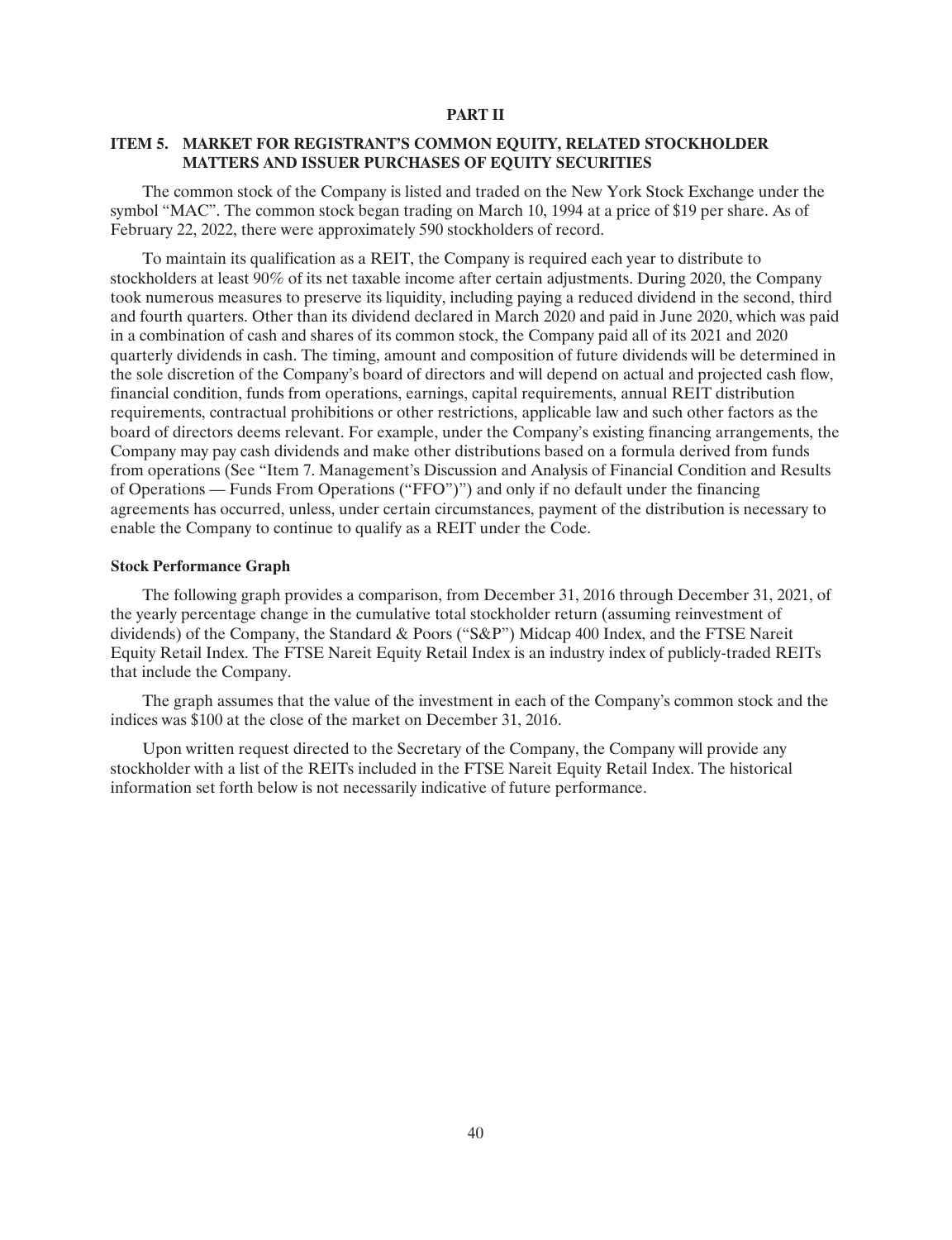

Data for the S&P Midcap 400 Index and the FTSE Nareit Equity Retail Index were provided by Research Data Group.

Copyright© 2022 S&P, a division of The McGraw-Hill Companies Inc. All rights reserved.

|  |  | $12/31/16$ $12/31/17$ $12/31/18$ $12/31/19$ $12/31/20$ $12/31/21$ |  |
|--|--|-------------------------------------------------------------------|--|
|  |  |                                                                   |  |
|  |  |                                                                   |  |
|  |  |                                                                   |  |

## **Recent Sales of Unregistered Securities**

On November 29, 2021, the Company, as general partner of the Operating Partnership, issued 1,407,366 shares of common stock of the Company upon the redemption of 1,407,366 common partnership units of the Operating Partnership. These shares of common stock were issued in a private placement to a limited partner of the Operating Partnership, who is an accredited investor, pursuant to Section 4(a)(2) of the Securities Act of 1933, as amended.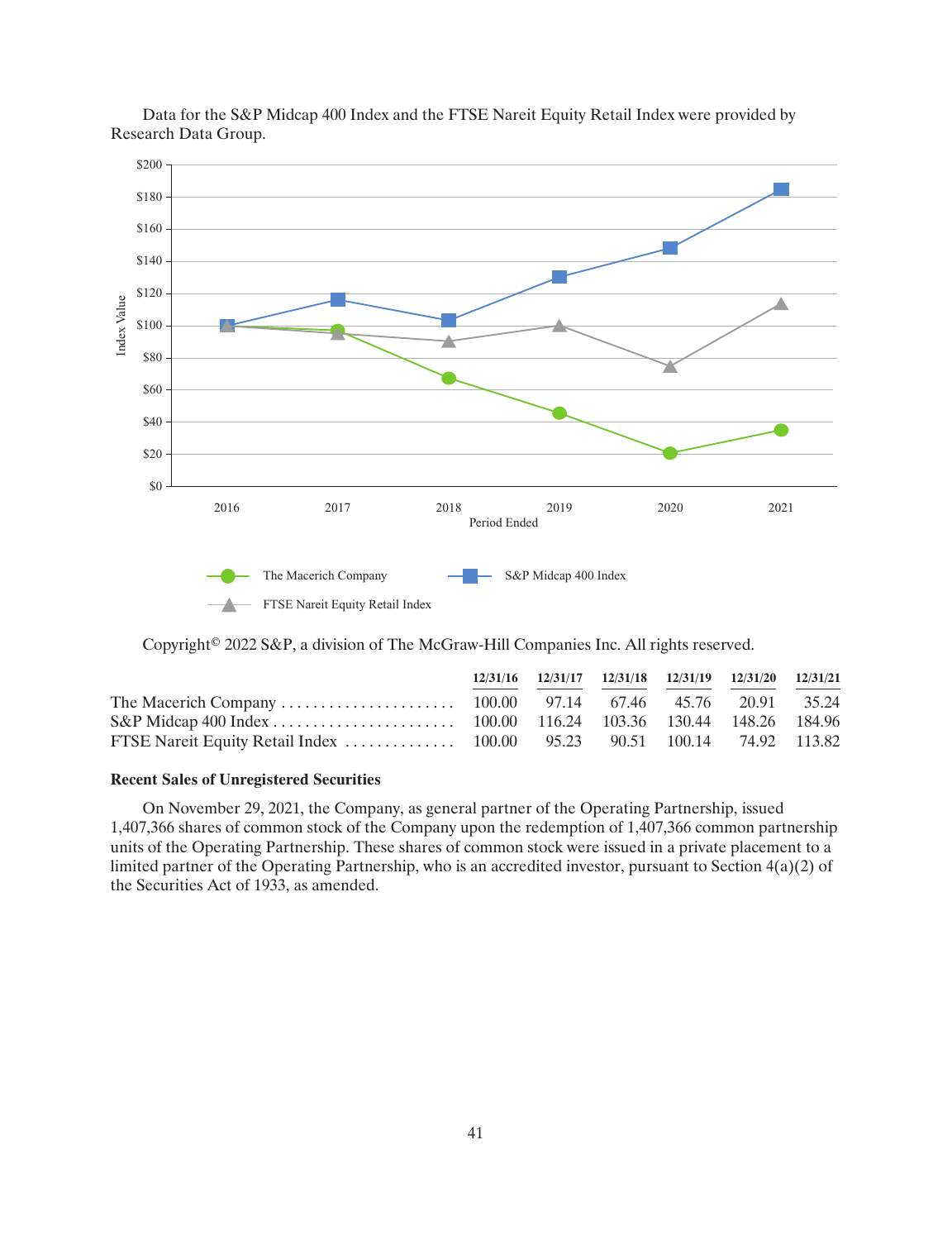# **Issuer Purchases of Equity Securities**

| Period                                | <b>Total Number of</b><br><b>Shares</b><br><b>Purchased</b> | <b>Average Price</b><br><b>Paid per Share</b> | <b>Total Number of</b><br><b>Shares Purchased</b><br>as Part of Publicly<br><b>Announced Plans</b><br>or Programs | Approximate<br><b>Dollar Value of</b><br><b>Shares That May</b><br><b>Yet Be Purchased</b><br><b>Under the Plans</b><br>or Programs (1) |
|---------------------------------------|-------------------------------------------------------------|-----------------------------------------------|-------------------------------------------------------------------------------------------------------------------|-----------------------------------------------------------------------------------------------------------------------------------------|
| October 1, 2021 to October 31, 2021   |                                                             | <sup>\$</sup>                                 |                                                                                                                   | \$278,707,048                                                                                                                           |
| November 1, 2021 to November 30, 2021 |                                                             |                                               |                                                                                                                   | \$278,707,048                                                                                                                           |
| December 1, 2021 to December 31, 2021 |                                                             |                                               |                                                                                                                   | \$278,707,048                                                                                                                           |
|                                       |                                                             |                                               |                                                                                                                   |                                                                                                                                         |

(1) On February 12, 2017, the Company's Board of Directors authorized the repurchase of up to \$500.0 million of the Company's outstanding common shares from time to time as market conditions warrant.

# **ITEM 6. RESERVED**

Not applicable.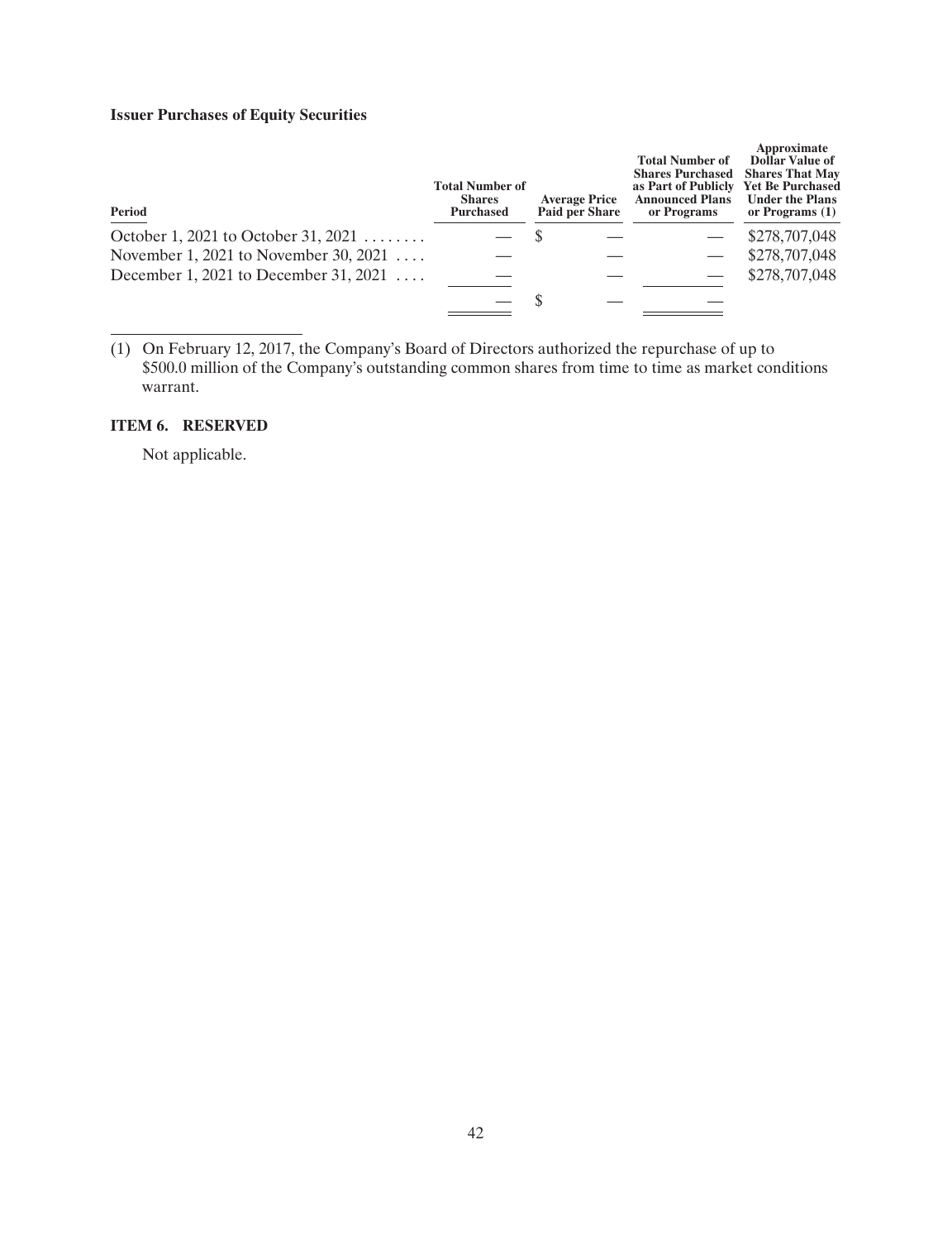### **ITEM 7. MANAGEMENT'S DISCUSSION AND ANALYSIS OF FINANCIAL CONDITION AND RESULTS OF OPERATIONS**

### **Management's Overview and Summary**

The Company is involved in the acquisition, ownership, development, redevelopment, management and leasing of regional and community/power shopping centers located throughout the United States. The Company is the sole general partner of, and owns a majority of the ownership interests in, the Operating Partnership. As of December 31, 2021, the Operating Partnership owned or had an ownership interest in 44 regional town centers and five community/power shopping centers. These 49 regional town centers and community/power shopping centers (which include any adjoining mixed-use improvements) consist of approximately 48 million square feet of gross leasable area ("GLA") and are referred to herein as the "Centers". The Centers consist of consolidated Centers ("Consolidated Centers") and unconsolidated joint venture Centers ("Unconsolidated Joint Venture Centers") as set forth in "Item 2. Properties," unless the context otherwise requires. The Company is a self-administered and self-managed REIT and conducts all of its operations through the Operating Partnership and the Management Companies.

The following discussion is based primarily on the consolidated financial statements of the Company for the years ended December 31, 2021, 2020 and 2019. It compares the results of operations and cash flows for the year ended December 31, 2021 to the results of operations and cash flows for the year ended December 31, 2020. Also included is a comparison of the results of operations and cash flows for the year ended December 31, 2020 to the results of operations and cash flows for the year ended December 31, 2019. This information should be read in conjunction with the accompanying consolidated financial statements and notes thereto.

#### *Dispositions:*

The financial statements reflect the following dispositions and changes in ownership subsequent to the occurrence of each transaction.

On March 29, 2021, the Company sold Paradise Valley Mall in Phoenix, Arizona to a newly formed joint venture for \$100.0 million, resulting in a gain on sale of assets of approximately \$5.6 million. Concurrent with the sale, the Company elected to reinvest into the new joint venture at a 5% ownership interest. The Company used the \$95.3 million of net proceeds from the sale to pay down its line of credit (See "Liquidity and Capital Resources").

On September 17, 2021, the Company sold Tucson La Encantada in Tucson, Arizona for \$165.3 million, resulting in a gain on sale of assets of approximately \$117.2 million. The Company used the net cash proceeds of approximately \$100.1 million to pay down debt (See "Liquidity and Capital Resources").

On December 31, 2021, the Company assigned its joint venture interest in The Shops at North Bridge in Chicago, Illinois to its partner in the joint venture. The assignment included the assumption by the joint venture partner of the Company's share of the debt owed by the joint venture and no cash consideration was received by the Company. The Company recognized a loss of approximately \$28.3 million in connection with the assignment.

On December 31, 2021, the Company sold its joint venture interest in the undeveloped property at 443 North Wabash Avenue in Chicago, Illinois to its partner in the joint venture for \$21.0 million. The Company recognized an immaterial gain in connection with the sale.

For the twelve months ended December 31, 2021, the Company and certain joint venture partners sold various land parcels in separate transactions, resulting in the Company's share of the gain on sale of land of \$19.6 million. The Company used its share of the proceeds from these sales of \$46.5 million to pay down debt and for other general corporate purposes.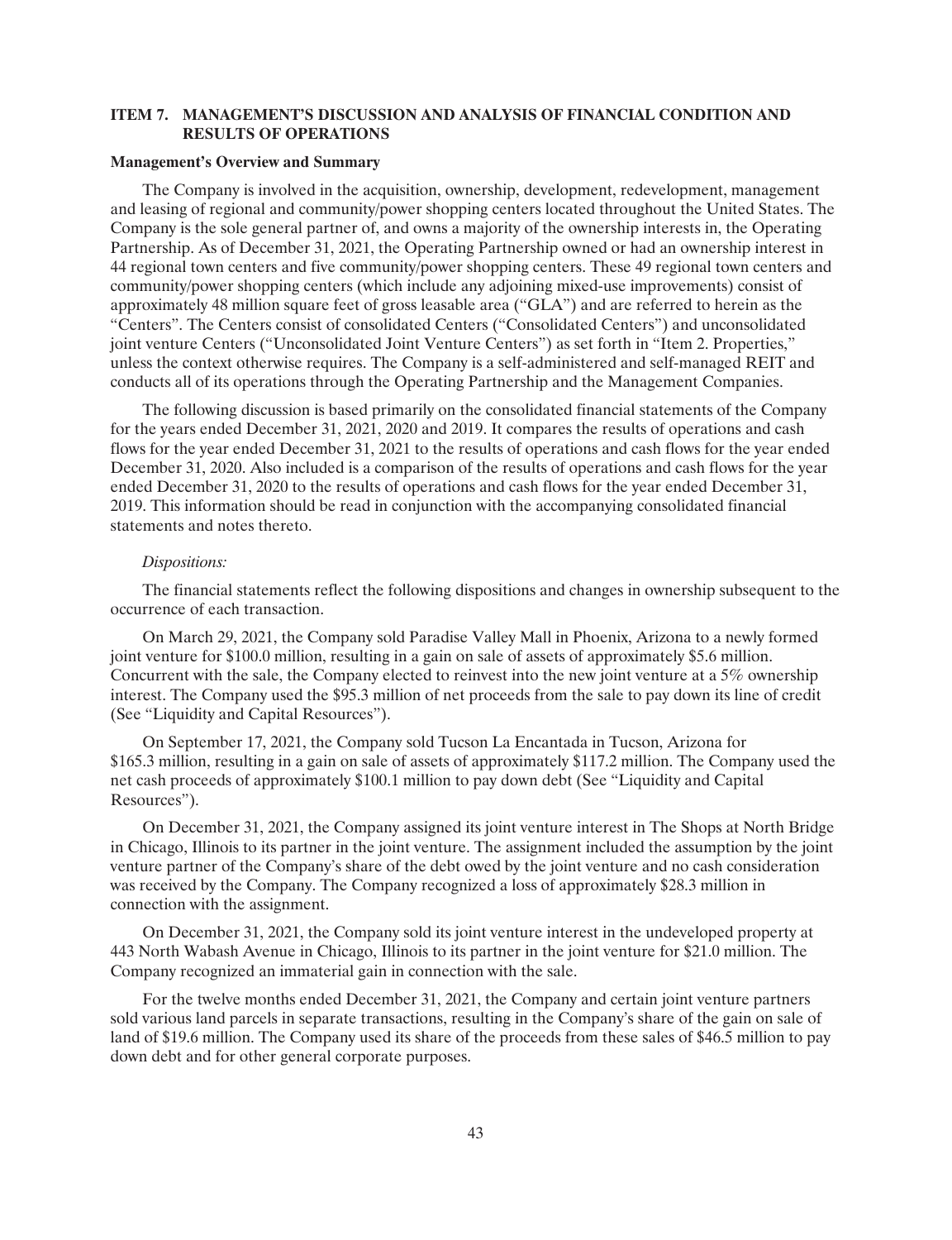#### *Financing Activities:*

On January 10, 2019, the Company replaced the existing loan on Fashion Outlets of Chicago with a new \$300.0 million loan that bears interest at an effective rate of 4.61% and matures on February 1, 2031. The Company used the net proceeds to pay down its line of credit and for general corporate purposes.

On February 22, 2019, the Company's joint venture in The Shops at Atlas Park entered into an agreement to increase the total borrowing capacity of the existing loan on the property from \$57.8 million to \$80.0 million, and to extend the maturity date to October 28, 2021, including extension options. Concurrent with the loan modification, the joint venture borrowed an additional \$18.4 million. The Company used its \$9.2 million share of the additional proceeds to pay down its line of credit and for general corporate purposes. As discussed below, the Company's joint venture replaced this loan with a new loan prior to its maturity date in October 2021.

On June 3, 2019, the Company's joint venture in SanTan Village Regional Center replaced the existing loan on the property with a new \$220.0 million loan that bears interest at an effective rate of 4.34% and matures on July 1, 2029. The Company used its share of the additional proceeds to pay down its line of credit and for general corporate purposes.

On June 27, 2019, the Company replaced the existing loan on Chandler Fashion Center with a new \$256.0 million loan that bears interest at an effective rate of 4.18% and matures on July 5, 2024. The Company used its share of the additional proceeds to pay down its line of credit and for general corporate purposes.

On July 25, 2019, the Company's previously unconsolidated joint venture in Fashion District Philadelphia amended the existing term loan on the joint venture to allow for additional borrowings up to \$100.0 million at LIBOR plus 2.00%. Concurrent with the amendment, the joint venture borrowed an additional \$26.0 million. On August 16, 2019, the joint venture borrowed an additional \$25.0 million. The Company used its share of the additional proceeds to pay down its line of credit and for general corporate purposes.

On September 12, 2019, the Company's joint venture in Tysons Tower placed a new \$190.0 million loan on the property that bears interest at an effective rate of 3.38% and matures on October 11, 2029. The Company used its share of the proceeds to pay down its line of credit and for general corporate purposes.

On October 17, 2019, the Company's joint venture in West Acres placed a construction loan on the property that allows for borrowing of up to \$6.5 million, bears interest at an effective rate of 3.72% and matures on October 10, 2029. The joint venture intends to use the proceeds from the loan to fund the expansion of the property.

On December 3, 2019, the Company replaced the existing loan on Kings Plaza Shopping Center with a new \$540.0 million loan that bears interest at an effective rate of 3.71% and matures on January 1, 2030. The Company used the additional proceeds to pay down its line of credit and for general corporate purposes.

On December 18, 2019, the Company's joint venture in One Westside placed a \$414.6 million construction loan on the redevelopment project (See "—Redevelopment and Development Activities"). The loan bears interest at LIBOR plus 1.70%, which can be reduced to LIBOR plus 1.50% upon the completion of certain conditions and matures on December 18, 2024. The joint venture intends to use the loan proceeds to fund the completion of the project.

On September 15, 2020, the Company closed on a loan extension agreement for the \$191.0 million loan on Danbury Fair Mall. Under the extension agreement, the original loan maturity date of October 1, 2020 was extended to April 1, 2021 and subsequently to October 1, 2021. The loan amount and interest rate were unchanged following these extensions. On September 15, 2021, the Company further extended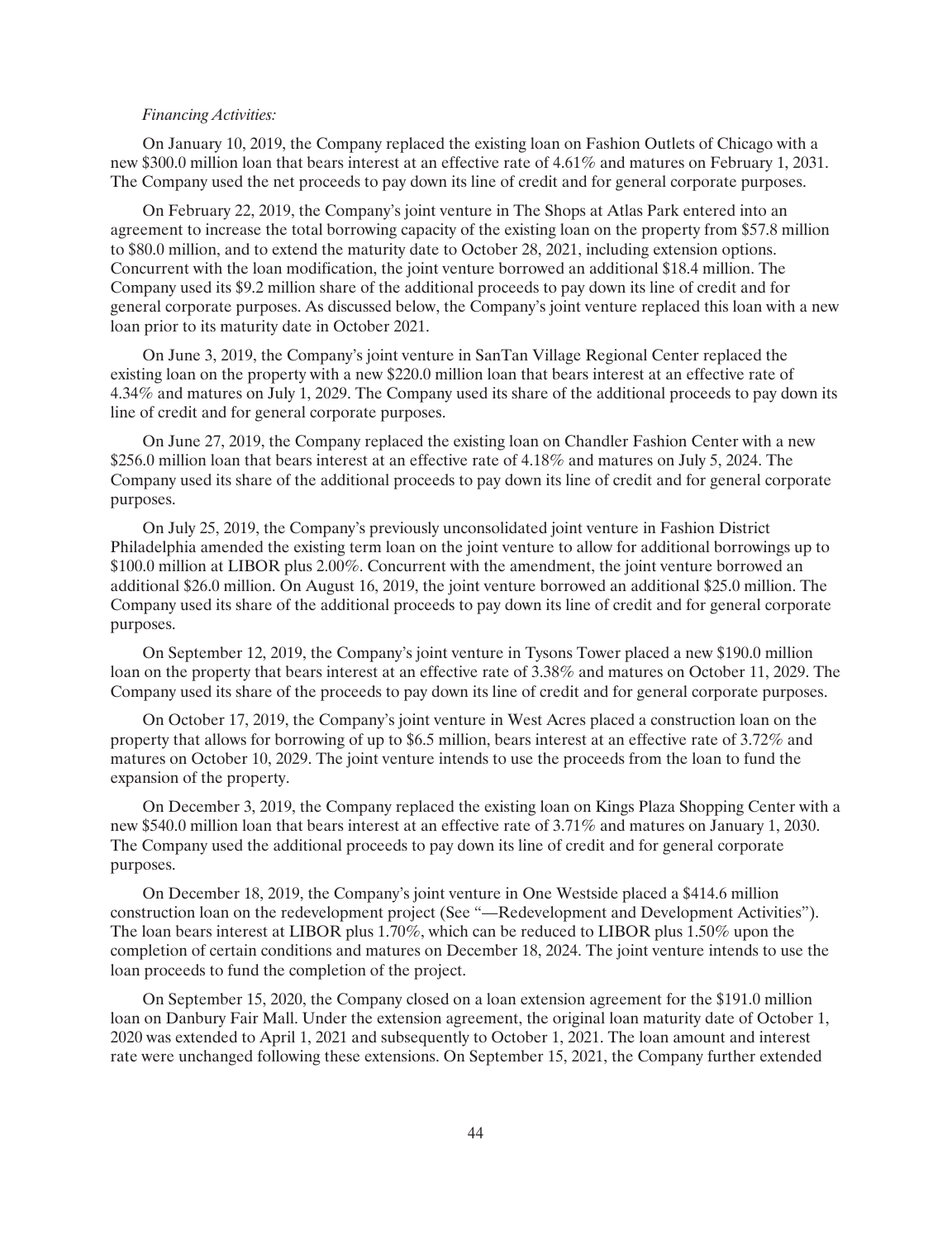the loan maturity to July 1, 2022. The interest rate remained unchanged, and the Company repaid \$10.0 million of the outstanding loan balance at closing.

On November 17, 2020, the Company's joint venture in Tysons VITA, the residential tower at Tysons Corner Center, placed a new \$95.0 million loan on the property that bears interest at an effective rate of 3.43% and matures on December 1, 2030. Initial loan funding for the Company's joint venture was \$90.0 million with future advance potential of up to \$5.0 million. The Company used its share of the initial proceeds of \$45.0 million for general corporate purposes.

On December 10, 2020, the Company made a loan (the "Partnership Loan") to the Company's previously unconsolidated joint venture in Fashion District Philadelphia to fund the entirety of a \$100.0 million repayment to reduce the mortgage loan on Fashion District Philadelphia from \$301.0 million to \$201.0 million. This mortgage loan now matures on January 22, 2024, assuming exercise of a one-year extension option, and bears interest at LIBOR plus 3.5%, with a LIBOR floor of 0.50%. The partnership agreement for the joint venture was amended in connection with the Partnership Loan, and pursuant to the amended agreement, the Partnership Loan plus 15% accrued interest must be repaid prior to the resumption of 50/50 cash distributions to the Company and its joint venture partner (See Note 15— Consolidated Joint Venture and Acquisitions of the Company's Consolidated Financial Statements).

On December 15, 2020, the Company closed on a loan extension agreement for the \$101.5 million loan on Fashion Outlets of Niagara. Under the extension agreement the original loan maturity date of October 6, 2020 was extended to October 6, 2023. The loan amount and interest rate were unchanged following the extension.

On December 29, 2020, the Company's joint venture closed on a one-year maturity date extension for the FlatIron Crossing loan to January 5, 2022. The interest rate increased from 3.85% to 4.10%, and the Company's joint venture repaid \$15.0 million, \$7.6 million at the Company's pro rata share, of the outstanding loan balance at closing. As discussed below, the Company's joint venture replaced this loan with a new loan prior to its maturity date that was further extended to February 2022.

On January 22, 2021, the Company closed on a one-year extension for the Green Acres Mall \$258.2 million loan to February 3, 2022, which also included a one-year extension option to February 3, 2023 which has been exercised. The interest rate remained unchanged, and the Company repaid \$9 million of the outstanding loan balance at closing.

On March 25, 2021, the Company closed on a two-year extension for the Green Acres Commons \$124.6 million loan to March 29, 2023. The interest rate is LIBOR plus 2.75% and the Company repaid \$4.7 million of the outstanding loan balance at closing.

On April 14, 2021, the Company terminated its existing credit facility and entered into a new credit agreement, which provides for an aggregate \$700 million facility, including a \$525 million revolving loan facility that matures on April 14, 2023, with a one-year extension option, and a \$175 million term loan facility that matures on April 14, 2024 (See "—Liquidity and Capital Resources").

On October 26, 2021, the Company's joint venture in The Shops at Atlas Park replaced the existing loan on the property with a new \$65 million loan that bears interest at a floating rate of LIBOR plus 4.15% and matures on November 9, 2026, including extension options. The loan is covered by an interest rate cap agreement that effectively prevents LIBOR from exceeding 3.0% through November 7, 2023.

On February 2, 2022, the Company's joint venture in FlatIron Crossing replaced the existing \$197 million loan on the property with a new \$175 million loan that bears interest at SOFR plus 3.45% and matures on February 9, 2027, including extension options. The loan is covered by an interest rate cap agreement that effectively prevents SOFR from exceeding 4.0% through February 15, 2024.

During the second quarter of 2020 and in July 2020, the Company secured agreements with its mortgage lenders on 19 mortgage loans to defer approximately \$47.2 million of both second and third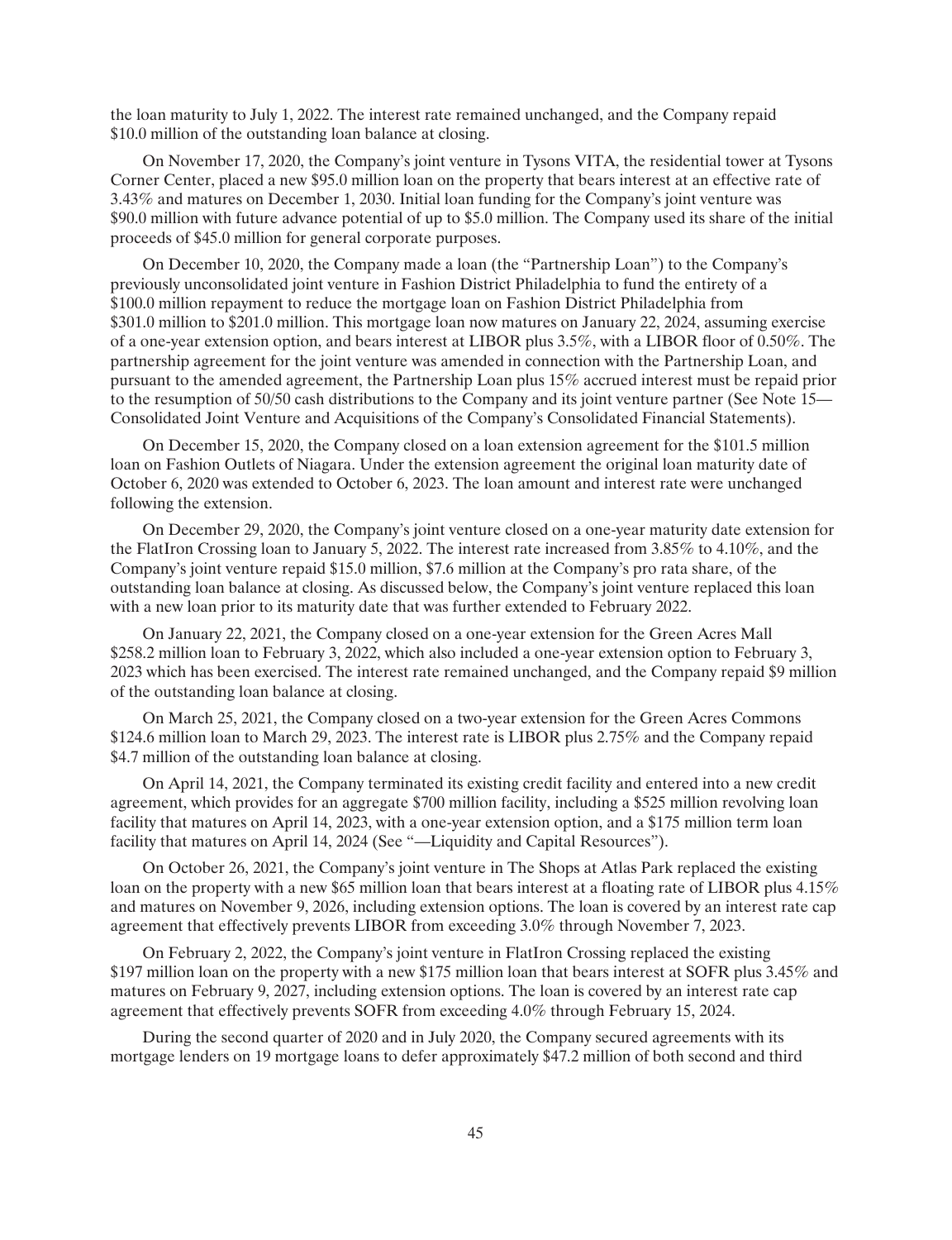quarter of 2020 debt service payments at the Company's pro rata share during the COVID-19 pandemic. Of the deferred payments, \$28.1 million and \$36.9 million was repaid in the three months and twelve months ended December 31, 2020, respectively; and the remaining balance was fully repaid during the first quarter of 2021.

#### *Redevelopment and Development Activities:*

The Company's joint venture with Hudson Pacific Properties is redeveloping One Westside into 584,000 square feet of creative office space and 96,000 square feet of dining and entertainment space. The entire creative office space has been leased to Google and is expected to be completed in 2022. During the fourth quarter of 2021, the joint venture delivered the office space to Google for tenant improvement work, which Google has commenced. The total cost of the project is estimated to be between \$500.0 million and \$550.0 million, with \$125.0 million to \$137.5 million estimated to be the Company's pro rata share. The Company has incurred \$106.9 million of the total \$427.7 million incurred by the joint venture as of December 31, 2021. The joint venture expects to fund the remaining costs of the development with its new \$414.6 million construction loan (See "—Financing Activities").

The Company has a 50/50 joint venture with Simon Property Group, which was initially formed to develop Los Angeles Premium Outlets, a premium outlet center in Carson, California. The Company has funded \$41.4 million of the total \$82.8 million incurred by the joint venture as of December 31, 2021.

In connection with the closures and lease rejections of several Sears stores owned or partially owned by the Company, the Company anticipates spending between \$130.0 million to \$160.0 million at the Company's pro rata share to redevelop the Sears stores. The anticipated openings of such redevelopments are expected to occur over several years. The estimated range of redevelopment costs could increase if the Company or its joint venture decides to expand the scope of the redevelopments. The Company has funded \$40.9 million at its pro rata share as of December 31, 2021.

#### *Other Transactions and Events:*

On January 1, 2019, the Company adopted Accounting Standards Codification ("ASC") 842 "Leases", under the modified retrospective method. The new standard amended the principles for the recognition, measurement, presentation and disclosure of leases for both parties to a contract (i.e. lessees and lessors). In connection with the adoption of the new lease standard, the Company elected to use the transition packages of practical expedients for implementation provided by the Financial Accounting Standards Board ("FASB"), which included (i) relief from re-assessing whether an expired or existing contract meets the definition of a lease, (ii) relief from re-assessing the classification of expired or existing leases at the adoption date, (iii) allowing previously capitalized initial direct leasing costs to continue to be amortized, and (iv) application of the standard as of the adoption date rather than to all periods presented.

Upon adoption of the new standard, the Company has presented all revenues associated with leases as leasing revenue on its consolidated statements of operations. The new standard requires the Company to reduce leasing revenue for credit losses associated with lease receivables. In addition, straight-line rent receivables are written off when the Company believes there is reasonable uncertainty regarding a tenant's ability to complete the term of the lease. As a result, the Company recognized a cumulative effect adjustment of \$2.2 million upon adoption for the write off of straight-line rent receivables of tenants that were in litigation or bankruptcy.

The new standard requires that lessors expense, on an as-incurred basis, certain initial direct costs that are not incremental in negotiating a lease. Initial direct costs include the salaries and related costs for employees directly working on leasing activities. Prior to January 1, 2019, these costs were capitalizable and therefore the new lease standard resulted in certain of these costs being expensed as incurred.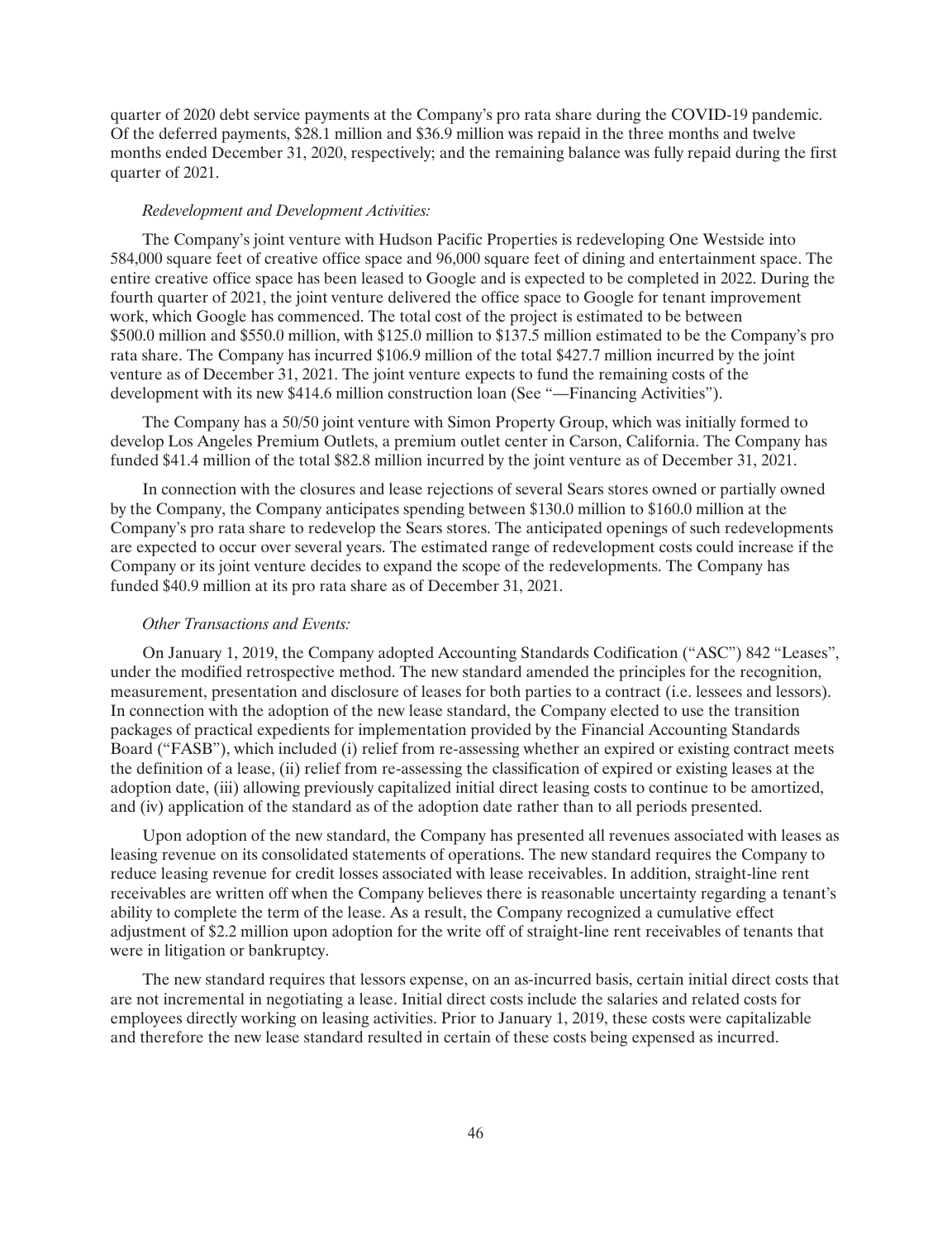In March 2020, the COVID-19 outbreak was declared a pandemic by the World Health Organization. As a result, all of the markets that the Company operates in were subject to stay-at-home orders, and the majority of its properties were temporarily closed in part or completely. Following staggered re-openings during 2020, all Centers have been open and operating since October 7, 2020. As of the date of this Annual Report on Form 10-K, government-imposed capacity restrictions resulting from COVID-19 have been essentially eliminated across the Company's markets. Although overall fundamentals at the Centers continued to improve during 2021, the Company expects that the COVID-19 pandemic, including the emergence of new variants, will continue to negatively impact its results for 2022 due, in part, to reduced occupancy relative to pre-COVID levels and additional Anchor closures, among other factors.

The Company continues to work with all of its stakeholders to mitigate the impact of COVID-19. The Company has developed and implemented a long list of operational protocols based on Centers for Disease Control and Prevention recommendations designed to ensure the safety of its employees, tenants, service providers and shoppers. Those measures include among others: the use of sophisticated air filtration systems to increase air circulation and outside air flow and ventilation, significantly intensified cleaning and sanitizing procedures with special focus on high-touch and traffic areas, highly visible and accessible self-service sanitizing stations, providing masks at all properties as needed and requiring maskwearing at nearly all properties in compliance with state and local requirements, touchless entries, social distance queuing including the use of digital technologies, path of travel guidelines including vertical transportation and deliveries, furniture placement and the use of sophisticated traffic-counting technology to ensure that its properties adhere to any relevant regulatory capacity constraints. The Company's indoor properties feature vast interior common areas, most with two to three story ceiling clearances, ample floor space and a comfortable environment to practice effective social distancing even during peak retail periods. The Company provides round-the-clock security to enforce policies and regulations, to discourage congregation and to encourage proper distancing. Each property deploys robust messaging to inform all of the Company's stakeholders of its operating standards and requirements within a multi-media platform that includes abundant on premise signage, digital and social messaging, and information within its property and corporate websites. The Company believes that, due to the quality of design and construction of its malls, it will be able to continue to provide a safe indoor environment for its employees, tenants, service providers and shoppers. Although the Company has incurred, and will continue to incur, some incremental costs associated with COVID-19 operating protocols and programs, these costs have not been, and are not anticipated to be, significant.

See "Outlook" in Results of Operations for a further discussion of the forward-looking impact of COVID-19 and the Company's strategic plan to mitigate the anticipated negative impact on its financial condition and results of operations.

In March 2020, the Company declared a reduced second quarter dividend of \$0.50 per share of its common stock, which was paid on June 3, 2020 in a combination of cash and shares of common stock, at the election of the stockholder, subject to a limitation that the aggregate amount of cash payable to holders of the Company's common stock would not exceed 20% of the aggregate amount of the dividend, or \$0.10 per share, for all stockholders of record on April 22, 2020. The amount of the dividend represented a reduction from the Company's first quarter 2020 dividend, and was paid in a combination of cash and shares of common stock to preserve liquidity in light of the impact and uncertainty arising out of the COVID-19 pandemic. The Company declared a further reduced cash dividend of \$0.15 per share of its common stock for the third and fourth quarters of 2020 and for the first, second and third quarters of 2021. On October 28, 2021, the Company declared a fourth quarter cash dividend of \$0.15 per share of its common stock, which was paid on December 3, 2021 to stockholders of record on November 9, 2021. On January 27, 2022, the Company declared a fourth quarter cash dividend of \$0.15 per share of its common stock, which will be paid on March 3, 2022 to stockholders of record on February 18, 2022. The dividend amount will be reviewed by the Board on a quarterly basis. See "—Liquidity and Capital Resources" for a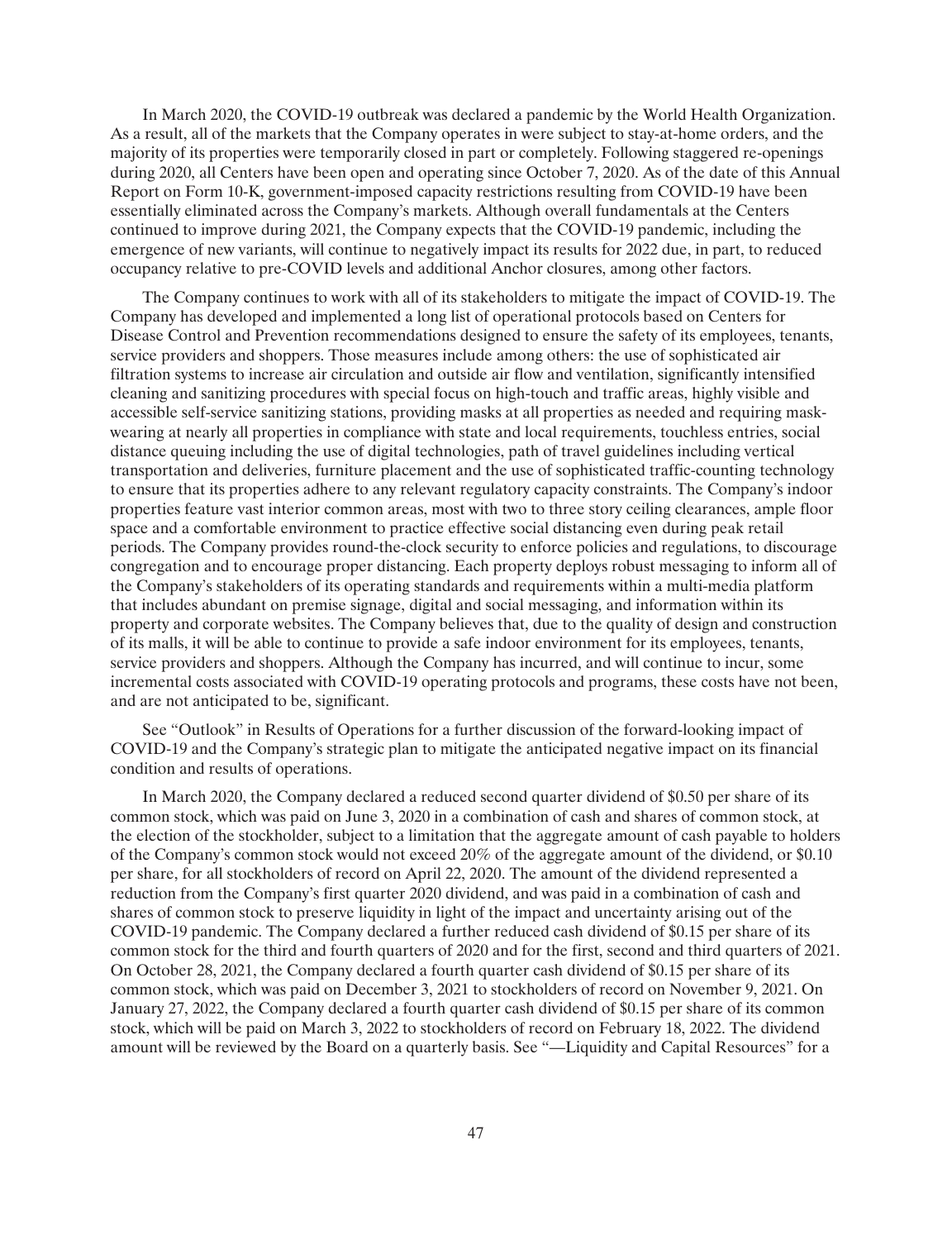further discussion of the Company's anticipated liquidity needs, and the measures taken by the Company to meet those needs.

On December 31, 2020, the Company and its joint venture partner, Seritage Growth Properties ("Seritage"), entered into a distribution agreement. The joint venture owned nine properties, including the former Sears parcels at the South Plains Mall and the Arrowhead Towne Center. The joint venture distributed the former Sears parcel at South Plains Mall to the Company and the former Sears parcel at Arrowhead Towne Center to Seritage. The joint venture partners agreed that the distributed properties were of equal value. The Company now owns 100% of the former Sears parcel at South Plains Mall. Effective December 31, 2020, the Company consolidates its 100% interest in the Sears parcel at South Plains Mall in the Company's consolidated financial statements (See Note 15—Consolidated Joint Venture and Acquisitions of the Company's Consolidated Financial Statements).

In connection with the commencement of separate "at the market" offering programs, on each of February 1, 2021 and March 26, 2021, which are referred to as the "February 2021 ATM Program" and the "March 2021 ATM Program," respectively, and collectively as the "ATM Programs," the Company entered into separate equity distribution agreements with certain sales agents pursuant to which the Company may issue and sell shares of its common stock having an aggregate offering price of up to \$500 million under each of the February 2021 ATM Program and the March 2021 ATM Program, or a total of \$1 billion under the ATM Programs. As of December 31, 2021, the Company had approximately \$151.7 million of gross sales of its common stock available under the March 2021 ATM Program. The February 2021 ATM Program was fully utilized as of June 30, 2021 and is no longer active.

See "—Liquidity and Capital Resources" for a further discussion of the Company's anticipated liquidity needs, and the measures taken by the Company to meet those needs.

## *Inflation:*

In the last five years, inflation has not had a significant impact on the Company. Most of the leases at the Centers have rent adjustments periodically throughout the lease term. These rent increases are either in fixed increments or based on using an annual multiple of increases in the Consumer Price Index. In addition, the routine expiration of leases for spaces 10,000 square feet and under each year (See "Item I. Business of the Company—Lease Expirations"), enables the Company to replace existing leases with new leases at higher base rents if the rents of the existing leases are below the then existing market rate. The Company has generally entered into leases that require tenants to pay a stated amount for operating expenses, generally excluding property taxes, regardless of the expenses actually incurred at any Center, which places the burden of cost control on the Company. Additionally, most leases require the tenants to pay their pro rata share of property taxes and utilities.

### **Critical Accounting Policies and Estimates**

The preparation of financial statements in conformity with generally accepted accounting principles ("GAAP") in the United States of America requires management to make estimates and assumptions that affect the reported amounts of assets and liabilities and disclosure of contingent assets and liabilities at the date of the financial statements and the reported amounts of revenues and expenses during the reporting period. Actual results could differ from those estimates. The Company's significant accounting policies and estimates are described in more detail in Note 2-Summary of Significant Accounting Policies in the Company's Notes to the Consolidated Financial Statements.

Some of these estimates and assumptions include judgments on revenue recognition, estimates for common area maintenance and real estate tax accruals, provisions for uncollectible accounts, impairment of long-lived assets, the allocation of purchase price between tangible and intangible assets, capitalization of costs and fair value measurements. The Company believes the following are its critical accounting estimates: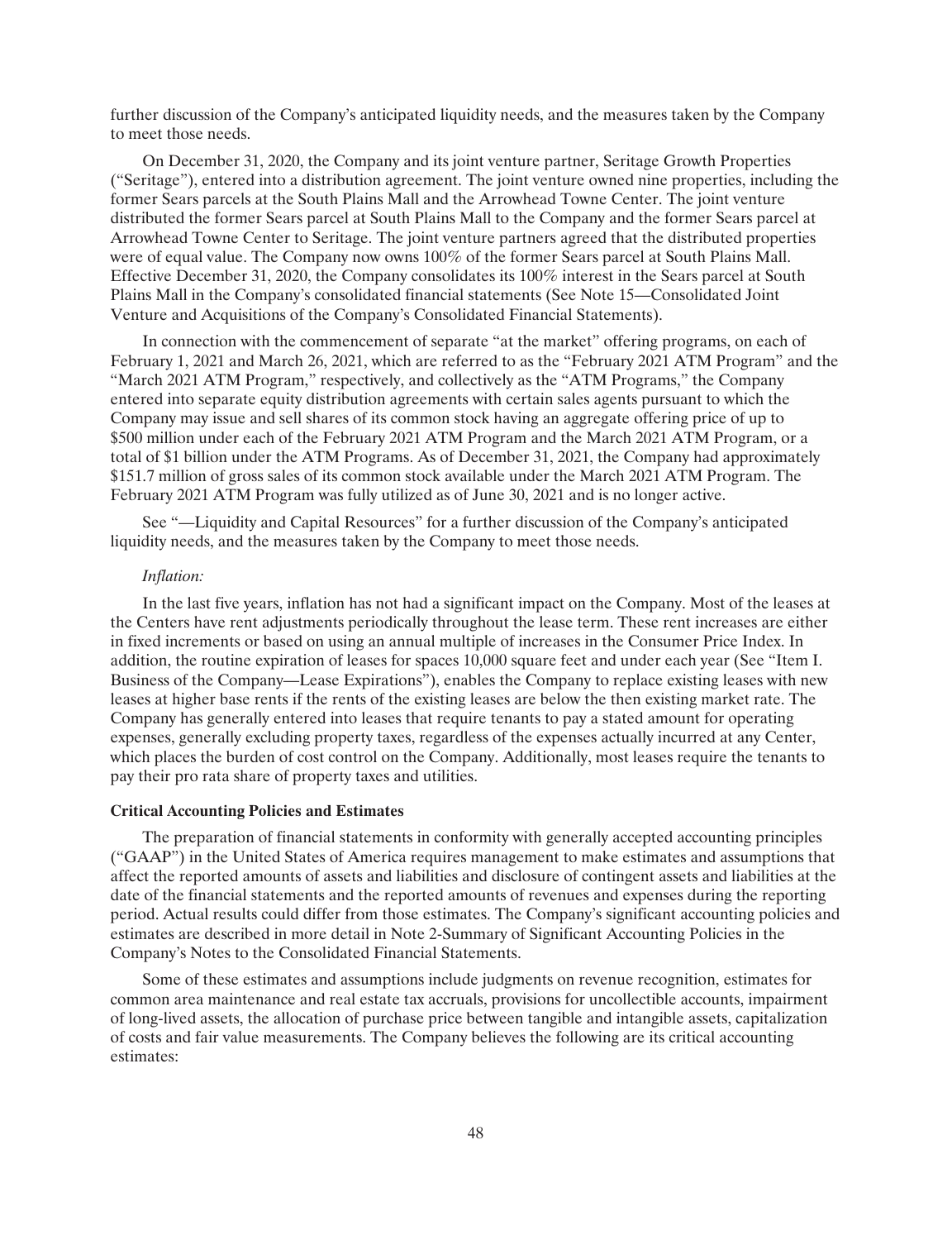#### *Acquisitions:*

Upon the acquisition of real estate properties, the Company evaluates whether the acquisition is a business combination or asset acquisition. For both business combinations and asset acquisitions, the Company allocates the purchase price of properties to acquired tangible assets and intangible assets and liabilities. For asset acquisitions, the Company capitalizes transaction costs and allocates the purchase price using a relative fair value method allocating all accumulated costs. For business combinations, the Company expenses transaction costs incurred and allocates purchase price based on the estimated fair value of each separately identified asset and liability. The Company allocates the estimated fair value of acquisitions to land, building, tenant improvements and identified intangible assets and liabilities, based on their estimated fair values. In addition, any assumed mortgage notes payable are recorded at their estimated fair values. The estimated fair value of the land and buildings is determined utilizing an "as if vacant" methodology. Tenant improvements represent the tangible assets associated with the existing leases valued on a fair value basis at the acquisition date prorated over the remaining lease terms. The tenant improvements are classified as an asset under property and are depreciated over the remaining lease terms. Identifiable intangible assets and liabilities relate to the value of in-place operating leases which come in three forms: (i) leasing commissions and legal costs, which represent the value associated with "cost avoidance" of acquiring in-place leases, such as lease commissions paid under terms generally experienced in the Company's markets; (ii) value of in-place leases, which represents the estimated loss of revenue and of costs incurred for the period required to lease the "assumed vacant" property to the occupancy level when purchased; and (iii) above or below-market value of in-place leases, which represents the difference between the contractual rents and market rents at the time of the acquisition, discounted for tenant credit risks. Leasing commissions and legal costs are recorded in deferred charges and other assets and are amortized over the remaining lease terms. The value of in-place leases is recorded in deferred charges and other assets and amortized over the remaining lease terms plus any below-market fixed rate renewal options. Above or below-market leases are classified in deferred charges and other assets or in other accrued liabilities, depending on whether the contractual terms are above or belowmarket, and the asset or liability is amortized to minimum rents over the remaining terms of the leases. The remaining lease terms of below-market leases may include certain below-market fixed-rate renewal periods. In considering whether or not a lessee will execute a below-market fixed-rate lease renewal option, the Company evaluates economic factors and certain qualitative factors at the time of acquisition such as tenant mix in the Center, the Company's relationship with the tenant and the availability of competing tenant space.

Remeasurement gains and losses are recognized when the Company becomes the primary beneficiary of an existing equity method investment that is a variable interest entity to the extent that the fair value of the existing equity investment exceeds the carrying value of the investment, and remeasurement losses to the extent the carrying value of the investment exceeds the fair value. The fair value is determined based on a discounted cash flow model, with the significant unobservable inputs including discount rate, terminal capitalization rate and market rents.

### *Asset Impairment:*

The Company assesses whether an indicator of impairment in the value of its properties exists by considering expected future operating income, trends and prospects, as well as the effects of demand, competition and other economic factors. Such factors include projected rental revenue, operating costs and capital expenditures as well as estimated holding periods and capitalization rates. If an impairment indicator exists, the determination of recoverability is made based upon the estimated undiscounted future net cash flows, excluding interest expense. The amount of impairment loss, if any, is determined by comparing the fair value, as determined by a discounted cash flows analysis or a contracted sales price, with the carrying value of the related assets. The Company generally holds and operates its properties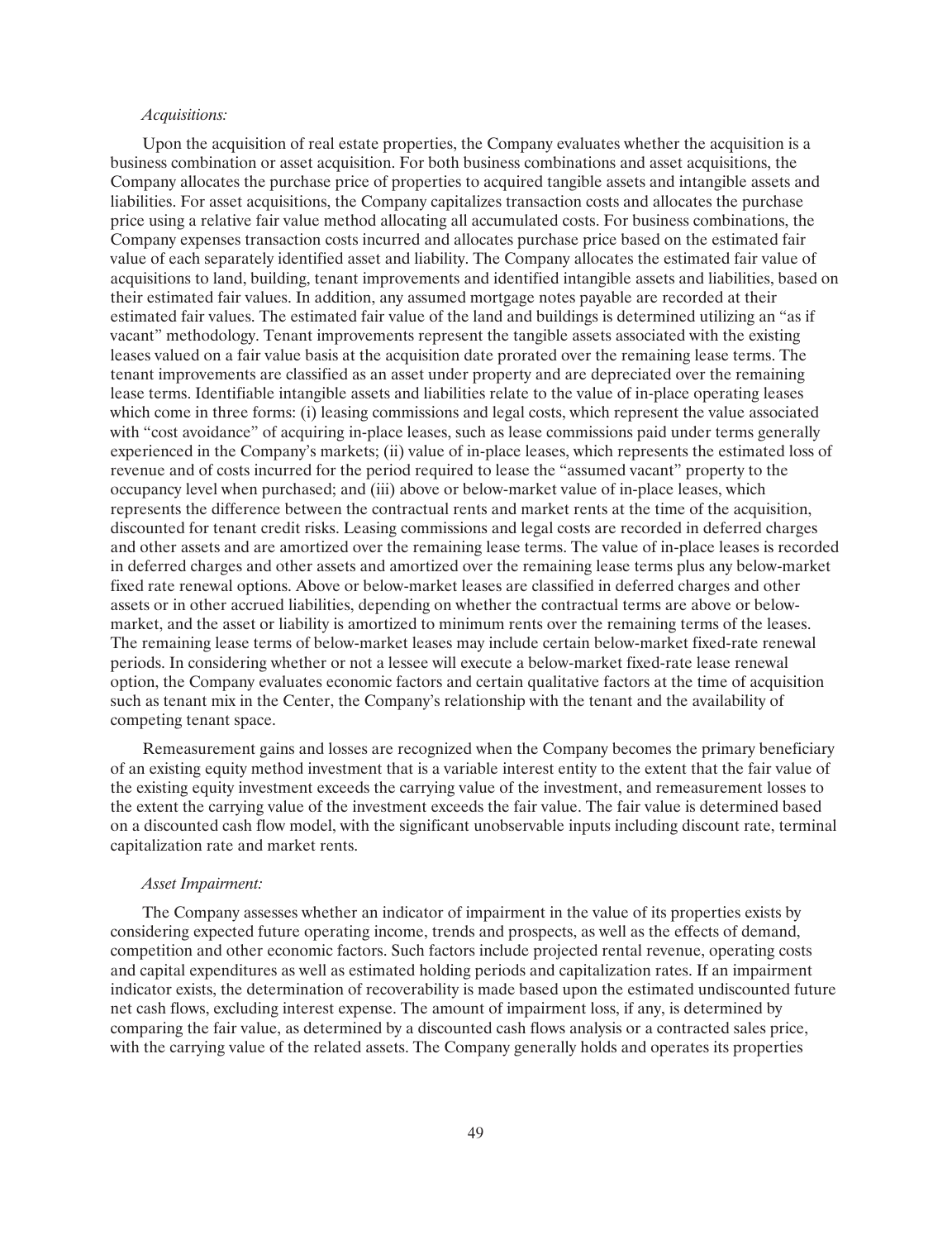long-term, which decreases the likelihood of their carrying values not being recoverable. A shortened holding period increases the risk that the carrying value of a long-lived asset is not recoverable. Properties classified as held for sale are measured at the lower of the carrying amount or fair value less cost to sell.

The Company reviews its investments in unconsolidated joint ventures for a series of operating losses and other factors that may indicate that a decrease in the value of its investments has occurred which is other-than-temporary. The investment in each unconsolidated joint venture is evaluated periodically, and as deemed necessary, for recoverability and valuation declines that are other-than-temporary.

### *Fair Value of Financial Instruments:*

The fair value hierarchy distinguishes between market participant assumptions based on market data obtained from sources independent of the reporting entity and the reporting entity's own assumptions about market participant assumptions.

Level 1 inputs utilize quoted prices in active markets for identical assets or liabilities that the Company has the ability to access. Level 2 inputs are inputs other than quoted prices included in Level 1 that are observable for the asset or liability, either directly or indirectly. Level 2 inputs may include quoted prices for similar assets and liabilities in active markets, as well as inputs that are observable for the asset or liability (other than quoted prices), such as interest rates, foreign exchange rates and yield curves that are observable at commonly quoted intervals. Level 3 inputs are unobservable inputs for the asset or liability, which is typically based on an entity's own assumptions, as there is little, if any, related market activity. In instances where the determination of the fair value measurement is based on inputs from different levels of the fair value hierarchy, the level in the fair value hierarchy within which the entire fair value measurement falls is based on the lowest level input that is significant to the fair value measurement in its entirety. The Company's assessment of the significance of a particular input to the fair value measurement in its entirety requires judgment, and considers factors specific to the asset or liability.

The Company calculates the fair value of financial instruments and includes this additional information in the notes to consolidated financial statements when the fair value is different than the carrying value of those financial instruments. When the fair value reasonably approximates the carrying value, no additional disclosure is made.

The Company records its Financing Arrangement obligation at fair value on a recurring basis with changes in fair value being recorded as interest expense in the Company's consolidated statements of operations. The fair value is determined based on a discounted cash flow model, with the significant unobservable inputs including discount rate, terminal capitalization rate, and market rents. The fair value of the Financing Arrangement obligation is sensitive to these significant unobservable inputs and a change in these inputs may result in a significantly higher or lower fair value measurement.

### **Results of Operations**

Many of the variations in the results of operations, discussed below, occurred because of the transactions affecting the Company's properties described above, including those related to the Redevelopment Properties, the JV Transition Centers and the Disposition Properties (each as defined below).

For purposes of the discussion below, the Company defines "Same Centers" as those Centers that are substantially complete and in operation for the entirety of both periods of the comparison. Non-Same Centers for comparison purposes include those Centers or properties that are going through a substantial redevelopment often resulting in the closing of a portion of the Center ("Redevelopment Properties"), those properties that have recently transitioned to or from equity method joint ventures to consolidated assets ("JV Transition Centers") and properties that have been disposed of ("Disposition Properties").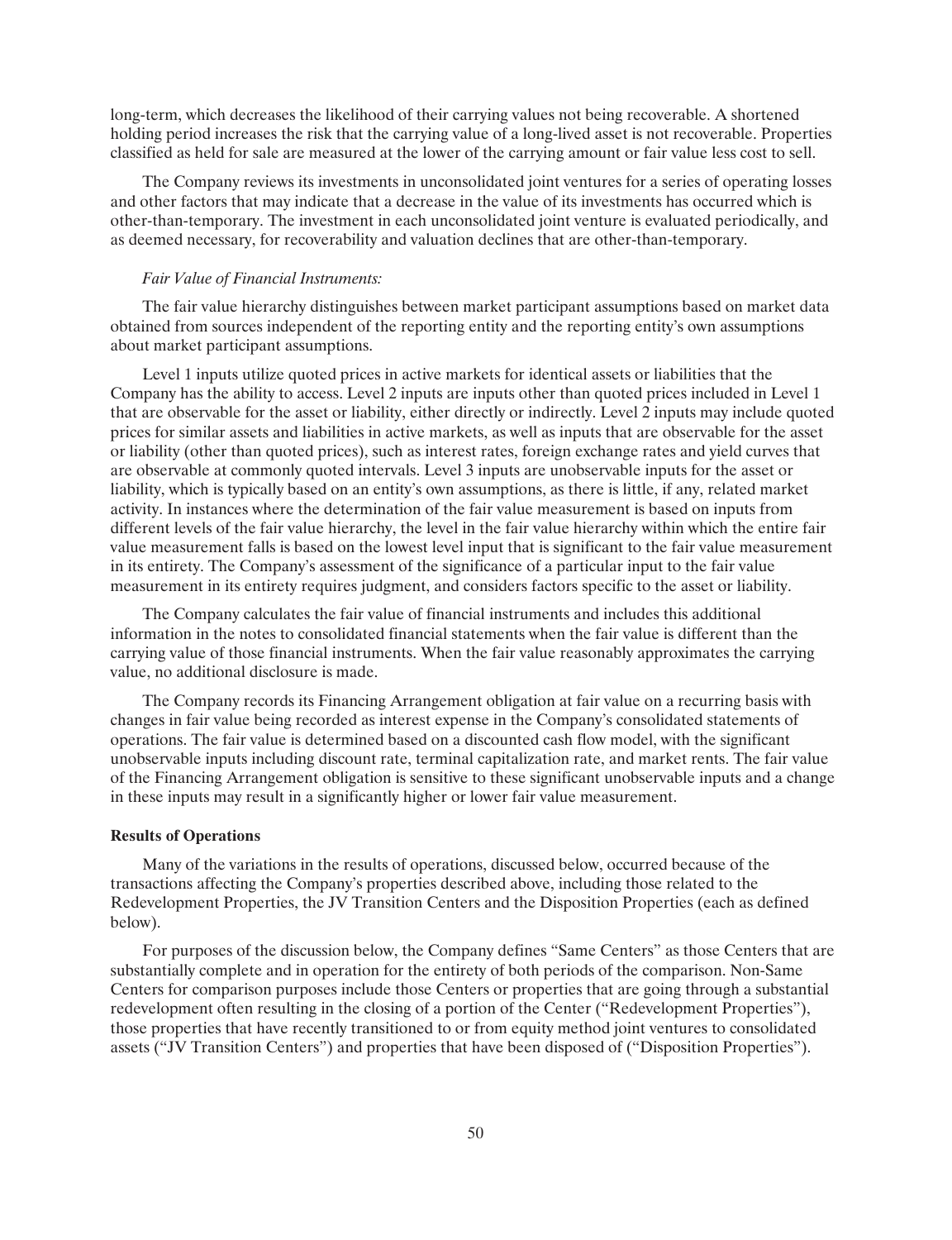The Company moves a Center in and out of Same Centers based on whether the Center is substantially complete and in operation for the entirety of both periods of the comparison. Accordingly, the Same Centers consist of all consolidated Centers, excluding the Redevelopment Properties, the JV Transition Centers and the Disposition Properties for the periods of comparison.

For the comparison of the year ended December 31, 2021 to the year ended December 31, 2020 and the comparison of the year ended December 31, 2020 to the year ended December 31, 2019, the Redevelopment Properties are Paradise Valley Mall and certain ground up developments.

For the comparison of the year ended December 31, 2021 to the year ended December 31, 2020 and the comparison of the year ended December 31, 2020 to the year ended December 31, 2019, the JV Transition Centers are Fashion District Philadelphia and Sears South Plains. The change in revenues and expenses at the JV Transition Centers is primarily due to the conversion of Fashion District Philadelphia from an Unconsolidated Joint Venture Center to a Consolidated Center (See Note 15–Consolidated Joint Venture and Acquisitions in the Company's Notes to the Consolidated Financial Statements).

For comparison of the year ended December 31, 2021 to the year ended December 31, 2020, the Disposition Properties are Paradise Valley Mall and Tucson La Encantada. For comparison of the year ended December 31, 2020 to the year ended December 31, 2019, the Disposition Property is Promenade at Casa Grande.

Unconsolidated joint ventures are reflected using the equity method of accounting. The Company's pro rata share of the results from these Centers is reflected in the consolidated statements of operations as equity in income (loss) of unconsolidated joint ventures.

The Company considers tenant annual sales per square foot (for tenants in place for a minimum of twelve months or longer and 10,000 square feet and under), occupancy rates (excluding large retail stores or "Anchors") and releasing spreads (i.e. a comparison of initial average base rent per square foot on leases executed during the trailing twelve months to average base rent per square foot at expiration for the leases expiring during the trailing twelve months based on the spaces 10,000 square feet and under) to be key performance indicators of the Company's internal growth.

During the fourth quarter of 2021, comparable tenant sales for spaces less than 10,000 square feet across the portfolio increased by 12% relative to pre-COVID sales during the fourth quarter of 2019. The leased occupancy rate increased to 91.5%, a 1.80% increase from 89.7% at December 31, 2020 and a 3.0% increase from 88.5% at March 31, 2021, which was the Company's lowest occupancy level since the start of the COVID-19 pandemic. Releasing spreads increased as the Company executed leases at an average rent of \$60.02 for new and renewal leases executed compared to \$57.23 on leasing expiring, resulting in a releasing spread increase of \$2.79 per square foot, or 5%, for the twelve months ended December 31, 2021.

The Company continues to renew or replace leases that are scheduled to expire in 2022, however, for a variety of factors, the Company cannot be certain of its ability to sign, renew or replace leases expiring in 2022 or beyond. These leases that are scheduled to expire in 2022 represent approximately 1.0 million square feet of the Centers, accounting for 16.93% of the GLA of mall stores and freestanding stores, for spaces 10,000 square feet and under, as of December 31, 2021. These calculations exclude Centers under development or redevelopment and property dispositions (See "Dispositions" and "Redevelopment and Development Activities" in Management's Overview and Summary), and include square footage of Centers owned by joint ventures at the Company's share.

2022 lease expirations continue to be an important focal point for the Company. The Company now has commitments on approximately 39% of the remaining 2022 expiring square footage with another approximately 55% in the letter of intent stage, disregarding leases for stores that have closed or for stores that tenants have indicated they intend to close.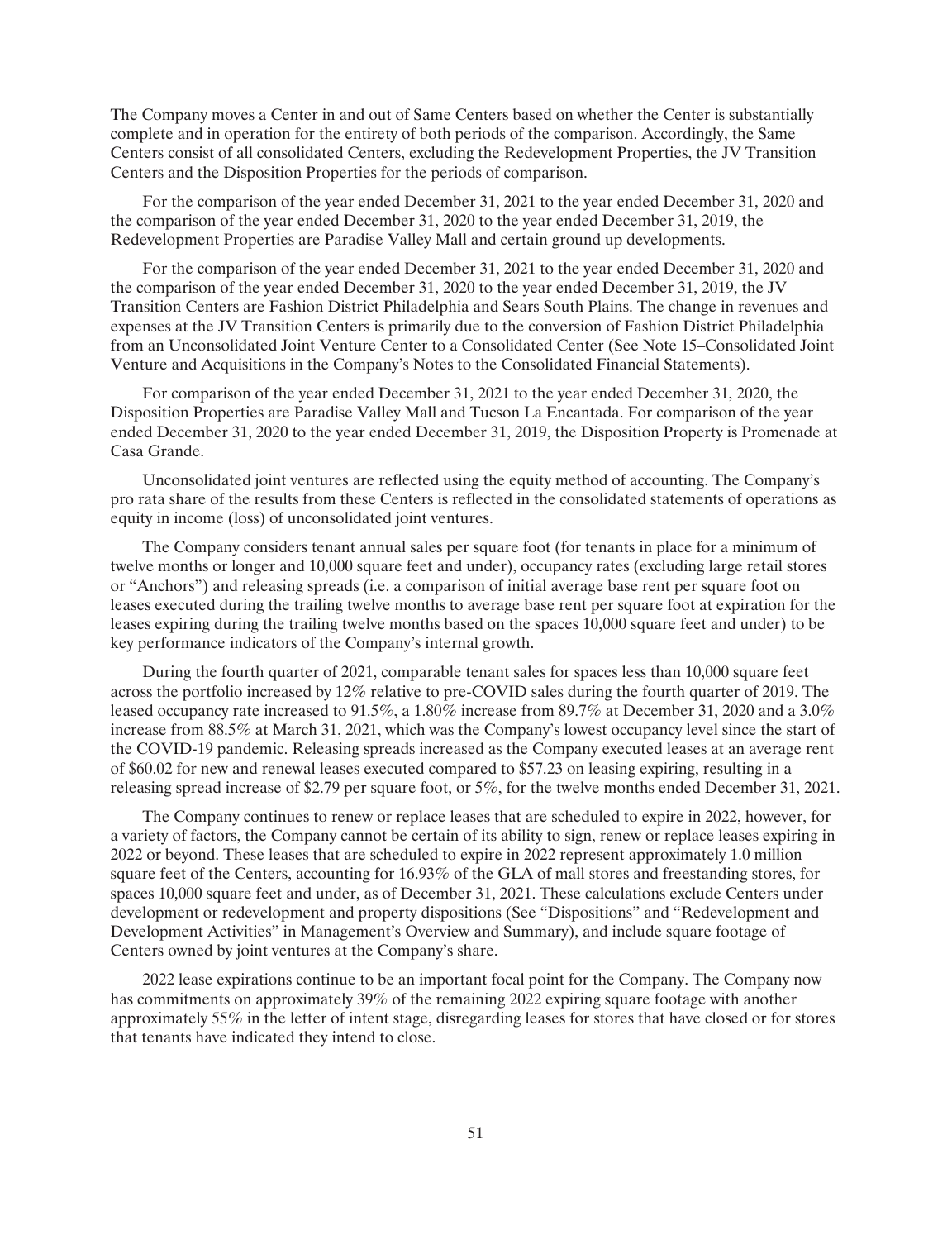The Company has entered into 118 leases for new spaces totaling approximately 1.2 million square feet that have opened or are planned for opening in 2022, and another 15 leases for new spaces totaling approximately 840,000 square feet opening after 2022. While there may be additional new space openings in 2022, any such leases are not yet executed.

During the trailing twelve months ended December 31, 2021, the Company signed 308 new leases and 525 renewal leases comprising approximately 3.5 million square feet of GLA, of which 2.2 million square feet is related to the consolidated Centers. The average tenant allowance was \$22.46 per square foot. The majority of the Company's COVID-19 related lease amendments are excluded from these numbers.

#### **Outlook**

The Company has a long-term four-pronged business strategy that focuses on the acquisition, leasing and management, redevelopment and development of Regional Town Centers. Although fundamentals at the Centers continued to improve during 2021, the Company expects that the COVID-19 pandemic, including the emergence of new variants, will continue to negatively impact its results for 2022 due, in part, to reduced occupancy relative to pre-COVID levels and additional Anchor closures, among other factors.

All Centers have been open and operating since October 7, 2020. As of the date of this Annual Report on Form 10-K, government-imposed capacity restrictions resulting from COVID-19 have been essentially eliminated across the Company's markets. The Company experienced a positive impact to its leasing revenue during the three and twelve months ended December 31, 2021. Leasing revenue increased by approximately 12.4% and 3.9%, including joint ventures at the Company's share, compared to the three and twelve months ending December 31, 2020, respectively. This increase was primarily due to (i) increases in percentage rent, which was primarily driven by accelerating tenant sales and all of the Company's Centers being fully open and operating in 2021 as compared to 2020; and (ii) decreases in bad debt reserves and decreases in retroactive rent abatements incurred in 2021 compared to 2020. During the twelve months ended December 31, 2021, certain of the Company's previously reserved accounts receivable were collected resulting in a reduction of bad debt expense. These collections were a result of improving economic conditions that have become evident as the impact of the pandemic has eased as well as collection efforts by the Company.

As a result of government-imposed capacity restrictions resulting from COVID-19 essentially being eliminated across the Company's markets, combined with pent up demand, the positive economic impacts of consumer savings, fiscal stimulus and other factors, sales and traffic at the Company's Centers continued to greatly improve during the fourth quarter of 2021 with extremely high customer conversion rates. Traffic levels continue to range in the mid 90%'s relative to 2019. Comparable tenant sales from spaces less than 10,000 square feet across the portfolio increased by 12% relative to pre-COVID sales during the fourth quarter of 2019. For the twelve months ended December 31, 2021, comparable tenant sales from spaces less than 10,000 square feet across the portfolio increased by 10% relative to sales during the same pre-COVID twelve-month period of 2019.

For the three months ended December 31, 2021, the Company signed 146 leases for approximately 0.5 million square feet. For the twelve months ended December 31, 2021, the Company signed 833 leases for approximately 3.5 million square feet, which represents a 2% increase on a same center basis in the amount of leased square feet relative to what was leased over the same pre-COVID twelve-month period ended December 31, 2019. 2021 was the highest volume leasing year for the Company since 2015, when viewed on a same center basis.

The Company believes that diversity of use within its tenant base will be a prominent internal growth catalyst at its Centers going forward, as new uses enhance the productivity and diversity of the tenant mix and have the potential to significantly increase customer traffic at the applicable Centers. During the year ended December 31, 2021, the Company signed deals for new stores with approximately 100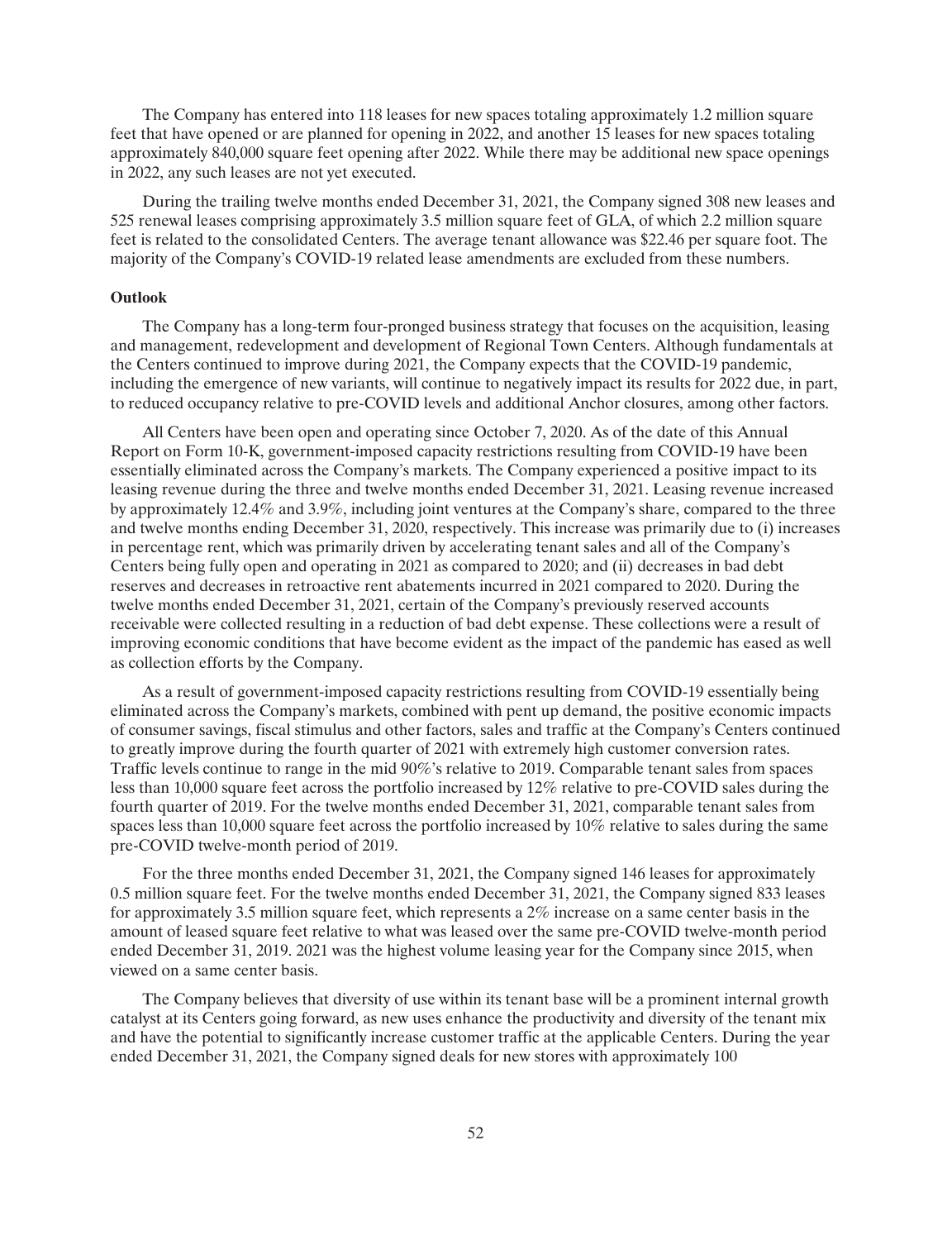new-to-Macerich portfolio uses for over 840,000 square feet, with another nearly 300,000 square feet of such new-to-Macerich portfolio uses currently in negotiation as of the date of this Annual Report on Form 10-K.

As of December 31, 2021, the leased occupancy rate increased to 91.5% compared to the leased occupancy rate of 90.3% at September 30, 2021 and 89.7% at December 31, 2020. The leased occupancy rate has improved by 3.0% from the lowest occupancy level since the start of the COVID-19 pandemic, which was 88.5% as of March 31, 2021.

The Company's rent collections have continued to significantly improve and are now comparable to pre-COVID levels. The Company has made significant progress in its negotiations with national and local tenants to secure rental payments, despite a significant portion of the Company's tenants having requested rental assistance, whether in the form of deferral or rent reduction. This effort of negotiating COVID-19 rental assistance agreements is essentially now completed. The lease amendments negotiated by the Company related to COVID-19 have resulted in a combination of rent payment deferrals and rent abatements. The majority of the Company's leases required continued payment of rent by the Company's tenants during the period of government mandated closures caused by COVID-19. Additionally, many of the Company's leases contain co-tenancy clauses. Certain Anchor or small tenant closures have become permanent following the re-opening of the Company's Centers, and co-tenancy clauses within certain leases may be triggered as a result. The Company does not anticipate that the negative impact of such clauses on lease revenue will be significant.

During the years ended December 31, 2021 and 2020, the Company incurred \$47.6 million and \$56.4 million, respectively, of rent abatements at the Company's share, relating primarily to 2020 rents as a result of COVID-19 and negotiated \$4.6 million and \$32.9 million of rent deferrals during the years ended December 31, 2021 and 2020, respectively, at the Company's share. During the three months ended December 31, 2021 and 2020, the Company incurred \$1.3 million and \$37.9 million, respectively, of rent abatements at the Company's share relating primarily to 2020 rents as a result of COVID-19. The Company negotiated \$0.3 million of rent deferrals during the three months ended December 31, 2021. As of December 31, 2021, \$4.0 million of the rent deferrals remain outstanding, with \$2.6 million scheduled to be repaid during the remainder of 2022 and the balance scheduled for repayment in 2023 and thereafter.

During 2020, there were 42 bankruptcy filings involving the Company's tenants, totaling 322 leases and involving approximately 6.0 million square feet and \$85.4 million of annual leasing revenue at the Company's share. During 2021, the pace of such filings has decreased substantially, as there were ten bankruptcy filings involving the Company's tenants, totaling 62 leases and involving approximately 369,000 square feet and \$11.9 million of annual leasing revenue at the Company's share. This included two leases totaling 139,000 square feet with a single department store retailer that quickly emerged from bankruptcy and assumed both of its leases with the Company. Excluding this department store retailer, bankruptcy filings during 2021 only involved approximately 230,000 square feet. The Company anticipates that the pace of bankruptcy filings in 2022 will similarly be lower than years prior to 2020.

During 2022, the Company expects to generate positive cash flow from operations after recurring operating capital expenditures, leasing capital expenditures and payment of dividends. This assumption does not include any potential capital generated from dispositions, refinancings or issuances of common equity. This expected surplus will be used to de-lever the Company's balance sheet as well as to fund the Company's development and redevelopment pipeline (See "—Redevelopment and Development Activities" in Management's Overview and Summary).

Given the prior disruption from COVID-19 and the related impacts on the capital markets, the Company has secured extensions of term from one to three years of its near-term maturing non-recourse mortgage loans totaling an aggregate of approximately \$950 million on Danbury Fair Mall, The Shops at Atlas Park, Fashion Outlets of Niagara, FlatIron Crossing, Green Acres Mall and Green Acres Commons.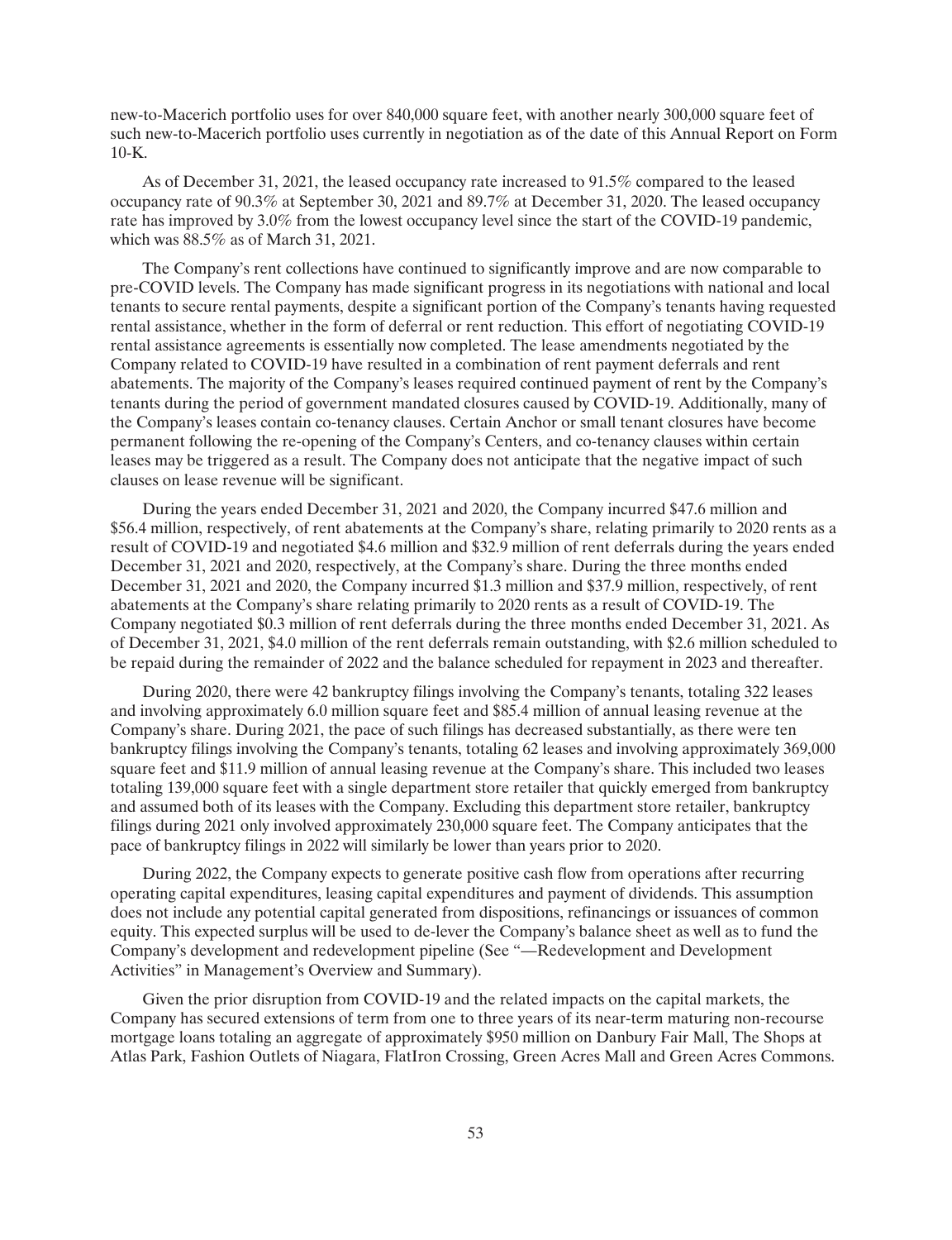On October 26, 2021, the Company's joint venture closed a \$65 million, five-year loan, including extension options, that bears interest at LIBOR plus 4.15% to refinance The Shops at Atlas Park, which replaced a \$67.5 million loan on the property. Additionally, on February 2, 2022, the Company's joint venture in FlatIron Crossing replaced the existing \$197 million loan on the property with a new \$175 million loan that bears interest at SOFR plus 3.45% and matures on February 9, 2027, including extension options. (See "—Financing Activities" in Management's Overview and Summary).

During the second quarter of 2021, the Company repaid and terminated its existing credit facility and entered into a new credit agreement, which provides for an aggregate \$700 million facility, including a \$525 million revolving loan facility that matures on April 14, 2023, with a one-year extension option, and a \$175 million term loan facility that matures on April 14, 2024. Concurrent with the closing of this credit facility, the Company repaid \$985.0 million of debt (See "—Liquidity and Capital Resources"). As of December 31, 2021, the outstanding balance on the revolving loan facility was \$119 million, less the amount of unamortized deferred financing costs of \$14.2 million. On September 20, 2021, the Company paid off the remaining balance outstanding on the term loan facility with proceeds from the sale of Tucson La Encantada (See "Dispositions" in Management's Overview and Summary).

Rising interest rates could increase the cost of the Company's borrowings due to its outstanding floating-rate debt and lead to higher interest rates on new fixed-rate debt. In certain cases, the Company may limit its exposure to interest rate fluctuations related to a portion of its floating-rate debt by using interest rate cap and swap agreements. Such agreements, subject to current market conditions, allow the Company to replace floating-rate debt with fixed-rate debt in order to achieve its desired ratio of floatingrate to fixed-rate debt. However, any interest rate cap or swap agreements that the Company enters into may not be effective in reducing its exposure to interest rate changes. For example, the Company's prior swap agreements, which expired on September 30, 2021, resulted in increases in interest expense in 2021. The Company did not have any swap agreements in place as of December 31, 2021.

#### **Comparison of Years Ended December 31, 2021 and 2020**

### *Revenues:*

Leasing revenue increased by \$47.2 million, or 6.4%, from 2020 to 2021. The increase in leasing revenue is attributed to increases of \$23.2 million from the Same Centers and \$31.8 million from the JV Transition Centers offset in part by \$7.8 million from the Disposition Properties. Leasing revenue includes the amortization of above and below-market leases, the amortization of straight-line rents, lease termination income and the provision for bad debts. The amortization of above and below-market leases decreased from \$2.1 million in 2020 to \$1.9 million in 2021. The amortization of straight-line rents decreased from \$24.8 million in 2020 to \$5.9 million in 2021. Lease termination income increased from \$8.3 million in 2020 to \$19.1 million in 2021. Percentage rent increased from \$15.5 million in 2020 to \$58.8 million in 2021. Provision for bad debts decreased from \$44.3 million in 2020 to a recovery of \$(6.4) million in 2021. The increase in leasing revenue and decrease in bad debt at the Same Centers is primarily the result of all Centers being open in 2021 compared to the majority of Centers being closed for portions of 2020 and an increase in tenant sales to pre-COVID 2019 levels (See "Other Transactions and Events" in Management's Overview and Summary).

Other income increased from \$22.2 million in 2020 to \$33.9 million in 2021. This is primarily due to increased parking garage income resulting from increased traffic at the Centers (See "Other Transactions and Events" in Management's Overview and Summary).

Management Companies' revenue increased from \$23.5 million in 2020 to \$26.0 million in 2021. The increase is primarily the result of increased management fees in 2021 due to all Centers being open in 2021 compared to Centers being closed for portions of 2020.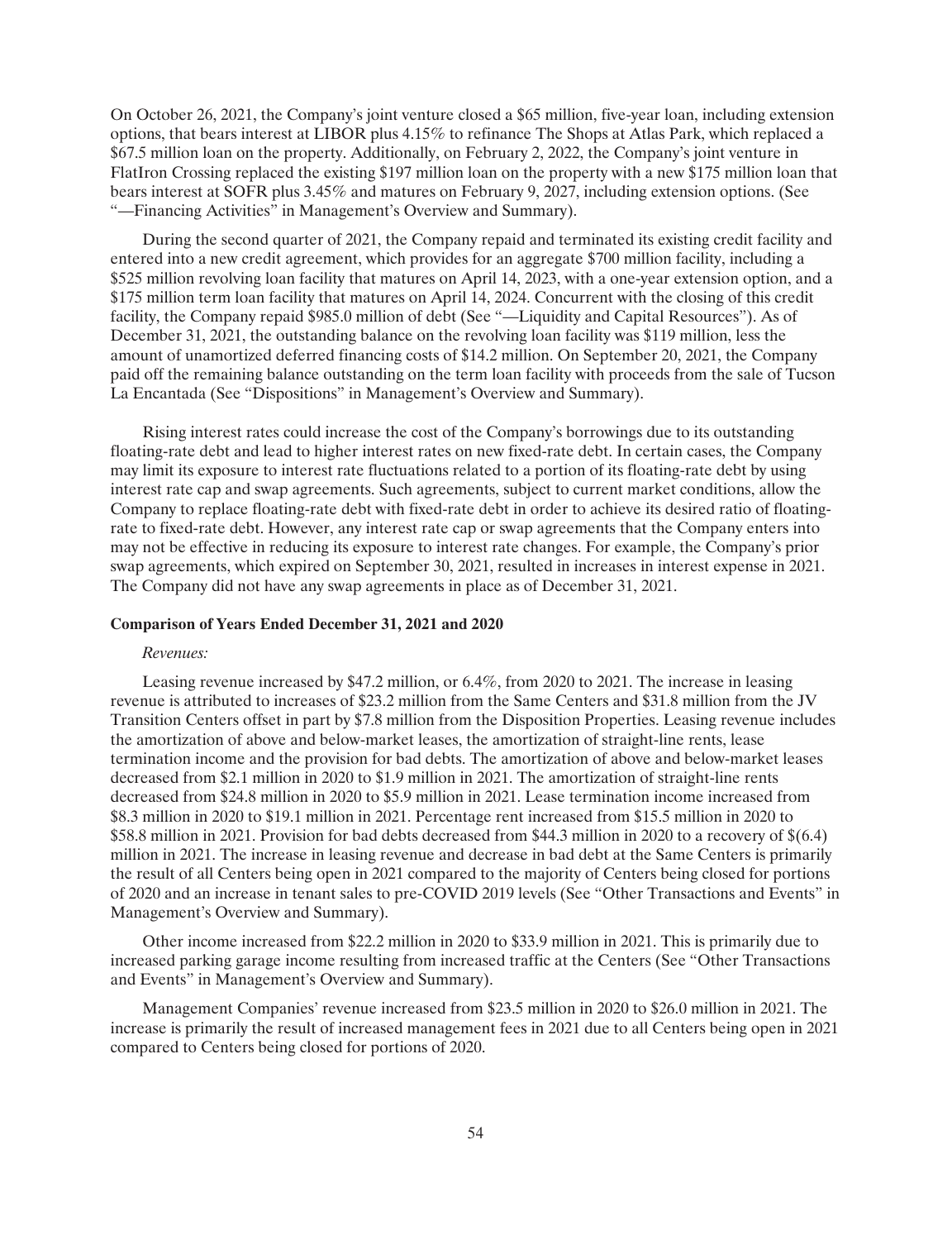### *Shopping Center and Operating Expenses:*

Shopping center and operating expenses increased \$37.8 million, or 14.7%, from 2020 to 2021. The increase in shopping center and operating expenses is attributed to increases of \$21.4 million from the Same Centers, \$19.6 million from the JV Transition Centers and \$0.2 million from the Redevelopment Properties offset in part by \$3.4 million from the Disposition Properties. The increase in shopping center and operating expenses at the Same Centers is primarily the result of all Centers being opened in 2021 compared to the majority of Centers being closed for portions of 2020 (See "Other Transactions and Events" in Management's Overview and Summary).

### *Management Companies' Operating Expenses:*

Management Companies' operating expenses decreased \$4.5 million from 2020 to 2021 due to a decrease in compensation expense.

### *Depreciation and Amortization:*

Depreciation and amortization decreased \$8.5 million from 2020 to 2021. The decrease in depreciation and amortization is primarily attributed to a decrease of \$18.0 million from the Same Centers and \$4.7 million from the Disposition Properties offset in part by increases of \$13.7 million from the JV Transition Centers and \$0.5 million from the Redevelopment Properties.

### *Interest (Income) Expense:*

Interest (income) expense increased \$117.1 million from 2020 to 2021. The increase in interest (income) expense is attributed to an increase of \$131.6 million from the Financing Arrangement (See Note 12–Financing Arrangement in the Company's Notes to the Consolidated Financial Statements) and \$5.9 million from the JV Transition Centers offset in part by decreases of \$7.9 million from the Same Centers, \$11.7 million from borrowings under the line of credit and \$0.8 million from the Disposition Properties. The increase in interest expense from the Financing Arrangement is primarily due to the change in fair value of the underlying properties and the mortgage notes payable on the underlying properties.

The above interest expense items are net of capitalized interest, which increased from \$5.2 million in 2020 to \$9.5 million in 2021.

#### *Equity in Income (Loss) of Unconsolidated Joint Ventures:*

Equity in income (loss) of unconsolidated joint ventures increased \$42.7 million from 2020 to 2021. The increase in equity in income (loss) of unconsolidated joint ventures is primarily due to a decrease in the provision for bad debts and an increase in percentage rent in 2021 compared to 2020.

#### *Loss on Remeasurement of Assets*

Loss on remeasurement of assets of \$163.3 million in 2020 relates to Fashion District Philadelphia (See Note 15–Consolidated Joint Venture and Acquisitions in the Company's Notes to the Consolidated Financial Statements).

#### *Gain (Loss) on Sale or Write Down of Assets, net:*

Gain (loss) on sale or write down of assets, net increased from a loss of \$68.1 million in 2020 to a gain of \$75.7 million in 2021. The increase is primarily due to the \$36.7 million of impairment losses on Wilton Mall and Paradise Valley Mall, \$4.2 million write-down of non-real estate assets and \$36.7 million write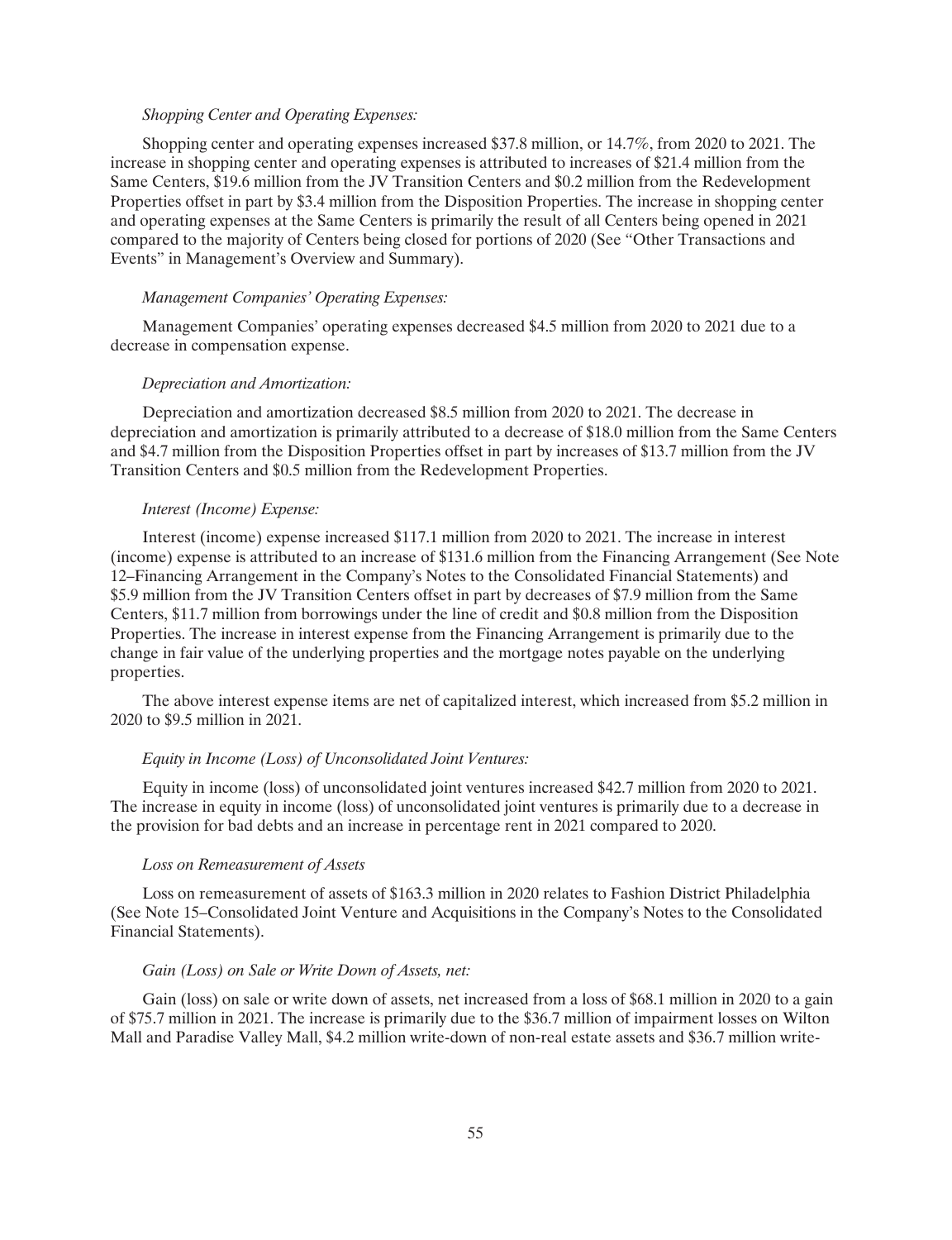down of development costs in 2020 and \$117.2 million gain on the sale of Tucson La Encantada and \$29.4 million gain on land sales in 2021 offset in part by the sale and impairment loss of \$41.6 million on Estrella Falls and \$28.3 million loss related to North Bridge in 2021 (See "Dispositions" in Management's Overview and Summary). The impairment losses were due to the reduction in the estimated holding periods of the properties.

### *Net Income (Loss):*

Net income increased \$261.6 million from 2020 to 2021. The increase in net income is primarily due to the variances noted above.

### *Funds From Operations ("FFO"):*

Primarily as a result of the factors mentioned above, FFO attributable to common stockholders and unit holders—diluted, excluding financing expense in connection with Chandler Freehold and loss on extinguishment of debt increased 24.7% from \$339.5 million in 2020 to \$423.2 million in 2021. For a reconciliation of net income (loss) attributable to the Company, the most directly comparable GAAP financial measure, to FFO attributable to common stockholders and unit holders, excluding financing expense in connection with Chandler Freehold and loss on extinguishment of debt and FFO attributable to common stockholders and unit holders—diluted, excluding financing expense in connection with Chandler Freehold and loss on extinguishment of debt, see "Funds From Operations ("FFO")" below.

#### *Operating Activities:*

Cash provided by operating activities increased \$161.5 million from 2020 to 2021. The increase is primarily due to the changes in assets and liabilities and the results, as discussed above.

### *Investing Activities:*

Cash provided by investing activities increased \$437.8 million from 2020 to 2021. The increase in cash provided by investing activities is primarily attributed to an increase in proceeds from the sale of assets of \$320.6 million, proceeds from notes receivable of \$1.3 million, a decrease in contributions to unconsolidated joint ventures of \$45.6 million and an increase of \$15.5 million in distributions from unconsolidated joint ventures.

#### *Financing Activities:*

Cash provided by financing activities decreased \$1.3 billion from 2020 to 2021. The decrease in cash provided by financing activities is primarily due to decreases in proceeds from mortgages, bank and other notes payable of \$140.0 million and an increase in payments on mortgages, bank and other notes payable of \$2.0 billion offset in part by net proceeds from sales of common shares under the ATM Programs of \$830.2 million and a decrease in dividends and distributions of \$36.4 million.

### **Comparison of Years Ended December 31, 2020 and 2019**

#### *Revenues:*

Leasing revenue decreased by \$118.6 million, or 13.8%, from 2019 to 2020. The decrease in leasing revenue is attributed to decreases of \$116.7 million from the Same Centers, \$2.7 million from the Redevelopment Properties and \$0.5 million from the Disposition Property offset in part by \$1.3 million from the JV Transition Centers. Leasing revenue includes the amortization of above and below-market leases, the amortization of straight-line rents, lease termination income and the provision for bad debts. The amortization of above and below-market leases decreased from \$5.2 million in 2019 to \$2.1 million in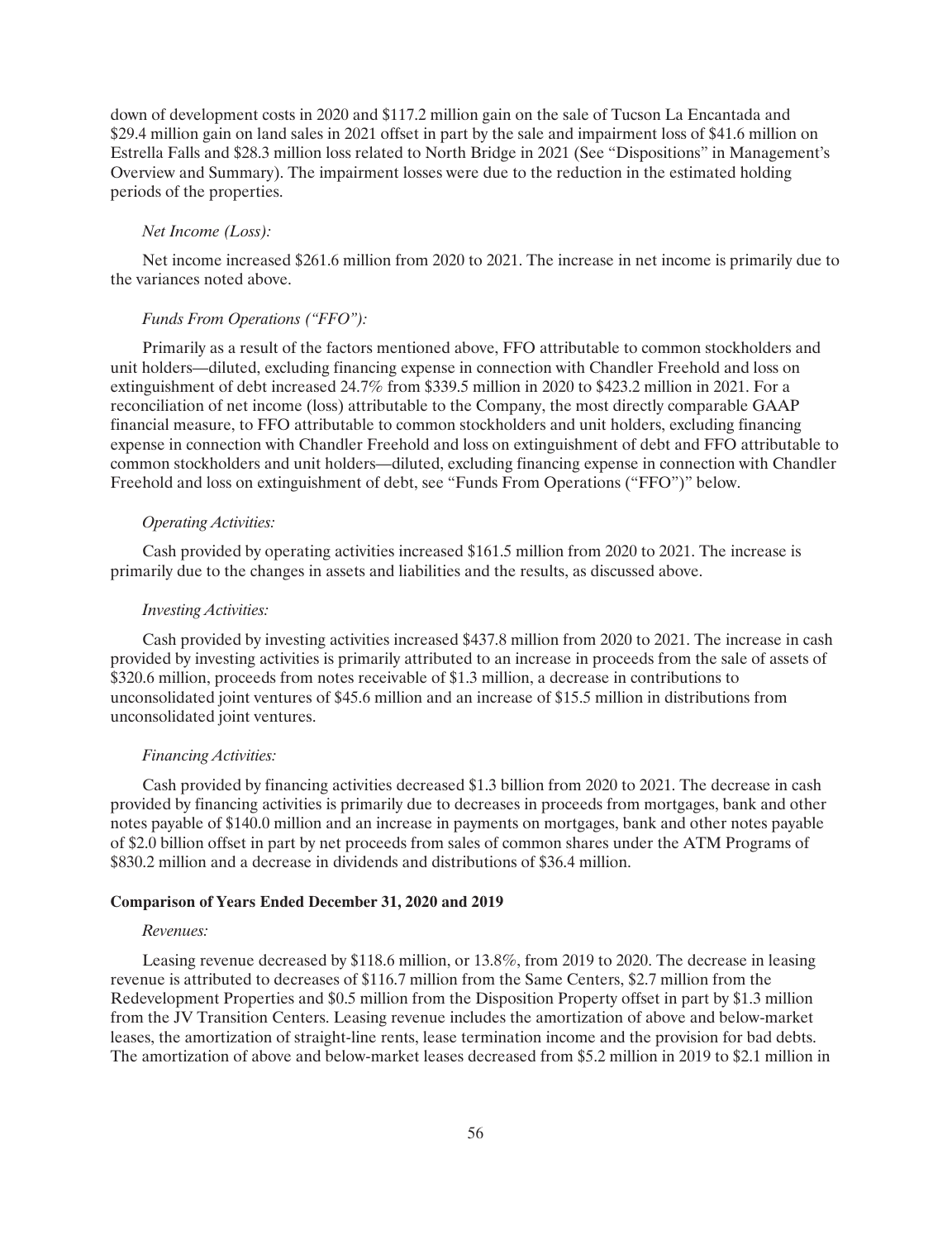2020. The amortization of straight-line rents increased from \$10.5 million in 2019 to \$24.8 million in 2020. Lease termination income increased from \$4.7 million in 2019 to \$8.3 million in 2020. Provision for bad debts increased from \$7.7 million in 2019 to \$44.3 million in 2020. The increase in bad debt expense is a result of the Company assessing collectability by tenant and determining that it was no longer probable that substantially all leasing revenue would be collected from certain tenants, which includes tenants that have declared bankruptcy, tenants at risk of filing bankruptcy or other tenants where collectability was no longer probable. The decrease in leasing revenue and increase in bad debt at the Same Centers is primarily the result of COVID-19 (See "Other Transactions and Events" in Management's Overview and Summary).

Other income decreased from \$27.9 million in 2019 to \$22.2 million in 2020. The decrease is primarily a decline in parking garage income due to the closures of properties as a result of COVID-19 (See "Other Transactions and Events" in Management's Overview and Summary).

Management Companies' revenue decreased from \$40.7 million in 2019 to \$23.5 million in 2020 due to a decrease in management fees, development fees and interest income due to the collection of notes receivable in 2019.

### *Shopping Center and Operating Expenses:*

Shopping center and operating expenses decreased \$14.3 million, or 5.3%, from 2019 to 2020. The decrease in shopping center and operating expenses is attributed to decreases of \$14.6 million from the Same Centers and \$0.8 million from the Redevelopment Properties offset in part by \$0.6 million from the Disposition Property and \$0.5 million from the JV Transition Centers. The decrease in shopping center and operating expenses at the Same Centers is primarily the result of COVID-19 (See "Other Transactions and Events" in Management's Overview and Summary).

### *Leasing Expenses:*

Leasing expenses decreased from \$29.6 million in 2019 to \$25.2 million in 2020 due to less leasing activity in 2020.

### *REIT General and Administrative Expenses:*

REIT general and administrative expenses increased \$7.7 million from 2019 to 2020 due to an increase in compensation and consulting expense.

#### *Depreciation and Amortization:*

Depreciation and amortization decreased \$11.1 million from 2019 to 2020. The decrease in depreciation and amortization is primarily attributed to a decrease of \$13.1 million from the Same Centers offset in part by increases of \$1.3 million from the Redevelopment Properties and \$0.7 million from the JV Transition Centers.

### *Interest (Income) Expense:*

Interest (income) expense decreased \$62.7 million from 2019 to 2020. The decrease in interest (income) expense is attributed to a decrease of \$72.8 million from the Financing Arrangement (See Note 12–Financing Arrangement in the Company's Notes to the Consolidated Financial Statements), offset in part by increases of \$6.3 million from the Same Centers, \$3.3 million from borrowings under the line of credit and \$0.5 million from the JV Transition Centers.

The decrease in interest expense from the Financing Arrangement is primarily due to the change in fair value of the underlying properties and the mortgage notes payable on the underlying properties. The increase in interest expense at the Same Centers is primarily due to the new loans on Fashion Outlets of Chicago, Chandler Fashion Center, SanTan Village Regional Center and Kings Plaza Shopping Center (See "Financing Activities" in Management's Overview and Summary).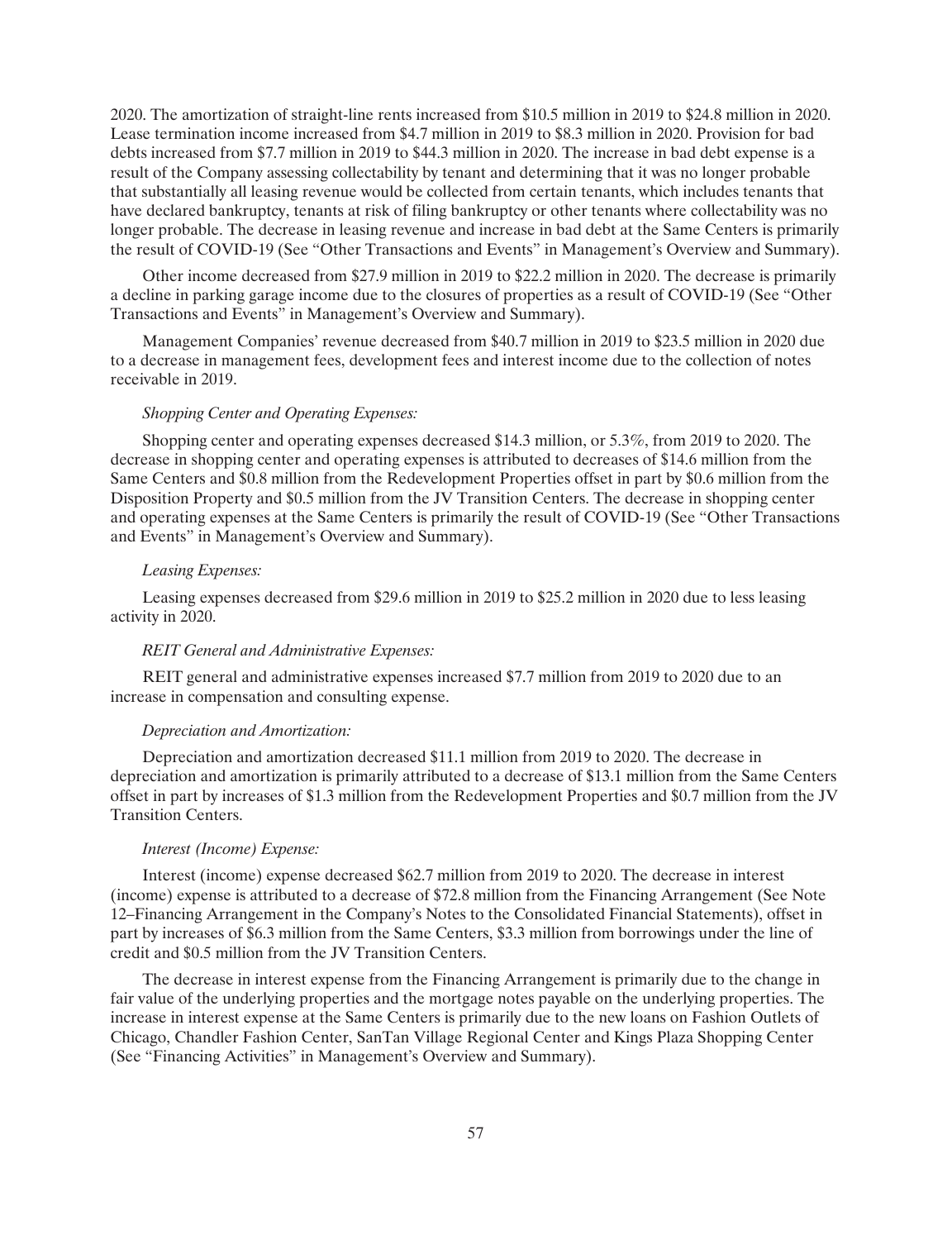The above interest expense items are net of capitalized interest, which decreased from \$9.6 million in 2019 to \$5.2 million in 2020.

#### *Equity in (Loss) Income of Unconsolidated Joint Ventures:*

Equity in (loss) income of unconsolidated joint ventures decreased \$75.5 million from 2019 to 2020. The decrease in equity in (loss) income of unconsolidated joint ventures is primarily due to a decrease in leasing revenue and other income as a result of COVID-19 (See "Other Transactions and Events" in Management's Overview and Summary). Leasing revenue includes a provision for bad debt which increased from \$3.1 million in 2019 to \$20.0 million in 2020.

#### *Loss on Remeasurement of Assets*

Loss on remeasurement of assets of \$163.3 million relates to Fashion District Philadelphia (See Note 15–Consolidated Joint Venture and Acquisitions in the Company's Notes to the Consolidated Financial Statements).

### *Loss on Sale or Write Down of Assets, net:*

Loss on sale or write down of assets, net increased \$56.2 million from 2019 to 2020. The increase in loss on sale or write down of assets, net is primarily due to the \$36.7 million of impairment losses, \$4.2 million write-down of non-real estate assets and \$36.7 million write-down of development costs in 2020, offset in part by \$16.4 million in the write-down of development costs in 2019. The impairment losses in 2020 were due to the reduction in the estimated holding periods of Wilton Mall and Paradise Valley Mall.

#### *Net (Loss) Income:*

Net (loss) income decreased \$348.0 million from 2019 to 2020. The decrease in net (loss) income is primarily the result of COVID-19 (See "Other Transactions and Events" in Management's Overview and Summary) and the loss on remeasurement of assets discussed above.

### *Funds From Operations ("FFO"):*

Primarily as a result of the factors mentioned above, FFO attributable to common stockholders and unit holders—diluted, excluding financing expense in connection with Chandler Freehold and loss on extinguishment of debt decreased 36.8% from \$537.3 million in 2019 to \$339.5 million in 2020. For a reconciliation of net (loss) income attributable to the Company, the most directly comparable GAAP financial measure, to FFO attributable to common stockholders and unit holders, excluding financing expense in connection with Chandler Freehold and loss on extinguishment of debt and FFO attributable to common stockholders and unit holders—diluted, excluding financing expense in connection with Chandler Freehold and loss on extinguishment of debt, see "Funds From Operations ("FFO")" below.

### *Operating Activities:*

Cash provided by operating activities decreased \$230.3 million from 2019 to 2020. The decrease is primarily due to a \$96.0 million increase in tenant and other receivables, a \$47.9 million decrease in other accrued liabilities and to the other changes in assets and liabilities and the results, as discussed above. The increase in tenant and other receivables and the decrease in other accrued liabilities is primarily attributed to a decrease in rents collected and a decrease in prepaid rent as a result of COVID-19 (See "Other Transactions and Events" in Management's Overview and Summary).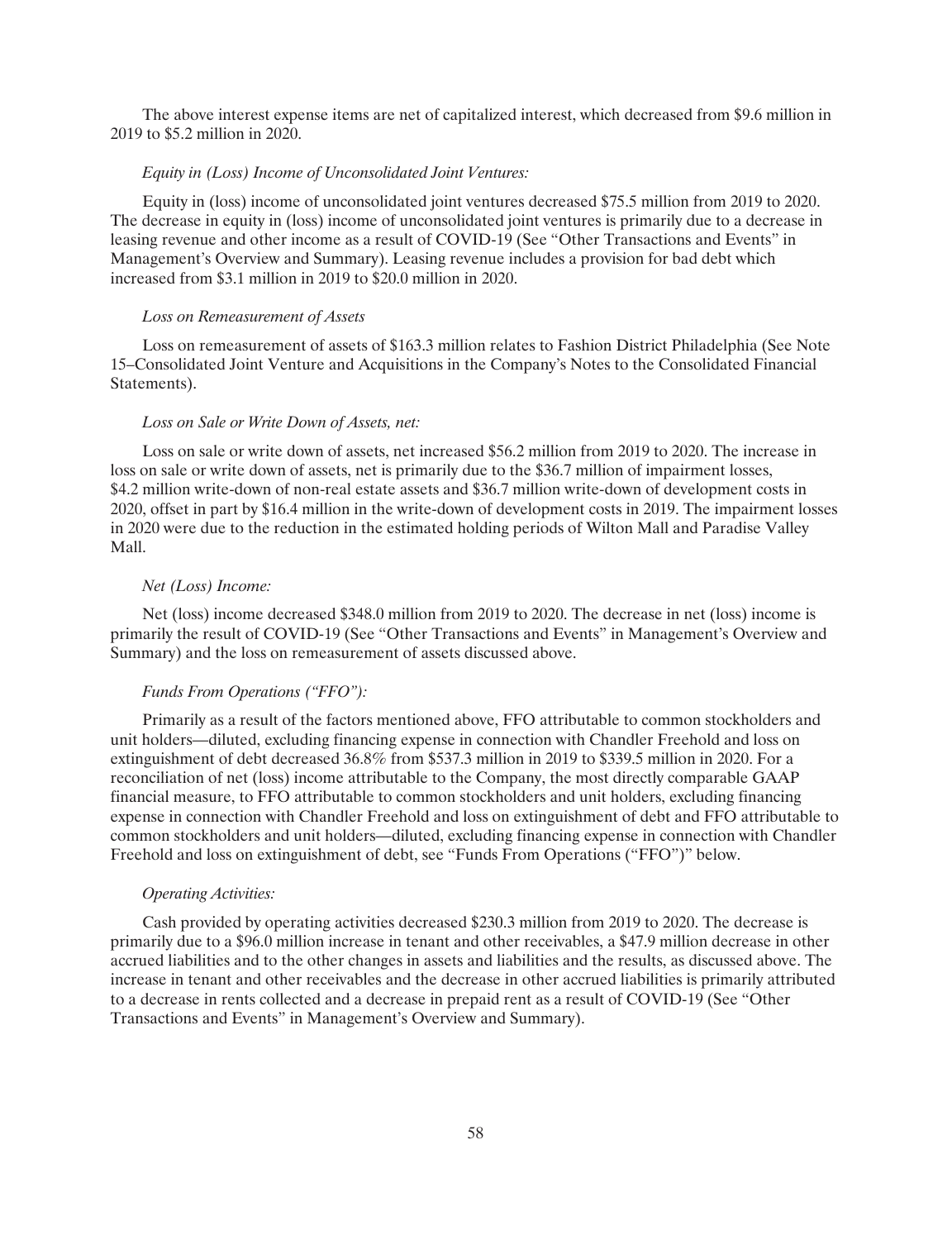### *Investing Activities:*

Cash used in investing activities increased \$90.8 million from 2019 to 2020. The increase in cash used in investing activities is primarily attributed to a decrease in distributions from unconsolidated joint ventures of \$187.9 million, offset in part by a decrease of \$121.6 million in development, redevelopment, expansion and renovation of properties.

### *Financing Activities:*

Cash provided by financing activities increased \$724.7 million from 2019 to 2020. The increase in cash provided by financing activities is primarily due to a decrease in payments on mortgages, bank and other notes payable of \$1.5 billion and a decrease in dividends and distributions of \$294.7 million which are offset by a decrease in proceeds from mortgages, bank and other notes payable of \$1.1 billion. The decreases in payments on mortgages, bank and other notes payable, dividends and distributions and the proceeds from mortgages, bank and other notes payable are attributed to the Company's plan to increase liquidity in connection with COVID-19 (See "Other Transactions and Events" in Management's Overview and Summary).

### **Liquidity and Capital Resources**

The Company anticipates meeting its liquidity needs for its operating expenses, debt service and dividend requirements for the next twelve months and beyond through cash generated from operations, distributions from unconsolidated joint ventures, working capital reserves and/or borrowings under its line of credit. Following the uncertain environment brought about by COVID-19, the Company took a number of previously disclosed measures in the year ended December 31, 2020 to enhance its liquidity position over the short-term, some of which continued into the year ended December 31, 2021. However, the Company currently anticipates meeting its liquidity needs for the next twelve months as it has done historically.

### *Uses of Capital*

The following tables summarize capital expenditures and lease acquisition costs incurred at the Centers (at the Company's pro rata share) for the years ended December 31:

| (Dollars in thousands)                                          | 2021     | 2020        | 2019      |
|-----------------------------------------------------------------|----------|-------------|-----------|
| <b>Consolidated Centers:</b>                                    |          |             |           |
| Acquisitions of property, building improvement and equipment    | \$18,715 | 9,570<br>S. | \$ 34,763 |
| Development, redevelopment, expansion and renovation of Centers | 46.341   | 38,405      | 112,263   |
|                                                                 | 22,101   | 12,413      | 18,860    |
|                                                                 | 2,585    | 3,044       | 3,203     |
|                                                                 | \$89,742 | \$63,432    | \$169,089 |
| Joint Venture Centers (at the Company's pro rata share):        |          |             |           |
| Acquisitions of property, building improvement and equipment    | \$18,803 | 6.497<br>S. | \$12,321  |
| Development, redevelopment, expansion and renovation of Centers | 48,512   | 109,902     | 210,574   |
|                                                                 | 11,594   | 4.804       | 9.339     |
|                                                                 | 2,881    | 2,111       | 3,386     |
|                                                                 | \$81,790 | \$123,314   | \$235,620 |
|                                                                 |          |             |           |

The Company expects amounts to be incurred during the next twelve months for tenant allowances and deferred leasing charges to be less than or comparable to 2021. The Company expects to incur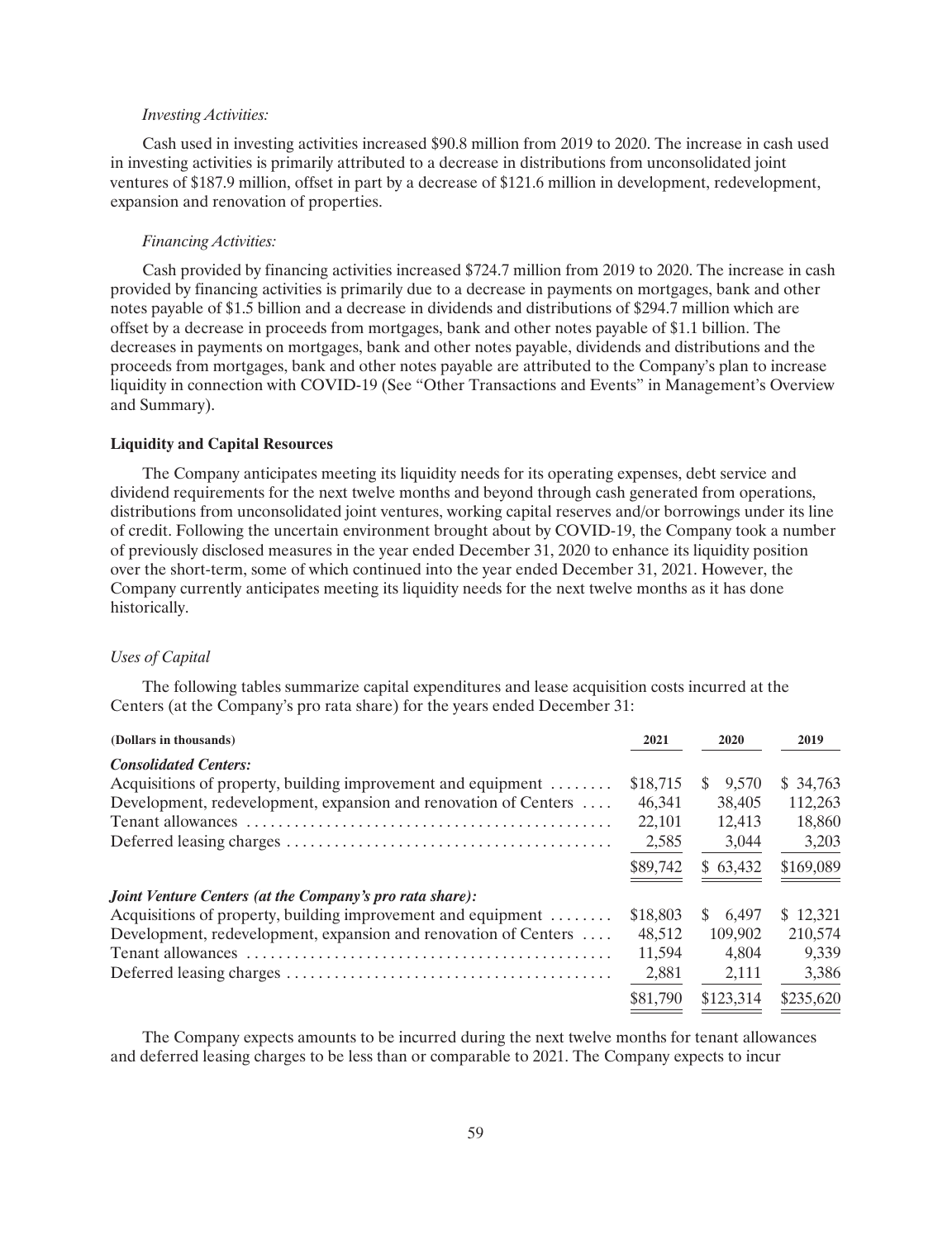approximately \$150 million during 2022 for development, redevelopment, expansion and renovations. This includes the Company's share of the remaining development costs of One Westside of approximately \$30.0 million, which is fully funded by a non-recourse construction facility. Capital for these expenditures, developments and/or redevelopments has been, and is expected to continue to be, obtained from a combination of cash on hand, debt or equity financings, which are expected to include borrowings under the Company's line of credit, from property financings and construction loans, each to the extent available.

### *Sources of Capital*

The Company has also generated liquidity in the past, and may continue to do so in the future, through equity offerings and issuances, property refinancings, joint venture transactions and the sale of non-core assets. For example, the Company sold Paradise Valley Mall in Phoenix, Arizona and Tucson La Encantada in Tucson, Arizona during the year ended December 31, 2021. The Company used the proceeds from these sales to pay down its line of credit and other debt obligations. Furthermore, the Company has filed a shelf registration statement, which registered an unspecified amount of common stock, preferred stock, depositary shares, debt securities, warrants, rights, stock purchase contracts and units that may be sold from time to time by the Company.

On each of February 1, 2021 and March 26, 2021, the Company registered a separate "at the market" offering program, pursuant to which the Company may issue and sell shares of its common stock having an aggregate offering price of up to \$500 million under each ATM Program, or a total of \$1.0 billion under the ATM Programs, in amounts and at times to be determined by the Company. The following table sets forth certain information with respect to issuances made under each of the ATM Programs as of December 31, 2021.

| (Dollars and shares in thousands)  |                                   | <b>February 2021 ATM Program</b> |                                    | March 2021 ATM Program            |                               |                                    |  |
|------------------------------------|-----------------------------------|----------------------------------|------------------------------------|-----------------------------------|-------------------------------|------------------------------------|--|
| <b>For the Three Months Ended:</b> | Number of<br><b>Shares Issued</b> | <b>Net</b><br><b>Proceeds</b>    | <b>Sales</b><br><b>Commissions</b> | Number of<br><b>Shares Issued</b> | <b>Net</b><br><b>Proceeds</b> | <b>Sales</b><br><b>Commissions</b> |  |
| March 31, 2021 $\dots$             | 36,001                            | \$477,283                        | \$9,746                            | 9.991                             | \$119,724                     | \$2,448                            |  |
|                                    | 686                               | 12.269                           | 254                                | 13,229                            | 182,149                       | 3,720                              |  |
| September 30, $2021$               |                                   |                                  |                                    | 2,122                             | 38,449                        | 787                                |  |
| December 31, 2021 $\dots$          |                                   |                                  |                                    | 19                                | 367                           | 9                                  |  |
|                                    | 36,687                            | \$489,552                        | \$10,000                           | 25,361                            | \$340,689                     | \$6,964                            |  |

As of December 31, 2021, the Company had approximately \$151.7 million of gross sales of its common stock available under the March 2021 ATM Program. The February 2021 ATM Program was fully utilized as of June 30, 2021 and is no longer active.

The Company paid a cash dividend of \$0.15 per share of its common stock, for each quarter in the year ended December 31, 2021. This quarterly dividend level was lower than the quarterly dividend paid prior to the onset of COVID-19, which was \$0.75 per share.

The capital and credit markets can fluctuate and, at times, limit access to debt and equity financing for companies. The Company has been able to access capital; however, there is no assurance the Company will be able to do so in future periods or on similar terms and conditions. Many factors impact the Company's ability to access capital, such as its overall debt level, interest rates, interest coverage ratios, prevailing market conditions and the impact of COVID-19. Increases in the Company's proportion of floating rate debt will cause it to be subject to interest rate fluctuations in the future.

The Company's total outstanding loan indebtedness, which includes mortgages and other notes payable, at December 31, 2021 was \$6.98 billion (consisting of \$4.53 billion of consolidated debt, less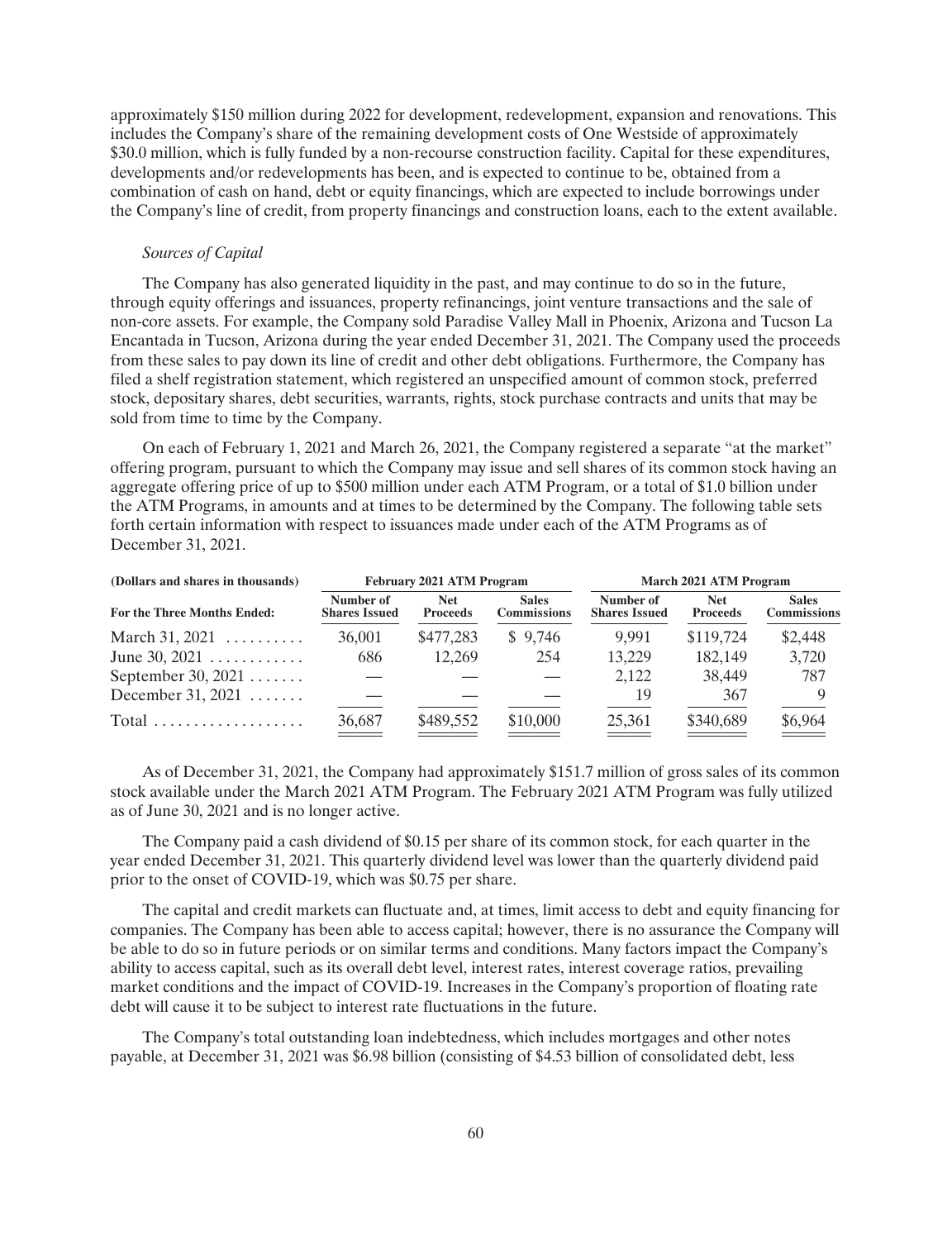\$0.46 billion of noncontrolling interests, plus \$2.91 billion of its pro rata share of unconsolidated joint venture debt). The majority of the Company's debt consists of fixed-rate conventional mortgage notes collateralized by individual properties. The Company expects that all of the maturities during the next twelve months will be refinanced, restructured, extended and/or paid off from the Company's line of credit or cash on hand.

The Company believes that the pro rata debt provides useful information to investors regarding its financial condition because it includes the Company's share of debt from unconsolidated joint ventures and, for consolidated debt, excludes the Company's partners' share from consolidated joint ventures, in each case presented on the same basis. The Company has several significant joint ventures and presenting its pro rata share of debt in this manner can help investors better understand the Company's financial condition after taking into account the Company's economic interest in these joint ventures. The Company's pro rata share of debt should not be considered as a substitute for the Company's total consolidated debt determined in accordance with GAAP or any other GAAP financial measures and should only be considered together with and as a supplement to the Company's financial information prepared in accordance with GAAP.

The Company accounts for its investments in joint ventures that it does not have a controlling interest or is not the primary beneficiary of using the equity method of accounting and those investments are reflected on the consolidated balance sheets of the Company as investments in unconsolidated joint ventures.

As of December 31, 2021, one of the Company's joint ventures had \$50.0 million of debt that could become recourse to the Company, should the joint venture be unable to discharge the obligation of the related debt.

Additionally, as of December 31, 2021, the Company was contingently liable for \$41 million in letters of credit guaranteeing performance by the Company of certain obligations relating to the Centers. The Company does not believe that these letters of credit will result in a liability to the Company.

Given the prior disruption from COVID-19 and the related impacts on the capital markets, the Company has secured extensions of term from one to three years of its near-term maturing non-recourse mortgage loans totaling an aggregate of approximately \$950 million on Danbury Fair Mall, The Shops at Atlas Park, Fashion Outlets of Niagara, FlatIron Crossing, Green Acres Mall and Green Acres Commons. On October 26, 2021, the Company's joint venture closed a \$65 million, five-year loan, including extension options, that bears interest at LIBOR plus 4.15% to refinance The Shops at Atlas Park, which replaced a \$67.5 million loan on the property. Additionally, on February 2, 2022, the Company's joint venture in FlatIron Crossing replaced the existing \$197 million loan on the property with a new \$175 million loan that bears interest at SOFR plus 3.45% and matures on February 9, 2027, including extension options.

On March 29, 2021, the Company sold Paradise Valley Mall to a newly formed joint venture for \$100 million. Concurrent with the sale, the Company elected to reinvest into the joint venture at a 5% ownership interest. The Company received \$95.3 million of net proceeds. On September 17, 2021, the Company sold Tucson La Encantada in Tucson, Arizona for \$165.3 million. The Company received \$100.1 million of net cash proceeds which was used to repay debt (See "—Dispositions" in Management's Overview and Summary).

On April 14, 2021, the Company terminated its existing credit facility and entered into a new credit agreement, which provides for an aggregate \$700 million facility, including a \$525 million revolving loan facility that matures on April 14, 2023, with a one-year extension option, and a \$175 million term loan facility that matures on April 14, 2024. The revolving loan facility can be expanded up to \$800 million, subject to receipt of lender commitments and other conditions. All obligations under the facility are guaranteed unconditionally by the Company and are secured in the form of mortgages on certain wholly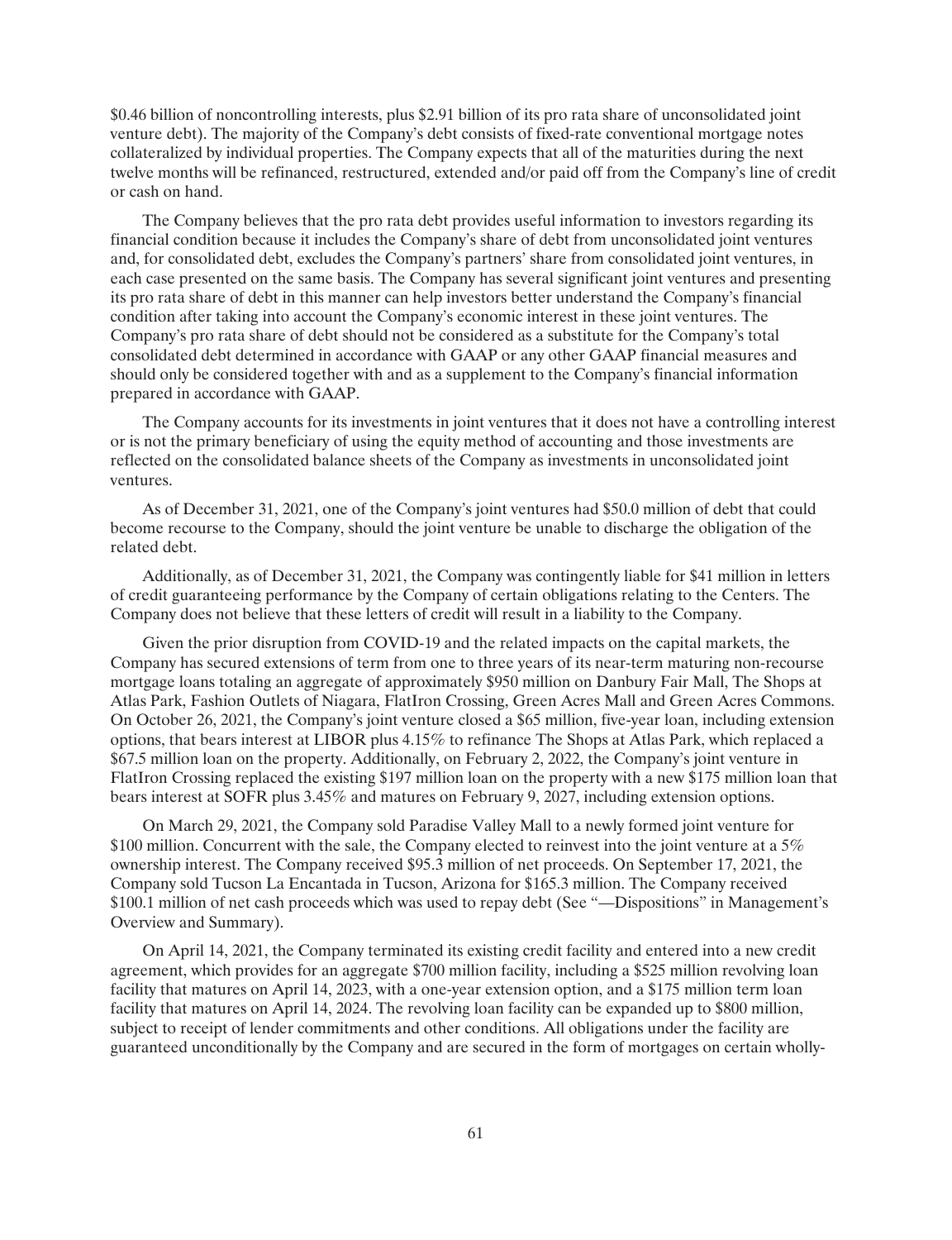owned assets and pledges of equity interests held by certain of the Company's subsidiaries. The new credit facility bears interest at LIBOR plus a spread of 2.25% to 3.25% depending on Company's overall leverage level. As of December 31, 2021, the borrowing rate was LIBOR plus 2.25%. As of December 31, 2021, borrowings under the facility were \$119.0 million less unamortized deferred finance costs of \$14.2 million for the revolving loan facility at a total interest rate of 3.86%. As of December 31, 2021, the Company's availability under the revolving loan facility for additional borrowings was \$405.7 million.

The Company drew the \$175 million term loan facility in its entirety simultaneously with entering into the new credit agreement and subsequently paid off the remaining balance outstanding on the term loan facility with proceeds from the sale of Tucson La Encantada.

Concurrently with entering into the new credit agreement, the Company repaid \$985 million of debt, which included terminating and repaying all amounts outstanding under its prior revolving line of credit facility. The Company had four interest rate swap agreements that effectively converted a total of \$400 million of the outstanding balance under the prior credit agreement from floating rate debt of LIBOR plus 1.65% to fixed rate debt of 4.50% until September 30, 2021. These swaps were hedged against the Santa Monica Place floating rate loan and a portion of the Green Acres Commons floating rate loan and effectively converted the Santa Monica Place loan and a majority of the Green Acres Commons loan to fixed rate debt through September 30, 2021. The Company did not renew the swaps that expired on September 30, 2021 and, as a result, on October 1, 2021, the Santa Monica Place and Green Acres Commons loans reverted back to floating rate loans (See Note 5—Derivative Instruments and Hedging Activities in the Company's Notes to the Consolidated Financial Statements).

During the year ended December 31, 2021, the Company repaid \$1.7 billion of debt then outstanding, including the \$985 million repaid in connection with the new credit agreement. These repaid amounts represented an approximately 20% reduction in the debt outstanding, at the Company's share, since December 31, 2020.

Cash dividends and distributions for the twelve months ended December 31, 2021 were \$143.4 million which were funded by operations.

At December 31, 2021, the Company was in compliance with all applicable loan covenants under its agreements.

At December 31, 2021, the Company had cash and cash equivalents of \$112.5 million.

### *Material Cash Commitments:*

The following is a schedule of material cash commitments as of December 31, 2021 for the consolidated Centers over the periods in which they are expected to be paid (in thousands):

|                                                                           | <b>Payment Due by Period</b> |                     |               |               |                         |  |  |
|---------------------------------------------------------------------------|------------------------------|---------------------|---------------|---------------|-------------------------|--|--|
| <b>Cash Commitments</b>                                                   | <b>Total</b>                 | Less than<br>1 year | $1 - 3$ years | $3 - 5$ years | More than<br>five years |  |  |
| Long-term debt obligations (includes<br>expected interest payments) $(1)$ | \$5,298,302                  | \$955,120           | \$1,398,990   | \$1,296,362   | \$1,647,830             |  |  |
| Lease obligations $(2)$                                                   | 167,142                      | 18.763              | 26,038        | 12.983        | 109,358                 |  |  |
|                                                                           | \$5,465,444                  | \$973,883           | \$1,425,028   | \$1,309,345   | \$1,757,188             |  |  |

(1) Interest payments on floating rate debt were based on rates in effect at December 31, 2021.

(2) See Note 8—Leases in the Company's Notes to the Consolidated Financial Statements.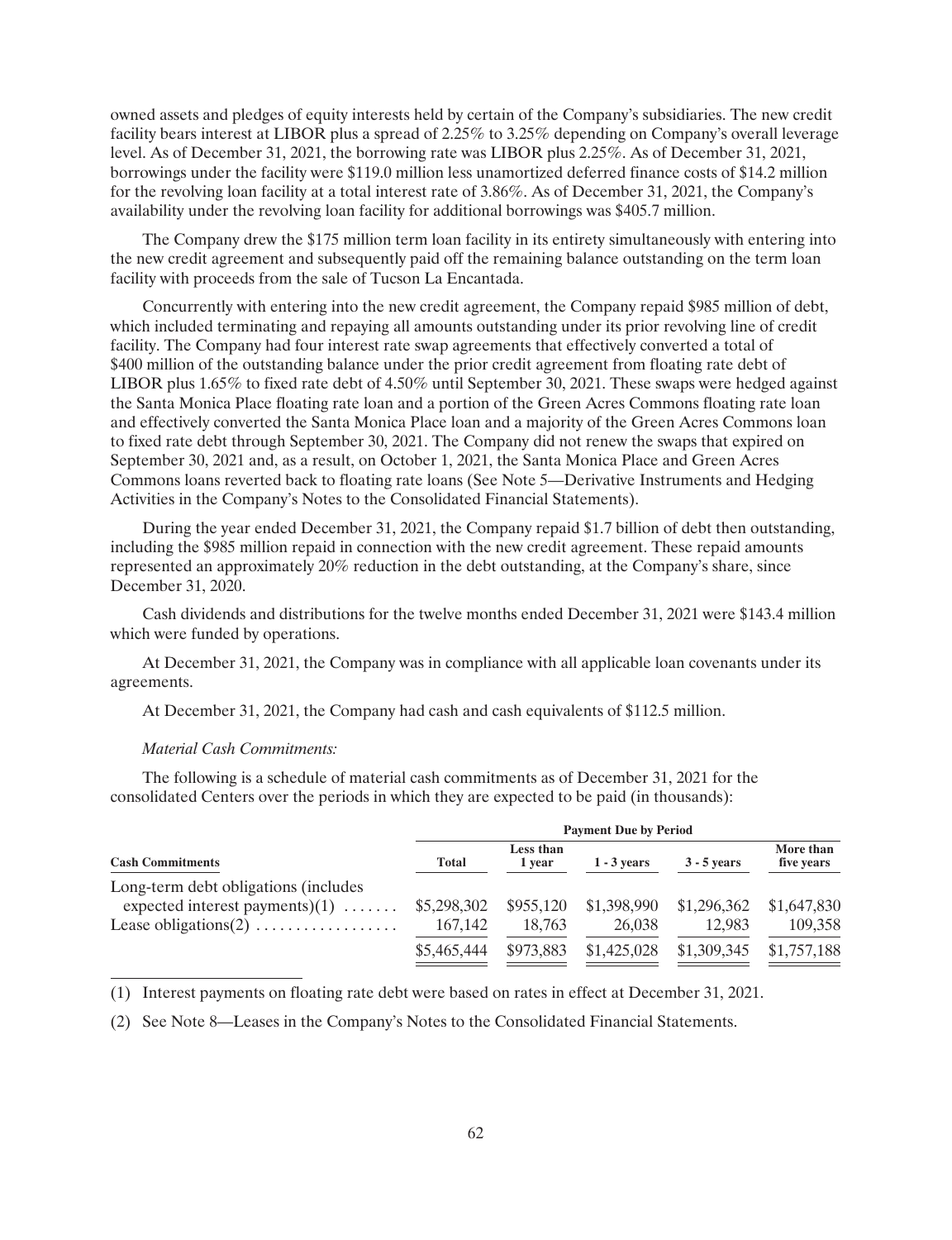#### **Funds From Operations ("FFO")**

The Company uses FFO in addition to net income to report its operating and financial results and considers FFO and FFO -diluted as supplemental measures for the real estate industry and a supplement to GAAP measures. The National Association of Real Estate Investment Trusts ("Nareit") defines FFO as net income (loss) (computed in accordance with GAAP), excluding gains (or losses) from sales of properties, plus real estate related depreciation and amortization, impairment write-downs of real estate and write-downs of investments in an affiliate where the write-downs have been driven by a decrease in the value of real estate held by the affiliate and after adjustments for unconsolidated joint ventures. Adjustments for unconsolidated joint ventures are calculated to reflect FFO on the same basis.

Beginning during the first quarter of 2018, the Company revised its definition of FFO so that FFO excluded the impact of the financing expense in connection with Chandler Freehold. Beginning in 2019, the Company now presents a separate non-GAAP measure—FFO excluding financing expense in connection with Chandler Freehold. The Company has revised the FFO presentation for the years ended December 31, 2018 and 2017 to conform to the current presentation.

The Company accounts for its joint venture in Chandler Freehold as a financing arrangement. In connection with this treatment, the Company recognizes financing expense on (i) the changes in fair value of the financing arrangement obligation, (ii) any payments to the joint venture partner equal to their pro rata share of net income and (iii) any payments to the joint venture partner less than or in excess of their pro rata share of net (loss) income. Only the noted expenses related to the changes in fair value and for the payments to the joint venture partner less than or in excess of their pro rata share of net income are excluded from the measure—FFO excluding financing expense in connection with Chandler Freehold.

The Company also presents FFO excluding financing expense in connection with Chandler Freehold and loss on extinguishment of debt.

FFO and FFO on a diluted basis are useful to investors in comparing operating and financial results between periods. This is especially true since FFO excludes real estate depreciation and amortization, as the Company believes real estate values fluctuate based on market conditions rather than depreciating in value ratably on a straight-line basis over time. The Company believes that such a presentation also provides investors with a meaningful measure of its operating results in comparison to the operating results of other REITs. In addition, the Company believes that FFO excluding financing expense in connection with Chandler Freehold and non-routine costs associated with extinguishment of debt and costs related to shareholder activism provide useful supplemental information regarding the Company's performance as they show a more meaningful and consistent comparison of the Company's operating performance and allows investors to more easily compare the Company's results. The Company further believes that FFO on a diluted basis is a measure investors find most useful in measuring the dilutive impact of outstanding convertible securities.

The Company believes that FFO does not represent cash flow from operations as defined by GAAP, should not be considered as an alternative to net income as defined by GAAP, and is not indicative of cash available to fund all cash flow needs. The Company also cautions that FFO, as presented, may not be comparable to similarly titled measures reported by other real estate investment trusts.

Management compensates for the limitations of FFO by providing investors with financial statements prepared according to GAAP, along with this detailed discussion of FFO and a reconciliation of net income to FFO and FFO-diluted. Management believes that to further understand the Company's performance, FFO should be compared with the Company's reported net income and considered in addition to cash flows in accordance with GAAP, as presented in the Company's consolidated financial statements. The following reconciles net (loss) income attributable to the Company to FFO and FFO-basic and diluted, excluding financing expense in connection with Chandler Freehold, loss on extinguishment of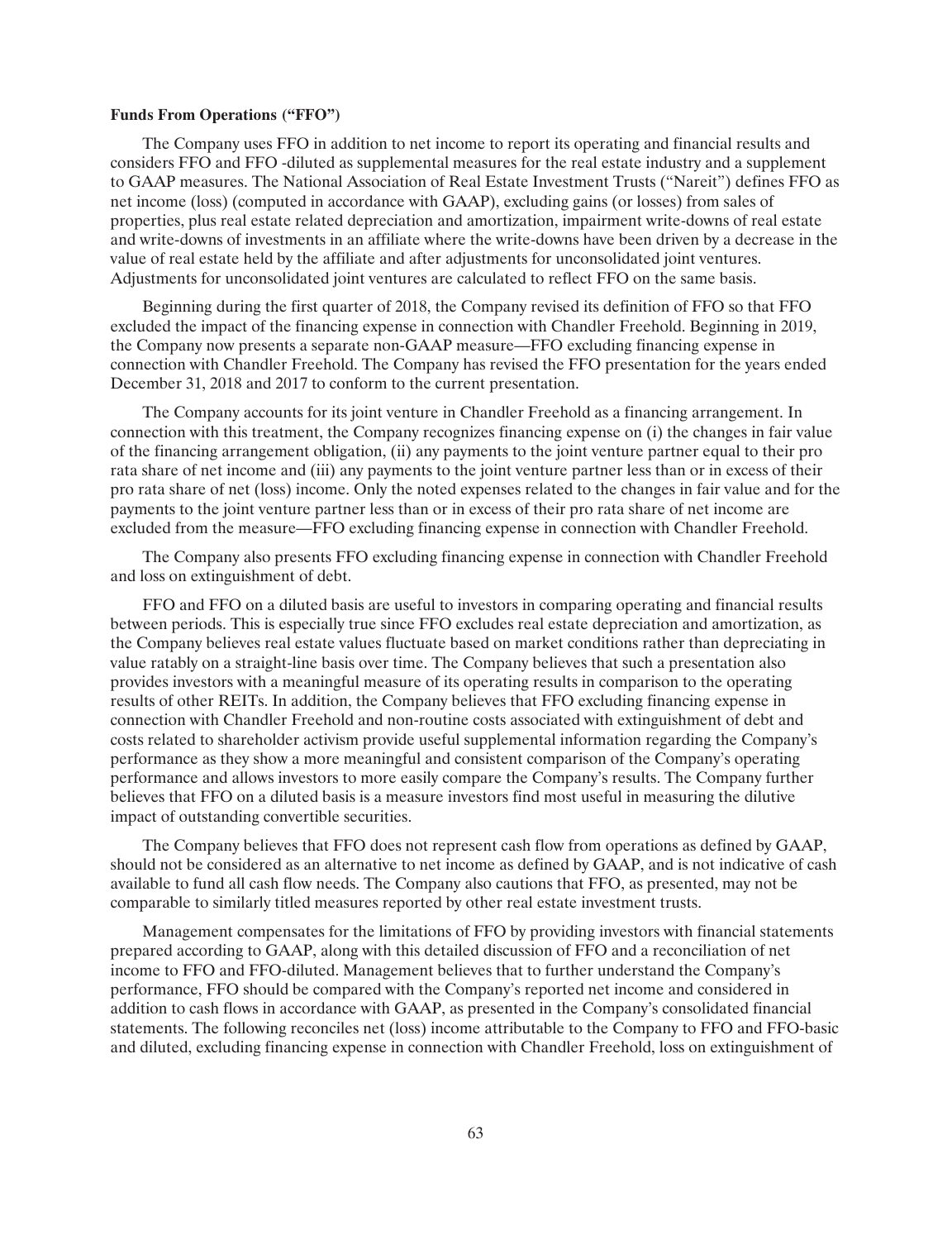# **Funds From Operations ("FFO") (Continued)**

debt, net and costs related to shareholder activism for the years ended December 31, 2021, 2020, 2019, 2018 and 2017 (dollars and shares in thousands):

|                                                                                                                                                               | 2021            | 2020                                              | 2019            | 2018                            | 2017                |
|---------------------------------------------------------------------------------------------------------------------------------------------------------------|-----------------|---------------------------------------------------|-----------------|---------------------------------|---------------------|
| Net income (loss) attributable to the Company \$ 14,263 \$(230,203) \$ 96,820 \$ 60,020 \$146,130                                                             |                 |                                                   |                 |                                 |                     |
| Adjustments to reconcile net income (loss) attributable to the<br>Company to FFO attributable to common stockholders and unit<br>holders—basic and diluted:   |                 |                                                   |                 |                                 |                     |
| Noncontrolling interests in the Operating Partnership<br>(Gain) loss on sale or write down of consolidated assets, net                                        | 714<br>(75,740) | (16,822)<br>68,112                                | 7,131<br>11,909 | 4,407<br>31,825                 | 10,729<br>(42, 446) |
| Loss on remeasurement of consolidated assets                                                                                                                  |                 | 163,298                                           |                 |                                 |                     |
| Add: gain on undepreciated asset sales or write-down from                                                                                                     | 19,461          | 7,777                                             | 3,829           | 4,884                           | 1,564               |
| Less: loss on write-down of non-real estate sales or write-down of<br>assets—consolidated assets                                                              | (2,200)         | (4, 154)                                          |                 |                                 | (10, 138)           |
| Add: noncontrolling interests share of gain (loss) on sale or<br>write-down of assets—consolidated assets                                                     | 9,732           | (120)                                             | (2,822)         | 580                             | 1,209               |
| Loss (gain) on sale or write down of assets—unconsolidated joint                                                                                              | 4,931           | (6)                                               | 462             | (2,993)                         | (14,783)            |
| Add: gain on sale of undepreciated assets-unconsolidated joint                                                                                                | 93              |                                                   |                 | 666                             |                     |
| Depreciation and amortization on consolidated assets                                                                                                          | 311,129         | 319,619                                           | 330,726         | 327,436                         | 6,644<br>335,431    |
| Less: noncontrolling interests in depreciation and amortization-                                                                                              | (29,239)        | (15,517)                                          | (15, 124)       | (14,793)                        | (15, 126)           |
| Depreciation and amortization-unconsolidated joint                                                                                                            | 182,956         | 199,680                                           | 189,728         | 174,952                         | 177,274             |
|                                                                                                                                                               | (12, 955)       | (15, 734)                                         | (15,997)        | (13,699)                        | (13,610)            |
| FFO attributable to common stockholders and unit holders-basic                                                                                                | 423,145         | 475,930                                           | 606,662         | 573,285                         | 582,878             |
| Financing expense in connection with Chandler Freehold                                                                                                        | (955)           | (136, 425)                                        | (69,701)        | (8, 849)                        |                     |
| FFO attributable to common stockholders and unit holders,<br>excluding financing expense in connection with Chandler                                          | 422,190         | 339,505                                           | 536,961         | 564,436                         | 582,878             |
| Loss on extinguishment of debt, net—consolidated assets                                                                                                       | 1,007           |                                                   | 351             | 19,369                          |                     |
| FFO attributable to common stockholders and unit holders<br>excluding financing expense in connection with Chandler                                           |                 |                                                   |                 |                                 |                     |
| Freehold, extinguishment of debt, net and costs related to                                                                                                    |                 | \$423,197 \$339,505 \$537,312 \$583,805 \$582,878 |                 |                                 |                     |
| Weighted average number of FFO shares outstanding for:<br>FFO attributable to common stockholders and unit holders-                                           |                 |                                                   |                 |                                 |                     |
| Adjustments for the impact of dilutive securities in computing<br>FFO-diluted:                                                                                | 207,991         | 156,920                                           | 151,755         | 151,502                         | 152,293             |
|                                                                                                                                                               |                 |                                                   |                 | 2                               | 36                  |
| FFO attributable to common stockholders and unit holders—<br>$diluted(3) \ldots \ldots \ldots \ldots \ldots \ldots \ldots \ldots \ldots \ldots \ldots \ldots$ | 207,991         |                                                   |                 | 156,920 151,755 151,504 152,329 |                     |

(1) Unconsolidated assets are presented at the Company's pro rata share.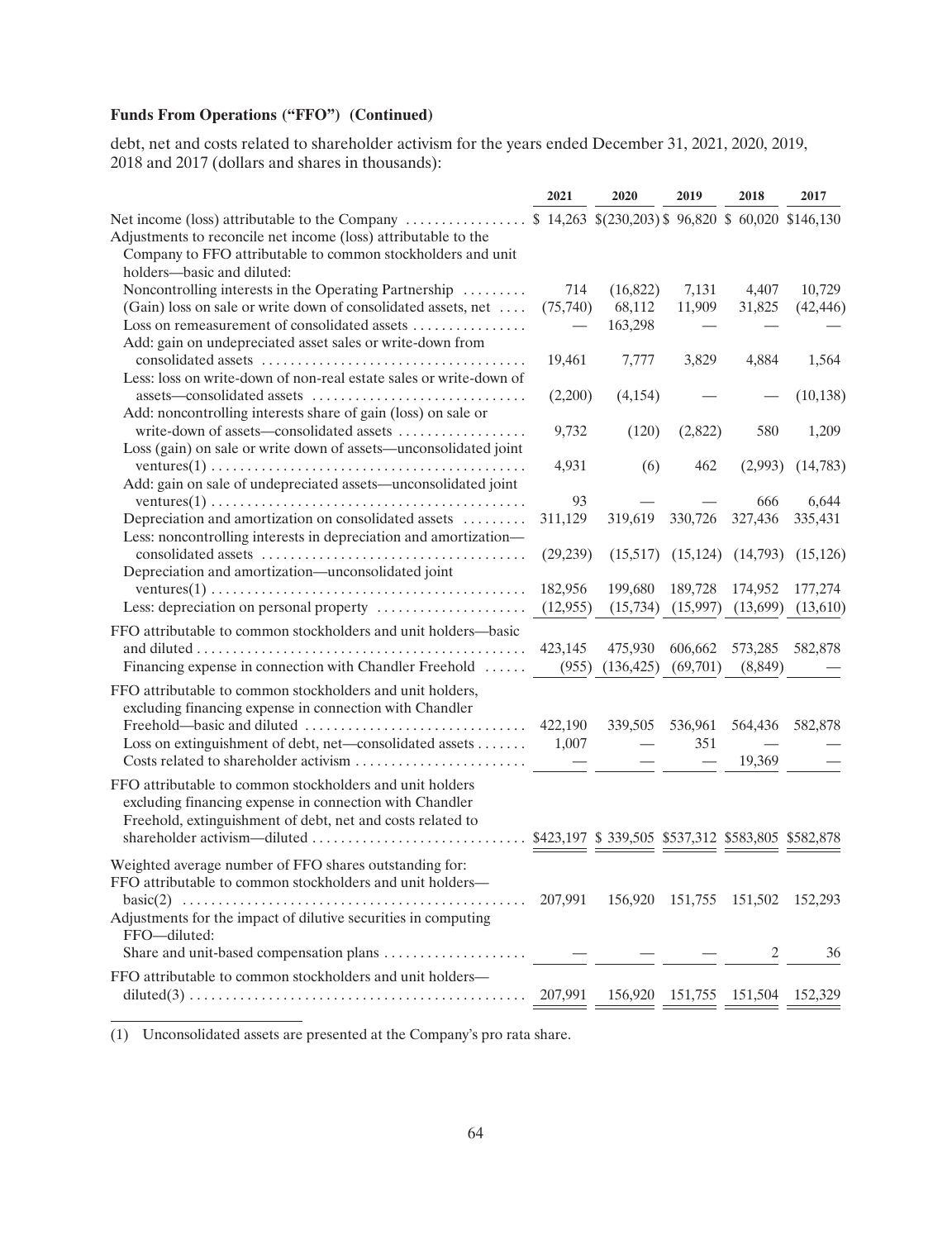- (2) Calculated based upon basic net income as adjusted to reach basic FFO. During the years ended December 31, 2021, 2020, 2019, 2018 and 2017, there were 9.9 million, 10.7 million, 10.4 million, 10.4 million and 10.4 million OP Units outstanding, respectively.
- (3) The computation of FFO—diluted shares outstanding includes the effect of share and unit-based compensation plans and the convertible senior notes using the treasury stock method. It also assumes the conversion of MACWH, LP common and preferred units to the extent that they are dilutive to the FFO-diluted computation.

### **ITEM 7A. QUANTITATIVE AND QUALITATIVE DISCLOSURES ABOUT MARKET RISK**

The Company's primary market risk exposure is interest rate risk. The Company has managed and will continue to manage interest rate risk by (1) maintaining a ratio of fixed rate, long-term debt to total debt such that floating rate exposure is kept at an acceptable level, (2) reducing interest rate exposure on certain long-term floating rate debt through the use of interest rate caps and/or swaps with matching maturities where appropriate, (3) using treasury rate locks where appropriate to fix rates on anticipated debt transactions, and (4) taking advantage of favorable market conditions for long-term debt and/or equity.

The following table sets forth information as of December 31, 2021 concerning the Company's long term debt obligations, including principal cash flows by scheduled maturity, weighted average interest rates and estimated fair value (dollars in thousands):

| 2022<br>\$494,526<br>4.56%<br>300,000<br>$1.59\%$ | 2023<br>\$337,791<br>4.12%<br>135,320 | For the years ending December 31,<br>2024<br>\$378,120<br>$4.05\%$ | 2025<br>\$607,399<br>$3.49\%$ | 2026<br>\$537,742 | <b>Thereafter</b><br>\$1,460,000 | <b>Total</b><br>\$3,815,578 | Fair<br>Value<br>\$3,652,545 |
|---------------------------------------------------|---------------------------------------|--------------------------------------------------------------------|-------------------------------|-------------------|----------------------------------|-----------------------------|------------------------------|
|                                                   |                                       |                                                                    |                               |                   |                                  |                             |                              |
|                                                   |                                       |                                                                    |                               |                   |                                  |                             |                              |
|                                                   |                                       |                                                                    |                               |                   |                                  |                             |                              |
|                                                   |                                       |                                                                    |                               |                   |                                  |                             |                              |
|                                                   |                                       |                                                                    |                               | $3.55\%$          | $4.00\%$                         | 3.94%                       |                              |
|                                                   | $2.93\%$                              | 303,602<br>3.48%                                                   | $-\%$                         | $-\%$             | $-\%$                            | 738,922<br>2.61%            | 727,082                      |
|                                                   |                                       |                                                                    |                               |                   |                                  |                             |                              |
| \$794,526                                         | \$473,111                             | \$681,722                                                          | \$607,399                     | \$537,742         | \$1,460,000                      | \$4,554,500                 | \$4,379,627                  |
|                                                   |                                       |                                                                    |                               |                   |                                  |                             |                              |
|                                                   |                                       |                                                                    |                               |                   |                                  |                             |                              |
| \$493,631                                         | \$324,877                             | \$366,029                                                          | \$150,870                     | \$424,682         | \$1,051,763                      | \$2,811,852                 | \$2,735,187                  |
| 3.81%                                             | 3.30%                                 | $4.09\%$                                                           | 4.15%                         | $3.72\%$          | $3.91\%$                         | 3.83%                       |                              |
| $\overline{\phantom{m}}$                          | 11,500                                | 60,347                                                             | $\overbrace{\phantom{aaaaa}}$ | 32,500            | $\overbrace{\phantom{12333}}$    | 104,347                     | 97,237                       |
| $-\%$                                             | 1.96%                                 | 1.80%                                                              | $-\%$                         | 4.30%             | $-\%$                            | $2.60\%$                    |                              |
| \$493,631                                         | \$336,377                             | \$426,376                                                          | \$150,870                     | \$457,182         | \$1,051,763                      | \$2,916,199                 | \$2,832,424                  |
|                                                   |                                       |                                                                    |                               |                   |                                  |                             |                              |

The Consolidated Centers' total fixed rate debt at December 31, 2021 and 2020 was \$3.8 billion and \$4.3 billion, respectively. The average interest rate on such fixed rate debt at December 31, 2021 and 2020 was 3.94% and 3.98%, respectively. The Consolidated Centers' total floating rate debt at December 31, 2021 and 2020 was \$0.7 billion and \$1.7 billion. The average interest rate on such floating rate debt at December 31, 2021 and 2020 was 2.61% and 2.08%, respectively.

The Company's pro rata share of the Unconsolidated Joint Venture Centers' fixed rate debt at December 31, 2021 and 2020 was \$2.8 billion and \$3.0 billion, respectively. The average interest rate on such fixed rate debt at December 31, 2021 and 2020 was 3.83% and 3.82%, respectively. The Company's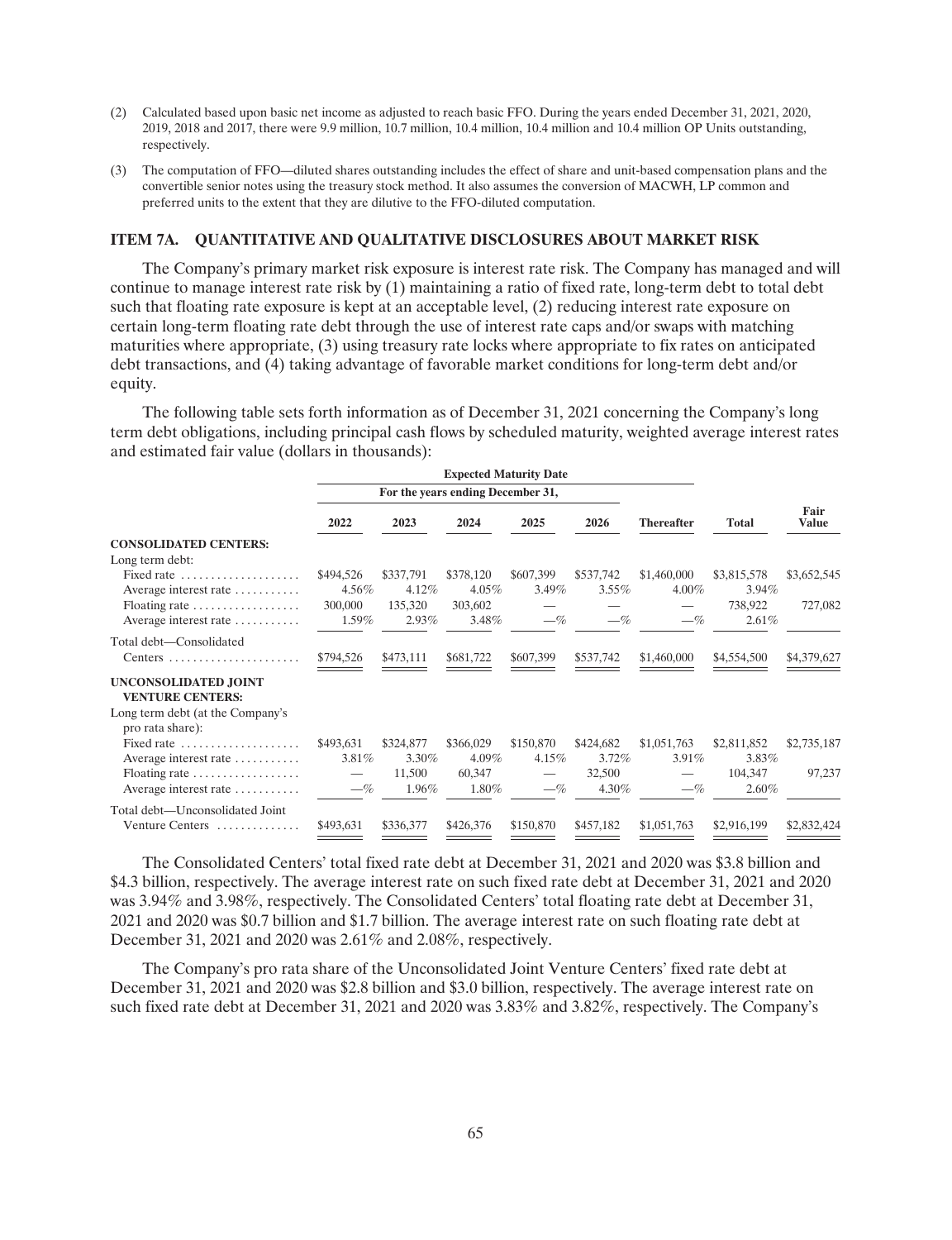pro rata share of the Unconsolidated Joint Venture Centers' floating rate debt at December 31, 2021 and 2020 was \$104.3 million and \$70.5 million, respectively. The average interest rate on such floating rate debt at December 31, 2021 and 2020 was 2.60% and 2.02%, respectively.

The Company uses derivative financial instruments in the normal course of business to manage or hedge interest rate risk and records all derivatives on the balance sheet at fair value. Interest rate cap agreements offer protection against floating rates on the notional amount from exceeding the rates noted in the above schedule, and interest rate swap agreements effectively replace a floating rate on the notional amount with a fixed rate as noted above. As of December 31, 2021, the Company had two interest rate cap agreements in place (See Note 4—Investments in Unconsolidated Joint Ventures and Note 5—Derivative Instruments and Hedging Activities in the Company's Notes to the Consolidated Financial Statements).

In addition, the Company has assessed the market risk for its floating rate debt and believes that a  $1\%$ increase in interest rates would decrease future earnings and cash flows by approximately \$8.4 million per year based on \$843.3 million of floating rate debt outstanding at December 31, 2021.

The fair value of the Company's long-term debt is estimated based on a present value model utilizing interest rates that reflect the risks associated with long-term debt of similar risk and duration. In addition, the method of computing fair value for mortgage notes payable included a credit value adjustment based on the estimated value of the property that serves as collateral for the underlying debt (See Note 10— Mortgage Notes Payable and Note 11—Bank and Other Notes Payable in the Company's Notes to the Consolidated Financial Statements).

In July 2017, the Financial Conduct Authority announced it intended to stop compelling banks to submit rates for the calculation of LIBOR after 2021. In March 2021, the ICE Benchmark Administration, the administrator of LIBOR, announced its intention to cease publication of certain LIBOR settings after 2021, while continuing to publish overnight and one-, three-, six-, and twelve-month U.S. dollar LIBOR rates through June 30, 2023. While this announcement extended the transition period to June 2023, the United States Federal Reserve Board and other regulatory bodies concurrently issued guidance encouraging banks and other financial market participants to cease entering into new contracts that use U.S. dollar LIBOR as a reference rate as soon as practicable and in any event no later than December 31, 2021. In the United States, Alternative Reference Rates Committee ("AARC"), which was convened by the Federal Reserve Board and the Federal Reserve Bank of New York, has recommended the SOFR plus a recommended spread adjustment as its preferred alternative to USD-LIBOR. There are significant differences between LIBOR and SOFR, such as LIBOR being an unsecured lending rate while SOFR is a secured rate, and SOFR is an overnight rate while LIBOR reflects term rates at different maturities.

The Company expects that all LIBOR settings relevant to it will cease to be published or will no longer be representative after June 30, 2023. As a result, any of the Company's LIBOR-based borrowings that extend beyond such date will need to be converted to a replacement rate. Certain risks may arise in connection with transitioning contracts to SOFR or any other alternative variable rate, including any resulting value transfer that may occur. The value of loans, securities, or derivative instruments tied to LIBOR could also be impacted. If a contract is not transitioned to an alternative variable rate and LIBOR is discontinued, the impact is likely to vary by contract. As of December 31, 2021, each of the agreements governing the Company's variable rate debt provides for the replacement of LIBOR if it becomes unavailable during the term of such agreement.

The discontinuation of LIBOR will not affect the Company's ability to borrow or maintain already outstanding borrowings or swaps, but if the Company's contracts indexed to LIBOR, including certain contracts governing the variable rate debt of the Company and its joint ventures and the Company's interest rate swaps, are converted to SOFR, the differences between LIBOR and SOFR, plus the recommended spread adjustment, could result in interest costs that are higher than if LIBOR remained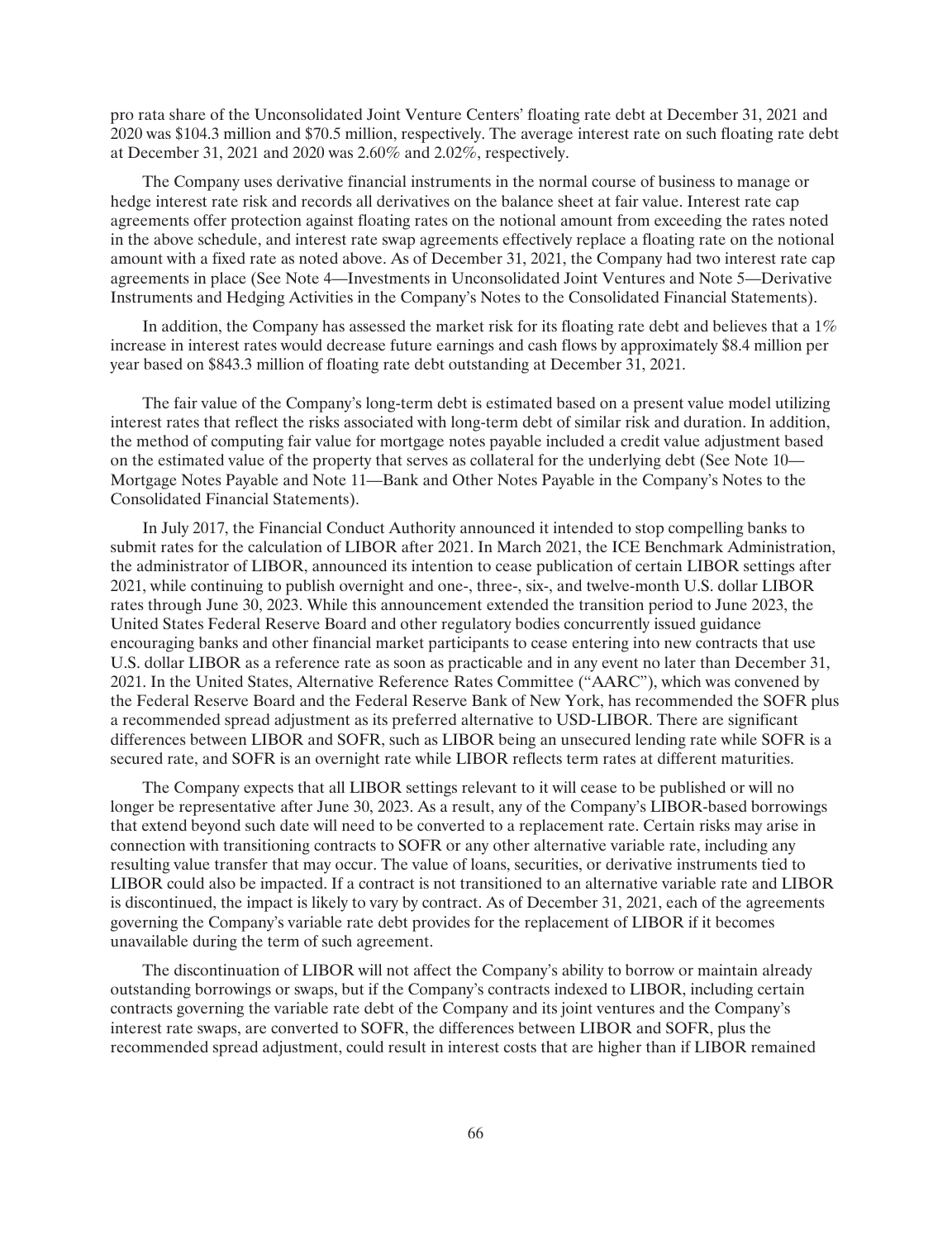available. Additionally, although SOFR is the AARC's recommended replacement rate, it is also possible that lenders may instead choose alternative replacement rates that may differ from LIBOR in ways similar to SOFR or in ways that would result in higher interest costs for the Company. It is not yet possible to predict the magnitude of LIBOR's end on the Company's borrowing costs given the remaining uncertainty about which rates will replace LIBOR.

# **ITEM 8. FINANCIAL STATEMENTS AND SUPPLEMENTARY DATA**

Refer to the Financial Statements and Financial Statement Schedules for the required information appearing in Item 15.

## **ITEM 9. CHANGES IN AND DISAGREEMENTS WITH ACCOUNTANTS ON ACCOUNTING AND FINANCIAL DISCLOSURE**

None.

## **ITEM 9A. CONTROLS AND PROCEDURES**

### *Conclusion Regarding Effectiveness of Disclosure Controls and Procedures*

As required by Rule 13a-15(b) under the Securities and Exchange Act of 1934, as amended (the "Exchange Act"), management carried out an evaluation, under the supervision and with the participation of the Company's Chief Executive Officer and Chief Financial Officer, of the effectiveness of the Company's disclosure controls and procedures as of the end of the period covered by this Annual Report on Form 10-K. Based on their evaluation as of December 31, 2021, the Company's Chief Executive Officer and Chief Financial Officer have concluded that the Company's disclosure controls and procedures (as defined in Rule 13a-15(e) and 15d-15(e) under the Exchange Act) were effective to ensure that the information required to be disclosed by the Company in the reports that it files or submits under the Exchange Act is (a) recorded, processed, summarized, and reported within the time periods specified in the SEC's rules and forms and (b) accumulated and communicated to the Company's management, including its Chief Executive Officer and Chief Financial Officer, or persons performing similar functions, as appropriate to allow timely decisions regarding required disclosure.

## *Management's Report on Internal Control Over Financial Reporting*

The Company's management is responsible for establishing and maintaining adequate internal control over financial reporting (as defined in Rule 13a-15(f) under the Exchange Act). The Company's management assessed the effectiveness of the Company's internal control over financial reporting as of December 31, 2021. In making this assessment, the Company's management used the criteria set forth by the Committee of Sponsoring Organizations of the Treadway Commission in Internal Control—Integrated Framework (2013). The Company's management concluded that, as of December 31, 2021, its internal control over financial reporting was effective based on this assessment.

KPMG LLP, the independent registered public accounting firm that audited the Company's 2021 consolidated financial statements included in this Annual Report on Form 10-K, has issued a report on the Company's internal control over financial reporting which follows below.

## *Changes in Internal Control over Financial Reporting*

There were no changes in the Company's internal control over financial reporting during the quarter ended December 31, 2021 that have materially affected, or are reasonably likely to materially affect, the Company's internal control over financial reporting.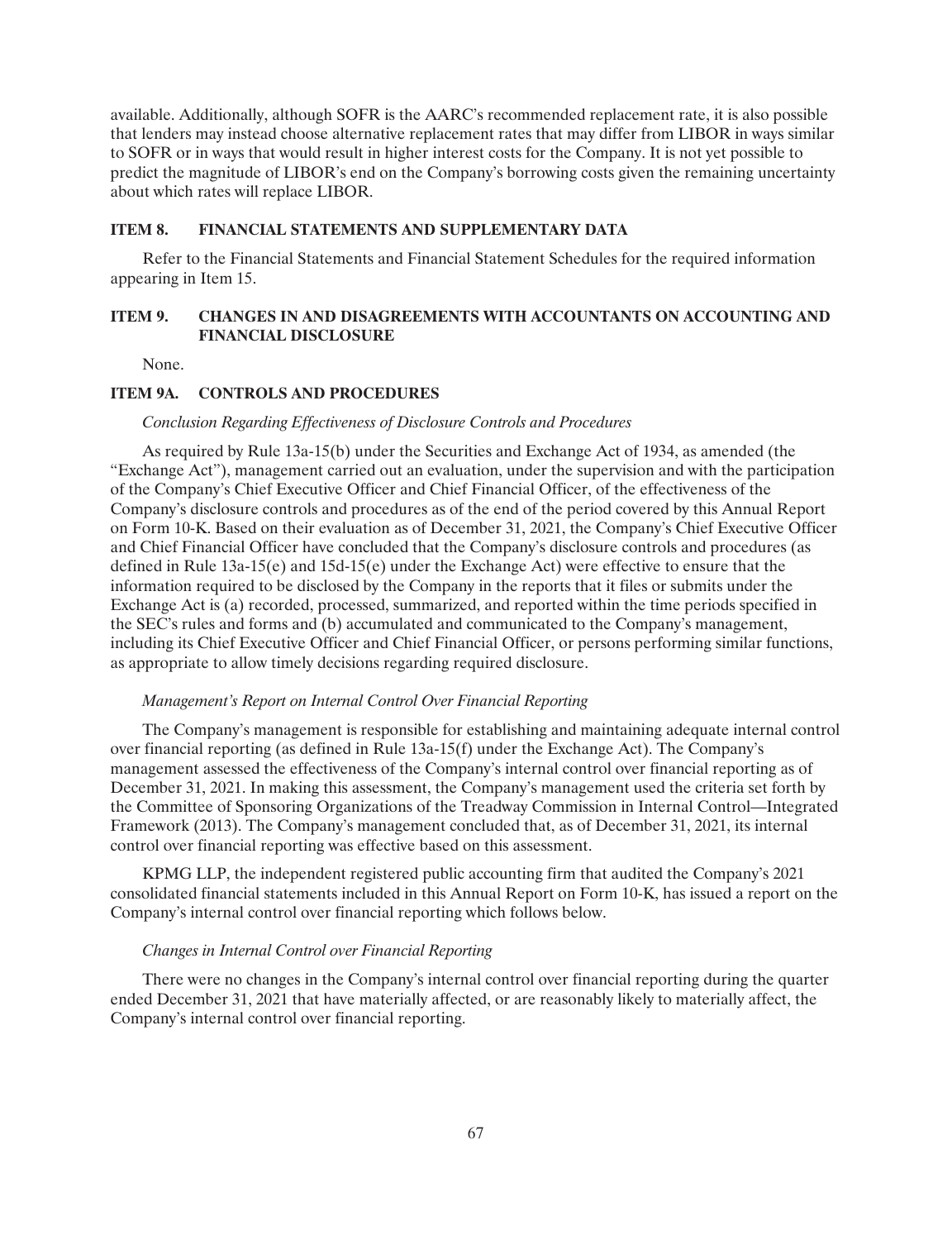## **Report of Independent Registered Public Accounting Firm**

To the Stockholders and Board of Directors of The Macerich Company:

### *Opinion on Internal Control Over Financial Reporting*

We have audited The Macerich Company and subsidiaries' (the Company) internal control over financial reporting as of December 31, 2021, based on criteria established in Internal Control – Integrated Framework (2013) issued by the Committee of Sponsoring Organizations of the Treadway Commission. In our opinion, the Company maintained, in all material respects, effective internal control over financial reporting as of December 31, 2021, based on criteria established in Internal Control – Integrated Framework (2013) issued by the Committee of Sponsoring Organizations of the Treadway Commission.

We also have audited, in accordance with the standards of the Public Company Accounting Oversight Board (United States) (PCAOB), the consolidated balance sheets of the Company as of December 31, 2021 and 2020, the related consolidated statements of operations, comprehensive income (loss), equity, and cash flows for each of the years in the three-year period ended December 31, 2021, and the related notes and financial statement Schedule III—Real Estate and Accumulated Depreciation (collectively, the consolidated financial statements), and our report dated February 25, 2022 expressed an unqualified opinion on those consolidated financial statements.

#### *Basis for Opinion*

The Company's management is responsible for maintaining effective internal control over financial reporting and for its assessment of the effectiveness of internal control over financial reporting, included in the accompanying Management's Report on Internal Control over Financial Reporting. Our responsibility is to express an opinion on the Company's internal control over financial reporting based on our audit. We are a public accounting firm registered with the PCAOB and are required to be independent with respect to the Company in accordance with the U.S. federal securities laws and the applicable rules and regulations of the Securities and Exchange Commission and the PCAOB.

We conducted our audit in accordance with the standards of the PCAOB. Those standards require that we plan and perform the audit to obtain reasonable assurance about whether effective internal control over financial reporting was maintained in all material respects. Our audit of internal control over financial reporting included obtaining an understanding of internal control over financial reporting, assessing the risk that a material weakness exists, and testing and evaluating the design and operating effectiveness of internal control based on the assessed risk. Our audit also included performing such other procedures as we considered necessary in the circumstances. We believe that our audit provides a reasonable basis for our opinion.

## *Definition and Limitations of Internal Control Over Financial Reporting*

A company's internal control over financial reporting is a process designed to provide reasonable assurance regarding the reliability of financial reporting and the preparation of financial statements for external purposes in accordance with generally accepted accounting principles. A company's internal control over financial reporting includes those policies and procedures that (1) pertain to the maintenance of records that, in reasonable detail, accurately and fairly reflect the transactions and dispositions of the assets of the company; (2) provide reasonable assurance that transactions are recorded as necessary to permit preparation of financial statements in accordance with generally accepted accounting principles, and that receipts and expenditures of the company are being made only in accordance with authorizations of management and directors of the company; and (3) provide reasonable assurance regarding prevention or timely detection of unauthorized acquisition, use, or disposition of the company's assets that could have a material effect on the financial statements.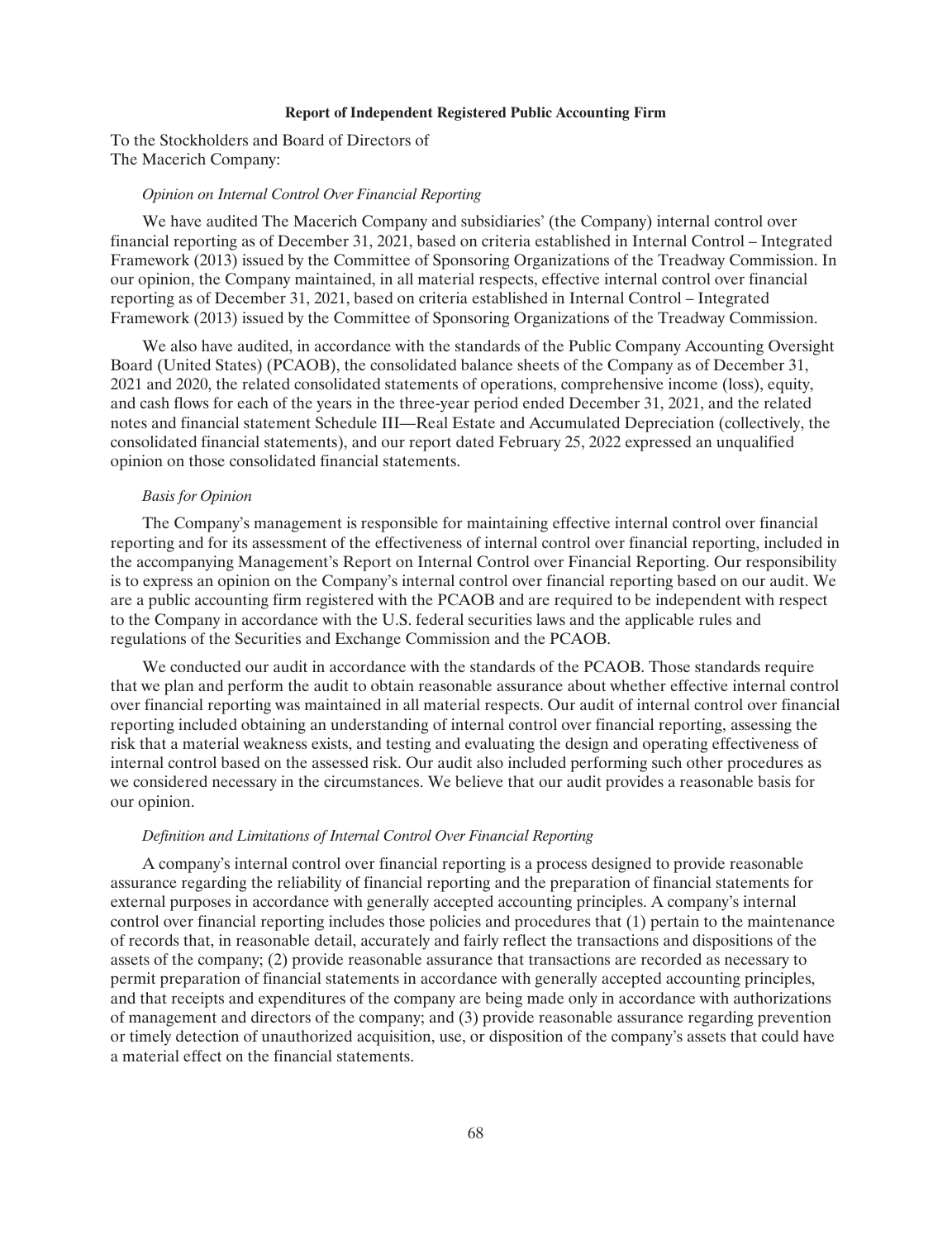Because of its inherent limitations, internal control over financial reporting may not prevent or detect misstatements. Also, projections of any evaluation of effectiveness to future periods are subject to the risk that controls may become inadequate because of changes in conditions, or that the degree of compliance with the policies or procedures may deteriorate.

/s/ KPMG LLP

Los Angeles, California February 25, 2022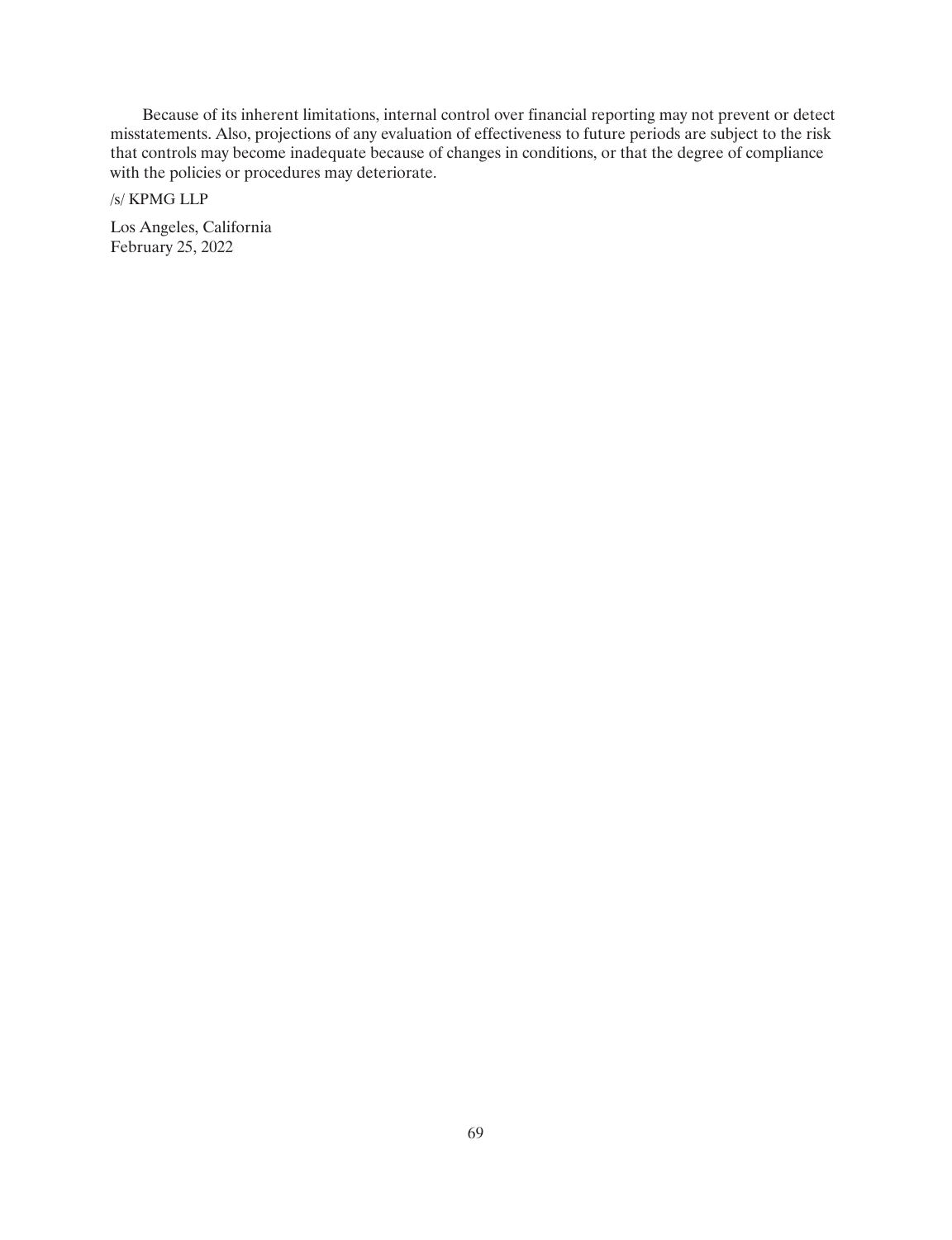## **ITEM 9B. OTHER INFORMATION**

None

## **ITEM 9C. DISCLOSURE REGARDING FOREIGN JURISDICTIONS THAT PREVENT INSPECTIONS**

Not Applicable

#### **PART III**

## **ITEM 10. DIRECTORS AND EXECUTIVE OFFICERS AND CORPORATE GOVERNANCE**

The information required by Item 10 will be included in the Company's definitive proxy statement to be filed for its 2022 Annual Meeting of Stockholders and is incorporated by reference herein.

The Company has adopted a Code of Business Conduct and Ethics that provides principles of conduct and ethics for its directors, officers and employees. This Code complies with the requirements of the Sarbanes-Oxley Act of 2002 and applicable rules of the Securities and Exchange Commission and the New York Stock Exchange. In addition, the Company has adopted a Code of Ethics for CEO and Senior Financial Officers which supplements the Code of Business Conduct and Ethics applicable to all employees and complies with the additional requirements of the Sarbanes-Oxley Act of 2002 and applicable rules of the Securities and Exchange Commission for those officers. To the extent required by applicable rules of the Securities and Exchange Commission and the New York Stock Exchange, the Company intends to promptly disclose future amendments to certain provisions of these Codes or waivers of such provisions granted to directors and executive officers, including the Company's principal executive officer, principal financial officer, principal accounting officer or persons performing similar functions, on the Company's website at *www.macerich.com* under "Investors—Corporate Governance—Code of Ethics." Each of these Codes of Conduct is available on the Company's website at *www.macerich.com* under "Investors—Corporate Governance."

During 2021, there were no material changes to the procedures described in the Company's proxy statement relating to the 2021 Annual Meeting of Stockholders by which stockholders may recommend director nominees to the Company.

## **ITEM 11. EXECUTIVE COMPENSATION**

The information required by Item 11 will be included in the Company's definitive proxy statement to be filed for its 2022 Annual Meeting of Stockholders and is incorporated by reference herein.

## **ITEM 12. SECURITY OWNERSHIP OF CERTAIN BENEFICIAL OWNERS AND MANAGEMENT AND RELATED STOCKHOLDER MATTERS**

The information required by Item 12 will be included in the Company's definitive proxy statement to be filed for its 2022 Annual Meeting of Stockholders and is incorporated by reference herein.

## **ITEM 13. CERTAIN RELATIONSHIPS AND RELATED TRANSACTIONS, AND DIRECTOR INDEPENDENCE**

The information required by Item 13 will be included in the Company's definitive proxy statement to be filed for its 2022 Annual Meeting of Stockholders and is incorporated by reference herein.

## **ITEM 14. PRINCIPAL ACCOUNTANT FEES AND SERVICES**

The information required by Item 14 will be included in the Company's definitive proxy statement to be filed for its 2022 Annual Meeting of Stockholders and is incorporated by reference herein.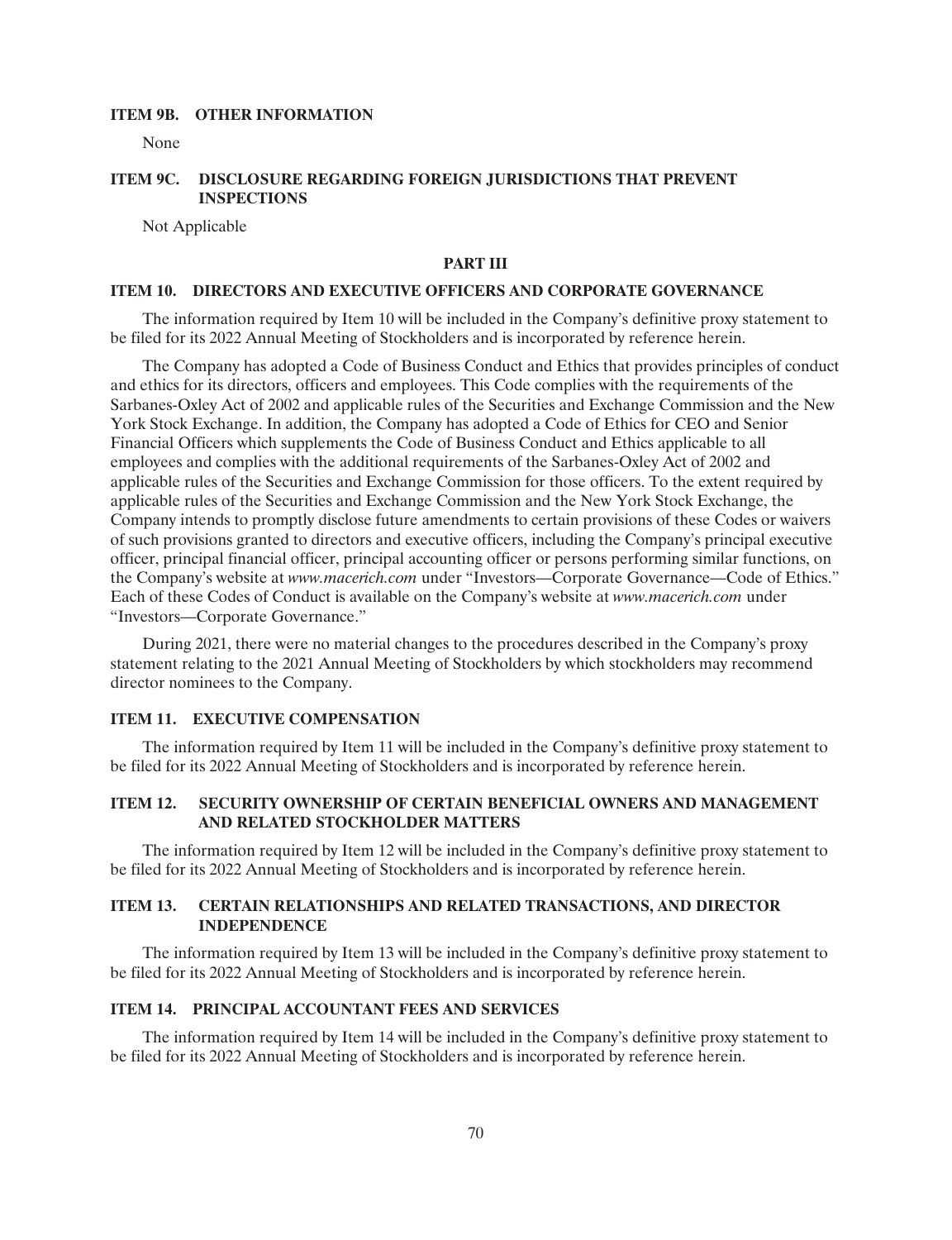# **PART IV**

**Page**

# **ITEM 15. EXHIBITS AND FINANCIAL STATEMENT SCHEDULES**

| $(a)$ and $(c)$ |              | <b>Financial Statements</b>                                                   |     |
|-----------------|--------------|-------------------------------------------------------------------------------|-----|
|                 |              | Report of Independent Registered Public Accounting Firm (KPMG LLP, Los        | 72  |
|                 |              | Consolidated balance sheets as of December 31, 2021 and 2020                  | 75  |
|                 |              | Consolidated statements of operations for the years ended December 31, 2021,  |     |
|                 |              |                                                                               | 76  |
|                 |              | Consolidated statements of comprehensive income (loss) for the years ended    | 77  |
|                 |              | Consolidated statements of equity for the years ended December 31, 2021, 2020 | 78  |
|                 |              | Consolidated statements of cash flows for the years ended December 31, 2021,  | 81  |
|                 |              |                                                                               | 83  |
|                 | $\mathbf{2}$ | <b>Financial Statement Schedule</b>                                           |     |
|                 |              |                                                                               |     |
| (b)             |              |                                                                               | 125 |
|                 |              |                                                                               |     |

# **ITEM 16. FORM 10-K SUMMARY**

Not applicable.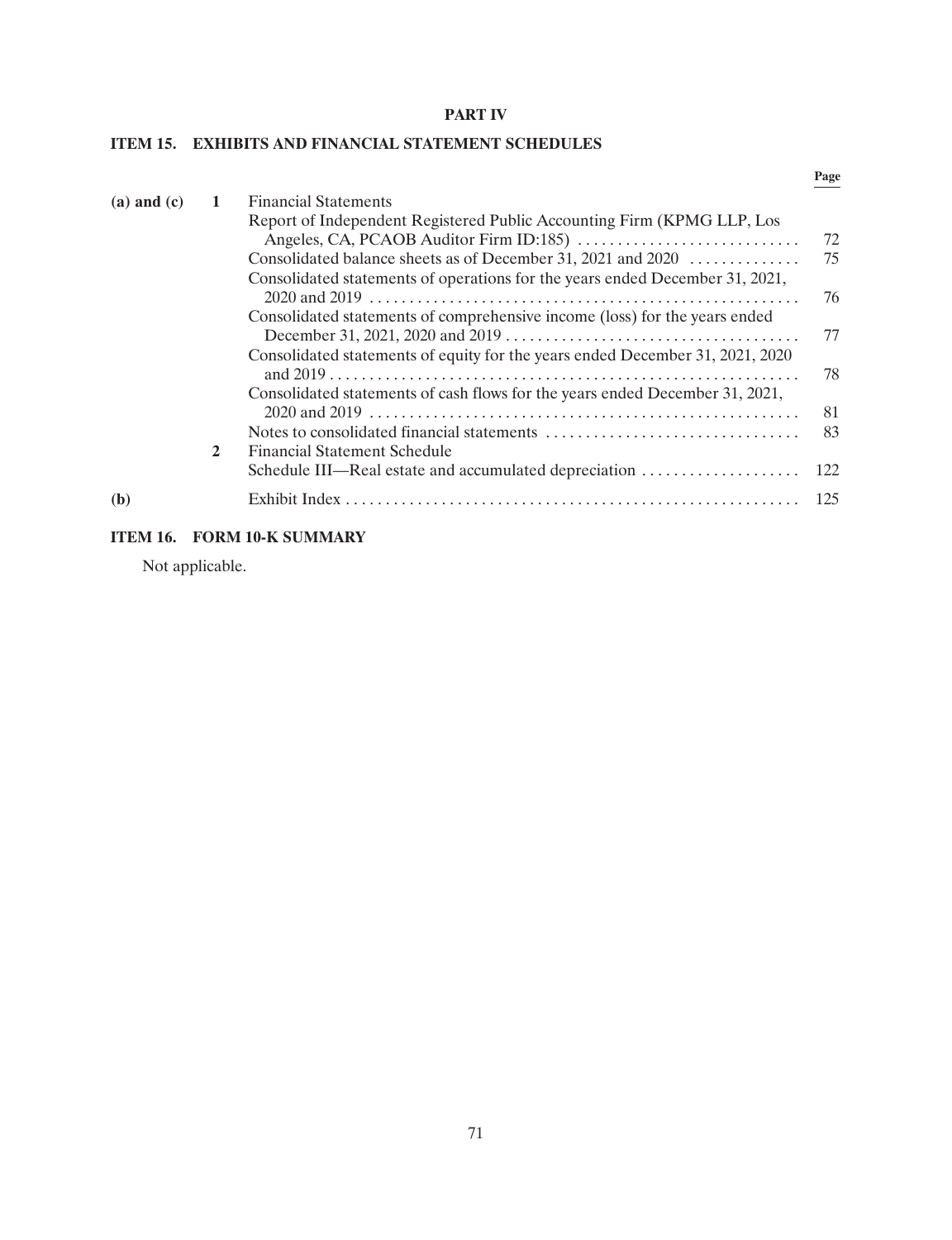#### **Report of Independent Registered Public Accounting Firm**

To the Stockholders and Board of Directors of The Macerich Company:

#### *Opinion on the Consolidated Financial Statements*

We have audited the accompanying consolidated balance sheets of The Macerich Company and subsidiaries (the Company) as of December 31, 2021 and 2020, the related consolidated statements of operations, comprehensive income (loss), equity, and cash flows for each of the years in the three-year period ended December 31, 2021, and the related notes and financial statement Schedule III—Real Estate and Accumulated Depreciation (collectively, the consolidated financial statements). In our opinion, the consolidated financial statements present fairly, in all material respects, the financial position of the Company as of December 31, 2021 and 2020, and the results of its operations and its cash flows for each of the years in the three-year period ended December 31, 2021, in conformity with U.S. generally accepted accounting principles.

We also have audited, in accordance with the standards of the Public Company Accounting Oversight Board (United States) (PCAOB), the Company's internal control over financial reporting as of December 31, 2021, based on criteria established in Internal Control – Integrated Framework (2013) issued by the Committee of Sponsoring Organizations of the Treadway Commission, and our report dated February 25, 2022 expressed an unqualified opinion on the effectiveness of the Company's internal control over financial reporting.

## *Basis for Opinion*

These consolidated financial statements are the responsibility of the Company's management. Our responsibility is to express an opinion on these consolidated financial statements based on our audits. We are a public accounting firm registered with the PCAOB and are required to be independent with respect to the Company in accordance with the U.S. federal securities laws and the applicable rules and regulations of the Securities and Exchange Commission and the PCAOB.

We conducted our audits in accordance with the standards of the PCAOB. Those standards require that we plan and perform the audit to obtain reasonable assurance about whether the consolidated financial statements are free of material misstatement, whether due to error or fraud. Our audits included performing procedures to assess the risks of material misstatement of the consolidated financial statements, whether due to error or fraud, and performing procedures that respond to those risks. Such procedures included examining, on a test basis, evidence regarding the amounts and disclosures in the consolidated financial statements. Our audits also included evaluating the accounting principles used and significant estimates made by management, as well as evaluating the overall presentation of the consolidated financial statements. We believe that our audits provide a reasonable basis for our opinion.

#### *Critical Audit Matters*

The critical audit matters communicated below are matters arising from the current period audit of the consolidated financial statements that were communicated or required to be communicated to the audit committee and that: (1) relate to accounts or disclosures that are material to the consolidated financial statements and (2) involved our especially challenging, subjective, or complex judgments. The communication of critical audit matters does not alter in any way our opinion on the consolidated financial statements, taken as a whole, and we are not, by communicating the critical audit matters below, providing separate opinions on the critical audit matters or on the accounts or disclosures to which they relate.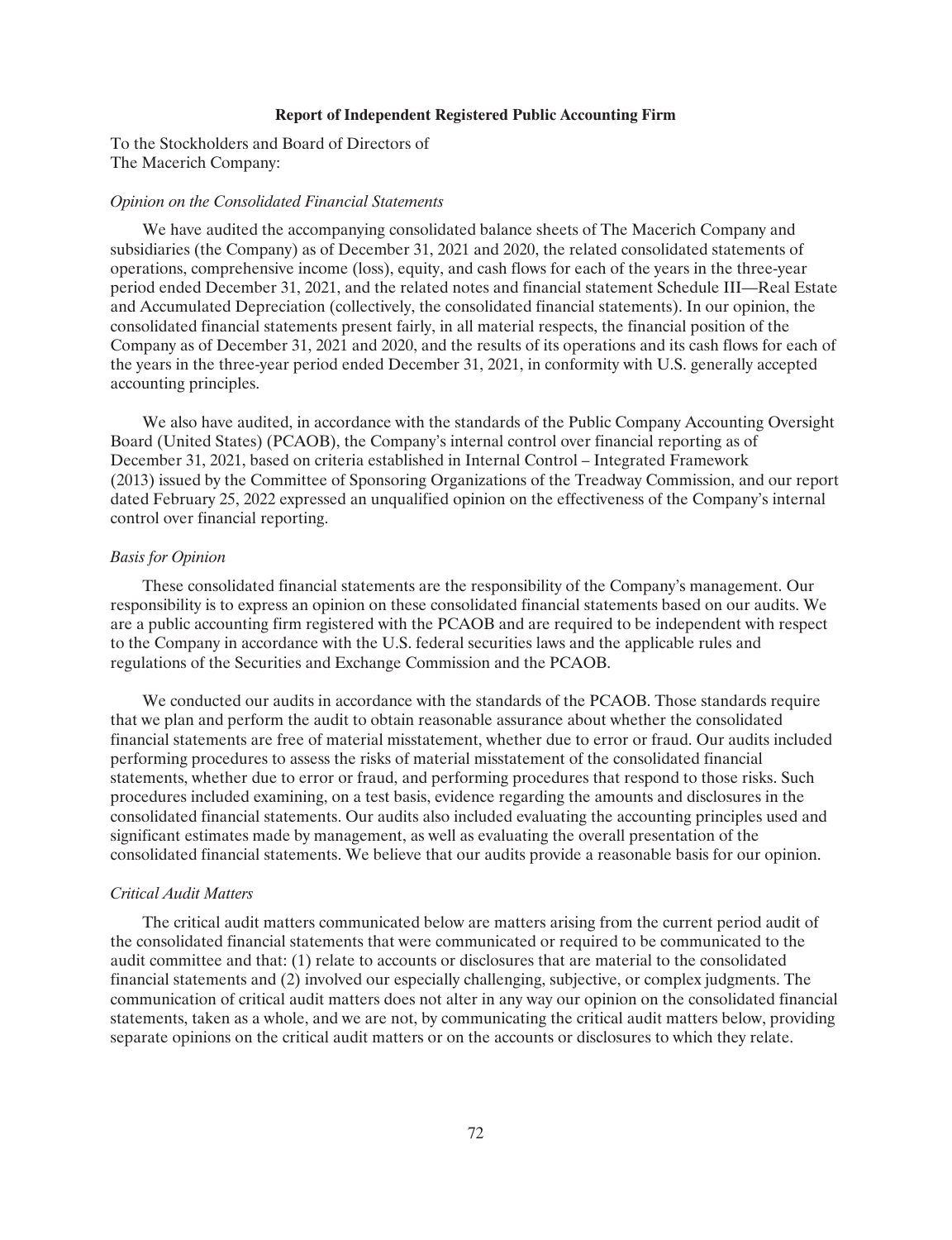## *Assessment of the Company's evaluation of the expected holding period for operating properties*

As discussed in Notes 2 and 6 to the consolidated financial statements, the Company assesses whether an indicator of impairment in the carrying value of its properties exists by considering property operating performance, holding periods, capitalization rates, and other market factors. Property, net as of December 31, 2021 was \$6,284 million, or 75% of total assets.

We identified the assessment of the Company's evaluation of the expected holding period for operating properties as a critical audit matter. Subjective auditor judgment was required to assess the relevant events or changes in circumstances that the Company used to evaluate its expected holding period. A shortening of the expected holding period could indicate a potential impairment.

The following are the primary procedures we performed to address this critical audit matter. We evaluated the design and tested the operating effectiveness of certain internal controls over the Company's property impairment process, including controls over the Company's evaluation of the expected holding period. We evaluated the relevant events or changes in circumstances and the current economic environment that the Company used to evaluate its expected holding period by:

- reading minutes of the meetings of the Company's Board of Directors
- reading external communications with investors and analysts
- analyzing documents prepared by the Company regarding proposed real estate transactions
- considering properties with current encumbrances that are set to mature within one year.

### *Evaluation of the fair value of the Chandler Freehold financing arrangement obligation*

As discussed in Notes 2 and 12 to the consolidated financial statements, the Company reports the Chandler Freehold consolidated joint venture as a financing arrangement with the related deferred gain recorded as a liability at fair value. The fair value of the financing arrangement obligation is determined primarily based upon the fair value of the underlying shopping centers, Chandler Fashion Center and Freehold Raceway Mall, owned by the Chandler Freehold consolidated joint venture. The fair value of the shopping centers is estimated using a discounted cash flow model. Subsequent changes in fair value of the financing arrangement obligation are recorded as interest expense. The financing arrangement obligation as of December 31, 2021 was \$119 million, or 2% of total liabilities. The adjustment to fair value of the financing arrangement obligation was \$15 million, or 108% of net income.

We identified the evaluation of the fair value of the Chandler Freehold financing arrangement obligation as a critical audit matter. A high degree of subjectivity was required in evaluating the discounted cash flow model used to fair value the shopping centers. Specifically, the model was sensitive to reasonably possible changes to significant assumptions, which have a significant effect on the determination of fair value of the financing arrangement obligation. The significant assumptions include market rental rates, discount rates, and terminal capitalization rates.

The following are the primary procedures we performed to address this critical audit matter. We evaluated the design and tested the operating effectiveness of certain internal controls over the Company's fair value determination process for the financing arrangement obligation and specifically the development of the significant assumptions. We involved valuation professionals with specialized skills and knowledge who assisted in evaluating the Company's significant assumptions used in the discounted cash flow model. The valuation professionals independently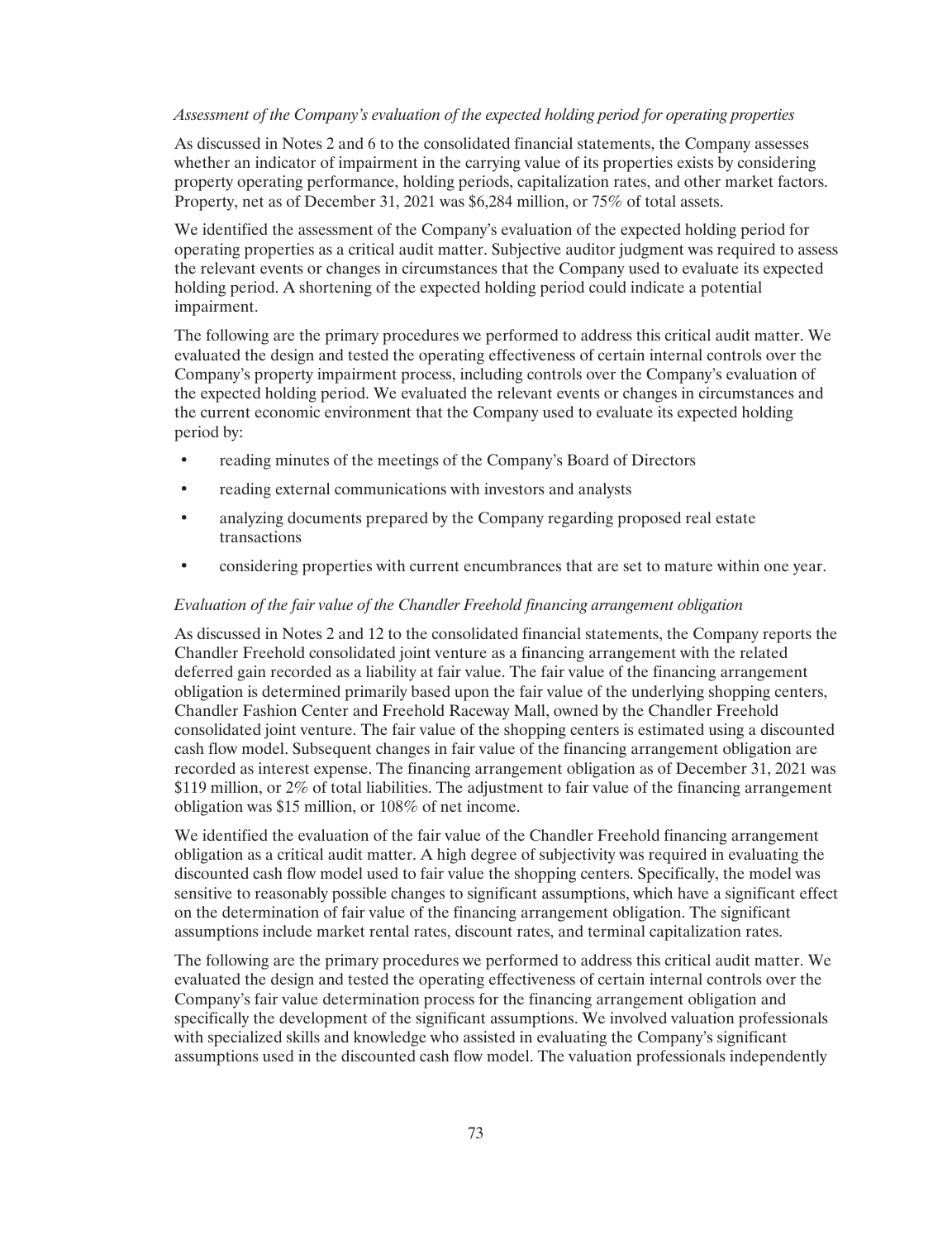developed a range of the market rental rates, discount rates, and terminal capitalization rates using publicly available market data for comparable properties and geographic regions in which Chandler Fashion Center and Freehold Raceway Mall are located and compared the rates to those used by the Company.

# /s/ KPMG LLP

We have served as the Company's auditor since 2010

Los Angeles, California February 25, 2022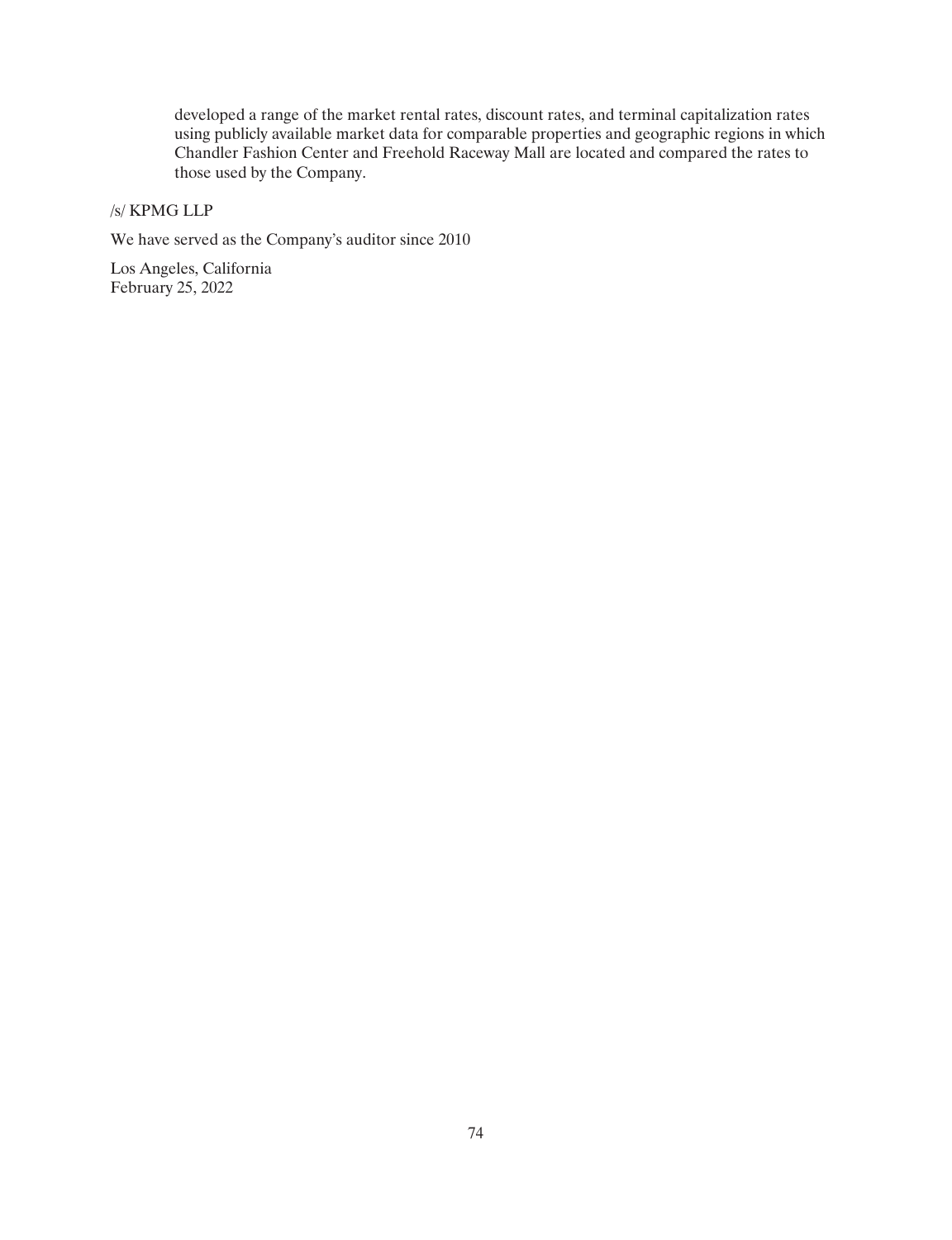## **CONSOLIDATED BALANCE SHEETS**

## **(Dollars in thousands, except par value)**

|                                                                           | December 31, |             |
|---------------------------------------------------------------------------|--------------|-------------|
|                                                                           | 2021         | 2020        |
| <b>ASSETS:</b>                                                            |              |             |
|                                                                           | \$6,284,206  | \$6,694,579 |
|                                                                           | 112,454      | 465,297     |
|                                                                           | 54,517       | 17,362      |
|                                                                           | 211,361      | 239,194     |
|                                                                           | 110,638      | 118,355     |
|                                                                           | 254,908      | 306,959     |
|                                                                           |              | 1,612       |
| Investments in unconsolidated joint ventures                              | 1,317,571    | 1,340,647   |
|                                                                           | \$8,345,655  | \$9,184,005 |
| <b>LIABILITIES AND EQUITY:</b>                                            |              |             |
|                                                                           | \$4,423,554  | \$4,560,810 |
|                                                                           | 104,811      | 1,477,540   |
|                                                                           | 59,228       | 68,825      |
|                                                                           | 327          |             |
|                                                                           | 80,711       | 90,216      |
|                                                                           | 254,279      | 298,594     |
| Distributions in excess of investments in unconsolidated joint ventures   | 127,608      | 108,381     |
|                                                                           | 118,988      | 134,379     |
|                                                                           | 5,169,506    | 6,738,745   |
| Commitments and contingencies                                             |              |             |
| Equity:                                                                   |              |             |
| Stockholders' equity:                                                     |              |             |
| Common stock, \$0.01 par value, 500,000,000 and 250,000,000 shares        |              |             |
| authorized at December 31, 2021 and 2020, respectively, 214, 797, 057 and |              |             |
| 149,770,575 shares issued and outstanding at December 31, 2021 and        |              |             |
|                                                                           | 2,147        | 1,498       |
|                                                                           | 5,488,440    | 4,603,378   |
|                                                                           | (2,443,696)  | (2,339,619) |
|                                                                           | (24)         | (8,208)     |
|                                                                           | 3,046,867    | 2,257,049   |
|                                                                           | 129,282      | 188,211     |
|                                                                           | 3,176,149    | 2,445,260   |
|                                                                           | \$8,345,655  | \$9,184,005 |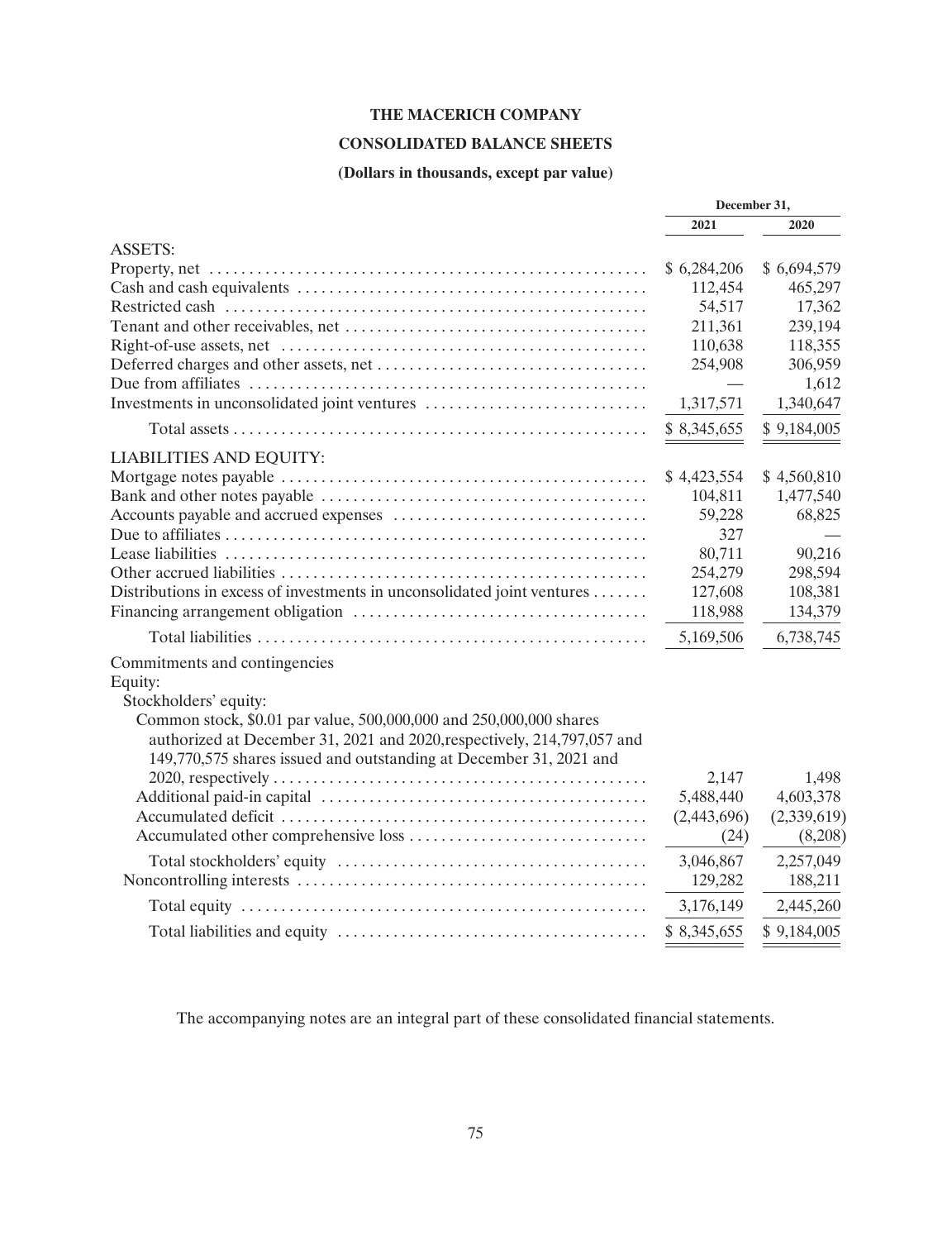# **CONSOLIDATED STATEMENTS OF OPERATIONS**

# **(Dollars in thousands, except per share amounts)**

|                                                                                        | For The Years Ended December 31, |             |    |             |    |             |
|----------------------------------------------------------------------------------------|----------------------------------|-------------|----|-------------|----|-------------|
|                                                                                        |                                  | 2021        |    | 2020        |    | 2019        |
| Revenues:                                                                              |                                  |             |    |             |    |             |
|                                                                                        | \$                               | 787,547     | \$ | 740,323     | \$ | 858,874     |
|                                                                                        |                                  | 33,867      |    | 22,242      |    | 27,879      |
|                                                                                        |                                  | 26,023      |    | 23,461      |    | 40,709      |
|                                                                                        |                                  | 847,437     |    | 786,026     |    | 927,462     |
| Expenses:                                                                              |                                  |             |    |             |    |             |
|                                                                                        |                                  | 295,016     |    | 257,212     |    | 271,547     |
|                                                                                        |                                  | 24,838      |    | 25,191      |    | 29,611      |
|                                                                                        |                                  | 61,030      |    | 65,576      |    | 66,795      |
|                                                                                        |                                  | 30,056      |    | 30,339      |    | 22,634      |
|                                                                                        |                                  | 311,129     |    | 319,619     |    | 330,726     |
|                                                                                        |                                  | 722,069     |    | 697,937     |    | 721,313     |
| Interest (income) expense:                                                             |                                  |             |    |             |    |             |
|                                                                                        |                                  | (3,718)     |    | (135, 281)  |    | (62, 517)   |
|                                                                                        |                                  | 196,397     |    | 210,831     |    | 200,771     |
|                                                                                        |                                  | 192,679     |    | 75,550      |    | 138,254     |
|                                                                                        |                                  | 1,007       |    |             |    | 351         |
|                                                                                        |                                  | 915,755     |    | 773,487     |    | 859,918     |
|                                                                                        |                                  | 15,689      |    | (27,038)    |    | 48,508      |
|                                                                                        |                                  | (6,948)     |    | 447         |    | (1,589)     |
|                                                                                        |                                  |             |    | (163, 298)  |    |             |
| Gain (loss) on sale or write down of assets, net                                       |                                  | 75,740      |    | (68, 112)   |    | (11,909)    |
|                                                                                        |                                  | 16,163      |    | (245, 462)  |    | 102,554     |
| Less net income (loss) attributable to noncontrolling interests $\dots\dots\dots\dots$ |                                  | 1,900       |    | (15,259)    |    | 5,734       |
| Net income (loss) attributable to the Company                                          | \$                               | 14,263      | \$ | (230,203)   | \$ | 96,820      |
| Earnings per common share attributable to common stockholders:                         |                                  |             |    |             |    |             |
|                                                                                        | \$                               | 0.07        | \$ | (1.58)      | \$ | 0.68        |
|                                                                                        | \$                               | 0.07        | \$ | (1.58)      | \$ | 0.68        |
| Weighted average number of common shares outstanding:                                  |                                  |             |    |             |    |             |
|                                                                                        |                                  | 198,070,000 |    | 146,232,000 |    | 141,340,000 |
|                                                                                        |                                  | 198,070,000 |    | 146,232,000 |    | 141,340,000 |
|                                                                                        |                                  |             |    |             |    |             |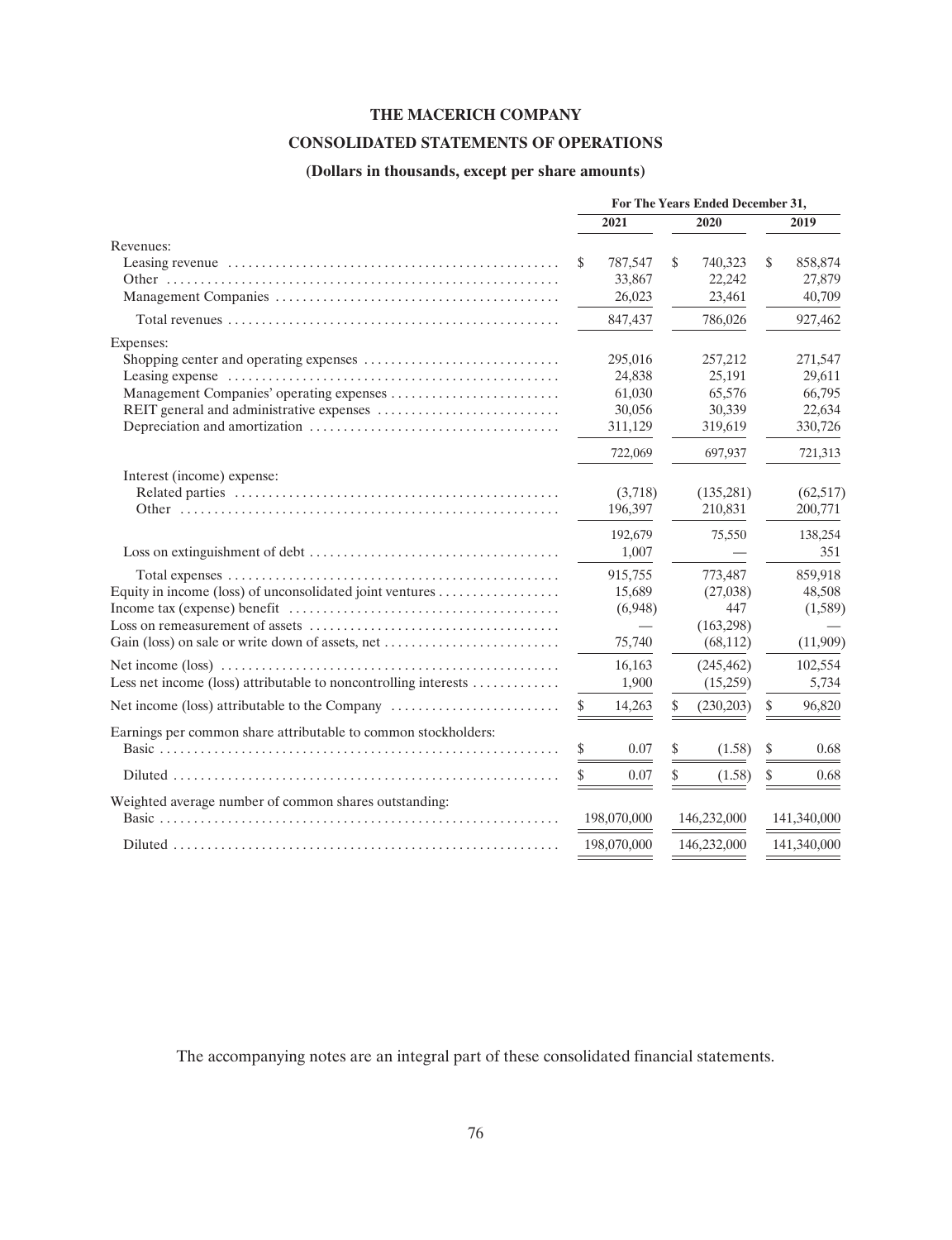# **CONSOLIDATED STATEMENTS OF COMPREHENSIVE INCOME (LOSS)**

# **(Dollars in thousands)**

|                                                                              | For The Years Ended December 31, |                                   |                 |
|------------------------------------------------------------------------------|----------------------------------|-----------------------------------|-----------------|
|                                                                              | 2021                             | 2020                              | 2019            |
|                                                                              |                                  | $$16,163$ $$(245,462)$ $$102,554$ |                 |
| Other comprehensive income (loss):                                           | 8,184                            | 843                               | (4,585)         |
| Less net income (loss) attributable to noncontrolling interests $\dots\dots$ | 24,347<br>1,900                  | (244, 619)<br>(15,259)            | 97,969<br>5,734 |
| Comprehensive income (loss) attributable to the Company                      | \$22,447                         | \$(229,360)                       | 92,235          |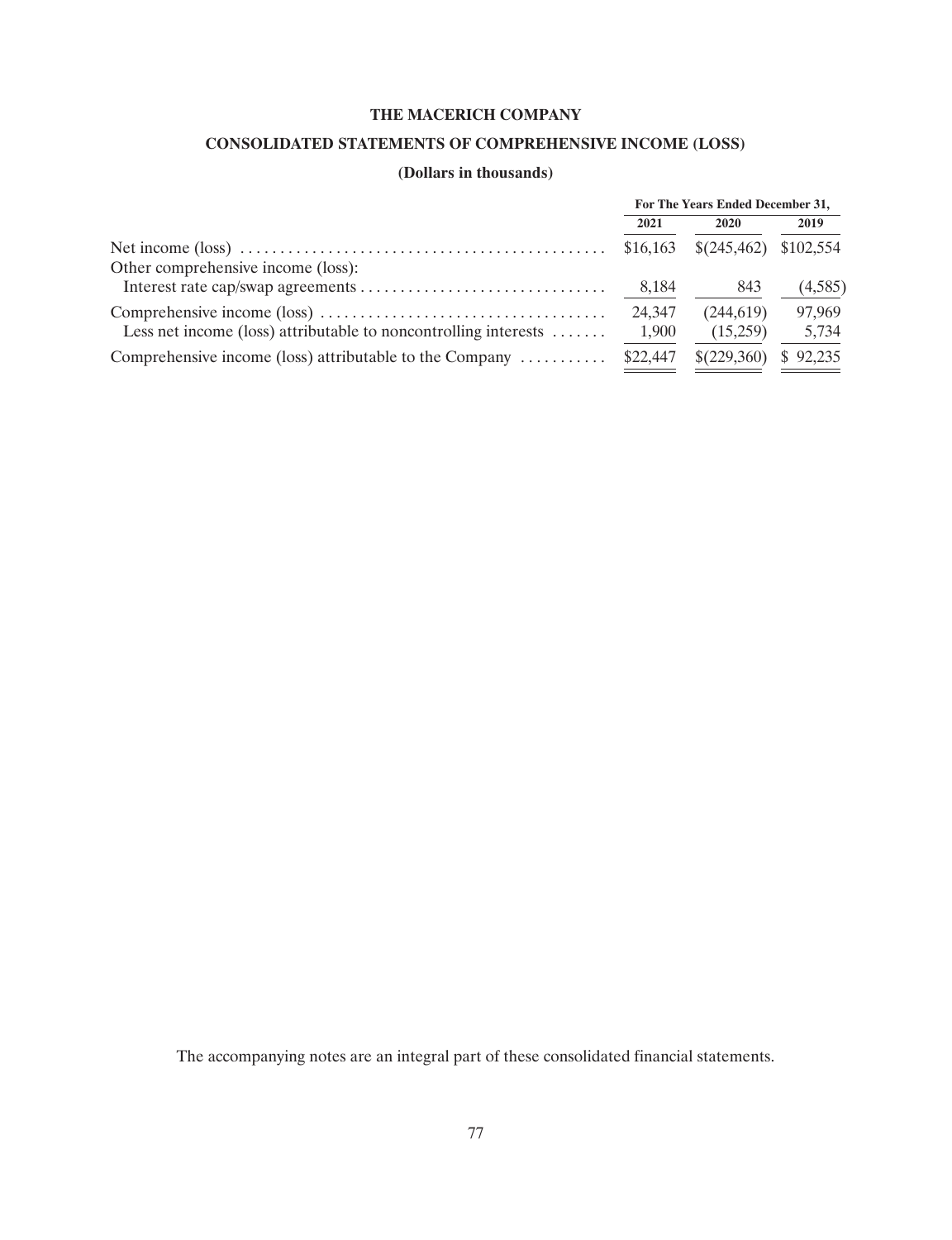# **CONSOLIDATED STATEMENTS OF EQUITY**

# **(Dollars in thousands, except per share data)**

|                                                                                   | <b>Common Stock</b><br><b>Shares</b> | Par<br><b>Value</b> | <b>Additional</b><br>Capital | <b>Deficit</b> | <b>Accumulated</b><br>Other<br>Paid-in Accumulated Comprehensive Stockholders' Noncontrolling<br>Loss | <b>Total</b><br><b>Equity</b> | <b>Interests</b> | <b>Total</b><br><b>Equity</b> |
|-----------------------------------------------------------------------------------|--------------------------------------|---------------------|------------------------------|----------------|-------------------------------------------------------------------------------------------------------|-------------------------------|------------------|-------------------------------|
| Balance at January 1, 2019  141, 221, 712 \$1, 412 \$4, 567, 643 \$ (1, 614, 357) |                                      |                     |                              |                | \$(4,466)                                                                                             | \$2,950,232                   | \$238,200        | \$3,188,432                   |
| Net income                                                                        |                                      |                     |                              | 96,820         |                                                                                                       | 96,820                        | 5,734            | 102,554                       |
| Cumulative effect of adoption                                                     |                                      |                     |                              |                |                                                                                                       |                               |                  |                               |
| of ASC $842$                                                                      |                                      |                     |                              | (2,203)        |                                                                                                       | (2,203)                       |                  | (2,203)                       |
| Interest rate cap/swap                                                            |                                      |                     |                              |                |                                                                                                       |                               |                  |                               |
| agreements                                                                        |                                      |                     |                              |                | (4,585)                                                                                               | (4,585)                       |                  | (4,585)                       |
| Amortization of share and                                                         |                                      |                     |                              |                |                                                                                                       |                               |                  |                               |
| unit-based plans $\dots\dots\dots\dots$                                           | 106,747                              | 1                   | 16,722                       |                |                                                                                                       | 16,723                        |                  | 16,723                        |
| Employee stock purchases                                                          | 58,191                               | 1                   | 1,518                        |                |                                                                                                       | 1,519                         |                  | 1,519                         |
| Distributions declared (\$3.00)<br>per share $\dots\dots\dots\dots\dots\dots$     |                                      |                     |                              | (424, 272)     |                                                                                                       | (424, 272)                    |                  | (424, 272)                    |
| Distributions to noncontrolling                                                   |                                      |                     |                              |                |                                                                                                       |                               |                  |                               |
| interests                                                                         |                                      |                     |                              |                |                                                                                                       |                               | (50,262)         | (50, 262)                     |
| Contributions from                                                                |                                      |                     |                              |                |                                                                                                       |                               |                  |                               |
| noncontrolling interests                                                          |                                      |                     |                              |                |                                                                                                       |                               | 3,131            | 3,131                         |
| Conversion of noncontrolling<br>interests to common                               |                                      |                     |                              |                |                                                                                                       |                               |                  |                               |
| shares $\ldots \ldots \ldots \ldots \ldots$                                       | 21,000                               |                     | 1.005                        |                |                                                                                                       | 1,005                         | (1,005)          |                               |
| Redemption of noncontrolling                                                      |                                      |                     |                              |                |                                                                                                       |                               |                  |                               |
| interests $\ldots \ldots \ldots \ldots$                                           |                                      |                     | (31)                         |                |                                                                                                       | (31)                          | (36)             | (67)                          |
| Adjustment of noncontrolling<br>interests in Operating                            |                                      |                     |                              |                |                                                                                                       |                               |                  |                               |
| Partnership                                                                       |                                      |                     | (2,946)                      |                |                                                                                                       | (2,946)                       | 2,946            |                               |
| Balance at December 31,                                                           |                                      |                     |                              |                |                                                                                                       |                               |                  |                               |
|                                                                                   |                                      |                     |                              |                | \$(9,051)                                                                                             | \$2,632,262                   | \$198,708        | \$2,830,970                   |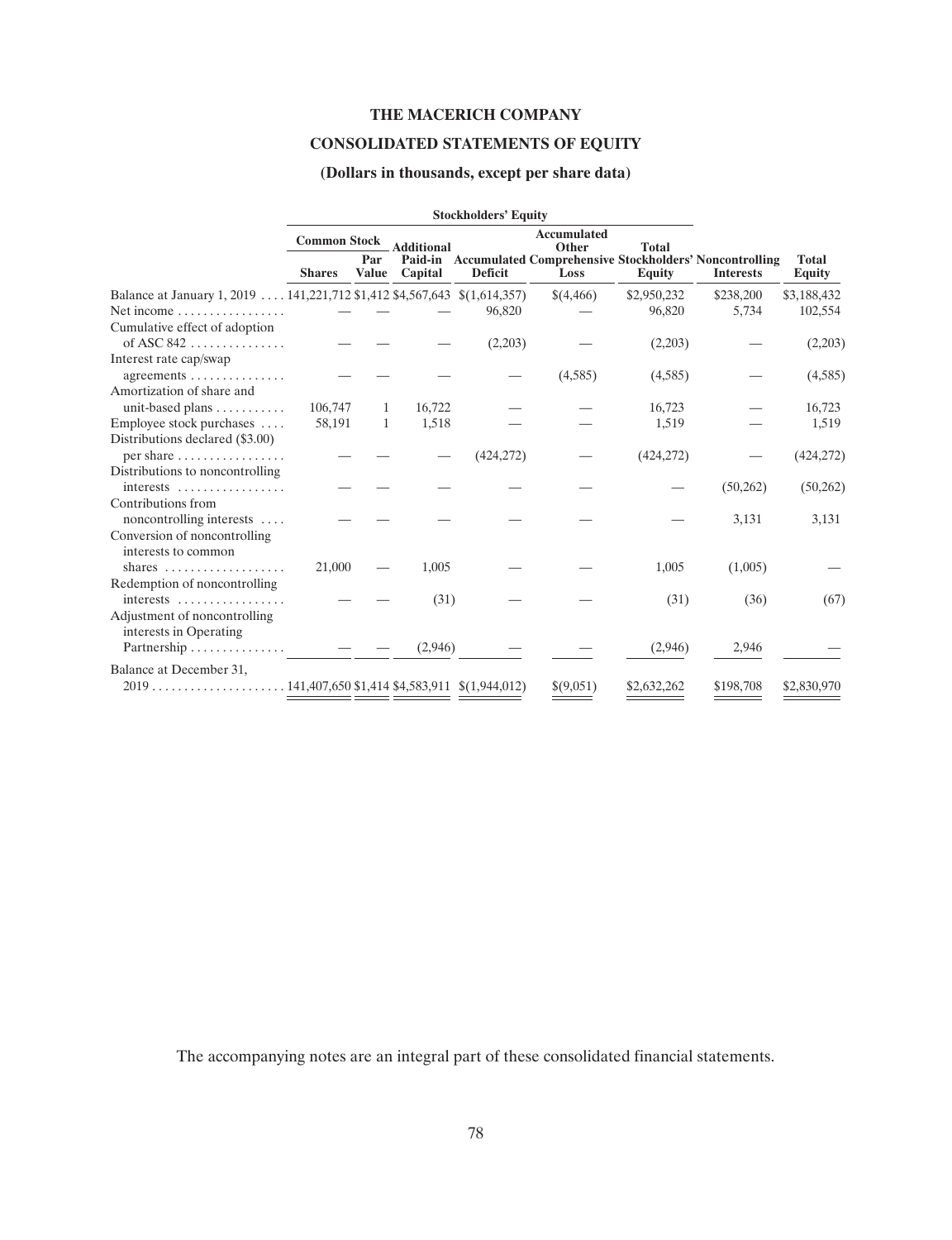# **CONSOLIDATED STATEMENTS OF EQUITY (Continued)**

# **(Dollars in thousands, except per share data)**

| <b>Accumulated</b>                                                                                                                                                                                                                                                     |                               |
|------------------------------------------------------------------------------------------------------------------------------------------------------------------------------------------------------------------------------------------------------------------------|-------------------------------|
| <b>Common Stock</b><br><b>Additional</b><br>Other<br><b>Total</b><br><b>Accumulated Comprehensive Stockholders' Noncontrolling</b><br><b>Paid-in</b><br>Par<br><b>Value</b><br><b>Deficit</b><br><b>Shares</b><br>Capital<br>Loss<br><b>Equity</b><br><b>Interests</b> | <b>Total</b><br><b>Equity</b> |
| Balance at December 31,                                                                                                                                                                                                                                                |                               |
| \$(9,051)<br>\$198,708<br>\$2,632,262                                                                                                                                                                                                                                  | \$2,830,970                   |
| (230,203)<br>(15,259)<br>(230, 203)                                                                                                                                                                                                                                    | (245, 462)                    |
| Interest rate cap/swap                                                                                                                                                                                                                                                 |                               |
| 843<br>843<br>agreements $\dots\dots\dots\dots\dots$                                                                                                                                                                                                                   | 843                           |
| Amortization of share and                                                                                                                                                                                                                                              |                               |
| unit-based plans $\dots\dots\dots$<br>151,468<br>18,065<br>18,066<br>1                                                                                                                                                                                                 | 18,066                        |
| Employee stock purchases<br>265,386<br>3<br>1,528<br>1,531                                                                                                                                                                                                             | 1,531                         |
| Distributions declared                                                                                                                                                                                                                                                 |                               |
| $($1.55)$ per share $\dots\dots$<br>(165, 404)<br>(165, 404)                                                                                                                                                                                                           | (165, 404)                    |
| 7,759,280<br>78<br>Stock dividend<br>(78)                                                                                                                                                                                                                              |                               |
| Distributions to                                                                                                                                                                                                                                                       |                               |
| noncontrolling interests<br>(14, 458)                                                                                                                                                                                                                                  | (14, 458)                     |
| Contributions from                                                                                                                                                                                                                                                     |                               |
| noncontrolling interests<br>19,203                                                                                                                                                                                                                                     | 19,203                        |
| Conversion of                                                                                                                                                                                                                                                          |                               |
| noncontrolling interests to                                                                                                                                                                                                                                            |                               |
| common shares $\dots\dots\dots$<br>186,791<br>12,084<br>12,086<br>(12,086)<br>2                                                                                                                                                                                        |                               |
| Redemption of                                                                                                                                                                                                                                                          |                               |
| 25<br>noncontrolling interests<br>25<br>(54)                                                                                                                                                                                                                           | (29)                          |
| Adjustment of                                                                                                                                                                                                                                                          |                               |
| noncontrolling interests in                                                                                                                                                                                                                                            |                               |
| Operating Partnership<br>(12, 157)<br>(12, 157)<br>12,157                                                                                                                                                                                                              |                               |
| Balance at December 31,                                                                                                                                                                                                                                                |                               |
| \$(8,208)<br>\$188,211<br>\$2,257,049                                                                                                                                                                                                                                  | \$2,445,260                   |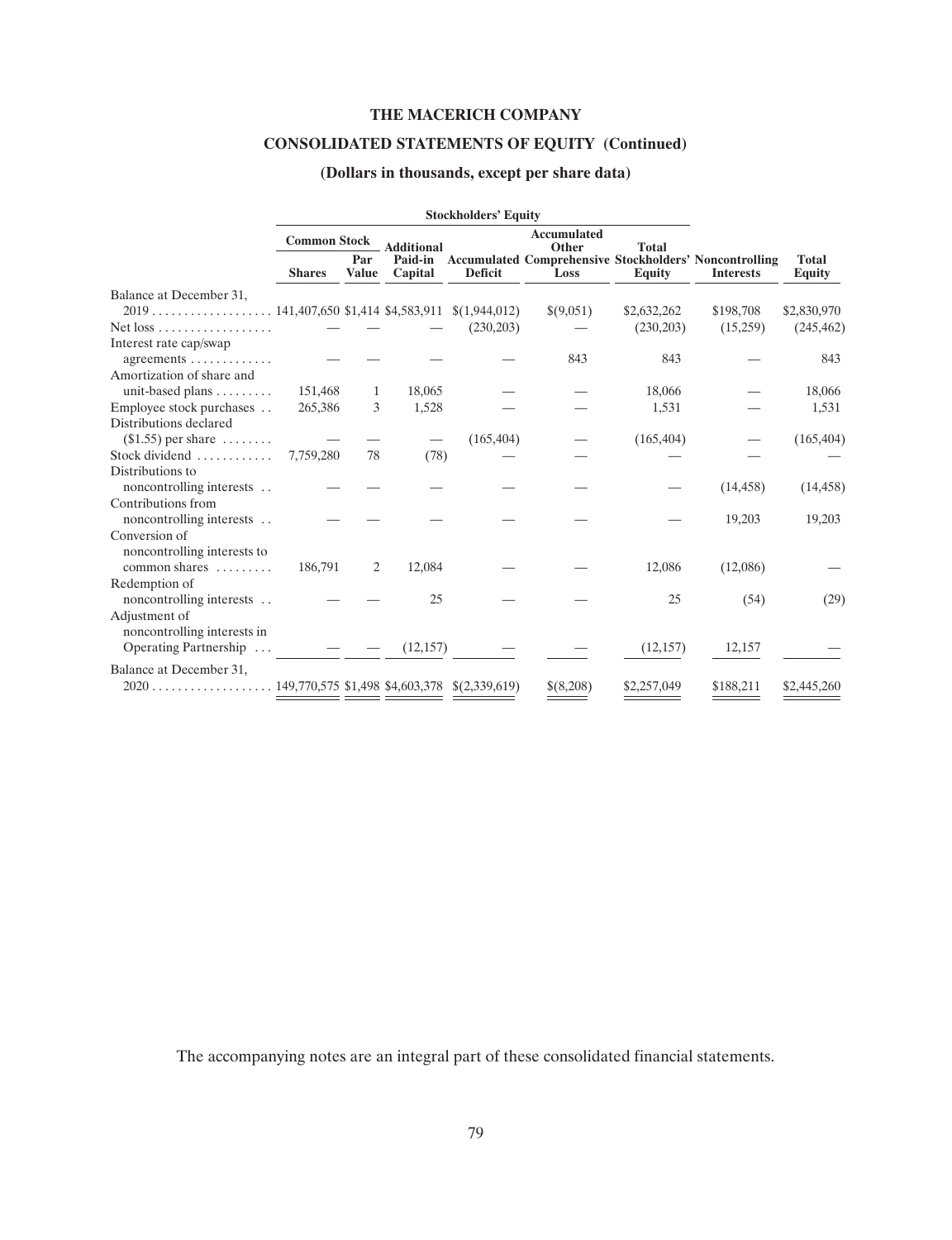# **CONSOLIDATED STATEMENTS OF EQUITY (Continued)**

# **(Dollars in thousands, except per share data)**

|                                               | <b>Stockholders' Equity</b>          |                     |                                         |                |                                                                                                      |                               |                  |                               |
|-----------------------------------------------|--------------------------------------|---------------------|-----------------------------------------|----------------|------------------------------------------------------------------------------------------------------|-------------------------------|------------------|-------------------------------|
|                                               | <b>Common Stock</b><br><b>Shares</b> | Par<br><b>Value</b> | <b>Additional</b><br>Paid-in<br>Capital | <b>Deficit</b> | <b>Accumulated</b><br>Other<br><b>Accumulated Comprehensive Stockholders' Noncontrolling</b><br>Loss | <b>Total</b><br><b>Equity</b> | <b>Interests</b> | <b>Total</b><br><b>Equity</b> |
| Balance at December 31,                       |                                      |                     |                                         |                |                                                                                                      |                               |                  |                               |
|                                               |                                      |                     |                                         |                | \$(8,208)                                                                                            | \$2,257,049                   | \$188,211        | \$2,445,260                   |
| Net income $\dots\dots\dots\dots\dots$        |                                      |                     |                                         | 14,263         |                                                                                                      | 14,263                        | 1,900            | 16,163                        |
| Interest rate cap/swap                        |                                      |                     |                                         |                |                                                                                                      |                               |                  |                               |
| $agreements \ldots \ldots \ldots \ldots$      |                                      |                     |                                         |                | 8,184                                                                                                | 8,184                         |                  | 8,184                         |
| Amortization of share and                     |                                      |                     |                                         |                |                                                                                                      |                               |                  |                               |
| unit-based plans $\dots \dots$                | 248,264                              | 2                   | 17,996                                  |                |                                                                                                      | 17,998                        |                  | 17,998                        |
| Employee stock purchases                      | 143,191                              | 1                   | 1,347                                   |                |                                                                                                      | 1,348                         |                  | 1,348                         |
| Stock offerings, net $\dots \dots$ 62,049,131 |                                      | 620                 | 829,621                                 |                |                                                                                                      | 830,241                       |                  | 830,241                       |
| Distributions declared                        |                                      |                     |                                         |                |                                                                                                      |                               |                  |                               |
| $(\$0.60)$ per share                          |                                      |                     |                                         | (118,340)      |                                                                                                      | (118,340)                     |                  | (118,340)                     |
| Distributions to                              |                                      |                     |                                         |                |                                                                                                      |                               |                  |                               |
| noncontrolling interests                      |                                      |                     |                                         |                |                                                                                                      |                               | (25, 107)        | (25,107)                      |
| Contributions from                            |                                      |                     |                                         |                |                                                                                                      |                               |                  |                               |
| noncontrolling interests                      |                                      |                     |                                         |                |                                                                                                      |                               | 580              | 580                           |
| Conversion of                                 |                                      |                     |                                         |                |                                                                                                      |                               |                  |                               |
| noncontrolling interests to                   |                                      |                     |                                         |                |                                                                                                      |                               |                  |                               |
| common shares                                 | 2,585,896                            | 26                  | 48.781                                  |                |                                                                                                      | 48,807                        | (48, 807)        |                               |
| Redemption of                                 |                                      |                     |                                         |                |                                                                                                      |                               |                  |                               |
| noncontrolling interests                      |                                      |                     | (17)                                    |                |                                                                                                      | (17)                          | (161)            | (178)                         |
| Adjustment of                                 |                                      |                     |                                         |                |                                                                                                      |                               |                  |                               |
| noncontrolling interests in                   |                                      |                     |                                         |                |                                                                                                      |                               |                  |                               |
| Operating Partnership                         |                                      |                     | (12,666)                                |                |                                                                                                      | (12,666)                      | 12,666           |                               |
| Balance at December 31,                       |                                      |                     |                                         |                |                                                                                                      |                               |                  |                               |
|                                               |                                      |                     |                                         |                | (24)                                                                                                 | \$3,046,867                   | \$129,282        | \$3,176,149                   |
|                                               |                                      |                     |                                         |                |                                                                                                      |                               |                  |                               |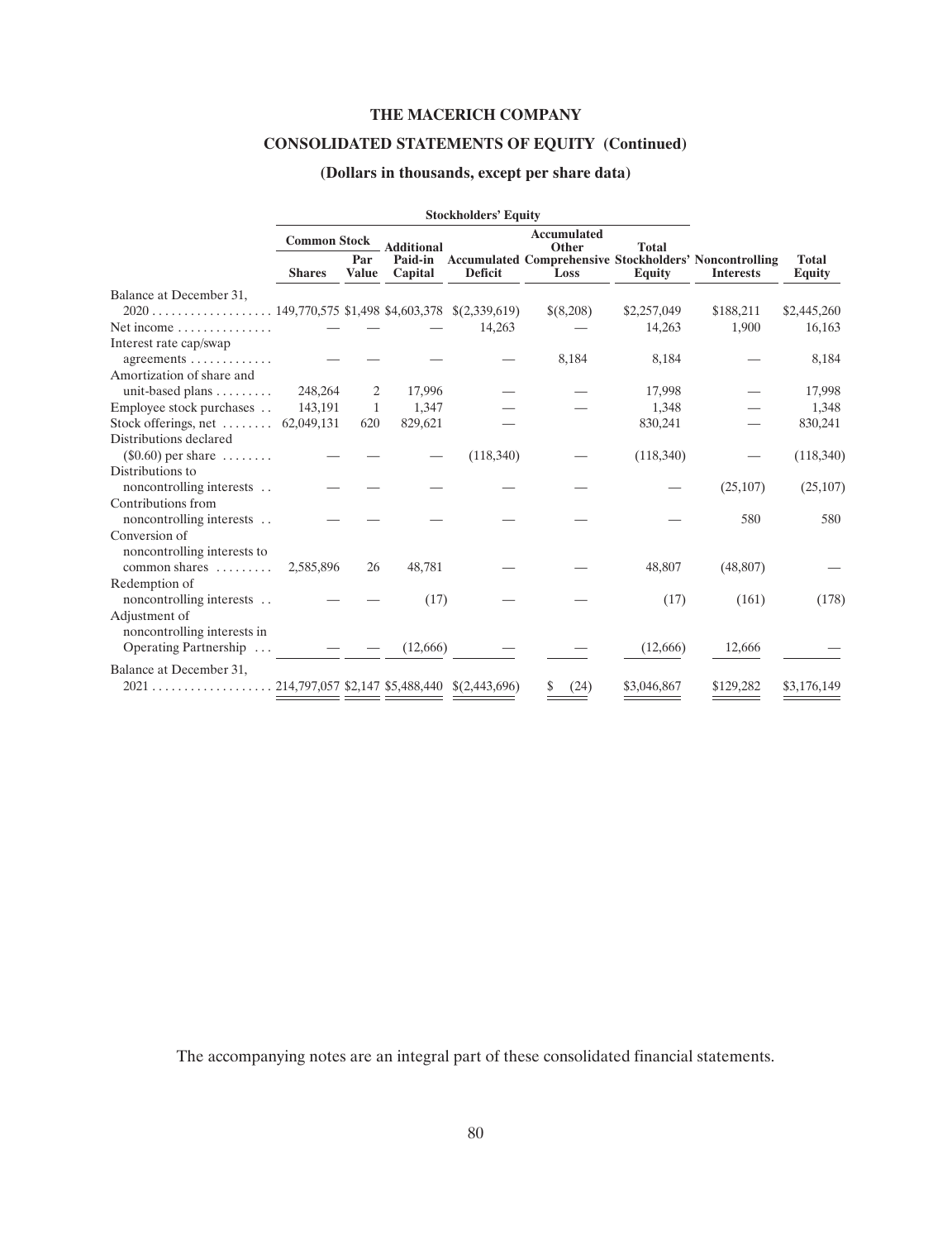# **CONSOLIDATED STATEMENTS OF CASH FLOWS**

# **(Dollars in thousands)**

|                                                                          |                          | For the Years Ended December 31, |           |
|--------------------------------------------------------------------------|--------------------------|----------------------------------|-----------|
|                                                                          | 2021                     | 2020                             | 2019      |
| Cash flows from operating activities:                                    |                          |                                  |           |
|                                                                          | \$16,163                 | \$(245,462)                      | \$102,554 |
| Adjustments to reconcile net income (loss) to net cash provided by       |                          |                                  |           |
| operating activities:                                                    |                          |                                  |           |
|                                                                          | 1,007                    |                                  | 351       |
|                                                                          |                          | 163,298                          |           |
|                                                                          | (75,740)                 | 68,112                           | 11,909    |
|                                                                          | 324,403                  | 326,058                          | 337,667   |
| Amortization of net premium on mortgage notes payable                    |                          | (773)                            | (929)     |
|                                                                          | 14,273                   | 13,843                           | 12,032    |
| Straight-line rent and amortization of above and below market            |                          |                                  |           |
|                                                                          | (7,691)                  | (23,707)                         | (14,009)  |
|                                                                          | (6,390)                  | 44,250                           | 7,682     |
|                                                                          | 6,948                    | (447)                            | 1,589     |
| Equity in (income) loss of unconsolidated joint ventures                 | (15,689)                 | 27,038                           | (48,508)  |
| Change in fair value of financing arrangement obligation                 | (15,390)                 | (139, 522)                       | (76, 640) |
| Distributions of income from unconsolidated joint ventures               | 48                       |                                  | 934       |
| Changes in assets and liabilities, net of acquisitions and dispositions: |                          |                                  |           |
|                                                                          | 62,421                   | (105, 947)                       | (9,929)   |
|                                                                          | 14,876                   | 810                              | (9, 553)  |
|                                                                          | 1,939                    | 3,385                            | 13,894    |
|                                                                          | (6,746)                  | 15,479                           | (237)     |
|                                                                          | (28,064)                 | (21,578)                         | 26,350    |
|                                                                          | 286,368                  | 124,837                          | 355,157   |
| Cash flows from investing activities:                                    |                          |                                  |           |
| Development, redevelopment, expansion and renovation of properties       | (77,686)                 | (45,161)                         | (166,791) |
|                                                                          | (30,521)                 | (23, 143)                        | (21, 114) |
|                                                                          | 1,300                    | $\hspace{0.05cm}$                | 68,819    |
|                                                                          | (2,720)                  | (3,212)                          | (11,906)  |
|                                                                          | 93,927                   | 78,427                           | 266,349   |
| Contributions to unconsolidated joint ventures                           | (86, 846)                | (132, 466)                       | (252,903) |
| Cash and restricted cash acquired from acquisition of previously         |                          |                                  |           |
|                                                                          |                          | 5,811                            |           |
| Loan to previously unconsolidated joint venture                          | $\overline{\phantom{m}}$ | (100,000)                        |           |
|                                                                          | 337,514                  | 16,896                           | 5,520     |
| Net cash provided by (used in) investing activities                      | 234,968                  | (202, 848)                       | (112,026) |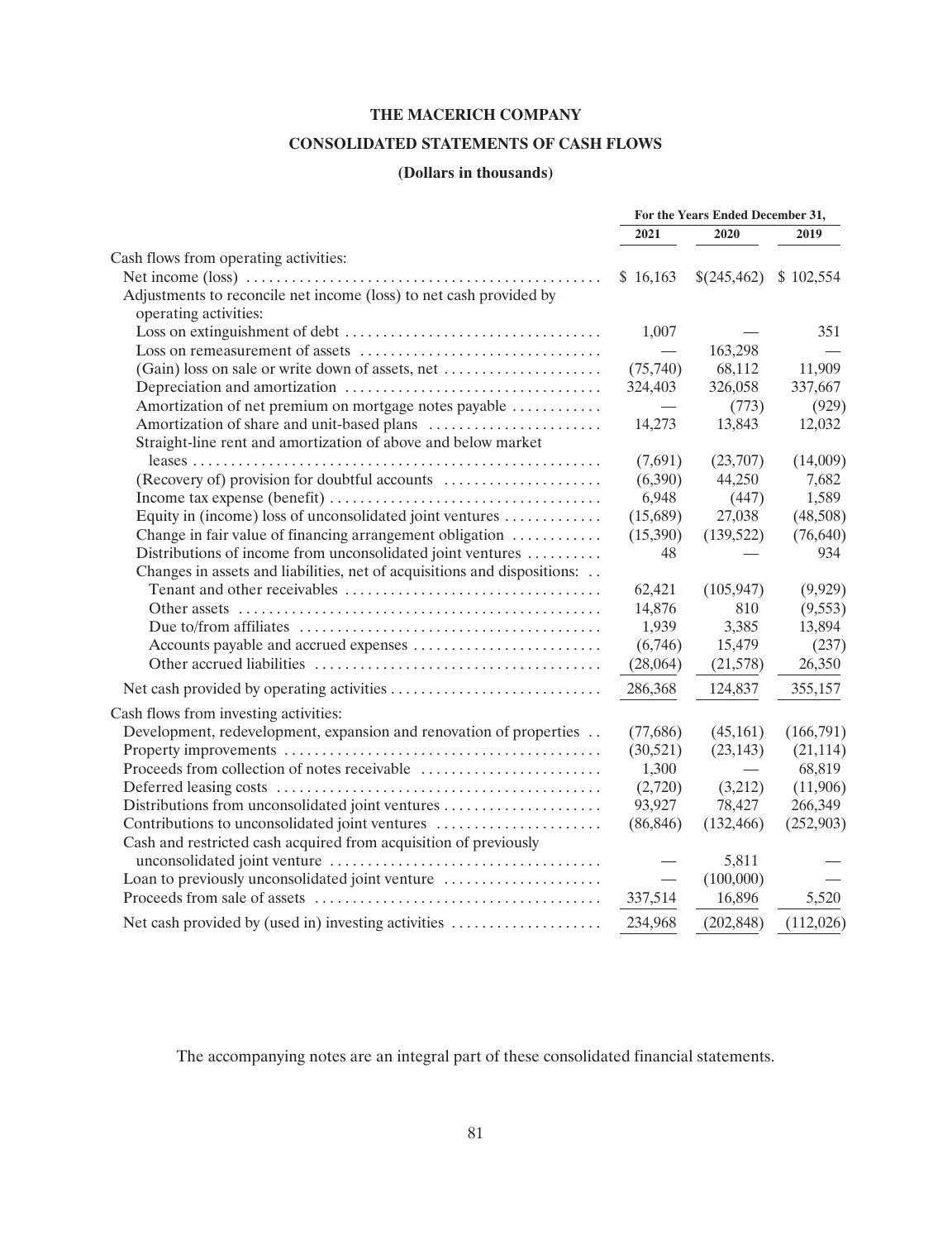# **CONSOLIDATED STATEMENTS OF CASH FLOWS (Continued)**

# **(Dollars in thousands)**

|                                                                    | For the Years Ended December 31, |              |               |
|--------------------------------------------------------------------|----------------------------------|--------------|---------------|
|                                                                    | 2021                             | 2020         | 2019          |
| Cash flows from financing activities:                              |                                  |              |               |
| Proceeds from mortgages, bank and other notes payable              | 520,000                          | 660,000      | 1,796,000     |
| Payments on mortgages, bank and other notes payable                | (2,020,395)                      | (33,972)     | (1,567,089)   |
|                                                                    | (22, 872)                        | (4,320)      | (7,759)       |
| Payment on finance arrangement obligation                          |                                  |              | (27, 945)     |
|                                                                    |                                  | 4,115        |               |
|                                                                    | (1,849)                          | (1,534)      | (1, 472)      |
|                                                                    | 1,348                            | 1,531        | 1,519         |
|                                                                    | 830,241                          |              |               |
|                                                                    | (178)                            | (29)         | (67)          |
|                                                                    | 128                              | 525          | 3,131         |
|                                                                    | (143, 447)                       | (179, 862)   | (474, 534)    |
| Net cash (used in) provided by financing activities                | (837, 024)                       | 446,454      | (278, 216)    |
| Net (decrease) increase in cash, cash equivalents and restricted   |                                  |              |               |
|                                                                    | (315,688)                        | 368,443      | (35,085)      |
| Cash and cash equivalents and restricted cash at beginning of year | 482,659                          | 114,216      | 149,301       |
| Cash and cash equivalents and restricted cash at end of year       | 166,971                          | \$482,659    | 114,216<br>\$ |
| Supplemental cash flow information:                                |                                  |              |               |
| Cash payments for interest, net of amounts capitalized             | 204,221<br>\$                    | \$199,147    | 210,026<br>S  |
| Non-cash investing and financing activities:                       |                                  |              |               |
| Accrued development costs included in accounts payable and         |                                  |              |               |
| accrued expenses and other accrued liabilities                     | 18,279<br>S                      | 29,376<br>\$ | 32,452<br>S   |
| Conversion of Operating Partnership Units to common stock          | \$<br>48,807                     | \$<br>12,086 | \$<br>1,005   |
| Receivable in connection with sale of joint venture property       | \$<br>21,000                     | \$           | \$            |
| Lease liabilities recorded in connection with right-of-use assets  | \$                               | \$           | \$<br>109,299 |
| Assets acquired from previously unconsolidated joint venture       | \$                               | \$395,844    | \$            |
| Liabilities assumed from previously unconsolidated joint venture   | \$                               | \$263,393    | \$            |
| Property distribution from unconsolidated joint venture            | \$                               | \$<br>19,300 | \$            |
|                                                                    |                                  |              |               |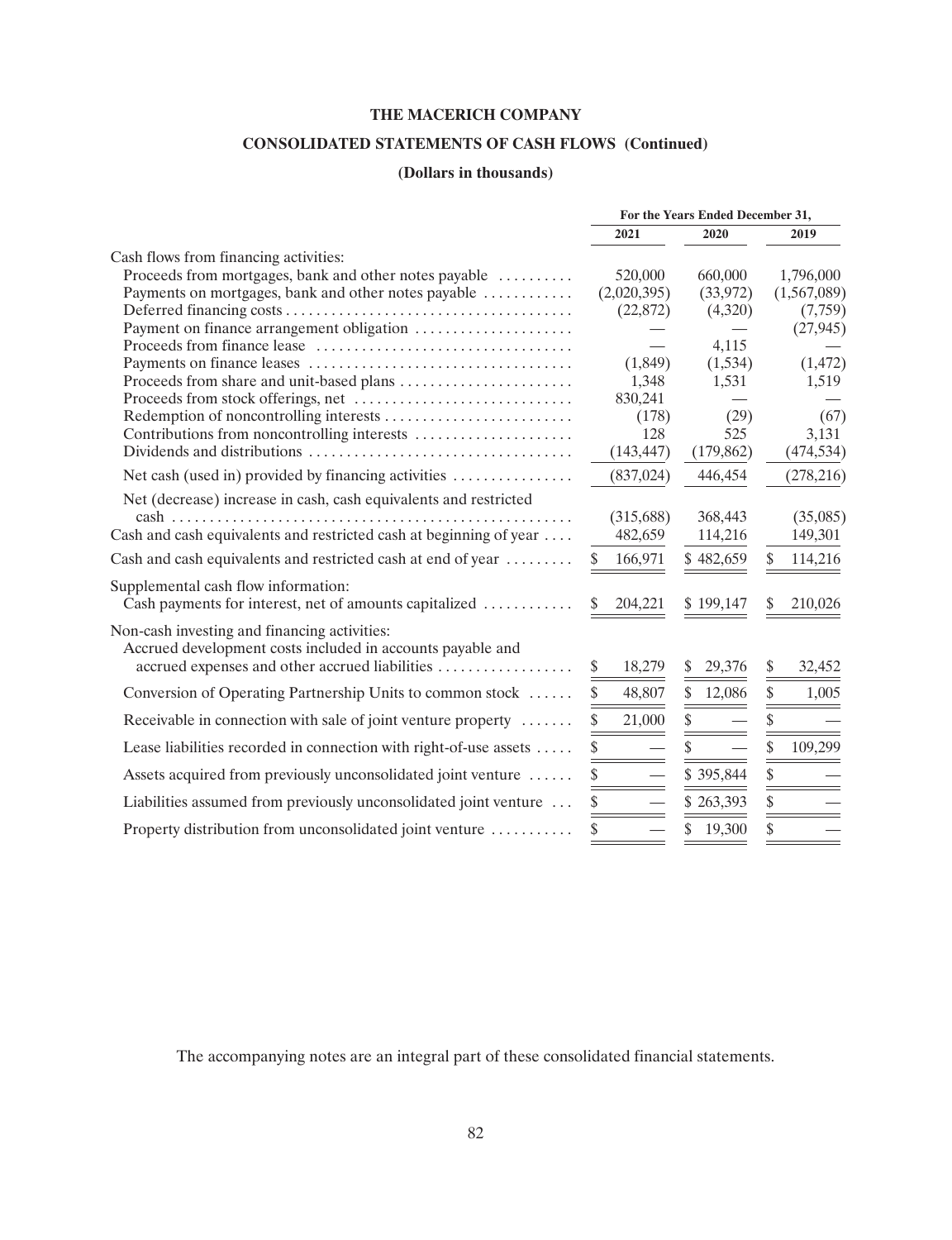## **NOTES TO CONSOLIDATED FINANCIAL STATEMENTS**

#### **(Dollars in thousands, except per share amounts)**

#### **1. Organization:**

The Macerich Company (the "Company") is involved in the acquisition, ownership, development, redevelopment, management and leasing of regional and community/power shopping centers (the "Centers") located throughout the United States.

The Company commenced operations effective with the completion of its initial public offering on March 16, 1994. As of December 31, 2021, the Company was the sole general partner of and held a 96% ownership interest in The Macerich Partnership, L.P. (the "Operating Partnership"). The Company was organized to qualify as a real estate investment trust ("REIT") under the Internal Revenue Code of 1986, as amended (the "Code").

The property management, leasing and redevelopment of the Company's portfolio is provided by the Company's management companies, Macerich Property Management Company, LLC, a single member Delaware limited liability company, Macerich Management Company, a California corporation, Macerich Arizona Partners LLC, a single member Arizona limited liability company, Macerich Arizona Management LLC, a single member Delaware limited liability company, Macerich Partners of Colorado LLC, a single member Colorado limited liability company, MACW Mall Management, Inc., a New York corporation, and MACW Property Management, LLC, a single member New York limited liability company. All seven of the management companies are owned by the Company and are collectively referred to herein as the "Management Companies."

### **2. Summary of Significant Accounting Policies:**

#### *Basis of Presentation:*

These consolidated financial statements have been prepared in accordance with generally accepted accounting principles ("GAAP") in the United States of America.

The accompanying consolidated financial statements include the accounts of the Company. Investments in entities in which the Company has a controlling financial interest or entities that meet the definition of a variable interest entity (" $\hat{VIE}$ ") in which the Company has, as a result of ownership, contractual or other financial interests, both the power to direct activities that most significantly impact the economic performance of the VIE and the obligation to absorb losses or the right to receive benefits that could potentially be significant to the VIE are consolidated; otherwise they are accounted for under the equity method of accounting and are reflected as investments in unconsolidated joint ventures.

The Company's sole significant asset is its investment in the Operating Partnership and as a result, substantially all of the Company's assets and liabilities represent the assets and liabilities of the Operating Partnership. In addition, the Operating Partnership has investments in a number of VIEs, including Fashion District Philadelphia and SanTan Village Regional Center.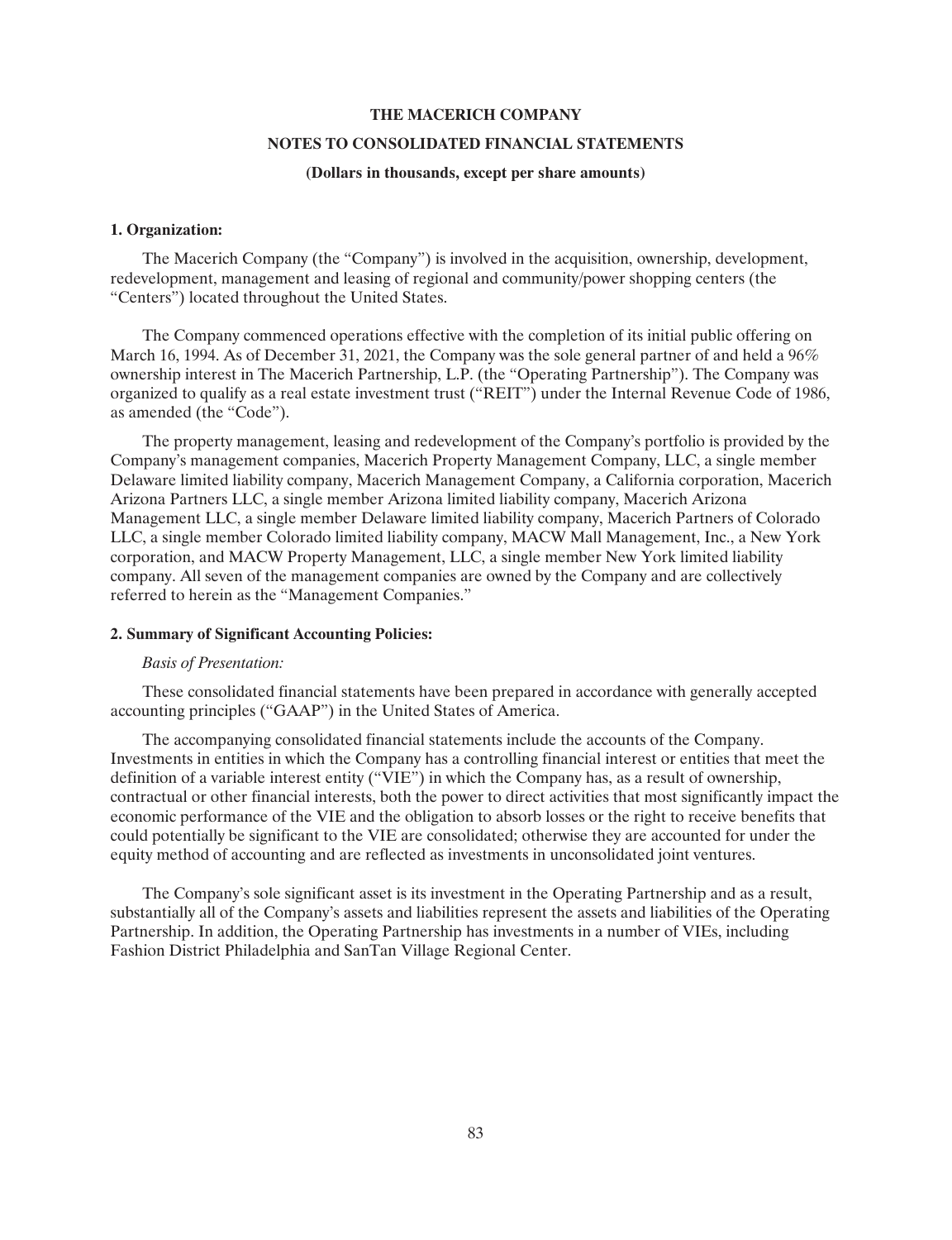## **NOTES TO CONSOLIDATED FINANCIAL STATEMENTS (Continued)**

## **(Dollars in thousands, except per share amounts)**

## **2. Summary of Significant Accounting Policies: (Continued)**

The Operating Partnership's VIEs included the following assets and liabilities:

|           | December 31. |
|-----------|--------------|
| 2021      | 2020         |
|           |              |
| \$458,964 | \$551,062    |
| 83,685    | 97,713       |
| \$542,649 | \$648,775    |
|           |              |
|           | \$420,233    |
| 56,947    | 81,266       |
| \$470,872 | \$501,499    |
|           |              |

All intercompany accounts and transactions have been eliminated in the consolidated financial statements.

The following table presents a reconciliation of the beginning of period and end of period cash and cash equivalents and restricted cash reported on the Company's consolidated balance sheets to the totals shown on its consolidated statements of cash flows:

|                                               | 2021      | 2020      | 2019      |
|-----------------------------------------------|-----------|-----------|-----------|
| <b>Beginning of period</b>                    |           |           |           |
|                                               | \$465,297 | \$100,005 | \$102,711 |
|                                               | 17,362    | 14,211    | 46,590    |
| Cash and cash equivalents and restricted cash | \$482,659 | \$114,216 | \$149,301 |
| End of period                                 |           |           |           |
|                                               | \$112,454 | \$465,297 | \$100,005 |
|                                               | 54,517    | 17,362    | 14,211    |
|                                               | \$166,971 | \$482,659 | \$114,216 |

#### *COVID-19 Pandemic:*

In March 2020, the COVID-19 outbreak was declared a pandemic by the World Health Organization. As a result, all of the markets that the Company operates in were subject to stay-at-home orders, and the majority of its properties were temporarily closed in part or completely. Following staggered re-openings during 2020, all Centers have been open and operating since October 7, 2020 and government-imposed capacity restrictions resulting from COVID-19 have been essentially eliminated across the Company's markets.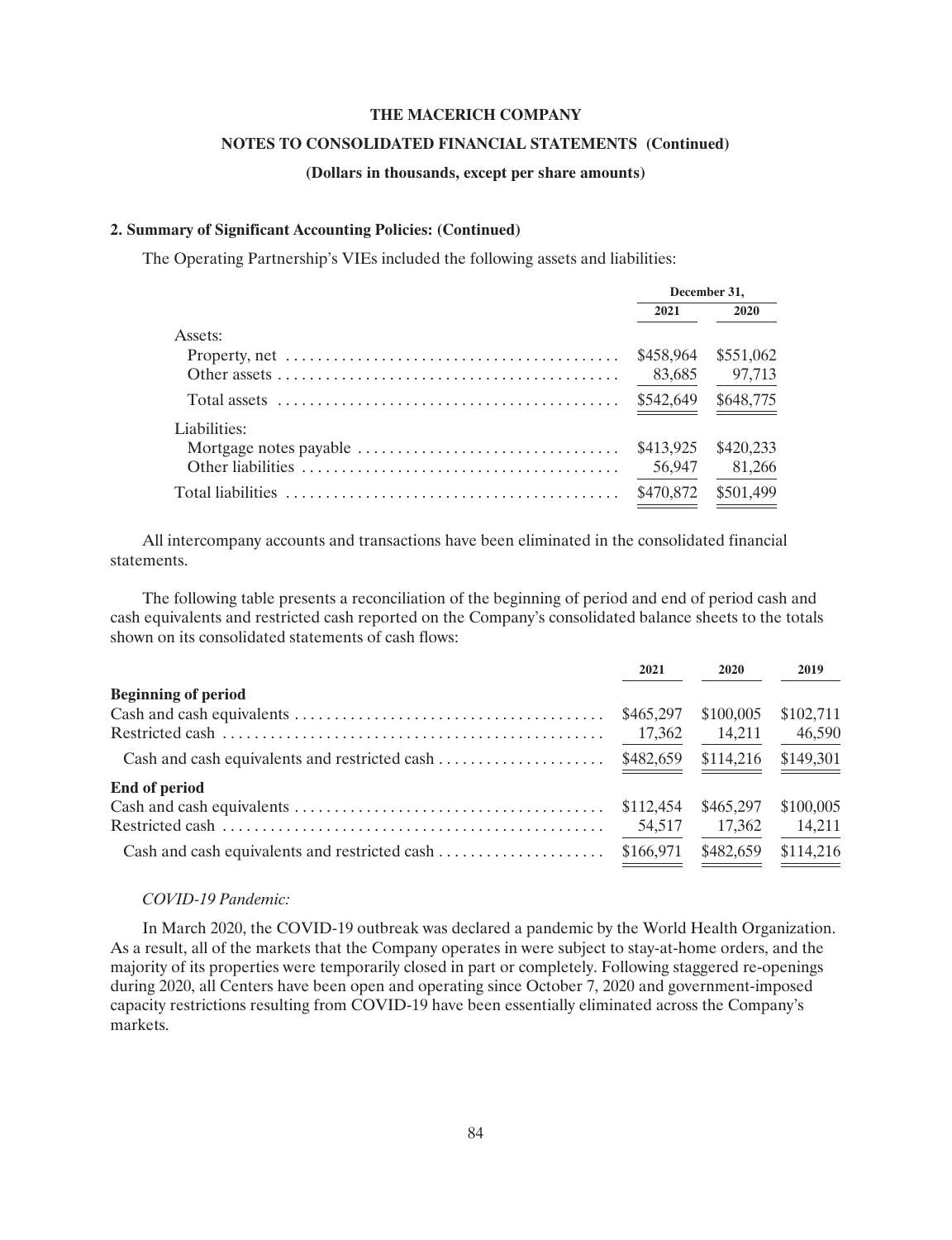## **NOTES TO CONSOLIDATED FINANCIAL STATEMENTS (Continued)**

#### **(Dollars in thousands, except per share amounts)**

## **2. Summary of Significant Accounting Policies: (Continued)**

# *COVID-19 Lease Accounting:*

In April 2020, the Financial Accounting Standards Board issued a Staff Question-and-Answer (" $Q&A$ ") to clarify whether lease concessions related to the effects of COVID-19 require the application of the lease modification guidance under Accounting Standards Codification ("ASC") 842, "Leases" ("the lease modification accounting framework"). Under ASC 842, the Company would have to determine, on a lease-by-lease basis, if a lease concession was the result of a new arrangement reached with the tenant or an enforceable right and obligation within the existing lease. The Q&A allows for the bypass of a lease-by-lease analysis, and allows the Company to elect to either apply the lease modification accounting framework or not to all of its lease concessions with similar characteristics and circumstances. The Company has elected to apply the lease modification accounting framework to lease concessions that include the abatement of rent in its consolidated financial statements for the twelve months ended December 31, 2021 and 2020.

## *Cash and Cash Equivalents and Restricted Cash:*

The Company considers all highly liquid investments with an original maturity of three months or less when purchased to be cash equivalents, for which cost approximates fair value. Restricted cash includes impounds of property taxes and other capital reserves required under loan and other agreements.

#### *Revenues:*

Leasing revenue includes minimum rents, percentage rents, tenant recoveries and other leasing income. Minimum rental revenues are recognized on a straight-line basis over the terms of the related leases. The difference between the amount of rent due in a year and the amount recorded as rental income is referred to as the "straight-line rent adjustment." Minimum rents were increased by \$5,873, \$24,789 and \$10,533 due to the straight-line rent adjustment during the years ended December 31, 2021, 2020 and 2019, respectively. Percentage rents are recognized and accrued when tenants' specified sales targets have been met. Estimated recoveries from certain tenants for their pro rata share of real estate taxes, insurance and other shopping center operating expenses are recognized as revenues in the period the applicable expenses are incurred. Other tenants pay a fixed rate and these tenant recoveries are recognized as revenues on a straight-line basis over the term of the related leases.

The Management Companies provide property management, leasing, corporate, development, redevelopment and acquisition services to affiliated and non-affiliated shopping centers. In consideration for these services, the Management Companies receive monthly management fees generally ranging from 1.5% to 4% of the gross monthly rental revenue of the properties managed.

#### *Property:*

Maintenance and repair expenses are charged to operations as incurred. Costs for major replacements and betterments, which includes HVAC equipment, roofs, parking lots, etc., are capitalized and depreciated over their estimated useful lives. Gains and losses are recognized upon disposal or retirement of the related assets and are reflected in earnings.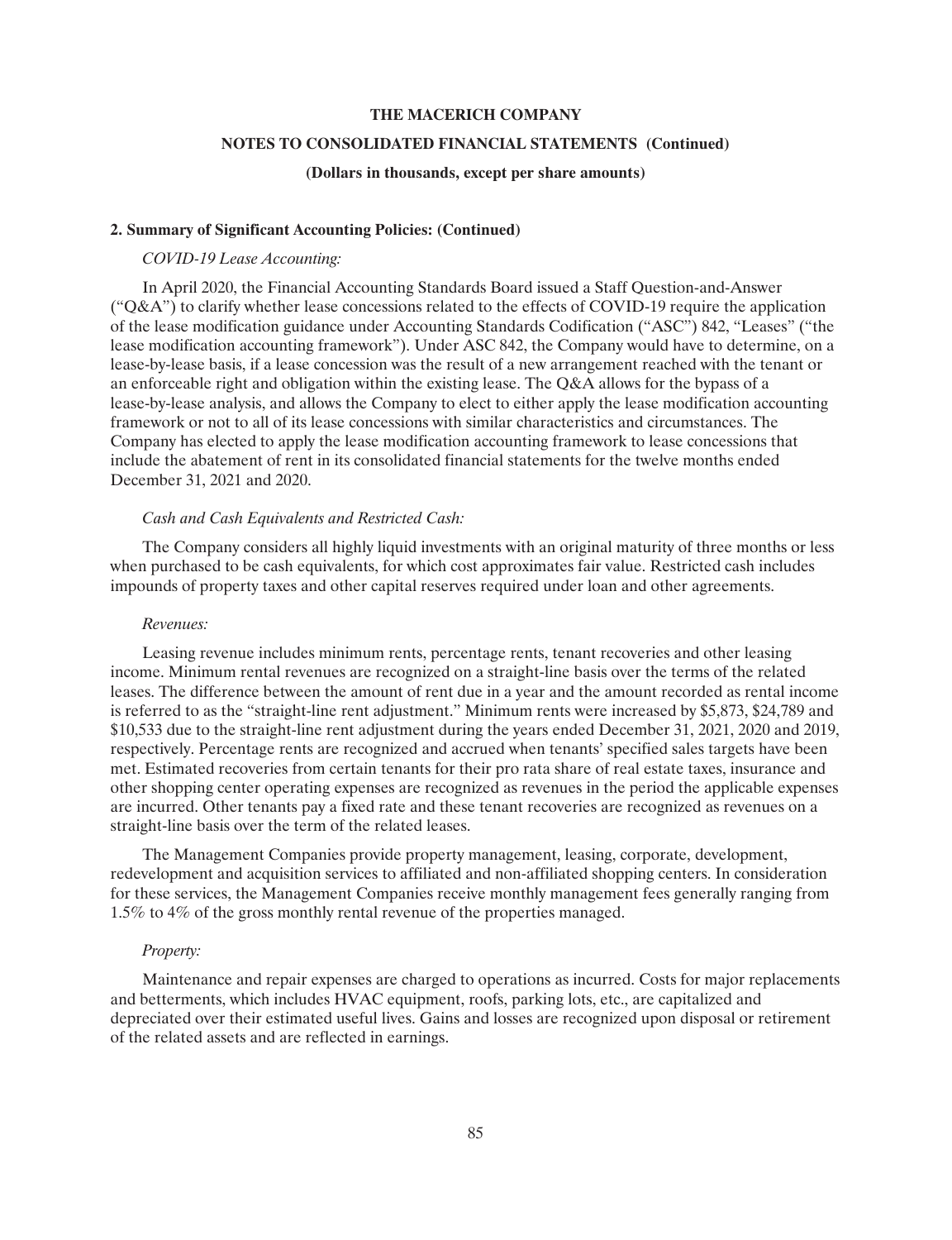#### **NOTES TO CONSOLIDATED FINANCIAL STATEMENTS (Continued)**

#### **(Dollars in thousands, except per share amounts)**

## **2. Summary of Significant Accounting Policies: (Continued)**

Property is recorded at cost and is depreciated using a straight-line method over the estimated useful lives of the assets as follows:

| Buildings and improvements $\dots \dots \dots \dots \dots \dots \dots \dots \dots \dots$ 5 - 40 years |  |
|-------------------------------------------------------------------------------------------------------|--|
|                                                                                                       |  |
|                                                                                                       |  |

### *Capitalization of Costs:*

The Company capitalizes costs incurred in redevelopment, development, renovation and improvement of properties. The capitalized costs include pre-construction costs essential to the development of the property, development costs, construction costs, interest costs, real estate taxes, salaries and related costs and other costs incurred during the period of development. These capitalized costs include direct and certain indirect costs clearly associated with the project. Indirect costs include real estate taxes, insurance and certain shared administrative costs. In assessing the amounts of direct and indirect costs to be capitalized, allocations are made to projects based on estimates of the actual amount of time spent on each activity. Indirect costs not clearly associated with specific projects are expensed as period costs. Capitalized indirect costs are allocated to development and redevelopment activities based on the square footage of the portion of the building not held available for immediate occupancy. If costs and activities incurred to ready the vacant space cease, then cost capitalization is also discontinued until such activities are resumed. Once work has been completed on a vacant space, project costs are no longer capitalized. For projects with extended lease-up periods, the Company ends the capitalization when significant activities have ceased, which does not exceed the shorter of a one-year period after the completion of the building shell or when the construction is substantially complete.

#### *Investment in Unconsolidated Joint Ventures:*

The Company accounts for its investments in joint ventures using the equity method of accounting unless the Company has a controlling financial interest in the joint venture or the joint venture meets the definition of a variable interest entity in which the Company is the primary beneficiary through both its power to direct activities that most significantly impact the economic performance of the variable interest entity and the obligation to absorb losses or the right to receive benefits that could potentially be significant to the variable interest entity. Although the Company has a greater than 50% interest in Corte Madera Village, LLC, Macerich HHF Centers LLC, New River Associates LLC and Pacific Premier Retail LLC, the Company does not have controlling financial interests in these joint ventures due to the substantive participation rights of the outside partners in these joint ventures and, therefore, accounts for its investments in these joint ventures using the equity method of accounting.

Equity method investments are initially recorded on the balance sheet at cost and are subsequently adjusted to reflect the Company's proportionate share of net earnings and losses, distributions received, additional contributions and certain other adjustments, as appropriate. The Company separately reports investments in joint ventures when accumulated distributions have exceeded the Company's investment, as distributions in excess of investments in unconsolidated joint ventures. The net investment of certain joint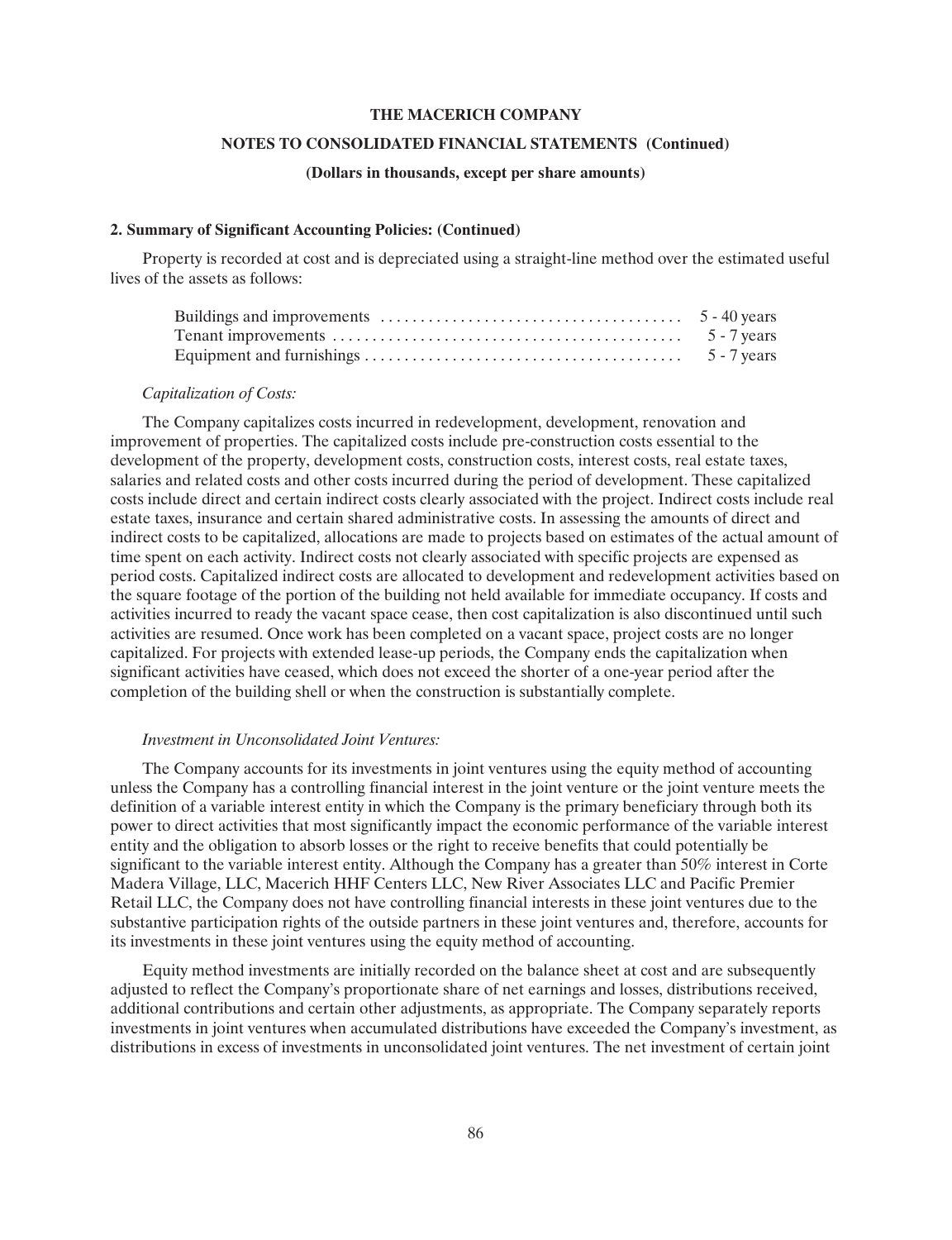#### **NOTES TO CONSOLIDATED FINANCIAL STATEMENTS (Continued)**

## **(Dollars in thousands, except per share amounts)**

## **2. Summary of Significant Accounting Policies: (Continued)**

ventures is less than zero because of financing or operating distributions that are usually greater than net income, as net income includes charges for depreciation and amortization.

#### *Acquisitions:*

Upon the acquisition of real estate properties, the Company evaluates whether the acquisition is a business combination or asset acquisition. For both business combinations and asset acquisitions, the Company allocates the purchase price of properties to acquired tangible assets and intangible assets and liabilities. For asset acquisitions, the Company capitalizes transaction costs and allocates the purchase price using a relative fair value method allocating all accumulated costs. For business combinations, the Company expenses transaction costs incurred and allocates purchase price based on the estimated fair value of each separately identified asset and liability. The Company allocates the estimated fair value of acquisitions to land, building, tenant improvements and identified intangible assets and liabilities, based on their estimated fair values. In addition, any assumed mortgage notes payable are recorded at their estimated fair values. The estimated fair value of the land and buildings is determined utilizing an "as if vacant" methodology. Tenant improvements represent the tangible assets associated with the existing leases valued on a fair value basis at the acquisition date prorated over the remaining lease terms. The tenant improvements are classified as an asset under property and are depreciated over the remaining lease terms. Identifiable intangible assets and liabilities relate to the value of in-place operating leases which come in three forms: (i) leasing commissions and legal costs, which represent the value associated with "cost avoidance" of acquiring in-place leases, such as lease commissions paid under terms generally experienced in the Company's markets; (ii) value of in-place leases, which represents the estimated loss of revenue and of costs incurred for the period required to lease the "assumed vacant" property to the occupancy level when purchased; and (iii) above or below-market value of in-place leases, which represents the difference between the contractual rents and market rents at the time of the acquisition, discounted for tenant credit risks. Leasing commissions and legal costs are recorded in deferred charges and other assets and are amortized over the remaining lease terms. The value of in-place leases is recorded in deferred charges and other assets and amortized over the remaining lease terms plus any below-market fixed rate renewal options. Above or below-market leases are classified in deferred charges and other assets or in other accrued liabilities, depending on whether the contractual terms are above or belowmarket, and the asset or liability is amortized to minimum rents over the remaining terms of the leases. The remaining lease terms of below-market leases may include certain below-market fixed-rate renewal periods. In considering whether or not a lessee will execute a below-market fixed-rate lease renewal option, the Company evaluates economic factors and certain qualitative factors at the time of acquisition such as tenant mix in the Center, the Company's relationship with the tenant and the availability of competing tenant space.

Remeasurement gains and losses are recognized when the Company becomes the primary beneficiary of an existing equity method investment that is a VIE to the extent that the fair value of the existing equity investment exceeds the carrying value of the investment, and remeasurement losses to the extent the carrying value of the investment exceeds the fair value. The fair value is determined based on a discounted cash flow model, with the significant unobservable inputs including discount rate, terminal capitalization rate and market rents.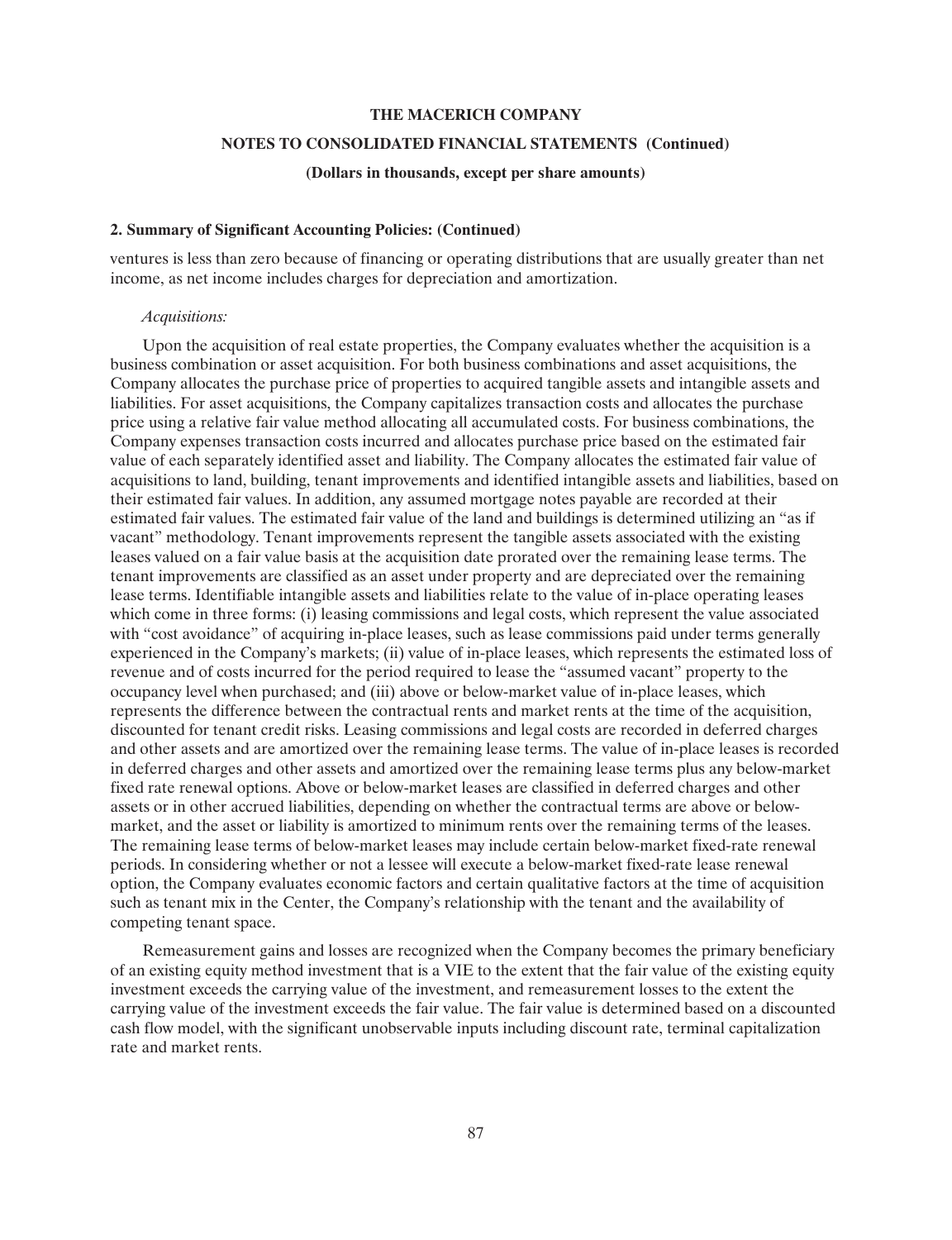#### **NOTES TO CONSOLIDATED FINANCIAL STATEMENTS (Continued)**

#### **(Dollars in thousands, except per share amounts)**

## **2. Summary of Significant Accounting Policies: (Continued)**

## *Deferred Charges:*

Costs relating to obtaining tenant leases are deferred and amortized over the initial term of the lease agreement using the straight-line method. As these deferred leasing costs represent productive assets incurred in connection with the Company's leasing arrangements at the Centers, the related cash flows are classified as investing activities within the accompanying Consolidated Statements of Cash Flows. Costs relating to financing of shopping center properties are deferred and amortized over the life of the related loan using the straight-line method, which approximates the effective interest method.

The range of the terms of the agreements is as follows:

#### *Accounting for Impairment:*

The Company assesses whether an indicator of impairment in the value of its properties exists by considering expected future operating income, trends and prospects, as well as the effects of demand, competition and other economic factors. Such factors include projected rental revenue, operating costs and capital expenditures as well as estimated holding periods and capitalization rates. If an impairment indicator exists, the determination of recoverability is made based upon the estimated undiscounted future net cash flows, excluding interest expense. The amount of impairment loss, if any, is determined by comparing the fair value, as determined by a discounted cash flows analysis, with the carrying value of the related assets. The Company generally holds and operates its properties long-term, which decreases the likelihood of their carrying values not being recoverable. A shortened holding period increases the risk that the carrying value of a long-lived asset is not recoverable. Properties classified as held for sale are measured at the lower of the carrying amount or fair value less cost to sell.

The Company reviews its investments in unconsolidated joint ventures for a series of operating losses and other factors that may indicate that a decrease in the value of its investments has occurred which is other-than-temporary. The investment in each unconsolidated joint venture is evaluated periodically, and as deemed necessary, for recoverability and valuation declines that are other-than-temporary.

## *Share and Unit-based Compensation Plans:*

The cost of share and unit-based compensation awards is measured at the grant date based on the calculated fair value of the awards and is recognized on a straight-line basis over the requisite service period, which is generally the vesting period of the awards.

### *Derivative Instruments and Hedging Activities:*

The Company recognizes all derivatives in the consolidated financial statements and measures the derivatives at fair value. The Company uses interest rate swap and cap agreements (collectively, "interest rate agreements") in the normal course of business to manage or reduce its exposure to adverse fluctuations in interest rates. The Company designs its hedges to be effective in reducing the risk exposure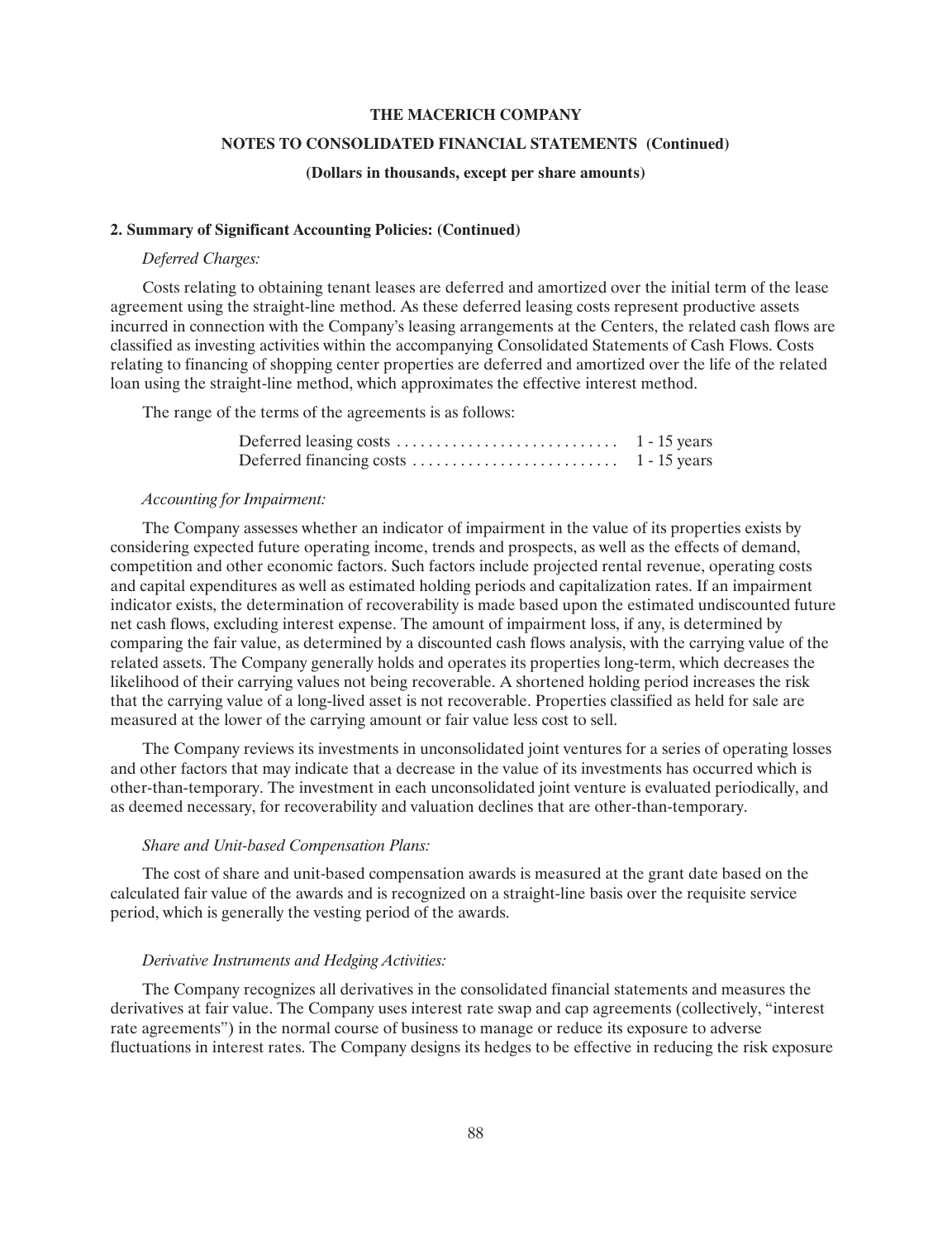#### **NOTES TO CONSOLIDATED FINANCIAL STATEMENTS (Continued)**

#### **(Dollars in thousands, except per share amounts)**

## **2. Summary of Significant Accounting Policies: (Continued)**

that they are designated to hedge. Any instrument that meets the cash flow hedging criteria is formally designated as a cash flow hedge at the inception of the derivative contract. On an ongoing quarterly basis, the Company adjusts its balance sheet to reflect the current fair value of its derivatives. To the extent they are effective, changes in fair value are recorded in comprehensive income.

Amounts paid (received) as a result of interest rate agreements are recorded as an addition (reduction) to (of) interest expense.

If any derivative instrument used for risk management does not meet the hedging criteria, it is marked-to-market each period with the change in value included in the consolidated statements of operations.

### *Income Taxes:*

The Company elected to be taxed as a REIT under the Code commencing with its taxable year ended December 31, 1994. To qualify as a REIT, the Company must meet a number of organizational and operational requirements, including a requirement that it distribute at least 90% of its taxable income to its stockholders. It is management's current intention to adhere to these requirements and maintain the Company's REIT status. As a REIT, the Company generally will not be subject to corporate level federal income tax on taxable income it distributes currently to its stockholders. If the Company fails to qualify as a REIT in any taxable year, then it will be subject to federal income taxes at regular corporate rates and may not be able to qualify as a REIT for four subsequent taxable years. Even if the Company qualifies for taxation as a REIT, the Company may be subject to certain state and local taxes on its income and property and to federal income and excise taxes on its undistributed taxable income, if any.

Each partner is taxed individually on its share of partnership income or loss, and accordingly, no provision for federal and state income tax is provided for the Operating Partnership in the consolidated financial statements. The Company's taxable REIT subsidiaries ("TRSs") are subject to corporate level income taxes, which are provided for in the Company's consolidated financial statements.

Deferred tax assets and liabilities are recognized for the expected future tax consequences of events that have been included in the financial statements or tax returns. Under this method, deferred tax assets and liabilities are determined based on the differences between the financial reporting and tax bases of assets and liabilities using enacted tax rates in effect for the year in which the differences are expected to reverse. The deferred tax assets and liabilities of the TRSs relate primarily to differences in the book and tax bases of property and to operating loss carryforwards for federal and state income tax purposes. A valuation allowance for deferred tax assets is provided if the Company believes it is more likely than not that all or some portion of the deferred tax assets will not be realized. Realization of deferred tax assets is dependent on the Company generating sufficient taxable income in future periods.

#### *Segment Information:*

The Company currently operates in one business segment, the acquisition, ownership, development, redevelopment, management and leasing of regional and community shopping centers. Additionally, the Company operates in one geographic area, the United States.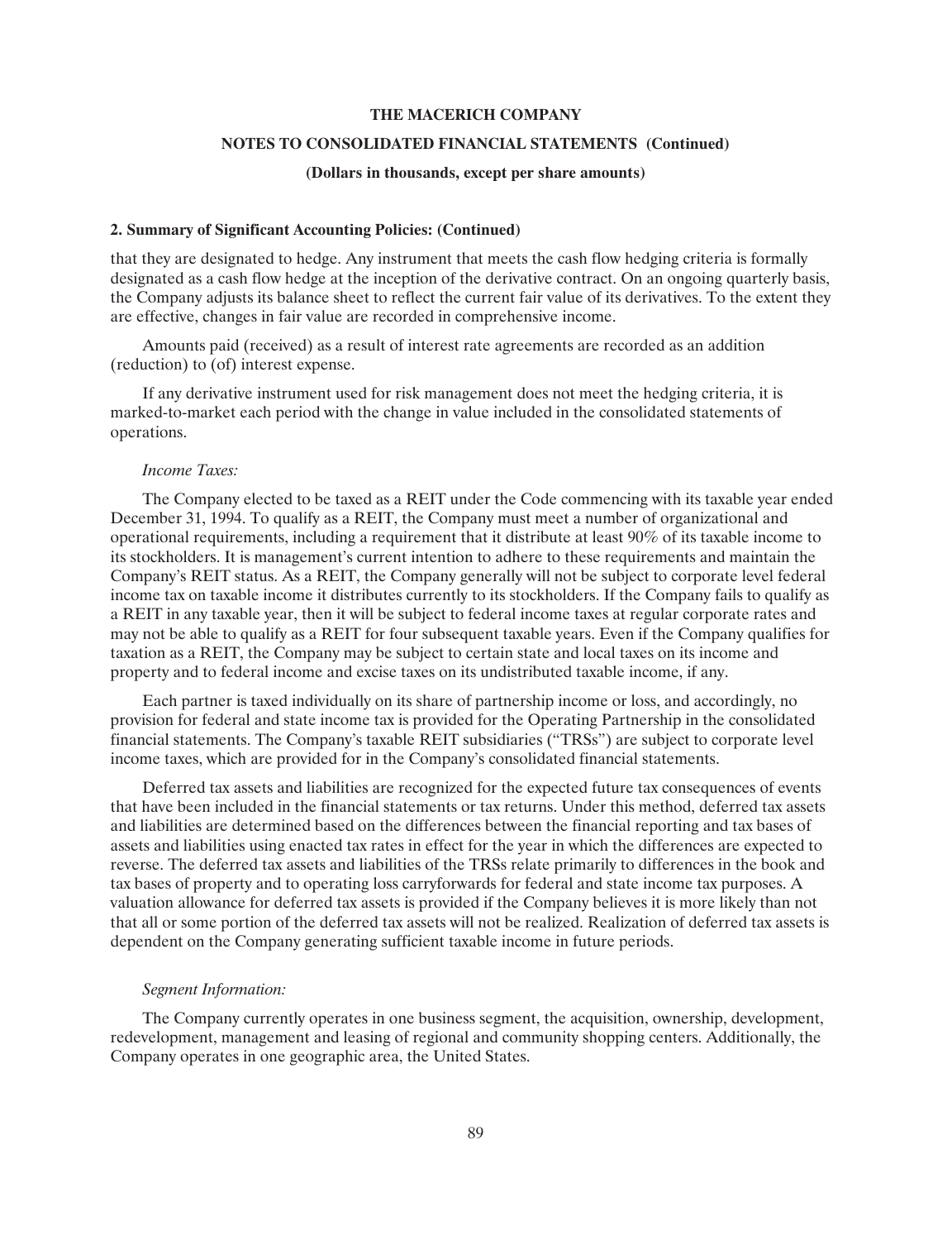#### **NOTES TO CONSOLIDATED FINANCIAL STATEMENTS (Continued)**

#### **(Dollars in thousands, except per share amounts)**

## **2. Summary of Significant Accounting Policies: (Continued)**

## *Fair Value of Financial Instruments:*

The fair value hierarchy distinguishes between market participant assumptions based on market data obtained from sources independent of the reporting entity and the reporting entity's own assumptions about market participant assumptions.

Level 1 inputs utilize quoted prices in active markets for identical assets or liabilities that the Company has the ability to access. Level 2 inputs are inputs other than quoted prices included in Level 1 that are observable for the asset or liability, either directly or indirectly. Level 2 inputs may include quoted prices for similar assets and liabilities in active markets, as well as inputs that are observable for the asset or liability (other than quoted prices), such as interest rates, foreign exchange rates and yield curves that are observable at commonly quoted intervals. Level 3 inputs are unobservable inputs for the asset or liability, which are typically based on an entity's own assumptions, as there is little, if any, related market activity. In instances where the determination of the fair value measurement is based on inputs from different levels of the fair value hierarchy, the level in the fair value hierarchy within which the entire fair value measurement falls is based on the lowest level input that is significant to the fair value measurement in its entirety. The Company's assessment of the significance of a particular input to the fair value measurement in its entirety requires judgment, and considers factors specific to the asset or liability.

The Company calculates the fair value of financial instruments and includes this additional information in the notes to consolidated financial statements when the fair value is different than the carrying value of those financial instruments. When the fair value reasonably approximates the carrying value, no additional disclosure is made.

The fair values of interest rate agreements are determined using the market standard methodology of discounting the future expected cash receipts that would occur if variable interest rates fell below or rose above the strike rate of the interest rate agreements. The variable interest rates used in the calculation of projected receipts on the interest rate agreements are based on an expectation of future interest rates derived from observable market interest rate curves and volatilities. The Company incorporates credit valuation adjustments to appropriately reflect both its own nonperformance risk and the respective counterparty's nonperformance risk in the fair value measurements. In adjusting the fair value of its derivative contracts for the effect of nonperformance risk, the Company has considered the impact of netting and any applicable credit enhancements, such as collateral postings, thresholds, mutual puts and guarantees.

The Company records its financing arrangement obligation at fair value on a recurring basis with changes in fair value being recorded as interest expense in the Company's consolidated statements of operations. The fair value is determined based on a discounted cash flow model, with the significant unobservable inputs including the discount rate, terminal capitalization rate and market rents. The fair value of the financing arrangement obligation is sensitive to these significant unobservable inputs and a change in these inputs may result in a significantly higher or lower fair value measurement.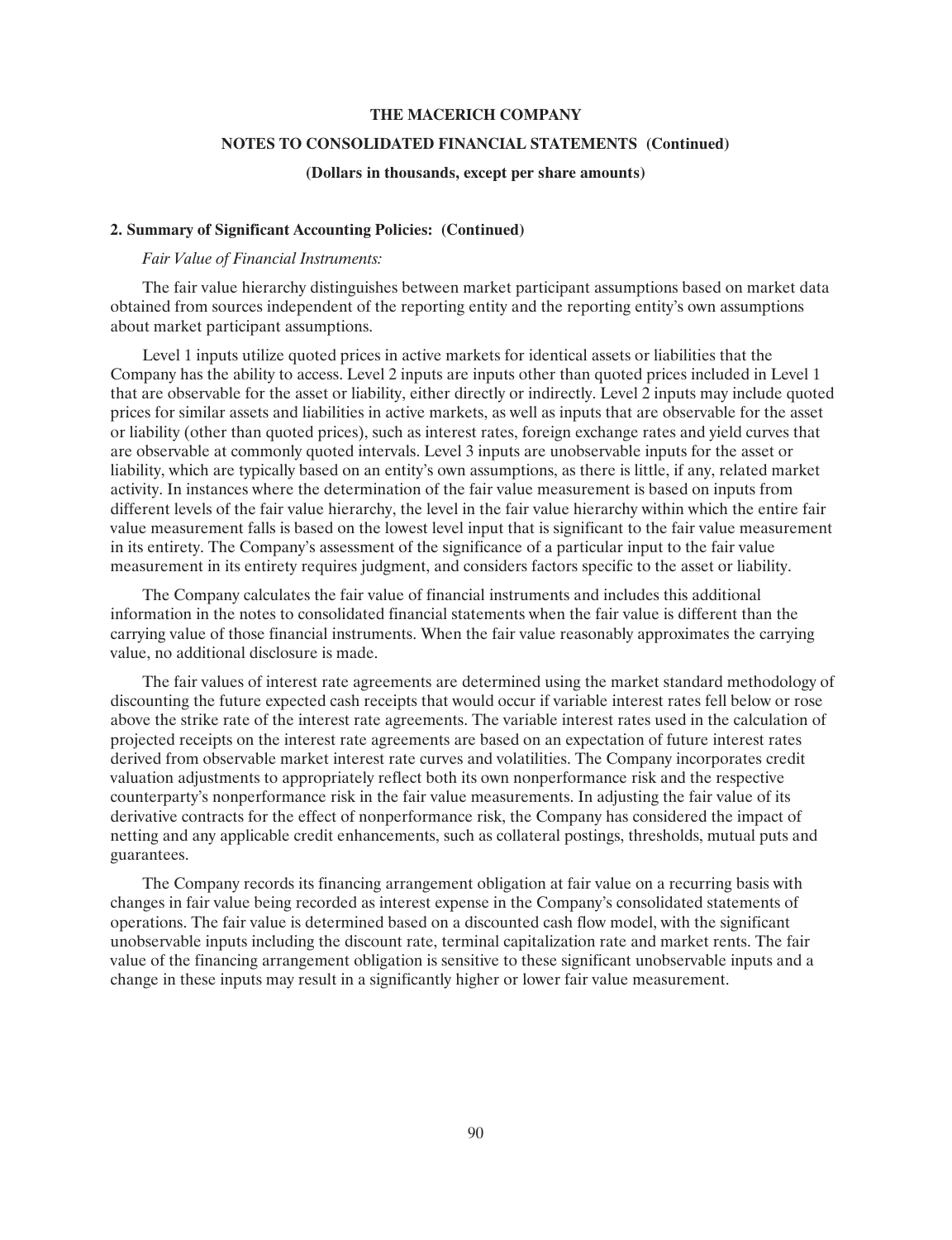#### **NOTES TO CONSOLIDATED FINANCIAL STATEMENTS (Continued)**

#### **(Dollars in thousands, except per share amounts)**

## **2. Summary of Significant Accounting Policies: (Continued)**

## *Concentration of Risk:*

The Company maintains its cash accounts in a number of commercial banks. Accounts at these banks are guaranteed by the Federal Deposit Insurance Corporation ("FDIC") up to \$250. At various times during the year, the Company had deposits in excess of the FDIC insurance limit.

No Center or tenant generated more than 10% of total revenues during the years ended December 31, 2021, 2020 or 2019.

## *Management Estimates:*

The preparation of financial statements in conformity with GAAP requires management to make estimates and assumptions that affect the reported amounts of assets and liabilities and disclosure of contingent assets and liabilities at the date of the financial statements and the reported amounts of revenues and expenses during the reporting period. Actual results could differ from those estimates.

### *Recent Accounting Pronouncements:*

On January 1, 2019, the Company adopted Accounting Standards Codification ("ASC") 842, "Leases", under the modified retrospective method. The new standard amended the principles for the recognition, measurement, presentation and disclosure of leases for both parties to a contract (i.e. lessees and lessors). In connection with the adoption of the new lease standard, the Company elected to use the transition packages of practical expedients for implementation provided by the FASB, which included (i) relief from re-assessing whether an expired or existing contract meets the definition of a lease, (ii) relief from re-assessing the classification of expired or existing leases at the adoption date, (iii) allowing previously capitalized initial direct leasing costs to continue to be amortized, and (iv) application of the standard as of the adoption date rather than to all periods presented.

The new standard requires the Company to reduce leasing revenue for credit losses associated with lease receivables. In addition, straight-line rent receivables are written off when the Company believes there is uncertainty regarding a tenant's ability to complete the term of the lease. As a result, the Company recognized a cumulative effect adjustment of \$2,203 upon adoption for the write off of straight-line rent receivables of tenants that were in litigation or bankruptcy. The standard also requires that the provision for bad debts relating to leases be presented as a reduction of leasing revenue.

The standard requires that lessors expense, on an as-incurred basis, certain initial direct costs that are not incremental in negotiating a lease. Initial direct costs include the salaries and related costs for employees directly working on leasing activities. Prior to January 1, 2019, these costs were capitalizable and therefore the new lease standard resulted in certain of these costs being expensed as incurred. Upon the adoption of the new standard, the Company elected the practical expedient to not separate non-lease components, most significantly certain common area maintenance recoveries, from the associated lease components, resulting in the Company presenting all revenues associated with leases as leasing revenue on its consolidated statements of operations.

In August 2017, the FASB issued ASU 2017-12, "Targeted Improvements to Accounting for Hedging Activities," which aims to (i) improve the transparency and understandability of information conveyed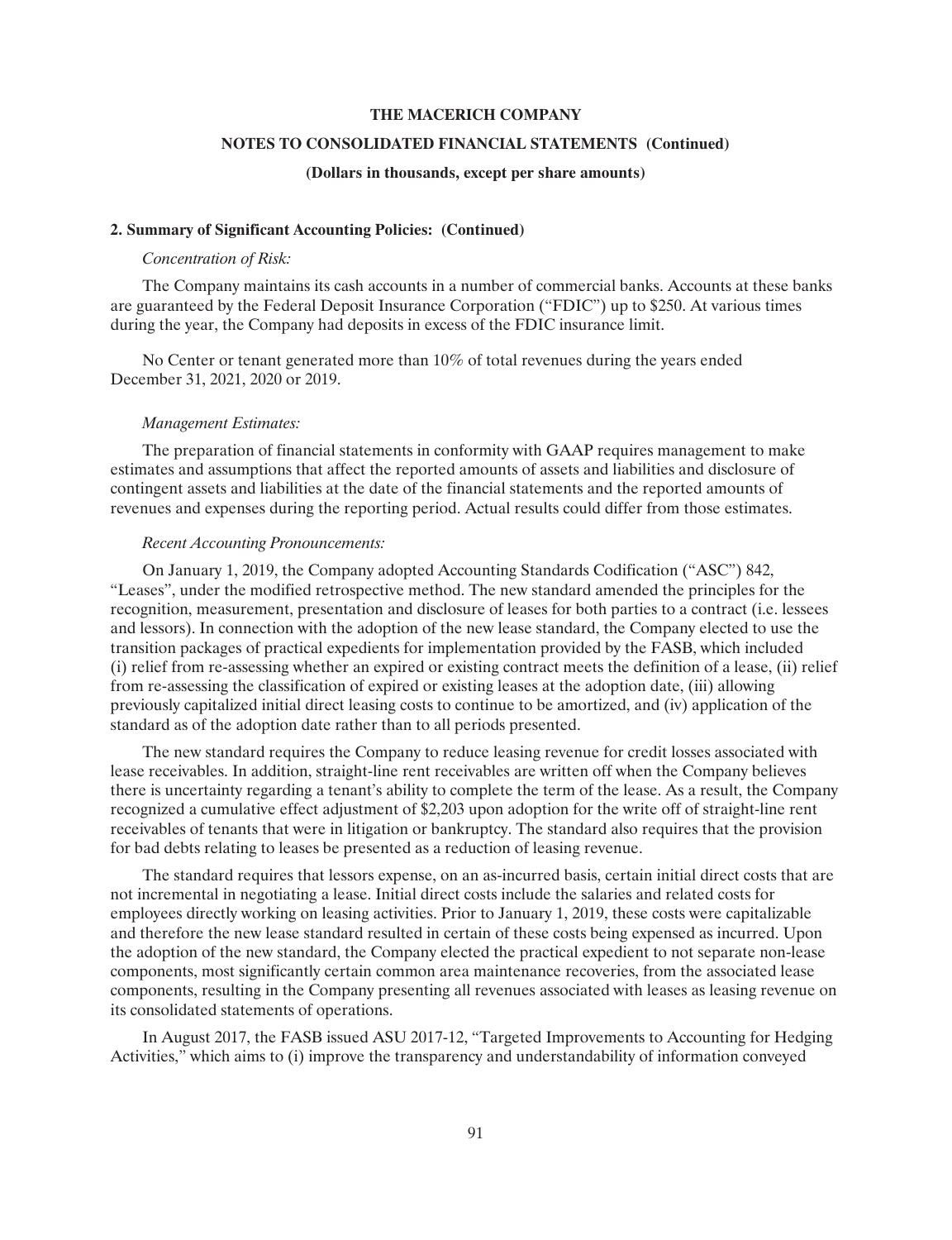### **NOTES TO CONSOLIDATED FINANCIAL STATEMENTS (Continued)**

#### **(Dollars in thousands, except per share amounts)**

## **2. Summary of Significant Accounting Policies: (Continued)**

to financial statement users about an entity's risk management activities by better aligning the entity's financial reporting for hedging relationships with those risk management activities and (ii) reduce the complexity of and simplify the application of hedge accounting by preparers. The standard was effective for the Company beginning January 1, 2019. The Company's adoption of this standard did not have a significant impact on its consolidated financial statements.

In March 2020, the FASB issued guidance codified in ASU 2020-04, "Reference Rate Reform (Topic 848): Facilitation of the Effects of Reference Rate Reform on Financial Reporting," which provides optional expedients for a limited period of time to ease the potential burden in accounting for (or recognizing the effects of) reference rate reform on financial reporting. ASU 2020-04 provides optional expedients and exceptions for applying GAAP to contracts, hedging relationships, and other transactions affected by reference rate reform if certain criteria are met. The standard is effective for the Company as of March 12, 2020 through December 31, 2022. An entity can elect to apply the amendments as of any date from the beginning of an interim period that includes or is subsequent to March 12, 2020, or prospectively from a date within an interim period that includes or is subsequent to March 12, 2020, up to that date that the financial statements are available to be issued. The Company is currently evaluating the optional expedients and exceptions provided by ASU 2020-04 to determine the impact on its consolidated financial statements.

## **3. Earnings Per Share ("EPS"):**

The following table reconciles the numerator and denominator used in the computation of earnings per share for the years ended December 31 (shares in thousands):

|                                                                                                                                          | 2021     | 2020        | 2019      |
|------------------------------------------------------------------------------------------------------------------------------------------|----------|-------------|-----------|
| <b>Numerator</b>                                                                                                                         |          |             |           |
|                                                                                                                                          | \$16,163 | \$(245,462) | \$102,554 |
| Less: net income (loss) attributable to noncontrolling interests                                                                         | 1,900    | (15,259)    | 5,734     |
|                                                                                                                                          | 14,263   | (230,203)   | 96,820    |
|                                                                                                                                          | (853)    | (1,048)     | (1,190)   |
| Numerator for basic and diluted EPS—net income (loss) attributable                                                                       |          |             |           |
| to common stockholders $\dots \dots \dots \dots \dots \dots \dots \dots \dots \dots \dots \dots$                                         | \$13,410 | \$(231,251) | \$95,630  |
| <b>Denominator</b>                                                                                                                       |          |             |           |
| Denominator for basic and diluted EPS—weighted average number of                                                                         |          |             |           |
|                                                                                                                                          | 198,070  | 146,232     | 141,340   |
| <b>EPS—net income (loss) attributable to common stockholders:</b>                                                                        |          |             |           |
| Basic and diluted $\ldots$ , $\ldots$ , $\ldots$ , $\ldots$ , $\ldots$ , $\ldots$ , $\ldots$ , $\ldots$ , $\ldots$ , $\ldots$ , $\ldots$ | 0.07     | (1.58)      | 0.68      |
|                                                                                                                                          |          |             |           |

(1) Diluted EPS excludes 101,948, 97,926 and 90,619 convertible preferred units for the years ended December 31, 2021, 2020 and 2019, respectively, as their impact was antidilutive.

Diluted EPS excludes 9,920,654, 10,688,179 and 10,415,291 Operating Partnership units ("OP Units") for the years ended December 31, 2021, 2020 and 2019, respectively, as their effect was antidilutive.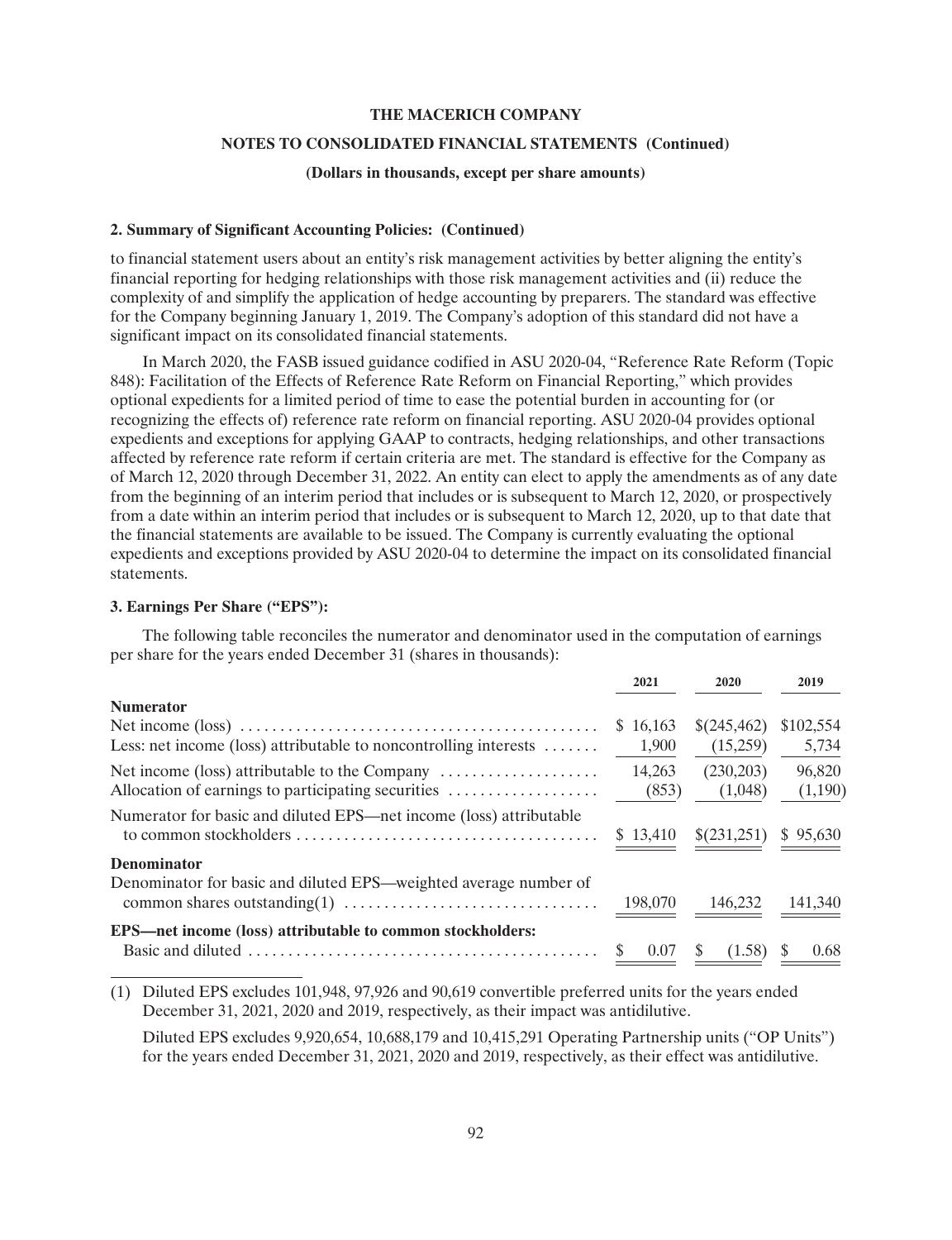## **NOTES TO CONSOLIDATED FINANCIAL STATEMENTS (Continued)**

#### **(Dollars in thousands, except per share amounts)**

### **4. Investments in Unconsolidated Joint Ventures:**

The following are the Company's operating properties in various unconsolidated joint ventures with third parties. The Company's direct or indirect ownership interest in each joint venture as of December 31, 2021 was as follows:

| Joint Venture                                   | Ownership $%(1)$ |
|-------------------------------------------------|------------------|
|                                                 | 50.0 $%$         |
|                                                 | 50.0 $%$         |
|                                                 | 50.1 $\%$        |
|                                                 | 50.0 $\%$        |
|                                                 | $25.0\%$         |
|                                                 | 50.0 $%$         |
| Macerich HHF Broadway Plaza LLC—Broadway Plaza  | 50.0 $%$         |
|                                                 | 51.0 $\%$        |
|                                                 | 50.0 $%$         |
| New River Associates LLC—Arrowhead Towne Center | 60.0 $\%$        |
| Pacific Premier Retail LLC—Various Properties   | 60.0 $%$         |
|                                                 | 50.0 $\%$        |
|                                                 | 5.0 $%$          |
|                                                 | 50.0%            |
|                                                 | 50.0 $\%$        |
|                                                 | 50.0 $\%$        |
|                                                 | 50.0 $\%$        |
|                                                 | 50.0 $%$         |
|                                                 | 50.0 $%$         |
|                                                 | 19.0 $\%$        |
|                                                 | 50.0%            |

(1) The Company's ownership interest in this table reflects its direct or indirect legal ownership interest. Legal ownership may, at times, not equal the Company's economic interest in the listed entities because of various provisions in certain joint venture agreements regarding distributions of cash flow based on capital account balances, allocations of profits and losses and payments of preferred returns. As a result, the Company's actual economic interest (as distinct from its legal ownership interest) in certain of the properties could fluctuate from time to time and may not wholly align with its legal ownership interests. Substantially all of the Company's joint venture agreements contain rights of first refusal, buy-sell provisions, exit rights, default dilution remedies and/or other break up provisions or remedies which are customary in real estate joint venture agreements and which may, positively or negatively, affect the ultimate realization of cash flow and/or capital or liquidation proceeds.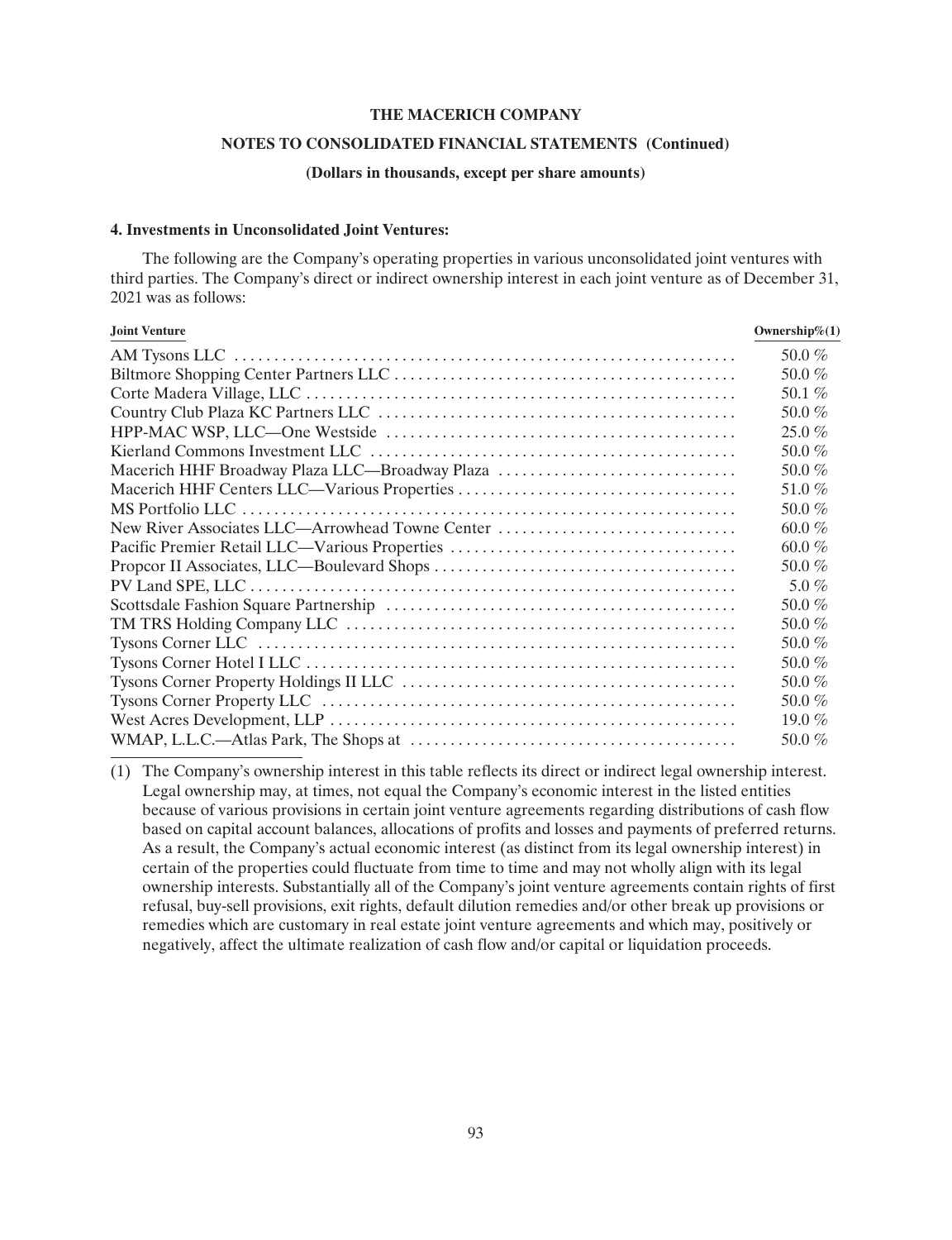#### **NOTES TO CONSOLIDATED FINANCIAL STATEMENTS (Continued)**

#### **(Dollars in thousands, except per share amounts)**

## **4. Investments in Unconsolidated Joint Ventures: (Continued)**

The Company has made the following investments, dispositions and financings in unconsolidated joint ventures during the years ended December 31, 2021, 2020 and 2019 and events subsequent to December 31, 2021:

On February 22, 2019, the Company's joint venture in The Shops at Atlas Park entered into an agreement to increase the total borrowing capacity of the existing loan on the property from \$57,751 to \$80,000, and to extend the maturity date to October 28, 2021, including extension options. Concurrent with the loan modification, the joint venture borrowed an additional \$18,379. The Company used its \$9,189 share of the additional proceeds to pay down its line of credit and for general corporate purposes.

On July 25, 2019, the Company's previously unconsolidated joint venture in Fashion District Philadelphia amended the existing term loan on the joint venture to allow for additional borrowings up to \$100,000 at LIBOR plus 2%. Concurrent with the amendment, the joint venture borrowed an additional \$26,000. On August 16, 2019, the joint venture borrowed an additional \$25,000. The Company used its share of the additional proceeds to pay down its line of credit and for general corporate purposes.

On September 12, 2019, the Company's joint venture in Tysons Tower placed a new \$190,000 loan on the property that bears interest at an effective rate of 3.38% and matures on October 11, 2029. The Company used its share of the proceeds to pay down its line of credit and for general corporate purposes.

On October 17, 2019, the Company's joint venture in West Acres placed a construction loan on the property that allows for borrowing of up to \$6,500, bears interest at an effective rate of 3.72% and matures on October 10, 2029. The joint venture intends to use the proceeds from the loan to fund the expansion of the property.

On December 18, 2019, the Company's joint venture in One Westside placed a \$414,600 construction loan on the redevelopment project. The loan bears interest at LIBOR plus 1.70%, which can be reduced to LIBOR plus 1.50% upon the completion of certain conditions, and matures on December 18, 2024. This loan is being used to fund the joint venture's remaining cost to complete the project.

On November 17, 2020, the Company's joint venture in Tysons VITA, the residential tower at Tysons Corner Center, placed a new \$95,000 loan on the property that bears interest at an effective rate of 3.43% and matures on December 1, 2030. Initial loan funding for the Company's joint venture was \$90,000 with future advance potential of up to \$5,000. The Company used its share of the initial proceeds of \$45,000 for general corporate purposes.

On December 10, 2020, the Company made a loan (the "Partnership Loan") to the Company's previously unconsolidated joint venture in Fashion District Philadelphia to fund the entirety of a \$100,000 repayment to reduce the mortgage loan on Fashion District Philadelphia from \$301,000 to \$201,000. This mortgage loan now matures on January 22, 2024, including a one-year extension option, and bears interest at LIBOR plus 3.5%, with a LIBOR floor of 0.50%. The partnership agreement for the joint venture was amended in connection with the Partnership Loan, and pursuant to the amended agreement, the Partnership Loan plus 15% accrued interest must be repaid prior to the resumption of 50/50 cash distributions to the Company and its joint venture partner. As a result of the substantive participation rights of the Company's joint venture partner being terminated in the amended agreement, the Company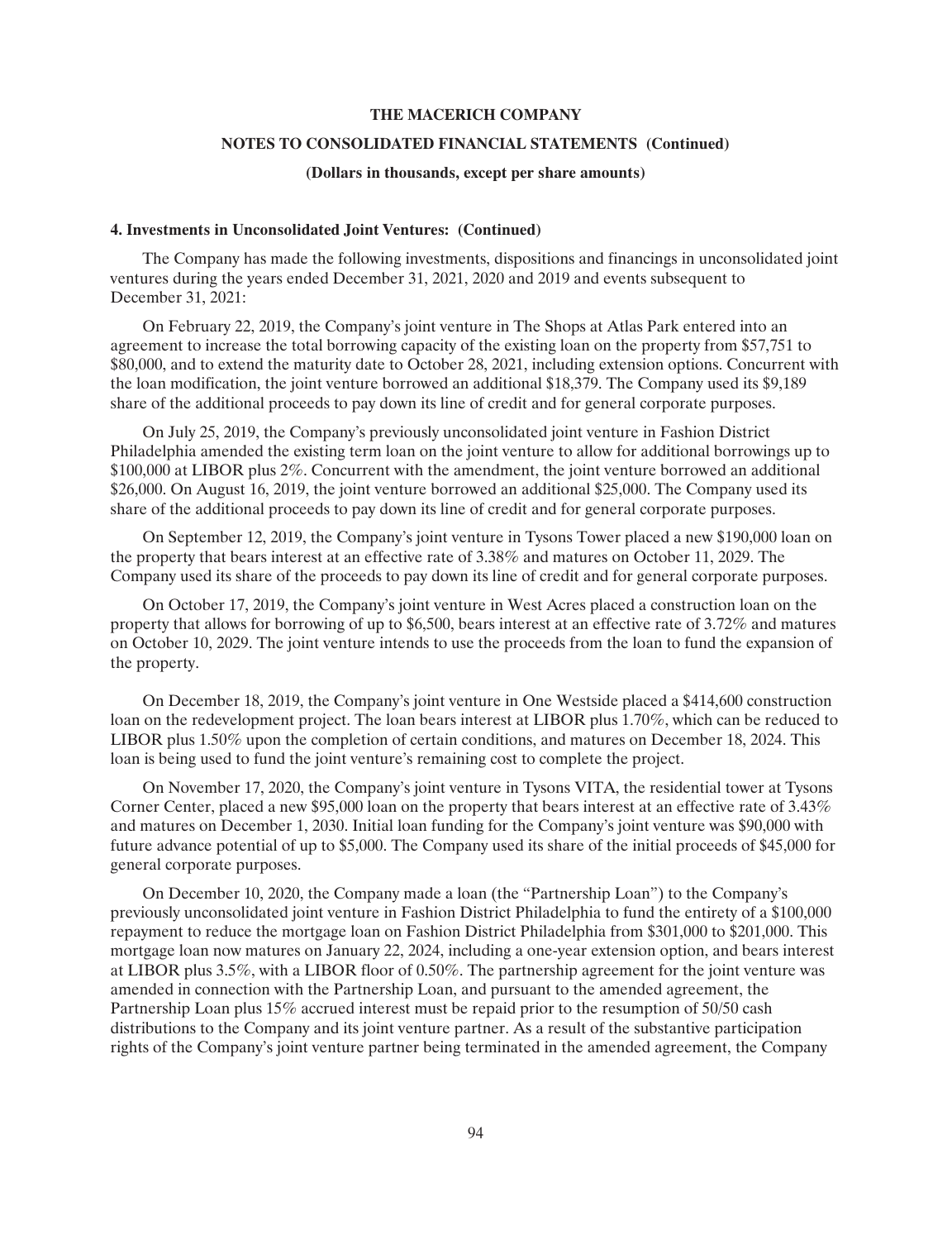#### **NOTES TO CONSOLIDATED FINANCIAL STATEMENTS (Continued)**

#### **(Dollars in thousands, except per share amounts)**

## **4. Investments in Unconsolidated Joint Ventures: (Continued)**

determined that the joint venture is a VIE and the Company is the primary beneficiary. Effective December 10, 2020, the Company has consolidated the results of the joint venture into the consolidated financial statements of the Company (See Note 15–Consolidated Joint Venture and Acquisitions).

On December 29, 2020, the Company's joint venture in FlatIron Crossing closed on a one-year maturity date extension for the existing loan to January 5, 2022. The interest rate increased from 3.85% to 4.10%, and the Company's joint venture repaid \$15,000, \$7,650 at the Company's pro rata share, of the outstanding loan balance at closing.

On December 31, 2020, the Company and its joint venture partner in MS Portfolio LLC entered into a distribution agreement. The joint venture owned nine properties, including the former Sears parcels at the South Plains Mall and the Arrowhead Towne Center. The joint venture distributed the former Sears parcel at South Plains Mall to the Company and the former Sears parcel at Arrowhead Towne Center to the joint venture partner. The joint venture partners agreed that the distributed properties were of equal value. The Company now owns 100% of the former Sears parcel at South Plains Mall. Effective December 31, 2020, the Company consolidates its 100% interest in the Sears parcel at South Plains Mall in its consolidated financial statements (See Note 15 – Consolidated Joint Venture and Acquisitions).

On March 29, 2021, concurrent with the sale of Paradise Valley Mall (see Note 16 – Dispositions), the Company elected to reinvest into the newly formed joint venture at a 5% ownership interest for \$3,819 in cash that is accounted for under the equity method of accounting.

On October 26, 2021, the Company's joint venture in The Shops at Atlas Park replaced the existing loan on the property with a new \$65,000 loan that bears interest at a floating rate of LIBOR plus 4.15% and matures on November 9, 2026, including extension options. The loan is covered by an interest rate cap agreement that effectively prevents LIBOR from exceeding 3.0% through November 7, 2023.

On December 31, 2021, the Company assigned its joint venture interest in The Shops at North Bridge in Chicago, Illinois to its partner in the joint venture. The assignment included the assumption by the joint venture partner of the Company's share of the debt owed by the joint venture and no cash consideration was received by the Company. The Company recognized a loss of approximately \$28,276 in connection with the assignment.

On December 31, 2021, the Company sold its joint venture interest in the undeveloped property at 443 North Wabash Avenue in Chicago, Illinois to its partner in the joint venture for \$21,000. The Company recognized an immaterial gain in connection with the sale.

On February 2, 2022, the Company's joint venture in FlatIron Crossing replaced the existing \$197,011 loan on the property with a new \$175,000 loan that bears interest at the Secured Overnight Financing Rate ("SOFR") plus 3.45% and matures on February 9, 2027, including extension options. The loan is covered by an interest rate cap agreement that effectively prevents SOFR from exceeding 4.0% through February 15, 2024.

Combined and condensed balance sheets and statements of operations are presented below for all unconsolidated joint ventures.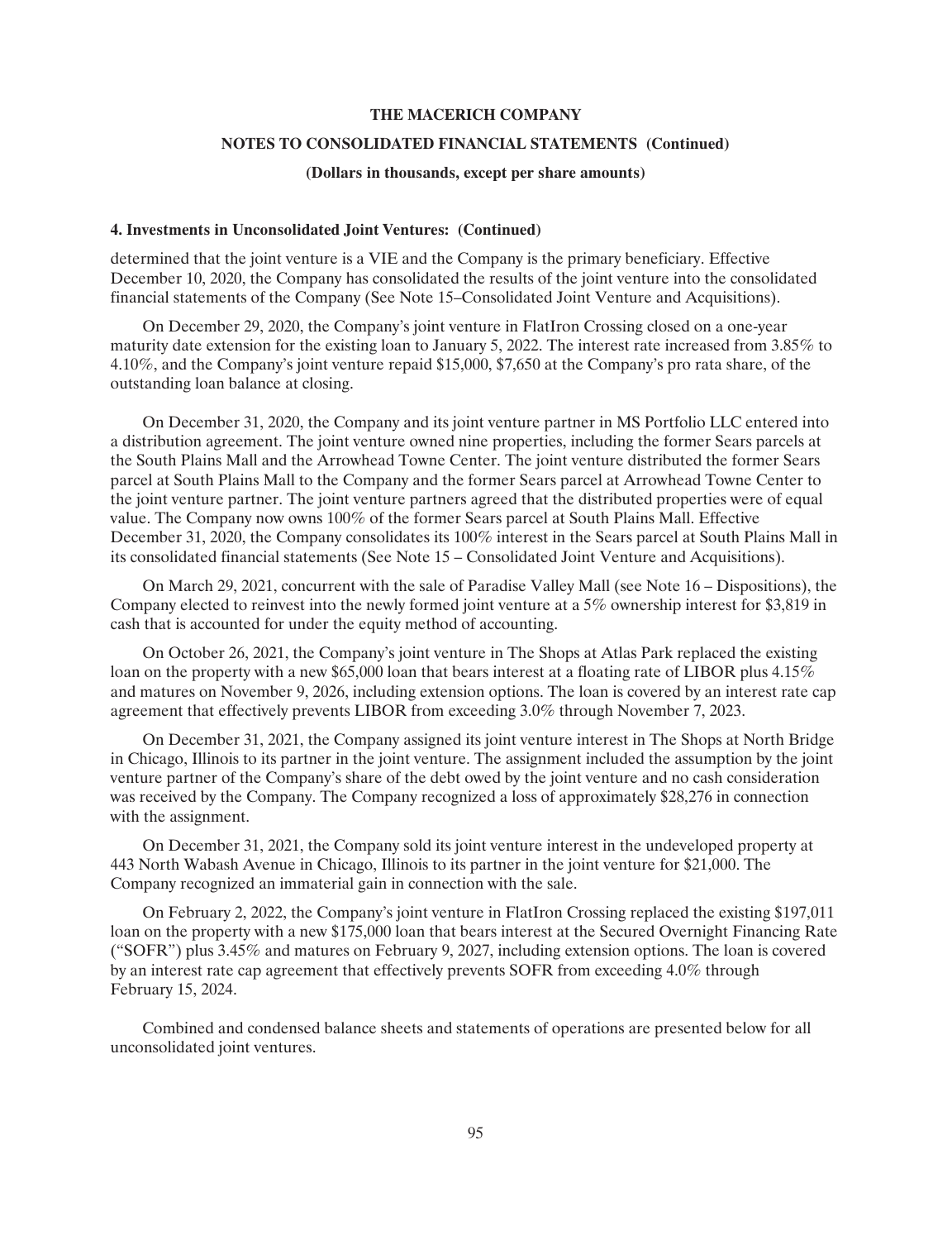#### **NOTES TO CONSOLIDATED FINANCIAL STATEMENTS (Continued)**

## **(Dollars in thousands, except per share amounts)**

## **4. Investments in Unconsolidated Joint Ventures: (Continued**

## **Combined and Condensed Balance Sheets of Unconsolidated Joint Ventures as of December 31:**

|                                                                            | 2021        | 2020        |
|----------------------------------------------------------------------------|-------------|-------------|
| $Assets(1)$ :                                                              |             |             |
|                                                                            | \$8,289,412 | \$8,721,551 |
|                                                                            | 750,629     | 774,583     |
|                                                                            | \$9,040,041 | \$9,496,134 |
| Liabilities and partners' capital $(1)$ :                                  |             |             |
|                                                                            | \$5,686,500 | \$5,942,478 |
|                                                                            | 325,115     | 397,483     |
|                                                                            | 1,638,112   | 1,711,944   |
|                                                                            | 1,390,314   | 1,444,229   |
|                                                                            | \$9,040,041 | \$9,496,134 |
| Investment in unconsolidated joint ventures:                               |             |             |
|                                                                            | \$1,638,112 | \$1,711,944 |
|                                                                            | (448, 149)  | (479, 678)  |
|                                                                            | \$1,189,963 | \$1,232,266 |
|                                                                            | 1,317,571   | \$1,340,647 |
| Liabilities—Distributions in excess of investments in unconsolidated joint |             |             |
| ventures                                                                   | (127,608)   | (108, 381)  |
|                                                                            | \$1,189,963 | \$1,232,266 |

(1) These amounts include the assets of \$2,789,568 and \$2,857,757 of Pacific Premier Retail LLC (the "PPR Portfolio") as of December 31, 2021 and 2020, respectively, and liabilities of \$1,661,110 and \$1,687,042 of the PPR Portfolio as of December 31, 2021 and 2020, respectively.

(2) The Company amortizes the difference between the cost of its investments in unconsolidated joint ventures and the book value of the underlying equity into income on a straight-line basis consistent with the lives of the underlying assets. The amortization of this difference was \$10,276, \$13,168 and \$18,834 for the years ended December 31, 2021, 2020 and 2019, respectively.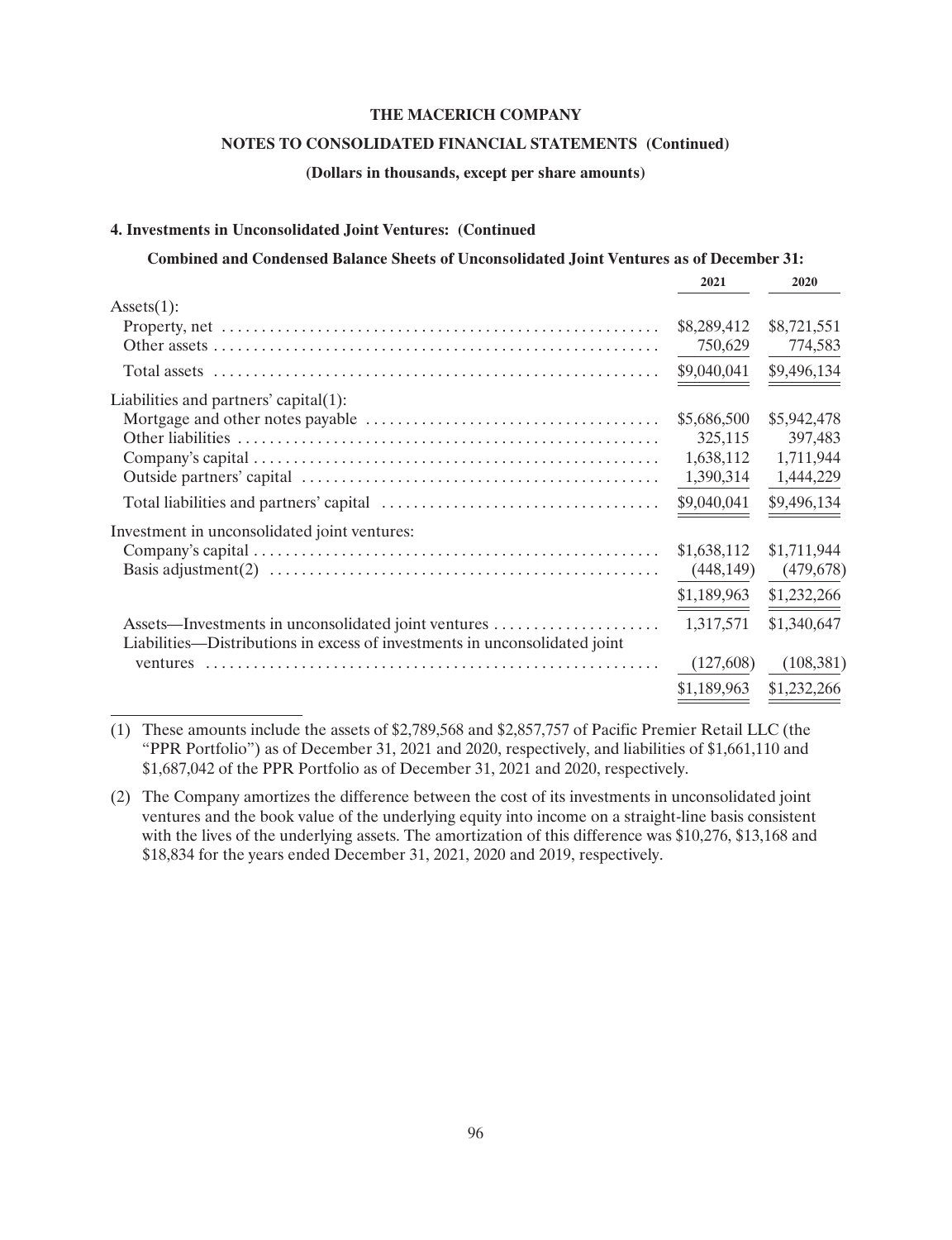## **NOTES TO CONSOLIDATED FINANCIAL STATEMENTS (Continued)**

## **(Dollars in thousands, except per share amounts)**

## **4. Investments in Unconsolidated Joint Ventures: (Continued)**

# **Combined and Condensed Statements of Operations of Unconsolidated Joint Ventures:**

|                                                                                                                  | <b>PPR</b><br><b>Portfolio</b> | Other<br><b>Joint</b><br><b>Ventures</b> | <b>Total</b>  |
|------------------------------------------------------------------------------------------------------------------|--------------------------------|------------------------------------------|---------------|
| Year Ended December 31, 2021                                                                                     |                                |                                          |               |
| Revenues:                                                                                                        |                                |                                          |               |
|                                                                                                                  | \$168,842                      | \$631,139                                | \$799,981     |
|                                                                                                                  | 62                             | 57,083                                   | 57,145        |
| Total revenues $\dots \dots \dots \dots \dots \dots \dots \dots \dots \dots \dots \dots \dots \dots \dots \dots$ | 168,904                        | 688,222                                  | 857,126       |
| Expenses:                                                                                                        |                                |                                          |               |
|                                                                                                                  | 40,298                         | 246,692                                  | 286,990       |
|                                                                                                                  | 1,286                          | 4,392                                    | 5,678         |
|                                                                                                                  | 63,072                         | 147,545                                  | 210,617       |
|                                                                                                                  | 97,494                         | 253,561                                  | 351,055       |
|                                                                                                                  | 202,150                        | 652,190                                  | 854,340       |
|                                                                                                                  |                                | (9,178)                                  | (9,178)       |
| $Net (loss) income \dots \dots \dots \dots \dots \dots \dots \dots \dots \dots \dots \dots \dots \dots$          | \$(33,246)                     | \$26,854                                 | \$<br>(6,392) |
| Company's equity in net (loss) income $\dots\dots\dots\dots\dots\dots\dots\dots\dots\dots$                       | \$(10,866)                     | \$26,555                                 | \$15,689      |
| Year Ended December 31, 2020                                                                                     |                                |                                          |               |
| Revenues:                                                                                                        |                                |                                          |               |
|                                                                                                                  | 171,505                        | 633,357                                  | 804,862       |
|                                                                                                                  | 614                            | 18,439                                   | 19,053        |
|                                                                                                                  | 172,119                        | 651,796                                  | 823,915       |
| Expenses:                                                                                                        |                                |                                          |               |
|                                                                                                                  | 37,018                         | 240,139                                  | 277,157       |
|                                                                                                                  | 1,325                          | 4,173                                    | 5,498         |
|                                                                                                                  | 64,460                         | 151,857                                  | 216,317       |
|                                                                                                                  | 102,788                        | 285,948                                  | 388,736       |
|                                                                                                                  | 205,591                        | 682,117                                  | 887,708       |
|                                                                                                                  | (120)                          | 157                                      | 37            |
|                                                                                                                  | \$(33,592)                     | \$(30,164)                               | \$(63,756)    |
|                                                                                                                  | \$(10,371)                     | \$(16,667)                               | \$(27,038)    |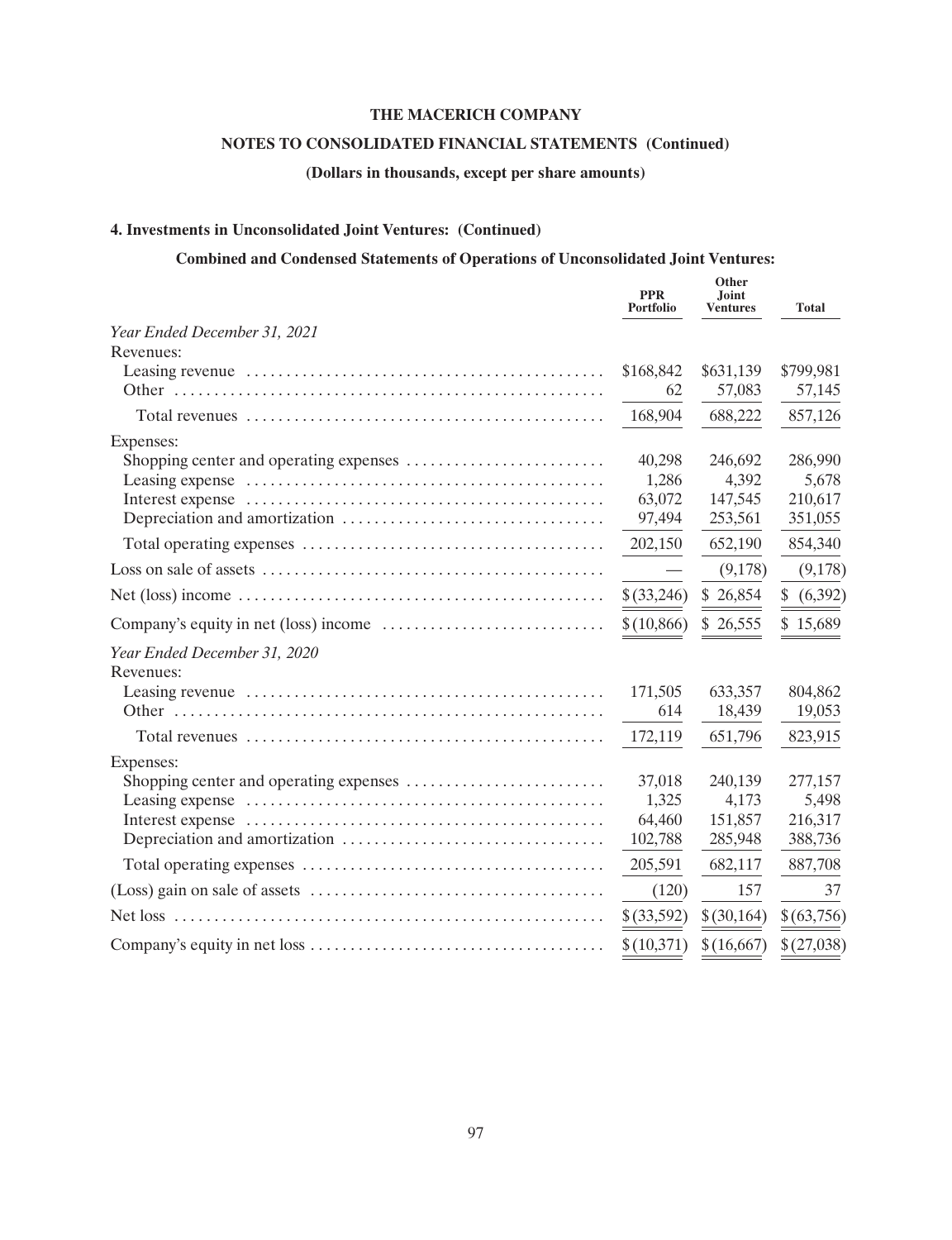## **NOTES TO CONSOLIDATED FINANCIAL STATEMENTS (Continued)**

#### **(Dollars in thousands, except per share amounts)**

**Other**

## **4. Investments in Unconsolidated Joint Ventures: (Continued)**

|                                                                                                                     | <b>PPR</b><br>Portfolio | Other<br>Joint<br><b>Ventures</b> | <b>Total</b> |
|---------------------------------------------------------------------------------------------------------------------|-------------------------|-----------------------------------|--------------|
| Year Ended December 31, 2019                                                                                        |                         |                                   |              |
| Revenues:                                                                                                           |                         |                                   |              |
|                                                                                                                     | \$187,789               | \$712,860                         | \$900,649    |
|                                                                                                                     | 1,598                   | 49,184                            | 50,782       |
|                                                                                                                     | 189,387                 | 762,044                           | 951,431      |
| Expenses:                                                                                                           |                         |                                   |              |
|                                                                                                                     | 37,528                  | 250,598                           | 288,126      |
|                                                                                                                     | 1,598                   | 6,695                             | 8,293        |
|                                                                                                                     | 67,354                  | 150,111                           | 217,465      |
|                                                                                                                     | 100,490                 | 273,565                           | 374,055      |
|                                                                                                                     | 206,970                 | 680,969                           | 887,939      |
| Loss on sale of assets $\dots \dots \dots \dots \dots \dots \dots \dots \dots \dots \dots \dots \dots \dots$        | (452)                   | (380)                             | (832)        |
| Net (loss) income $\dots \dots \dots \dots \dots \dots \dots \dots \dots \dots \dots \dots \dots \dots \dots \dots$ | \$(18,035)              | \$80,695                          | \$62,660     |
|                                                                                                                     | \$<br>(590)             | \$49,098                          | \$48,508     |

Significant accounting policies used by the unconsolidated joint ventures are similar to those used by the Company.

## **5. Derivative Instruments and Hedging Activities:**

The Company uses an interest rate cap and four interest rate swap agreements to manage the interest rate risk of its floating rate debt. The Company recorded other comprehensive income (loss) related to the marking-to-market of derivative instruments of \$8,184, \$843 and \$(4,585) during the years ended December 31, 2021, 2020 and 2019, respectively. The fair value of the Company's derivatives was \$6 and \$(8,208) at December 31, 2021 and 2020, respectively.

The following derivatives were outstanding at December 31, 2021 and December 31, 2020:

|                                                |                           |                |                      |                  |                      | <b>Fair Value</b>           |
|------------------------------------------------|---------------------------|----------------|----------------------|------------------|----------------------|-----------------------------|
| <b>Property</b>                                | <b>Notional</b><br>Amount | <b>Product</b> | <b>LIBOR</b><br>Rate | <b>Maturity</b>  | December 31,<br>2021 | December 31,<br><b>2020</b> |
| Santa Monica Place $(1)$                       | \$300,000                 | Cap            |                      | 4.00\% 12/9/2022 | $\frac{1}{2}$ 6      |                             |
| The Macerich Partnership, L.P. $(1)$ \$400,000 |                           | Swaps          |                      | 2.85% 9/30/2021  |                      | \$(8,208)                   |

(1) On April 14, 2021, the Company entered into a new credit facility to replace the existing credit facility (See Note 11—Bank and Other Notes Payable). Concurrent with entering into the new credit facility, the Company de-designated the Santa Monica Place \$300,000 interest rate cap. As a result of the new credit facility and the Santa Monica Place cap de-designation, the notional amounts of the swaps that were previously hedged against the Company's prior revolving line of credit were hedged against the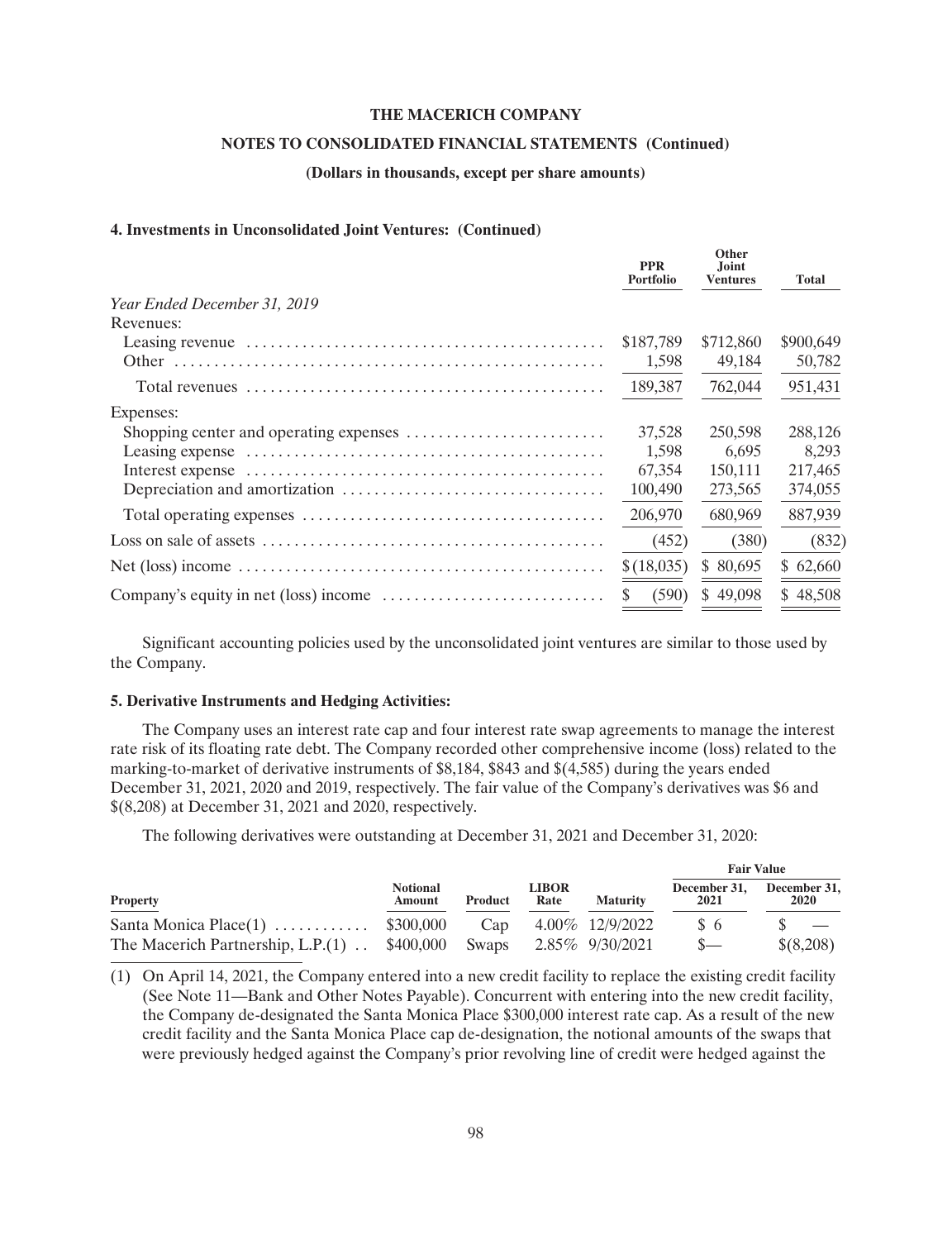### **NOTES TO CONSOLIDATED FINANCIAL STATEMENTS (Continued)**

#### **(Dollars in thousands, except per share amounts)**

## **5. Derivative Instruments and Hedging Activities: (Continued)**

Santa Monica Place floating rate debt and a portion of the Green Acres Commons floating rate debt effectively converting the Santa Monica Place loan and a majority of the Green Acres Commons loan to fixed rate debt through September 30, 2021. The Company did not renew the swaps that expired on September 30, 2021 and, as a result, on October 1, 2021, these loans reverted back to floating interest rate loans. Effective December 9, 2021, the Company entered into a new \$300,000 interest rate cap for Santa Monica Place that was designated as a hedging instrument.

The above derivative instruments were designated as hedging instruments with an aggregate fair value (Level 2 measurement) and were included in other accrued liabilities. The fair value of the Company's interest rate derivatives was determined using discounted cash flow analysis on the expected cash flows of each derivative. This analysis reflects the contractual terms of the derivatives, including the period to maturity, and uses observable market-based inputs, including interest rate curves and implied volatilities. The Company incorporates credit valuation adjustments to appropriately reflect both its own nonperformance risk and the respective counterparty's nonperformance risk in the fair value measurements.

Although the Company has determined that the majority of the inputs used to value its derivatives fall within Level 2 of the fair value hierarchy, the credit valuation adjustments associated with its derivatives utilize Level 3 inputs, such as estimates of current credit spreads, to evaluate the likelihood of default by the Company and its counterparties. The Company has assessed the significance of the impact of the credit valuation adjustments on the overall valuation of its derivative positions and has determined that the credit valuation adjustments are not significant to the overall valuation of its interest rate swap. As a result, the Company determined that its interest rate cap and swap valuations in their entirety are classified in Level 2 of the fair value hierarchy.

### **6. Property, net:**

Property, net at December 31, 2021 and 2020 consists of the following:

|                                                                   | 2021        | 2020        |
|-------------------------------------------------------------------|-------------|-------------|
|                                                                   | \$1,441,858 | \$1,538,270 |
|                                                                   | 6,306,764   | 6,620,708   |
|                                                                   | 685,242     | 750,250     |
|                                                                   | 191,266     | 194,231     |
|                                                                   | 222,420     | 153,253     |
|                                                                   | 8,847,550   | 9,256,712   |
| Less accumulated depreciation(1) $\dots\dots\dots\dots\dots\dots$ | (2,563,344) | (2,562,133) |
|                                                                   | \$6,284,206 | \$6,694,579 |

<sup>(1)</sup> Equipment and furnishings and accumulated depreciation include the cost and accumulated amortization of ROU assets in connection with finance leases at December 31, 2021 and 2020 (See Note 8—Leases).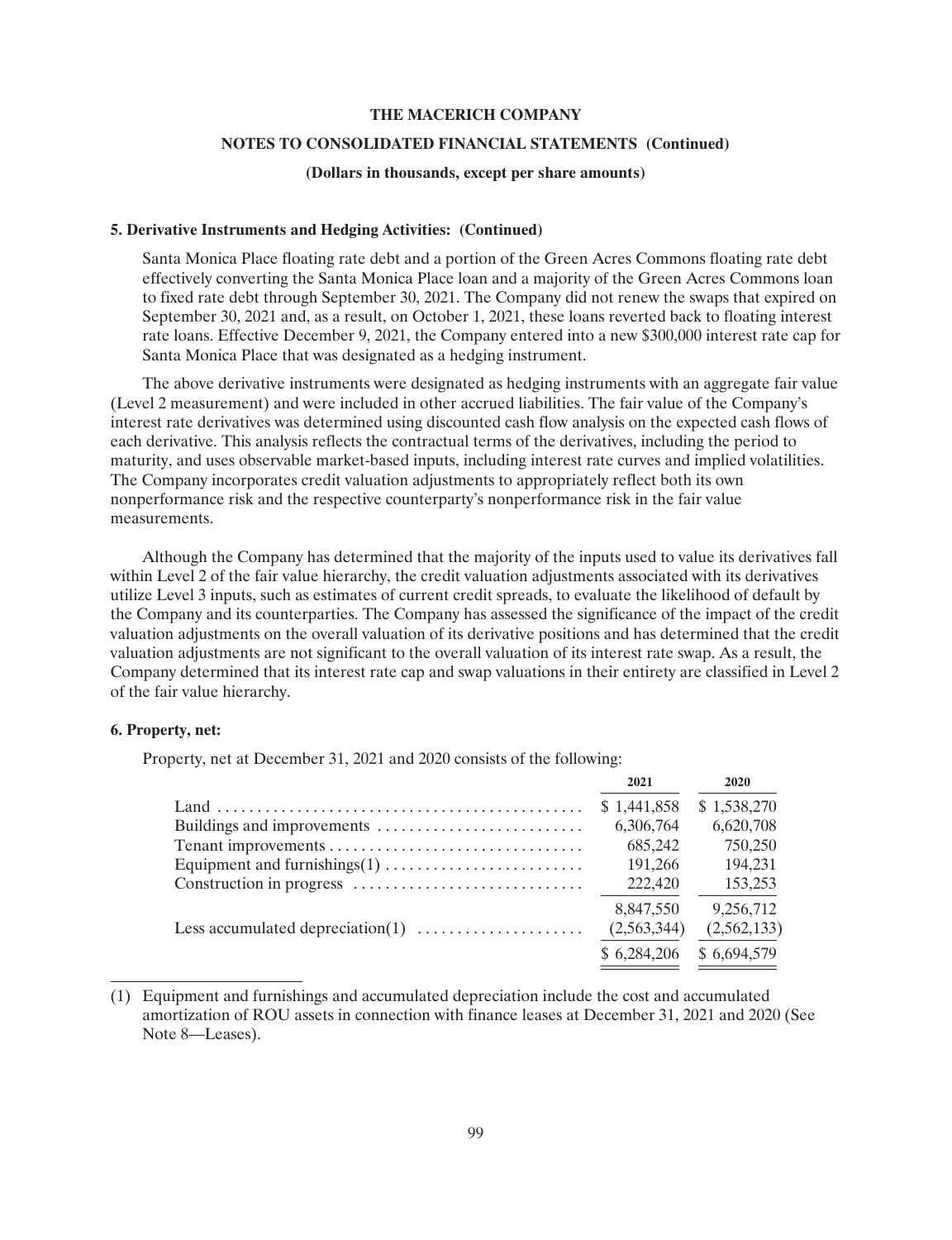#### **NOTES TO CONSOLIDATED FINANCIAL STATEMENTS (Continued)**

#### **(Dollars in thousands, except per share amounts)**

#### **6. Property, net: (Continued)**

Depreciation expense for the years ended December 31, 2021, 2020 and 2019 was \$282,158, \$287,925 and \$287,846, respectively.

The gain (loss) on sale or write down of assets, net for the years ended December 31, 2021, 2020 and 2019 consist of the following:

|                                                                                                                                                                                                                                                                                                                                      | 2021                              | 2020               | 2019 |
|--------------------------------------------------------------------------------------------------------------------------------------------------------------------------------------------------------------------------------------------------------------------------------------------------------------------------------------|-----------------------------------|--------------------|------|
| Property sales (1) $\ldots$ $\ldots$ $\ldots$ $\ldots$ $\ldots$ $\ldots$ $\ldots$ $\ldots$ $\ldots$ $\ldots$ $\ldots$ $\ldots$ $\ldots$ $\ldots$ $\ldots$ $\ldots$ $\ldots$ $\ldots$ $\ldots$ $\ldots$ $\ldots$ $\ldots$ $\ldots$ $\ldots$ $\ldots$ $\ldots$ $\ldots$ $\ldots$ $\ldots$ $\ldots$ $\ldots$ $\ldots$ $\ldots$ $\ldots$ |                                   |                    |      |
|                                                                                                                                                                                                                                                                                                                                      |                                   |                    |      |
|                                                                                                                                                                                                                                                                                                                                      |                                   | 29,427 8,593 4,376 |      |
|                                                                                                                                                                                                                                                                                                                                      | $$75,740 \$ (68,112) \$ (11,909)$ |                    |      |

(1) Includes gains related to the sale of La Encantada and Paradise Valley Mall (See Note 16-Dispositions).

- (2) Includes a loss of \$28,276 in 2021 in connection with the assignment of the Company's partnership interest in The Shops at North Bridge (See Note 4—Investments in Unconsolidated Joint Ventures). Includes impairment loss of \$27,281 on Estrella Falls during the year ended December 31, 2021 and impairment losses of \$30,063 on Wilton Mall and \$6,640 on Paradise Valley Mall during the year ended December 31, 2020. The impairment losses were due to the reduction of the estimated holding periods of the properties. The remaining amounts for the years ended December 31, 2021, 2020 and 2019 mainly pertain to the write off of development costs.
- (3) Includes \$1,334 related to the sale of Paradise Valley Mall (See Note 16-Dispositions).

The following table summarizes certain of the Company's assets that were measured on a nonrecurring basis as a result of impairment charges recorded for the years ended December 31, 2021 and 2020 as described above:

| <b>Years ended December 31,</b> | <b>Total Fair</b><br><b>Value</b><br><b>Measurement</b> | <b>Ouoted Prices in</b><br><b>Active Markets</b><br>for Identical<br><b>Assets</b><br>(Level 1) | Significant<br>Other<br><b>Observable</b><br>Inputs<br>(Level 2) | Significant<br>Unobservable<br>Inputs<br>(Level 3) |
|---------------------------------|---------------------------------------------------------|-------------------------------------------------------------------------------------------------|------------------------------------------------------------------|----------------------------------------------------|
|                                 |                                                         |                                                                                                 | \$ 4.720                                                         |                                                    |
|                                 | \$151,875                                               |                                                                                                 | 151.875                                                          |                                                    |

The fair value relating to the 2020 impairments and the 2021 impairments were based on sales contracts and are classified within Level 2 of the fair value hierarchy.

#### **7. Tenant and Other Receivables, net:**

Included in tenant and other receivables, net is an allowance for doubtful accounts of \$14,917 and \$37,545 at December 31, 2021 and 2020, respectively. Also included in tenant and other receivables, net are accrued percentage rents of \$19,907 and \$4,673 at December 31, 2021 and 2020, respectively, and a deferred rent receivable due to straight-line rent adjustments of \$110,969 and \$107,003 at December 31, 2021 and 2020, respectively.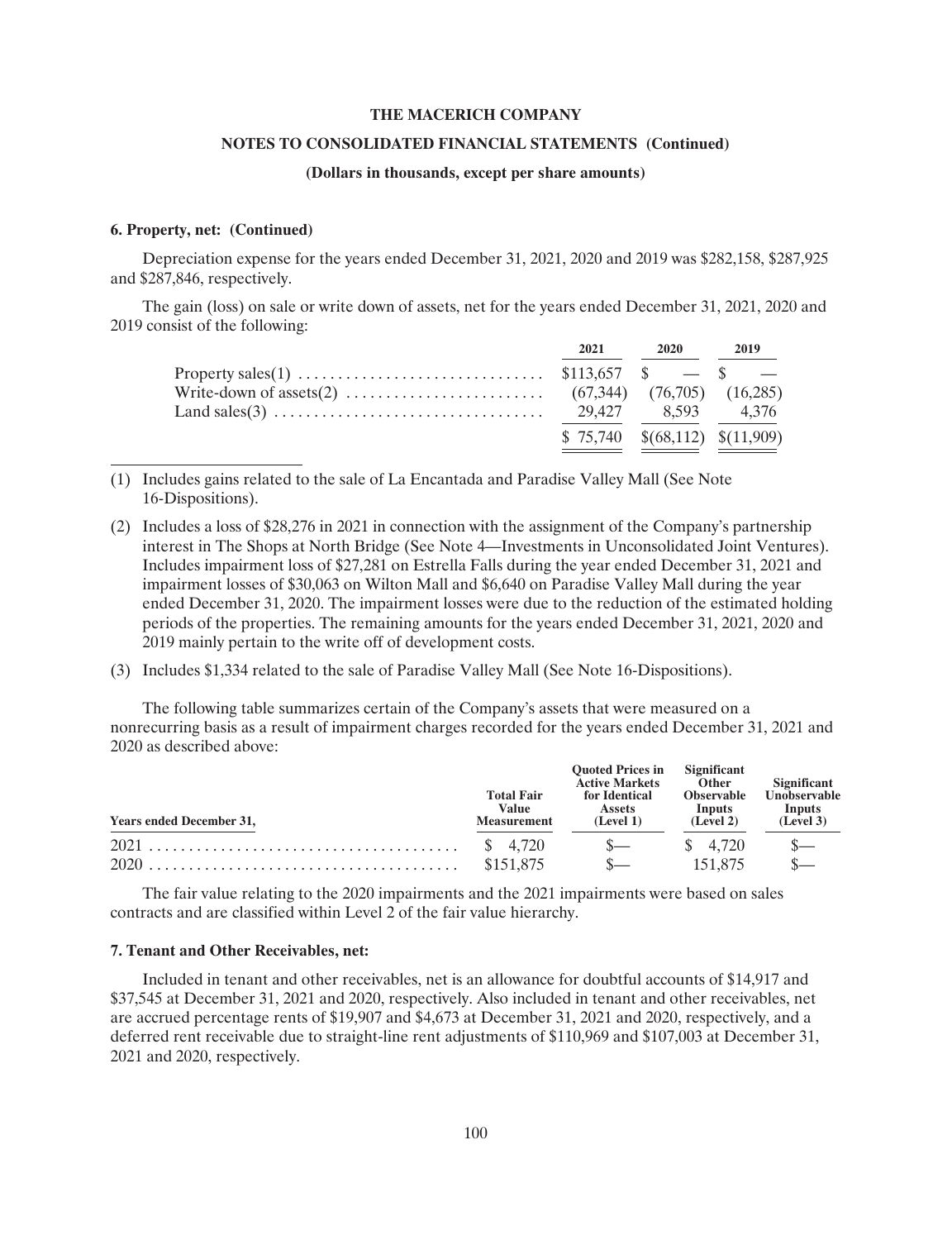#### **NOTES TO CONSOLIDATED FINANCIAL STATEMENTS (Continued)**

#### **(Dollars in thousands, except per share amounts)**

#### **8. Leases:**

## *Lessor Leases:*

The Company leases its Centers under agreements that are classified as operating leases. These leases generally include minimum rents, percentage rents and recoveries of real estate taxes, insurance and other shopping center operating expenses. Minimum rental revenues are recognized on a straight-line basis over the terms of the related leases. Percentage rents are recognized and accrued when tenants' specified sales targets have been met. Estimated recoveries from certain tenants for their pro rata share of real estate taxes, insurance and other shopping center operating expenses are recognized as revenues in the period the applicable expenses are incurred. Other tenants pay a fixed rate and these tenant recoveries are recognized as revenues on a straight-line basis over the term of the related leases. For leasing revenues in which collectability of substantially all of the rents is not considered probable, lease income is recognized on a cash basis and all previously recognized tenant accounts receivables, including straight-line rent, are fully reserved in the period in which the lease income is determined not to be probable of collection.

The following table summarizes the components of leasing revenue for the years ended December 31, 2021, 2020 and 2019:

|                                                         | 2021    | 2020                          | 2019      |
|---------------------------------------------------------|---------|-------------------------------|-----------|
|                                                         |         | \$592,858                     | \$647.876 |
| Leasing revenue - variable payments                     | 251.930 | 191.715                       | 218,680   |
| Recovery of (provision for) doubtful accounts $\dots$ . | 6.390   | (44.250)                      | (7,682)   |
|                                                         |         | \$787,547 \$740,323 \$858,874 |           |

The following table summarizes the future rental payments to the Company:

| Thereafter $\ldots$ $\ldots$ $\ldots$ $\ldots$ $\ldots$ $\ldots$ $\ldots$ $\ldots$ $\ldots$ $\ldots$ $\ldots$ $\ldots$ $\ldots$ 502,336 |             |
|-----------------------------------------------------------------------------------------------------------------------------------------|-------------|
|                                                                                                                                         | \$1,876,370 |

## *Lessee Leases:*

The Company has certain properties that are subject to non-cancelable operating leases. The leases expire at various times through 2098, subject in some cases to options to extend the terms of the lease. Certain leases provide for contingent rent payments based on a percentage of base rental income, as defined in the lease. In addition, the Company has five finance leases that expire at various times through 2024.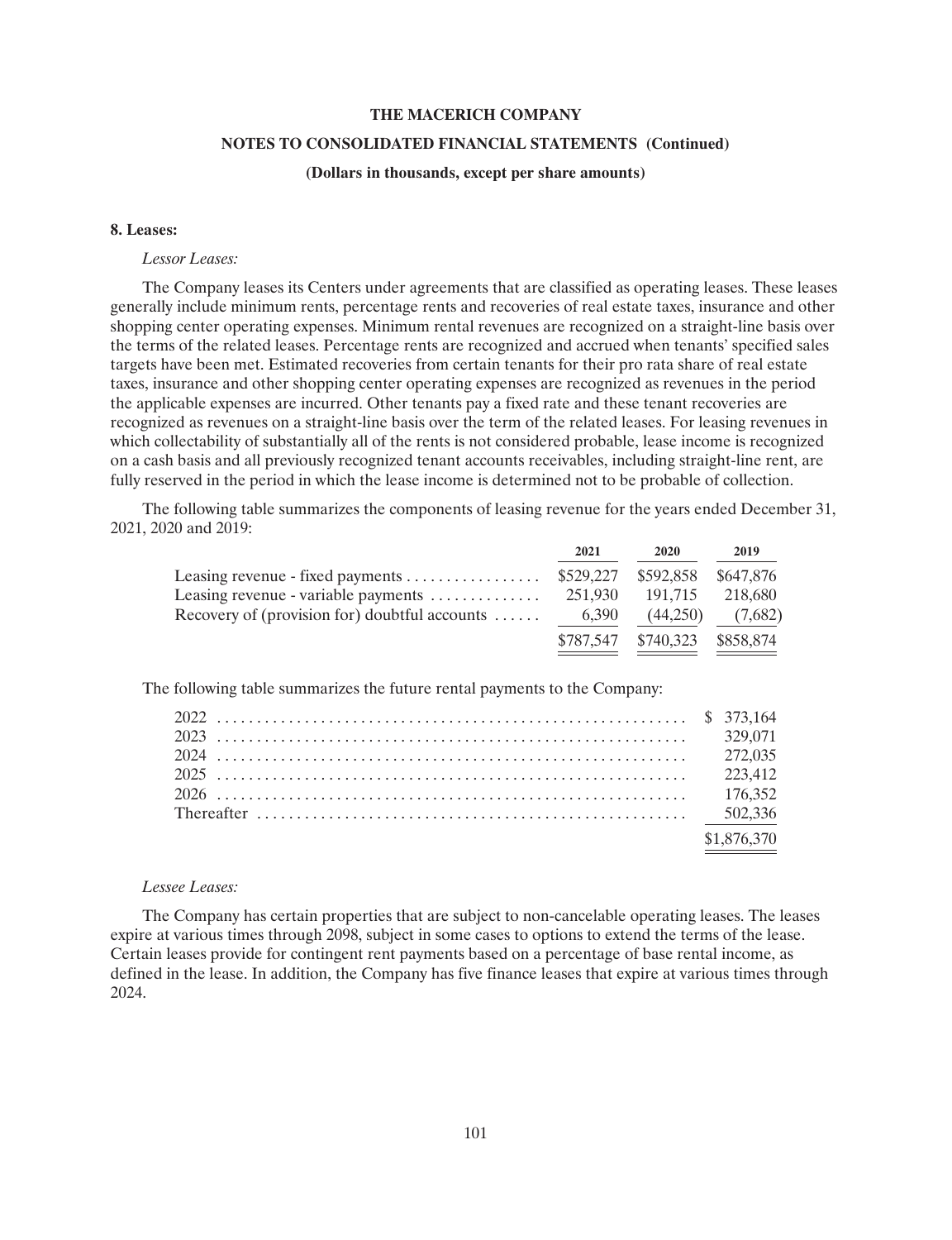## **NOTES TO CONSOLIDATED FINANCIAL STATEMENTS (Continued)**

## **(Dollars in thousands, except per share amounts)**

## **8. Leases: (Continued)**

| The following table summarizes the lease costs for the year ended December 31, 2021: |                 |
|--------------------------------------------------------------------------------------|-----------------|
| Finance lease costs:                                                                 |                 |
|                                                                                      |                 |
|                                                                                      | 574<br>\$17,102 |

The following table summarizes the future rental payments required under the leases as of December 31, 2021:

| <b>Year ending</b> | <b>Operating</b><br><b>Leases</b> | <b>Finance</b><br><b>Leases</b> |
|--------------------|-----------------------------------|---------------------------------|
|                    | \$14,302                          | \$4,461                         |
|                    | 8,452                             | 2,043                           |
|                    | 6.471                             | 9,072                           |
|                    | 6,513                             |                                 |
|                    | 6.470                             |                                 |
|                    | 109,358                           | $\overline{\phantom{0}}$        |
|                    | 151,566                           | 15,576                          |
|                    | (85,383)                          | (1,048)                         |
|                    | \$66,183                          | \$14,528                        |
|                    |                                   |                                 |

The Company's weighted average remaining lease term of its operating and finance leases at December 31, 2021 was 36.3 years and 2.1 years, respectively. The Company's weighted average incremental borrowing rate of its operating and finance leases at December 31, 2021 was 7.8% and 3.7%, respectively.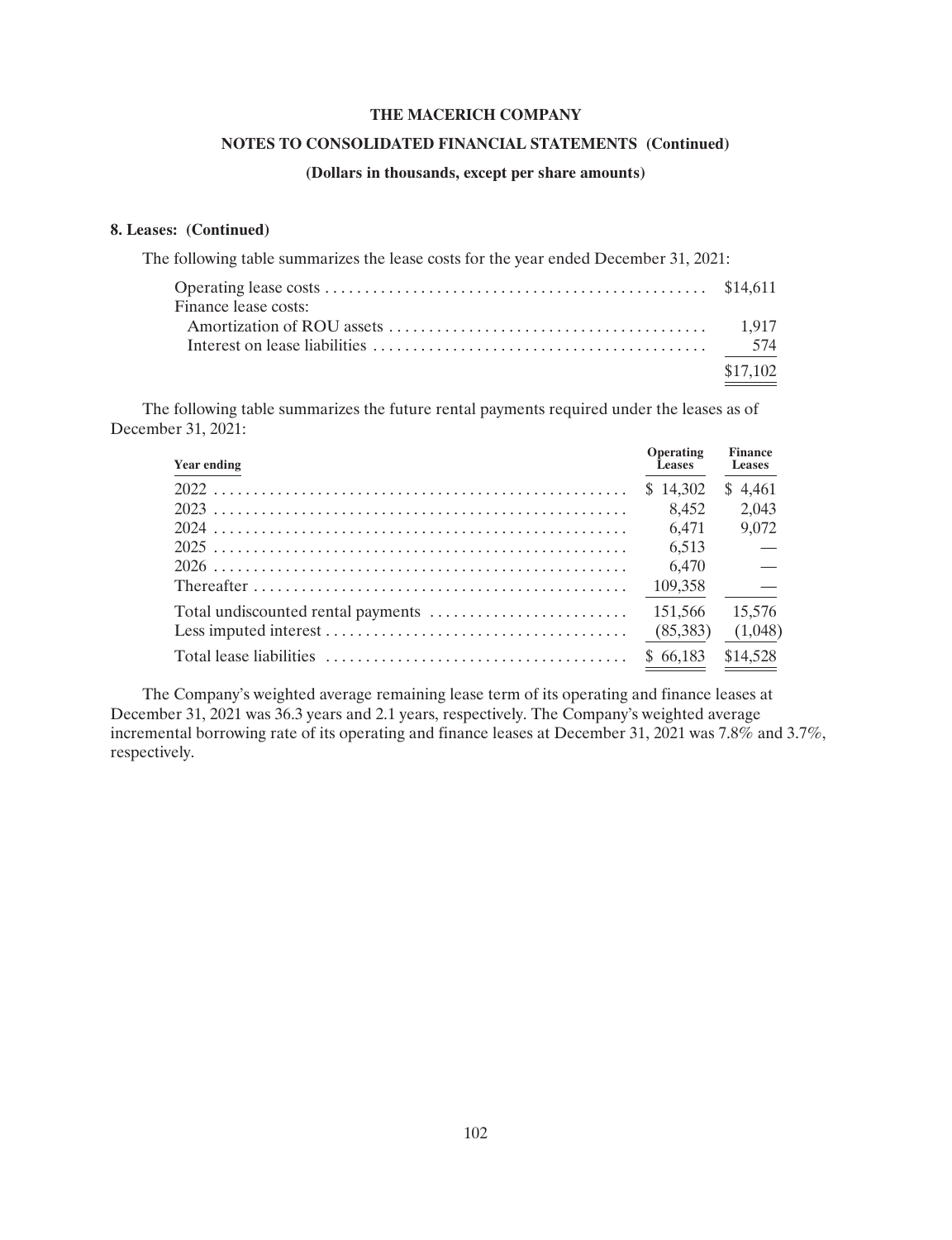### **NOTES TO CONSOLIDATED FINANCIAL STATEMENTS (Continued)**

### **(Dollars in thousands, except per share amounts)**

### **9. Deferred Charges and Other Assets, net:**

Deferred charges and other assets, net at December 31, 2021 and 2020 consist of the following:

|                                                                        | 2021       | 2020       |
|------------------------------------------------------------------------|------------|------------|
|                                                                        | \$134,887  | \$162,652  |
| Intangible assets:                                                     |            |            |
|                                                                        | 62,826     | 74,298     |
|                                                                        | 16,710     | 21,096     |
|                                                                        | 72,289     | 80,120     |
|                                                                        | 23,406     | 30,767     |
|                                                                        | 68,807     | 62,874     |
|                                                                        | 46,319     | 61,553     |
|                                                                        | 425,244    | 493,360    |
| Less accumulated amortization(2) $\dots\dots\dots\dots\dots\dots\dots$ | (170, 336) | (186, 401) |
|                                                                        | \$254,908  | \$306,959  |
|                                                                        |            |            |

(1) The amortization of these intangible assets for the next five years and thereafter is as follows:

### **Year Ending December 31,**

| \$35,558 |
|----------|

(2) Accumulated amortization includes \$43,978 and \$47,249 relating to in-place lease values, leasing commissions and legal costs at December 31, 2021 and 2020, respectively. Amortization expense for in-place lease values, leasing commissions and legal costs was \$11,233, \$9,412 and \$13,821 for the years ended December 31, 2021, 2020 and 2019, respectively.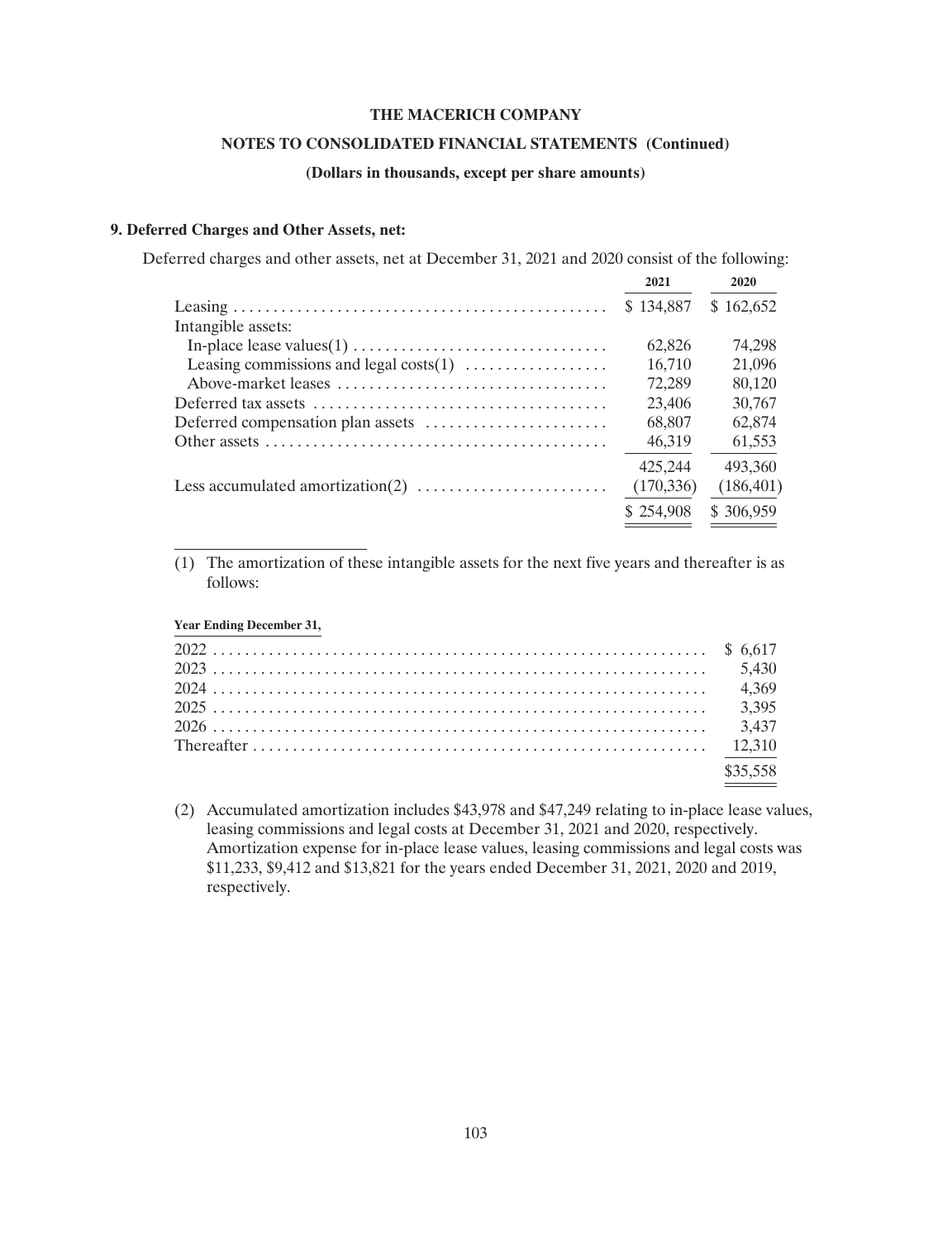### **NOTES TO CONSOLIDATED FINANCIAL STATEMENTS (Continued)**

### **(Dollars in thousands, except per share amounts)**

### **9. Deferred Charges and Other Assets, net: (Continued)**

The allocated values of above-market leases and below-market leases consist of the following:

|                                                                                                               | 2021                | 2020                |
|---------------------------------------------------------------------------------------------------------------|---------------------|---------------------|
| <i>Above-Market Leases</i>                                                                                    |                     |                     |
| Original allocated value $\ldots \ldots \ldots \ldots \ldots \ldots \ldots \ldots \ldots$ \$ 72,289 \$ 80,120 |                     |                     |
|                                                                                                               |                     | (33,271)            |
|                                                                                                               | $$39,805$ $$46,849$ |                     |
| Below-Market Leases(1)                                                                                        |                     |                     |
|                                                                                                               |                     |                     |
|                                                                                                               |                     |                     |
|                                                                                                               |                     | $$62,210$ $$71,134$ |
|                                                                                                               |                     |                     |

(1) Below-market leases are included in other accrued liabilities.

The allocated values of above and below-market leases will be amortized into minimum rents on a straight-line basis over the individual remaining lease terms. The amortization of these values for the next five years and thereafter is as follows:

| <b>Year Ending December 31,</b> | Above<br><b>Market</b> | <b>Below</b><br><b>Market</b> |
|---------------------------------|------------------------|-------------------------------|
|                                 |                        | \$8,454                       |
|                                 | 5,724                  | 7,766                         |
|                                 | 5.212                  | 7,650                         |
|                                 | 3,821                  | 6,071                         |
|                                 | 3,629                  | 4,745                         |
|                                 | 15,218                 | 27,524                        |
|                                 | \$39,805               | \$62,210                      |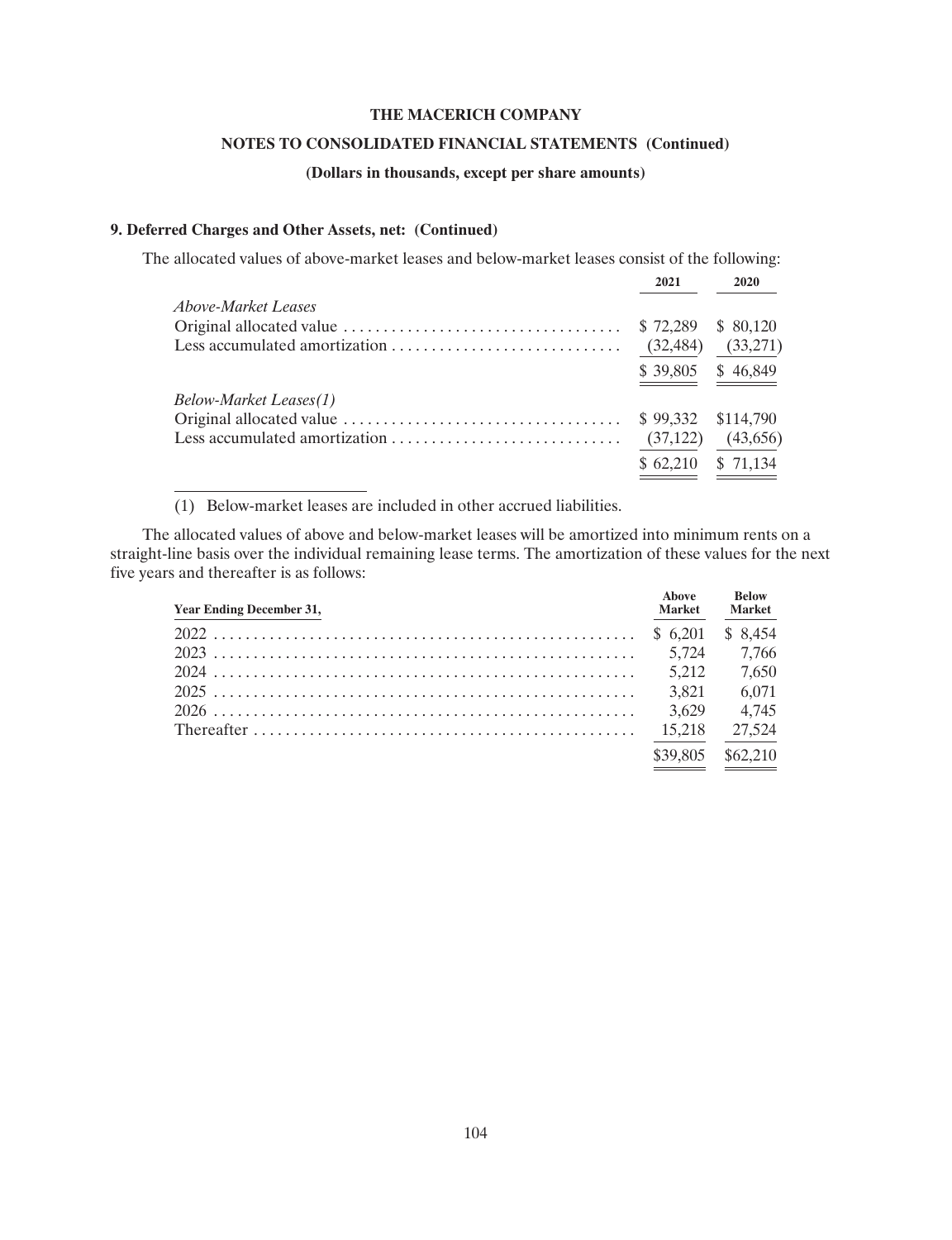### **NOTES TO CONSOLIDATED FINANCIAL STATEMENTS (Continued)**

### **(Dollars in thousands, except per share amounts)**

**Carrying Amounts of**

### **10. Mortgage Notes Payable:**

Mortgage notes payable at December 31, 2021 and 2020 consist of the following:

| Carrying Amounts of<br>Mortgage Notes(1)<br><b>Property Pledged as Collateral</b><br>2021<br>2020 |    | <b>Effective</b><br><b>Interest</b> | <b>Monthly</b><br><b>Debt</b> | <b>Maturity</b> |          |                               |         |
|---------------------------------------------------------------------------------------------------|----|-------------------------------------|-------------------------------|-----------------|----------|-------------------------------|---------|
|                                                                                                   |    |                                     |                               |                 | Rate(2)  | Service(3)                    | Date(4) |
| Chandler Fashion Center(5)                                                                        | \$ | 255,548                             | \$                            | 255,361         | 4.18%    | \$875                         | 2024    |
|                                                                                                   |    | 168,037                             |                               | 186,741         | 5.71\%   | 1,538                         | 2022    |
| Fashion District Philadelphia(7)                                                                  |    | 194,602                             |                               | 201,000         | $4.00\%$ | 649                           | 2024    |
| Fashion Outlets of Chicago                                                                        |    | 299,274                             |                               | 299,193         | $4.61\%$ | 1,145                         | 2031    |
| Fashion Outlets of Niagara Falls USA(8)                                                           |    | 95,329                              |                               | 101,463         | $6.45\%$ | 727                           | 2023    |
| Freehold Raceway Mall(5)                                                                          |    | 398,711                             |                               | 398,545         | $3.94\%$ | 1,300                         | 2029    |
| Fresno Fashion Fair                                                                               |    | 324,056                             |                               | 323,857         | $3.67\%$ | 971                           | 2026    |
| Green Acres Commons $(9)$                                                                         |    | 124,875                             |                               | 129,847         | $3.12\%$ | 298                           | 2023    |
| Green Acres Mall(10)                                                                              |    | 246,061                             |                               | 270,570         | $3.94\%$ | 1,447                         | 2023    |
| Kings Plaza Shopping Center                                                                       |    | 535,928                             |                               | 535,413         | $3.71\%$ | 1,629                         | 2030    |
| Oaks, The $\dots \dots \dots \dots \dots \dots \dots \dots \dots \dots$                           |    | 176,721                             |                               | 183,108         | $4.14\%$ | 1,064                         | 2022    |
| Pacific View                                                                                      |    | 111,481                             |                               | 114,909         | 4.08%    | 668                           | 2022    |
| Queens Center                                                                                     |    | 600,000                             |                               | 600,000         | $3.49\%$ | 1,744                         | 2025    |
| Santa Monica Place(11)                                                                            |    | 299,314                             |                               | 298,566         | $1.84\%$ | 396                           | 2022    |
| SanTan Village Regional Center                                                                    |    | 219,323                             |                               | 219,233         | $4.34\%$ | 788                           | 2029    |
| Towne Mall                                                                                        |    | 19,320                              |                               | 19,815          | $4.48\%$ | 117                           | 2022    |
| Tucson La Encantada $(12)$                                                                        |    |                                     |                               | 62,018          | 4.23%    | $\overbrace{\phantom{13333}}$ |         |
|                                                                                                   |    | 114,850                             |                               | 114,791         | 4.00%    | 380                           | 2024    |
| Vintage Faire Mall                                                                                |    | 240,124                             |                               | 246,380         | $3.55\%$ | 1,256                         | 2026    |
|                                                                                                   |    | \$4,423,554                         |                               | \$4,560,810     |          |                               |         |

<sup>(1)</sup> The mortgage notes payable balances also include unamortized deferred finance costs that are amortized into interest expense over the remaining term of the related debt in a manner that approximates the effective interest method. Unamortized deferred finance costs were \$11,946 and \$14,085 at December 31, 2021 and 2020, respectively.

- (2) The interest rate disclosed represents the effective interest rate, including the impact of debt premium and deferred finance costs.
- (3) The monthly debt service represents the payment of principal and interest.
- (4) The maturity date assumes that all extension options are fully exercised and that the Company does not opt to refinance the debt prior to these dates. These extension options are at the Company's discretion, subject to certain conditions, which the Company believes will be met.
- (5) A 49.9% interest in the loan has been assumed by a third party in connection with the Company's joint venture in Chandler Freehold (See Note 12—Financing Arrangement).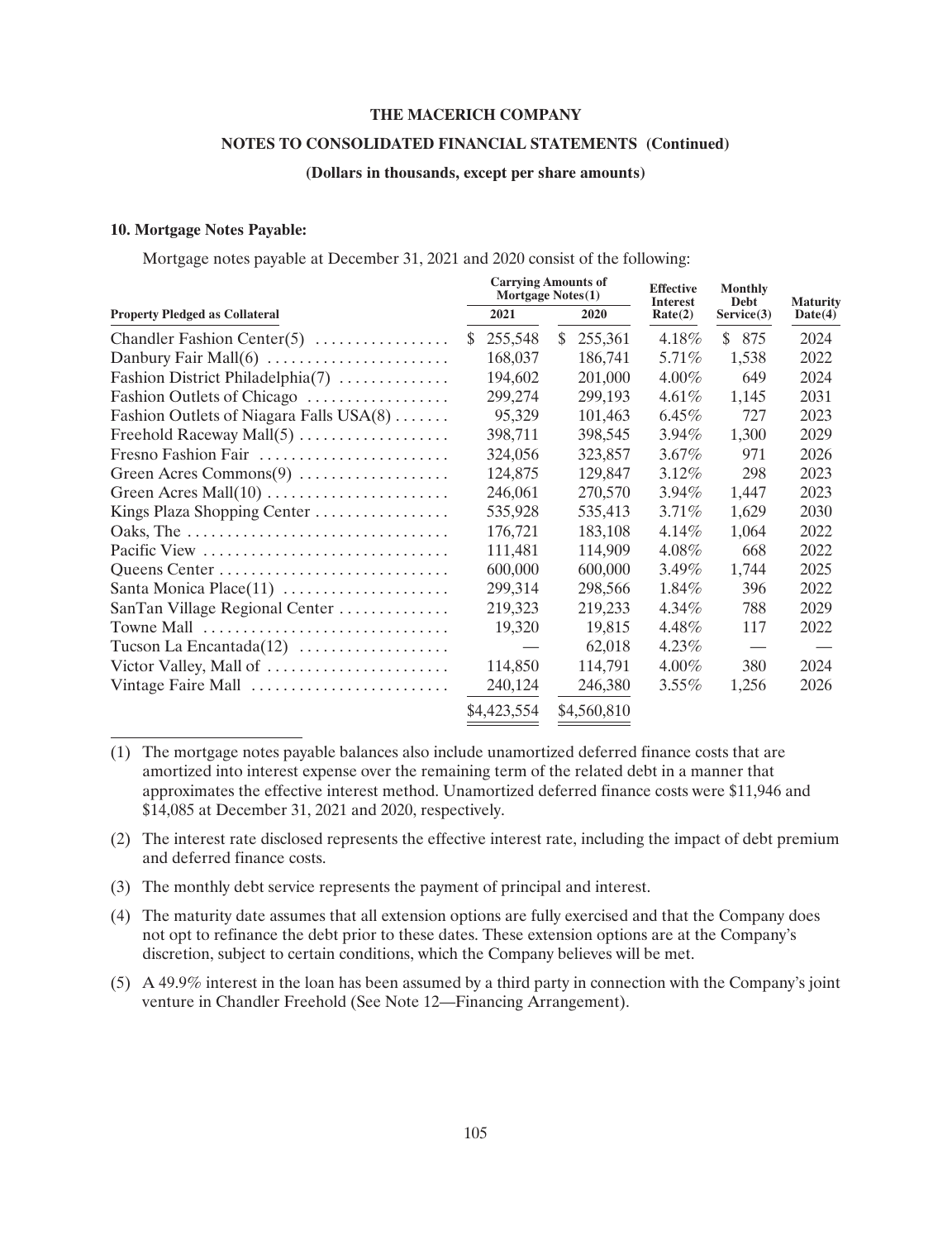### **NOTES TO CONSOLIDATED FINANCIAL STATEMENTS (Continued)**

### **(Dollars in thousands, except per share amounts)**

### **10. Mortgage Notes Payable(Continued):**

- (6) On September 15, 2020, the Company closed on a loan extension agreement for Danbury Fair Mall. Under the extension agreement, the original loan maturity date of October 1, 2020 was extended to April 1, 2021 and subsequently to October 1, 2021. The loan amount and interest rate remained unchanged following these extensions. On September 15, 2021, the Company further extended the loan maturity to July 1, 2022. The interest rate remained unchanged, and the Company repaid \$10,000 of the outstanding loan balance at closing.
- (7) Effective December 10, 2020, the Company began consolidating this joint venture and assumed this debt (See Note 15—Consolidated Joint Venture and Acquisitions).
- (8) On December 15, 2020, the Company closed on a loan extension agreement for the Fashion Outlets of Niagara. Under the extension agreement the original loan maturity date of October 6, 2020 was extended to October 6, 2023. The loan amount and interest rate are unchanged following the extension.
- (9) On March 25, 2021, the Company closed on a two-year extension of the loan to March 29, 2023. The interest rate is LIBOR plus 2.75% and the Company repaid \$4,680 of the outstanding loan balance at closing.
- (10) On January 22, 2021, the Company closed on a one-year extension of the loan to February 3, 2022, which also included a one-year extension option to February 3, 2023 which has been exercised. The interest rate remained unchanged, and the Company repaid \$9,000 of the outstanding loan balance at closing.
- (11) The loan bears interest at LIBOR plus 1.48%. The loan is covered by an interest rate cap agreement that effectively prevents LIBOR from exceeding 4.0% during the period ending December 9, 2022.
- (12) On September 17, 2021, the Company sold Tucson La Encantada and the mortgage payable was paid in full (See Note 16—Dispositions).

Most of the mortgage loan agreements contain a prepayment penalty provision for the early extinguishment of the debt.

As of December 31, 2021, all of the Company's mortgage notes payable are secured by the properties on which they are placed and are non-recourse to the Company.

During the second quarter of 2020 and in July 2020, the Company secured agreements with its mortgage lenders on nine property mortgage loans to defer approximately \$28,683 of both second and third quarter of 2020 debt service payments. Of the deferred payments, \$15,208 and \$20,195 was repaid in the three months and twelve months ended December 31, 2020, respectively, and the remaining balance was fully repaid during the first quarter of 2021.

The Company expects all loan maturities during the next twelve months will be refinanced, restructured, extended and/or paid off from the Company's line of credit or with cash on hand.

Total interest expense capitalized during the years ended December 31, 2021, 2020 and 2019 was \$9,504, \$5,247 and \$9,614, respectively.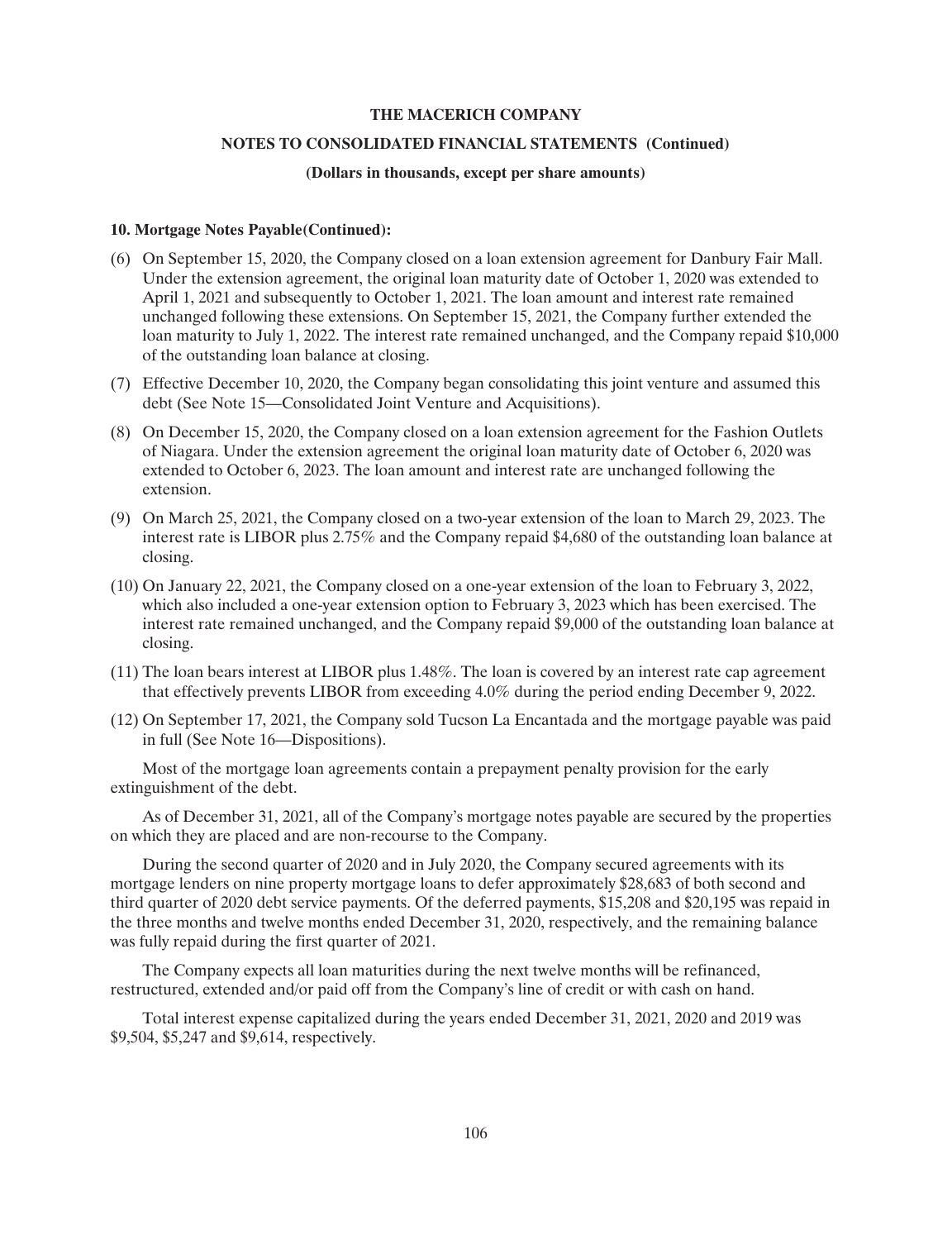### **NOTES TO CONSOLIDATED FINANCIAL STATEMENTS (Continued)**

### **(Dollars in thousands, except per share amounts)**

### **10. Mortgage Notes Payable(Continued):**

The estimated fair value (Level 2 measurement) of mortgage notes payable at December 31, 2021 and 2020 was \$4,261,429 and \$4,459,797, respectively, based on current interest rates for comparable loans. Fair value was determined using a present value model and an interest rate that included a credit value adjustment based on the estimated value of the property that serves as collateral for the underlying debt.

The future maturities of mortgage notes payable are as follows:

|  | Year Ending December 31, |  |
|--|--------------------------|--|
|  |                          |  |

| 4,435,500   |
|-------------|
|             |
| \$4,423,554 |
|             |

The future maturities reflected above reflect the extension options that the Company believes will be exercised.

### **11. Bank and Other Notes Payable:**

Bank and other notes payable at December 31, 2021 and 2020 consist of the following:

### *Line of Credit:*

On April 14, 2021, the Company terminated its existing credit facility and entered into a new credit agreement, which provides for an aggregate \$700,000 facility, including a \$525,000 revolving loan facility that matures on April 14, 2023, with a one-year extension option, and a \$175,000 term loan facility that matures on April 14, 2024. The revolving loan facility can be expanded up to \$800,000, subject to receipt of lender commitments and other conditions. Concurrently with entering into the new credit agreement, the Company drew the \$175,000 term loan facility in its entirety and drew \$320,000 of the amount available under the revolving loan facility. Simultaneously with entering into the new credit agreement, the Company repaid \$985,000 of debt, which included terminating and repaying all amounts outstanding under its prior revolving line of credit facility. All obligations under the facility are guaranteed unconditionally by the Company and are secured in the form of mortgages on certain wholly-owned assets and pledges of equity interests held by certain of the Company's subsidiaries. The new credit facility bears interest at LIBOR plus a spread of 2.25% to 3.25% depending on the Company's overall leverage level. As of December 31, 2021, the borrowing rate was LIBOR plus 2.25%. As of December 31, 2021, borrowings under the facility were \$119,000, less unamortized deferred finance costs of \$14,189, for the revolving loan facility at a total interest rate of 3.86%. As of December 31, 2021, the Company's availability under the revolving loan facility for additional borrowings was \$405,719. On September 20, 2021, the Company paid off the remaining balance outstanding on the term loan facility with proceeds from the sale of Tucson La Encantada (See Note 16—Dispositions). The estimated fair value (Level 2 measurement) of borrowings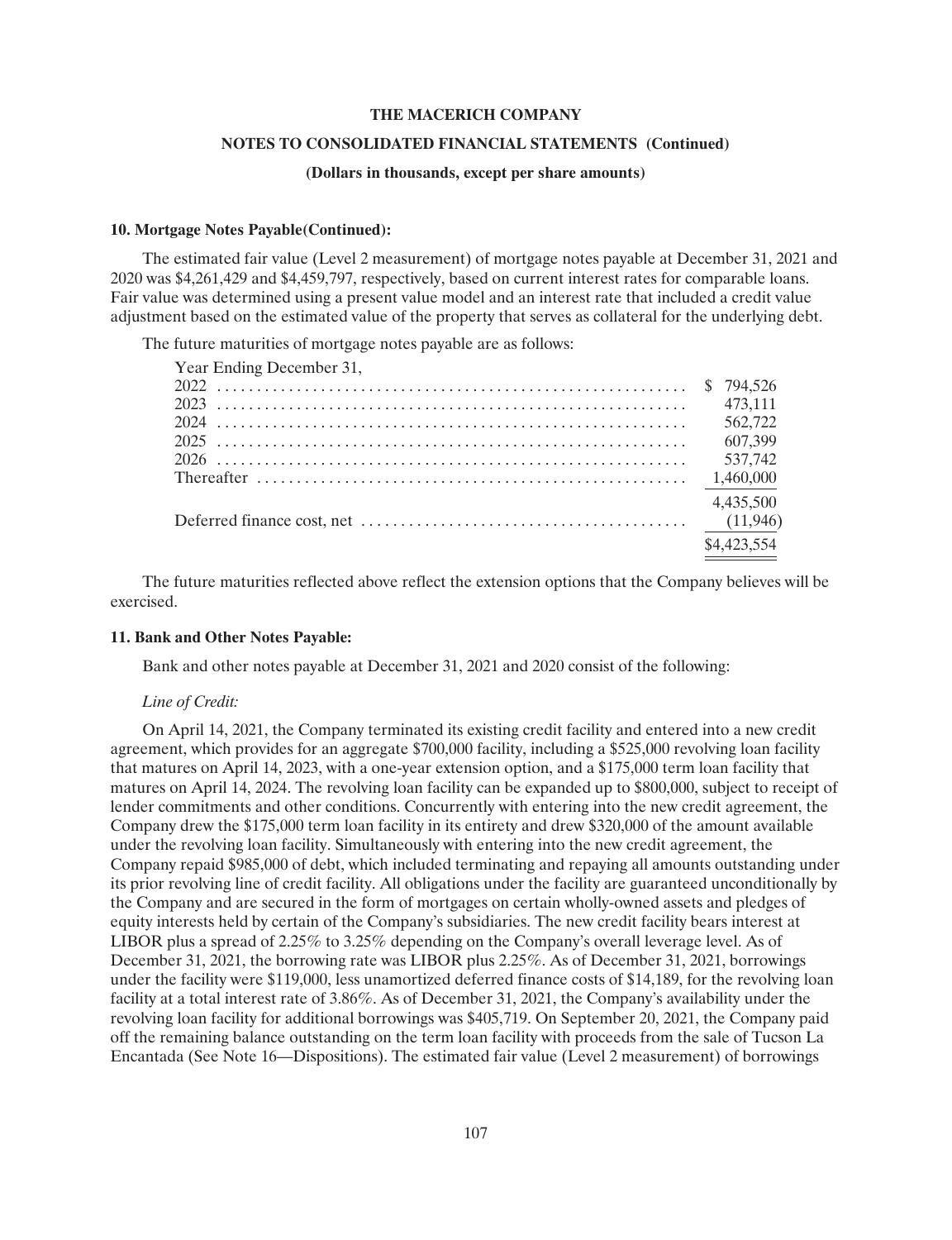### **NOTES TO CONSOLIDATED FINANCIAL STATEMENTS (Continued)**

### **(Dollars in thousands, except per share amounts)**

### **11. Bank and Other Notes Payable(Continued):**

under the credit facility at December 31, 2021 was \$118,198 for the revolving loan facility based on a present value model using a credit interest rate spread offered to the Company for comparable debt.

The Company had a \$1,500,000 revolving line of credit that bore interest at LIBOR plus a spread of 1.30% to 1.90%, depending on the Company's overall leverage level, and was to mature on July 6, 2020. On April 8, 2020, the Company exercised its option to extend the maturity of the facility to July 6, 2021. The line of credit could have been expanded, depending on certain conditions, up to a total facility of \$2,000,000. Based on the Company's leverage level as of December 31, 2020, the borrowing rate on the facility was LIBOR plus 1.65%. On April 14, 2021, the Company repaid the \$985,000 of outstanding debt and terminated this credit facility. The Company had four interest rate swap agreements that effectively converted a total of \$400,000 of the outstanding balance from floating rate debt of LIBOR plus 1.65% to fixed rate debt of 4.50% until September 30, 2021. These swaps were hedged against the Santa Monica Place floating rate loan and a portion of the Green Acres Commons floating rate loan effectively converting these loans to fixed rate debt through September 30, 2021. The Company did not renew the swaps that expired on September 30, 2021 and, as a result, on October 1, 2021, these loans reverted back to floating interest rate loans (See Note 5 – Derivative Instruments and Hedging Activities and Note 10 – Mortgage Notes Payable). As of December 31, 2020, borrowings under the prior line of credit was \$1,480,000 less unamortized deferred finance costs of \$2,460 at a total interest rate of 2.73%. As of December 31, 2020, the Company's availability under the prior line of credit for additional borrowings was \$19,719. The estimated fair value (Level 2 measurement) of borrowings under the line of credit at December 31, 2020 was \$1,485,598 based on a present value model using a credit interest rate spread offered to the Company for comparable debt.

As of December 31, 2021 and 2020, the Company was in compliance with all applicable financial loan covenants.

### **12. Financing Arrangement:**

On September 30, 2009, the Company formed a joint venture, whereby a third party acquired a 49.9% interest in Chandler Fashion Center, a 1,319,000 square foot regional town center in Chandler, Arizona, and Freehold Raceway Mall, a 1,553,000 square foot regional town center in Freehold, New Jersey, referred to herein as Chandler Freehold. As a result of the Company having certain rights under the agreement to repurchase the assets of Chandler Freehold, the transaction did not qualify for sale treatment. The Company, however, is not obligated to repurchase the assets. The transaction was initially accounted for as a co-venture arrangement, and accordingly the assets, liabilities and operations of the properties remain on the books of the Company and a co-venture obligation was established for the net cash proceeds received from the third party less costs allocated to a warrant.

Upon adoption of ASC 606 on January 1, 2018, the Company changed its accounting for Chandler Freehold from a co-venture arrangement to a financing arrangement. Under the Financing Arrangement, the Company recognizes interest expense on (i) the changes in fair value of the Financing Arrangement obligation, (ii) any payments to the joint venture partner equal to their pro rata share of net (loss) income and (iii) any payments to the joint venture partner less than or in excess of their pro rata share of net income.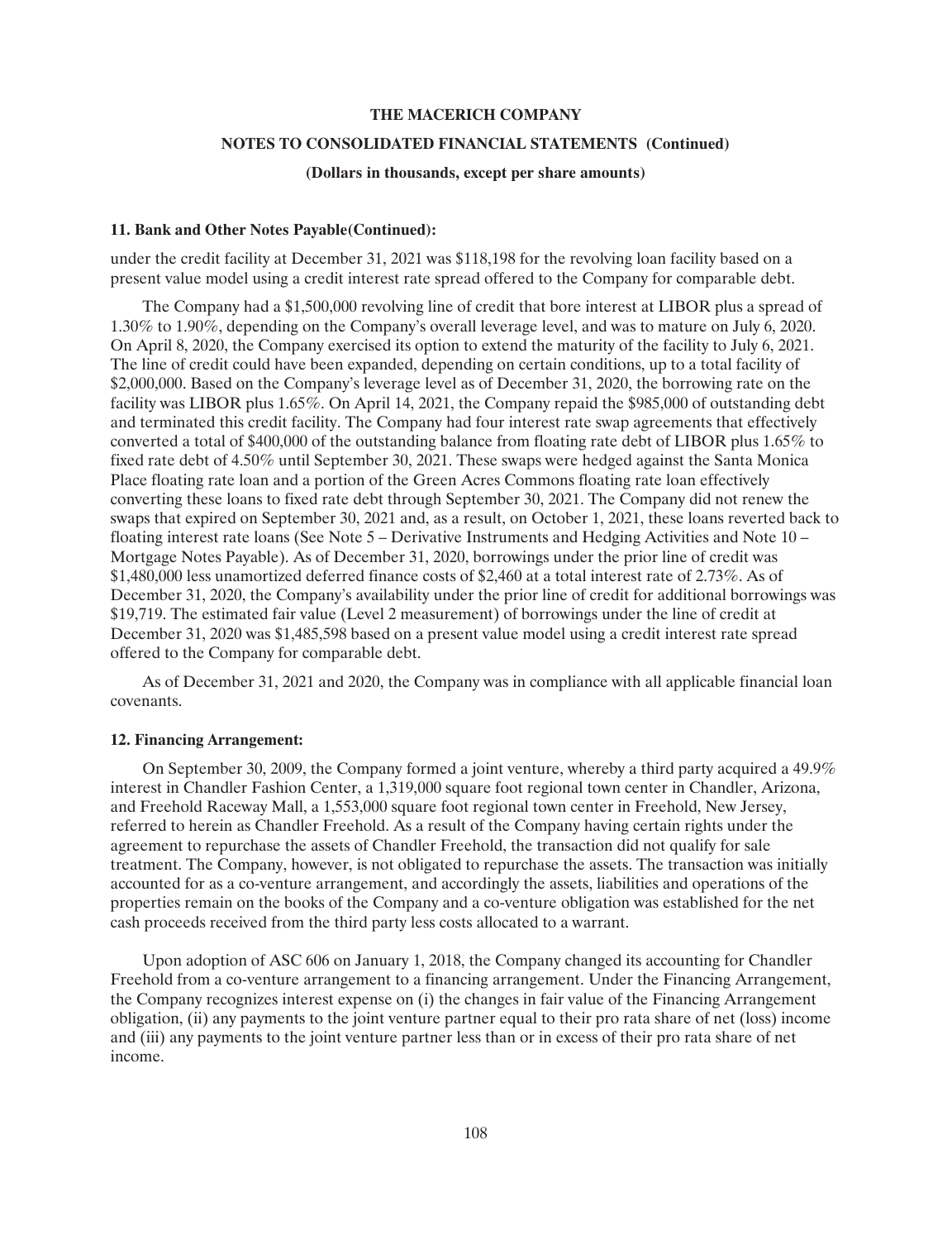### **NOTES TO CONSOLIDATED FINANCIAL STATEMENTS (Continued)**

### **(Dollars in thousands, except per share amounts)**

### **12. Financing Arrangement: (Continued)**

During the years ended December 31, 2021, 2020 and 2019 the Company incurred interest (income) expense in connection with the financing arrangement as follows:

|                                                                                |  | 2021     |  | 2020                                           | 2019  |           |          |
|--------------------------------------------------------------------------------|--|----------|--|------------------------------------------------|-------|-----------|----------|
| Distributions of the partner's share of net (loss) income $\frac{2}{3}(2,763)$ |  |          |  | 1.144 \$                                       | 7.184 |           |          |
| Distributions in excess of the partner's share of net income $\dots\dots$      |  | 14.435   |  | 3.097                                          | 6.939 |           |          |
| Adjustment to fair value of financing arrangement obligation                   |  | (15,390) |  |                                                |       | (139,522) | (76,640) |
|                                                                                |  |          |  | $\frac{1}{2}$ (3,718) \; (135,281) \; (62,517) |       |           |          |

The fair value (Level 3 measurement) of the financing arrangement obligation at December 31, 2021 and 2020 was based upon a terminal capitalization rate of approximately 5.75% and 5.5%, respectively, a discount rate of approximately 7.25% and 7.0%, respectively, and market rents per square foot ranging from \$35 to \$105. The fair value of the financing arrangement obligation is sensitive to these significant unobservable inputs and a change in these inputs may result in a significantly higher or lower fair value measurement. Distributions to the partner, excluding distributions of excess loan proceeds, and changes in fair value of the financing arrangement obligation are recognized as interest (income) expense in the Company's consolidated statements of operations.

On June 27, 2019, the Company replaced the existing mortgage note payable on Chandler Fashion Center with a new \$256,000 loan (See Note 10—Mortgage Notes Payable). In connection with the refinancing transaction, the Company distributed \$27,945 of the excess loan proceeds to its joint venture partner, which was recorded as a reduction to the financing arrangement obligation.

### **13. Noncontrolling Interests:**

The Company allocates net income of the Operating Partnership based on the weighted-average ownership interest during the period. The net income of the Operating Partnership that is not attributable to the Company is reflected in the consolidated statements of operations as noncontrolling interests. The Company adjusts the noncontrolling interests in the Operating Partnership periodically to reflect its ownership interest in the Company. The Company had a 96% and 93% ownership interest in the Operating Partnership as of December 31, 2021 and 2020, respectively. The remaining 4% and 7% limited partnership interest as of December 31, 2021 and 2020, respectively, was owned by certain of the Company's executive officers and directors, certain of their affiliates, and other third party investors in the form of OP Units. The OP Units may be redeemed for shares of registered or unregistered stock or cash, at the Company's option. The redemption value for each OP Unit as of any balance sheet date is the amount equal to the average of the closing price per share of the Company's common stock, par value \$0.01 per share, as reported on the New York Stock Exchange for the ten trading days ending on the respective balance sheet date. Accordingly, as of December 31, 2021 and 2020, the aggregate redemption value of the then-outstanding OP Units not owned by the Company was \$147,259 and \$117,602, respectively.

The Company issued common and cumulative preferred units of MACWH, LP in April 2005 in connection with the acquisition of the Wilmorite portfolio. The common and preferred units of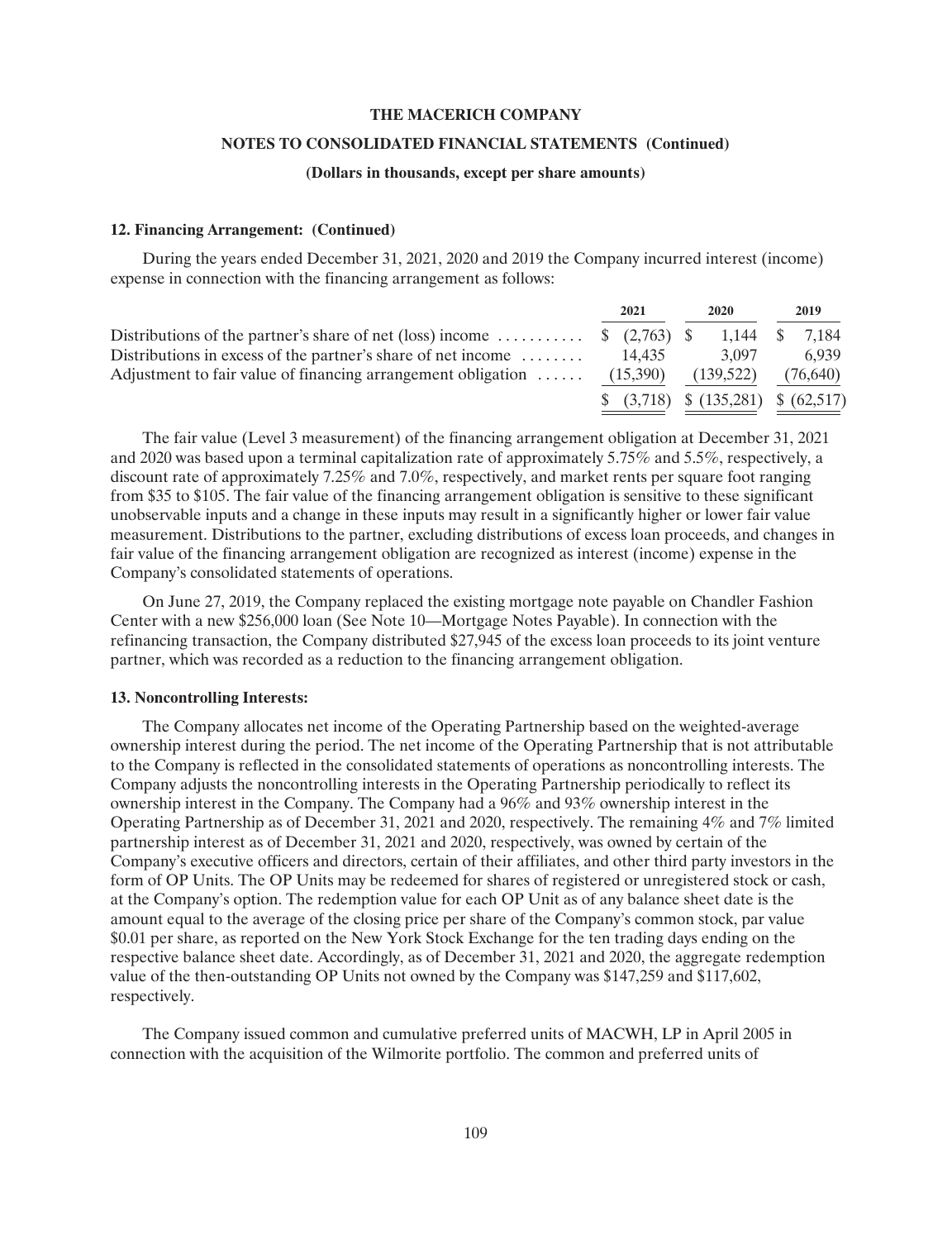### **NOTES TO CONSOLIDATED FINANCIAL STATEMENTS (Continued)**

### **(Dollars in thousands, except per share amounts)**

### **13. Noncontrolling Interests: (Continued)**

MACWH, LP are redeemable at the election of the holder, the Company may redeem them for cash or shares of the Company's stock at the Company's option, and they are classified as permanent equity.

Included in permanent equity are outside ownership interests in various consolidated joint ventures. The joint ventures do not have rights that require the Company to redeem the ownership interests in either cash or stock.

### **14. Stockholders' Equity:**

### *Stock Dividend:*

On June 3, 2020, the Company issued 7,759,280 common shares to its common stockholders in connection with the quarterly dividend of \$0.50 per share of common stock declared on March 16, 2020. The dividend consisted of a combination of cash and shares of the Company's common stock. The cash component of the dividend (not including cash paid in lieu of fractional shares) was 20% in the aggregate, or \$0.10 per share, with the balance paid in shares of the Company's common stock.

In accordance with the provisions of Internal Revenue Service Revenue Procedure 2017-45, stockholders were asked to make an election to receive the dividend all in cash or all in shares. To the extent that more than 20% of cash was elected in the aggregate, the cash portion was prorated. Stockholders who elected to receive the dividend in cash received a cash payment of at least \$0.10 per share. Stockholders who did not make an election received 20% in cash and 80% in shares of common stock. The number of shares issued as a result of the dividend was calculated based on the volume weighted average trading price of the Company's common stock on the New York Stock Exchange on May 20, May 21 and May 22, 2020 of \$7.2956.

The Company accounted for the stock portion of its distribution as a stock issuance as opposed to a stock dividend. Accordingly, the impact of the shares issued is reflected in the Company's earnings per share calculation on a prospective basis. The issuance of the stock dividend resulted in a reduction of \$0.05 on both basic and diluted earnings per share for the year ended December 31, 2020.

### *Stock Offerings:*

In connection with the commencement of separate "at the market" offering programs, on each of February 1, 2021 and March 26, 2021, which are referred to as the "February 2021 ATM Program" and the "March 2021 ATM Program," respectively, and collectively as the "ATM Programs," the Company entered into separate equity distribution agreements with certain sales agents pursuant to which the Company may issue and sell shares of its common stock having an aggregate offering price of up to \$500,000 under each of the February 2021 ATM Program and the March 2021 ATM Program, or a total of \$1,000,000 under the ATM Programs.

During the twelve months ended December 31, 2021, the Company issued 62,049,131 shares of common stock under the ATM Programs for aggregate gross proceeds of \$848,301 and net proceeds of \$830,241 after commissions and other transaction costs. The proceeds from the sales under the ATM Programs were used to pay down the Company's line of credit (See Note 11 – Bank and Other Notes Payable). As of December 31, 2021, \$151,699 remained available to be sold under the March 2021 ATM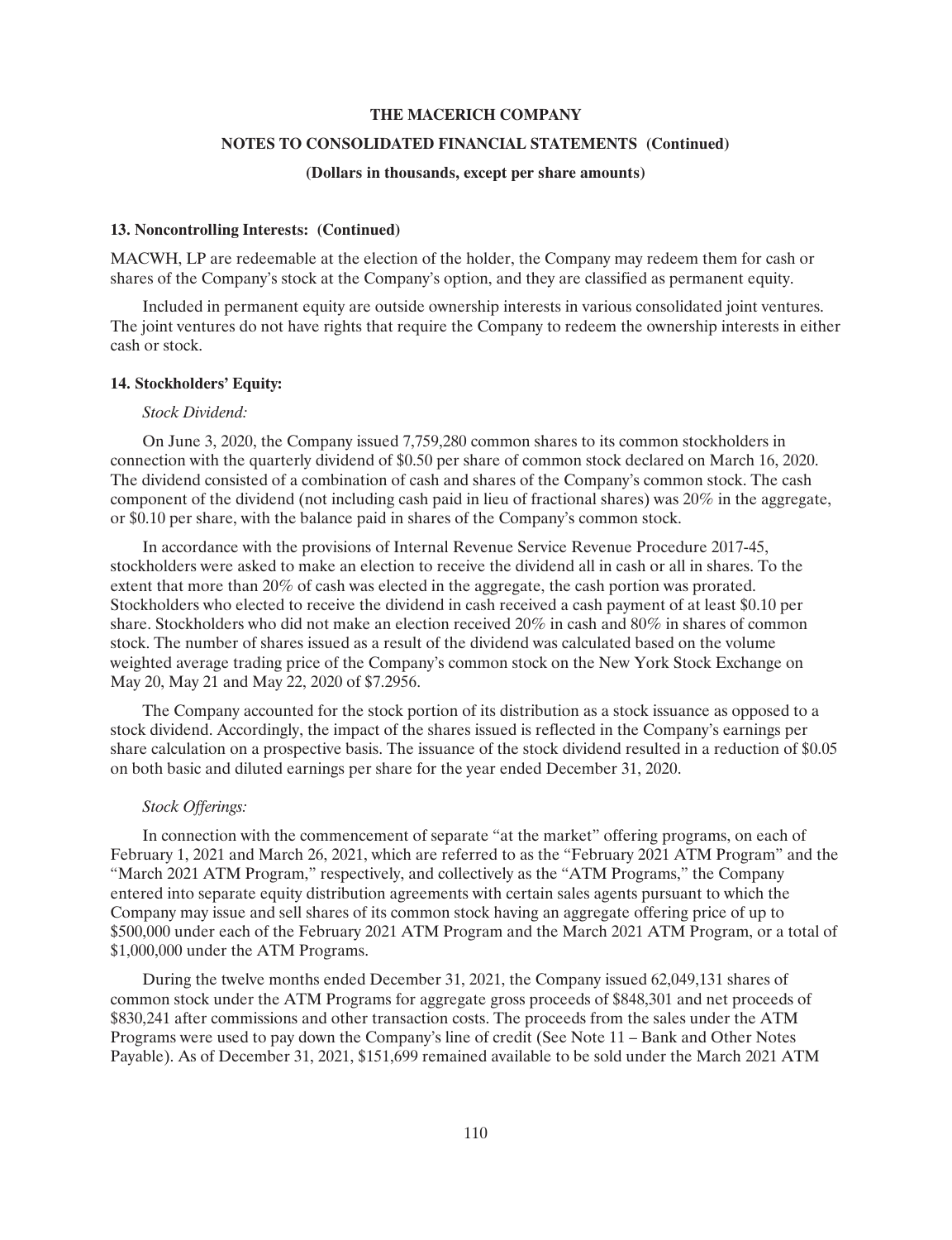### **NOTES TO CONSOLIDATED FINANCIAL STATEMENTS (Continued)**

### **(Dollars in thousands, except per share amounts)**

### **14. Stockholders' Equity: (Continued)**

Program. The February 2021 ATM Program was fully utilized as of June 30, 2021 and is no longer active. Actual future sales will depend upon a variety of factors including, but not limited to, market conditions, the trading price of the Company's common stock and the Company's capital needs. The Company has no obligation to sell the remaining shares available for sale under the ATM Programs.

### *Stock Buyback Program:*

On February 12, 2017, the Company's Board of Directors authorized the repurchase of up to \$500,000 of its outstanding common shares as market conditions and the Company's liquidity warrant. Repurchases may be made through open market purchases, privately negotiated transactions, structured or derivative transactions, including accelerated share repurchase transactions, or other methods of acquiring shares, from time to time as permitted by securities laws and other legal requirements. The program is referred to herein as the "Stock Buyback Program".

There were no repurchases under the Stock Buyback Program during the years ended December 31, 2021, 2020 and 2019.

### **15. Consolidated Joint Venture and Acquisitions:**

### *Fashion District Philadelphia:*

Effective December 10, 2020, the Company made the Partnership Loan to the Company's previously unconsolidated joint venture in Fashion District Philadelphia, pursuant to the joint venture's amended and restated partnership agreement, to fund a \$100,000 repayment to reduce the mortgage notes payable on Fashion District Philadelphia from \$301,000 to \$201,000. The Partnership Loan plus 15% accrued interest must be repaid prior to the resumption of 50/50 cash distributions to the Company and its joint venture partner. Prior to the restructuring, the Company had accounted for its investment in Fashion District Philadelphia under the equity method of accounting due to substantive participation rights held by the Company's joint venture partner. Pursuant to the amended and restated partnership agreement, the substantive participation rights of the Company's joint venture partner were terminated and as a result, the joint venture is treated as a VIE. The Company became the primary beneficiary of the VIE and commenced consolidating Fashion District Philadelphia in its consolidated financial statements effective December 10, 2020. Prior to December 10, 2020, the Company's share of the joint venture's net (loss) income was included in its consolidated statements of operations in equity in (loss) income of unconsolidated joint ventures.

The consolidation of the joint venture required the Company to recognize the joint venture's identifiable assets and liabilities at fair value in the Company's consolidated financial statements, along with the fair value of the non-controlling interest. The fair value of the joint venture's assets and liabilities upon initial consolidation were measured using estimates of expected future cash flows and other valuation techniques. The fair value of the joint venture property was determined by using income and market or sales comparison valuation approaches which included, but are not limited to estimates of rental rates, comparable sales, revenue and expense growth rates, capitalization rates and discount rates. The allocation of fair value to assets was estimated by the market or sales comparison, cost and income approaches. Assumed debt was recorded at fair value based upon the present value of the expected future payments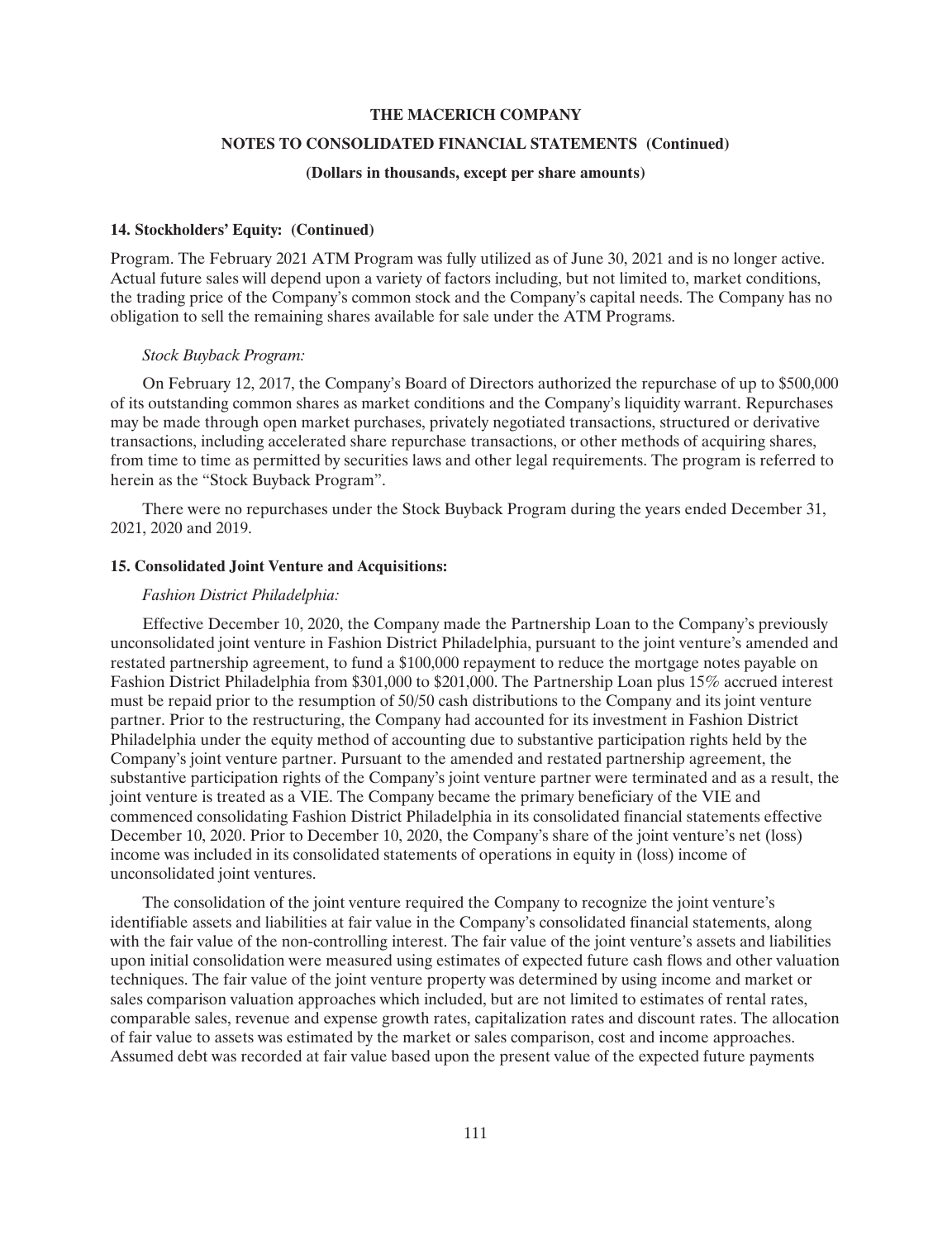### **NOTES TO CONSOLIDATED FINANCIAL STATEMENTS (Continued)**

### **(Dollars in thousands, except per share amounts)**

### **15. Consolidated Joint Venture and Acquisitions: (Continued)**

and current interest rates. Other acquired assets, including cash, and assumed liabilities were recorded at cost due to the short-term nature of the balances.

The following is a summary of the allocation of the fair value of Fashion District Philadelphia:

|                                            | \$331,514     |
|--------------------------------------------|---------------|
|                                            | 25,272        |
|                                            | 4,492         |
|                                            | 1,319         |
| Tenant receivables                         | 8,476         |
|                                            | 30,582        |
|                                            | 401,655       |
|                                            | 201,000       |
|                                            | 100,000       |
|                                            | 6,673         |
|                                            | $\mathcal{F}$ |
|                                            | 55,717        |
| Total liabilities assumed                  | 363,393       |
| Fair value of acquired net assets (at 100% |               |
|                                            | \$38,262      |
|                                            |               |

(1) The Partnership Loan is eliminated in the Company's consolidated financial statements.

The Company recognized a remeasurement loss to adjust the carrying value of its existing investment in the joint venture to its estimated fair value in the Company's consolidated financial statements. The remeasurement loss was determined by taking the difference between the fair value of assets less its liabilities and the sum of the carrying value of the Company's existing investment in the joint venture and the fair value of the noncontrolling interest.

The Company recognized the following remeasurement loss on the Fashion District Philadelphia restructuring:

| Fair value of the noncontrolling interest $\dots \dots \dots \dots \dots \dots \dots \dots \dots \dots \dots \dots \dots \dots \tag{19.131}$ |  |
|----------------------------------------------------------------------------------------------------------------------------------------------|--|
| Carrying value of existing investment in the joint venture $\dots \dots \dots \dots \dots \dots \dots$ (182,429)                             |  |
| Loss on remeasurement of asset $\dots \dots \dots \dots \dots \dots \dots \dots \dots \dots \dots$ \$(163,298)                               |  |

### *Sears South Plains:*

On December 31, 2020, the Company and its joint venture partner in MS Portfolio LLC entered into a distribution agreement. The joint venture owned nine properties, including the former Sears parcels at the South Plains Mall and the Arrowhead Towne Center. The joint venture distributed the former Sears parcel at South Plains Mall to the Company and the former Sears parcel at Arrowhead Towne Center to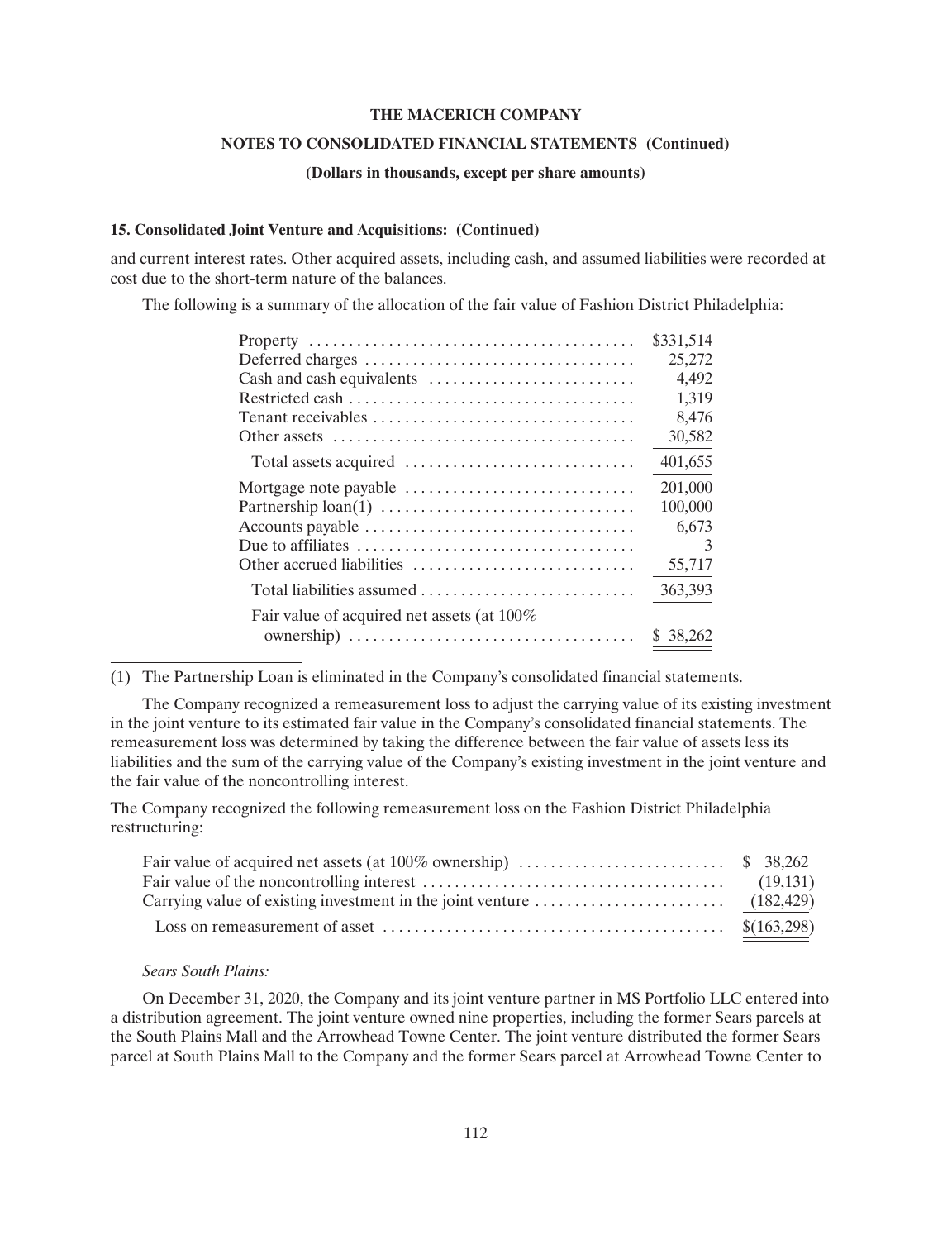### **NOTES TO CONSOLIDATED FINANCIAL STATEMENTS (Continued)**

### **(Dollars in thousands, except per share amounts)**

### **15. Consolidated Joint Venture and Acquisitions: (Continued)**

the joint venture partner. The joint venture partners agreed that the distributed properties were of equal value. The Company now owns 100% of the former Sears parcel at South Plains Mall. Effective December 31, 2020, the Company consolidates its 100% interest in the Sears parcel at South Plains Mall in its consolidated financial statements.

The following is a summary of the allocation of the fair value of Sears South Plains:

### **16. Dispositions:**

On March 29, 2021, the Company sold Paradise Valley Mall in Phoenix, Arizona to a newly formed joint venture for \$100,000 resulting in a gain on sale of assets and land of \$5,563. Concurrent with the sale, the Company elected to reinvest into the new joint venture at a 5% ownership interest (see Note 4 – Investments in Unconsolidated Joint Ventures). The Company used the proceeds from the sale to pay down its line of credit and for other general corporate purposes.

On September 17, 2021, the Company sold Tucson La Encantada in Tucson, Arizona for \$165,250, resulting in a gain on sale of assets of approximately \$117,242. The Company used the net cash proceeds of \$100,142 to pay down debt.

For the twelve months ended December 31, 2021, the Company sold various land parcels in separate transactions, resulting in gains on sale of land of \$29,427. The Company used its share of the proceeds from these sales to pay down debt and for other general corporate purposes.

### **17. Commitments and Contingencies:**

As of December 31, 2021, the Company was contingently liable for \$40,997 in letters of credit guaranteeing performance by the Company of certain obligations relating to the Centers. The Company does not believe that these letters of credit will result in a liability to the Company.

The Company has entered into a number of construction agreements related to its redevelopment and development activities. Obligations under these agreements are contingent upon the completion of the services within the guidelines specified in the relevant agreement. At December 31, 2021, the Company had \$12,785 in outstanding obligations, which it believes will be settled in the next twelve months.

### **18. Related Party Transactions:**

Certain unconsolidated joint ventures have engaged the Management Companies to manage the operations of the Centers. Under these arrangements, the Management Companies are reimbursed for compensation paid to on-site employees, leasing agents and project managers at the Centers, as well as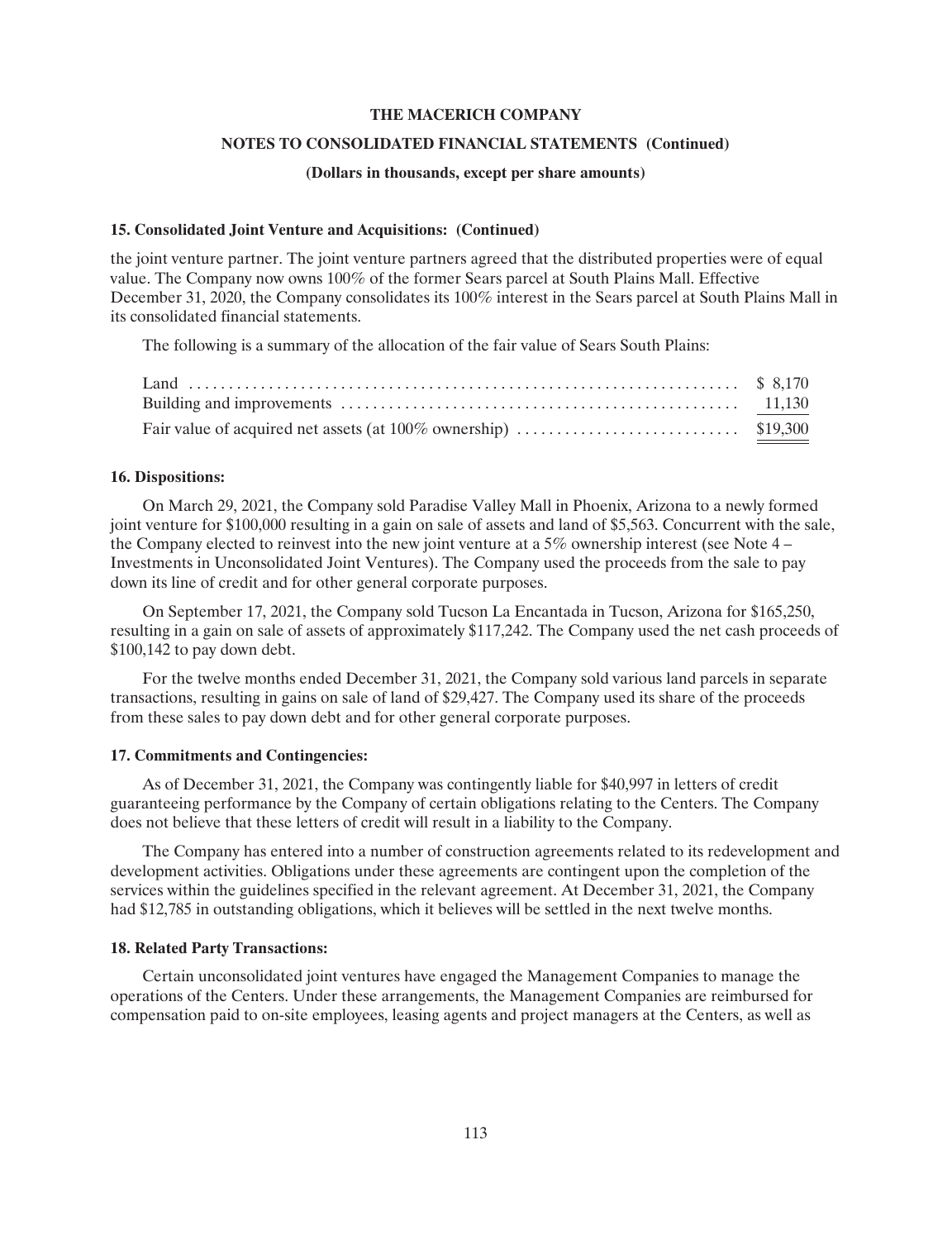### **NOTES TO CONSOLIDATED FINANCIAL STATEMENTS (Continued)**

### **(Dollars in thousands, except per share amounts)**

### **18. Related Party Transactions: (Continued)**

insurance costs and other administrative expenses. The following are fees charged to unconsolidated joint ventures for the years ended December 31:

|                                                                                       | 2021 | 2020                       | 2019 |
|---------------------------------------------------------------------------------------|------|----------------------------|------|
|                                                                                       |      |                            |      |
| Development and leasing fees $\dots \dots \dots \dots \dots \dots$ 5,958 6,951 16,056 |      |                            |      |
|                                                                                       |      | \$23,830 \$22,248 \$34,804 |      |

Interest (income) expense from related party transactions also includes \$(3,718), \$(135,281) and \$(62,517) for the years ended December 31, 2021, 2020 and 2019, respectively, in connection with the Financing Arrangement (See Note 12—Financing Arrangement).

Due (to) from affiliates includes \$(327) and \$1,612 of (prepaid) unreimbursed costs and fees due (to) from unconsolidated joint ventures under management agreements at December 31, 2021 and 2020, respectively.

In addition, due from affiliates included a note receivable from RED/303 LLC ("RED") that bore interest at 5.25% and was to mature on May 30, 2021. Interest income earned on this note was \$0, \$0 and \$141 for the years ended December 31, 2021, 2020 and 2019, respectively. On October 7, 2019, the note was collected in full. RED was considered a related party because it was a partner in a joint venture development project. The note was collateralized by RED's membership interest in the development project.

Also included in due from affiliates was a note receivable from Lennar Corporation that bore interest at LIBOR plus 2% and was to mature upon the completion of certain milestones in connection with the planned development of Fashion Outlets of San Francisco. As a result of those milestones not being completed, the Company elected to terminate the development agreement and the note was collected in full on February 13, 2019. Interest income earned on this note was \$0, \$0 and \$1,112 for the years ended December 31, 2021, 2020 and 2019, respectively. Lennar Corporation was considered a related party because it was a joint venture partner in the project.

### **19. Share and Unit-based Plans:**

The Company has established share and unit-based compensation plans for the purpose of attracting and retaining executive officers, directors and key employees.

### **2003 Equity Incentive Plan:**

The 2003 Equity Incentive Plan ("2003 Plan") authorizes the grant of stock awards, stock options, stock appreciation rights, stock units, stock bonuses, performance-based awards, dividend equivalent rights and OP Units or other convertible or exchangeable units. As of December 31, 2021, stock awards, stock units, LTIP Units (as defined below), stock appreciation rights ("SARs") and stock options have been granted under the 2003 Plan. All stock options or other rights to acquire common stock granted under the 2003 Plan have a term of 10 years or less. These awards were generally granted based on the performance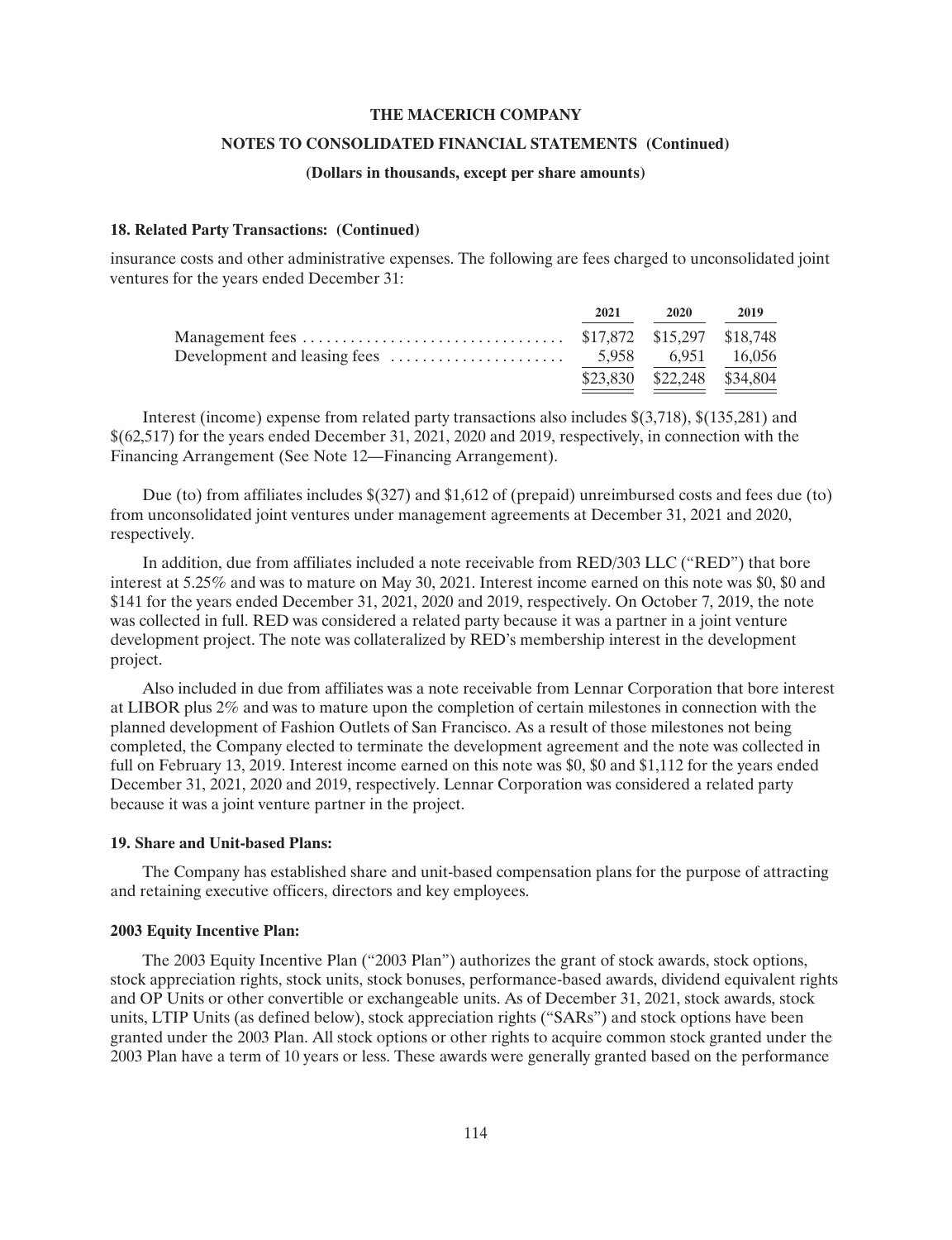### **NOTES TO CONSOLIDATED FINANCIAL STATEMENTS (Continued)**

### **(Dollars in thousands, except per share amounts)**

### **19. Share and Unit-based Plans: (Continued)**

of the Company and the employees. None of the awards have performance requirements other than a service condition of continued employment unless otherwise provided. All awards are subject to restrictions determined by the Company's compensation committee. The aggregate number of shares of common stock that may be issued under the 2003 Plan is 20,912,331 shares. As of December 31, 2021, there were 5,112,831 shares available for issuance under the 2003 Plan.

### *Stock Units:*

The stock units represent the right to receive upon vesting one share of the Company's common stock for one stock unit. The value of the stock units was determined by the market price of the Company's common stock on the date of the grant. The following table summarizes the activity of non-vested stock units during the years ended December 31, 2021, 2020 and 2019:

|                              | 2021         |                                                               |              | 2020                                                          |              | 2019                                                          |
|------------------------------|--------------|---------------------------------------------------------------|--------------|---------------------------------------------------------------|--------------|---------------------------------------------------------------|
|                              | <b>Units</b> | Weighted<br>Average<br><b>Grant Date</b><br><b>Fair Value</b> | <b>Units</b> | Weighted<br>Average<br><b>Grant Date</b><br><b>Fair Value</b> | <b>Units</b> | Weighted<br>Average<br><b>Grant Date</b><br><b>Fair Value</b> |
| Balance at beginning of year | 309,845      | \$21.47                                                       | 199,987      | \$43.59                                                       | 129,457      | \$64.21                                                       |
| Granted                      | 169,112      | 14.61                                                         | 253,184      | 14.14                                                         | 160,932      | 37.44                                                         |
| Vested                       | (211, 465)   | 19.03                                                         | (140, 224)   | 39.53                                                         | (85, 157)    | 62.84                                                         |
| Forfeited                    | (987)        | 22.12                                                         | (3,102)      | 32.62                                                         | (5,245)      | 51.48                                                         |
| Balance at end of year       | 266,505      | \$19.05                                                       | 309,845      | \$21.47                                                       | 199,987      | \$43.59                                                       |

### *Long-Term Incentive Plan Units:*

Under the Long-Term Incentive Plan ("LTIP"), each award recipient is issued a form of operating partnership units ("LTIP Units") in the Operating Partnership. Upon the occurrence of specified events and subject to the satisfaction of applicable vesting conditions, LTIP Units (after conversion into OP Units) are ultimately redeemable for common stock of the Company, or cash at the Company's option, on a one-unit for one-share basis. LTIP Units receive cash dividends based on the dividend amount paid on the common stock of the Company. The LTIP may include market-indexed awards, performance-based awards and service-based awards.

The market-indexed LTIP Units vest over the service period of the award based on the percentile ranking of the Company in terms of total return to stockholders (the "Total Return") per common stock share relative to the Total Return of a group of peer REITs, as measured at the end of the measurement period. The performance-based LTIP Units vest over a specified period based on the Company's operational performance over that period.

The fair value of the service-based LTIP Units was determined by the market price of the Company's common stock on the date of the grant. The fair value of the market-indexed LTIP Units and performance-based LTIP Units are estimated on the date of grant using a Monte Carlo Simulation model. The stock price of the Company, along with the stock prices of the group of peer REITs (for marketindexed awards), is assumed to follow the Multivariate Geometric Brownian Motion Process. Multivariate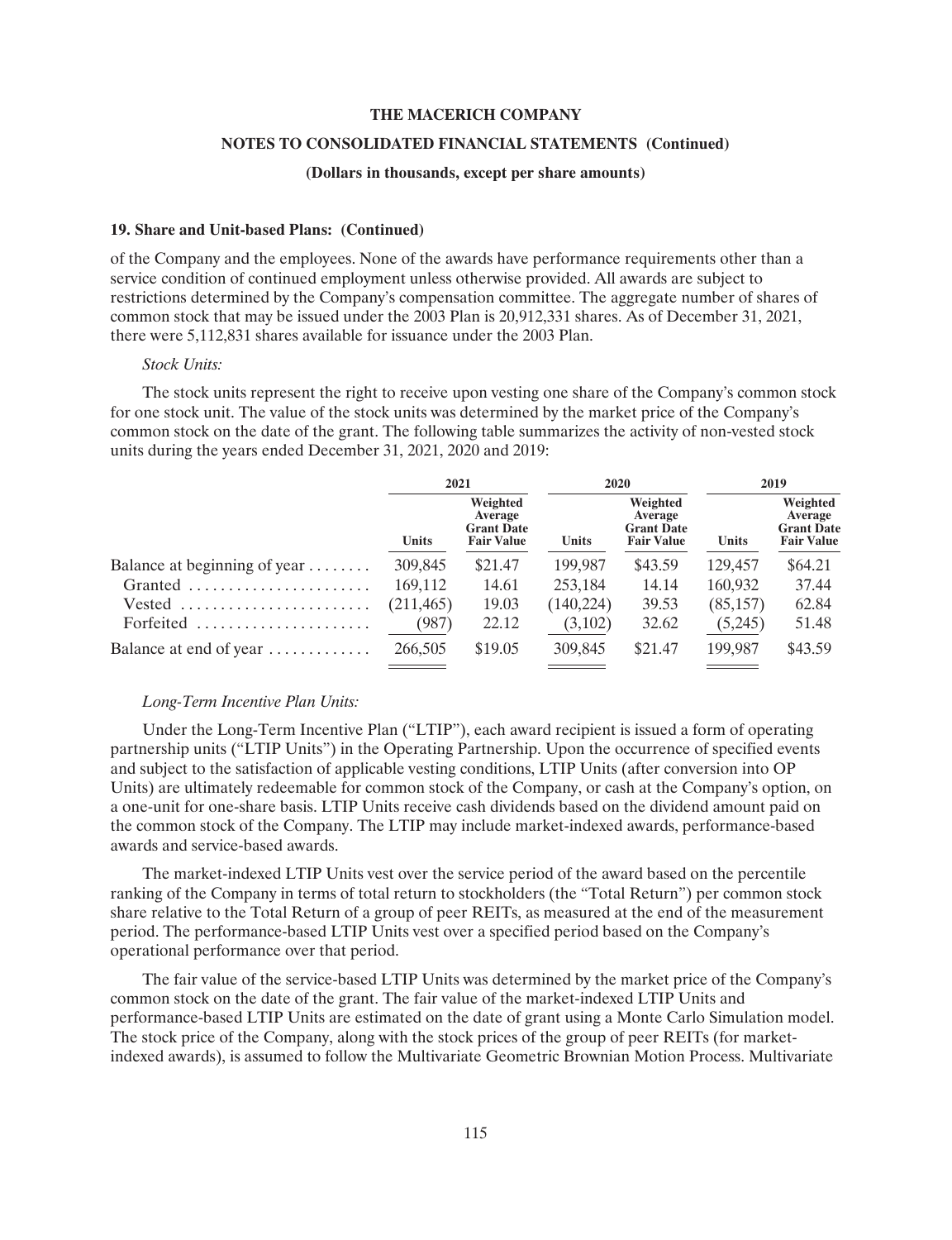### **NOTES TO CONSOLIDATED FINANCIAL STATEMENTS (Continued)**

### **(Dollars in thousands, except per share amounts)**

### **19. Share and Unit-based Plans: (Continued)**

Geometric Brownian Motion is a common assumption when modeling in financial markets, as it allows the modeled quantity (in this case, the stock price) to vary randomly from its current value and take any value greater than zero. The volatilities of the returns on the share price of the Company and the peer group REITs were estimated based on a look-back period. The expected growth rate of the stock prices over the "derived service period" is determined with consideration of the risk free rate as of the grant date.

The Company has granted the following LTIP units during the years ended December 31, 2021, 2020 and 2019:

| <b>Grant Date</b> | <b>Units</b> | <b>Type</b>       | <b>Fair Value per</b><br><b>LTIP Unit</b> | <b>Vest Date</b> |
|-------------------|--------------|-------------------|-------------------------------------------|------------------|
| 1/1/2019          | 81,732       | Service-based     | \$43.28                                   | 12/31/2021       |
| 1/1/2019          | 250,852      | Market-indexed    | \$29.25                                   | 12/31/2021       |
| 9/1/2019          | 4,393        | Service-based     | \$28.53                                   | 8/31/2022        |
| 9/1/2019          | 6,454        | Market-indexed    | \$19.42                                   | 8/31/2022        |
|                   | 343,431      |                   |                                           |                  |
| 1/1/2020          | 154,158      | Service-based     | \$26.92                                   | 12/31/2022       |
| 1/1/2020          | 321,940      | Market-indexed    | \$27.80                                   | 12/31/2022       |
| 3/1/2020          | 39,176       | Service-based     | \$20.42                                   | 2/28/2023        |
| 3/1/2020          | 37,592       | Market-indexed    | \$21.28                                   | 2/28/2023        |
|                   | 552,866      |                   |                                           |                  |
| 1/1/2021          | 576,378      | Service-based     | \$10.67                                   | 12/31/2023       |
| 1/1/2021          | 1,005,073    | Performance-based | \$9.85                                    | 12/31/2023       |
|                   | 1,581,451    |                   |                                           |                  |

The fair value of the market-indexed LTIP Units and performance-based LTIP Units (Level 3) were estimated on the date of grant using a Monte Carlo Simulation model that based on the following assumptions:

| <b>Grant Date</b> | <b>Risk Free</b> Expected<br><b>Interest Rate Volatility</b> |                 |
|-------------------|--------------------------------------------------------------|-----------------|
|                   |                                                              |                 |
|                   |                                                              |                 |
|                   |                                                              |                 |
|                   |                                                              | $0.85\%$ 28.34% |
|                   |                                                              |                 |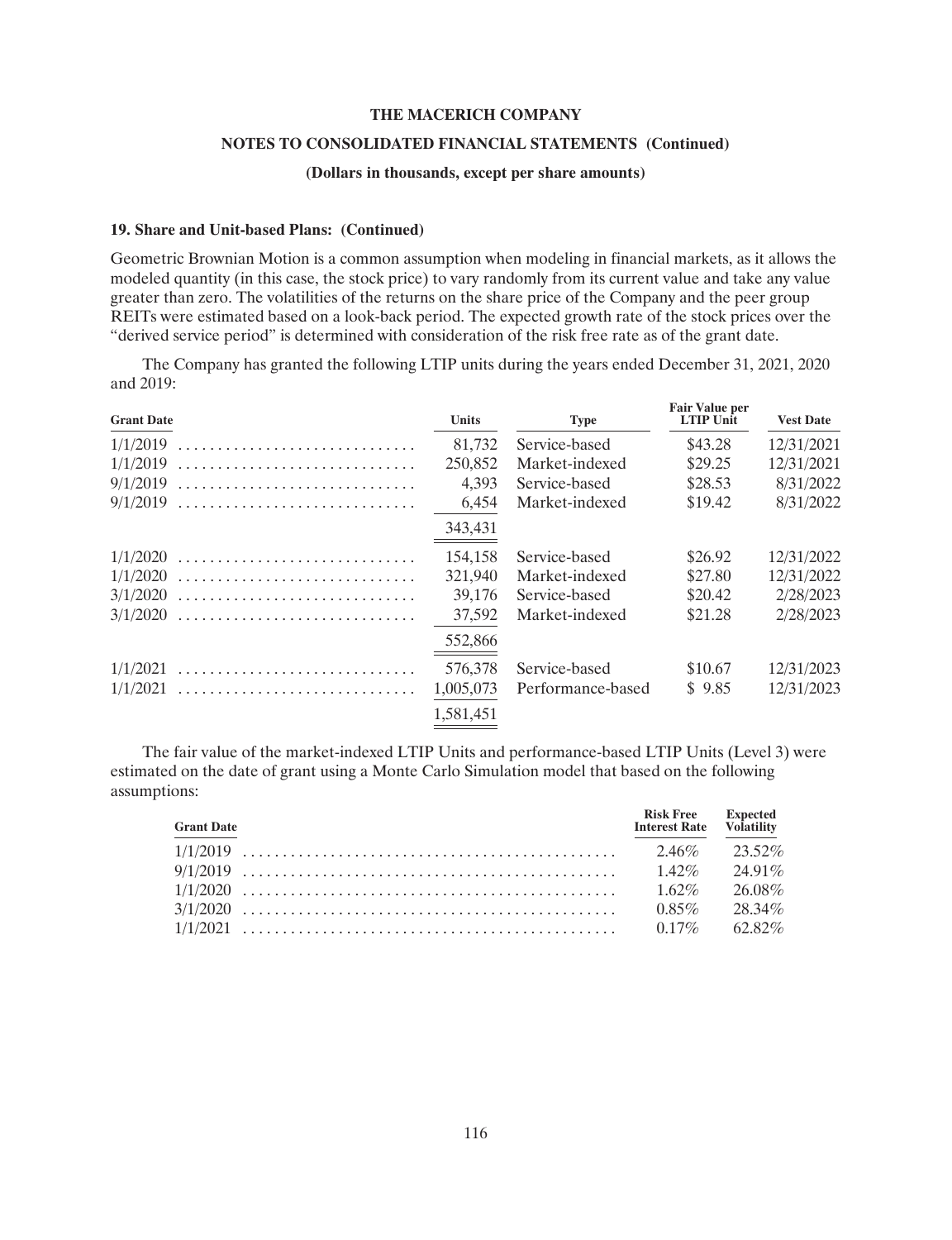### **NOTES TO CONSOLIDATED FINANCIAL STATEMENTS (Continued)**

### **(Dollars in thousands, except per share amounts)**

### **19. Share and Unit-based Plans: (Continued)**

The following table summarizes the activity of the non-vested LTIP Units during the years ended December 31, 2021, 2020 and 2019:

|                                                          | 2021         |                                                                      |              | 2020                                                                 |              | 2019                                                          |
|----------------------------------------------------------|--------------|----------------------------------------------------------------------|--------------|----------------------------------------------------------------------|--------------|---------------------------------------------------------------|
|                                                          | <b>Units</b> | Weighted<br><b>Average</b><br><b>Grant Date</b><br><b>Fair Value</b> | <b>Units</b> | Weighted<br><b>Average</b><br><b>Grant Date</b><br><b>Fair Value</b> | <b>Units</b> | Weighted<br>Average<br><b>Grant Date</b><br><b>Fair Value</b> |
| Balance at beginning of year                             | 784,052      | \$28.11                                                              | 616.219      | \$39.04                                                              | 661,578      | \$48.38                                                       |
| Granted $\dots\dots\dots\dots\dots\dots\dots$            | 1,581,451    | 10.15                                                                | 552,866      | 26.59                                                                | 343.431      | 32.40                                                         |
| $Vested \dots \dots \dots \dots \dots \dots \dots \dots$ | (286,373)    | 17.62                                                                | (102, 884)   | 40.19                                                                | (76,306)     | 59.27                                                         |
| Forfeited                                                | (241, 439)   | 29.25                                                                | (282, 149)   | 44.28                                                                | (312, 484)   | 46.55                                                         |
| Balance at end of year                                   | 1,837,691    | \$14.14                                                              | 784,052      | \$28.11                                                              | 616,219      | \$39.04                                                       |

### *Stock Options:*

On May 30, 2017, the Company granted 25,000 non-qualified stock options with a grant date fair value of \$10.02 that vested on May 30, 2019. The Company measured the value of each option awarded using the Black-Scholes Option Pricing Model based upon the following assumptions: volatility of 30.19%, dividend yield of 4.93%, risk free rate of 2.08%, current value of \$57.55 and an expected term of 8 years.

The following table summarizes the activity of stock options for the years ended December 31, 2021, 2020 and 2019:

|                                                                           |                | 2021                                            |                | 2020                                            |                | 2019                                                   |
|---------------------------------------------------------------------------|----------------|-------------------------------------------------|----------------|-------------------------------------------------|----------------|--------------------------------------------------------|
|                                                                           | <b>Options</b> | Weighted<br>Average<br><b>Exercise</b><br>Price | <b>Options</b> | Weighted<br>Average<br><b>Exercise</b><br>Price | <b>Options</b> | Weighted<br><b>Average</b><br><b>Exercise</b><br>Price |
| Balance at beginning of year                                              | 37,515         | \$54.34                                         | 35,565         | \$57.32                                         | 35.565         | \$57.32                                                |
|                                                                           |                |                                                 | 1.950          |                                                 |                |                                                        |
| Balance at end of year $\dots \dots \dots \dots \dots \dots \dots$ 37,515 |                | \$54.34                                         | 37,515         | \$54.34                                         | 35.565         | \$57.32                                                |

(1) Pursuant to the terms of the Company's equity plan, the exercise price and number of options were adjusted so that the stock dividend paid on June 3, 2020 had no negative impact on the outstanding stock options (See Note 14–Stockholders' Equity).

### **Directors' Phantom Stock Plan:**

The Directors' Phantom Stock Plan offers non-employee members of the board of directors ("Directors") the opportunity to defer their cash compensation and to receive that compensation in common stock rather than in cash after termination of service or a predetermined period. Compensation generally includes the annual retainers payable by the Company to the Directors. Deferred amounts are generally credited as units of phantom stock at the beginning of each three-year deferral period by dividing the present value of the deferred compensation by the average fair market value of the Company's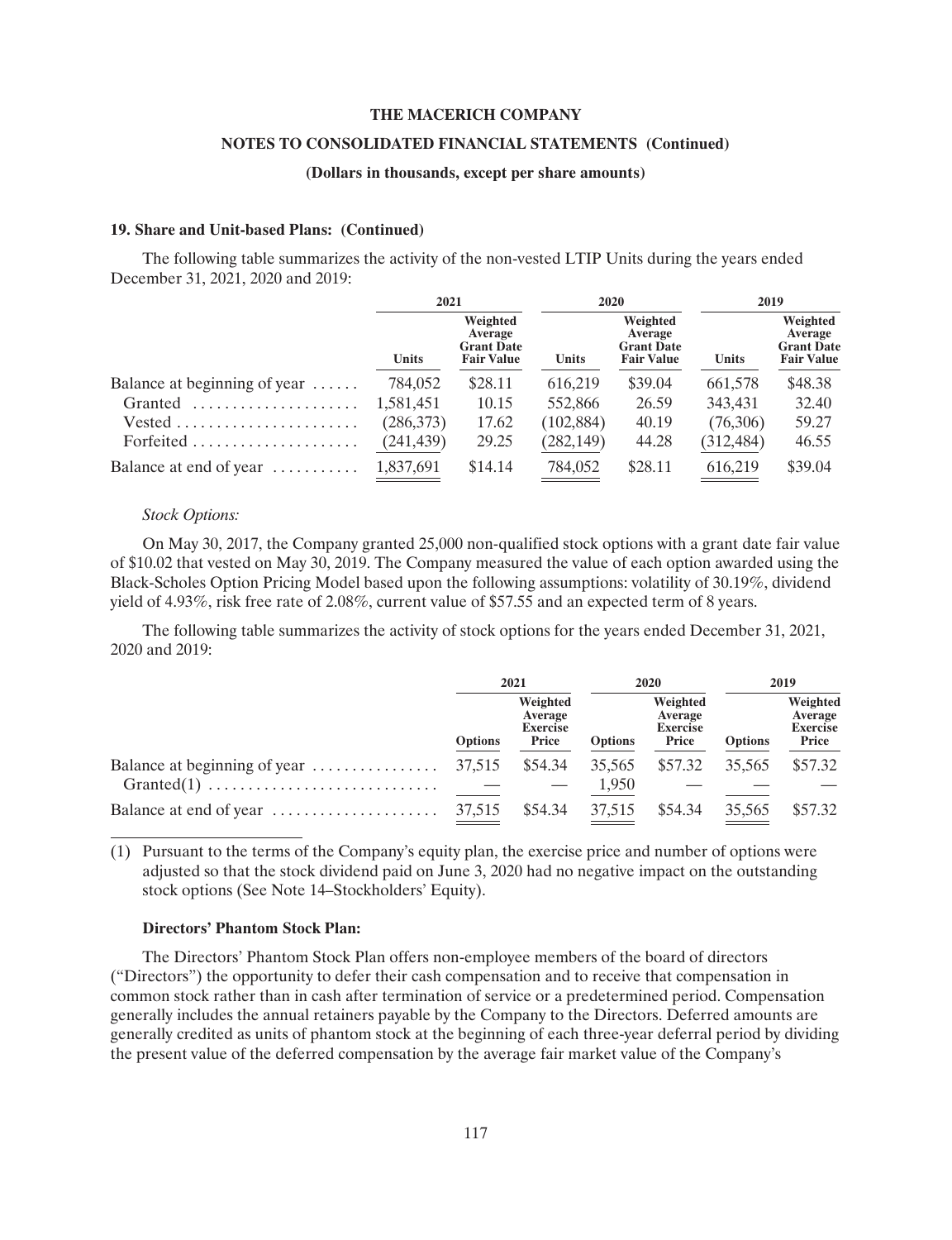### **NOTES TO CONSOLIDATED FINANCIAL STATEMENTS (Continued)**

### **(Dollars in thousands, except per share amounts)**

### **19. Share and Unit-based Plans: (Continued)**

common stock at the date of award. Compensation expense related to the phantom stock awards was determined by the amortization of the value of the stock units on a straight-line basis over the applicable service period. The stock units (including dividend equivalents) vest as the Directors' services (to which the fees relate) are rendered. Vested phantom stock units are ultimately paid out in common stock on a one-unit for one-share basis. To the extent elected by a Director, stock units receive dividend equivalents in the form of additional stock units based on the dividend amount paid on the common stock. The aggregate number of phantom stock units that may be granted under the Directors' Phantom Stock Plan is 500,000. As of December 31, 2021, there were 92,508 stock units available for grant under the Directors' Phantom Stock Plan.

The following table summarizes the activity of the non-vested phantom stock units for the years ended December 31, 2021, 2020 and 2019:

|                              |                       | 2021                                                          |                              | 2020                                                          |                              | 2019                                                                 |
|------------------------------|-----------------------|---------------------------------------------------------------|------------------------------|---------------------------------------------------------------|------------------------------|----------------------------------------------------------------------|
|                              | <b>Stock</b><br>Units | Weighted<br>Average<br><b>Grant Date</b><br><b>Fair Value</b> | <b>Stock</b><br><b>Units</b> | Weighted<br>Average<br><b>Grant Date</b><br><b>Fair Value</b> | <b>Stock</b><br><b>Units</b> | Weighted<br><b>Average</b><br><b>Grant Date</b><br><b>Fair Value</b> |
| Balance at beginning of year | 4,662                 | \$35.35                                                       | 7.216                        | \$43.29                                                       |                              |                                                                      |
| Granted                      | 17,554                | 12.09                                                         | 24,576                       | 17.11                                                         | 23,690                       | 40.26                                                                |
| $Vested$                     | (22, 216)             | 16.97                                                         | (27, 130)                    | 20.94                                                         | (16, 474)                    | 38.94                                                                |
| Forfeited                    |                       |                                                               |                              |                                                               |                              |                                                                      |
| Balance at end of year       |                       |                                                               | 4,662                        | \$35.35                                                       | 7,216                        | \$43.29                                                              |

### **Employee Stock Purchase Plan ("ESPP"):**

The ESPP authorizes eligible employees to purchase the Company's common stock through voluntary payroll deductions made during periodic offering periods. Under the ESPP, common stock is purchased at a 15% discount from the lesser of the fair value of common stock at the beginning and end of the offering period. A maximum of 1,291,117 shares of common stock is available for purchase under the ESPP. The number of shares available for future purchase under the plan at December 31, 2021 was 489,362.

### **Compensation:**

The following summarizes the compensation cost under the share and unit-based plans for the years ended December 31, 2021, 2020 and 2019:

| 2021 | 2020                       | 2019 |
|------|----------------------------|------|
|      |                            |      |
|      |                            |      |
|      | - - 51                     |      |
|      |                            |      |
|      | \$17,998 \$18,066 \$16,723 |      |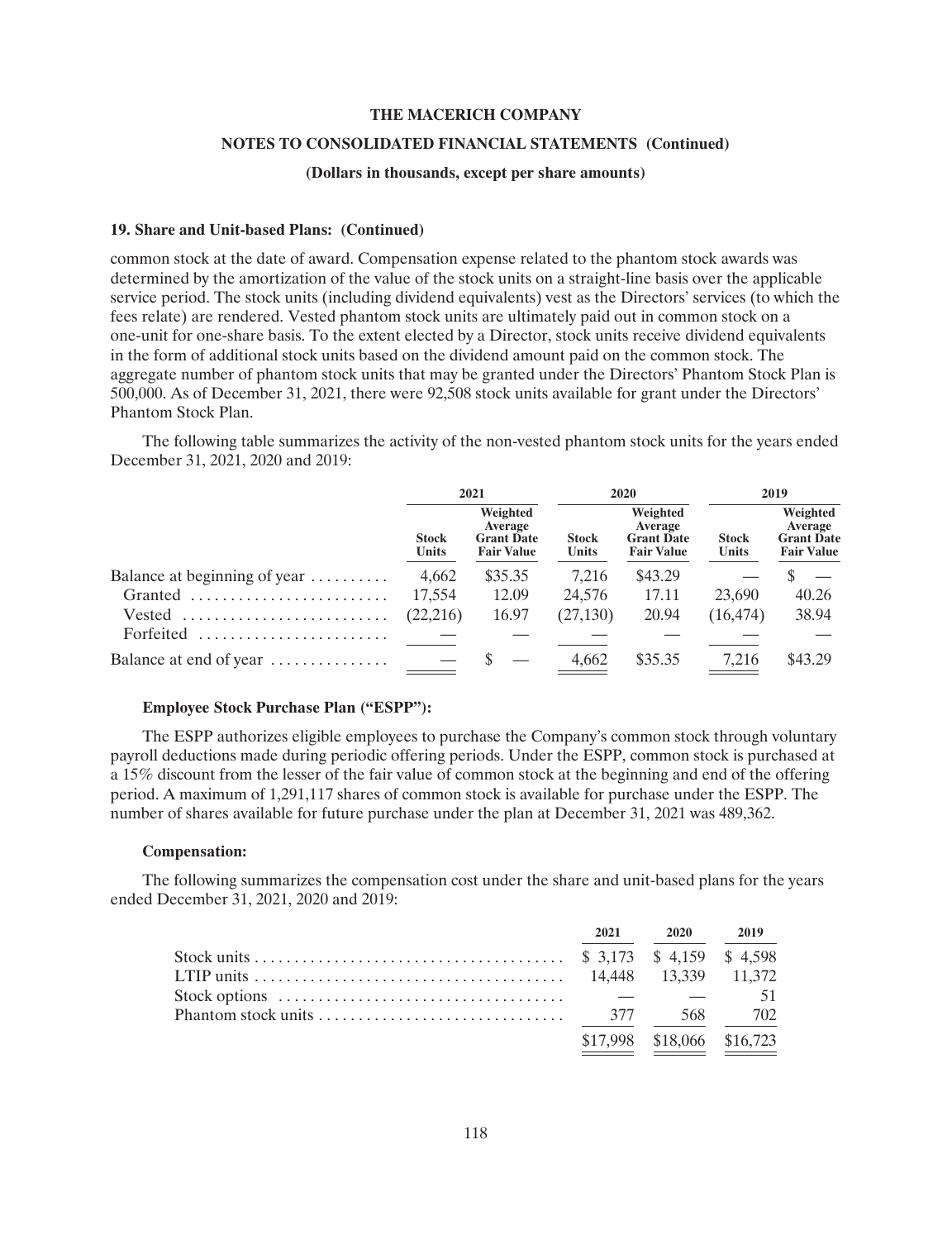### **NOTES TO CONSOLIDATED FINANCIAL STATEMENTS (Continued)**

### **(Dollars in thousands, except per share amounts)**

### **19. Share and Unit-based Plans: (Continued)**

The Company capitalized share and unit-based compensation costs of \$3,725, \$4,223 and \$4,691 for the years ended December 31, 2021, 2020 and 2019, respectively.

The fair value of the stock awards and stock units that vested during the years ended December 31, 2021, 2020 and 2019 was \$3,408, \$1,376 and \$3,577, respectively. Unrecognized compensation costs of share and unit-based plans at December 31, 2021 consisted of \$4,610 from LTIP Units and \$1,533 from stock units.

### **20. Employee Benefit Plans:**

### *401(k) Plan:*

The Company has a defined contribution retirement plan that covers its eligible employees (the "Plan"). The Plan is a defined contribution retirement plan covering eligible employees of the Macerich Property Management Company, LLC and participating affiliates. This Plan includes The Macerich Company Common Stock Fund as a new investment alternative under the Plan with 650,000 shares of common stock reserved for issuance under the Plan. In accordance with the Plan, the Company makes matching contributions equal to 100 percent of the first three percent of compensation deferred by a participant and 50 percent of the next two percent of compensation deferred by a participant. During the years ended December 31, 2021, 2020 and 2019, these matching contributions made by the Company were \$3,144, \$3,455 and \$3,346, respectively. Contributions and matching contributions to the Plan by the plan sponsor and/or participating affiliates are recognized as an expense of the Company in the period that they are made.

### *Deferred Compensation Plans:*

The Company has established deferred compensation plans under which executives and key employees of the Company may elect to defer receiving a portion of their cash compensation otherwise payable in one calendar year until a later year. The Company may, as determined by the Board of Directors in its sole discretion prior to the beginning of the plan year, credit a participant's account with a matching amount equal to a percentage of the participant's deferral. The Company contributed \$325, \$695 and \$814 to the plans during the years ended December 31, 2021, 2020 and 2019, respectively. Contributions are recognized as compensation in the periods they are made.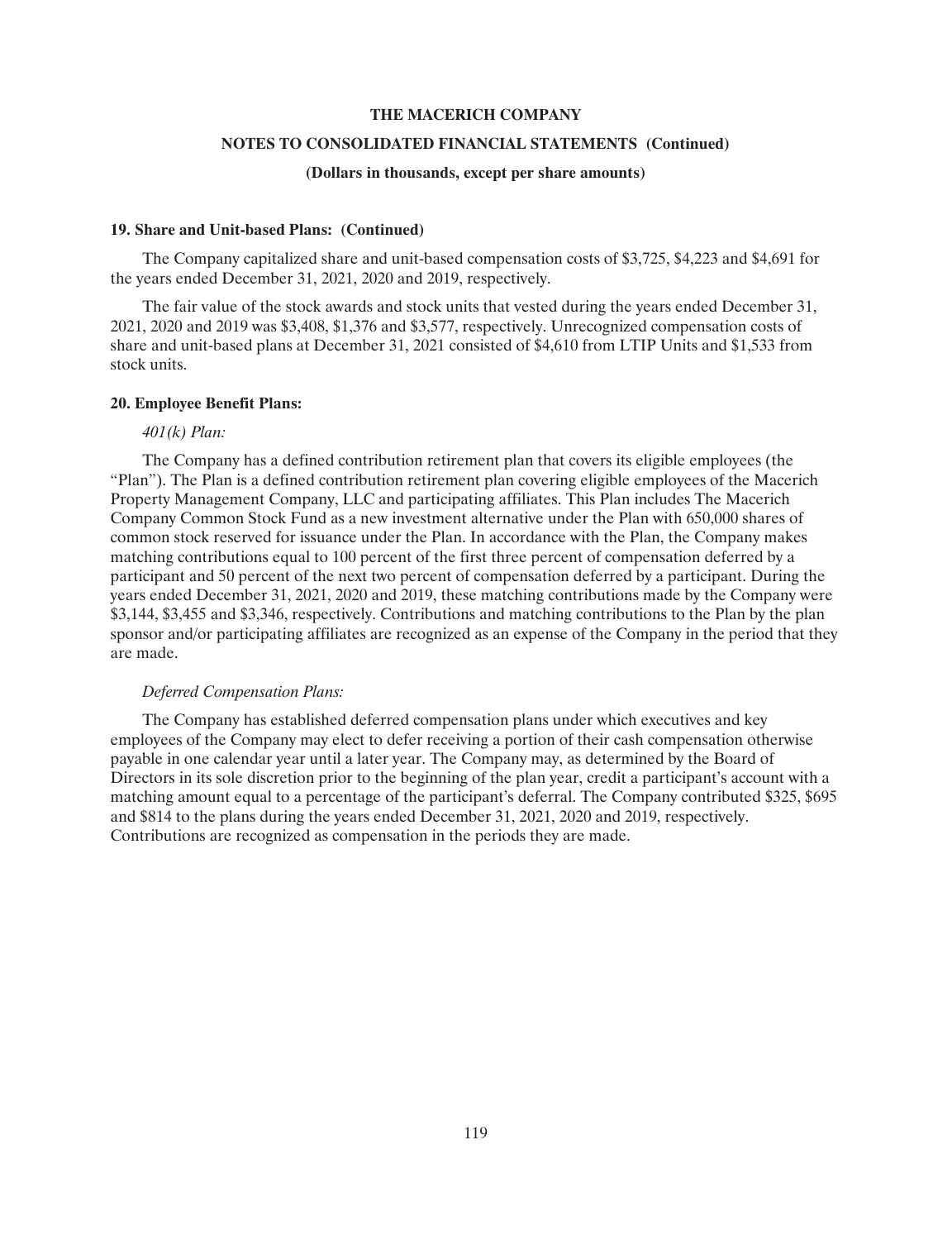### **NOTES TO CONSOLIDATED FINANCIAL STATEMENTS (Continued)**

### **(Dollars in thousands, except per share amounts)**

### **21. Income Taxes:**

For income tax purposes, distributions paid to common stockholders consist of ordinary income, capital gains, unrecaptured Section 1250 gain and return of capital or a combination thereof. The following table details the components of the distributions, on a per share basis, for the years ended December 31, 2021, 2020 and 2019:

|  | 2021(1) | 2020(1) | 2019(1) |  |
|--|---------|---------|---------|--|
|  |         |         |         |  |
|  |         |         |         |  |
|  |         |         |         |  |
|  |         |         |         |  |

(1) The 2021, 2020 and 2019 taxable ordinary dividends are treated as "qualified REIT dividends" for purposes of Internal Revenue Code Section 199A.

The Company has made Taxable REIT Subsidiary elections for all of its corporate subsidiaries other than its Qualified REIT Subsidiaries. The elections, effective for the year beginning January 1, 2001 and future years, were made pursuant to Section 856(l) of the Code.

The income tax provision of the TRSs for the years ended December 31, 2021, 2020 and 2019 are as follows:

| 2021 2020 2019 |  |
|----------------|--|
|                |  |
|                |  |
|                |  |

The income tax provision of the TRSs for the years ended December 31, 2021, 2020 and 2019 are reconciled to the amount computed by applying the Federal Corporate tax rate as follows:

|                                                   | 2021       | 2020    | 2019      |
|---------------------------------------------------|------------|---------|-----------|
|                                                   | \$(23,205) | \$6,058 | \$(2,062) |
| Tax at statutory rate on earnings from continuing |            |         |           |
|                                                   |            |         |           |
|                                                   | (1.261)    | (31)    | (280)     |
|                                                   | (814)      | (794)   | (876)     |
|                                                   |            |         |           |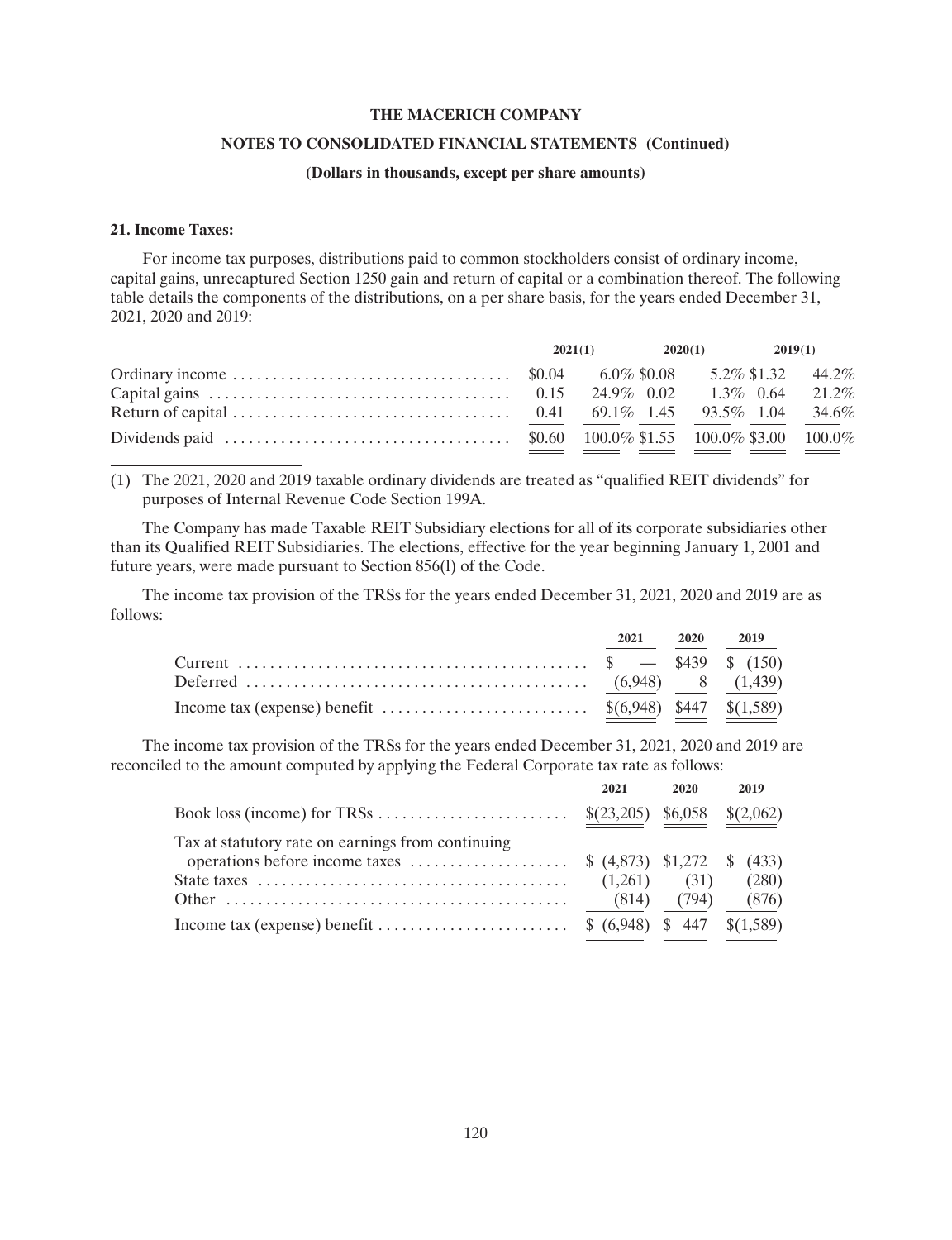### **NOTES TO CONSOLIDATED FINANCIAL STATEMENTS (Continued)**

### **(Dollars in thousands, except per share amounts)**

### **21. Income Taxes: (Continued)**

The tax effects of temporary differences and carryforwards of the TRSs included in the net deferred tax assets at December 31, 2021 and 2020 are summarized as follows:

| Property, primarily differences in depreciation and amortization,                  |     |       |
|------------------------------------------------------------------------------------|-----|-------|
| the tax basis of land assets and treatment of certain other costs $\ldots$ (1,013) |     | 2,927 |
|                                                                                    | 475 | 644   |
|                                                                                    |     |       |

**2021 2020**

The net operating loss ("NOL") carryforwards for NOLs generated through the 2017 tax year are scheduled to expire through 2037, beginning in 2025. Pursuant to the Tax Cuts and Jobs Act of 2017, NOLs generated in 2018 and subsequent tax years are carried forward indefinitely. The Coronavirus Aid, Relief and Economic Security Act removed the 80% of taxable income limitation, imposed by the Tax Cuts and Jobs Act, for NOLs generated in 2018, 2019 and 2020.

For the years ended December 31, 2021, 2020 and 2019 there were no unrecognized tax benefits.

The Company is required to establish a valuation allowance for any portion of the deferred tax asset that the Company concludes is more likely than not to be unrealizable. The Company's assessment considers all evidence, both positive and negative, including the nature, frequency and severity of any current and cumulative losses, taxable income in carry back years, the scheduled reversal of deferred tax liabilities, tax planning strategies and projected future taxable income in making this assessment. As of December 31, 2021, the Company had no valuation allowance recorded.

The tax years 2018 through 2020 remain open to examination by the taxing jurisdictions to which the Company is subject. The Company does not expect that the total amount of unrecognized tax benefit will materially change within the next 12 months.

### **22. Subsequent Events:**

On January 27, 2022, the Company announced a dividend/distribution of \$0.15 per share for common stockholders and OP Unit holders of record on February 18, 2022. All dividends/distributions will be paid 100% in cash on March 3, 2022.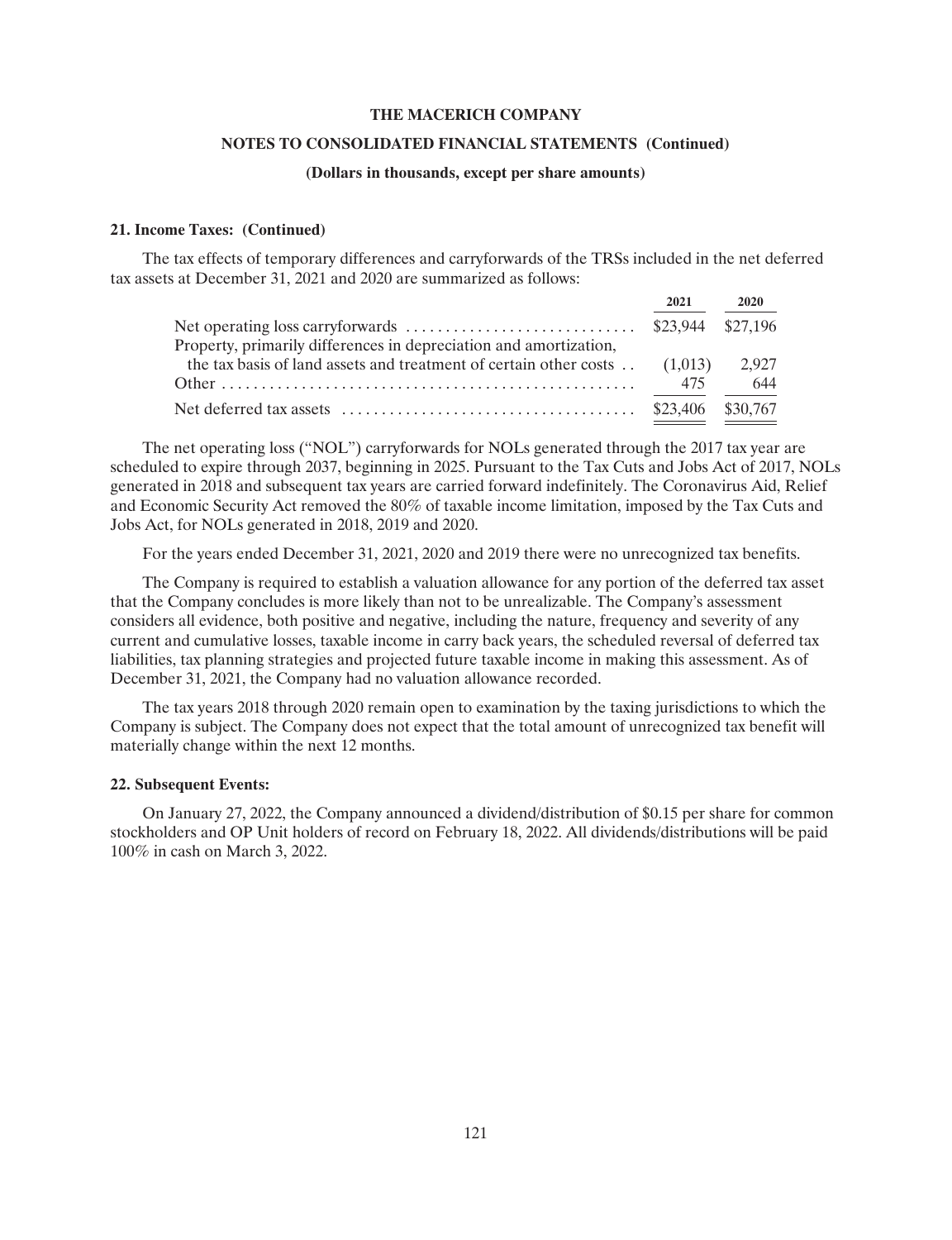## THE MACERICH COMPANY **THE MACERICH COMPANY**

## Schedule III-Real Estate and Accumulated Depreciation **Schedule III—Real Estate and Accumulated Depreciation**

## December 31, 2021 **December 31, 2021**

## (Dollars in thousands) **(Dollars in thousands)**

|                                                             | Initial | Cost to Company     |                  | Capitalized<br>Cost                    |                                                                                                                                                              |                     | Gross Amount at Which Carried at Close of Period |                |   |                              |                                                           | <b>Total Cost</b>                                         |                    |
|-------------------------------------------------------------|---------|---------------------|------------------|----------------------------------------|--------------------------------------------------------------------------------------------------------------------------------------------------------------|---------------------|--------------------------------------------------|----------------|---|------------------------------|-----------------------------------------------------------|-----------------------------------------------------------|--------------------|
| <b>Shopping Centers/Entities</b>                            |         | <b>Building</b> and | Equipment<br>and | Subsequent                             | Land                                                                                                                                                         | <b>Building</b> and | Furnishings<br>Equipment                         | Construction   |   | Total                        | Accumulated                                               | Accumulated<br>Net of                                     |                    |
|                                                             | Land    | Improvements        | Furnishings      | Acquisition                            |                                                                                                                                                              | Improvements        |                                                  | in Progress    |   |                              | Depreciation                                              | Depreciation                                              |                    |
| ↮<br>Chandler Fashion Center                                | 24,188  | 223,143<br>S        | ↮                | 32,631<br>5                            | 24,188<br>S                                                                                                                                                  | 246,967<br>5        | 5,205<br>S                                       | 3,602<br>5     | S | 279,962                      | 132,622<br>S                                              | 5                                                         | 147,340            |
| <b>Danbury Fair Mall</b>                                    | 130,367 | 316,951             |                  | 113,156                                | 141,479                                                                                                                                                      | 390,915             | 10,124                                           | 17,956         |   | 560,474                      | 171,291                                                   |                                                           | 389,183            |
| Desert Sky Mall.                                            | 9,447   | 37,245              | $\mathbf{c}$     | 6,543                                  | 9,082                                                                                                                                                        | 41,232              | 2,933                                            |                |   | 53,247                       | 16,496                                                    |                                                           | 36,751             |
| Eastland Mall                                               | 22,050  | 151,605             |                  | 11,990                                 |                                                                                                                                                              | 162,693             |                                                  |                |   | 185,645                      | 49,685                                                    |                                                           | 135,960            |
| Pashion District Philadelphia                               | 38,402  | 293,112             |                  | 6,262                                  |                                                                                                                                                              | 296,775             | 2,130<br>235<br>4,550                            | 804            |   |                              |                                                           | 328,271                                                   |                    |
| Fashion Outlets of Chicago                                  |         |                     |                  | 75,149                                 | 20,810<br>39,962<br>40,575                                                                                                                                   | 228,900             |                                                  | 124            |   | 337,776<br>275,149           | 9,505<br>80,811                                           |                                                           | 194,338            |
| Fashion Outlets of Niagara Falls                            |         |                     |                  |                                        |                                                                                                                                                              |                     |                                                  |                |   |                              |                                                           |                                                           |                    |
| USA                                                         | 18,581  | 210,139             |                  | 105,795                                | 23,762                                                                                                                                                       | 308,480             | 2,183                                            |                |   | 334,515                      | 108,446                                                   | 226,069                                                   |                    |
| The Marketplace at Flagstaff                                |         |                     |                  | 45,855                                 |                                                                                                                                                              | 45,855              |                                                  |                |   | 45,855                       | 28,944                                                    |                                                           | 16,911             |
| Freehold Raceway Mall                                       | 164,986 | 362,841             |                  | 126,120                                |                                                                                                                                                              | 476,181             | 9,258                                            | $\frac{10}{1}$ |   | 653,947                      | 236,094                                                   | 417,853                                                   |                    |
| Fresno Fashion Fair                                         | 17,966  | 72,194              |                  | 56,980                                 |                                                                                                                                                              | 125,844             | 3,091                                            | 239            |   | 147,140                      | 69,798                                                    |                                                           | 77,342             |
| Green Acres Mall                                            | 156,640 | 321,034             |                  | 190,705                                | 168,098<br>17,966<br>17,378                                                                                                                                  | 458,349             | 10,886                                           | 21,766         |   | 668,379                      | 155,232<br>34,449                                         | 513,147                                                   |                    |
| Inland Center                                               | 8,321   |                     |                  |                                        |                                                                                                                                                              | 117,704             | 380                                              |                |   | 128,419                      |                                                           |                                                           |                    |
| Kings Plaza Shopping Center                                 | 209,041 | 83,550<br>485,548   | 20,000           | 36,548<br>277,854                      |                                                                                                                                                              | 676,363             | 60,084                                           | 50,984         |   | 992,443                      | 178,069                                                   |                                                           |                    |
| La Cumbre Plaza                                             | 18,122  | 21,492              |                  | 19,436                                 | $\begin{array}{c} 10{,}291 \\ 205{,}012 \\ 13{,}856 \\ 10{,}777 \\ 7{,}076 \\ 7{,}857 \\ 7{,}857 \\ 7{,}854 \\ 7{,}854 \\ 7{,}854 \\ 3{,}114 \\ \end{array}$ | 45,004              | 190                                              |                |   | 59,050                       | 26,776                                                    | 93,970<br>814,374<br>32,274<br>36,591<br>26,268<br>26,394 |                    |
| Macerich Management Co.                                     | 1,150   |                     | 26,562           | 27,857                                 |                                                                                                                                                              | 17,942              | 43,270                                           | 954            |   | 66,044                       |                                                           |                                                           |                    |
| MACWH, LP                                                   |         | $10,475$<br>25,771  |                  |                                        |                                                                                                                                                              | 27,455              |                                                  |                |   | 38,232                       |                                                           |                                                           |                    |
| NorthPark Mall                                              | 7,746   | 74,661              |                  | 12,461<br>11,350                       |                                                                                                                                                              | 85,985              | 696                                              |                |   | 93,757                       | $\begin{array}{c} 29,453 \\ 11,964 \\ 31,363 \end{array}$ |                                                           |                    |
| $\mathrm{Oaks}, \mathrm{The}\dots\dots\dots\dots\dots\dots$ | 32,300  | 17,156              |                  | 268,973                                |                                                                                                                                                              | 357,987<br>145,911  | 3,558                                            | 497            |   | 418,429                      | 194,018                                                   |                                                           |                    |
| Pacific View                                                | 8,697   | 8,696               |                  | 137,922                                |                                                                                                                                                              |                     | 1,550                                            |                |   | 155,315                      | 84,979                                                    |                                                           | 70,336             |
| Prasada                                                     | 6,615   |                     |                  | 23,373                                 |                                                                                                                                                              | 26,445              |                                                  | 429            |   | 29,988                       | 2,337                                                     |                                                           | 27,651             |
| Queens Center $\dots\dots\dots$                             | 251,474 | ,039,922            |                  | 54,263<br>317,936                      | 256,786<br>42,513<br>26,902                                                                                                                                  | ,082,404            | 5,892                                            | 577            |   | ,345,659<br>449,936          | 212,717                                                   | ,132,942                                                  |                    |
| Santa Monica Place                                          | 26,400  | 105,600             |                  |                                        |                                                                                                                                                              | 316,488             | 6,624                                            | 84,311         |   |                              | 124,540                                                   | 325,396                                                   |                    |
| SanTan Adjacent Land.                                       | 29,414  |                     |                  | 10,276                                 |                                                                                                                                                              |                     |                                                  | 12,788         |   | 39,690                       |                                                           |                                                           | 39,690             |
| SanTan Village Regional                                     |         |                     |                  |                                        |                                                                                                                                                              |                     |                                                  |                |   |                              |                                                           |                                                           |                    |
| Center $\dots\dots\dots$                                    | 7,827   |                     |                  | 19,174                                 | 5,921                                                                                                                                                        | 219,354             | 1,713                                            | $\mathfrak{a}$ |   | 227,001                      | 15,796                                                    |                                                           | 11,205             |
| Sears South Plains                                          | 8,170   | 11,130              |                  | 1,057                                  |                                                                                                                                                              |                     |                                                  | 20,357         |   |                              |                                                           |                                                           | 20,357             |
| SouthPark Mall                                              | 7,035   | 38,215              |                  | $(7,985)$<br>6,973<br>13,158<br>11,687 | 2,899                                                                                                                                                        | 33,932              | 434                                              |                |   | 20,357<br>37,265             | 17,796                                                    |                                                           | 19,469             |
| Southridge Center.                                          | 6,764   |                     |                  |                                        | 1,963                                                                                                                                                        | 11,659              | 115                                              |                |   |                              |                                                           |                                                           | 5,949              |
| Stonewood Center                                            | 4,948   | 302,527<br>112,718  |                  |                                        | 4,935<br>10,928                                                                                                                                              | 315,115<br>123,344  | 583                                              |                |   | 13,737<br>320,633<br>135,333 | 7,788<br>69,719<br>32,155                                 |                                                           | 250,914<br>103,178 |
| Superstition Springs Center                                 | 10,928  |                     |                  |                                        |                                                                                                                                                              |                     | 1,061                                            |                |   |                              |                                                           |                                                           |                    |
|                                                             |         |                     |                  |                                        |                                                                                                                                                              |                     |                                                  |                |   |                              |                                                           |                                                           |                    |

See accompanying report of independent registered public accounting firm. See accompanying report of independent registered public accounting firm.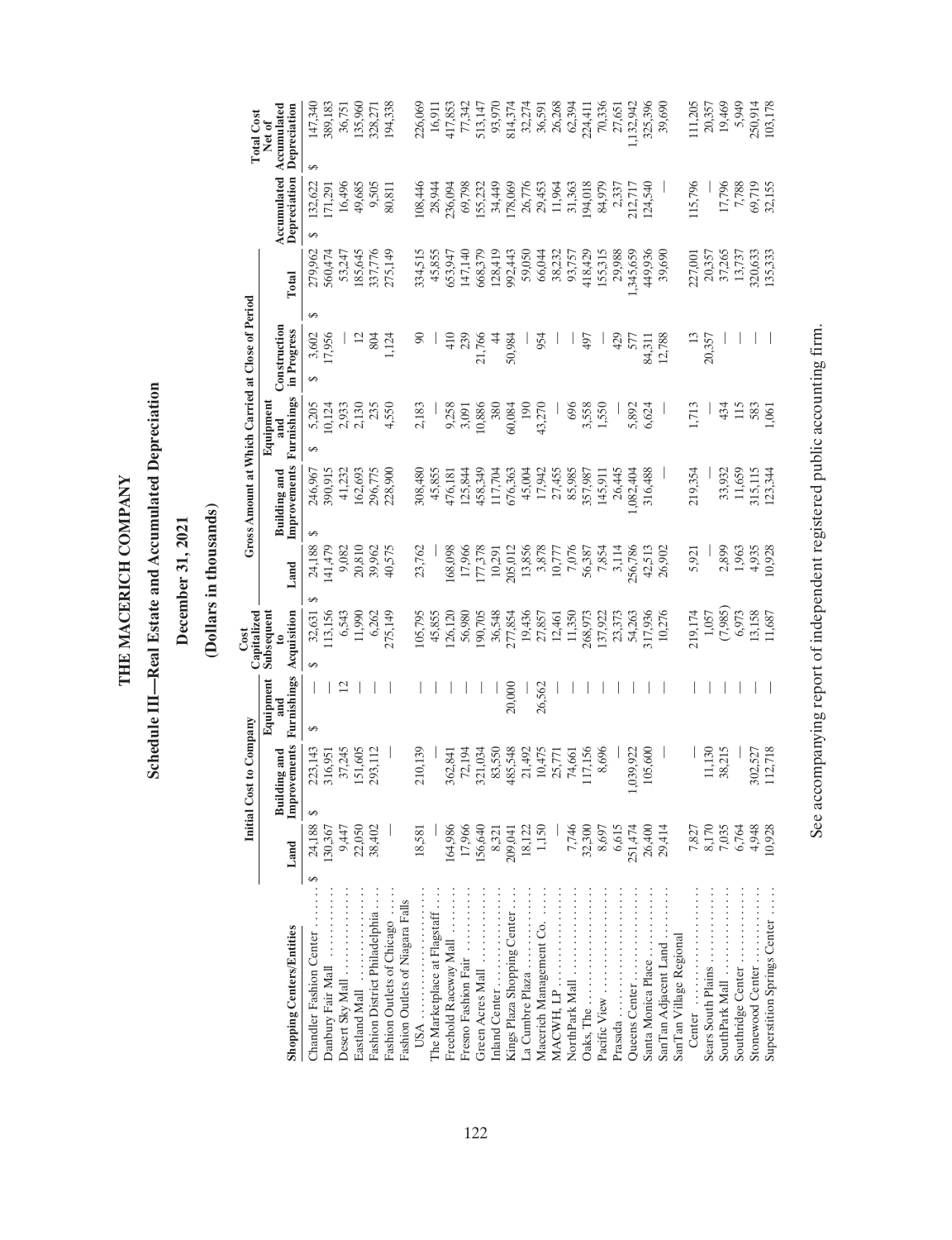## THE MACERICH COMPANY **THE MACERICH COMPANY**

# Schedule III-Real Estate and Accumulated Depreciation (Continued) **Schedule III—Real Estate and Accumulated Depreciation (Continued)**

## December 31, 2021 **December 31, 2021**

## (Dollars in thousands) **(Dollars in thousands)**

|                                                  | Initial          | Cost to Company           |                  | apitalized<br>Cost         |                            | Gross Amount at Which Carried at Close of Period |                    |                     |                                                 |                                                | <b>Total Cost</b>                                        |
|--------------------------------------------------|------------------|---------------------------|------------------|----------------------------|----------------------------|--------------------------------------------------|--------------------|---------------------|-------------------------------------------------|------------------------------------------------|----------------------------------------------------------|
|                                                  |                  |                           | Equipment<br>and |                            |                            | <b>Building</b> and                              | Equipmen<br>and    | <b>Construction</b> |                                                 | Accumulated                                    | Net of                                                   |
| <b>Shopping Centers/Entities</b>                 | Land             |                           |                  | Acquisition                | Land                       | <b>Improvements</b>                              | <u>Furnishings</u> | in Progress         | Total                                           | Depreciation                                   |                                                          |
| Superstition Springs Power                       |                  |                           |                  |                            |                            |                                                  |                    |                     |                                                 |                                                |                                                          |
| Center $\ldots$                                  | 1,618            | 4,420                     | I                | (98)                       | <b>194</b>                 | 4,709                                            |                    | I                   | 5,940                                           | 2,415                                          | 3,525                                                    |
| The Macerich Partnership,                        |                  |                           |                  |                            |                            |                                                  |                    |                     |                                                 |                                                |                                                          |
|                                                  |                  |                           |                  | 5,969                      |                            |                                                  |                    |                     |                                                 | 1,827                                          | 6,676                                                    |
| Towne Mall $\ldots \ldots \ldots \ldots$         | 6,652            | 2,534<br>31,184<br>26,098 |                  | 5,110                      | 6,877                      | 1,138<br>35,620<br>40,064<br>180,766             | 350                |                     |                                                 |                                                |                                                          |
|                                                  | 16,045           |                           |                  | 12,675                     |                            |                                                  | 248                |                     |                                                 |                                                |                                                          |
| Valley River Center                              | 24,854<br>15,700 | .47,715                   | I                |                            | 14,506<br>24,854<br>20,080 |                                                  | .896               |                     | 8,503<br>42,946<br>54,818<br>507,793<br>145,837 | 18,746<br>16,513<br>79,922<br>56,260<br>80,686 |                                                          |
| Victor Valley, Mall of                           |                  | 75,230                    | I                | 35,224<br>54,907<br>59,758 |                            | 24,161                                           | 596                |                     |                                                 |                                                |                                                          |
| Vintage Faire Mall                               | 14,902           | 60,532                    | I                |                            | 17,417                     | 14,524                                           | 1,580              | 1,671               | 135,192                                         |                                                | 24,200<br>38,305<br>37,871<br>79,577<br>54,506<br>36,097 |
| Wilton Mall $\ldots \ldots \ldots \ldots \ldots$ | 19,743           | 67,855                    | I                | $(3,052)$<br>$(5,369)$     | 1,310                      | 72,044                                           | 1,155              |                     | 84,546                                          | 48,449                                         |                                                          |
| Other freestanding stores $\dots\dots$           | 5,926            | 31,785                    |                  |                            | 4,906                      | 27,142                                           | 294                |                     | 32,342                                          | 14,584                                         | 17,758                                                   |
| Other land and development                       |                  |                           |                  |                            |                            |                                                  |                    |                     |                                                 |                                                |                                                          |
|                                                  | 37,850           |                           |                  | (21,594)                   | 6,322                      | 6,555                                            |                    | 3,379               | 16,256                                          | 1,099                                          | 15,157                                                   |
|                                                  | \$1,370,869      | 4,873,078                 | 46,574           | 2,557,029                  | \$1,441,858                | 6,992,00                                         | 191,266            | 5 222,420           | 8,847,550                                       | 3 2,563,344                                    |                                                          |
|                                                  |                  |                           |                  |                            |                            |                                                  |                    |                     |                                                 |                                                |                                                          |

See accompanying report of independent registered public accounting firm. See accompanying report of independent registered public accounting firm.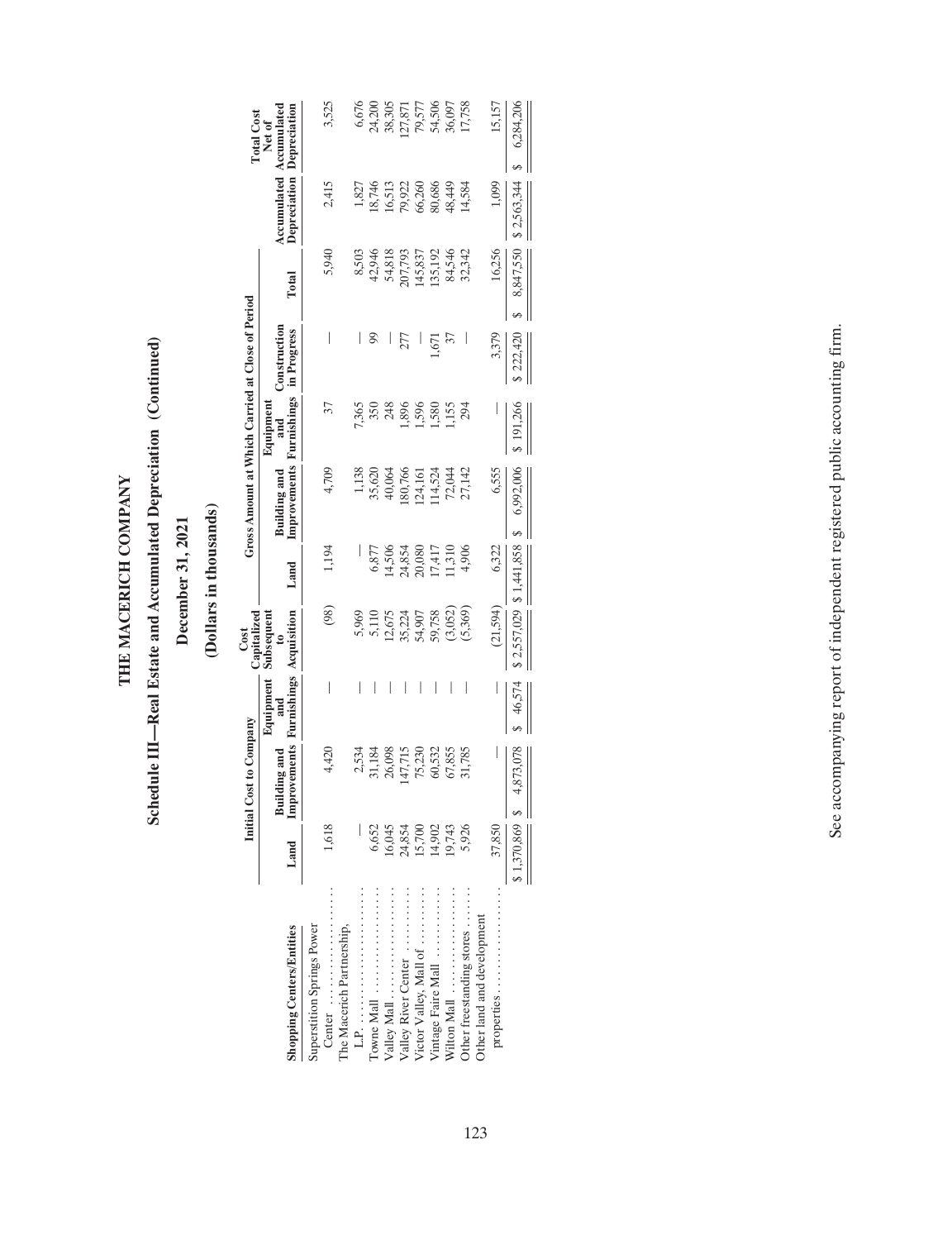### **Schedule III—Real Estate and Accumulated Depreciation (Continued)**

### **December 31, 2021**

### **(Dollars in thousands)**

Depreciation of the Company's investment in buildings and improvements reflected in the consolidated statements of operations are calculated over the estimated useful lives of the asset as follows:

The changes in total real estate assets for the three years ended December 31, 2021 are as follows:

|                              | 2021                    | 2020                    | 2019        |
|------------------------------|-------------------------|-------------------------|-------------|
| Balances, beginning of year  | \$9,256,712 \$8,993,049 |                         | \$8,878,820 |
| Additions                    | 100.616                 | 419.369                 | 176,690     |
| Dispositions and retirements | (509,778)               | (155,706)               | (62, 461)   |
|                              | \$8,847,550             | \$9,256,712 \$8,993,049 |             |

The aggregate cost of the property included in the table above for federal income tax purposes was \$8,877,859 (unaudited) at December 31, 2021.

The changes in accumulated depreciation for the three years ended December 31, 2021 are as follows:

|                                                          | 2021        | 2020                                   | 2019        |
|----------------------------------------------------------|-------------|----------------------------------------|-------------|
| Balances, beginning of year                              | \$2,562,133 | \$2,349,536                            | \$2,093,044 |
| Additions                                                | 282,158     | 287.925                                | 287.846     |
| Dispositions and retirements $\dots\dots\dots\dots\dots$ | (280, 947)  | (75,328)                               | (31,354)    |
|                                                          |             | $$2,563,344$ $$2,562,133$ $$2,349,536$ |             |

See accompanying report of independent registered public accounting firm.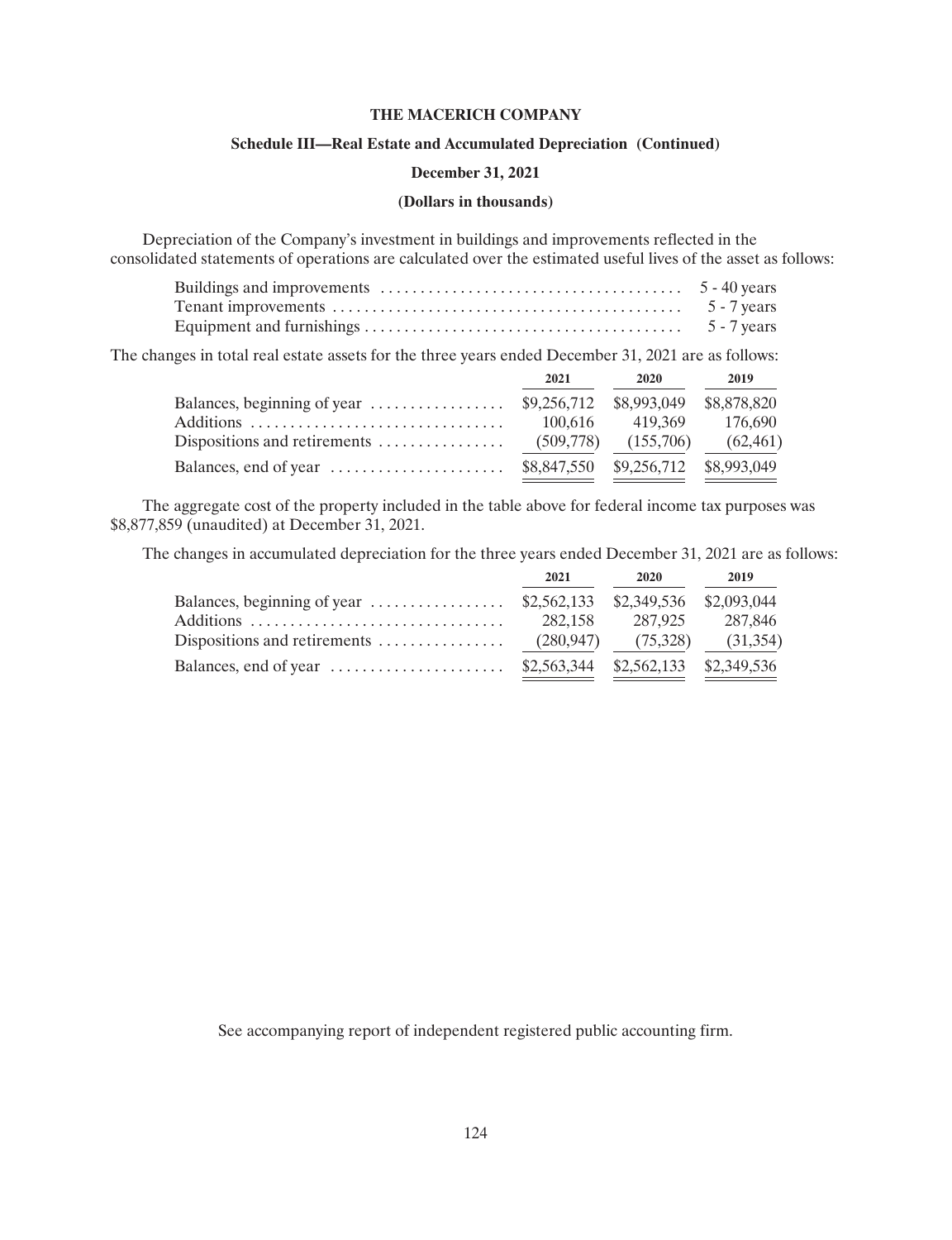### **EXHIBIT INDEX**

| <b>Exhibit</b><br><b>Number</b> | <b>Description</b>                                                                                                                                                                                                                                                                                                                            |
|---------------------------------|-----------------------------------------------------------------------------------------------------------------------------------------------------------------------------------------------------------------------------------------------------------------------------------------------------------------------------------------------|
| 2.1                             | Master Agreement, dated November 14, 2014, by and among Pacific Premier Retail LLC,<br>MACPT LLC, Macerich PPR GP LLC, Queens JV LP, Macerich Queens JV LP, Queens JV<br>GP LLC, 1700480 Ontario Inc. and the Company (incorporated by reference as an exhibit to<br>the Company's Current Report on Form 8-K, event date November 14, 2014). |
| 3.1                             | Articles of Amendment and Restatement of the Company (incorporated by reference as an<br>exhibit to the Company's Registration Statement on Form S-11, as amended (No. 33-68964))<br>(Filed in paper—hyperlink is not required pursuant to Rule 105 of Regulation S-T).                                                                       |
| 3.1.1                           | Articles Supplementary of the Company (incorporated by reference as an exhibit to the<br>Company's Current Report on Form 8-K, event date May 30, 1995) (Filed in paper-<br>hyperlink is not required pursuant to Rule 105 of Regulation S-T).                                                                                                |
| 3.1.2                           | Articles Supplementary of the Company (with respect to the first paragraph) (incorporated by<br>reference as an exhibit to the Company's 1998 Form 10-K).                                                                                                                                                                                     |
| 3.1.3                           | Articles Supplementary of the Company (Series D Preferred Stock) (incorporated by<br>reference as an exhibit to the Company's Current Report on Form 8-K, event date July 26,<br>2002).                                                                                                                                                       |
| 3.1.4                           | Articles Supplementary of the Company (incorporated by reference as an exhibit to the<br>Company's Registration Statement on Form S-3, as amended (No. 333-88718)).                                                                                                                                                                           |
| 3.1.5                           | Articles of Amendment of the Company (declassification of Board) (incorporated by<br>reference as an exhibit to the Company's 2008 Form 10-K).                                                                                                                                                                                                |
| 3.1.6                           | Articles Supplementary of the Company (incorporated by reference as an exhibit to the<br>Company's Current Report on Form 8-K, event date February 5, 2009).                                                                                                                                                                                  |
| 3.1.7                           | Articles of Amendment of the Company (increased authorized shares) (incorporated by<br>reference as an exhibit to the Company's Quarterly Report on Form 10-Q for the quarter<br>ended June 30, 2009).                                                                                                                                        |
| 3.1.8                           | Articles of Amendment of the Company (to eliminate the supermajority vote requirement to<br>amend the charter and to clarify a reference in Article NINTH) (incorporated by reference as<br>an exhibit to the Company's Current Report on Form 8-K, event date May 30, 2014).                                                                 |
| 3.1.9                           | Articles Supplementary (election to be subject to Section 3-803 of the Maryland General<br>Corporation Law) (incorporated by reference as an exhibit to the Company's Current Report<br>on Form 8-K, event date March 17, 2015).                                                                                                              |
| 3.1.10                          | Articles Supplementary (designation of Series E Preferred Stock) (incorporated by reference<br>as an exhibit to the Company's Current Report on Form 8-K, event date March 18, 2015).                                                                                                                                                         |
| 3.1.11                          | Articles Supplementary (reclassification of Series E Preferred Stock to preferred stock)<br>(incorporated by reference as an exhibit to the Company's Current Report on Form 8-K,<br>event date May 7, 2015).                                                                                                                                 |
| 3.1.12                          | Articles Supplementary (repeal of election to be subject to Section 3-803 of the Maryland<br>General Corporation Law (incorporated by reference as an exhibit to the Company's Current<br>Report on Form 8-K, event date May 28, 2015).                                                                                                       |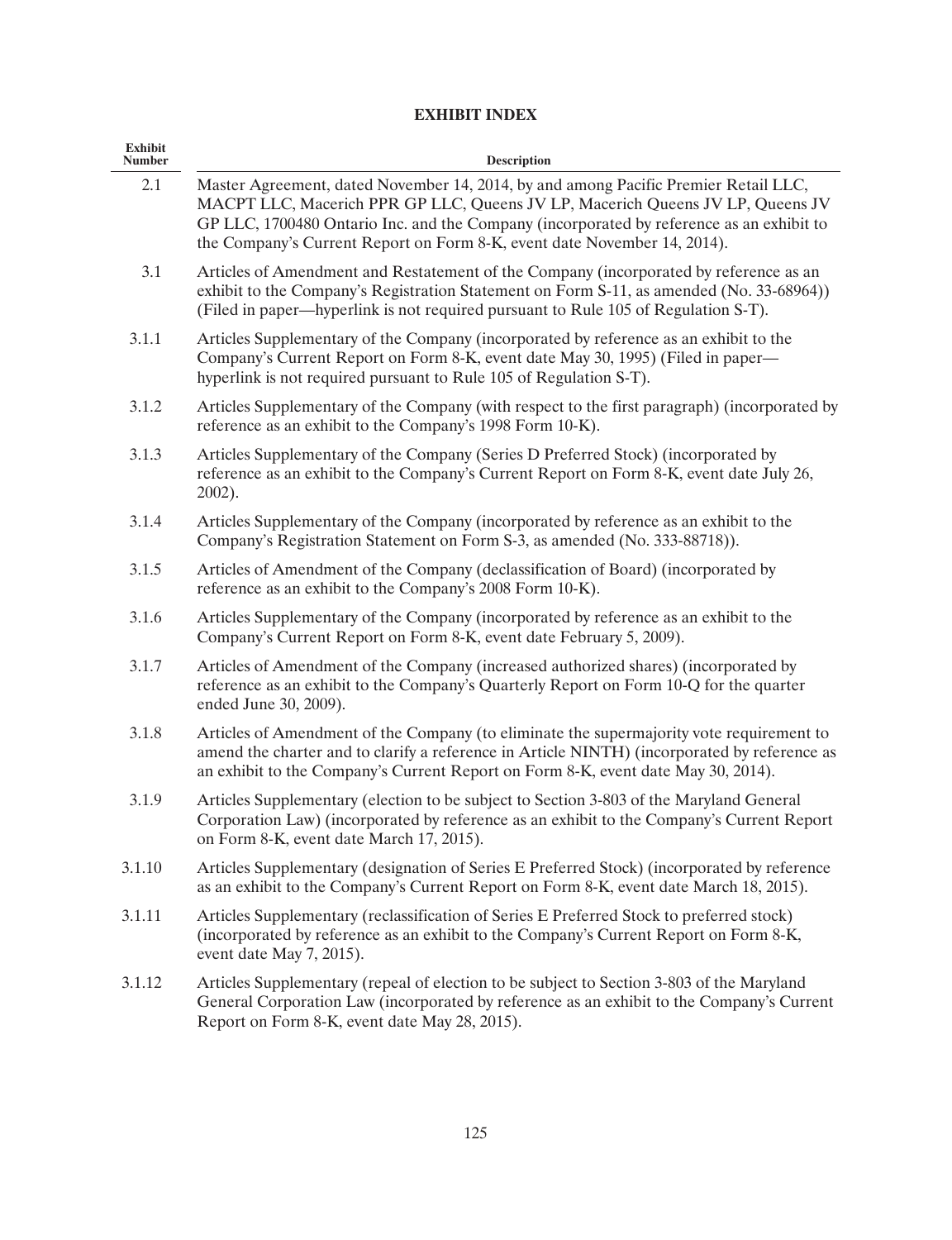| <b>Exhibit</b><br><b>Number</b> | <b>Description</b>                                                                                                                                                                                                                                         |
|---------------------------------|------------------------------------------------------------------------------------------------------------------------------------------------------------------------------------------------------------------------------------------------------------|
| 3.1.13                          | Articles Supplementary (opting out of provisions of Subtitle 8 of Title 3 of the Maryland<br>General Corporate Law (MUTA Provisions)) (incorporated by reference as an exhibit to the<br>Company's Current Report on Form 8-K, event date April 24, 2019). |
| 3.1.14                          | Articles of Amendment of the Company (increased authorized shares) (incorporated by<br>reference as an exhibit to the Company's Current Report on Form 8-K, event date May 28,<br>2021).                                                                   |
| 3.2                             | Amended and Restated Bylaws of the Company (incorporated by reference as an exhibit to<br>the Company's Current Report on Form 8-K, event date April 24, 2019).                                                                                            |
| 4.1                             | Description of the Company's Securities                                                                                                                                                                                                                    |
| 4.2                             | Form of Common Stock Certificate (incorporated by reference as an exhibit to the Company's<br>Current Report on Form 8-K, as amended, event date November 10, 1998).                                                                                       |
| 4.3                             | Form of Preferred Stock Certificate (Series D Preferred Stock) (incorporated by reference as<br>an exhibit to the Company's Registration Statement on Form S-3 (No. 333-107063)).                                                                          |
| 10.1                            | Amended and Restated Limited Partnership Agreement for the Operating Partnership dated<br>as of March 16, 1994 (incorporated by reference as an exhibit to the Company's 1996<br>Form 10-K).                                                               |
| 10.1.1                          | Amendment to Amended and Restated Limited Partnership Agreement for the Operating<br>Partnership dated June 27, 1997 (incorporated by reference as an exhibit to the Company's<br>Current Report on Form 8-K, event date June 20, 1997).                   |
| 10.1.2                          | Amendment to Amended and Restated Limited Partnership Agreement for the Operating<br>Partnership dated November 16, 1997 (incorporated by reference as an exhibit to the<br>Company's 1997 Form 10-K).                                                     |
| 10.1.3                          | Fourth Amendment to Amended and Restated Limited Partnership Agreement for the<br>Operating Partnership dated February 25, 1998 (incorporated by reference as an exhibit to the<br>Company's 1997 Form 10-K).                                              |
| 10.1.4                          | Fifth Amendment to Amended and Restated Limited Partnership Agreement for the<br>Operating Partnership dated February 26, 1998 (incorporated by reference as an exhibit to the<br>Company's 1997 Form 10-K).                                               |
| 10.1.5                          | Sixth Amendment to Amended and Restated Limited Partnership Agreement for the<br>Operating Partnership dated June 17, 1998 (incorporated by reference as an exhibit to the<br>Company's 1998 Form 10-K).                                                   |
| 10.1.6                          | Seventh Amendment to Amended and Restated Limited Partnership Agreement for the<br>Operating Partnership dated December 23, 1998 (incorporated by reference as an exhibit to<br>the Company's 1998 Form 10-K).                                             |
| 10.1.7                          | Eighth Amendment to Amended and Restated Limited Partnership Agreement for the<br>Operating Partnership dated November 9, 2000 (incorporated by reference as an exhibit to<br>the Company's 2000 Form 10-K).                                               |
| 10.1.8                          | Ninth Amendment to Amended and Restated Limited Partnership Agreement for the<br>Operating Partnership dated July 26, 2002 (incorporated by reference as an exhibit to the<br>Company's Current Report on Form 8-K, event date July 26, 2002).             |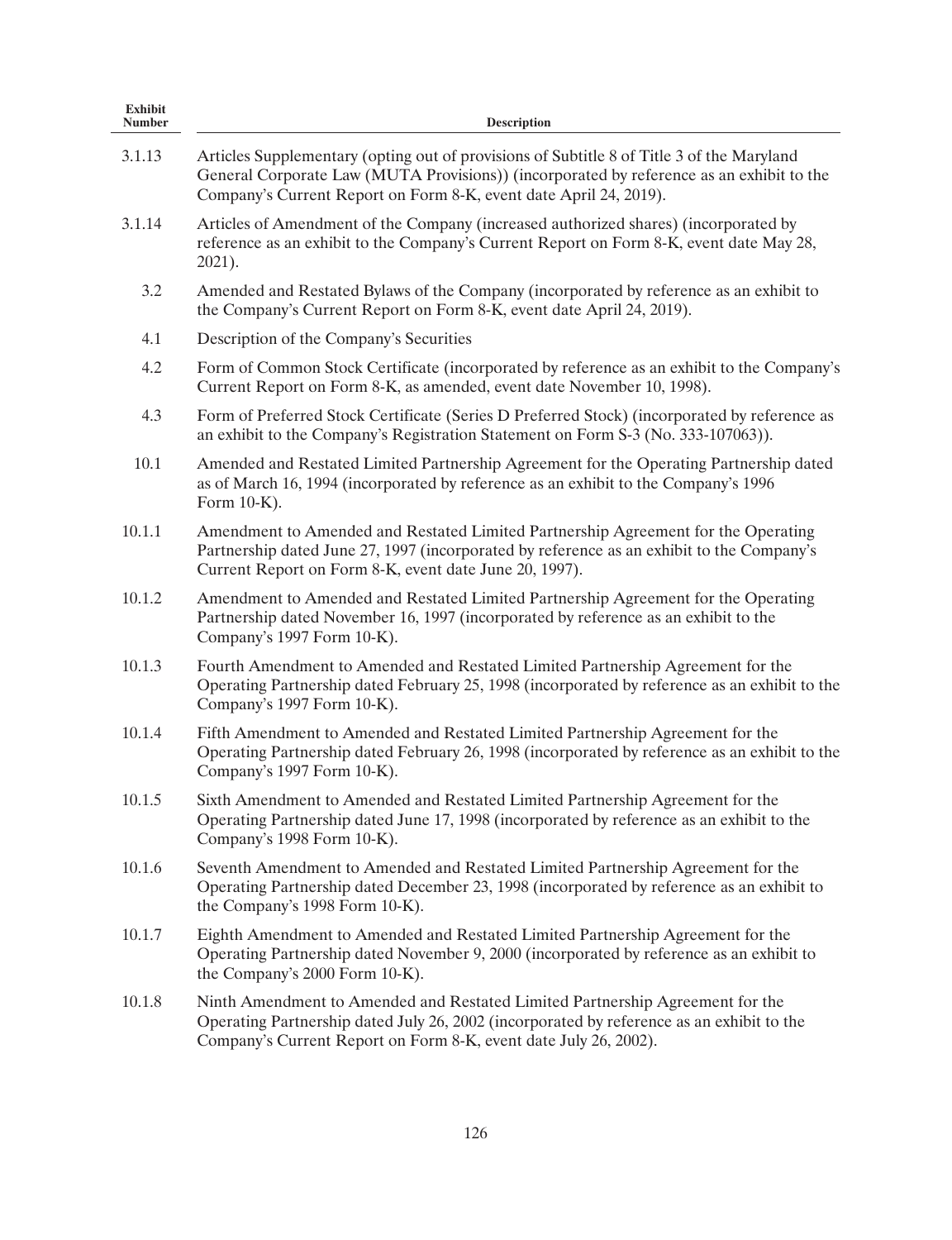| <b>Exhibit</b><br><b>Number</b> | <b>Description</b>                                                                                                                                                                                                                                                      |
|---------------------------------|-------------------------------------------------------------------------------------------------------------------------------------------------------------------------------------------------------------------------------------------------------------------------|
| 10.1.9                          | Tenth Amendment to Amended and Restated Limited Partnership Agreement for the<br>Operating Partnership dated October 26, 2006 (incorporated by reference as an exhibit to the<br>Company's 2006 Form 10-K).                                                             |
| 10.1.10                         | Eleventh Amendment to Amended and Restated Limited Partnership Agreement for the<br>Operating Partnership dated as of March 16, 2007 (incorporated by reference as an exhibit to<br>the Company's Current Report on Form 8-K, event date March 16, 2007).               |
| 10.1.11                         | Twelfth Amendment to the Amended and Restated Limited Partnership Agreement of the<br>Operating Partnership dated as of April 30, 2009 (incorporated by reference as an exhibit to<br>the Company's Quarterly Report on Form 10-Q for the quarter ended June 30, 2009). |
| 10.1.12                         | Thirteenth Amendment to the Amended and Restated Limited Partnership Agreement of the<br>Operating Partnership dated as of October 29, 2009 (incorporated by reference as an exhibit<br>to the Company's 2009 Form 10-K).                                               |
| 10.1.13                         | Fourteenth Amendment to Amended and Restated Limited Partnership Agreement of the<br>Operating Partnership dated as of April 14, 2021.                                                                                                                                  |
| 10.1.14                         | Form of Fifteenth Amendment to Amended and Restated Limited Partnership Agreement<br>for the Operating Partnership (incorporated by reference as an exhibit to the Company's<br>Current Report on Form 8-K, event date April 25, 2005).                                 |
| $10.2*$                         | Amended and Restated Deferred Compensation Plan for Executives (2003) (incorporated by<br>reference as an exhibit to the Company's 2003 Form 10-K).                                                                                                                     |
| $10.2.1*$                       | Amendment Number 1 to Amended and Restated Deferred Compensation Plan for<br>Executives (October 30, 2008) (incorporated by reference as an exhibit to the Company's 2008<br>Form 10-K).                                                                                |
| $10.2.2*$                       | Amendment Number 2 to Amended and Restated Deferred Compensation Plan for<br>Executives (May 1, 2011) (incorporated by reference as an exhibit to the Company's Quarterly<br>Report on Form 10-Q for the quarter ended June 30, 2011).                                  |
| $10.2.3*$                       | Amendment Number 3 to Amended and Restated Deferred Compensation Plan for<br>Executives (September 27, 2012) (incorporated by reference as an exhibit to the Company's<br>Quarterly Report on Form 10-Q for the quarter ended September 30, 2012).                      |
| $10.3*$                         | Amended and Restated Deferred Compensation Plan for Senior Executives (2003)<br>(incorporated by reference as an exhibit to the Company's 2003 Form 10-K).                                                                                                              |
| $10.3.1*$                       | Amendment Number 1 to Amended and Restated Deferred Compensation Plan for Senior<br>Executives (October 30, 2008) (incorporated by reference as an exhibit to the Company's 2008<br>Form 10-K).                                                                         |
| $10.3.2*$                       | Amendment Number 2 to Amended and Restated Deferred Compensation Plan for Senior<br>Executives (May 1, 2011) (incorporated by reference as an exhibit to the Company's Quarterly<br>Report on Form 10–Q for the quarter ended June 30, 2011).                           |
| $10.3.3*$                       | Amendment Number 3 to Amended and Restated Deferred Compensation Plan for Senior<br>Executives (September 27, 2012) (incorporated by reference as an exhibit to the Company's<br>Quarterly Report on Form 10-Q for the quarter ended September 30, 2012).               |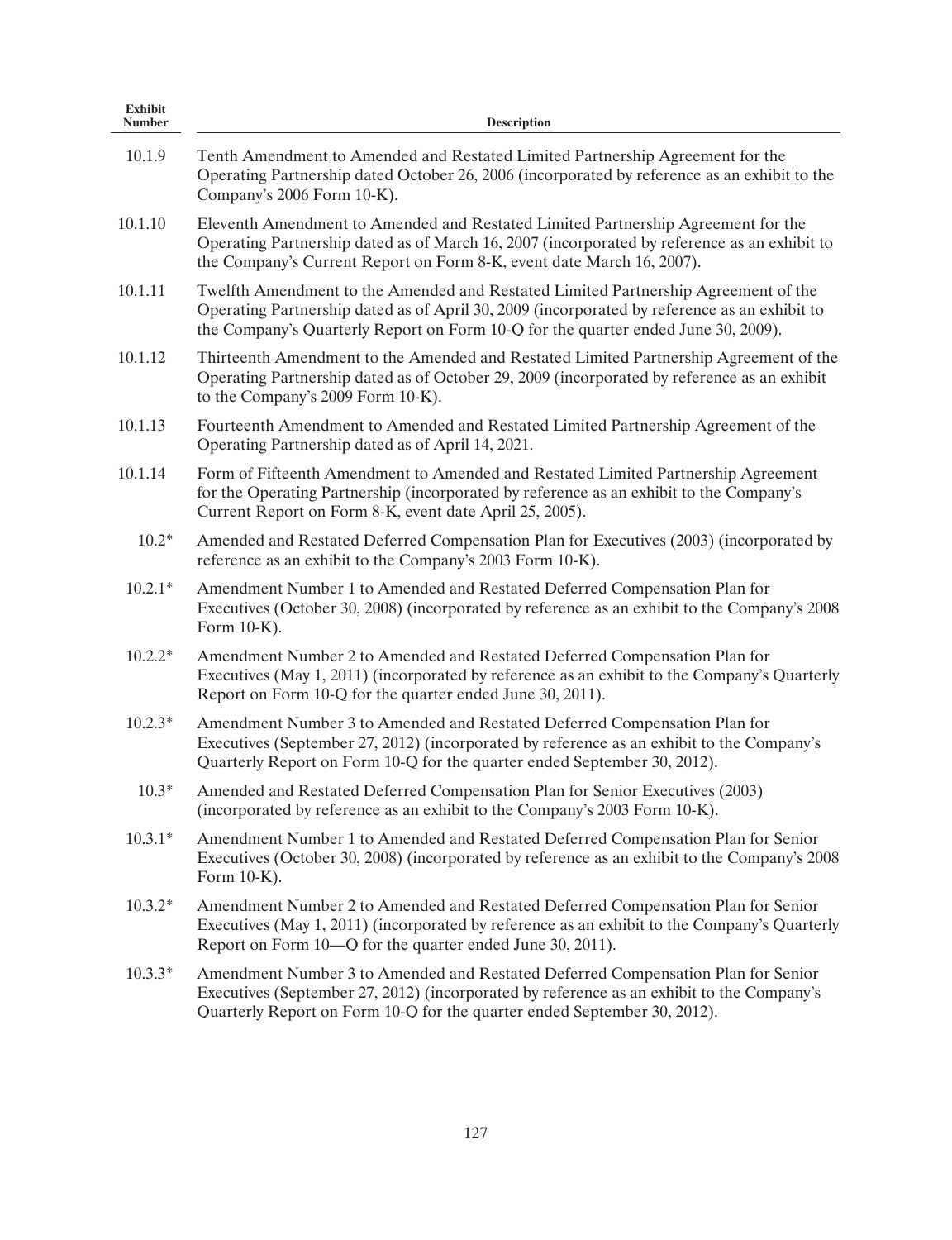| <b>Exhibit</b><br><b>Number</b> | <b>Description</b>                                                                                                                                                                                                                                                                                                            |
|---------------------------------|-------------------------------------------------------------------------------------------------------------------------------------------------------------------------------------------------------------------------------------------------------------------------------------------------------------------------------|
| $10.4*$                         | Eligible Directors' Deferred Compensation/Phantom Stock Plan (as amended and restated as<br>of January 1, 2013) (incorporated by reference as an exhibit to the Company's Quarterly<br>Report on Form 10-Q for the quarter ended June 30, 2013).                                                                              |
| $10.5*$                         | Amended and Restated 2013 Deferred Compensation Plan for Executives effective (January<br>1, 2016) (incorporated by reference as an exhibit to the Company's 2015 Form 10-K).                                                                                                                                                 |
| 10.6                            | Deferred Compensation Plan Amended and Restated Trust Agreement between the<br>Company and Wells Fargo Bank, National Association, effective as of June 17, 2019<br>(incorporated by reference as an exhibit to the Company's Quarterly Report on Form 10-Q<br>for the quarter ended June 30, 2019).                          |
| 10.7                            | Registration Rights Agreement, dated as of March 16, 1994, among the Company and Mace<br>Siegel, Dana K. Anderson, Arthur M. Coppola and Edward C. Coppola (incorporated by<br>reference as an exhibit to the Company's 1994 Form 10-K) (Filed in paper—hyperlink is not<br>required pursuant to Rule 105 of Regulation S-T). |
| 10.8                            | Registration Rights Agreement dated as of December 18, 2003 by the Operating Partnership,<br>the Company and Taubman Realty Group Limited Partnership (Registration rights assigned<br>by Taubman to three assignees) (incorporated by reference as an exhibit to the Company's<br>2003 Form 10-K).                           |
| 10.9                            | Incidental Registration Rights Agreement dated March 16, 1994 (incorporated by reference<br>as an exhibit to the Company's 1994 Form 10-K) (Filed in paper—hyperlink is not required<br>pursuant to Rule 105 of Regulation S-T).                                                                                              |
| 10.10                           | Incidental Registration Rights Agreement dated as of July 21, 1994 (incorporated by<br>reference as an exhibit to the Company's 1997 Form 10-K).                                                                                                                                                                              |
| 10.11                           | Incidental Registration Rights Agreement dated as of August 15, 1995 (incorporated by<br>reference as an exhibit to the Company's 1997 Form 10-K).                                                                                                                                                                            |
| 10.12                           | Incidental Registration Rights Agreement dated as of December 21, 1995 (incorporated by<br>reference as an exhibit to the Company's 1997 Form 10-K).                                                                                                                                                                          |
| 10.13                           | List of Omitted Incidental/Demand Registration Rights Agreements (incorporated by<br>reference as an exhibit to the Company's 1997 Form 10-K).                                                                                                                                                                                |
| 10.14                           | Redemption, Registration Rights and Lock-Up Agreement dated as of July 24, 1998 between<br>the Company and Harry S. Newman, Jr. and LeRoy H. Brettin (incorporated by reference as<br>an exhibit to the Company's 1998 Form 10-K).                                                                                            |
| 10.15                           | Form of Indemnification Agreement between the Company and its executive officers and<br>directors (incorporated by reference as an exhibit to the Company's 2008 Form 10-K).                                                                                                                                                  |
| 10.16                           | Form of Registration Rights Agreement with Series D Preferred Unit Holders (incorporated<br>by reference as an exhibit to the Company's Current Report on Form 8-K, event date July 26,<br>$2002$ ).                                                                                                                          |
| 10.16.1                         | List of Omitted Registration Rights Agreements (incorporated by reference as an exhibit to<br>the Company's Current Report on Form 8-K, event date July 26, 2002).                                                                                                                                                            |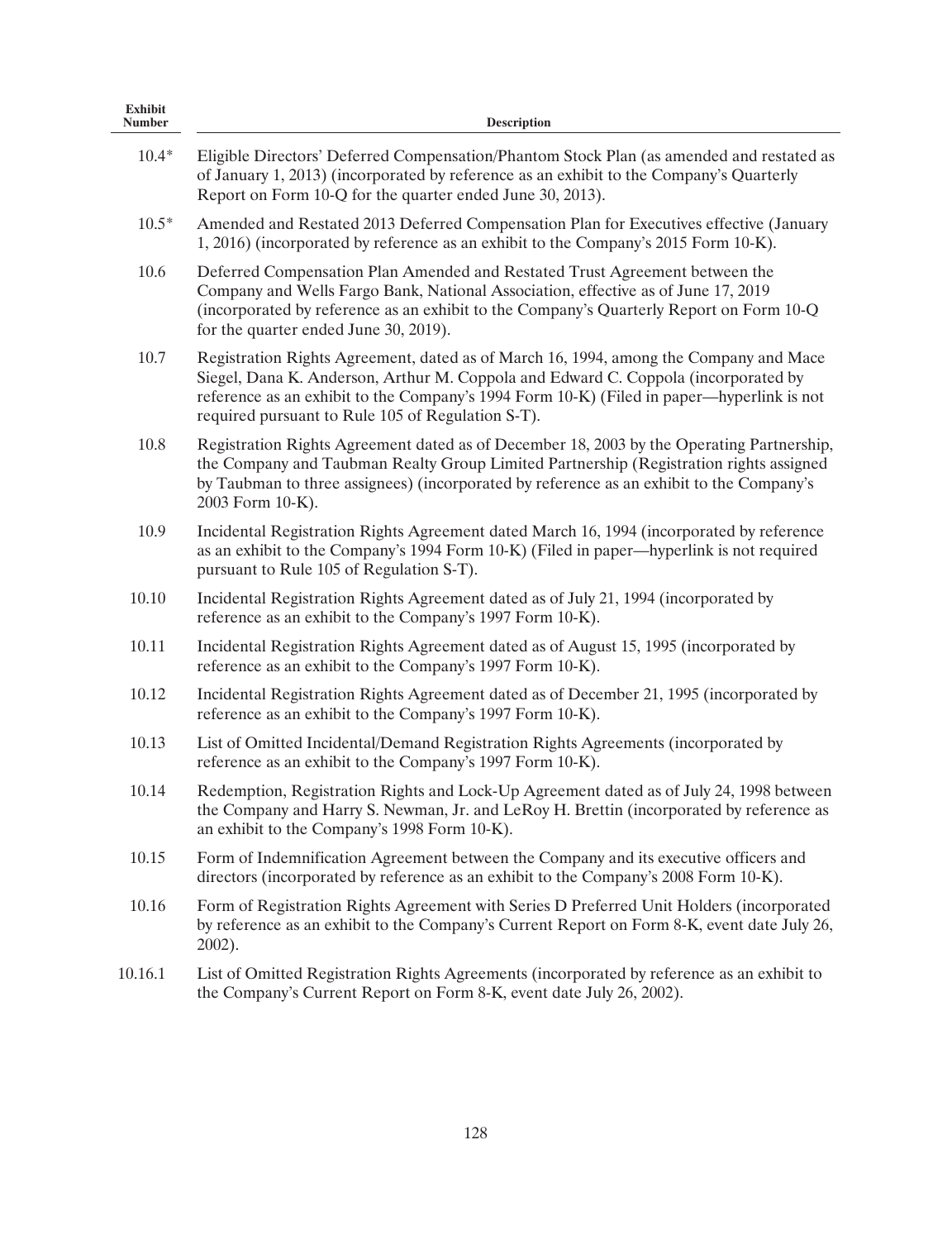| <b>Exhibit</b><br>Number | <b>Description</b>                                                                                                                                                                                                                                                                                                                                                                                                                                                                                                                                                                                                                                                                               |
|--------------------------|--------------------------------------------------------------------------------------------------------------------------------------------------------------------------------------------------------------------------------------------------------------------------------------------------------------------------------------------------------------------------------------------------------------------------------------------------------------------------------------------------------------------------------------------------------------------------------------------------------------------------------------------------------------------------------------------------|
| 10.17                    | Credit Agreement, dated as of April 14, 2021, by and among the Company, as a guarantor, the<br>Partnership, as borrower, certain subsidiary guarantors, Deutsche Bank AG New York<br>Branch, as administrative agent and collateral agent, Deutsche Bank Securities Inc.,<br>JPMorgan Chase Bank, N.A. and Goldman Sachs Bank USA, as joint lead arrangers and joint<br>bookrunning managers, Deutsche Bank Securities Inc. and JPMorgan Chase Bank, N.A. as<br>co-syndication agents, Goldman Sachs Bank USA, as documentation agent, and various<br>lenders party thereto (incorporated by reference as an exhibit to the Company's Current<br>Report on Form 8-K, event date April 14, 2021). |
| 10.17.1                  | First Amendment to Credit Agreement, dated as of July 27, 2021, by and among the<br>Company, as guarantor, the Partnership, as borrower, certain subsidiary guarantors, and<br>Deutsche Bank AG New York Branch, as administrative agent for the lenders (incorporated<br>by reference as an exhibit to the Company's Quarterly Report on Form 10—Q for the quarter<br>ended June 30, 2021).                                                                                                                                                                                                                                                                                                     |
| 10.18                    | Unconditional Guaranty, dated as of April 14, 2021, by the Company in favor of Deutsche<br>Bank AG New York Branch, as administrative agent (incorporated by reference as an exhibit<br>to the Company's Current Report on Form 8-K, event date April 14, 2021).                                                                                                                                                                                                                                                                                                                                                                                                                                 |
| 10.19                    | Tax Matters Agreement (Wilmorite) (incorporated by reference as an exhibit to the<br>Company's Current Report on Form 8-K, event date April 25, 2005).                                                                                                                                                                                                                                                                                                                                                                                                                                                                                                                                           |
| $10.20*$                 | 2003 Equity Incentive Plan, as amended and restated as of May 26, 2016 (incorporated by<br>reference as an exhibit to the Company's Current Report on Form 8-K, event date May 26,<br>2016).                                                                                                                                                                                                                                                                                                                                                                                                                                                                                                     |
| $10.20.1*$               | Amended and Restated Cash Bonus/Restricted Stock/Stock Unit and LTIP Unit Award<br>Program under the 2003 Equity Incentive Plan (incorporated by reference as an exhibit to the<br>Company's 2010 Form 10-K).                                                                                                                                                                                                                                                                                                                                                                                                                                                                                    |
| $10.20.2*$               | Form of Restricted Stock Award Agreement under 2003 Equity Incentive Plan (incorporated<br>by reference as an exhibit to the Company's 2008 Form 10-K).                                                                                                                                                                                                                                                                                                                                                                                                                                                                                                                                          |
| $10.20.3*$               | Form of Stock Unit Award Agreement under 2003 Equity Incentive Plan (incorporated by<br>reference as an exhibit to the Company's 2014 Form 10-K).                                                                                                                                                                                                                                                                                                                                                                                                                                                                                                                                                |
| $10.20.4*$               | Form of Employee Stock Option Agreement under 2003 Equity Incentive Plan (incorporated<br>by reference as an exhibit to the Company's $2008$ Form $10-\hat{K}$ ).                                                                                                                                                                                                                                                                                                                                                                                                                                                                                                                                |
| $10.20.5*$               | Form of Non-Qualified Stock Option Grant under 2003 Equity Incentive Plan (incorporated<br>by reference as an exhibit to the Company's 2008 Form 10-K).                                                                                                                                                                                                                                                                                                                                                                                                                                                                                                                                          |
|                          | 10.20.6* Form of Restricted Stock Award Agreement for Non-Management Directors (incorporated<br>by reference as an exhibit to the Company's 2008 Form 10-K).                                                                                                                                                                                                                                                                                                                                                                                                                                                                                                                                     |
| $10.20.7*$               | Form of Stock Unit Award Agreement under 2003 Equity Incentive Plan for Non-Employee<br>Directors (incorporated by reference as an exhibit to the Company's 2015 Form 10-K).                                                                                                                                                                                                                                                                                                                                                                                                                                                                                                                     |
| $10.20.8*$               | Form of Stock Appreciation Right under 2003 Equity Incentive Plan (incorporated by<br>reference as an exhibit to the Company's 2008 Form 10-K).                                                                                                                                                                                                                                                                                                                                                                                                                                                                                                                                                  |
| $10.20.9*$               | Form of LTIP Unit Award Agreement under 2003 Equity Incentive Plan (service-based)<br>(incorporated by reference as an exhibit to the Company's Quarterly Report on Form 10-Q<br>for the quarter ended March 31, 2019).                                                                                                                                                                                                                                                                                                                                                                                                                                                                          |
| $10.20.10*$              | Form of LTIP Unit Award Agreement under 2003 Equity Incentive Plan (performance-<br>based) (incorporated by reference as an exhibit to the Company's Quarterly Report on Form<br>10-Q for the quarter ended June 30, 2021).                                                                                                                                                                                                                                                                                                                                                                                                                                                                      |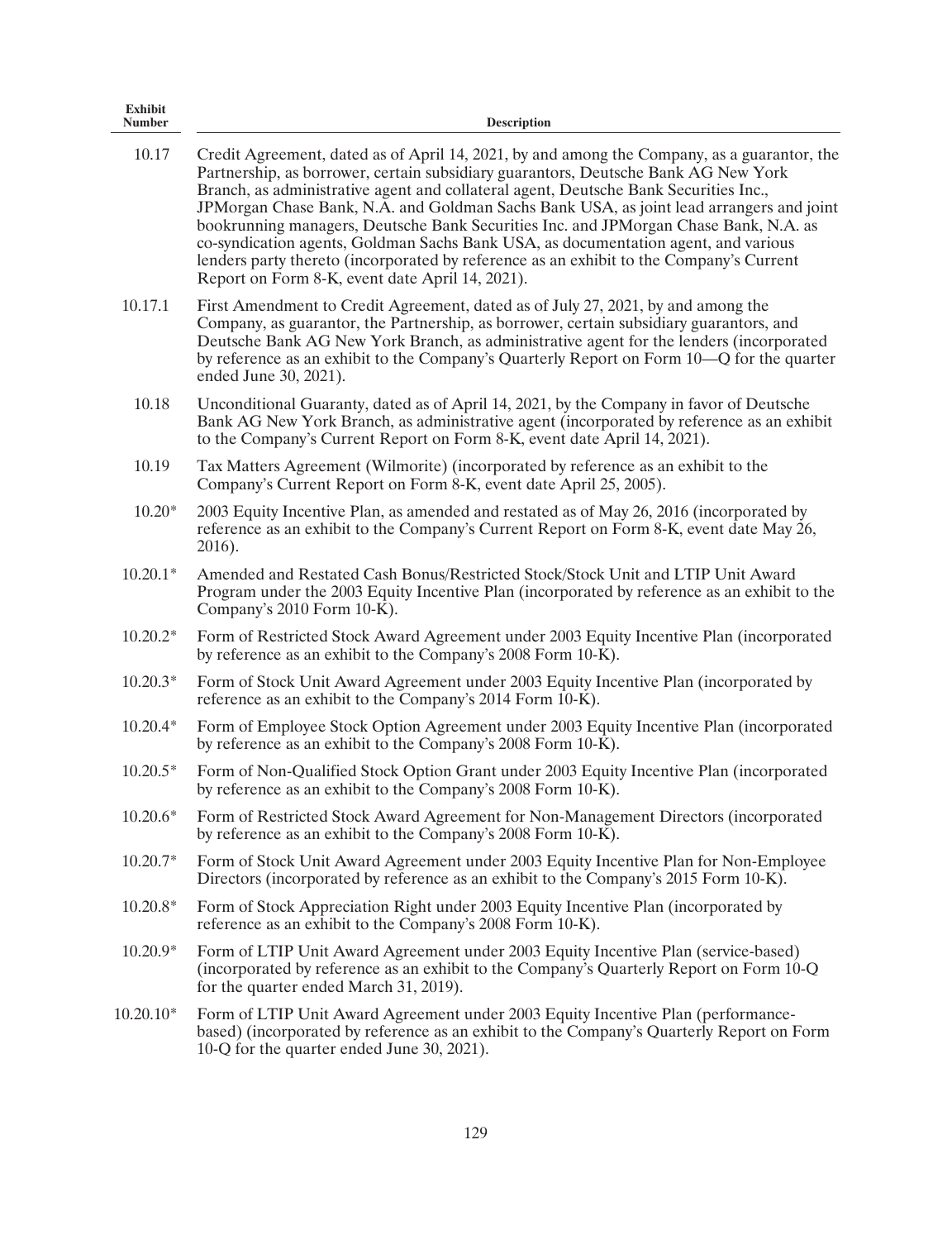| <b>Exhibit</b><br><b>Number</b> | <b>Description</b>                                                                                                                                                                                                                            |
|---------------------------------|-----------------------------------------------------------------------------------------------------------------------------------------------------------------------------------------------------------------------------------------------|
| $10.20.11*$                     | Form of LTIP Unit Award Agreement under 2003 Equity Incentive Plan (fully-vested)<br>(incorporated by reference as an exhibit to the Company's Quarterly Report on Form 10-Q<br>for the quarter ended March 31, 2014).                        |
| $10.21*$                        | The Macerich Company Employee Stock Purchase Plan (as amended and restated effective<br>June 1, 2021) (incorporated by reference as an exhibit to the Company's Current Report on<br>8-K, event date May 28, 2021).                           |
| $10.22*$                        | Change in Control Severance Pay Plan for Executive Vice Presidents (incorporated by<br>reference as an exhibit to the Company's Quarterly Report on Form 10-Q for the quarter<br>ended March 31, 2019).                                       |
| $10.23*$                        | Change in Control Severance Pay Plan for Senior Executives (incorporated by reference as an<br>exhibit to the Company's Quarterly Report on Form 10-Q for the quarter ended<br>September 30, 2017).                                           |
| $10.24*$                        | Employment Agreement Renewal between the Company and Thomas E. O'Hern, effective<br>June 8, 2021 (incorporated by reference as an exhibit to the Company's Current Report on<br>Form 8-K, event date June 11, 2021).                          |
| $10.25*$                        | Employment Agreement between the Company and William P. Voegele, effective<br>September 1, 2019 (incorporated by reference as an exhibit to the Company's Quarterly<br>Report on Form 10-Q for the quarter ended September 30, 2019).         |
| 10.26                           | 2005 Amended and Restated Agreement of Limited Partnership of MACWH, LP dated as of<br>April 25, 2005 (incorporated by reference as an exhibit to the Company's Current Report on<br>Form 8-K, event date April 25, 2005).                    |
| 10.27                           | Registration Rights Agreement dated as of April 25, 2005 among the Company and the<br>persons names on Exhibit A thereto (incorporated by reference as an exhibit to the<br>Company's Current Report on Form 8-K, event date April 25, 2005). |
| 21.1                            | List of Subsidiaries                                                                                                                                                                                                                          |
| 23.1                            | Consent of Independent Registered Public Accounting Firm (KPMG LLP)                                                                                                                                                                           |
| 31.1                            | Section 302 Certification of Thomas E. O'Hern, Chief Executive Officer and Director                                                                                                                                                           |
| 31.2                            | Section 302 Certification of Scott W. Kingsmore, Chief Financial Officer                                                                                                                                                                      |
| $32.1**$                        | Section 906 Certifications of Thomas E. O'Hern and Scott W. Kingsmore                                                                                                                                                                         |
| 101.SCH                         | Inline XBRL Taxonomy Extension Schema Document                                                                                                                                                                                                |
| 101.CAL                         | Inline XBRL Taxonomy Extension Calculation Linkbase Document                                                                                                                                                                                  |
| 101.LAB                         | Inline XBRL Taxonomy Extension Label Linkbase Document                                                                                                                                                                                        |
| 101.PRE                         | Inline XBRL Taxonomy Extension Presentation Linkbase Document                                                                                                                                                                                 |
| 101.DEF                         | Inline XBRL Taxonomy Extension Definition Linkbase Document                                                                                                                                                                                   |
| 104                             | Cover Page Interactive Data File (formatted as Inline XBRL with applicable taxonomy<br>extension information contained in Exhibits 101.*).                                                                                                    |
| *                               | Represents a management contract, or compensatory plan, contract or arrangement required to be<br>filed pursuant to Regulation S-K.                                                                                                           |

<sup>\*\*</sup> Furnished herewith.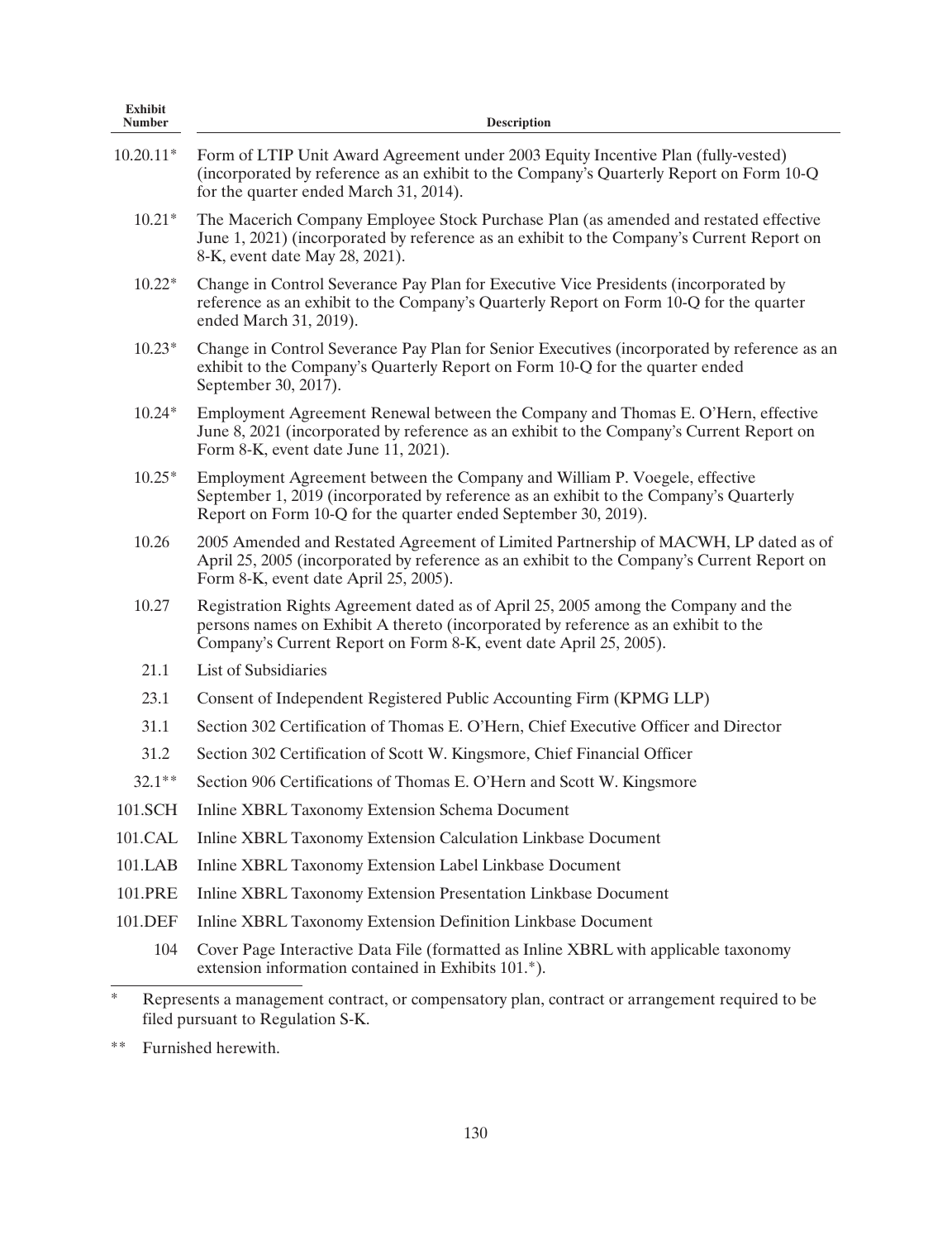### **SIGNATURES**

Pursuant to the requirements of Section 13 or 15(d) of the Securities Exchange Act of 1934, the registrant has duly caused this report to be signed on its behalf by the undersigned, thereunto duly authorized, on February 25, 2022.

### **THE MACERICH COMPANY**

By /S/ THOMAS E. O'HERN Thomas E. O'Hern *Chief Executive Officer and Director*

Pursuant to the requirements of the Securities Exchange Act of 1934, this report has been signed below by the following persons on behalf of the registrant and in the capacities and on the dates indicated.

| Signature                                          | Capacity                                                              | <b>Date</b>       |
|----------------------------------------------------|-----------------------------------------------------------------------|-------------------|
| THOMAS E. O'HERN<br>$\sqrt{s}$<br>Thomas E. O'Hern | Chief Executive Officer and Director<br>(Principal Executive Officer) | February 25, 2022 |
| /S/ EDWARD C. COPPOLA<br>Edward C. Coppola         | <b>President and Director</b>                                         | February 25, 2022 |
| /S/ PEGGY ALFORD<br>Peggy Alford                   | Director                                                              | February 25, 2022 |
| /S/ JOHN H. ALSCHULER<br>John H. Alschuler         | Director                                                              | February 25, 2022 |
| /S/ ERIC K. BRANDT<br>Eric K. Brandt               | Director                                                              | February 25, 2022 |
| /S/ STEVEN R. HASH<br>Steven R. Hash               | Chairman of Board of Directors                                        | February 25, 2022 |
| /S/ DANIEL J. HIRSCH<br>Daniel J. Hirsch           | Director                                                              | February 25, 2022 |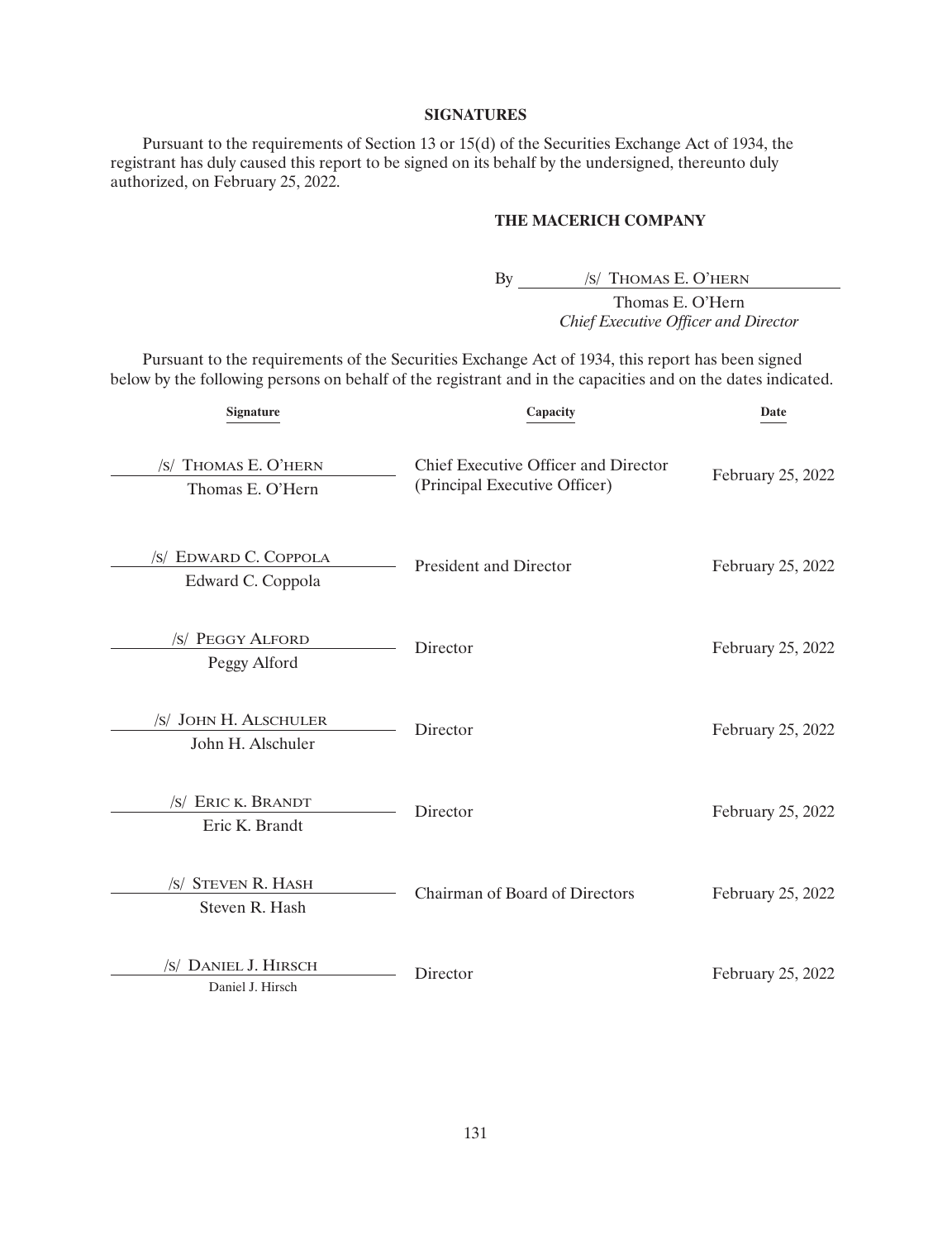| <b>Signature</b>                                              | Capacity                                                                                                   | Date              |
|---------------------------------------------------------------|------------------------------------------------------------------------------------------------------------|-------------------|
| /s/ DIANA M. LAING<br>Diana M. Laing                          | Director                                                                                                   | February 25, 2022 |
| <b>S</b> STEVEN L. SOBOROFF<br>Steven L. Soboroff             | Director                                                                                                   | February 25, 2022 |
| /S/ ANDREA M. STEPHEN<br>Andrea M. Stephen                    | Director                                                                                                   | February 25, 2022 |
| <b>SCOTT W. KINGSMORE</b><br>$\sqrt{S}$<br>Scott W. Kingsmore | Senior Executive Vice President,<br>Treasurer and Chief Financial Officer<br>(Principal Financial Officer) | February 25, 2022 |
| /S/ CHRISTOPHER J. ZECCHINI<br>Christopher J. Zecchini        | Senior Vice President and Chief<br><b>Accounting Officer</b><br>(Principal Accounting Officer)             | February 25, 2022 |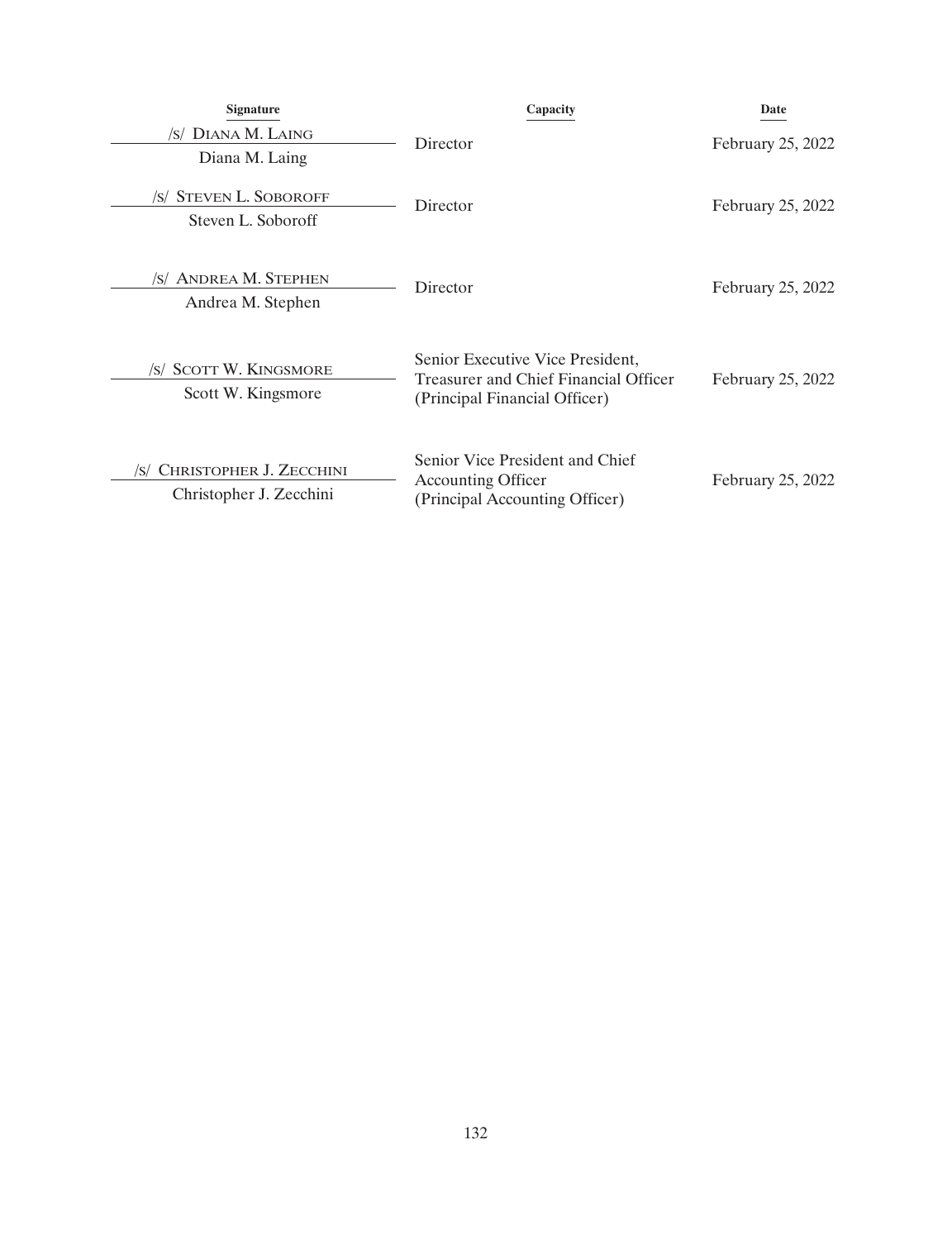### **Exhibit 21.1**

### **LIST OF SUBSIDIARIES**

801-GALLERY ASSOCIATES, L.P., a Pennsylvania limited partnership 801-GALLERY C-3 ASSOCIATES, L.P., a Delaware limited partnership 801-GALLERY GP, LLC, a Pennsylvania limited liability company 801 MARKET VENTURE GP LLC, a Delaware limited liability company AM TYSONS LLC, a Delaware limited liability company BILTMORE SHOPPING CENTER PARTNERS LLC, an Arizona limited liability company BROOKLYN KINGS PLAZA LLC, a Delaware limited liability company CAM-CARSON LLC, a Delaware limited liability company COOLIDGE HOLDING LLC, an Arizona limited liability company CORTE MADERA VILLAGE, LLC, a Delaware limited liability company COUNTRY CLUB PLAZA KC PARTNERS LLC, a Delaware limited liability company DANBURY MALL, LLC, a Delaware limited liability company DESERT SKY MALL LLC, a Delaware limited liability company EAST MESA ADJACENT LLC, a Delaware limited liability company EAST MESA MALL, L.L.C., a Delaware limited liability company FASHION OUTLETS II LLC, a Delaware limited liability company FASHION OUTLETS OF CHICAGO EXPANSION LLC, a Delaware limited liability company FASHION OUTLETS OF CHICAGO LLC, a Delaware limited liability company FIFTH WALL VENTURES, L.P., a Delaware limited partnership FIFTH WALL VENTURES II, L.P., a Cayman Islands limited partnership FIFTH WALL VENTURES RETAIL FUND, L.P., a Delaware limited partnership FOC ADJACENT LLC, a Delaware limited liability company FREE RACE MALL REST., L.P., a New Jersey limited partnership FREEHOLD CHANDLER HOLDINGS LP, a Delaware limited partnership GOODYEAR PERIPHERAL LLC, an Arizona limited liability company GREEN ACRES ADJACENT LLC, a Delaware limited liability company HPP-MAC WSP, LLC, a Delaware limited liability company KIERLAND COMMONS INVESTMENT LLC, a Delaware limited liability company KINGS PLAZA ENERGY LLC, a Delaware limited liability company KINGS PLAZA GROUND LEASE LLC, a Delaware limited liability company MACERICH ARIZONA MANAGEMENT LLC, a Delaware limited liability company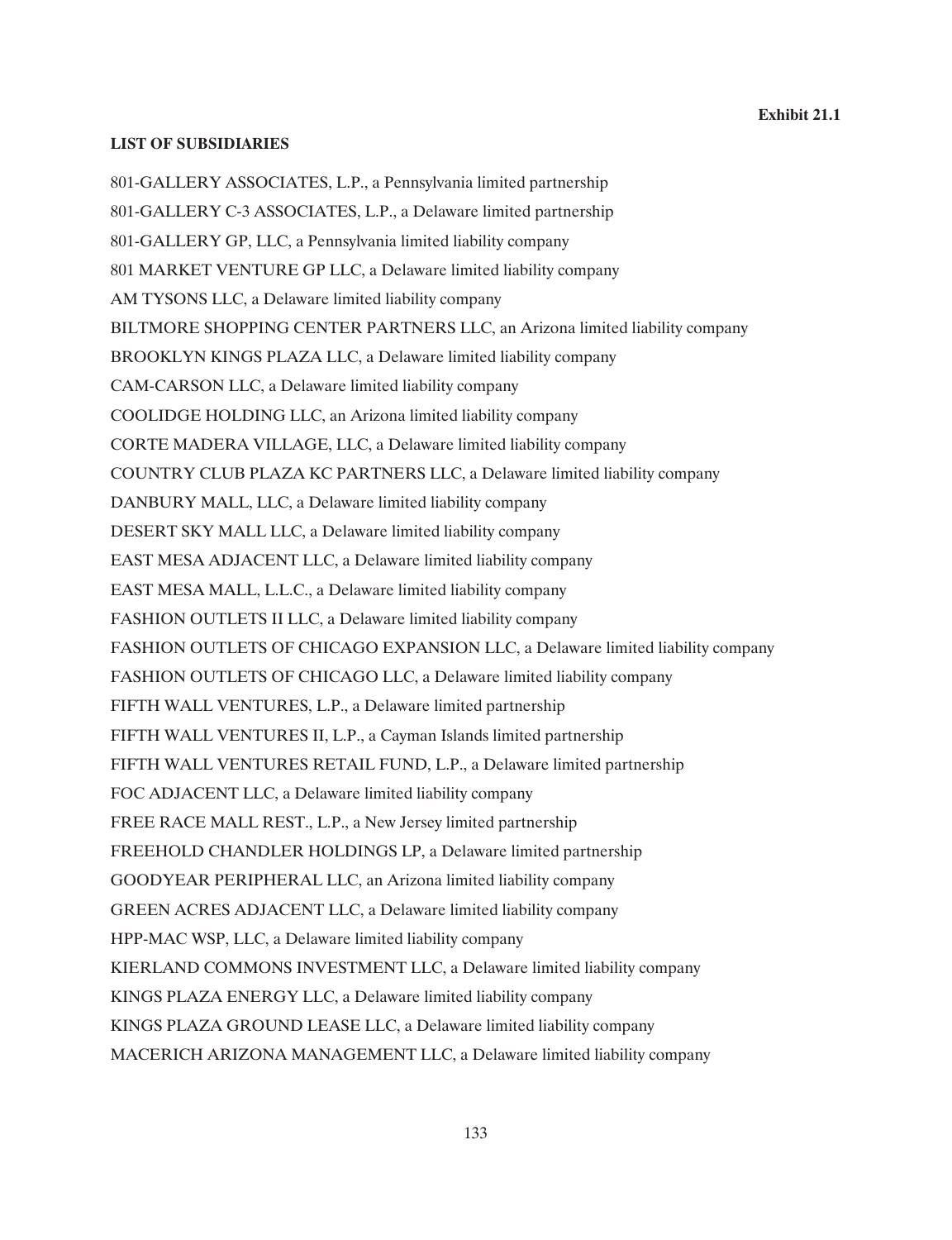MACERICH ARIZONA PARTNERS LLC, an Arizona limited liability company MACERICH BUENAVENTURA LIMITED PARTNERSHIP, a California limited partnership MACERICH FARGO ASSOCIATES, a California general partnership MACERICH FRESNO ADJACENT LP, a Delaware limited partnership MACERICH FRESNO LIMITED PARTNERSHIP, a California limited partnership MACERICH HHF BROADWAY PLAZA LLC, a Delaware limited liability company MACERICH HHF CENTERS LLC, a Delaware limited liability company MACERICH HOLDINGS LLC, a Delaware limited liability company MACERICH INLAND LP, a Delaware limited partnership MACERICH INVESTMENTS LLC, a Delaware limited liability company MACERICH JANSS MARKETPLACE HOLDINGS LLC, a Delaware limited liability company MACERICH LA CUMBRE 9.45 AC LLC, a Delaware limited liability company MACERICH LA CUMBRE GP LLC, a Delaware limited liability company MACERICH LA CUMBRE LP, a Delaware limited partnership MACERICH MANAGEMENT COMPANY, a California corporation MACERICH NB FREEHOLD LLC, a Delaware limited liability company MACERICH NIAGARA LLC, a Delaware limited liability company MACERICH NORTH PARK MALL LLC, a Delaware limited liability company MACERICH OAKS LP, a Delaware limited partnership MACERICH PARTNERS OF COLORADO LLC, a Colorado limited liability company MACERICH PPR CORP., a Maryland corporation MACERICH PROPERTY MANAGEMENT COMPANY, LLC, a Delaware limited liability company MACERICH SMP LP, a Delaware limited partnership MACERICH SOUTH PARK MALL LLC, a Delaware limited liability company MACERICH SOUTHRIDGE MALL LLC, a Delaware limited liability company MACERICH STONEWOOD CORP., a Delaware corporation MACERICH TYSONS LLC, a Delaware limited liability company MACERICH VALLEY RIVER CENTER LLC, a Delaware limited liability company MACERICH VICTOR VALLEY LP, a Delaware limited partnership MACERICH VINTAGE FAIRE LIMITED PARTNERSHIP, a Delaware limited partnership MACJ, LLC, a Delaware limited liability company MACPT LLC, a Delaware limited liability company MACW FREEHOLD, LLC, a Delaware limited liability company MACWH, LP, a Delaware limited partnership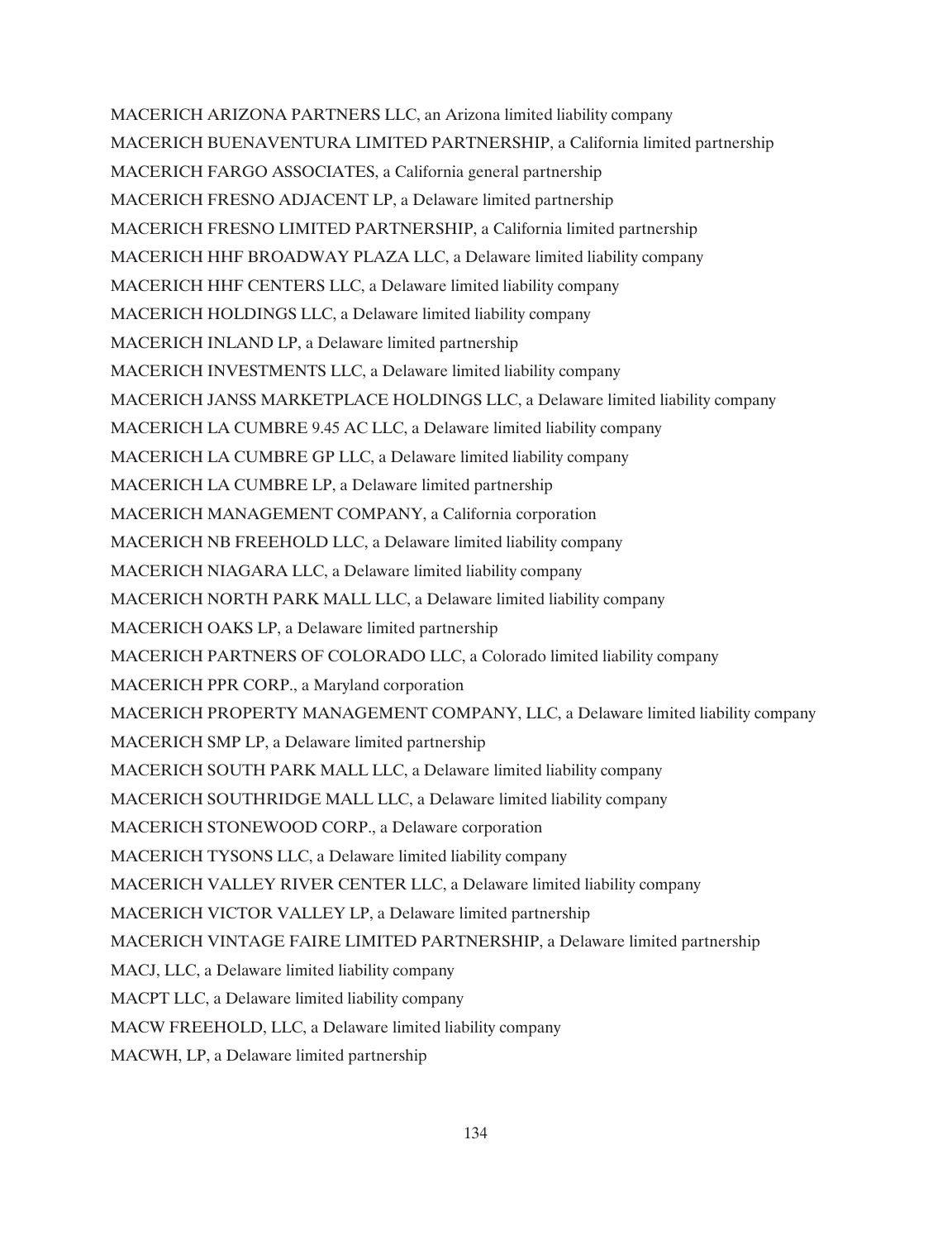MACW MALL MANAGEMENT, INC., a New York corporation MACW PROPERTY MANAGEMENT, LLC, a New York limited liability company MACW TYSONS, LLC, a Delaware limited liability company MP PS LLC, a Delaware limited liability company MS PORTFOLIO LLC, a Delaware limited liability company MVRC HOLDING LLC, a Delaware limited liability company MW INVESTMENT GP CORP., a Delaware corporation NEW RIVER ASSOCIATES LLC, a Delaware limited liability company ONE SCOTTSDALE INVESTORS LLC, a Delaware limited liability company PACIFIC PREMIER RETAIL LLC, a Delaware limited liability company PM GALLERY LP, a Delaware limited partnership PROPCOR II ASSOCIATES, LLC, an Arizona limited liability company PV LAND SPE, LLC, a Delaware limited liability company QUEENS CENTER REIT LLC, a Delaware limited liability company QUEENS CENTER SPE LLC, a Delaware limited liability company RAILHEAD ASSOCIATES, L.L.C., an Arizona limited liability company SCOTTSDALE FASHION SQUARE PARTNERSHIP, an Arizona general partnership SM EASTLAND MALL, LLC, a Delaware limited liability company SM VALLEY MALL, LLC, a Delaware limited liability company THE MACERICH PARTNERSHIP, L.P., a Delaware limited partnership THE WESTCOR COMPANY LIMITED PARTNERSHIP, an Arizona limited partnership THE WESTCOR COMPANY II LIMITED PARTNERSHIP, an Arizona limited partnership TM TRS HOLDING COMPANY LLC, a Delaware limited liability company TOWNE MALL, L.L.C., a Delaware limited liability company TWC TUCSON, LLC, an Arizona limited liability company TYSONS CORNER LLC, a Virginia limited liability company TYSONS CORNER HOTEL I LLC, a Delaware limited liability company TYSONS CORNER PROPERTY HOLDINGS II LLC, a Delaware limited liability company TYSONS CORNER PROPERTY LLC, a Virginia limited liability company VALLEY STREAM GREEN ACRES LLC, a Delaware limited liability company WESTCOR/GOODYEAR, L.L.C., an Arizona limited liability company WESTCOR/PARADISE RIDGE, L.L.C., an Arizona limited liability company WESTCOR REALTY LIMITED PARTNERSHIP, a Delaware limited partnership WESTCOR SANTAN ADJACENT LLC, a Delaware limited liability company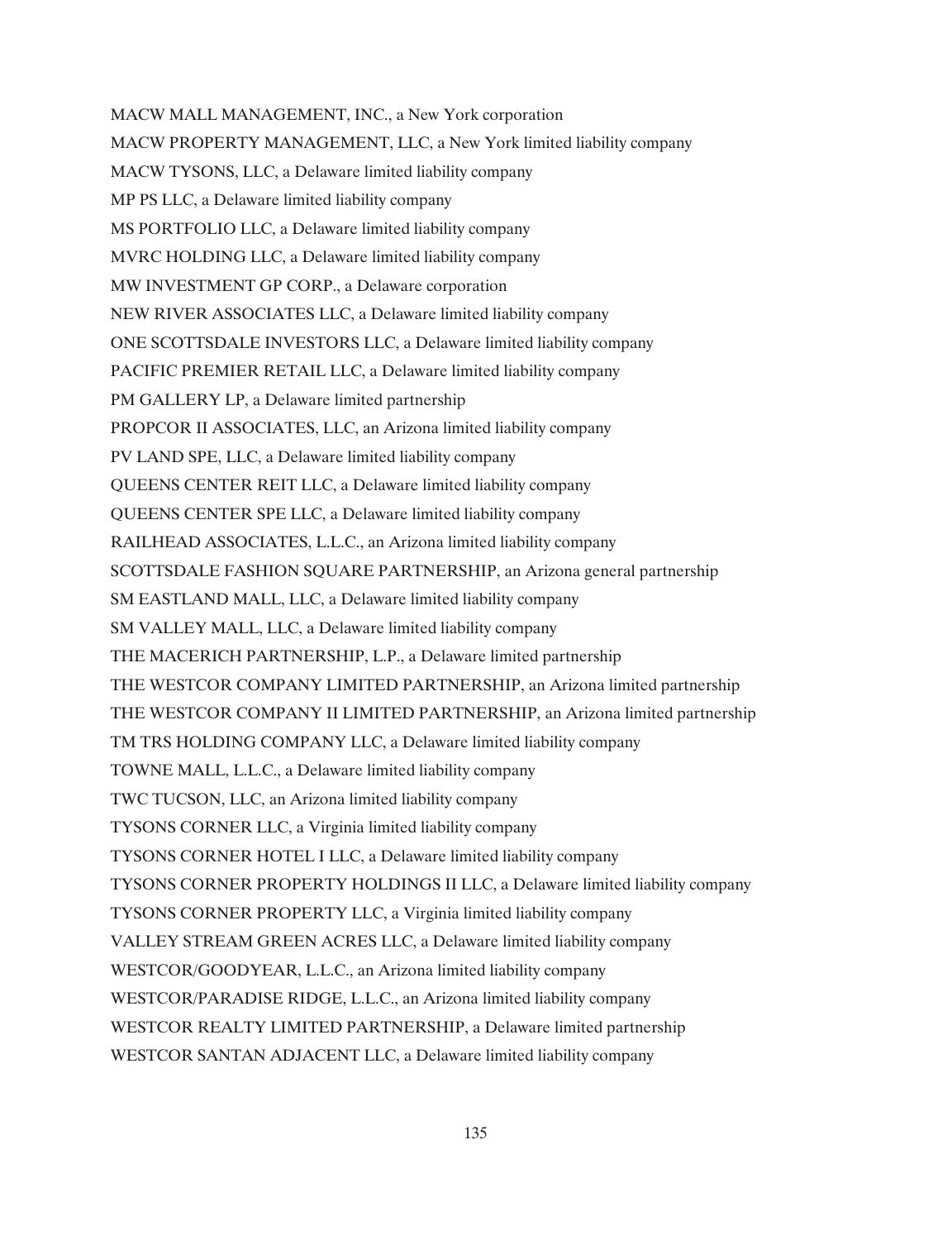WESTCOR SANTAN VILLAGE LLC, a Delaware limited liability company WESTCOR SURPRISE RSC LLC, an Arizona limited liability company WESTCOR SURPRISE RSC II LLC, an Arizona limited liability company WESTCOR/SURPRISE LLC, an Arizona limited liability company WILTON MALL, LLC, a Delaware limited liability company WMAP, L.L.C., a Delaware limited liability company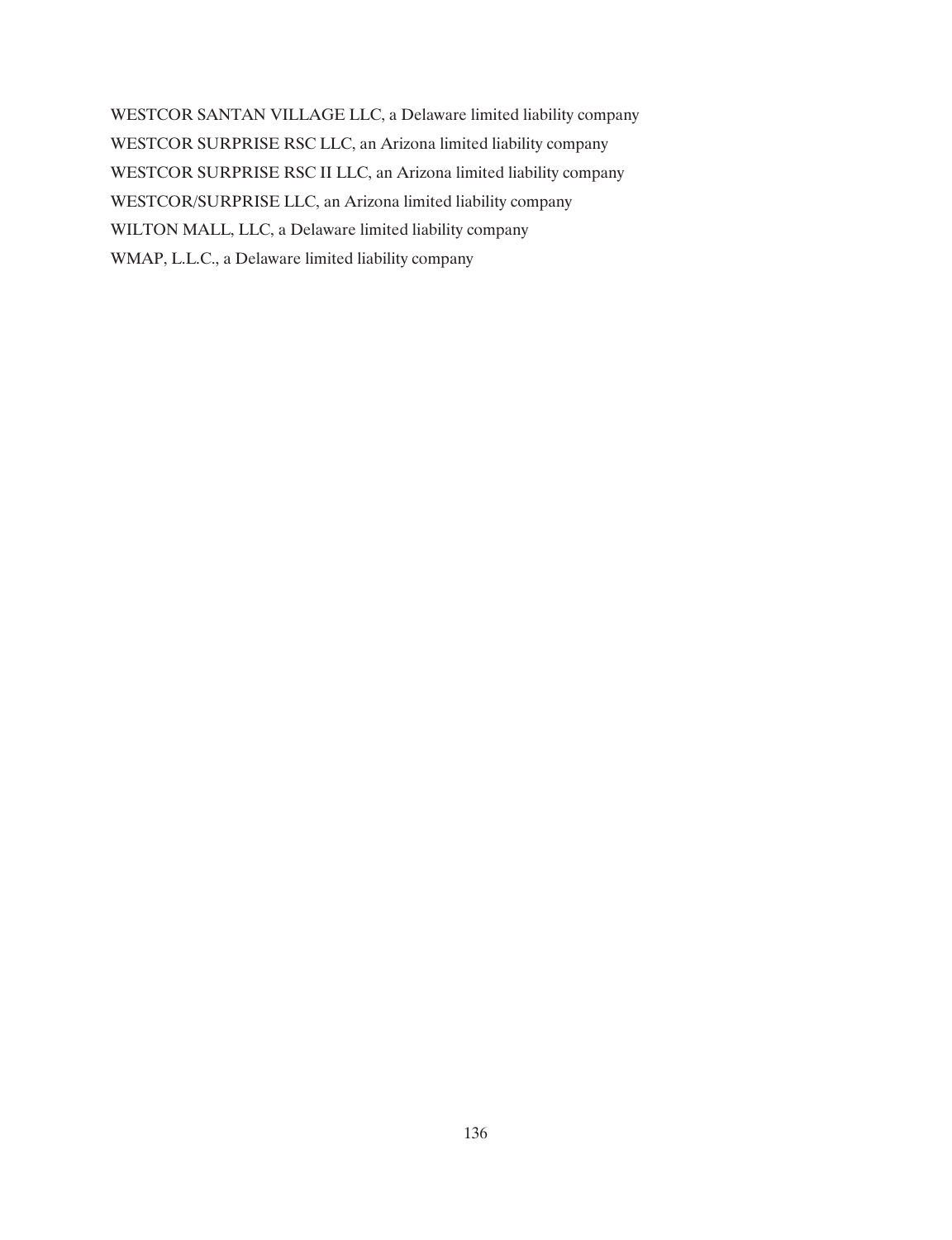### **Consent of Independent Registered Public Accounting Firm**

We consent to the incorporation by reference in the registration statements (Nos. 333-240975, 333-107063, and 333-121630) on Form S-3 and (Nos. 333-00584, 333-42309, 333-42303, 333-69995, 333-108193, 333-120585, 333-161371, 333-186915, 333-186916, 333-211816 and 333-256832) on Form S-8 of our reports dated February 25, 2022, with respect to the consolidated financial statements and financial statement schedule III of The Macerich Company and the effectiveness of internal control over financial reporting.

### /s/ KPMG LLP

Los Angeles, California February 25, 2022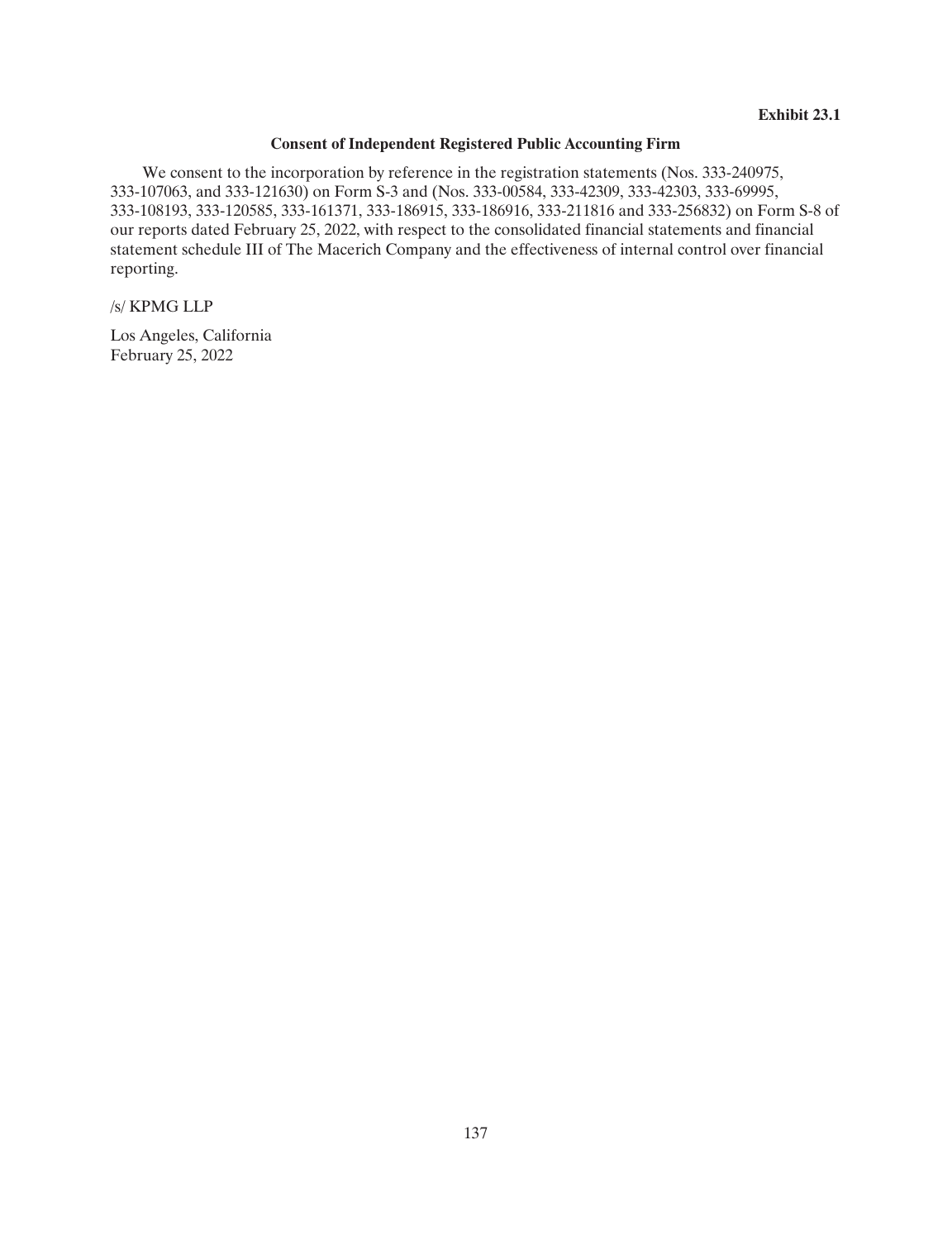### **SECTION 302 CERTIFICATION**

I, Thomas E. O'Hern, certify that:

- 1. I have reviewed this report on Form 10-K for the year ended December 31, 2021 of The Macerich Company;
- 2. Based on my knowledge, this report does not contain any untrue statement of a material fact or omit to state a material fact necessary to make the statements made, in light of the circumstances under which such statements were made, not misleading with respect to the period covered by this report;
- 3. Based on my knowledge, the financial statements, and other financial information included in this report, fairly present in all material respects the financial condition, results of operations and cash flows of the registrant as of, and for, the periods presented in this report;
- 4. The registrant's other certifying officer(s) and I are responsible for establishing and maintaining disclosure controls and procedures (as defined in Exchange Act Rules 13a-15(e) and 15d-15(e)) and internal control over financial reporting (as defined in Exchange Act Rules 13a-15(f) and 15d-15(f)) for the registrant and have:
	- (a) Designed such disclosure controls and procedures, or caused such disclosure controls and procedures to be designed under our supervision, to ensure that material information relating to the registrant, including its consolidated subsidiaries, is made known to us by others within those entities, particularly during the period in which this report is being prepared;
	- (b) Designed such internal control over financial reporting, or caused such internal control over financial reporting to be designed under our supervision, to provide reasonable assurance regarding the reliability of financial reporting and the preparation of financial statements for external purposes in accordance with generally accepted accounting principles;
	- (c) Evaluated the effectiveness of the registrant's disclosure controls and procedures and presented in this report our conclusions about the effectiveness of the disclosure controls and procedures, as of the end of the period covered by this report based on such evaluation; and
	- (d) Disclosed in this report any change in the registrant's internal control over financial reporting that occurred during the registrant's most recent fiscal quarter (the registrant's fourth fiscal quarter in the case of an annual report) that has materially affected, or is reasonably likely to materially affect, the registrant's internal control over financial reporting; and
- 5. The registrant's other certifying officer(s) and I have disclosed, based on our most recent evaluation of internal control over financial reporting, to the registrant's auditors and the audit committee of the registrant's board of directors (or persons performing the equivalent functions):
	- (a) All significant deficiencies and material weaknesses in the design or operation of internal control over financial reporting which are reasonably likely to adversely affect the registrant's ability to record, process, summarize and report financial information; and
	- (b) Any fraud, whether or not material, that involves management or other employees who have a significant role in the registrant's internal control over financial reporting.

/S/ THOMAS E. O'HERN

Date: February 25, 2022 *Chief Executive Officer and Director*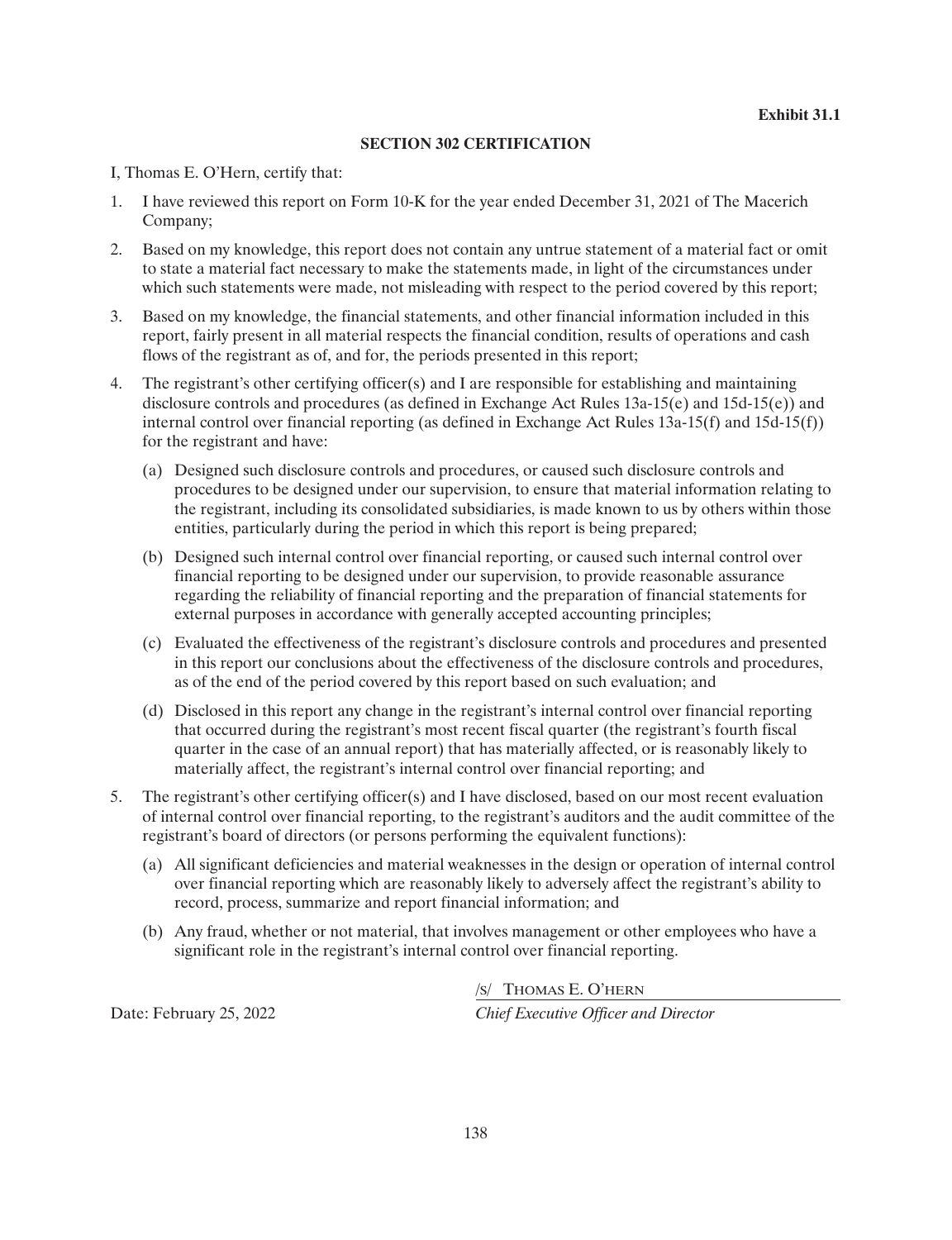## **SECTION 302 CERTIFICATION**

I, Scott W. Kingsmore, certify that:

- 1. I have reviewed this report on Form 10-K for the year ended December 31, 2021 of The Macerich Company;
- 2. Based on my knowledge, this report does not contain any untrue statement of a material fact or omit to state a material fact necessary to make the statements made, in light of the circumstances under which such statements were made, not misleading with respect to the period covered by this report;
- 3. Based on my knowledge, the financial statements, and other financial information included in this report, fairly present in all material respects the financial condition, results of operations and cash flows of the registrant as of, and for, the periods presented in this report;
- 4. The registrant's other certifying officer(s) and I are responsible for establishing and maintaining disclosure controls and procedures (as defined in Exchange Act Rules 13a-15(e) and 15d-15(e)) and internal control over financial reporting (as defined in Exchange Act Rules 13a-15(f) and 15d-15(f)) for the registrant and have:
	- (a) Designed such disclosure controls and procedures, or caused such disclosure controls and procedures to be designed under our supervision, to ensure that material information relating to the registrant, including its consolidated subsidiaries, is made known to us by others within those entities, particularly during the period in which this report is being prepared;
	- (b) Designed such internal control over financial reporting, or caused such internal control over financial reporting to be designed under our supervision, to provide reasonable assurance regarding the reliability of financial reporting and the preparation of financial statements for external purposes in accordance with generally accepted accounting principles;
	- (c) Evaluated the effectiveness of the registrant's disclosure controls and procedures and presented in this report our conclusions about the effectiveness of the disclosure controls and procedures, as of the end of the period covered by this report based on such evaluation; and
	- (d) Disclosed in this report any change in the registrant's internal control over financial reporting that occurred during the registrant's most recent fiscal quarter (the registrant's fourth fiscal quarter in the case of an annual report) that has materially affected, or is reasonably likely to materially affect, the registrant's internal control over financial reporting; and
- 5. The registrant's other certifying officer(s) and I have disclosed, based on our most recent evaluation of internal control over financial reporting, to the registrant's auditors and the audit committee of the registrant's board of directors (or persons performing the equivalent functions):
	- (a) All significant deficiencies and material weaknesses in the design or operation of internal control over financial reporting which are reasonably likely to adversely affect the registrant's ability to record, process, summarize and report financial information; and
	- (b) Any fraud, whether or not material, that involves management or other employees who have a significant role in the registrant's internal control over financial reporting.

/S/ SCOTT W. KINGSMORE

Date: February 25, 2022 *Senior Executive Vice President and Chief Financial Officer*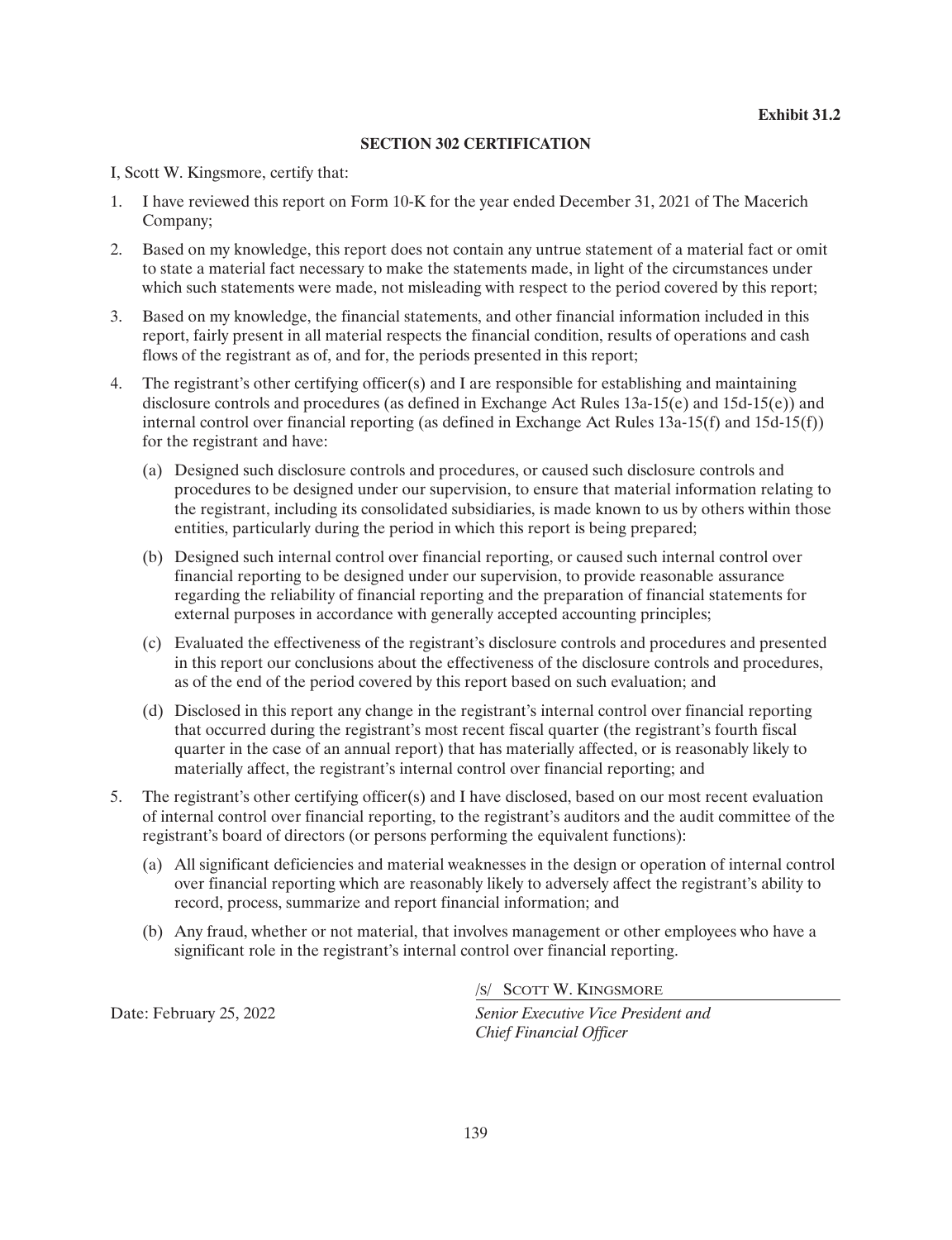## **THE MACERICH COMPANY (The Company) WRITTEN STATEMENT PURSUANT TO 18 U.S.C. SECTION 1350**

The undersigned, Thomas E. O'Hern and Scott W. Kingsmore, the Chief Executive Officer and Chief Financial Officer, respectively, of The Macerich Company (the "Company"), pursuant to 18 U.S.C. §1350, each hereby certify that, to the best of his knowledge:

- (i) the Annual Report on Form 10-K for the year ended December 31, 2021 of the Company (the "Report") fully complies with the requirements of Section  $13(a)$  and  $15(d)$  of the Securities Exchange Act of 1934; and
- (ii) the information contained in the Report fairly presents, in all material respects, the financial condition and results of operations of the Company.

Date: February 25, 2022 /S/ THOMAS E. O'HERN *Chief Executive Officer and Director*

/S/ SCOTT W. KINGSMORE

*Senior Executive Vice President and Chief Financial Officer*